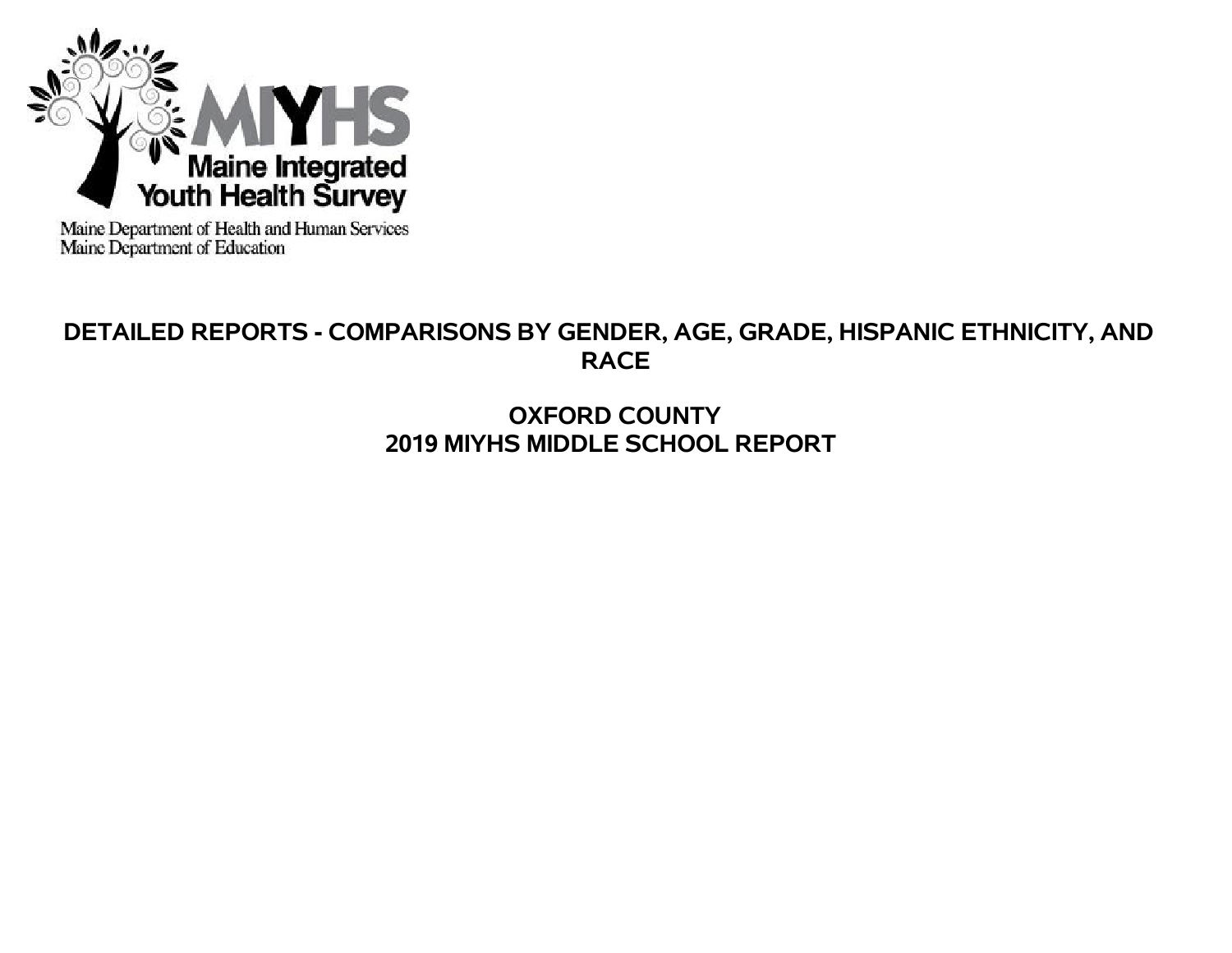|                                           | %     | CI                  | N     | n     |
|-------------------------------------------|-------|---------------------|-------|-------|
|                                           |       |                     |       |       |
| Total                                     | 5.1%  |                     | 1,400 | 1,122 |
| ----Sex----                               |       |                     |       |       |
| Female                                    | 46.1% | $(41.4\% - 50.9\%)$ | 646   | 540   |
| Male                                      | 52.6% | $(47.8\% - 57.5\%)$ | 737   | 568   |
| Missing                                   | 1.2%  | $(0.6\% - 1.8\%)$   | 17    | 14    |
| ----Grade----                             |       |                     |       |       |
| Grade 7                                   | 48.7% | $(43.9\% - 53.4\%)$ | 681   | 553   |
| Grade 8                                   | 49.4% | $(45.3\% - 53.4\%)$ | 691   | 546   |
| Missing                                   | 2.0%  | $(1.1\% - 2.8\%)$   | 28    | 23    |
| ----Age----                               |       |                     |       |       |
| 12 or younger                             | 28.0% | $(25.1\% - 31.0\%)$ | 392   | 311   |
| 13                                        | 45.2% | $(41.0\% - 49.4\%)$ | 633   | 512   |
| 14 or older                               | 26.4% | $(23.2\% - 29.5\%)$ | 369   | 295   |
| Missing                                   | 0.4%  | $(0.0\% - 0.8\%)$   | 6     | 4     |
| ----Hispanic Ethnicity----                |       |                     |       |       |
| Hispanic                                  | 1.2%  | $(0.8\% - 1.6\%)$   | 17    | 41    |
| Non-Hispanic                              | 90.3% | $(87.8\% - 92.9\%)$ | 1,264 | 981   |
| Missing                                   | 8.5%  | $(6.1\% - 10.9\%)$  | 119   | 100   |
| ----Race----                              |       |                     |       |       |
| American Indian or Alaskan Native         | 1.4%  | $(1.1\% - 1.8\%)$   | 20    | 42    |
| Asian                                     | 0.3%  | $(0.0\% - 0.6\%)$   | 4     | 10    |
| <b>Black or African American</b>          | 0.7%  | $(0.1\% - 1.3\%)$   | 10    | 18    |
| Native Hawaiian or Other Pacific Islander | 0.1%  | $(0.0\% - 0.2\%)$   | 1     | 3     |
| White                                     | 91.4% | $(90.2\% - 92.5\%)$ | 1,279 | 932   |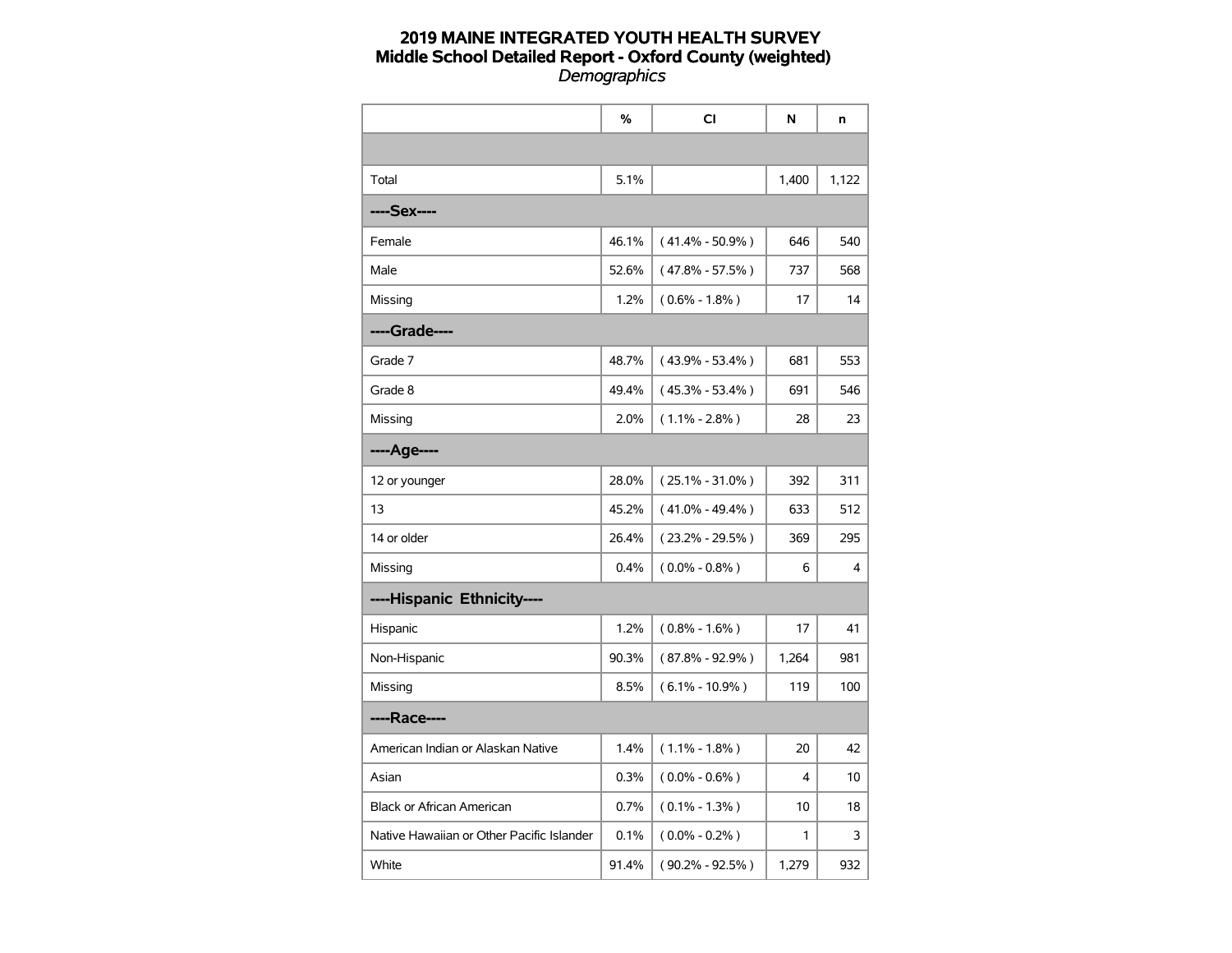|                | %    | СI                | N  |     |
|----------------|------|-------------------|----|-----|
| Multiple Races | 2.2% | $(1.3\% - 3.2\%)$ | 31 | 70. |
| Missing        | 3.9% | $(3.1\% - 4.6\%)$ | 54 | 47  |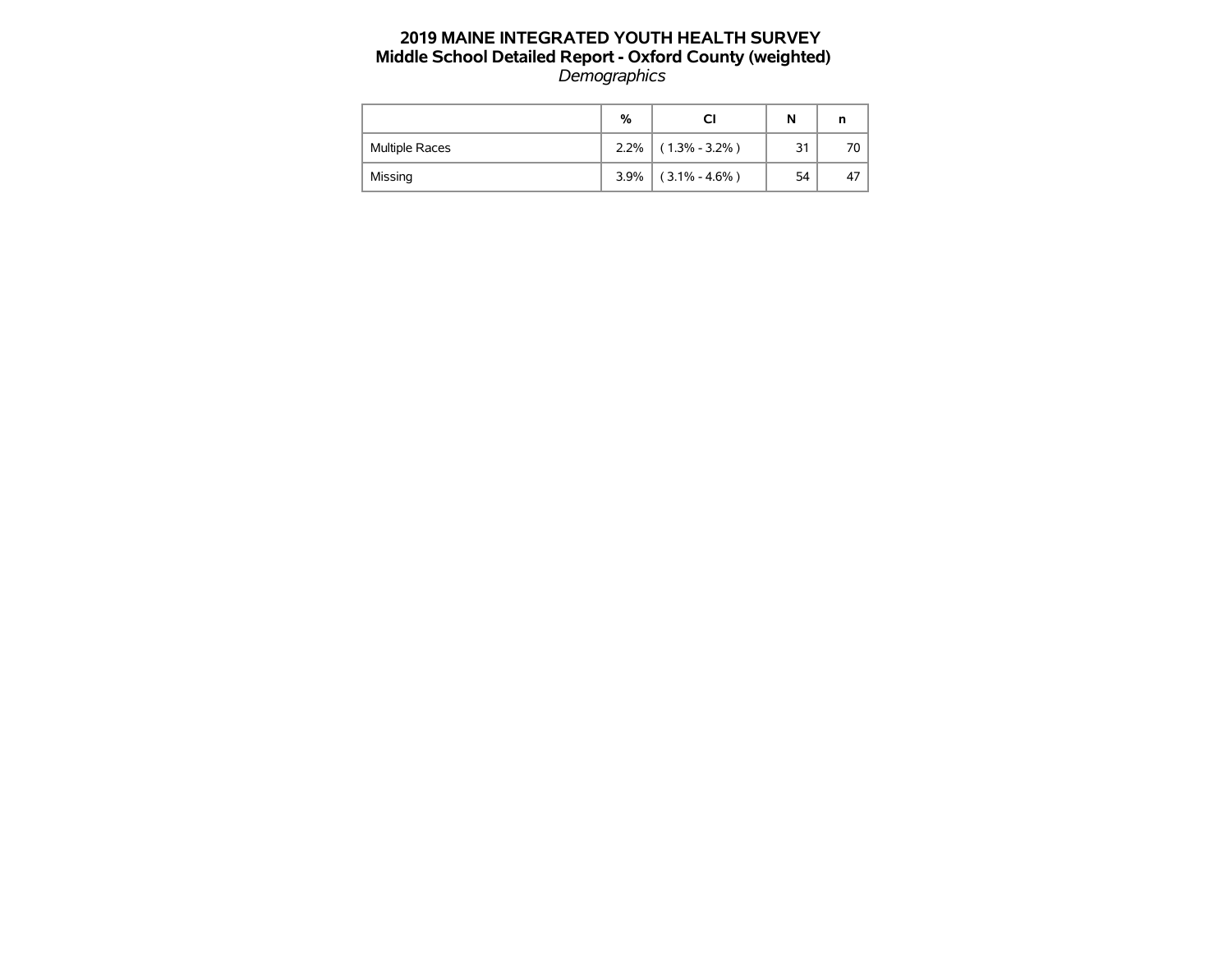*Percentage of students who were overweight (i.e., at or above the 85th percentile but below the 95th percentile for body mass index, by age and sex) -- SELF-REPORTED HEIGHT/WEIGHT (mnowt)*

|                                           |               | <b>Total</b>        |        | <b>Female</b> |                         | <b>Male</b> |        |                               |        |
|-------------------------------------------|---------------|---------------------|--------|---------------|-------------------------|-------------|--------|-------------------------------|--------|
|                                           | $\frac{0}{0}$ | <b>CI</b>           | N      | %             | <b>CI</b>               | N           | %      | <b>CI</b>                     | N.     |
|                                           |               |                     |        |               |                         |             |        |                               |        |
| Total                                     |               | 18.8% (15.5%-22.1%) |        |               | 219 19.7% (11.7%-27.6%) |             |        | $107$   18.1%   (12.8%-23.4%) | 112    |
| ----Age----                               |               |                     |        |               |                         |             |        |                               |        |
| 12 or younger                             | 21.2%         | $(15.4\% - 26.9\%)$ | 64     | 26.6%         | $(19.7\% - 33.4\%)$     | 34          | 17.0%  | $(7.9\% - 26.2\%)$            | 29     |
| 13                                        |               | 19.2% (11.3%-27.1%) | 108    | 18.1%         | $(2.3\% - 33.9\%)$      | 50          | 20.2%  | $(14.0\% - 26.5\%)$           | 58     |
| 14 or older                               | 15.9%         | $(8.8\% - 22.9\%)$  | 47     | 16.3%         | $(6.8\% - 25.8\%)$      | 23          | 15.5%  | $(9.2\% - 21.8\%)$            | 25     |
| ----Grade----                             |               |                     |        |               |                         |             |        |                               |        |
| Grade 7                                   |               | 19.6% (15.2%-24.0%) | 111    | 23.1%         | $(15.8\% - 30.5\%)$     | 61          | 16.5%  | $(11.1\% - 21.9\%)$           | 50     |
| Grade 8                                   |               | 16.9% (12.5%-21.3%) | 97     | 14.2%         | $(6.2\% - 22.1\%)$      | 39          |        | $ 19.4\% $ (12.6%-26.2%)      | 58     |
| ----Hispanic Ethnicity----                |               |                     |        |               |                         |             |        |                               |        |
| Hispanic                                  | $\ast$        | $\ast$              | $\ast$ | $\ast$        | $\ast$                  | $\ast$      | $\ast$ | $\ast$                        | $\ast$ |
| Non-Hispanic                              |               | 18.0% (14.2%-21.8%) | 195    |               | 18.9% (10.4%-27.4%)     | 95          | 17.2%  | $(11.9\% - 22.5\%)$           | 100    |
| ----Race----                              |               |                     |        |               |                         |             |        |                               |        |
| American Indian or Alaskan Native         | $\ast$        | $\ast$              | $\ast$ | $\ast$        | $\ast$                  | $\ast$      | $\ast$ | $\ast$                        | $\ast$ |
| Asian                                     | $\ast$        | $\ast$              | $\ast$ | $\ast$        | $\ast$                  | $\ast$      | $\ast$ | $\ast$                        | $\ast$ |
| <b>Black or African American</b>          | $\ast$        | $\ast$              | $\ast$ | $\ast$        | $\ast$                  | $\ast$      | $\ast$ | $\ast$                        | $\ast$ |
| Native Hawaiian or Other Pacific Islander | $\ast$        | $\ast$              | $\ast$ | $\ast$        | $\ast$                  | $\ast$      | $\ast$ | $\ast$                        | $\ast$ |
| White                                     | 18.1%         | $(14.6\% - 21.5\%)$ | 195    | 18.1%         | $(9.9\% - 26.2\%)$      | 89          | 18.1%  | $(12.6\% - 23.5\%)$           | 105    |
| <b>Multiple Races</b>                     | $\ast$        | $\ast$              | $\ast$ | $\ast$        | $\ast$                  | $\ast$      | $\ast$ | $\ast$                        | $\ast$ |

*\*Estimate suppressed due to small cell sizes. ^Data by sex, hispanic ethnicity, and race are not shown due to small cell sizes in several categories.*

*CI = 95% Confidence Interval*

*N = Number of students who were overweight (i.e., at or above the 85th percentile but below the 95th percentile for body mass index, by age and sex) -- SELF-REPORTED HEIGHT/WEIGHT (weighted). Note: Due to missing data, the sum of demographic categories may not equal the overall total.*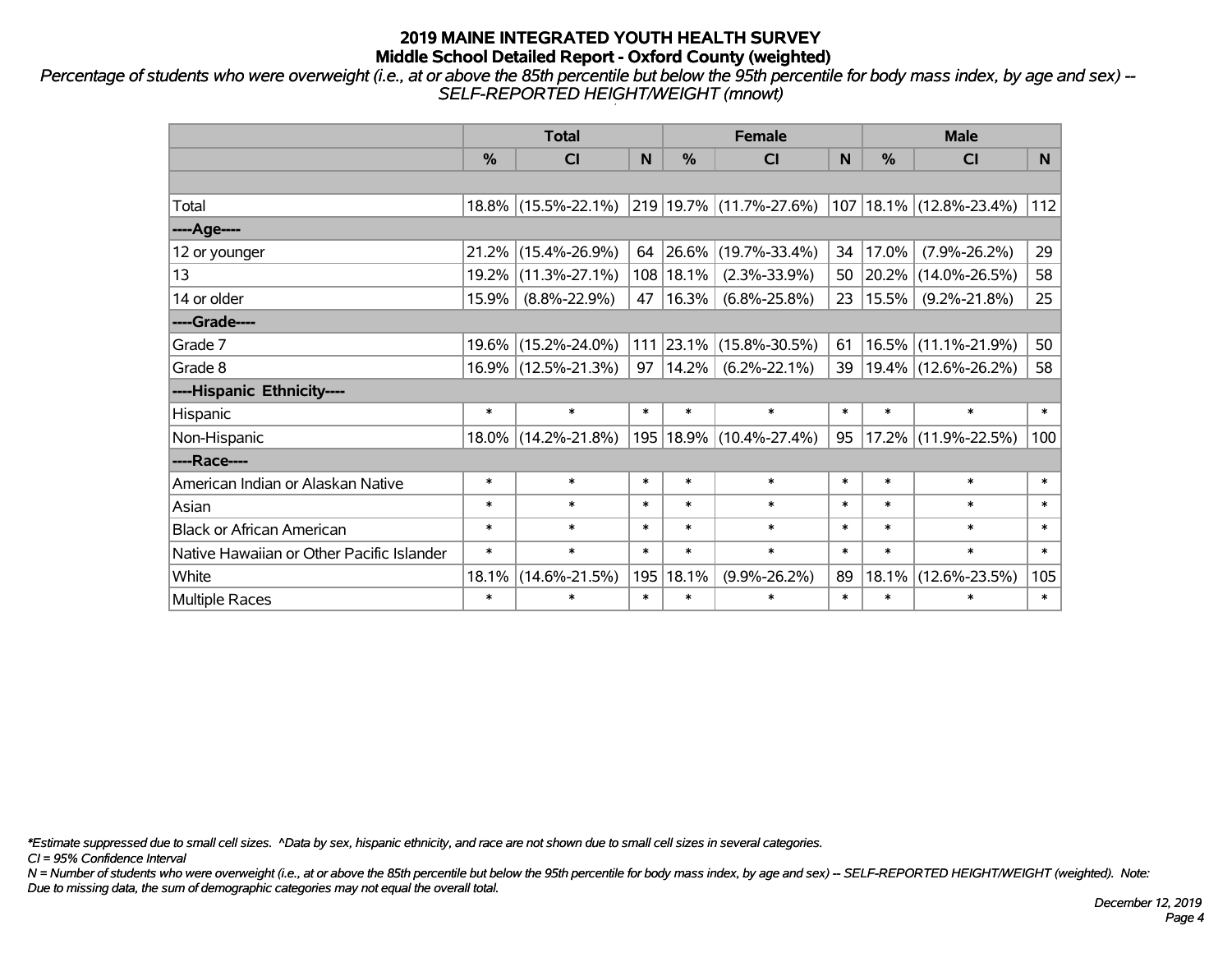*Percentage of students who were obese (i.e., at or above the 95th percentile for body mass index, by age and sex) -- SELF-REPORTED HEIGHT/WEIGHT (mnobese)*

|                                           |        | <b>Total</b>        |        |           | <b>Female</b>           |        | <b>Male</b> |                        |        |
|-------------------------------------------|--------|---------------------|--------|-----------|-------------------------|--------|-------------|------------------------|--------|
|                                           | %      | <b>CI</b>           | N      | %         | <b>CI</b>               | N      | %           | <b>CI</b>              | N.     |
|                                           |        |                     |        |           |                         |        |             |                        |        |
| Total                                     |        | 20.9% (14.5%-27.2%) |        |           | 242 18.0% (13.0%-22.9%) |        |             | 98 23.4% (14.5%-32.4%) | 144    |
| ----Age----                               |        |                     |        |           |                         |        |             |                        |        |
| 12 or younger                             | 14.7%  | $(7.4\% - 22.0\%)$  | 44     | 16.6%     | $(9.2\% - 24.0\%)$      |        | 22 13.3%    | $(3.7\% - 22.9\%)$     | 23     |
| 13                                        | 23.1%  | $(17.6\% - 28.7\%)$ |        | 130 18.5% | $(16.0\% - 20.9\%)$     |        | 51 27.6%    | $(16.8\% - 38.5\%)$    | 79     |
| 14 or older                               |        | 22.8% (11.0%-34.5%) | 68     | 18.2%     | $(4.3\% - 32.1\%)$      |        |             | 25 26.7% (12.3%-41.2%) | 43     |
| ----Grade----                             |        |                     |        |           |                         |        |             |                        |        |
| Grade 7                                   | 17.7%  | $(11.5\% - 24.0\%)$ |        | 101 16.6% | $(9.8\% - 23.3\%)$      |        | 43 18.7%    | $(9.7\% - 27.8\%)$     | 57     |
| Grade 8                                   |        | 24.3% (16.1%-32.5%) |        |           | 139 19.9% (15.1%-24.7%) |        |             | 54 28.4% (15.0%-41.8%) | 85     |
| ----Hispanic Ethnicity----                |        |                     |        |           |                         |        |             |                        |        |
| Hispanic                                  | $\ast$ | $\ast$              | $\ast$ | $\ast$    | $\ast$                  | $\ast$ | $\ast$      | $\ast$                 | $\ast$ |
| Non-Hispanic                              |        | 21.3% (15.0%-27.6%) |        |           | 231 17.7% (12.3%-23.0%) |        | 89 24.5%    | $(15.5\% - 33.5\%)$    | 142    |
| ----Race----                              |        |                     |        |           |                         |        |             |                        |        |
| American Indian or Alaskan Native         | $\ast$ | $\ast$              | $\ast$ | $\ast$    | $\ast$                  | $\ast$ | $\ast$      | $\ast$                 | $\ast$ |
| Asian                                     | $\ast$ | $\ast$              | $\ast$ | $\ast$    | $\ast$                  | $\ast$ | $\ast$      | $\ast$                 | $\ast$ |
| <b>Black or African American</b>          | $\ast$ | $\ast$              | $\ast$ | $\ast$    | $\ast$                  | $\ast$ | $\ast$      | $\ast$                 | $\ast$ |
| Native Hawaiian or Other Pacific Islander | $\ast$ | $\ast$              | $\ast$ | $\ast$    | $\ast$                  | $\ast$ | $\ast$      | $\ast$                 | $\ast$ |
| White                                     | 20.8%  | $(14.5\% - 27.1\%)$ | 224    | 17.8%     | $(12.0\% - 23.7\%)$     |        | 88 23.3%    | $(14.4\% - 32.2\%)$    | 136    |
| <b>Multiple Races</b>                     | $\ast$ | $\ast$              | $\ast$ | $\ast$    | $\ast$                  | $\ast$ | $\ast$      | $\ast$                 | $\ast$ |

*\*Estimate suppressed due to small cell sizes. ^Data by sex, hispanic ethnicity, and race are not shown due to small cell sizes in several categories.*

*CI = 95% Confidence Interval*

*N = Number of students who were obese (i.e., at or above the 95th percentile for body mass index, by age and sex) -- SELF-REPORTED HEIGHT/WEIGHT (weighted). Note: Due to missing data, the sum of demographic categories may not equal the overall total.*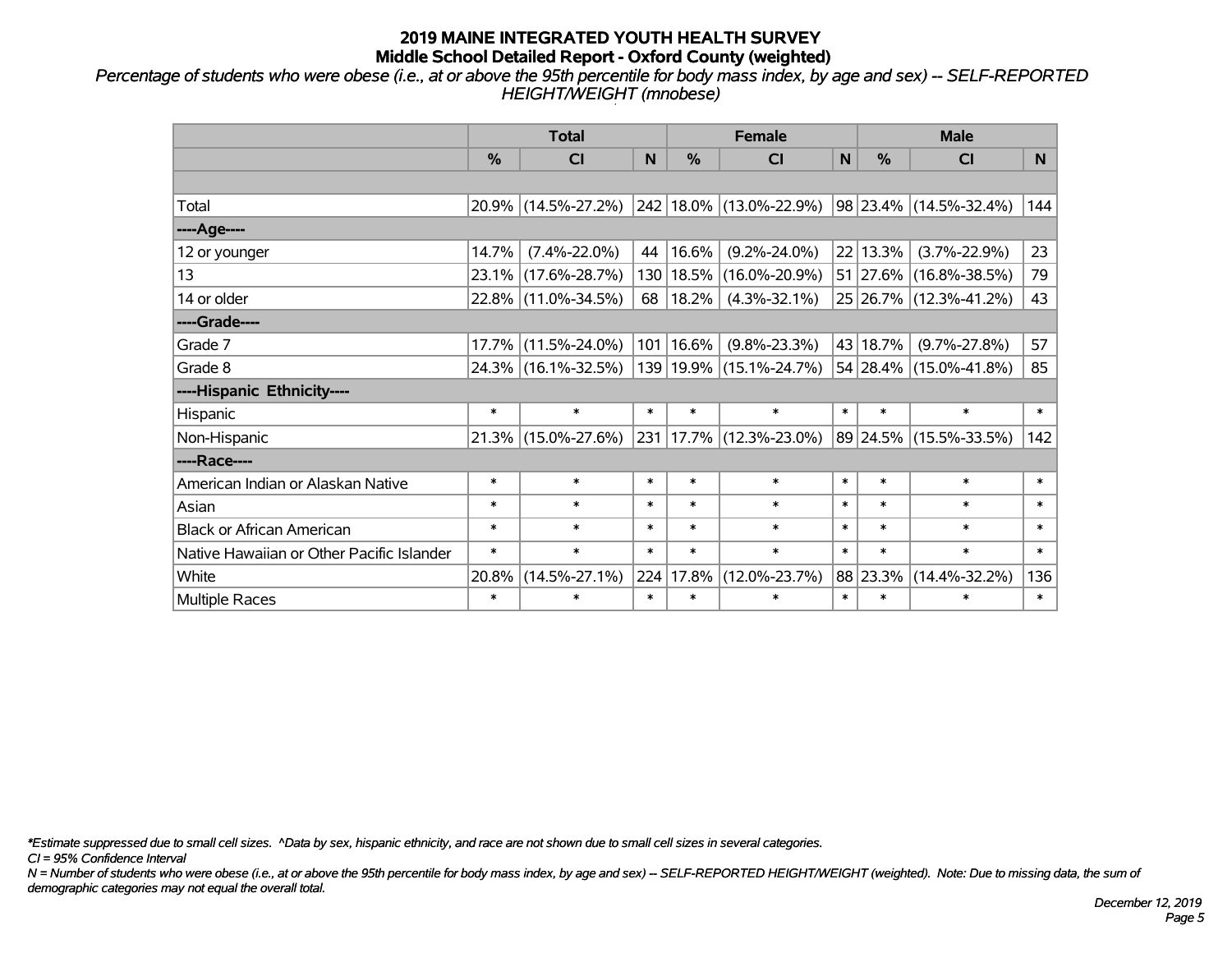*Percentage of students who were either overweight or obese (i.e. at or above the 85th percentile for body mass index, by age and sex) -- SELF-REPORTED HEIGHT/WEIGHT (mnowtob)*

|                                           |               | <b>Total</b>                                |        |               | <b>Female</b>                |        | <b>Male</b> |                             |        |  |
|-------------------------------------------|---------------|---------------------------------------------|--------|---------------|------------------------------|--------|-------------|-----------------------------|--------|--|
|                                           | $\frac{0}{0}$ | <b>CI</b>                                   |        | $\frac{9}{6}$ | <b>CI</b>                    | N      | %           | <b>CI</b>                   | N.     |  |
|                                           |               |                                             |        |               |                              |        |             |                             |        |  |
| Total                                     |               | 39.7% (34.5%-44.9%)                         |        |               | $ 461 37.6\% $ (30.0%-45.2%) |        |             | 205 41.5% (35.9%-47.2%)     | 256    |  |
| ----Age----                               |               |                                             |        |               |                              |        |             |                             |        |  |
| 12 or younger                             | 35.9%         | $(30.5\% - 41.2\%)$                         |        |               | 108 43.2% (32.9%-53.5%)      | 56     | 30.3%       | $(21.9\% - 38.8\%)$         | 52     |  |
| 13                                        |               | 42.3% (33.1%-51.5%)                         |        |               | 237 36.5% (20.9%-52.2%)      |        |             | 100 47.9% (39.4%-56.4%)     | 137    |  |
| 14 or older                               |               | 38.6% (26.8%-50.4%)                         |        |               | 116 34.5% (17.8%-51.3%)      |        |             | 48 42.2% (28.8%-55.6%)      | 67     |  |
| ----Grade----                             |               |                                             |        |               |                              |        |             |                             |        |  |
| Grade 7                                   | $37.3\%$      | $(30.4\% - 44.3\%)$                         |        |               | 212 39.7% (32.0%-47.4%)      |        | 104 35.3%   | $(27.7\% - 42.8\%)$         | 108    |  |
| Grade 8                                   |               | 41.2% (33.9%-48.6%) 236 34.1% (25.2%-42.9%) |        |               |                              |        |             | 93 $ 47.8\% $ (34.1%-61.4%) | 143    |  |
| ----Hispanic Ethnicity----                |               |                                             |        |               |                              |        |             |                             |        |  |
| Hispanic                                  | $\ast$        | $\ast$                                      | $\ast$ | $\ast$        | $\ast$                       | $\ast$ | $\ast$      | $\ast$                      | $\ast$ |  |
| Non-Hispanic                              | 39.3%         | $(34.0\% - 44.6\%)$                         |        |               | 427 36.6% (29.5%-43.6%)      |        |             | 184 41.7% (35.6%-47.7%)     | 242    |  |
| ----Race----                              |               |                                             |        |               |                              |        |             |                             |        |  |
| American Indian or Alaskan Native         | $\ast$        | $\ast$                                      | $\ast$ | $\ast$        | $\ast$                       | $\ast$ | $\ast$      | $\ast$                      | $\ast$ |  |
| Asian                                     | $\ast$        | $\ast$                                      | $\ast$ | $\ast$        | $\ast$                       | $\ast$ | $\ast$      | $\ast$                      | $\ast$ |  |
| <b>Black or African American</b>          | $\ast$        | $\ast$                                      | $\ast$ | $\ast$        | $\ast$                       | $\ast$ | $\ast$      | $\ast$                      | $\ast$ |  |
| Native Hawaiian or Other Pacific Islander | $\ast$        | $\ast$                                      | $\ast$ | $\ast$        | $\ast$                       | $\ast$ | $\ast$      | $\ast$                      | $\ast$ |  |
| White                                     | 38.9%         | $(34.2\% - 43.6\%)$                         |        | 418 35.9%     | $(29.4\% - 42.5\%)$          |        | 178 41.4%   | $(35.4\% - 47.4\%)$         | 241    |  |
| Multiple Races                            |               | 38.0% (23.4%-52.6%)                         | 9      | $\ast$        | $\ast$                       | $\ast$ | $\ast$      | $\ast$                      | $\ast$ |  |

*\*Estimate suppressed due to small cell sizes. ^Data by sex, hispanic ethnicity, and race are not shown due to small cell sizes in several categories.*

*CI = 95% Confidence Interval*

*N = Number of students who were either overweight or obese (i.e. at or above the 85th percentile for body mass index, by age and sex) -- SELF-REPORTED HEIGHT/WEIGHT (weighted). Note: Due to missing data, the sum of demographic categories may not equal the overall total.*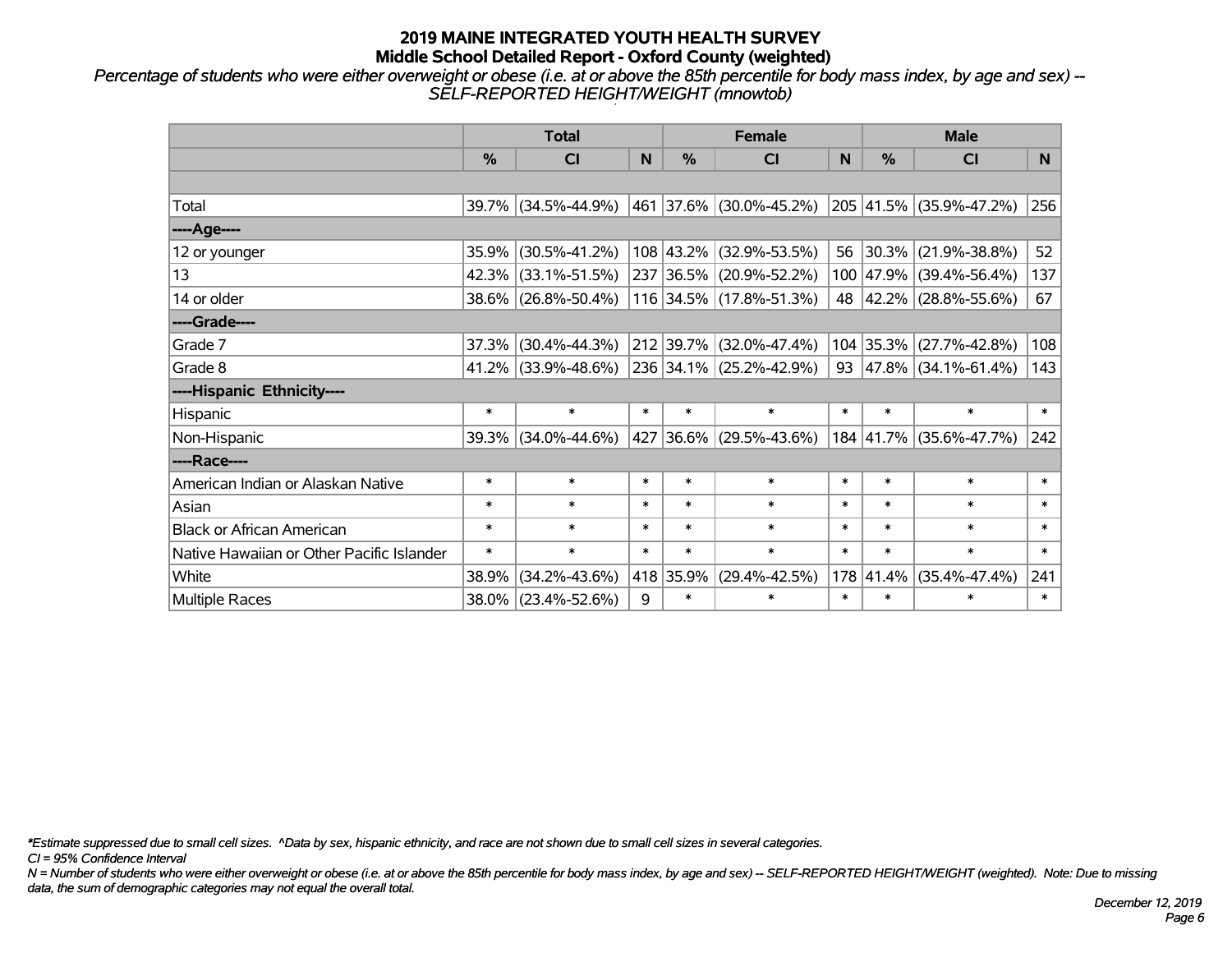*Percentage of students who were at a healthy weight (i.e., at or above the 5th percentile but below the 85th percentile for body mass index, by age and sex) -- SELF-REPORTED HEIGHT/WEIGHT (mnhlthwt)*

|                                           | <b>Total</b>  |                        |        |           | <b>Female</b>             |        | <b>Male</b>   |                              |              |  |
|-------------------------------------------|---------------|------------------------|--------|-----------|---------------------------|--------|---------------|------------------------------|--------------|--|
|                                           | $\frac{0}{0}$ | C <sub>l</sub>         |        | $\%$      | <b>CI</b>                 | N      | $\frac{0}{0}$ | <b>CI</b>                    | N            |  |
|                                           |               |                        |        |           |                           |        |               |                              |              |  |
| Total                                     |               | $58.4\%$ (53.1%-63.8%) |        |           | $678$ 61.6% (53.4%-69.7%) |        |               | 335 55.6% (49.7%-61.5%)      | 343          |  |
| $---Age---$                               |               |                        |        |           |                           |        |               |                              |              |  |
| 12 or younger                             |               | $63.2\%$ (58.3%-68.0%) |        |           | 190 56.8% (46.5%-67.1%)   | 74     |               | $ 68.0\%  (61.6\% - 74.4\%)$ | 116          |  |
| 13                                        |               | $55.4\%$ (46.3%-64.5%) |        |           | 311 61.9% (44.6%-79.2%)   |        |               | 170 49.1% (39.2%-59.0%)      | 141          |  |
| 14 or older                               |               | $59.4\%$ (48.7%-70.1%) |        |           | 177 65.5% (48.7%-82.2%)   | 91     |               | $ 54.0\% $ (42.5%-65.6%)     | 86           |  |
| ----Grade----                             |               |                        |        |           |                           |        |               |                              |              |  |
| Grade 7                                   | 59.9%         | $(53.0\% - 66.8\%)$    |        | 340 58.7% | $(51.1\% - 66.2\%)$       |        | 154 61.0%     | $(53.6\% - 68.3\%)$          | 186          |  |
| Grade 8                                   |               | 57.7% (50.6%-64.9%)    |        |           | 330 65.9% (57.1%-74.8%)   |        |               | 180 50.2% (38.3%-62.1%)      | 150          |  |
| ----Hispanic Ethnicity----                |               |                        |        |           |                           |        |               |                              |              |  |
| Hispanic                                  | $\ast$        | $\ast$                 | $\ast$ | $\ast$    | $\ast$                    | $\ast$ | $\ast$        | $\ast$                       | $\ast$       |  |
| Non-Hispanic                              |               | $58.7\%$ (53.1%-64.3%) |        |           | 638 62.6% (54.8%-70.4%)   |        |               | 316 55.3% (49.0%-61.6%)      | 322          |  |
| ----Race----                              |               |                        |        |           |                           |        |               |                              |              |  |
| American Indian or Alaskan Native         | $\ast$        | $\ast$                 | $\ast$ | $\ast$    | $\ast$                    | $\ast$ | $\ast$        | $\ast$                       | $\ast$       |  |
| Asian                                     | $\ast$        | $\ast$                 | $\ast$ | $\ast$    | $\ast$                    | $\ast$ | $\ast$        | $\ast$                       | $\ast$       |  |
| <b>Black or African American</b>          | $\ast$        | $\ast$                 | $\ast$ | $\ast$    | $\ast$                    | $\ast$ | $\ast$        | $\ast$                       | $\ast$       |  |
| Native Hawaiian or Other Pacific Islander | $\ast$        | $\ast$                 | $\ast$ | $\ast$    | $\ast$                    | $\ast$ | $\ast$        | $\ast$                       | $\pmb{\ast}$ |  |
| White                                     | 59.3%         | $(54.1\% - 64.6\%)$    |        | 639 63.6% | $(56.3\% - 70.8\%)$       |        | 315 55.7%     | $(49.1\% - 62.3\%)$          | 324          |  |
| Multiple Races                            |               | $62.0\%$ (47.4%-76.6%) | 15     | $\ast$    | $\ast$                    | $\ast$ | $\ast$        | $\ast$                       | $\ast$       |  |

*\*Estimate suppressed due to small cell sizes. ^Data by sex, hispanic ethnicity, and race are not shown due to small cell sizes in several categories.*

*CI = 95% Confidence Interval*

*N = Number of students who were at a healthy weight (i.e., at or above the 5th percentile but below the 85th percentile for body mass index, by age and sex) -- SELF-REPORTED HEIGHT/WEIGHT (weighted). Note: Due to missing data, the sum of demographic categories may not equal the overall total.*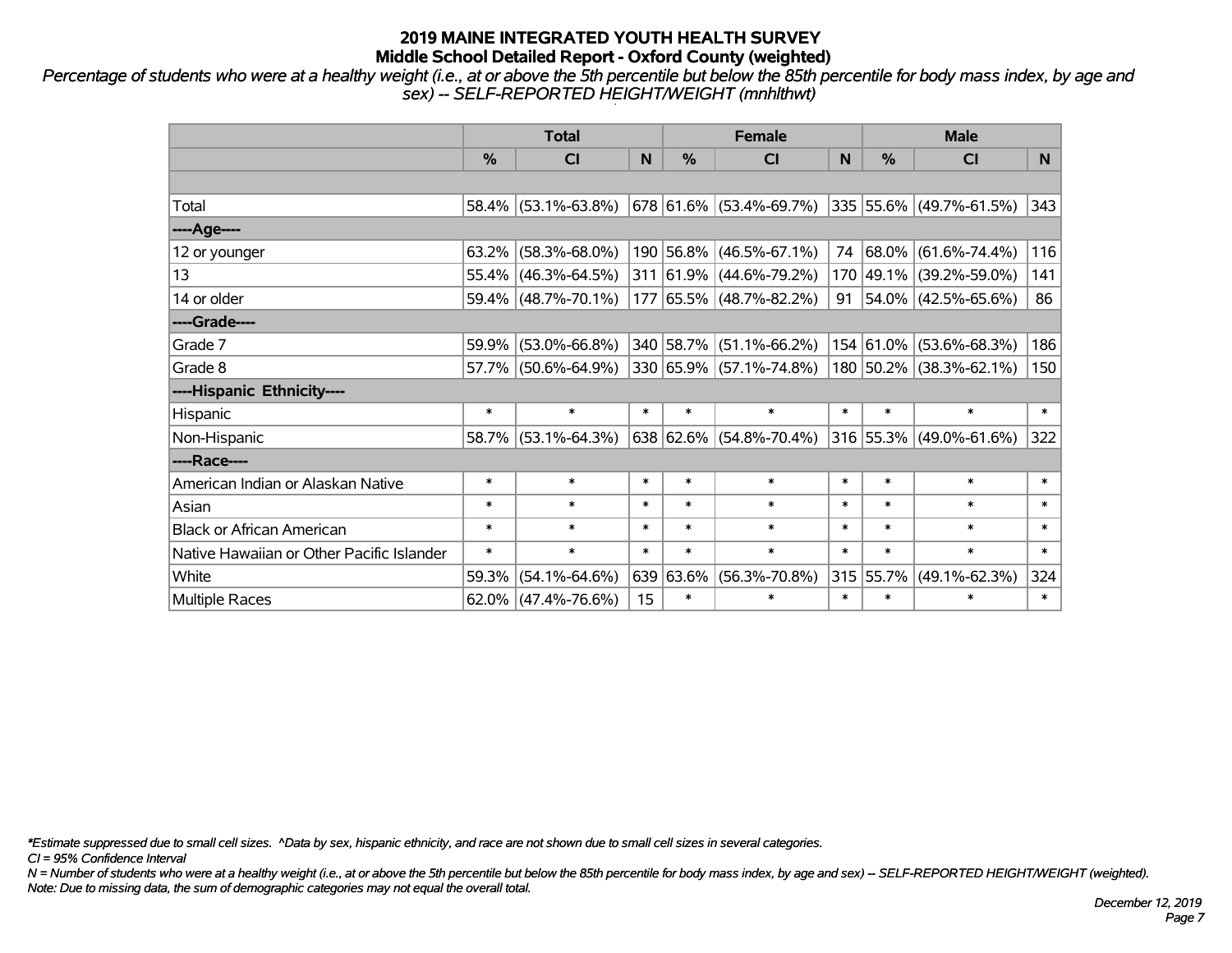#### **2019 MAINE INTEGRATED YOUTH HEALTH SURVEY Middle School Detailed Report - Oxford County (weighted)** *What language is spoken most often at home? (Select only one response.) (mn8b) Percentage of students who answered something other than 'English'*

|                                           |        | <b>Total</b>        |                | <b>Female</b> |                          |                | <b>Male</b>   |                     |              |  |
|-------------------------------------------|--------|---------------------|----------------|---------------|--------------------------|----------------|---------------|---------------------|--------------|--|
|                                           | $\%$   | CI                  | $\mathbf N$    | %             | <b>CI</b>                | N              | $\frac{0}{0}$ | <b>CI</b>           | $\mathsf{N}$ |  |
|                                           |        |                     |                |               |                          |                |               |                     |              |  |
| Total                                     |        | $1.7\%$ (1.4%-2.0%) |                |               | $ 24 1.1\% $ (0.4%-1.8%) | $\overline{7}$ |               | $2.3\%$ (1.6%-3.0%) | 17           |  |
| ---- Age----                              |        |                     |                |               |                          |                |               |                     |              |  |
| 12 or younger                             | 1.7%   | $(0.4\% - 3.0\%)$   | $\overline{7}$ | $\ast$        | $\ast$                   | $\ast$         | $\ast$        | $\ast$              | $\ast$       |  |
| 13                                        |        | $1.8\%$ (1.2%-2.3%) | 11             | $\ast$        | $\ast$                   | $\ast$         | $\ast$        | $\ast$              | $\ast$       |  |
| 14 or older                               |        | $1.6\%$ (0.3%-3.0%) | 6              | $\ast$        | $\ast$                   | $\ast$         | $\ast$        | $\ast$              | $\ast$       |  |
| ----Grade----                             |        |                     |                |               |                          |                |               |                     |              |  |
| Grade 7                                   | 1.5%   | $(0.1\% - 2.8\%)$   | 10             | $\ast$        | $\ast$                   | $\ast$         | $\ast$        | $\ast$              | $\ast$       |  |
| Grade 8                                   |        | $1.9\%$ (0.7%-3.0%) | 13             | $\ast$        | $\ast$                   | $\ast$         | $\ast$        | $\ast$              | $\ast$       |  |
| ----Hispanic Ethnicity----                |        |                     |                |               |                          |                |               |                     |              |  |
| Hispanic                                  | $\ast$ | $\ast$              | $\ast$         | $\ast$        | $\ast$                   | $\ast$         | $\ast$        | $\ast$              | $\ast$       |  |
| Non-Hispanic                              | 1.6%   | $(1.2\% - 1.9\%)$   | 20             | $\ast$        | $\ast$                   | $\ast$         | $\ast$        | $\ast$              | $\ast$       |  |
| ----Race----                              |        |                     |                |               |                          |                |               |                     |              |  |
| American Indian or Alaskan Native         | $\ast$ | $\ast$              | $\ast$         | $\ast$        | $\ast$                   | $\ast$         | $\ast$        | $\ast$              | $\ast$       |  |
| Asian                                     | $\ast$ | $\ast$              | $\ast$         | $\ast$        | $\ast$                   | $\ast$         | $\ast$        | $\ast$              | $\ast$       |  |
| <b>Black or African American</b>          | $\ast$ | $\ast$              | $\ast$         | $\ast$        | $\ast$                   | $\ast$         | $\ast$        | $\ast$              | $\ast$       |  |
| Native Hawaiian or Other Pacific Islander | $\ast$ | $\ast$              | $\ast$         | $\ast$        | $\ast$                   | $\ast$         | $\ast$        | $\ast$              | $\ast$       |  |
| White                                     | 1.5%   | $(1.1\% - 1.8\%)$   | 19             | $\ast$        | $\ast$                   | $\ast$         | $\ast$        | $\ast$              | $\ast$       |  |
| <b>Multiple Races</b>                     | $\ast$ | $\ast$              | $\ast$         | $\ast$        | $\ast$                   | $\ast$         | $\ast$        | $\ast$              | $\ast$       |  |

*\*Estimate suppressed due to small cell sizes. ^Data by sex, hispanic ethnicity, and race are not shown due to small cell sizes in several categories.*

*CI = 95% Confidence Interval*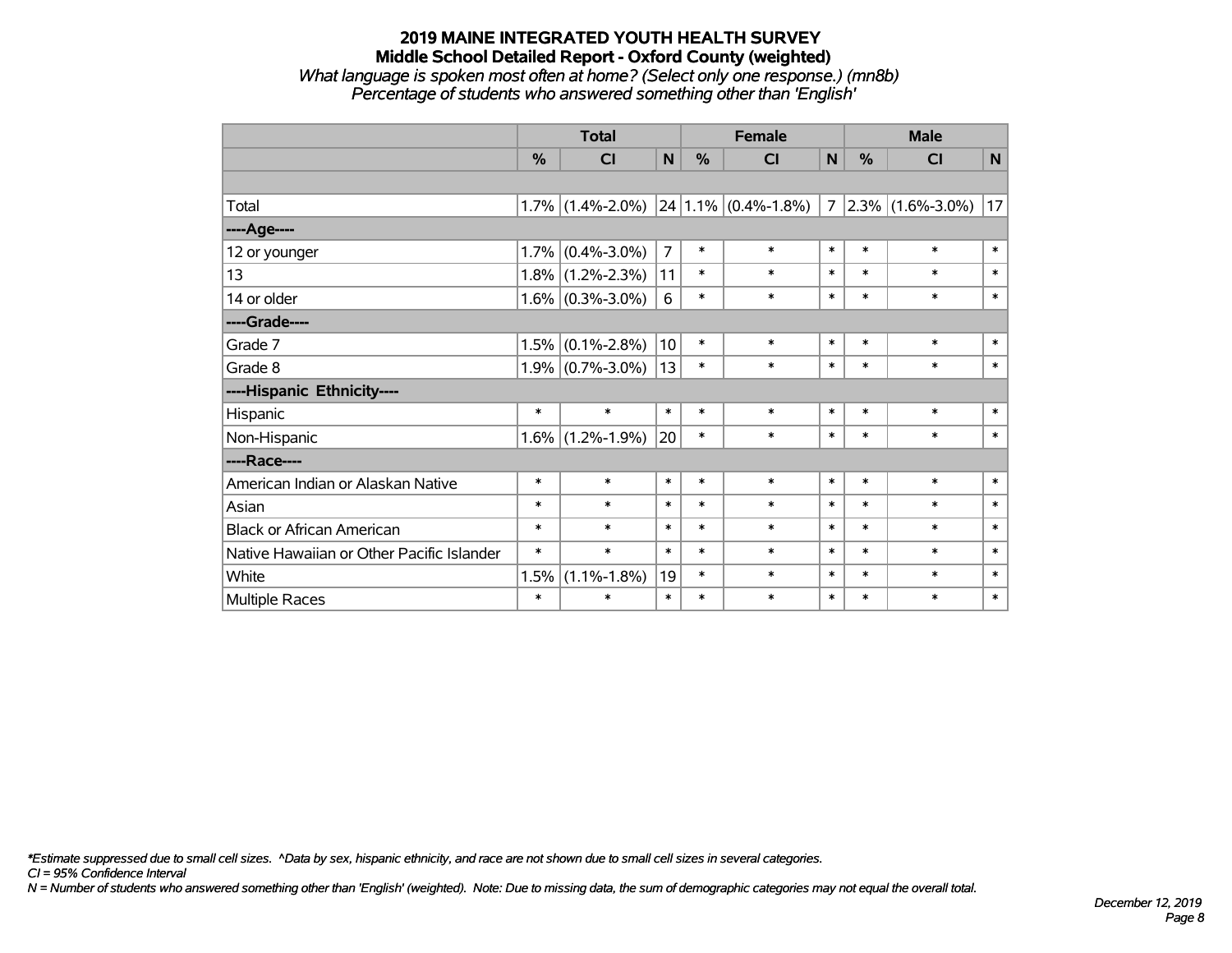*During the past 30 days, where did you usually sleep? (mn187a\_2)*

*Percentage of students who reported housing instability (anything other than 'In my parent's or guardian's home' or school housing)*

|                                           |         | <b>Total</b>        |              |        | <b>Female</b>           |        |               | <b>Male</b>              |                |  |  |
|-------------------------------------------|---------|---------------------|--------------|--------|-------------------------|--------|---------------|--------------------------|----------------|--|--|
|                                           | %       | <b>CI</b>           | $\mathsf{N}$ | %      | CI                      | N      | $\frac{0}{0}$ | <b>CI</b>                | N <sub>1</sub> |  |  |
|                                           |         |                     |              |        |                         |        |               |                          |                |  |  |
| Total                                     |         | $2.4\%$ (1.8%-3.0%) |              |        | $33 1.7\% $ (0.8%-2.6%) |        |               | $ 11 3.0\% $ (1.7%-4.3%) | 22             |  |  |
| ----Age----                               |         |                     |              |        |                         |        |               |                          |                |  |  |
| 12 or younger                             | $2.8\%$ | $(1.4\% - 4.1\%)$   | 11           | $\ast$ | $\ast$                  | $\ast$ | $\ast$        | $\ast$                   | $\ast$         |  |  |
| 13                                        |         | $2.5\%$ (0.6%-4.4%) | 16           | $\ast$ | $\ast$                  | $\ast$ | $\ast$        | $\ast$                   | $\ast$         |  |  |
| 14 or older                               |         | $1.7\%$ (0.1%-3.3%) | 6            | $\ast$ | $\ast$                  | $\ast$ | $\ast$        | $\ast$                   | $\ast$         |  |  |
| ----Grade----                             |         |                     |              |        |                         |        |               |                          |                |  |  |
| Grade 7                                   |         | $2.7\%$ (1.4%-4.1%) |              |        | $18$ 2.4% (0.6%-4.3%)   | 8      | $ 3.0\% $     | $(1.0\% - 5.1\%)$        | 11             |  |  |
| Grade 8                                   |         | $1.9\%$ (1.1%-2.8%) | 13           | $\ast$ | $\ast$                  | $\ast$ | $\ast$        | $\ast$                   | $\ast$         |  |  |
| ----Hispanic Ethnicity----                |         |                     |              |        |                         |        |               |                          |                |  |  |
| Hispanic                                  | $\ast$  | $\ast$              | $\ast$       | $\ast$ | $\ast$                  | $\ast$ | $\ast$        | $\ast$                   | $\ast$         |  |  |
| Non-Hispanic                              | $2.2\%$ | $(1.7\% - 2.7\%)$   |              |        | $28 1.6\% $ (0.7%-2.4%) |        | $9 2.9\% $    | $(1.5\% - 4.2\%)$        | 19             |  |  |
| ----Race----                              |         |                     |              |        |                         |        |               |                          |                |  |  |
| American Indian or Alaskan Native         | $\ast$  | $\ast$              | $\ast$       | $\ast$ | $\ast$                  | $\ast$ | $\ast$        | $\ast$                   | $\ast$         |  |  |
| Asian                                     | $\ast$  | $\ast$              | $\ast$       | $\ast$ | $\ast$                  | $\ast$ | $\ast$        | $\ast$                   | $\ast$         |  |  |
| <b>Black or African American</b>          | $\ast$  | $\ast$              | $\ast$       | $\ast$ | $\ast$                  | $\ast$ | $\ast$        | $\ast$                   | $\ast$         |  |  |
| Native Hawaiian or Other Pacific Islander | $\ast$  | $\ast$              | $\ast$       | $\ast$ | $\ast$                  | $\ast$ | $\ast$        | $\ast$                   | $\ast$         |  |  |
| White                                     | 2.3%    | $(1.7\% - 3.0\%)$   | 30           | 1.5%   | $(0.9\% - 2.2\%)$       | 9      | 3.1%          | $(1.8\% - 4.4\%)$        | 20             |  |  |
| <b>Multiple Races</b>                     | $\ast$  | $\ast$              | $\ast$       | $\ast$ | $\ast$                  | $\ast$ | $\ast$        | $\ast$                   | $\ast$         |  |  |

*\*Estimate suppressed due to small cell sizes. ^Data by sex, hispanic ethnicity, and race are not shown due to small cell sizes in several categories.*

*CI = 95% Confidence Interval*

*N = Number of students who reported housing instability (anything other than 'In my parent's or guardian's home' or school housing) (weighted). Note: Due to missing data, the sum of demographic categories may not equal the overall total.*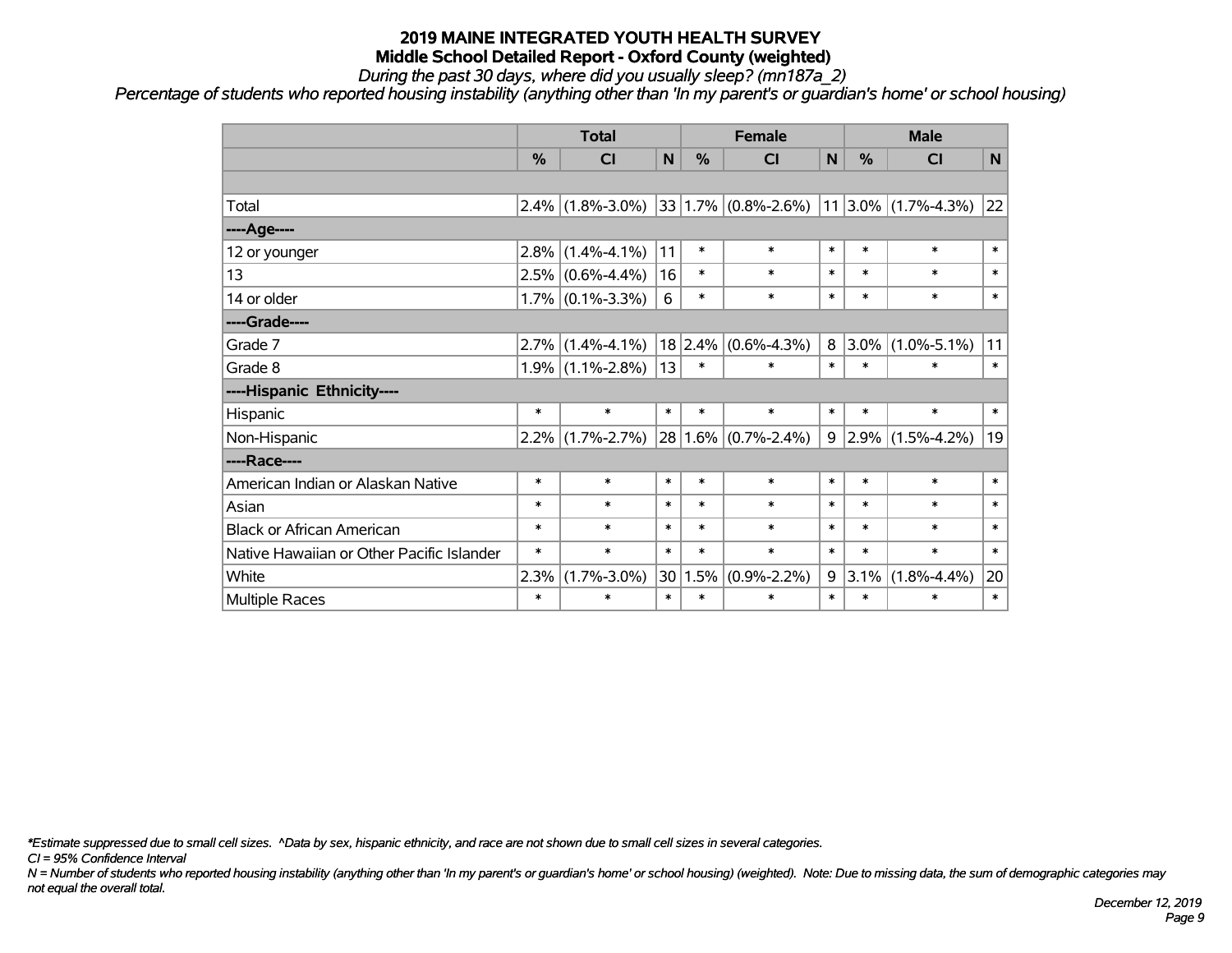# **2019 MAINE INTEGRATED YOUTH HEALTH SURVEY Middle School Detailed Report - Oxford County (weighted)** *How often do you wear a seat belt when riding in a car? (mn10)*

*Percentage of students who answered 'Never' or 'Rarely'*

|                                           |               | <b>Total</b>        |                | <b>Female</b> |           |        | <b>Male</b> |        |        |
|-------------------------------------------|---------------|---------------------|----------------|---------------|-----------|--------|-------------|--------|--------|
|                                           | $\frac{0}{0}$ | <b>CI</b>           | N <sub>1</sub> | %             | <b>CI</b> | N      | %           | CI N   |        |
|                                           |               |                     |                |               |           |        |             |        |        |
| Total                                     |               | $1.6\%$ (0.0%-3.3%) | 22             | $\ast$        | $\ast$    | $\ast$ | $\ast$      | $\ast$ | $\ast$ |
| ---- Age----                              |               |                     |                |               |           |        |             |        |        |
| 12 or younger                             | 2.3%          | $(0.5\% - 4.1\%)$   | 10             | $\ast$        | $\ast$    | $\ast$ | $\ast$      | $\ast$ | $\ast$ |
| 13                                        |               | $1.3\%$ (0.0%-4.0%) | 8              | $\ast$        | $\ast$    | $\ast$ | $\ast$      | $\ast$ | $\ast$ |
| 14 or older                               | $\ast$        | $\ast$              | $\ast$         | $\ast$        | $\ast$    | $\ast$ | $\ast$      | $\ast$ | $\ast$ |
| ----Grade----                             |               |                     |                |               |           |        |             |        |        |
| Grade 7                                   | 1.6%          | $(0.0\% - 4.1\%)$   | 10             | $\ast$        | $\ast$    | $\ast$ | *           | $\ast$ | $\ast$ |
| Grade 8                                   |               | $1.3\%$ (0.1%-2.4%) | 9              | $\ast$        | $\ast$    | $\ast$ | $\ast$      | $\ast$ | $\ast$ |
| ----Hispanic Ethnicity----                |               |                     |                |               |           |        |             |        |        |
| Hispanic                                  | $\ast$        | $\ast$              | $\ast$         | *             | *         | *      | *           | *      | *      |
| Non-Hispanic                              |               | $1.3\%$ (0.0%-3.2%) | 17             | $\ast$        | $\ast$    | $\ast$ | $\ast$      | $\ast$ | $\ast$ |
| ----Race----                              |               |                     |                |               |           |        |             |        |        |
| American Indian or Alaskan Native         | $\ast$        | $\ast$              | $\ast$         | $\ast$        | $\ast$    | $\ast$ | $\ast$      | $\ast$ | $\ast$ |
| Asian                                     | $\ast$        | $\ast$              | $\ast$         | $\ast$        | $\ast$    | $\ast$ | *           | $\ast$ | $\ast$ |
| <b>Black or African American</b>          | $\ast$        | $\ast$              | $\ast$         | $\ast$        | $\ast$    | $\ast$ | $\ast$      | $\ast$ | $\ast$ |
| Native Hawaiian or Other Pacific Islander | $\ast$        | $\ast$              | $\ast$         | $\ast$        | $\ast$    | $\ast$ | $\ast$      | $\ast$ | $\ast$ |
| White                                     | 1.5%          | $(0.0\% - 3.5\%)$   | 19             | $\ast$        | $\ast$    | $\ast$ | $\ast$      | $\ast$ | $\ast$ |
| <b>Multiple Races</b>                     | $\ast$        | $\ast$              | $\ast$         | $\ast$        | $\ast$    | $\ast$ | $\ast$      | $\ast$ | $\ast$ |

*\*Estimate suppressed due to small cell sizes. ^Data by sex, hispanic ethnicity, and race are not shown due to small cell sizes in several categories.*

*CI = 95% Confidence Interval*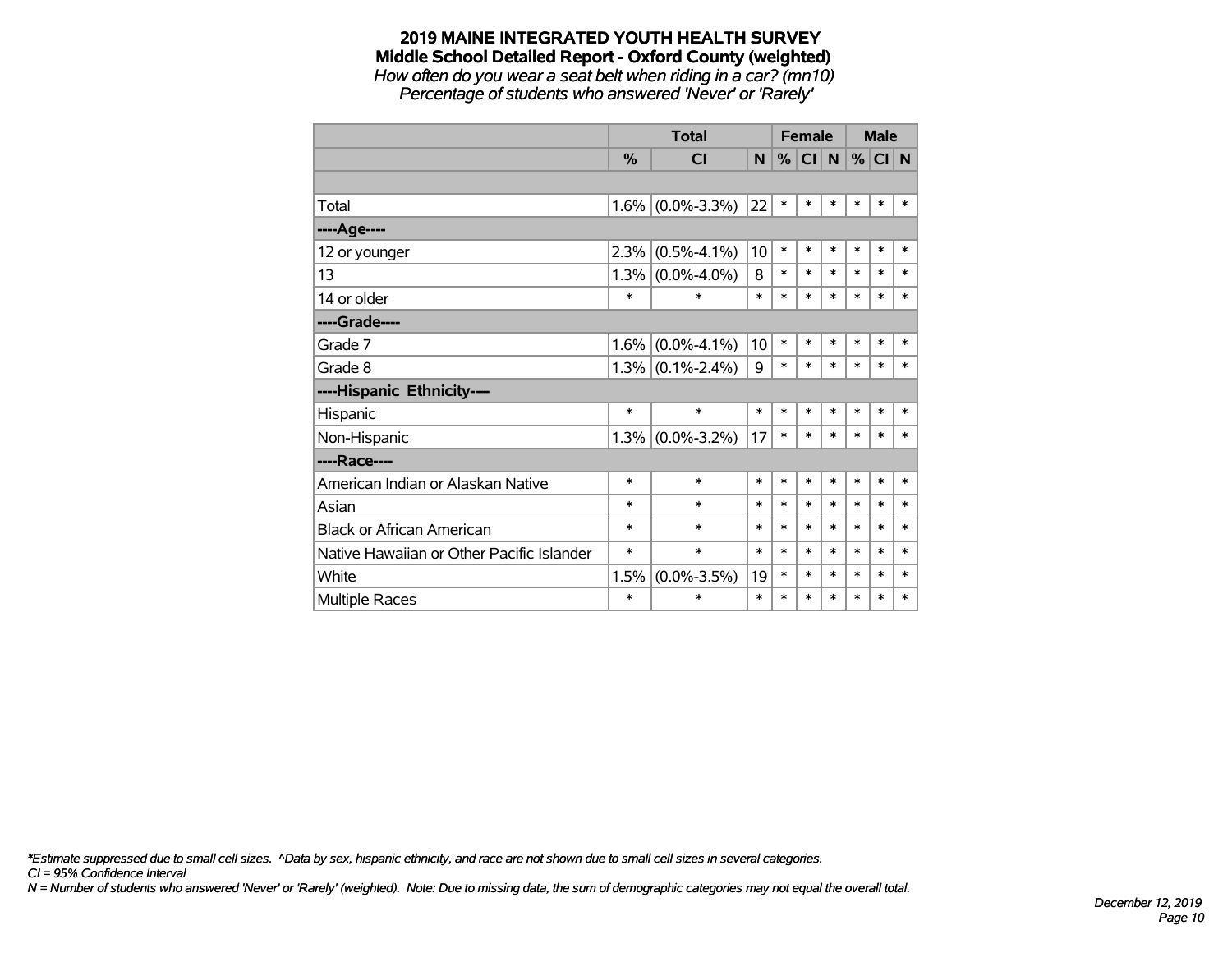#### **2019 MAINE INTEGRATED YOUTH HEALTH SURVEY Middle School Detailed Report - Oxford County (weighted)** *How often do you wear a seat belt when riding in a car? (mn10\_2) Percentage of students who answered 'Always'*

|                                           |        | <b>Total</b>        |        |        | <b>Female</b>               |        | <b>Male</b>   |                         |        |
|-------------------------------------------|--------|---------------------|--------|--------|-----------------------------|--------|---------------|-------------------------|--------|
|                                           | %      | <b>CI</b>           | N      | $\%$   | <b>CI</b>                   | N      | $\frac{0}{0}$ | <b>CI</b>               | N.     |
|                                           |        |                     |        |        |                             |        |               |                         |        |
| Total                                     |        | 75.8% (71.8%-79.8%) |        |        | $1,051$ 79.5% (76.8%-82.2%) |        |               | 509 72.7% (65.3%-80.1%) | 534    |
| ----Age----                               |        |                     |        |        |                             |        |               |                         |        |
| 12 or younger                             | 83.9%  | $(80.7\% - 87.0\%)$ | 348    | 86.8%  | $(81.8\% - 91.7\%)$         |        |               | 175 82.3% (78.2%-86.4%) | 173    |
| 13                                        |        | 74.2% (68.8%-79.6%) | 448    |        | 76.3% (70.6%-82.0%)         |        |               | 222 71.7% (62.4%-81.1%) | 219    |
| 14 or older                               |        | 69.4% (61.5%-77.3%) | 254    |        | 75.9% (65.3%-86.4%)         |        |               | 112 65.0% (52.3%-77.7%) | 142    |
| ----Grade----                             |        |                     |        |        |                             |        |               |                         |        |
| Grade 7                                   | 80.8%  | $(76.6\% - 85.0\%)$ | 543    | 80.4%  | $(75.6\% - 85.2\%)$         |        |               | 255 81.1% (73.1%-89.2%) | 288    |
| Grade 8                                   |        | 70.8% (65.9%-75.8%) | 493    |        | 78.3% (74.6%-82.0%)         |        |               | 249 64.2% (55.8%-72.6%) | 239    |
| ----Hispanic Ethnicity----                |        |                     |        |        |                             |        |               |                         |        |
| Hispanic                                  | $\ast$ | $\ast$              | $\ast$ | $\ast$ | $\ast$                      | $\ast$ | $\ast$        | $\ast$                  | $\ast$ |
| Non-Hispanic                              |        | 75.3% (70.3%-80.4%) | 932    |        | 79.6% (76.5%-82.8%)         |        |               | 465 71.3% (62.6%-80.0%) | 463    |
| ----Race----                              |        |                     |        |        |                             |        |               |                         |        |
| American Indian or Alaskan Native         | $\ast$ | $\ast$              | $\ast$ | $\ast$ | $\ast$                      | $\ast$ | $\ast$        | $\ast$                  | $\ast$ |
| Asian                                     | $\ast$ | $\ast$              | $\ast$ | $\ast$ | $\ast$                      | $\ast$ | $\ast$        | $\ast$                  | $\ast$ |
| <b>Black or African American</b>          | $\ast$ | $\ast$              | $\ast$ | $\ast$ | $\ast$                      | $\ast$ | $\ast$        | $\ast$                  | $\ast$ |
| Native Hawaiian or Other Pacific Islander | $\ast$ | $\ast$              | $\ast$ | $\ast$ | $\ast$                      | $\ast$ | $\ast$        | $\ast$                  | $\ast$ |
| White                                     | 76.2%  | $(72.4\% - 80.1\%)$ | 975    | 79.6%  | $(76.9\% - 82.3\%)$         | 482    | 73.2%         | $(65.7\% - 80.6\%)$     | 491    |
| Multiple Races                            |        | 64.3% (38.7%-89.9%) | 18     | $\ast$ | $\ast$                      | $\ast$ | $\ast$        | $\ast$                  | $\ast$ |

*\*Estimate suppressed due to small cell sizes. ^Data by sex, hispanic ethnicity, and race are not shown due to small cell sizes in several categories.*

*CI = 95% Confidence Interval*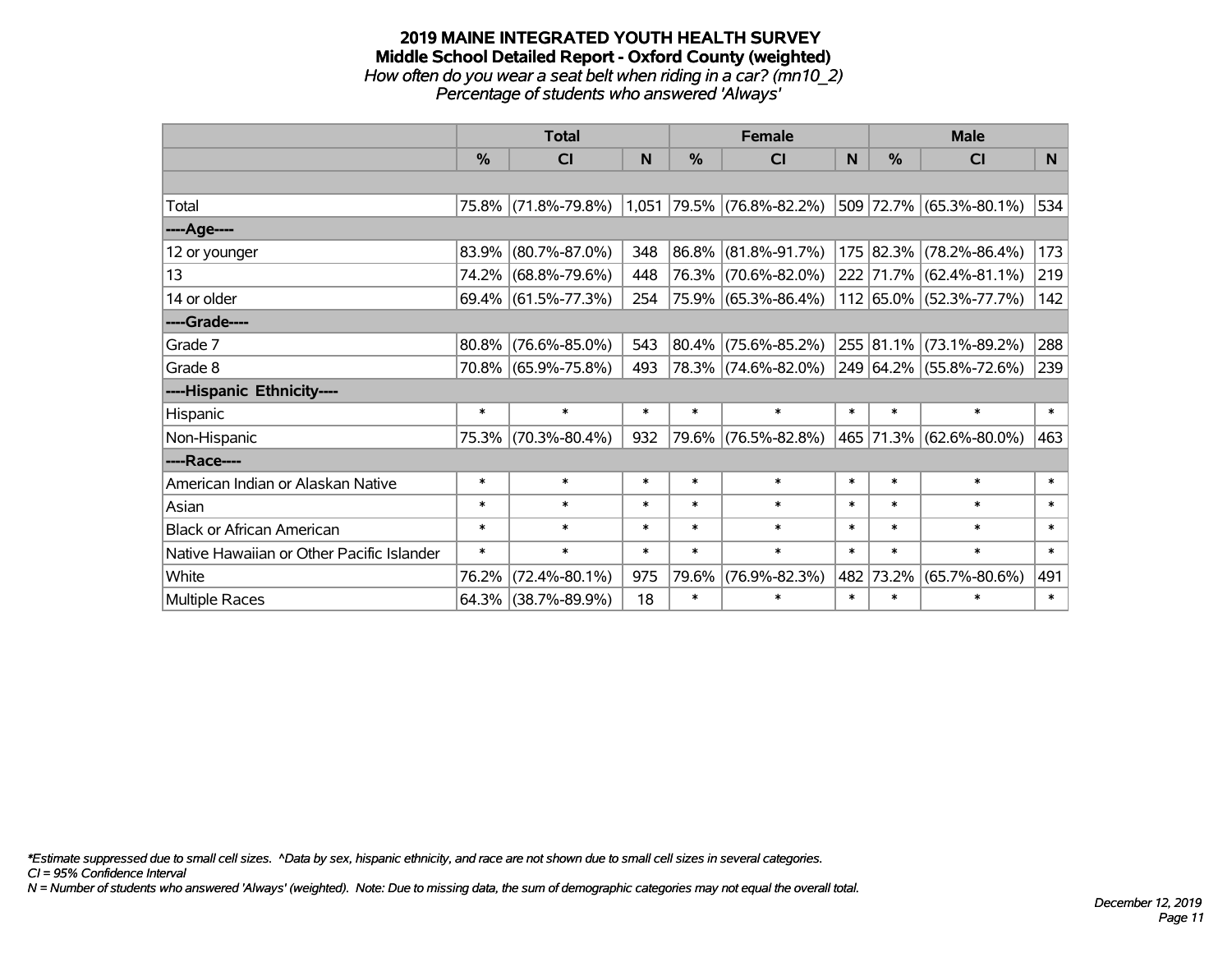*Have you ever ridden in a car or other vehicle driven by someone who had been drinking alcohol? (mn11) Percentage of students who answered 'Yes'*

|                                           | <b>Total</b>  |                     |                |               | <b>Female</b>           |          | <b>Male</b> |                             |                |  |
|-------------------------------------------|---------------|---------------------|----------------|---------------|-------------------------|----------|-------------|-----------------------------|----------------|--|
|                                           | $\frac{0}{0}$ | CI                  |                | $\frac{0}{0}$ | <b>CI</b>               | <b>N</b> | %           | <b>CI</b>                   | N <sub>1</sub> |  |
|                                           |               |                     |                |               |                         |          |             |                             |                |  |
| Total                                     |               | 28.6% (23.7%-33.4%) |                |               | 393 34.0% (26.4%-41.6%) |          |             | $ 215 24.2\% 20.1\%28.2\% $ | 176            |  |
| ----Age----                               |               |                     |                |               |                         |          |             |                             |                |  |
| 12 or younger                             |               | 21.5% (15.6%-27.4%) |                |               | 79 24.5% (11.0%-38.0%)  | 38       |             | $20.0\%$ (13.4%-26.5%)      | 40             |  |
| 13                                        |               | 33.3% (27.9%-38.6%) |                |               | 213 40.9% (34.2%-47.7%) |          |             | 131 25.2% (17.9%-32.6%)     | 81             |  |
| 14 or older                               |               | 27.6% (12.0%-43.2%) |                | 101 29.4%     | $(8.9\% - 49.9\%)$      |          |             | 46 27.0% (12.6%-41.4%)      | 55             |  |
| ----Grade----                             |               |                     |                |               |                         |          |             |                             |                |  |
| Grade 7                                   | 24.2%         | $(19.7\% - 28.7\%)$ |                |               | 162 27.5% (18.6%-36.5%) | 85       | 20.9%       | $(17.9\% - 23.9\%)$         | 74             |  |
| Grade 8                                   |               | 34.2% (26.3%-42.2%) |                |               | 231 41.3% (30.4%-52.3%) |          |             | 130 28.8% (21.9%-35.6%)     | 101            |  |
| ----Hispanic Ethnicity----                |               |                     |                |               |                         |          |             |                             |                |  |
| Hispanic                                  | $\ast$        | $\ast$              | $\ast$         | $\ast$        | $\ast$                  | $\ast$   | $\ast$      | $\ast$                      | $\ast$         |  |
| Non-Hispanic                              |               | 28.8% (23.6%-34.0%) |                |               | 363 33.9% (25.9%-41.9%) |          |             | 197 24.8% (20.1%-29.4%)     | 167            |  |
| ----Race----                              |               |                     |                |               |                         |          |             |                             |                |  |
| American Indian or Alaskan Native         | 28.3%         | $(6.4\% - 50.1\%)$  | $\overline{7}$ | $\ast$        | $\ast$                  | $\ast$   | $\ast$      | $\ast$                      | $\ast$         |  |
| Asian                                     | $\ast$        | $\ast$              | $\ast$         | $\ast$        | $\ast$                  | $\ast$   | $\ast$      | $\ast$                      | $\ast$         |  |
| <b>Black or African American</b>          | $\ast$        | $\ast$              | $\ast$         | $\ast$        | $\ast$                  | $\ast$   | $\ast$      | $\ast$                      | $\ast$         |  |
| Native Hawaiian or Other Pacific Islander | $\ast$        | $\ast$              | $\ast$         | $\ast$        | $\ast$                  | $\ast$   | $\ast$      | $\ast$                      | $\ast$         |  |
| White                                     | 28.3%         | $(23.1\% - 33.5\%)$ |                | 353 33.5%     | $(25.1\% - 41.9\%)$     | 190      | 24.3%       | $(20.4\% - 28.2\%)$         | 163            |  |
| <b>Multiple Races</b>                     |               | 24.6% (14.3%-35.0%) | 8              | $\ast$        | $\ast$                  | $\ast$   | $\ast$      | $\ast$                      | $\ast$         |  |

*\*Estimate suppressed due to small cell sizes. ^Data by sex, hispanic ethnicity, and race are not shown due to small cell sizes in several categories.*

*CI = 95% Confidence Interval*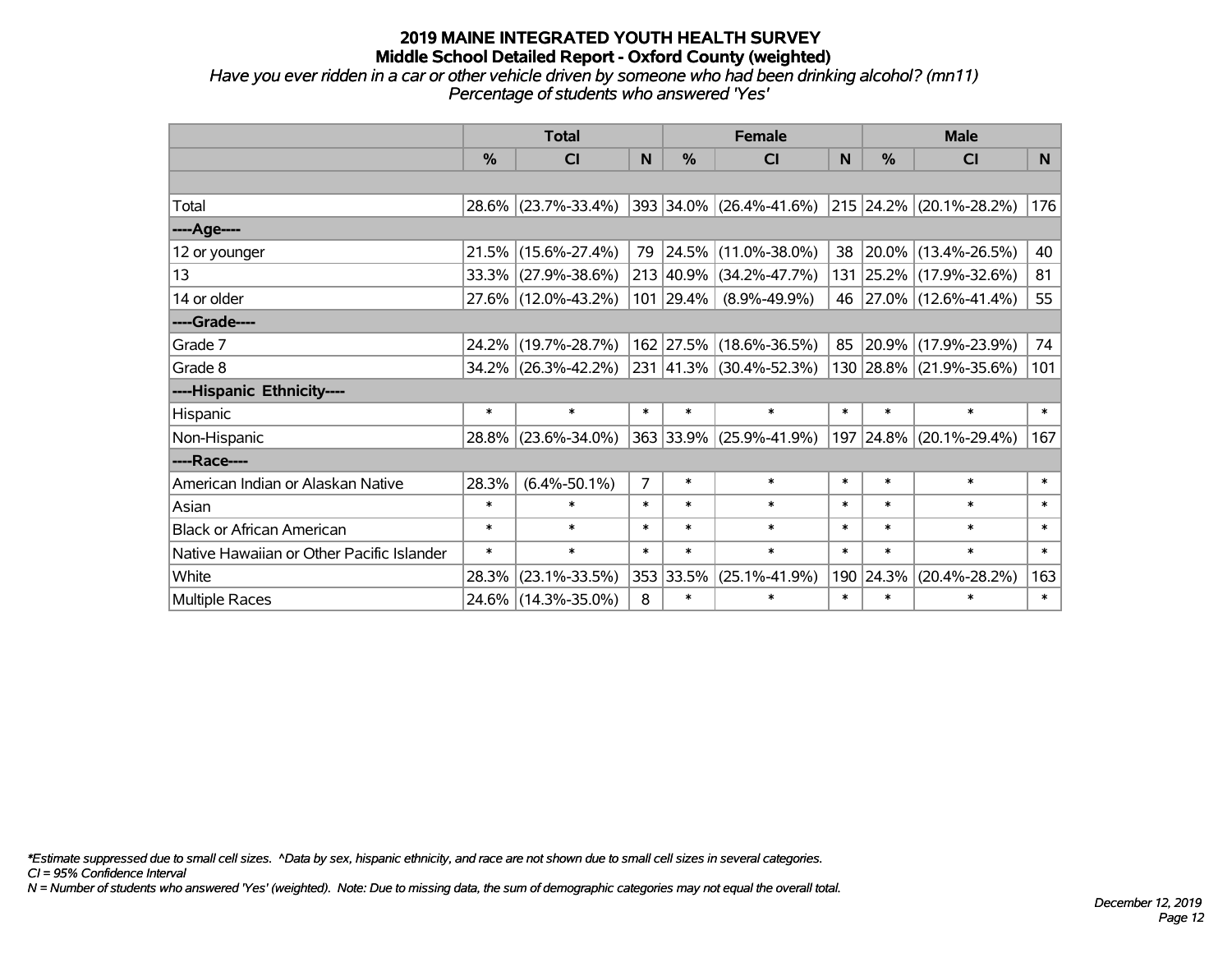*Have you ever ridden in a car or other vehicle driven by someone who had been taking illegal drugs such as marijuana, cocaine, heroin, or LSD?*

*(mn12a)*

*Percentage of students who answered 'Yes'*

|                                           |        | <b>Total</b>        |        |           | <b>Female</b>               |        | <b>Male</b>      |                        |        |  |
|-------------------------------------------|--------|---------------------|--------|-----------|-----------------------------|--------|------------------|------------------------|--------|--|
|                                           | %      | <b>CI</b>           | N      | %         | <b>CI</b>                   | N      | $\frac{0}{0}$    | <b>CI</b>              | N.     |  |
|                                           |        |                     |        |           |                             |        |                  |                        |        |  |
| Total                                     |        | 14.5% (10.9%-18.0%) |        | 198 14.9% | $(10.5\% - 19.2\%)$         |        | 94 14.5%         | $(8.9\% - 20.1\%)$     | 104    |  |
| ----Age----                               |        |                     |        |           |                             |        |                  |                        |        |  |
| 12 or younger                             | 14.1%  | $(8.1\% - 20.1\%)$  | 52     | 11.9%     | $(4.4\% - 19.5\%)$          |        | 19 16.2%         | $(7.0\% - 25.4\%)$     | 33     |  |
| 13                                        | 13.3%  | $(8.3\% - 18.3\%)$  | 86     | 15.7%     | $(9.3\% - 22.1\%)$          |        | 51 11.0%         | $(5.0\% - 17.0\%)$     | 35     |  |
| 14 or older                               | 16.5%  | $(10.0\% - 23.1\%)$ | 59     | 16.1%     | $(2.7\% - 29.4\%)$          |        |                  | 25 17.4% (10.1%-24.6%) | 34     |  |
| ----Grade----                             |        |                     |        |           |                             |        |                  |                        |        |  |
| Grade 7                                   | 13.7%  | $(9.3\% - 18.2\%)$  | 92     | 10.6%     | $(6.9\% - 14.3\%)$          |        | 33 16.6%         | $(9.6\% - 23.6\%)$     | 59     |  |
| Grade 8                                   | 15.9%  | $(10.8\% - 21.0\%)$ |        |           | 106   19.6%   (10.8%-28.4%) |        | $61 \mid 12.9\%$ | $(7.2\% - 18.6\%)$     | 45     |  |
| ----Hispanic Ethnicity----                |        |                     |        |           |                             |        |                  |                        |        |  |
| Hispanic                                  | $\ast$ | $\ast$              | $\ast$ | $\ast$    | $\ast$                      | $\ast$ | $\ast$           | $\ast$                 | $\ast$ |  |
| Non-Hispanic                              | 14.8%  | $(10.6\% - 19.0\%)$ | 185    | 15.4%     | $(9.8\% - 21.0\%)$          |        | 90 14.4%         | $(8.6\% - 20.3\%)$     | 96     |  |
| ----Race----                              |        |                     |        |           |                             |        |                  |                        |        |  |
| American Indian or Alaskan Native         | $\ast$ | $\ast$              | $\ast$ | $\ast$    | $\ast$                      | $\ast$ | $\ast$           | $\ast$                 | $\ast$ |  |
| Asian                                     | $\ast$ | $\ast$              | $\ast$ | $\ast$    | $\ast$                      | $\ast$ | $\ast$           | $\ast$                 | $\ast$ |  |
| <b>Black or African American</b>          | $\ast$ | $\ast$              | $\ast$ | $\ast$    | $\ast$                      | $\ast$ | $\ast$           | $\ast$                 | $\ast$ |  |
| Native Hawaiian or Other Pacific Islander | $\ast$ | $\ast$              | $\ast$ | $\ast$    | $\ast$                      | $\ast$ | $\ast$           | $\ast$                 | $\ast$ |  |
| White                                     | 14.2%  | $(10.4\% - 18.1\%)$ | 177    | 14.3%     | $(9.2\% - 19.3\%)$          | 81     | 14.4%            | $(8.6\% - 20.3\%)$     | 96     |  |
| <b>Multiple Races</b>                     | 20.7%  | $(12.5\% - 28.9\%)$ | 7      | $\ast$    | $\ast$                      | $\ast$ | $\ast$           | *                      | $\ast$ |  |

*\*Estimate suppressed due to small cell sizes. ^Data by sex, hispanic ethnicity, and race are not shown due to small cell sizes in several categories.*

*CI = 95% Confidence Interval*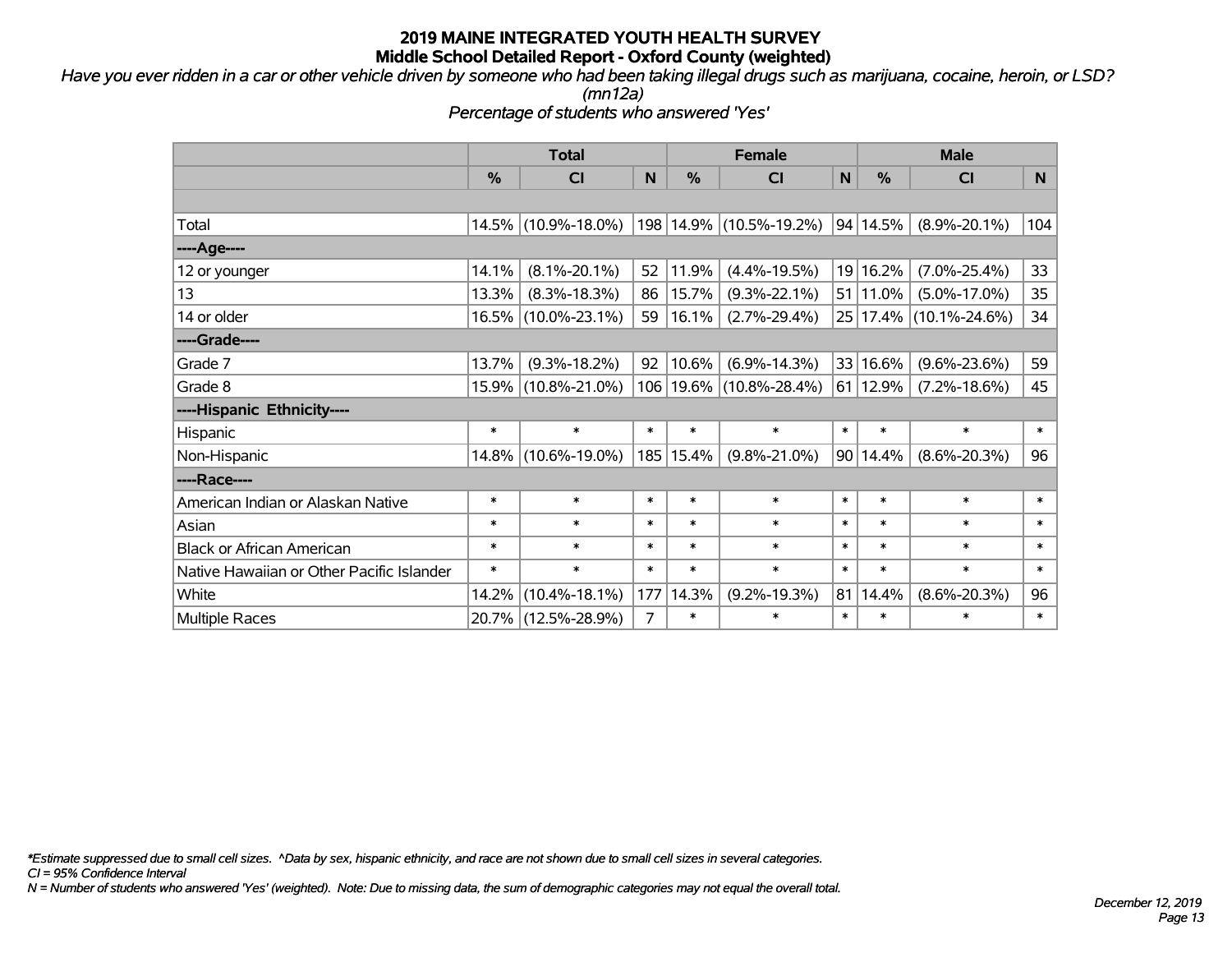*Has violence in your home, or the threat of violence, ever made you want to leave your home, even just for a short while? (mn18) Percentage of students who answered 'Yes'*

|                                           | <b>Total</b> |                     |        |               | <b>Female</b>                                             | <b>Male</b> |        |                             |              |
|-------------------------------------------|--------------|---------------------|--------|---------------|-----------------------------------------------------------|-------------|--------|-----------------------------|--------------|
|                                           | %            | <b>CI</b>           | N      | $\frac{0}{0}$ | <b>CI</b>                                                 | N           | %      | <b>CI</b>                   | $\mathsf{N}$ |
|                                           |              |                     |        |               |                                                           |             |        |                             |              |
| Total                                     |              | 15.6% (13.8%-17.5%) |        |               | $ 212 17.9\% $ (14.3%-21.4%) $ 111 13.5\% $ (11.6%-15.5%) |             |        |                             | 98           |
| ----Age----                               |              |                     |        |               |                                                           |             |        |                             |              |
| 12 or younger                             | 11.4%        | $(7.2\% - 15.6\%)$  | 46     | 14.3%         | $(9.9\% - 18.7\%)$                                        | 28          | 8.6%   | $(2.5\% - 14.7\%)$          | 18           |
| 13                                        | 14.6%        | $(11.0\% - 18.2\%)$ | 86     |               | $ 18.4\% $ (11.9%-25.0%)                                  | 51          | 10.7%  | $(6.9\% - 14.5\%)$          | 33           |
| 14 or older                               |              | 22.1% (15.4%-28.8%) | 79     |               | $ 21.7\% $ (15.6%-27.8%)                                  | 31          | 22.4%  | $(9.8\% - 34.9\%)$          | 48           |
| ----Grade----                             |              |                     |        |               |                                                           |             |        |                             |              |
| Grade 7                                   | 13.6%        | $(10.2\% - 16.9\%)$ | 89     |               | $ 16.3\% $ (13.2%-19.4%)                                  | 49          | 11.2%  | $(6.4\% - 16.1\%)$          | 39           |
| Grade 8                                   |              | 17.5% (12.9%-22.2%) |        |               | 121   18.9%   (13.2%-24.7%)                               | 60          |        | 16.0% (10.0%-22.0%)         | 59           |
| ----Hispanic Ethnicity----                |              |                     |        |               |                                                           |             |        |                             |              |
| Hispanic                                  | $\ast$       | $\ast$              | $\ast$ | $\ast$        | $\ast$                                                    | $\ast$      | $\ast$ | $\ast$                      | $\ast$       |
| Non-Hispanic                              |              | 15.9% (14.0%-17.9%) |        |               | 195   17.6%   (14.0%-21.2%)                               |             |        | 101   14.3%   (11.7%-16.9%) | 92           |
| ----Race----                              |              |                     |        |               |                                                           |             |        |                             |              |
| American Indian or Alaskan Native         | $\ast$       | $\ast$              | $\ast$ | $\ast$        | $\ast$                                                    | $\ast$      | $\ast$ | $\ast$                      | $\ast$       |
| Asian                                     | $\ast$       | $\ast$              | $\ast$ | $\ast$        | $\ast$                                                    | $\ast$      | $\ast$ | $\ast$                      | $\ast$       |
| <b>Black or African American</b>          | $\ast$       | $\ast$              | $\ast$ | $\ast$        | $\ast$                                                    | $\ast$      | $\ast$ | $\ast$                      | $\ast$       |
| Native Hawaiian or Other Pacific Islander | $\ast$       | $\ast$              | $\ast$ | $\ast$        | $\ast$                                                    | $\ast$      | $\ast$ | $\ast$                      | $\ast$       |
| White                                     | 15.8%        | $(14.2\% - 17.4\%)$ | 199    | 18.1%         | $(14.5\% - 21.7\%)$                                       | 107         | 13.5%  | $(11.5\% - 15.6\%)$         | 90           |
| Multiple Races                            | $\ast$       | $\ast$              | $\ast$ | $\ast$        | $\ast$                                                    | $\ast$      | $\ast$ | $\ast$                      | $\ast$       |

*\*Estimate suppressed due to small cell sizes. ^Data by sex, hispanic ethnicity, and race are not shown due to small cell sizes in several categories.*

*CI = 95% Confidence Interval*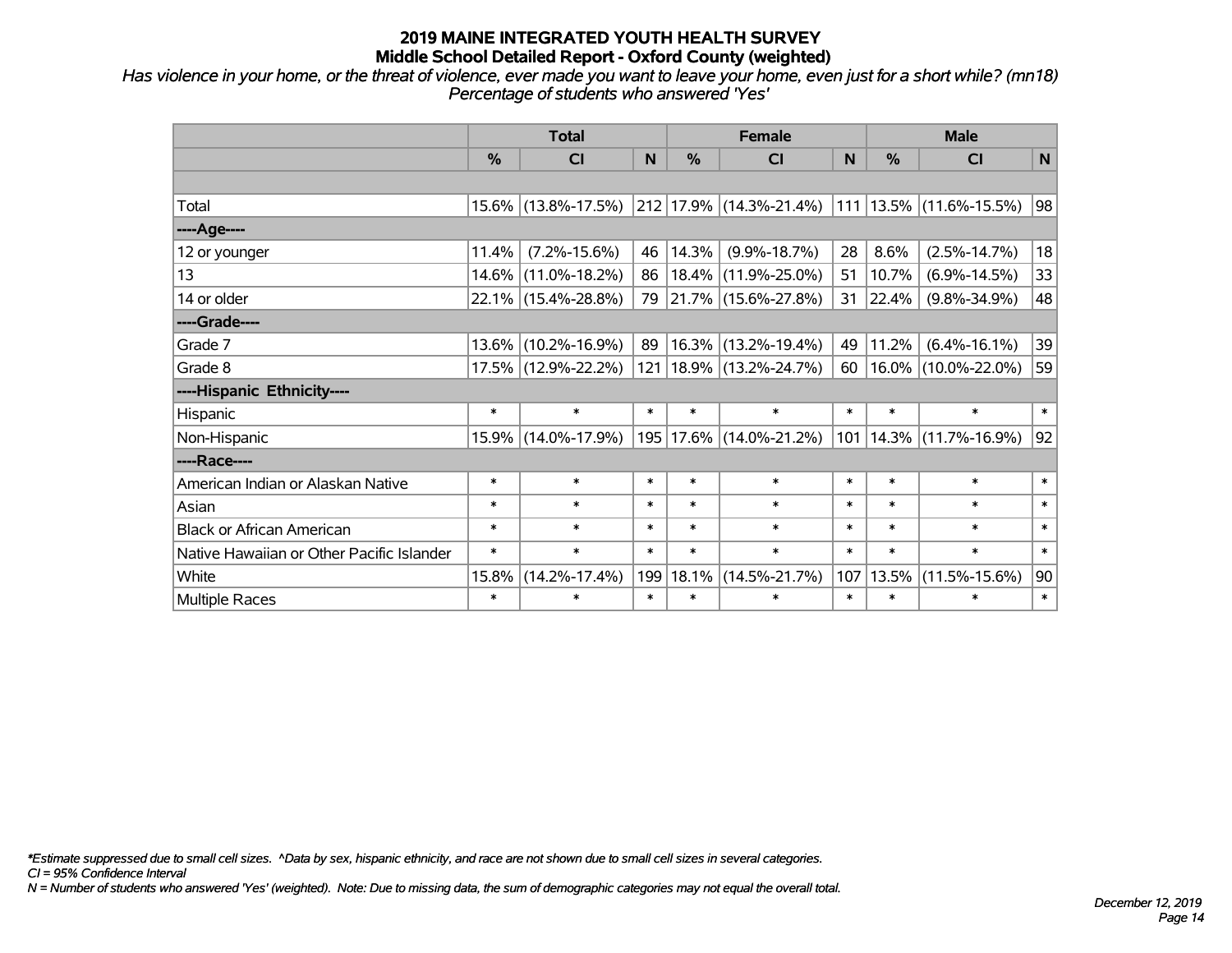#### **2019 MAINE INTEGRATED YOUTH HEALTH SURVEY Middle School Detailed Report - Oxford County (weighted)** *Do you agree or disagree with the following statement? I feel safe at my school. (mn21) Percentage of students who answered 'Strongly agree' or 'Agree'*

|                                           | <b>Total</b>  |                        |        |        | <b>Female</b>               |        | <b>Male</b>   |                         |        |  |
|-------------------------------------------|---------------|------------------------|--------|--------|-----------------------------|--------|---------------|-------------------------|--------|--|
|                                           | $\frac{0}{0}$ | CI                     | N      | %      | CI                          | N      | $\frac{0}{0}$ | <b>CI</b>               | N.     |  |
|                                           |               |                        |        |        |                             |        |               |                         |        |  |
| Total                                     |               | $87.4\%$ (84.8%-90.0%) |        |        | $1,209$ 86.2% (84.2%-88.2%) |        |               | 552 88.8% (85.5%-92.1%) | 647    |  |
| ----Age----                               |               |                        |        |        |                             |        |               |                         |        |  |
| 12 or younger                             | 89.3%         | $(84.4\% - 94.2\%)$    | 345    | 88.2%  | $(83.5\% - 92.9\%)$         |        | 154 90.0%     | $(81.7\% - 98.4\%)$     | 187    |  |
| 13                                        |               | 87.7% (84.8%-90.6%)    | 551    | 86.3%  | $(81.7\% - 90.9\%)$         |        |               | 268 89.7% (87.6%-91.9%) | 280    |  |
| 14 or older                               |               | $85.2\%$ (83.0%-87.4%) | 310    |        | $ 83.7\% $ (80.6%-86.8%)    |        |               | 129 86.8% (81.9%-91.8%) | 180    |  |
| ----Grade----                             |               |                        |        |        |                             |        |               |                         |        |  |
| Grade 7                                   | 88.2%         | $(82.8\% - 93.7\%)$    | 593    | 86.1%  | $(80.2\% - 92.0\%)$         |        | 272 90.1%     | $(83.9\% - 96.3\%)$     | 319    |  |
| Grade 8                                   |               | $86.9\%$ (84.4%-89.4%) | 596    |        | 86.7% (84.3%-89.0%)         |        |               | 276 87.6% (84.6%-90.7%) | 316    |  |
| ----Hispanic Ethnicity----                |               |                        |        |        |                             |        |               |                         |        |  |
| Hispanic                                  | $\ast$        | $\ast$                 | $\ast$ | $\ast$ | $\ast$                      | $\ast$ | $\ast$        | $\ast$                  | $\ast$ |  |
| Non-Hispanic                              |               | $87.0\%$ (84.2%-89.9%) |        |        | $1,091$ 85.8% (83.4%-88.2%) |        | 504 88.4%     | $(84.7\% - 92.1\%)$     | 582    |  |
| ----Race----                              |               |                        |        |        |                             |        |               |                         |        |  |
| American Indian or Alaskan Native         | $\ast$        | $\ast$                 | $\ast$ | $\ast$ | $\ast$                      | $\ast$ | $\ast$        | $\ast$                  | $\ast$ |  |
| Asian                                     | $\ast$        | $\ast$                 | $\ast$ | $\ast$ | $\ast$                      | $\ast$ | $\ast$        | $\ast$                  | $\ast$ |  |
| <b>Black or African American</b>          | $\ast$        | $\ast$                 | $\ast$ | $\ast$ | $\ast$                      | $\ast$ | $\ast$        | $\ast$                  | $\ast$ |  |
| Native Hawaiian or Other Pacific Islander | $\ast$        | $\ast$                 | $\ast$ | $\ast$ | $\ast$                      | $\ast$ | $\ast$        | $\ast$                  | $\ast$ |  |
| White                                     | 87.8%         | $(85.1\% - 90.5\%)$    | 1,113  | 86.5%  | $(84.4\% - 88.6\%)$         |        | 512 89.3%     | $(85.6\% - 93.0\%)$     | 598    |  |
| Multiple Races                            | $\ast$        | $\ast$                 | $\ast$ | $\ast$ | $\ast$                      | $\ast$ | $\ast$        | $\ast$                  | $\ast$ |  |

*\*Estimate suppressed due to small cell sizes. ^Data by sex, hispanic ethnicity, and race are not shown due to small cell sizes in several categories.*

*CI = 95% Confidence Interval*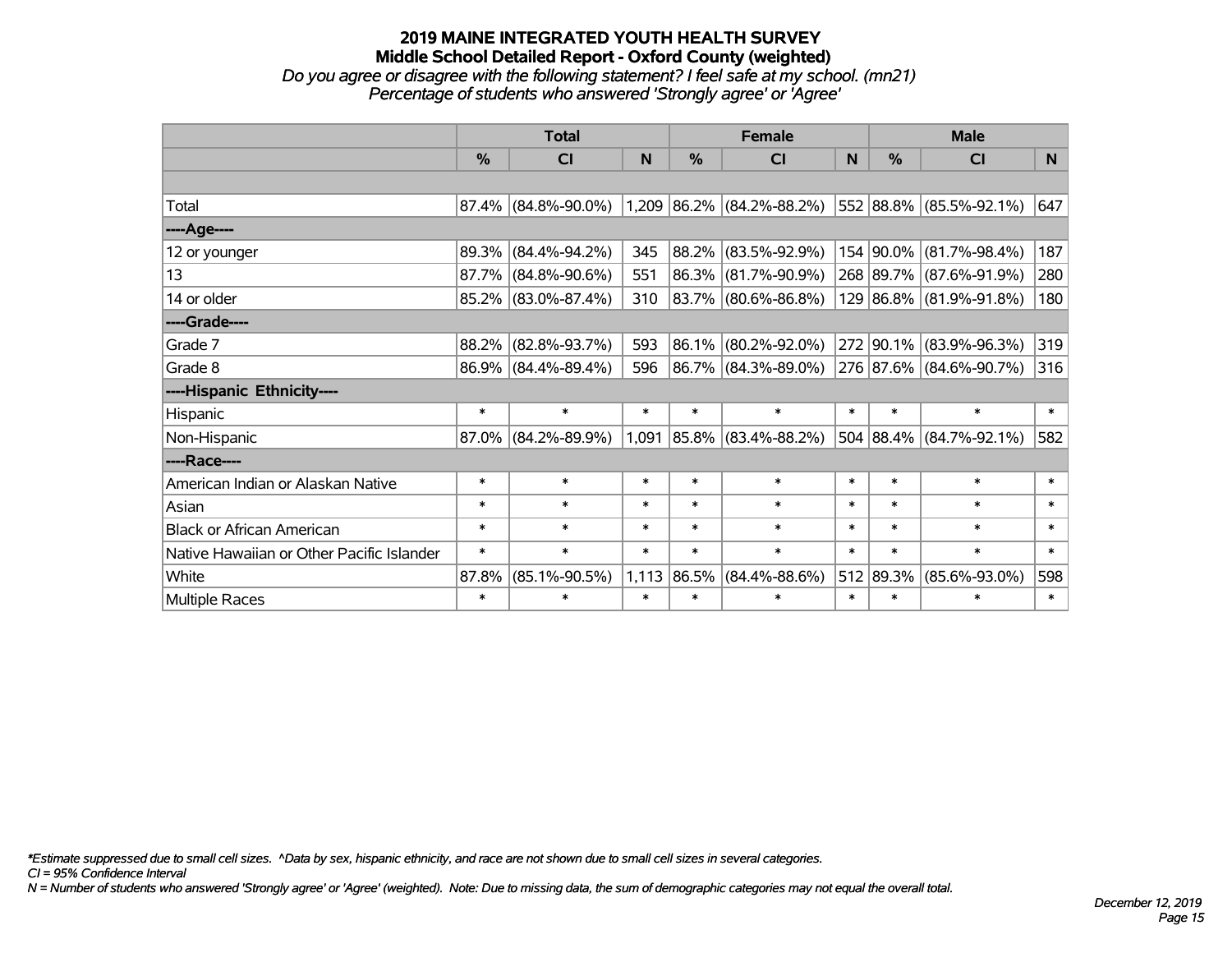#### **2019 MAINE INTEGRATED YOUTH HEALTH SURVEY Middle School Detailed Report - Oxford County (weighted)** *Have you ever been bullied on school property? (mn22) Percentage of students who answered 'Yes'*

|                                           | <b>Total</b> |                        |                 | <b>Female</b> |                          |        |           | <b>Male</b>                              |                |
|-------------------------------------------|--------------|------------------------|-----------------|---------------|--------------------------|--------|-----------|------------------------------------------|----------------|
|                                           | %            | <b>CI</b>              | N               | $\%$          | <b>CI</b>                | N      | $\%$      | <b>CI</b>                                | N.             |
|                                           |              |                        |                 |               |                          |        |           |                                          |                |
| Total                                     |              | 48.2% (44.6%-51.9%)    |                 |               | 665 53.6% (48.5%-58.6%)  |        |           | $ 341 43.1\% $ (39.4%-46.8%)             | 314            |
| ----Age----                               |              |                        |                 |               |                          |        |           |                                          |                |
| 12 or younger                             | $46.1\%$     | $(42.5\% - 49.7\%)$    |                 |               | 177 50.1% (41.7%-58.6%)  | 86     | 43.0%     | $(36.3\% - 49.7\%)$                      | 89             |
| 13                                        |              | 48.3% (44.2%-52.3%)    |                 |               | 304 53.6% (50.1%-57.2%)  |        |           | 166 42.2% (36.2%-48.3%)                  | 133            |
| 14 or older                               |              | $50.4\%$ (42.6%-58.2%) |                 |               | 183 57.0% (45.7%-68.3%)  |        |           | 87 44.9% (36.7%-53.1%)                   | 93             |
| ----Grade----                             |              |                        |                 |               |                          |        |           |                                          |                |
| Grade 7                                   | 48.3%        | $(44.8\% - 51.8\%)$    |                 |               | 326 50.5% (44.7%-56.3%)  |        |           | 159 46.3% (43.1%-49.4%)                  | 166            |
| Grade 8                                   |              | 48.4% (44.1%-52.6%)    |                 |               | 329 56.6% (50.5%-62.7%)  |        |           | 178 40.5% (35.8%-45.2%)                  | 145            |
| ----Hispanic Ethnicity----                |              |                        |                 |               |                          |        |           |                                          |                |
| Hispanic                                  | 54.4%        | $(37.5\% - 71.3\%)$    | 9               | $\ast$        | $\ast$                   | $\ast$ | $\ast$    | $\ast$                                   | $\ast$         |
| Non-Hispanic                              |              | 47.7% (44.8%-50.6%)    |                 |               | 596 53.0% (48.4%-57.5%)  |        |           | $308 \mid 42.7\% \mid (40.2\% - 45.1\%)$ | 282            |
| ----Race----                              |              |                        |                 |               |                          |        |           |                                          |                |
| American Indian or Alaskan Native         | 38.8%        | $(20.0\% - 57.7\%)$    | 8               | $\ast$        | $\ast$                   | $\ast$ | $\ast$    | $\ast$                                   | $\ast$         |
| Asian                                     | $\ast$       | $\ast$                 | $\ast$          | $\ast$        | $\ast$                   | $\ast$ | $\ast$    | $\ast$                                   | $\ast$         |
| <b>Black or African American</b>          | $\ast$       | $\ast$                 | $\ast$          | $\ast$        | $\ast$                   | $\ast$ | $\ast$    | $\ast$                                   | $\ast$         |
| Native Hawaiian or Other Pacific Islander | $\ast$       | $\ast$                 | $\ast$          | $\ast$        | $\ast$                   | $\ast$ | $\ast$    | $\ast$                                   | $\ast$         |
| White                                     | 48.2%        | $(44.3\% - 52.2\%)$    |                 | 609 53.7%     | $(48.9\% - 58.5\%)$      |        | 314 43.3% | $(39.1\% - 47.5\%)$                      | 290            |
| Multiple Races                            |              | 49.7% (41.5%-57.9%)    | 15 <sub>1</sub> |               | $ 52.7\% $ (39.2%-66.1%) | 7      |           | 42.4% (22.0%-62.8%)                      | $\overline{7}$ |

*\*Estimate suppressed due to small cell sizes. ^Data by sex, hispanic ethnicity, and race are not shown due to small cell sizes in several categories.*

*CI = 95% Confidence Interval*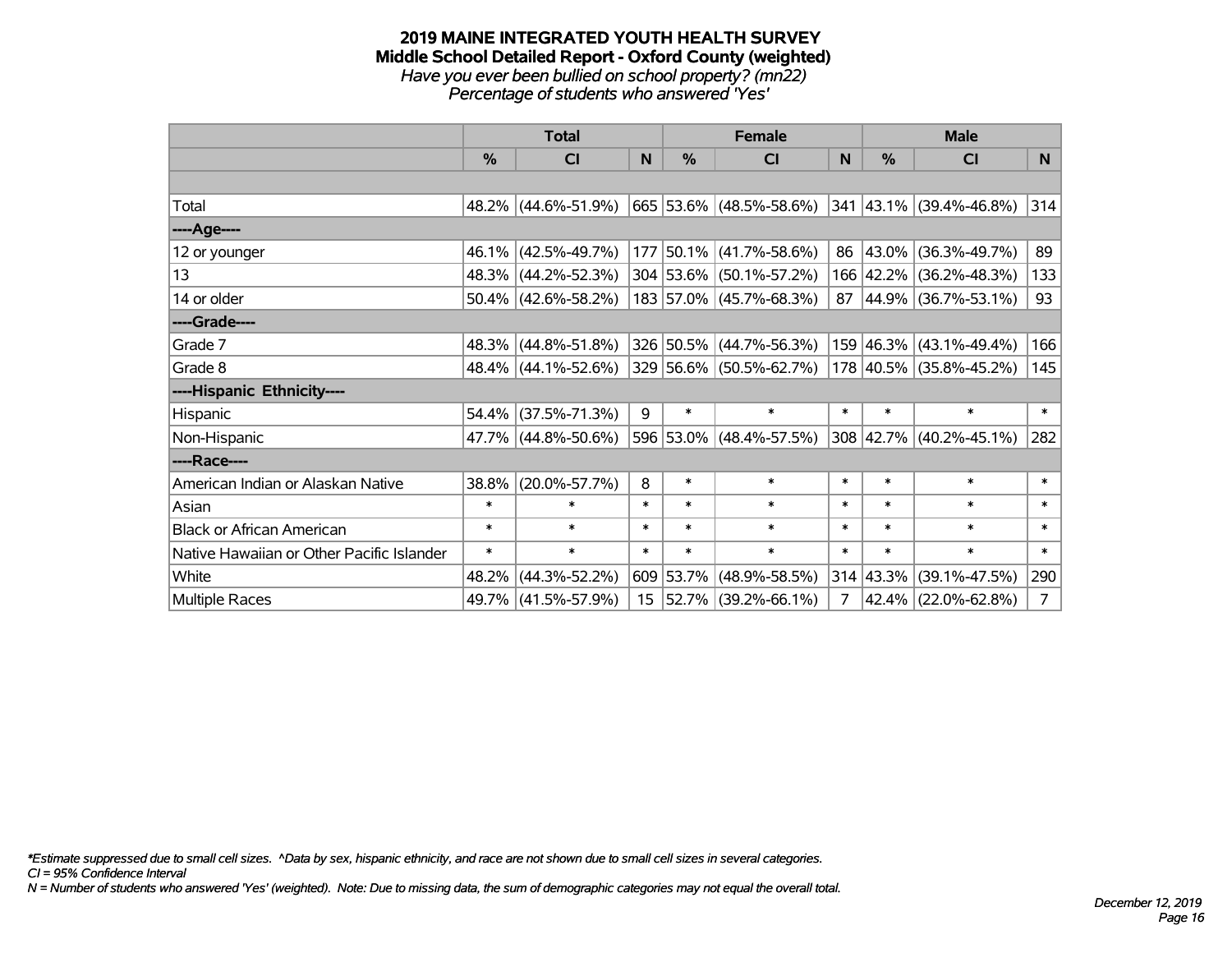*Have you ever felt so sad or hopeless almost every day for two weeks or more in a row that you stopped doing some usual activities? (mn153) Percentage of students who answered 'Yes'*

|                                           | <b>Total</b>  |                     |        | <b>Female</b> | <b>Male</b>               |        |               |                              |        |
|-------------------------------------------|---------------|---------------------|--------|---------------|---------------------------|--------|---------------|------------------------------|--------|
|                                           | $\frac{0}{0}$ | C <sub>l</sub>      | N      | $\frac{0}{0}$ | <b>CI</b>                 | N      | $\frac{0}{0}$ | <b>CI</b>                    | N.     |
|                                           |               |                     |        |               |                           |        |               |                              |        |
| Total                                     |               | 25.3% (20.0%-30.6%) |        |               | 350 33.4% (27.4%-39.4%)   |        |               | $ 212 17.3\% $ (10.1%-24.4%) | 128    |
| ----Age----                               |               |                     |        |               |                           |        |               |                              |        |
| 12 or younger                             | $19.0\%$      | $(15.6\% - 22.5\%)$ | 79     |               | 25.3% (18.0%-32.6%)       | 51     | 12.0%         | $(9.6\% - 14.4\%)$           | 26     |
| 13                                        | 28.0%         | $(21.5\% - 34.4\%)$ |        |               | 168 36.3% (31.5%-41.0%)   | 103    | 19.1%         | $(8.5\% - 29.8\%)$           | 59     |
| 14 or older                               |               | 27.5% (16.0%-39.1%) |        |               | 101 38.6% (25.2%-52.1%)   | 58     | 19.8%         | $(7.6\% - 32.1\%)$           | 43     |
| ----Grade----                             |               |                     |        |               |                           |        |               |                              |        |
| Grade 7                                   | $23.9\%$      | $(19.2\% - 28.6\%)$ |        | 161 30.0%     | $(22.9\% - 37.2\%)$       | 94     | 18.6%         | $(11.9\% - 25.3\%)$          | 67     |
| Grade 8                                   |               | 26.0% (18.9%-33.2%) |        |               | 181 36.1% (29.0%-43.2%)   |        | 116 16.4%     | $(6.9\% - 25.8\%)$           | 61     |
| ----Hispanic Ethnicity----                |               |                     |        |               |                           |        |               |                              |        |
| Hispanic                                  | 38.3%         | $(17.0\% - 59.7\%)$ | 8      | $\ast$        | $\ast$                    | $\ast$ | $\ast$        | $\ast$                       | $\ast$ |
| Non-Hispanic                              |               | 25.2% (18.7%-31.7%) |        |               | $314$ 32.1% (25.7%-38.6%) | 187    |               | 18.6% (10.5%-26.7%)          | 122    |
| ----Race----                              |               |                     |        |               |                           |        |               |                              |        |
| American Indian or Alaskan Native         | 39.3%         | $(13.4\% - 65.2\%)$ | 6      | $\ast$        | $\ast$                    | $\ast$ | $\ast$        | $\ast$                       | $\ast$ |
| Asian                                     | $\ast$        | $\ast$              | $\ast$ | $\ast$        | $\ast$                    | $\ast$ | $\ast$        | $\ast$                       | $\ast$ |
| <b>Black or African American</b>          | $\ast$        | $\ast$              | $\ast$ | $\ast$        | $\ast$                    | $\ast$ | $\ast$        | $\ast$                       | $\ast$ |
| Native Hawaiian or Other Pacific Islander | $\ast$        | $\ast$              | $\ast$ | $\ast$        | $\ast$                    | $\ast$ | $\ast$        | $\ast$                       | $\ast$ |
| White                                     | 24.8%         | $(17.8\% - 31.8\%)$ | 317    | 33.4%         | $(25.6\% - 41.2\%)$       | 201    | 16.9%         | $(9.2\% - 24.6\%)$           | 114    |
| Multiple Races                            | 32.6%         | $(9.9\% - 55.3\%)$  | 9      | $\ast$        | $\ast$                    | $\ast$ | $\ast$        | $\ast$                       | $\ast$ |

*\*Estimate suppressed due to small cell sizes. ^Data by sex, hispanic ethnicity, and race are not shown due to small cell sizes in several categories.*

*CI = 95% Confidence Interval*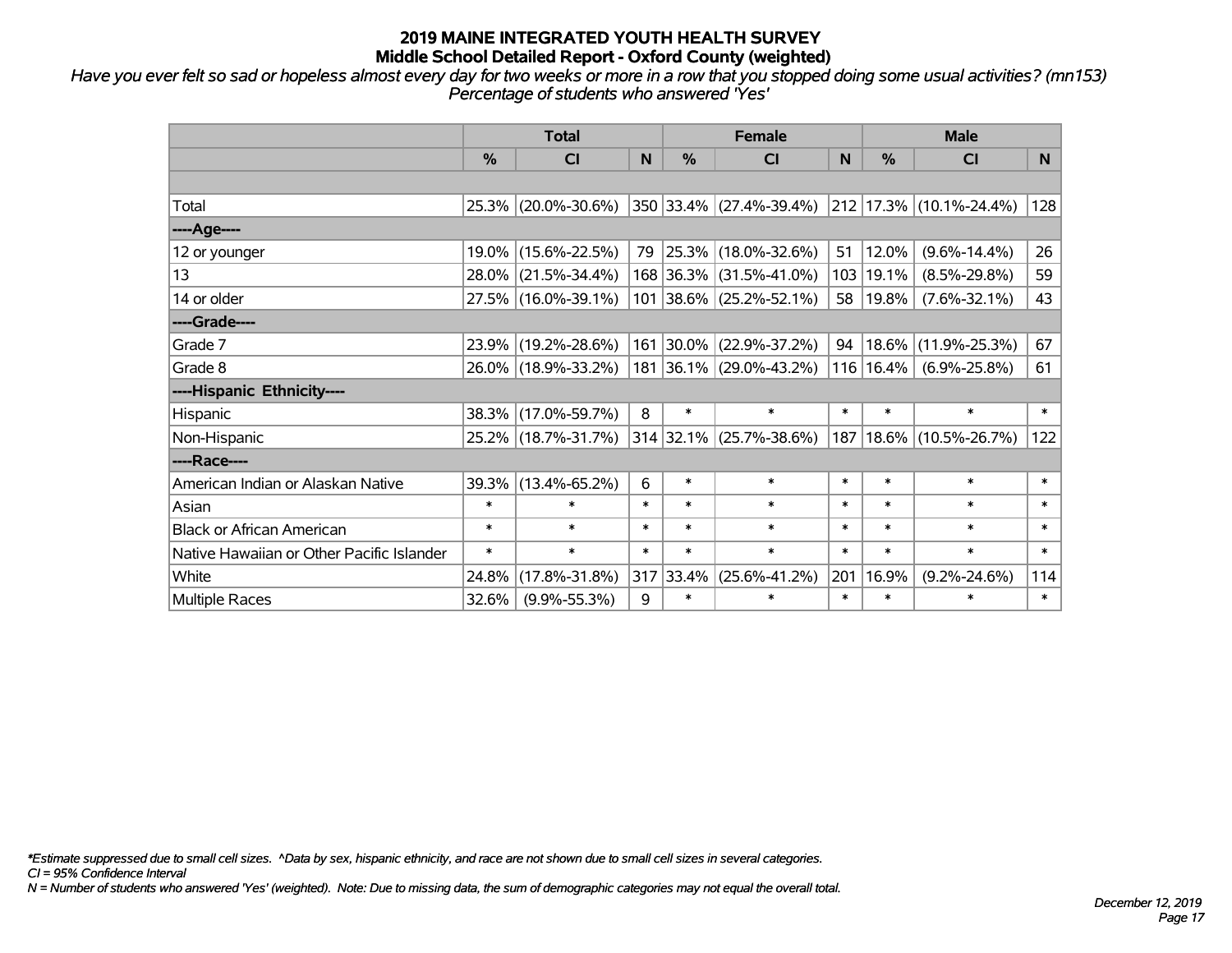*When you have felt sad or hopeless, from whom did you get help? (Select only one response.) (mn154b) Among students who have ever felt sad or hopeless, the percentage of students who answered that they got help from an adult*

|                                           | <b>Total</b> |                        |        | <b>Female</b> | <b>Male</b>                 |        |           |                         |                |
|-------------------------------------------|--------------|------------------------|--------|---------------|-----------------------------|--------|-----------|-------------------------|----------------|
|                                           | %            | <b>CI</b>              | N      | %             | <b>CI</b>                   | N      | %         | <b>CI</b>               | N <sub>1</sub> |
|                                           |              |                        |        |               |                             |        |           |                         |                |
| Total                                     |              | $33.4\%$ (29.2%-37.6%) |        |               | 263 32.4% (23.8%-41.0%)     |        |           | 129 34.4% (27.0%-41.9%) | 132            |
| ----Age----                               |              |                        |        |               |                             |        |           |                         |                |
| 12 or younger                             | 39.5%        | $(31.2\% - 47.9\%)$    | 79     | $ 40.6\% $    | $(26.6\% - 54.7\%)$         | 43     | 39.6%     | $(32.5\% - 46.6\%)$     | 36             |
| 13                                        | 31.0%        | $(27.5\% - 34.4\%)$    |        |               | 115 29.5% (17.4%-41.6%)     |        |           | 58 31.9% (18.1%-45.8%)  | 55             |
| 14 or older                               |              | $31.9\%$ (19.9%-44.0%) |        |               | 69 29.1% (11.7%-46.5%)      |        |           | 28 34.1% (14.8%-53.5%)  | 41             |
| ----Grade----                             |              |                        |        |               |                             |        |           |                         |                |
| Grade 7                                   | 34.9%        | $(31.2\% - 38.5\%)$    |        |               | 126 31.4% (18.7%-44.1%)     | 57     | 38.3%     | $(30.9\% - 45.8\%)$     | 69             |
| Grade 8                                   |              | $31.4\%$ (24.5%-38.3%) |        |               | $130 32.4\% $ (24.4%-40.5%) |        |           | 69 29.7% (16.4%-43.0%)  | 59             |
| ----Hispanic Ethnicity----                |              |                        |        |               |                             |        |           |                         |                |
| Hispanic                                  | 41.3%        | $(7.4\% - 75.2\%)$     | 6      | $\ast$        | $\ast$                      | $\ast$ | $\ast$    | $\ast$                  | $\ast$         |
| Non-Hispanic                              | $31.1\%$     | $(24.2\% - 38.1\%)$    |        | $215$ 30.8%   | $(22.5\% - 39.1\%)$         |        | 108 31.1% | $(21.3\% - 40.8\%)$     | 104            |
| ----Race----                              |              |                        |        |               |                             |        |           |                         |                |
| American Indian or Alaskan Native         | $\ast$       | $\ast$                 | $\ast$ | $\ast$        | $\ast$                      | $\ast$ | $\ast$    | $\ast$                  | $\ast$         |
| Asian                                     | $\ast$       | $\ast$                 | $\ast$ | $\ast$        | $\ast$                      | $\ast$ | $\ast$    | $\ast$                  | $\ast$         |
| <b>Black or African American</b>          | $\ast$       | $\ast$                 | $\ast$ | $\ast$        | $\ast$                      | $\ast$ | $\ast$    | $\ast$                  | $\ast$         |
| Native Hawaiian or Other Pacific Islander | $\ast$       | $\ast$                 | $\ast$ | $\ast$        | $\ast$                      | $\ast$ | $\ast$    | $\ast$                  | $\ast$         |
| White                                     | 34.1%        | $(29.2\% - 39.0\%)$    |        | 248 33.5%     | $(24.2\% - 42.7\%)$         | 127    | 35.0%     | $(24.6\% - 45.4\%)$     | 120            |
| Multiple Races                            | $\ast$       | $\ast$                 | $\ast$ | $\ast$        | $\ast$                      | $\ast$ | $\ast$    | *                       | $\ast$         |

*\*Estimate suppressed due to small cell sizes. ^Data by sex, hispanic ethnicity, and race are not shown due to small cell sizes in several categories.*

*CI = 95% Confidence Interval*

*N = Among students who have ever felt sad or hopeless, the number of students who answered that they got help from an adult (weighted). Note: Due to missing data, the sum of demographic categories may not equal the overall total.*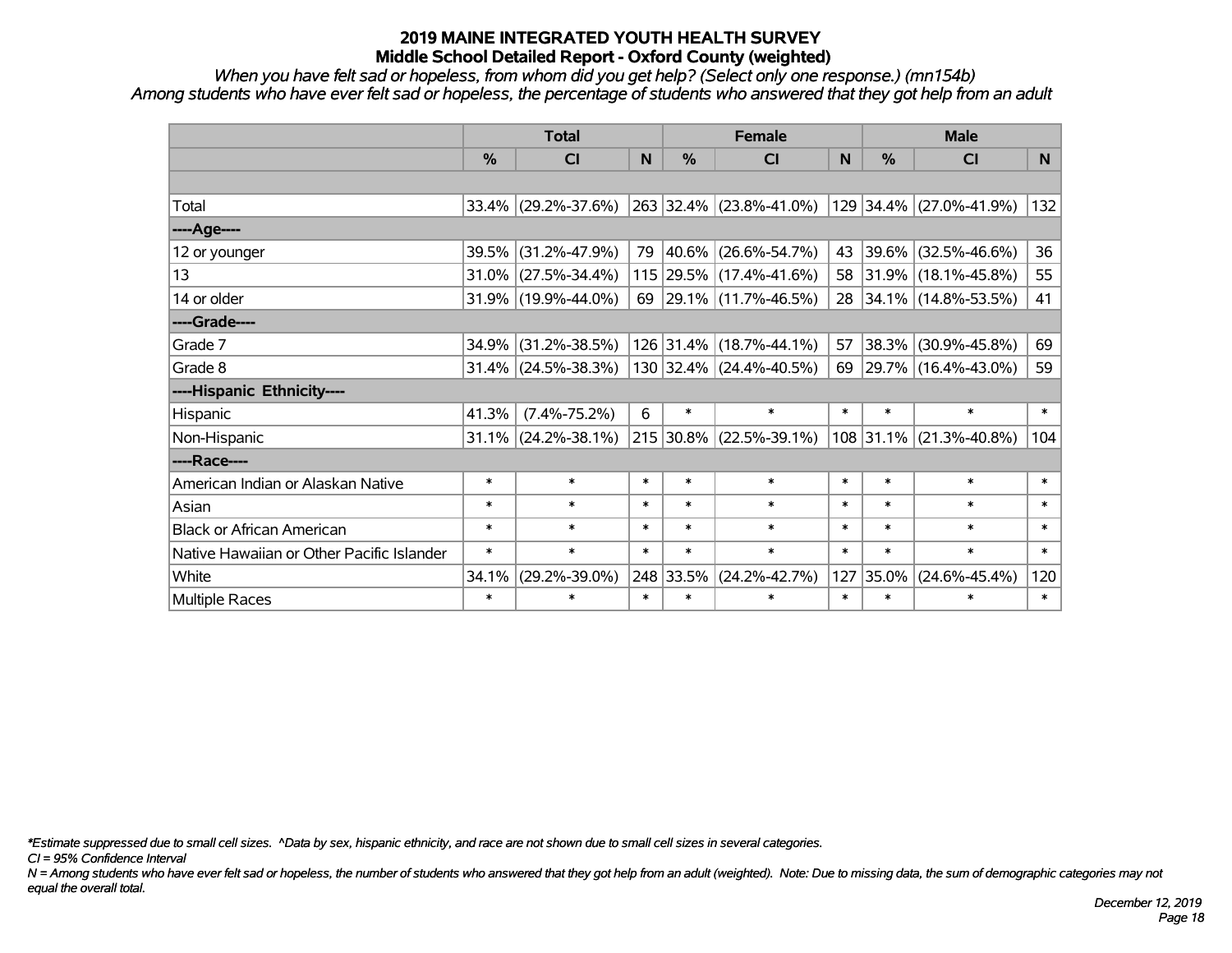*When you have felt sad or hopeless, from whom did you get help? (Select only one response.) (mn154b\_2)*

*Among students who have ever felt sad or hopeless, the percentage of students who answered that they got help from a teacher or other school staff*

|                                           | <b>Total</b> |                     |                | <b>Female</b> |                         |        | <b>Male</b> |                       |              |
|-------------------------------------------|--------------|---------------------|----------------|---------------|-------------------------|--------|-------------|-----------------------|--------------|
|                                           | %            | C <sub>l</sub>      | $\mathbf N$    | %             | <b>CI</b>               | N      | %           | <b>CI</b>             | $\mathsf{N}$ |
|                                           |              |                     |                |               |                         |        |             |                       |              |
| Total                                     | 4.0%         | $(2.0\% - 6.0\%)$   |                |               | $31 2.8\% $ (0.9%-4.8%) |        |             | $11$ 5.3% (2.5%-8.0%) | 20           |
| ----Age----                               |              |                     |                |               |                         |        |             |                       |              |
| 12 or younger                             | 4.3%         | $(0.6\% - 8.1\%)$   | 9              | $\ast$        | $\ast$                  | $\ast$ | $\ast$      | $\ast$                | $\ast$       |
| 13                                        |              | $4.1\%$ (2.2%-6.1%) | 15             | $\ast$        | $\ast$                  | $\ast$ | $\ast$      | $\ast$                | $\ast$       |
| 14 or older                               |              | $3.4\%$ (0.0%-8.9%) | $\overline{7}$ | *             | $\ast$                  | $\ast$ | $\ast$      | $\ast$                | $\ast$       |
| ----Grade----                             |              |                     |                |               |                         |        |             |                       |              |
| Grade 7                                   | 4.1%         | $(1.4\% - 6.9\%)$   | 15             | $\ast$        | $\ast$                  | $\ast$ | $\ast$      | $\ast$                | $\ast$       |
| Grade 8                                   |              | $2.5\%$ (0.0%-5.1%) | 10             | *             | $\ast$                  | $\ast$ | $\ast$      | $\ast$                | $\ast$       |
| ----Hispanic Ethnicity----                |              |                     |                |               |                         |        |             |                       |              |
| Hispanic                                  | $\ast$       | $\ast$              | $\ast$         | *             | $\ast$                  | $\ast$ | $\ast$      | $\ast$                | $\ast$       |
| Non-Hispanic                              | 4.4%         | $(2.2\% - 6.6\%)$   |                |               | $30 2.9\% $ (0.7%-5.0%) |        | $10 6.0\% $ | $(2.9\% - 9.1\%)$     | 20           |
| ----Race----                              |              |                     |                |               |                         |        |             |                       |              |
| American Indian or Alaskan Native         | $\ast$       | $\ast$              | $\ast$         | $\ast$        | $\ast$                  | $\ast$ | $\ast$      | $\ast$                | $\ast$       |
| Asian                                     | $\ast$       | $\ast$              | $\ast$         | $\ast$        | $\ast$                  | $\ast$ | $\ast$      | $\ast$                | $\ast$       |
| <b>Black or African American</b>          | $\ast$       | $\ast$              | $\ast$         | $\ast$        | $\ast$                  | $\ast$ | $\ast$      | $\ast$                | $\ast$       |
| Native Hawaiian or Other Pacific Islander | $\ast$       | $\ast$              | $\ast$         | $\ast$        | $\ast$                  | $\ast$ | $\ast$      | $\ast$                | $\ast$       |
| White                                     | 4.3%         | $(2.1\% - 6.5\%)$   | 31             | $3.0\%$       | $(1.0\% - 4.9\%)$       | 11     | 5.8%        | $(2.9\% - 8.8\%)$     | 20           |
| Multiple Races                            | $\ast$       | $\ast$              | $\ast$         | $\ast$        | $\ast$                  | $\ast$ | $\ast$      | $\ast$                | $\ast$       |

*\*Estimate suppressed due to small cell sizes. ^Data by sex, hispanic ethnicity, and race are not shown due to small cell sizes in several categories.*

*CI = 95% Confidence Interval*

*N = Among students who have ever felt sad or hopeless, the number of students who answered that they got help from a teacher or other school staff (weighted). Note: Due to missing data, the sum of demographic categories may not equal the overall total.*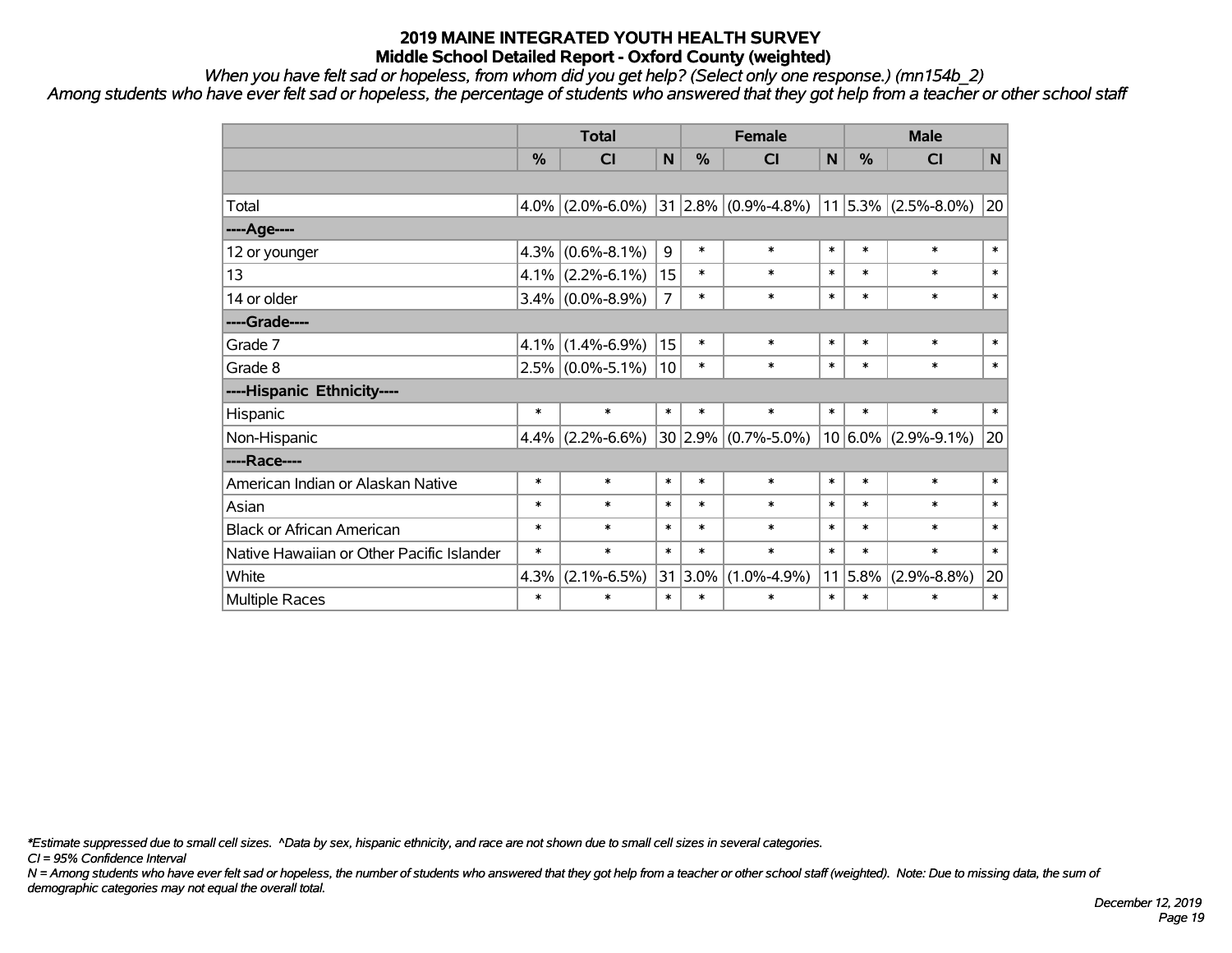#### **2019 MAINE INTEGRATED YOUTH HEALTH SURVEY Middle School Detailed Report - Oxford County (weighted)** *Have you ever seriously thought about killing yourself? (mn25) Percentage of students who answered 'Yes'*

|                                           | <b>Total</b>  |                     |        |        | <b>Female</b>                                             |        | <b>Male</b>   |                         |          |  |
|-------------------------------------------|---------------|---------------------|--------|--------|-----------------------------------------------------------|--------|---------------|-------------------------|----------|--|
|                                           | $\frac{0}{0}$ | CI                  | N      | $\%$   | <b>CI</b>                                                 | N      | $\frac{0}{0}$ | <b>CI</b>               | <b>N</b> |  |
|                                           |               |                     |        |        |                                                           |        |               |                         |          |  |
| Total                                     |               | 20.8% (17.8%-23.7%) |        |        | 284   25.5%   (22.2%-28.7%)   162   16.2%   (12.1%-20.4%) |        |               |                         | 117      |  |
| ----Age----                               |               |                     |        |        |                                                           |        |               |                         |          |  |
| 12 or younger                             |               | 18.0% (14.4%-21.5%) | 69     |        | $ 22.7\% $ (18.3%-27.1%)                                  | 40     | 14.2%         | $(9.1\% - 19.3\%)$      | 29       |  |
| 13                                        |               | 19.8% (14.2%-25.3%) |        |        | 123 23.9% (15.9%-32.0%)                                   | 73     | 15.3%         | $(8.9\% - 21.8\%)$      | 48       |  |
| 14 or older                               |               | 25.6% (21.0%-30.2%) |        |        | 92 31.9% (25.1%-38.6%)                                    | 49     |               | 19.8% (14.2%-25.3%)     | 40       |  |
| ----Grade----                             |               |                     |        |        |                                                           |        |               |                         |          |  |
| Grade 7                                   |               | 19.5% (16.6%-22.4%) |        |        | 131 25.0% (20.3%-29.6%)                                   | 79     | 14.7%         | $(11.1\% - 18.3\%)$     | 52       |  |
| Grade 8                                   |               | 21.9% (15.9%-27.8%) |        |        | $148$ 26.0% (21.4%-30.6%)                                 | 82     | 17.3%         | $(8.6\% - 26.0\%)$      | 61       |  |
| ----Hispanic Ethnicity----                |               |                     |        |        |                                                           |        |               |                         |          |  |
| Hispanic                                  | $\ast$        | $\ast$              | $\ast$ | $\ast$ | $\ast$                                                    | $\ast$ | $\ast$        | $\ast$                  | $\ast$   |  |
| Non-Hispanic                              |               | 21.0% (17.7%-24.3%) |        |        | 261 25.7% (22.3%-29.1%)                                   |        |               | 150 16.6% (12.0%-21.1%) | 108      |  |
| ----Race----                              |               |                     |        |        |                                                           |        |               |                         |          |  |
| American Indian or Alaskan Native         | $\ast$        | $\ast$              | $\ast$ | $\ast$ | $\ast$                                                    | $\ast$ | $\ast$        | $\ast$                  | $\ast$   |  |
| Asian                                     | $\ast$        | $\ast$              | $\ast$ | $\ast$ | $\ast$                                                    | $\ast$ | $\ast$        | $\ast$                  | $\ast$   |  |
| <b>Black or African American</b>          | $\ast$        | $\ast$              | $\ast$ | $\ast$ | $\ast$                                                    | $\ast$ | $\ast$        | $\ast$                  | $\ast$   |  |
| Native Hawaiian or Other Pacific Islander | $\ast$        | $\ast$              | $\ast$ | $\ast$ | $\ast$                                                    | $\ast$ | $\ast$        | $\ast$                  | $\ast$   |  |
| White                                     | 20.5%         | $(17.1\% - 23.8\%)$ | 257    | 25.0%  | $(21.0\% - 29.1\%)$                                       | 147    | 16.4%         | $(12.1\% - 20.6\%)$     | 108      |  |
| <b>Multiple Races</b>                     |               | 27.9% (22.1%-33.7%) | 9      | $\ast$ | $\ast$                                                    | $\ast$ | $\ast$        | $\ast$                  | $\ast$   |  |

*\*Estimate suppressed due to small cell sizes. ^Data by sex, hispanic ethnicity, and race are not shown due to small cell sizes in several categories.*

*CI = 95% Confidence Interval*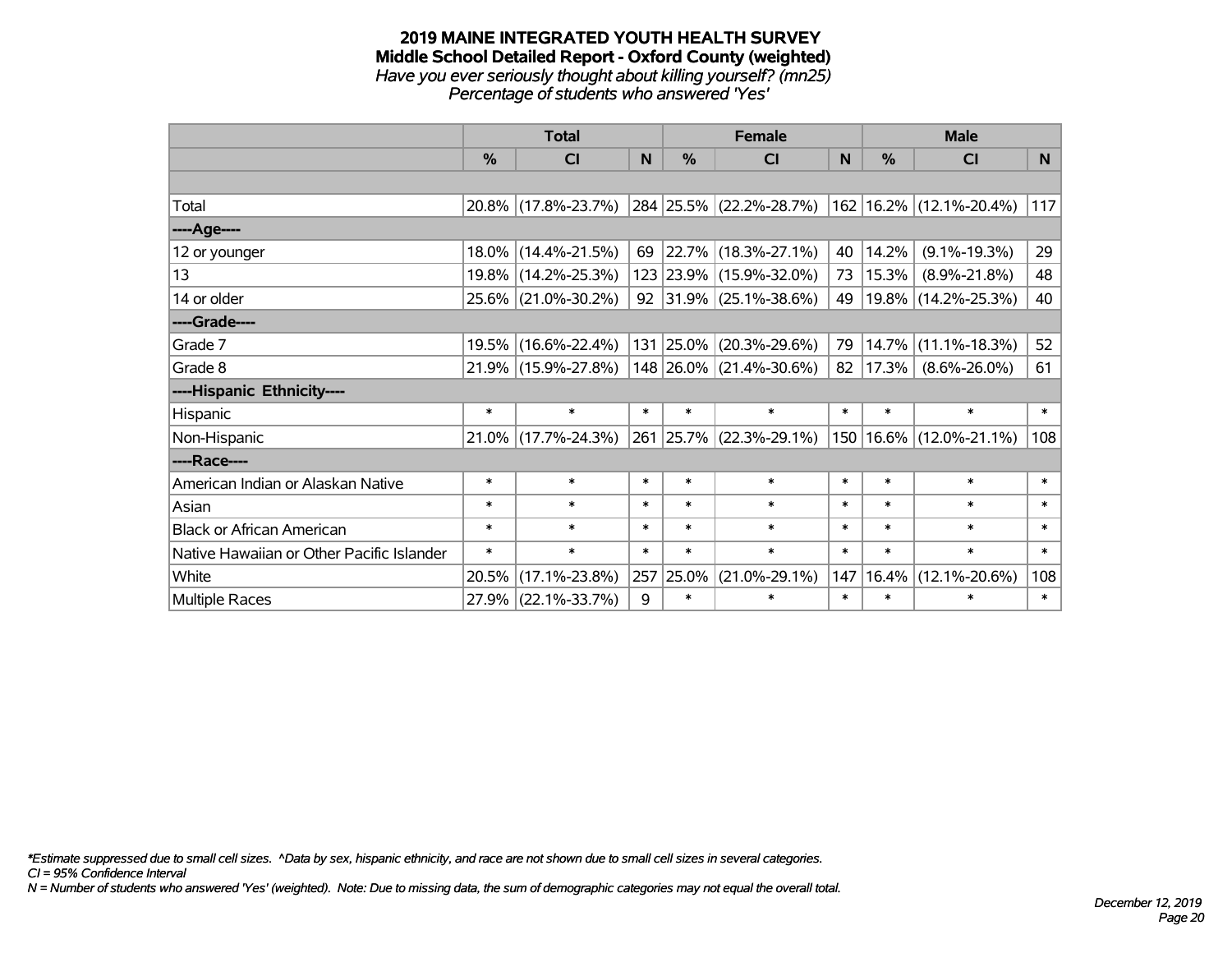*Have you ever done something to purposely hurt yourself without wanting to die, such as cutting or burning yourself on purpose? (mn28) Percentage of students who answered 'Yes'*

|                                           | <b>Total</b> |                     |        |           | <b>Female</b>           | <b>Male</b> |               |                            |          |
|-------------------------------------------|--------------|---------------------|--------|-----------|-------------------------|-------------|---------------|----------------------------|----------|
|                                           | %            | <b>CI</b>           | N      | %         | <b>CI</b>               | N           | $\frac{0}{0}$ | <b>CI</b>                  | <b>N</b> |
|                                           |              |                     |        |           |                         |             |               |                            |          |
| Total                                     |              | 19.7% (13.9%-25.5%) |        |           | 270 24.6% (20.0%-29.2%) |             |               | 155   15.0%   (6.7%-23.3%) | 109      |
| ----Age----                               |              |                     |        |           |                         |             |               |                            |          |
| 12 or younger                             | 17.7%        | $(8.2\% - 27.3\%)$  | 73     | 20.7%     | $(7.9\% - 33.6\%)$      | 41          |               | $13.7\%$ (4.2%-23.3%)      | 29       |
| 13                                        | 19.1%        | $(14.7\% - 23.5\%)$ |        | 114 24.4% | $(19.6\% - 29.2\%)$     | 70          |               | $13.5\%$ (8.7%-18.3%)      | 41       |
| 14 or older                               |              | 23.1% (14.1%-32.1%) |        |           | 84 30.1% (23.2%-37.0%)  | 44          |               | $18.3\%$ (3.8%-32.9%)      | 39       |
| ----Grade----                             |              |                     |        |           |                         |             |               |                            |          |
| Grade 7                                   | 16.8%        | $(10.7\% - 22.9\%)$ |        | 111 19.2% | $(12.1\% - 26.3\%)$     | 59          |               | $14.8\%$ (7.5%-22.1%)      | 52       |
| Grade 8                                   |              | 22.2% (15.7%-28.6%) |        |           | 154 29.5% (25.5%-33.5%) | 94          |               | 15.5% (5.3%-25.7%)         | 57       |
| ----Hispanic Ethnicity----                |              |                     |        |           |                         |             |               |                            |          |
| Hispanic                                  | $\ast$       | $\ast$              | $\ast$ | $\ast$    | $\ast$                  | $\ast$      | $\ast$        | $\ast$                     | $\ast$   |
| Non-Hispanic                              | 20.4%        | $(14.1\% - 26.7\%)$ |        | 249 25.2% | $(20.8\% - 29.7\%)$     |             |               | 145   16.0%   (7.2%-24.7%) | 103      |
| ----Race----                              |              |                     |        |           |                         |             |               |                            |          |
| American Indian or Alaskan Native         | $\ast$       | $\ast$              | $\ast$ | $\ast$    | $\ast$                  | $\ast$      | $\ast$        | $\ast$                     | $\ast$   |
| Asian                                     | $\ast$       | $\ast$              | $\ast$ | $\ast$    | $\ast$                  | $\ast$      | $\ast$        | $\ast$                     | $\ast$   |
| <b>Black or African American</b>          | 49.8%        | $(0.3\% - 99.2\%)$  | 6      | $\ast$    | $\ast$                  | $\ast$      | $\ast$        | $\ast$                     | $\ast$   |
| Native Hawaiian or Other Pacific Islander | $\ast$       | $\ast$              | $\ast$ | $\ast$    | $\ast$                  | $\ast$      | $\ast$        | $\ast$                     | $\ast$   |
| White                                     | 19.3%        | $(13.1\% - 25.5\%)$ |        | 245 24.8% | $(19.7\% - 29.9\%)$     | 149         | 14.0%         | $(6.2\% - 21.8\%)$         | 93       |
| Multiple Races                            | 23.0%        | $(6.2\% - 39.7\%)$  | 6      | $\ast$    | $\ast$                  | $\ast$      | $\ast$        | $\ast$                     | $\ast$   |

*\*Estimate suppressed due to small cell sizes. ^Data by sex, hispanic ethnicity, and race are not shown due to small cell sizes in several categories.*

*CI = 95% Confidence Interval*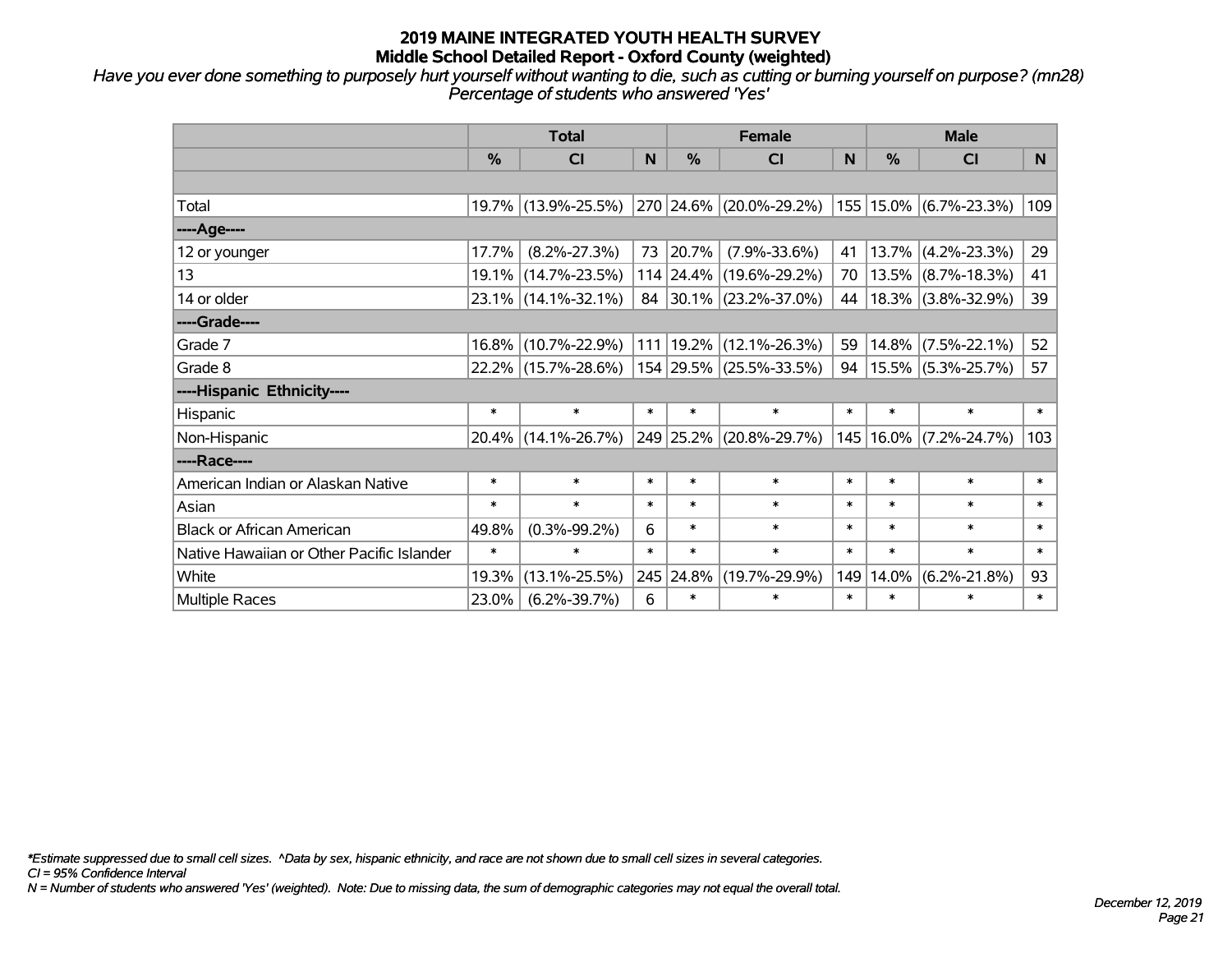## **2019 MAINE INTEGRATED YOUTH HEALTH SURVEY Middle School Detailed Report - Oxford County (weighted)** *During the past 30 days, on how many days did you smoke cigarettes? (mn29) Percentage of students who answered at least 1 day*

|                                           | <b>Total</b> |                   |                | <b>Female</b> |                                                                       |        | <b>Male</b> |                         |              |
|-------------------------------------------|--------------|-------------------|----------------|---------------|-----------------------------------------------------------------------|--------|-------------|-------------------------|--------------|
|                                           | %            | CI                | N              | %             | CI                                                                    | N      | %           | CI                      | $\mathsf{N}$ |
|                                           |              |                   |                |               |                                                                       |        |             |                         |              |
| Total                                     | 1.7%         |                   |                |               | $(1.4\% - 1.9\%)$ 23 2.2% $(1.7\% - 2.6\%)$ 14 1.3% $(0.7\% - 1.9\%)$ |        |             |                         | 9            |
| ----Age----                               |              |                   |                |               |                                                                       |        |             |                         |              |
| 12 or younger                             | 1.7%         | $(0.9\% - 2.5\%)$ | $\overline{7}$ | $\ast$        | $\ast$                                                                | $\ast$ | $\ast$      | $\ast$                  | $\ast$       |
| 13                                        | $\ast$       | $\ast$            | $\ast$         | $\ast$        | $\ast$                                                                | $\ast$ | $\ast$      | $\ast$                  | $\ast$       |
| 14 or older                               | $3.0\%$      | $(1.1\% - 4.8\%)$ | 11             | $\ast$        | $\ast$                                                                | $\ast$ | $\ast$      | $\ast$                  | $\ast$       |
| ----Grade----                             |              |                   |                |               |                                                                       |        |             |                         |              |
| Grade 7                                   | 1.2%         | $(0.9\% - 1.5\%)$ | 8              | $\ast$        | $\ast$                                                                | $\ast$ | $\ast$      | $\ast$                  | $\ast$       |
| Grade 8                                   | $2.0\%$      | $(1.1\% - 2.8\%)$ |                |               | $14 1.9\% $ (0.9%-2.8%)                                               | 6      | $2.2\%$     | $(0.7\% - 3.6\%)$       | 8            |
| ----Hispanic Ethnicity----                |              |                   |                |               |                                                                       |        |             |                         |              |
| Hispanic                                  | $\ast$       | $\ast$            | $\ast$         | $\ast$        | $\ast$                                                                | $\ast$ | $\ast$      | $\ast$                  | $\ast$       |
| Non-Hispanic                              | 1.5%         | $(1.2\% - 1.8\%)$ |                |               | 19 1.9% (1.2%-2.6%)                                                   |        |             | $11 1.2\% $ (0.6%-1.7%) | 8            |
| ----Race----                              |              |                   |                |               |                                                                       |        |             |                         |              |
| American Indian or Alaskan Native         | $\ast$       | $\ast$            | $\ast$         | $\ast$        | $\ast$                                                                | $\ast$ | $\ast$      | $\ast$                  | $\ast$       |
| Asian                                     | $\ast$       | $\ast$            | $\ast$         | $\ast$        | $\ast$                                                                | $\ast$ | $\ast$      | $\ast$                  | $\ast$       |
| <b>Black or African American</b>          | $\ast$       | $\ast$            | $\ast$         | $\ast$        | $\ast$                                                                | $\ast$ | $\ast$      | $\ast$                  | $\ast$       |
| Native Hawaiian or Other Pacific Islander | $\ast$       | $\ast$            | $\ast$         | $\ast$        | $\ast$                                                                | $\ast$ | $\ast$      | $\ast$                  | $\ast$       |
| White                                     | 1.8%         | $(1.5\% - 2.1\%)$ | 23             | 2.3%          | $(1.8\% - 2.8\%)$                                                     |        | 14 1.3%     | $(0.7\% - 2.0\%)$       | $\mathsf 9$  |
| Multiple Races                            | $\ast$       | $\ast$            | $\ast$         | $\ast$        | $\ast$                                                                | $\ast$ | $\ast$      | $\ast$                  | $\ast$       |

*\*Estimate suppressed due to small cell sizes. ^Data by sex, hispanic ethnicity, and race are not shown due to small cell sizes in several categories.*

*CI = 95% Confidence Interval*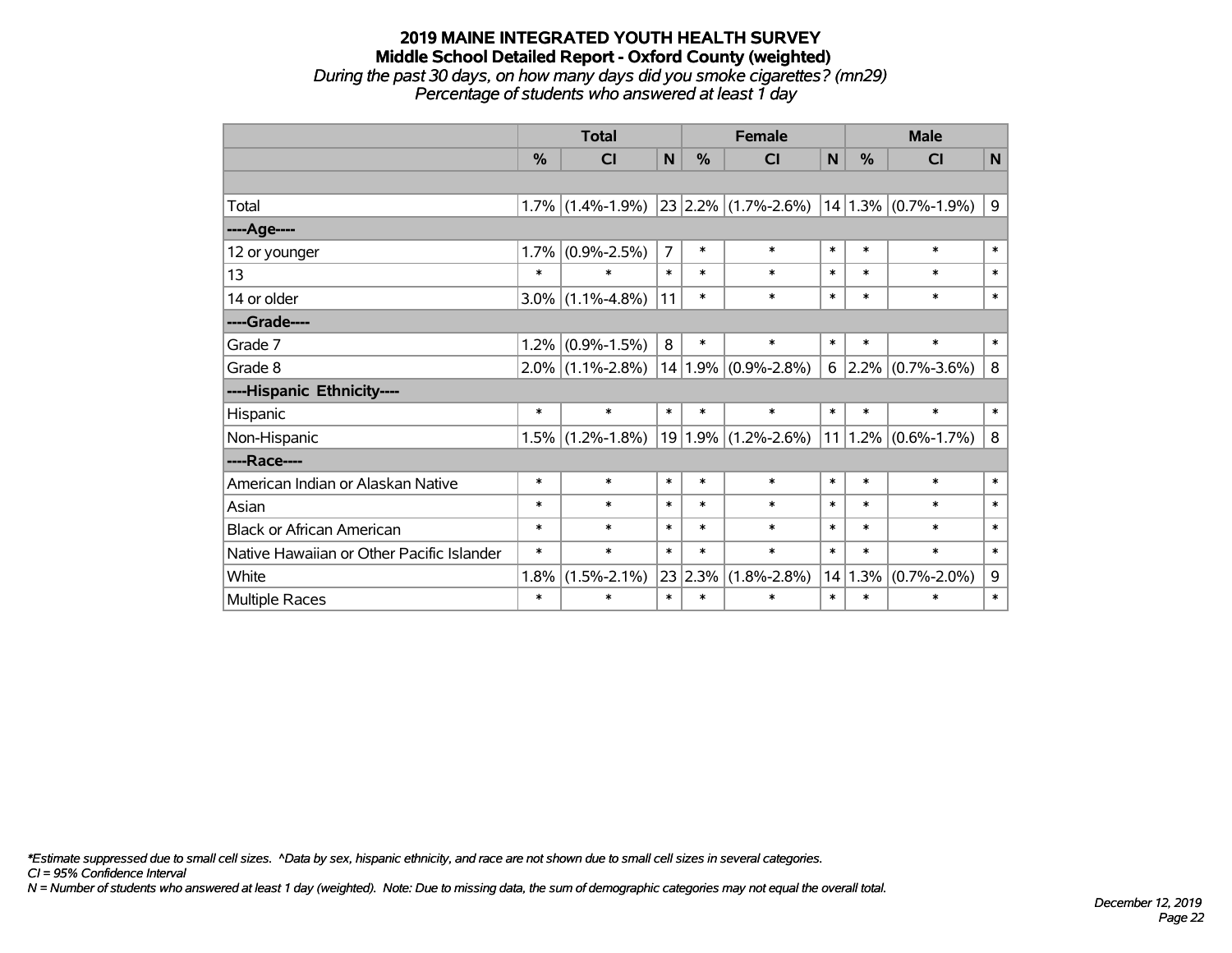*How old were you when you smoked a whole cigarette for the first time? (mn32)*

*Among students who have smoked a whole cigarette, the percentage of students who answered before age 11*

|                                           | <b>Total</b>  |                     |                | <b>Female</b> | <b>Male</b>            |              |               |                       |              |
|-------------------------------------------|---------------|---------------------|----------------|---------------|------------------------|--------------|---------------|-----------------------|--------------|
|                                           | $\frac{0}{0}$ | <b>CI</b>           | $\mathsf{N}$   | %             | <b>CI</b>              | $\mathsf{N}$ | $\frac{0}{0}$ | <b>CI</b>             | $\mathbf N$  |
|                                           |               |                     |                |               |                        |              |               |                       |              |
| Total                                     | 39.2%         | $(9.3\% - 69.1\%)$  |                |               | 28 39.5% (13.0%-66.0%) |              |               | 15 38.8% (0.0%-78.2%) | 12           |
| ----Age----                               |               |                     |                |               |                        |              |               |                       |              |
| 12 or younger                             | $\ast$        | $\ast$              | $\ast$         | $\ast$        | $\ast$                 | $\ast$       | $\ast$        | $\ast$                | $\ast$       |
| 13                                        | 53.0%         | $(33.3\% - 72.7\%)$ | 10             | $\ast$        | $\ast$                 | $\ast$       | $\ast$        | $\ast$                | $\ast$       |
| 14 or older                               | 20.6%         | $(0.0\% - 43.4\%)$  | $\overline{7}$ | $\ast$        | $\ast$                 | $\ast$       | $\ast$        | $\ast$                | $\ast$       |
| ----Grade----                             |               |                     |                |               |                        |              |               |                       |              |
| Grade 7                                   | 49.7%         | $(11.7\% - 87.7\%)$ | 12             | $\ast$        | $\ast$                 | $\ast$       | $\ast$        | $\ast$                | $\ast$       |
| Grade 8                                   | 34.0%         | $(8.3\% - 59.6\%)$  | 16             | $\ast$        | $\ast$                 | $\ast$       | $\ast$        | $\ast$                | $\ast$       |
| ----Hispanic Ethnicity----                |               |                     |                |               |                        |              |               |                       |              |
| Hispanic                                  | $\ast$        | $\ast$              | $\ast$         | $\ast$        | $\ast$                 | $\ast$       | $\ast$        | $\ast$                | $\ast$       |
| Non-Hispanic                              | 37.4%         | $(7.5\% - 67.3\%)$  |                | 25 37.5%      | $(9.4\% - 65.6\%)$     |              | 14 37.3%      | $(0.0\% - 75.3\%)$    | 11           |
| ----Race----                              |               |                     |                |               |                        |              |               |                       |              |
| American Indian or Alaskan Native         | $\ast$        | $\ast$              | $\ast$         | $\ast$        | $\ast$                 | $\ast$       | $\ast$        | $\ast$                | $\pmb{\ast}$ |
| Asian                                     | $\ast$        | $\ast$              | $\ast$         | $\ast$        | $\ast$                 | $\ast$       | $\ast$        | $\ast$                | $\ast$       |
| <b>Black or African American</b>          | $\ast$        | $\ast$              | $\ast$         | $\ast$        | $\ast$                 | $\ast$       | $\ast$        | $\ast$                | $\ast$       |
| Native Hawaiian or Other Pacific Islander | $\ast$        | $\ast$              | $\ast$         | $\ast$        | $\ast$                 | $\ast$       | $\ast$        | $\ast$                | $\ast$       |
| White                                     | 36.3%         | $(6.0\% - 66.7\%)$  |                | 24 35.9%      | $(7.3\% - 64.5\%)$     |              | 13 36.8%      | $(0.0\% - 75.5\%)$    | 11           |
| Multiple Races                            | $\ast$        | $\ast$              | $\ast$         | $\ast$        | $\ast$                 | $\ast$       | $\ast$        | *                     | $\pmb{\ast}$ |

*\*Estimate suppressed due to small cell sizes. ^Data by sex, hispanic ethnicity, and race are not shown due to small cell sizes in several categories.*

*CI = 95% Confidence Interval*

*N = Among students who have smoked a whole cigarette, the number of students who answered before age 11 (weighted). Note: Due to missing data, the sum of demographic categories may not equal the overall total.*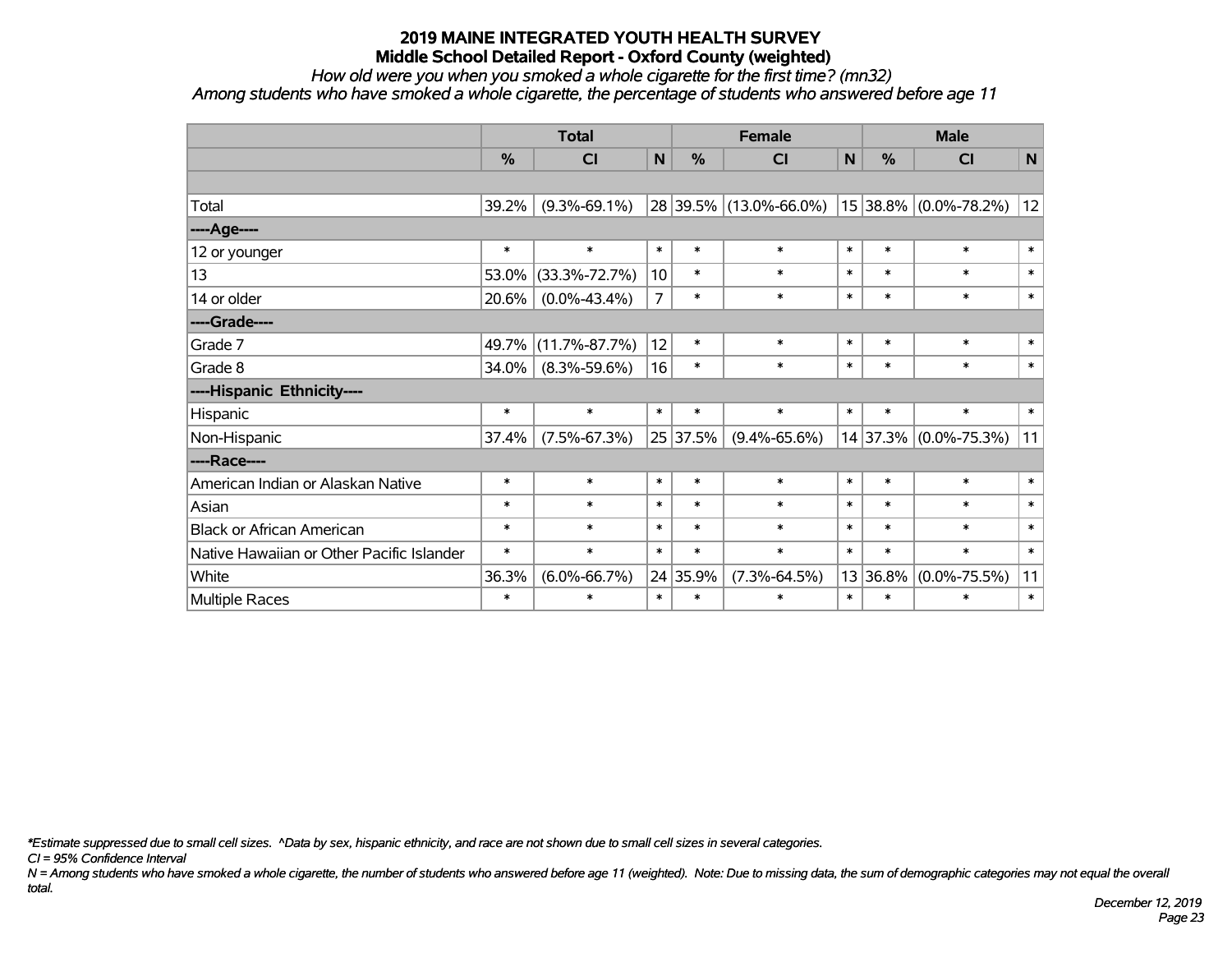#### **2019 MAINE INTEGRATED YOUTH HEALTH SURVEY Middle School Detailed Report - Oxford County (weighted)** *How old were you when you smoked a whole cigarette for the first time? (mn32\_2) Percentage of students who answered before age 11*

|                                           | <b>Total</b> |                     |                |         | <b>Female</b>                |        | <b>Male</b> |                         |              |  |
|-------------------------------------------|--------------|---------------------|----------------|---------|------------------------------|--------|-------------|-------------------------|--------------|--|
|                                           | %            | CI                  | $\mathbf N$    | %       | CI                           | N      | %           | CI                      | $\mathsf{N}$ |  |
|                                           |              |                     |                |         |                              |        |             |                         |              |  |
| Total                                     |              | $2.0\%$ (0.2%-3.8%) |                |         | $ 28 2.4\%  (0.3\% - 4.6\%)$ |        |             | $15 1.7\% $ (0.0%-3.6%) | 12           |  |
| ----Age----                               |              |                     |                |         |                              |        |             |                         |              |  |
| 12 or younger                             | 2.7%         | $(0.0\% - 5.8\%)$   | 10             | $\ast$  | $\ast$                       | $\ast$ | $\ast$      | $\ast$                  | $\ast$       |  |
| 13                                        | $1.6\%$      | $(0.5\% - 2.8\%)$   | 10             | $\ast$  | *                            | $\ast$ | $\ast$      | $\ast$                  | $\ast$       |  |
| 14 or older                               |              | $2.0\%$ (0.0%-4.1%) | $\overline{7}$ | $\ast$  | $\ast$                       | $\ast$ | $\ast$      | $\ast$                  | $\ast$       |  |
| ----Grade----                             |              |                     |                |         |                              |        |             |                         |              |  |
| Grade 7                                   | 1.8%         | $(0.0\% - 3.8\%)$   | 12             | $\ast$  | $\ast$                       | $\ast$ | $\ast$      | $\ast$                  | $\ast$       |  |
| Grade 8                                   |              | $2.4\%$ (0.3%-4.4%) | 16             | $\ast$  | $\ast$                       | $\ast$ | $\ast$      | $\ast$                  | $\ast$       |  |
| ----Hispanic Ethnicity----                |              |                     |                |         |                              |        |             |                         |              |  |
| Hispanic                                  | $\ast$       | $\ast$              | $\ast$         | $\ast$  | $\ast$                       | $\ast$ | $\ast$      | $\ast$                  | $\ast$       |  |
| Non-Hispanic                              |              | $2.0\%$ (0.2%-3.8%) |                |         | $25 2.4\% $ (0.2%-4.5%)      |        |             | $14 1.7\% $ (0.0%-3.6%) | 11           |  |
| ----Race----                              |              |                     |                |         |                              |        |             |                         |              |  |
| American Indian or Alaskan Native         | $\ast$       | $\ast$              | $\ast$         | $\ast$  | *                            | $\ast$ | $\ast$      | $\ast$                  | $\ast$       |  |
| Asian                                     | $\ast$       | $\ast$              | $\ast$         | $\ast$  | $\ast$                       | $\ast$ | $\ast$      | $\ast$                  | $\ast$       |  |
| <b>Black or African American</b>          | $\ast$       | $\ast$              | $\ast$         | $\ast$  | $\ast$                       | $\ast$ | $\ast$      | $\ast$                  | $\ast$       |  |
| Native Hawaiian or Other Pacific Islander | $\ast$       | $\ast$              | $\ast$         | $\ast$  | $\ast$                       | $\ast$ | $\ast$      | $\ast$                  | $\ast$       |  |
| White                                     | 1.9%         | $(0.2\% - 3.6\%)$   |                | 24 2.2% | $(0.1\% - 4.4\%)$            | 13     | 1.6%        | $(0.0\% - 3.4\%)$       | 11           |  |
| Multiple Races                            | $\ast$       | $\ast$              | $\ast$         | $\ast$  | $\ast$                       | $\ast$ | $\ast$      | $\ast$                  | $\ast$       |  |

*\*Estimate suppressed due to small cell sizes. ^Data by sex, hispanic ethnicity, and race are not shown due to small cell sizes in several categories.*

*CI = 95% Confidence Interval*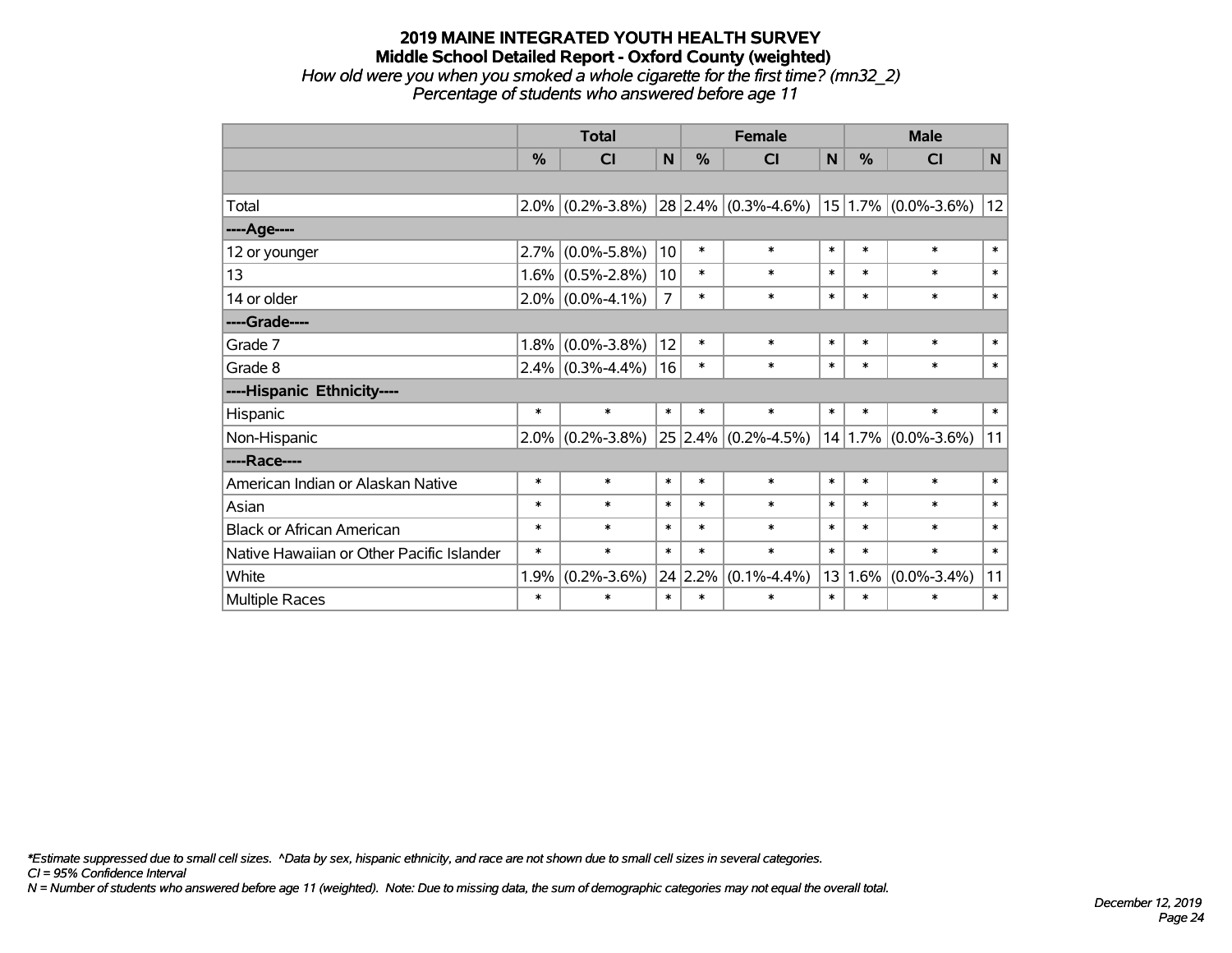*During the past 30 days, on how many days did you use chewing tobacco, snuff, dip, snus, or dissolvable tobacco products, such as Copenhagen, Grizzly, Skoal, or Camel Snus? (Do not count any electronic vapor products.) (mn181a) Percentage of students who answered at least 1 day*

|                                           | <b>Total</b>  |                     |                | <b>Female</b> |                         |                | <b>Male</b>   |                     |              |  |
|-------------------------------------------|---------------|---------------------|----------------|---------------|-------------------------|----------------|---------------|---------------------|--------------|--|
|                                           | $\frac{0}{0}$ | CI                  | N              | $\frac{0}{0}$ | CI                      | N              | $\frac{0}{0}$ | CI                  | $\mathsf{N}$ |  |
|                                           |               |                     |                |               |                         |                |               |                     |              |  |
| Total                                     |               | $1.6\%$ (1.1%-2.0%) |                |               | $21 1.3\% $ (0.9%-1.8%) | 9              |               | $1.8\%$ (1.0%-2.5%) | 13           |  |
| ----Age----                               |               |                     |                |               |                         |                |               |                     |              |  |
| 12 or younger                             | 1.6%          | $(0.5\% - 2.6\%)$   | 6              | $\ast$        | $\ast$                  | $\ast$         | $\ast$        | $\ast$              | $\ast$       |  |
| 13                                        | 1.3%          | $(0.8\% - 1.9\%)$   | 8              | $\ast$        | $\ast$                  | $\ast$         | $\ast$        | $\ast$              | $\ast$       |  |
| 14 or older                               |               | $1.9\%$ (0.4%-3.4%) | $\overline{7}$ | $\ast$        | $\ast$                  | $\ast$         | $\ast$        | $\ast$              | $\ast$       |  |
| ----Grade----                             |               |                     |                |               |                         |                |               |                     |              |  |
| Grade 7                                   | 0.9%          | $(0.4\% - 1.5\%)$   | 6              | $\ast$        | $\ast$                  | $\ast$         | $\ast$        | $\ast$              | $\ast$       |  |
| Grade 8                                   |               | $2.0\%$ (1.0%-3.0%) | 14             | $\ast$        | $\ast$                  | $\ast$         | $\ast$        | $\ast$              | $\ast$       |  |
| ----Hispanic Ethnicity----                |               |                     |                |               |                         |                |               |                     |              |  |
| Hispanic                                  | $\ast$        | $\ast$              | $\ast$         | $\ast$        | $\ast$                  | $\ast$         | $\ast$        | $\ast$              | $\ast$       |  |
| Non-Hispanic                              | 1.3%          | $(0.7\% - 2.0\%)$   | 17             | $\ast$        | $\ast$                  | $\ast$         | $\ast$        | $\ast$              | $\ast$       |  |
| ----Race----                              |               |                     |                |               |                         |                |               |                     |              |  |
| American Indian or Alaskan Native         | $\ast$        | $\ast$              | $\ast$         | $\ast$        | $\ast$                  | $\ast$         | $\ast$        | $\ast$              | $\ast$       |  |
| Asian                                     | $\ast$        | $\ast$              | $\ast$         | $\ast$        | $\ast$                  | $\ast$         | $\ast$        | $\ast$              | $\ast$       |  |
| <b>Black or African American</b>          | $\ast$        | $\ast$              | $\ast$         | $\ast$        | $\ast$                  | $\ast$         | $\ast$        | $\ast$              | $\ast$       |  |
| Native Hawaiian or Other Pacific Islander | $\ast$        | $\ast$              | $\ast$         | $\ast$        | $\ast$                  | $\ast$         | $\ast$        | $\ast$              | $\ast$       |  |
| White                                     | 1.4%          | $(0.7\% - 2.1\%)$   | 17             | 1.2%          | $(0.4\% - 1.9\%)$       | $\overline{7}$ | $1.6\%$       | $(0.7\% - 2.4\%)$   | 11           |  |
| Multiple Races                            | $\ast$        | $\ast$              | $\ast$         | $\ast$        | $\ast$                  | $\ast$         | $\ast$        | $\ast$              | $\ast$       |  |

*\*Estimate suppressed due to small cell sizes. ^Data by sex, hispanic ethnicity, and race are not shown due to small cell sizes in several categories.*

*CI = 95% Confidence Interval*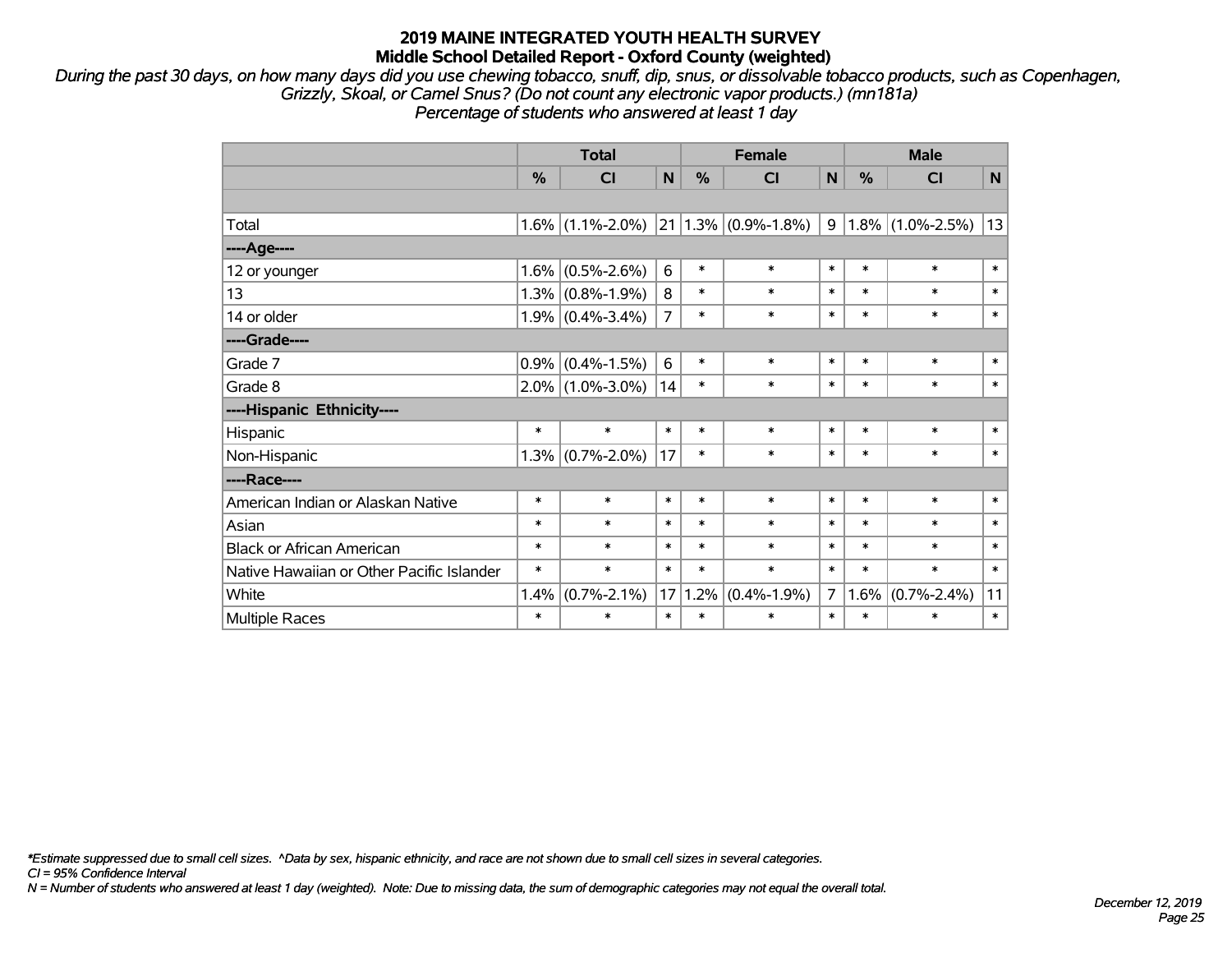*During the past 30 days, on how many days did you smoke cigars, cigarillos, or little cigars? (mn30) Percentage of students who answered at least 1 day*

|                                           |        | <b>Total</b>        |                | <b>Female</b> |                          | <b>Male</b>    |         |                         |              |
|-------------------------------------------|--------|---------------------|----------------|---------------|--------------------------|----------------|---------|-------------------------|--------------|
|                                           | %      | CI                  | $\mathbf N$    | $\frac{0}{0}$ | <b>CI</b>                | N              | %       | CI                      | $\mathsf{N}$ |
|                                           |        |                     |                |               |                          |                |         |                         |              |
| Total                                     |        | $1.6\%$ (1.1%-2.1%) |                |               | $ 22 1.6\% $ (0.8%-2.3%) |                |         | $10 1.7\% $ (0.7%-2.6%) | 12           |
| ----Age----                               |        |                     |                |               |                          |                |         |                         |              |
| 12 or younger                             | $\ast$ | $\ast$              | $\ast$         | $\ast$        | $\ast$                   | $\ast$         | $\ast$  | $\ast$                  | $\ast$       |
| 13                                        | 2.0%   | $(1.0\% - 2.9\%)$   | 12             | $\ast$        | $\ast$                   | $\ast$         | $\ast$  | $\ast$                  | $\ast$       |
| 14 or older                               |        | $2.0\%$ (0.8%-3.2%) | $\overline{7}$ | $\ast$        | $\ast$                   | $\ast$         | $\ast$  | $\ast$                  | $\ast$       |
| ----Grade----                             |        |                     |                |               |                          |                |         |                         |              |
| Grade 7                                   | 1.5%   | $(0.5\% - 2.4\%)$   | 10             | $\ast$        | $\ast$                   | $\ast$         | $\ast$  | $\ast$                  | $\ast$       |
| Grade 8                                   |        | $1.8\%$ (0.7%-2.9%) | 12             | $\ast$        | $\ast$                   | $\ast$         | $\ast$  | $\ast$                  | $\ast$       |
| ----Hispanic Ethnicity----                |        |                     |                |               |                          |                |         |                         |              |
| Hispanic                                  | $\ast$ | $\ast$              | $\ast$         | $\ast$        | $\ast$                   | $\ast$         | $\ast$  | $\ast$                  | $\ast$       |
| Non-Hispanic                              |        | $1.4\%$ (0.9%-1.9%) | 17             |               | $1.2\%$ (0.4%-2.0%)      | $\overline{7}$ | $1.6\%$ | $(0.8\% - 2.4\%)$       | 10           |
| ----Race----                              |        |                     |                |               |                          |                |         |                         |              |
| American Indian or Alaskan Native         | $\ast$ | $\ast$              | $\ast$         | $\ast$        | $\ast$                   | $\ast$         | $\ast$  | $\ast$                  | $\ast$       |
| Asian                                     | $\ast$ | $\ast$              | $\ast$         | $\ast$        | $\ast$                   | $\ast$         | $\ast$  | $\ast$                  | $\ast$       |
| <b>Black or African American</b>          | $\ast$ | $\ast$              | $\ast$         | $\ast$        | $\ast$                   | $\ast$         | $\ast$  | $\ast$                  | $\ast$       |
| Native Hawaiian or Other Pacific Islander | $\ast$ | $\ast$              | $\ast$         | $\ast$        | $\ast$                   | $\ast$         | $\ast$  | $\ast$                  | $\ast$       |
| White                                     | 1.4%   | $(0.8\% - 1.9\%)$   | 17             | 1.2%          | $(0.1\% - 2.3\%)$        | $7^{\circ}$    | 1.6%    | $(0.7\% - 2.4\%)$       | 11           |
| <b>Multiple Races</b>                     | $\ast$ | $\ast$              | $\ast$         | $\ast$        | $\ast$                   | $\ast$         | $\ast$  | $\ast$                  | $\ast$       |

*\*Estimate suppressed due to small cell sizes. ^Data by sex, hispanic ethnicity, and race are not shown due to small cell sizes in several categories.*

*CI = 95% Confidence Interval*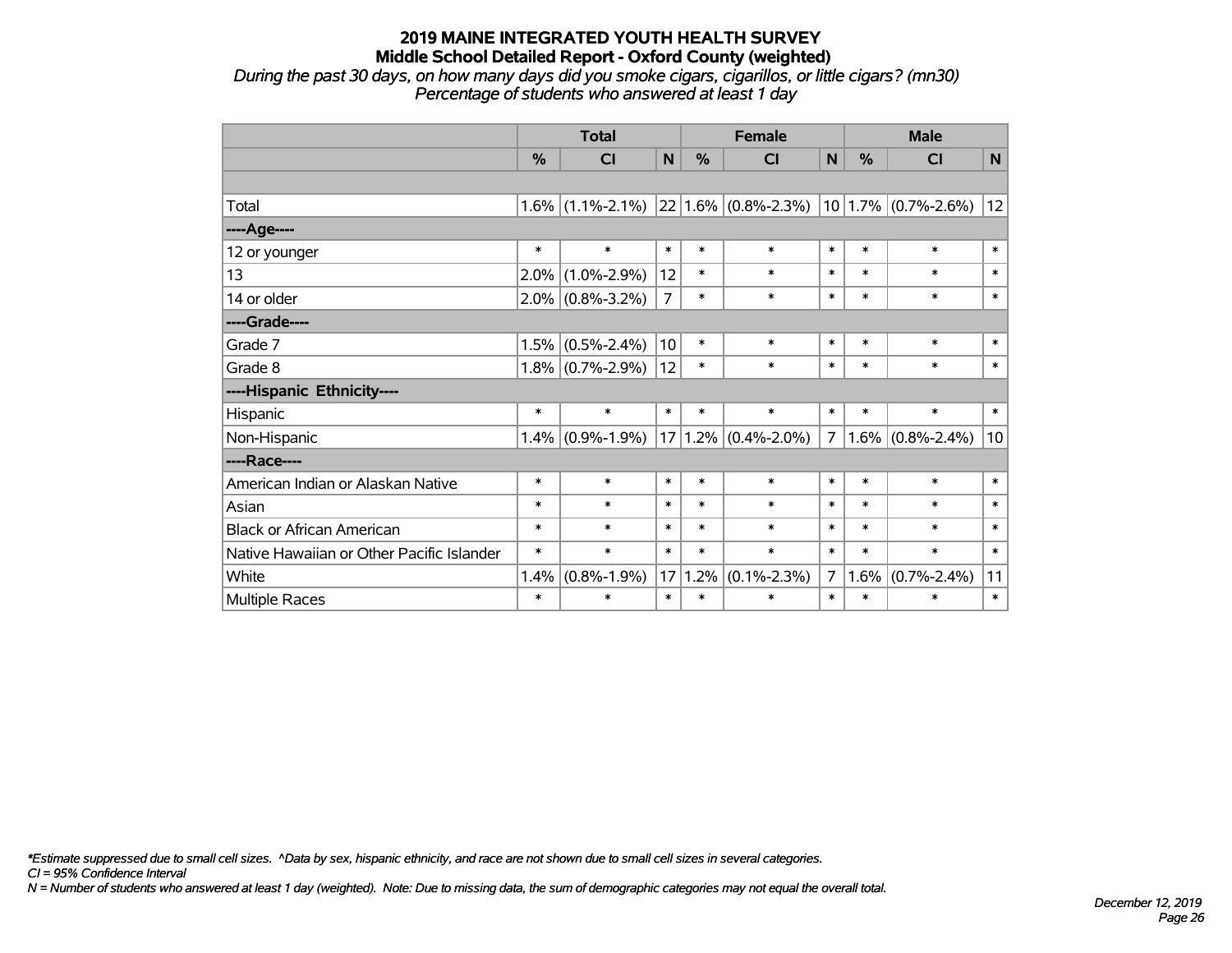*During the past 7 days, on how many days were you in the same room with someone who was smoking cigarettes? (mn33a) Percentage of students who answered at least 1 day*

|                                           | <b>Total</b> |                        |        |           | <b>Female</b>                    |        | <b>Male</b> |                                  |                 |  |
|-------------------------------------------|--------------|------------------------|--------|-----------|----------------------------------|--------|-------------|----------------------------------|-----------------|--|
|                                           | $\%$         | <b>CI</b>              | N      | $\%$      | <b>CI</b>                        | N      | $\%$        | <b>CI</b>                        | N               |  |
|                                           |              |                        |        |           |                                  |        |             |                                  |                 |  |
| Total                                     |              | 28.9% (23.1%-34.7%)    |        |           | 397 31.6% (24.0%-39.1%)          |        |             | $ 200 26.5\%  (21.8\% - 31.3\%)$ | 192             |  |
| ----Age----                               |              |                        |        |           |                                  |        |             |                                  |                 |  |
| 12 or younger                             | 19.4%        | $(13.4\% - 25.3\%)$    | 75     |           | 23.7% (17.6%-29.8%)              | 42     | 15.5%       | $(8.0\% - 22.9\%)$               | 32 <sub>2</sub> |  |
| 13                                        |              | $33.4\%$ (28.6%-38.1%) |        |           | 207 36.0% (27.3%-44.7%)          |        |             | 109 30.7% (28.8%-32.6%)          | 96              |  |
| 14 or older                               |              | 31.4% (20.9%-41.9%)    |        |           | 114 31.7% (17.0%-46.3%)          | 49     |             | 30.9% (21.3%-40.6%)              | 63              |  |
| ----Grade----                             |              |                        |        |           |                                  |        |             |                                  |                 |  |
| Grade 7                                   | 26.2%        | $(21.3\% - 31.1\%)$    |        | 175 30.7% | $(24.4\% - 36.9\%)$              | 95     |             | $22.1\%$ (17.8%-26.4%)           | 78              |  |
| Grade 8                                   |              | $32.1\%$ (23.8%-40.3%) |        |           | $ 219 33.0\%  (23.2\% - 42.8\%)$ |        |             | 105 31.1% (23.7%-38.6%)          | 111             |  |
| ----Hispanic Ethnicity----                |              |                        |        |           |                                  |        |             |                                  |                 |  |
| Hispanic                                  | 42.5%        | $(29.8\% - 55.1\%)$    | 7      | $\ast$    | $\ast$                           | $\ast$ | $\ast$      | $\ast$                           | $\ast$          |  |
| Non-Hispanic                              |              | 28.7% (22.5%-34.9%)    |        |           | 357 31.1% (23.4%-38.8%)          | 181    |             | 26.6% (21.2%-32.1%)              | 175             |  |
| ----Race----                              |              |                        |        |           |                                  |        |             |                                  |                 |  |
| American Indian or Alaskan Native         | $\ast$       | $\ast$                 | $\ast$ | $\ast$    | $\ast$                           | $\ast$ | $\ast$      | $\ast$                           | $\ast$          |  |
| Asian                                     | $\ast$       | $\ast$                 | $\ast$ | $\ast$    | $\ast$                           | $\ast$ | $\ast$      | $\ast$                           | $\ast$          |  |
| <b>Black or African American</b>          | $\ast$       | $\ast$                 | $\ast$ | $\ast$    | $\ast$                           | $\ast$ | $\ast$      | $\ast$                           | $\ast$          |  |
| Native Hawaiian or Other Pacific Islander | $\ast$       | $\ast$                 | $\ast$ | $\ast$    | $\ast$                           | $\ast$ | $\ast$      | $\ast$                           | $\ast$          |  |
| White                                     | 29.3%        | $(23.6\% - 35.0\%)$    | 369    | 32.7%     | $(24.9\% - 40.5\%)$              | 192    | 26.4%       | $(22.0\% - 30.7\%)$              | 176             |  |
| <b>Multiple Races</b>                     | 32.2%        | $(21.3\% - 43.1\%)$    | 9      | $\ast$    | $\ast$                           | $\ast$ | $\ast$      | $\ast$                           | $\ast$          |  |

*\*Estimate suppressed due to small cell sizes. ^Data by sex, hispanic ethnicity, and race are not shown due to small cell sizes in several categories.*

*CI = 95% Confidence Interval*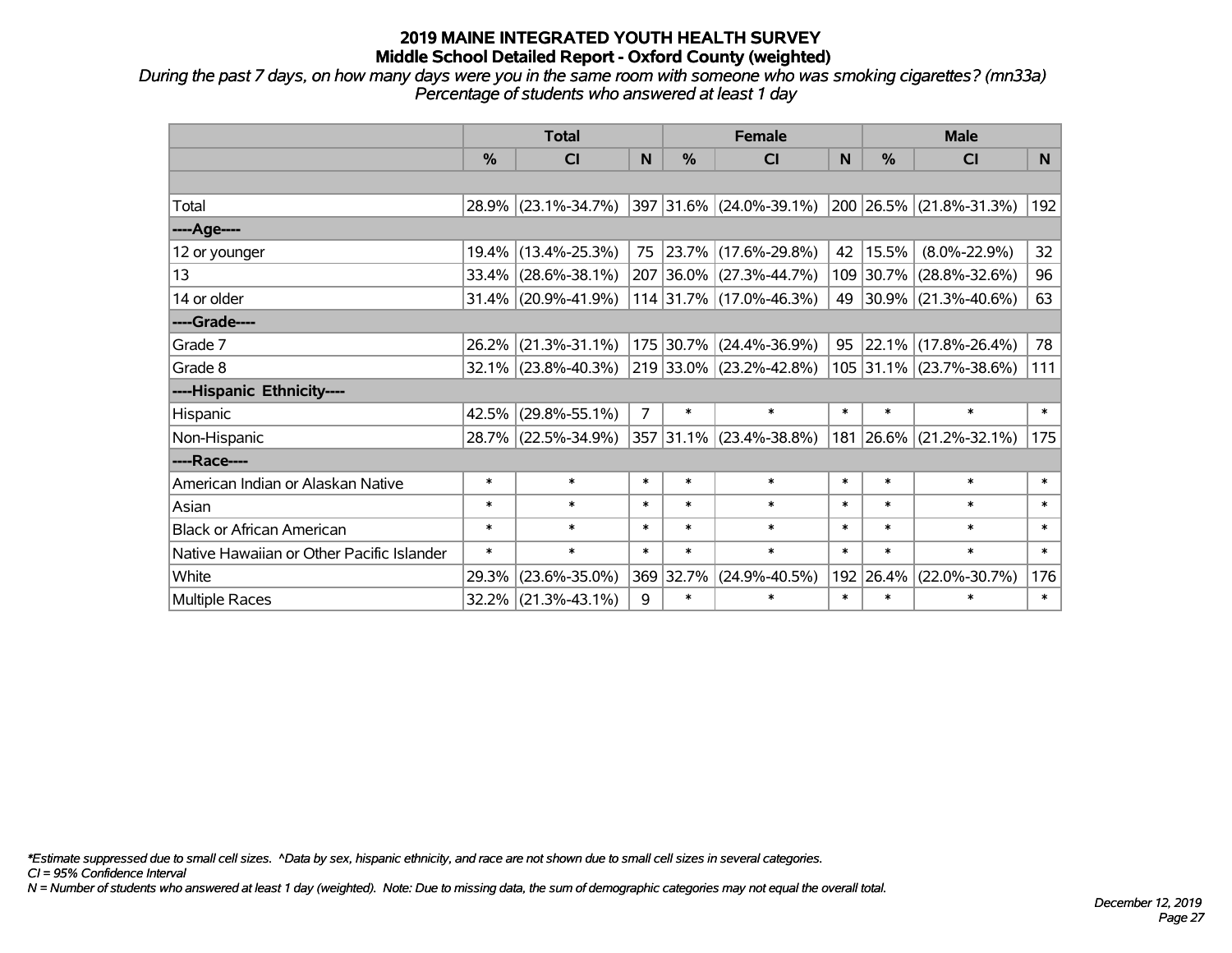*During the past 7 days, on how many days were you in the same car with someone who was smoking cigarettes? (mn56a) Percentage of students who answered at least 1 day*

|                                           | <b>Total</b> |                     |        |           | <b>Female</b>                |        | <b>Male</b> |                         |                 |  |
|-------------------------------------------|--------------|---------------------|--------|-----------|------------------------------|--------|-------------|-------------------------|-----------------|--|
|                                           | %            | C <sub>l</sub>      | N      | %         | <b>CI</b>                    | N      | %           | <b>CI</b>               | N               |  |
|                                           |              |                     |        |           |                              |        |             |                         |                 |  |
| Total                                     |              | 25.0% (18.7%-31.4%) |        |           | 346 29.7% (18.0%-41.3%)      |        |             | 190 21.2% (17.0%-25.3%) | 153             |  |
| ----Age----                               |              |                     |        |           |                              |        |             |                         |                 |  |
| 12 or younger                             |              | 19.6% (13.9%-25.3%) | 71     |           | 25.2% (16.7%-33.8%)          | 39     | 16.0%       | $(10.3\% - 21.7\%)$     | 32 <sub>2</sub> |  |
| 13                                        |              | 25.4% (18.1%-32.6%) |        |           | 165 30.5% (19.9%-41.2%)      | 99     |             | 20.5% (13.7%-27.4%)     | 66              |  |
| 14 or older                               |              | 29.9% (21.6%-38.1%) |        |           | 109 32.2% (10.0%-54.5%)      |        |             | 52 27.4% (17.7%-37.1%)  | 55              |  |
| ----Grade----                             |              |                     |        |           |                              |        |             |                         |                 |  |
| Grade 7                                   |              | 22.4% (14.9%-29.8%) |        |           | $150$ $27.6\%$ (14.1%-41.1%) | 87     | 17.8%       | $(11.9\% - 23.8\%)$     | 63              |  |
| Grade 8                                   |              | 28.6% (21.5%-35.7%) |        |           | 194 32.6% (20.8%-44.5%)      |        |             | 103 25.0% (18.7%-31.2%) | 88              |  |
| ----Hispanic Ethnicity----                |              |                     |        |           |                              |        |             |                         |                 |  |
| Hispanic                                  | 42.8%        | $(22.6\% - 63.0\%)$ | 6      | $\ast$    | $\ast$                       | $\ast$ | $\ast$      | $\ast$                  | $\ast$          |  |
| Non-Hispanic                              |              | 25.2% (18.8%-31.6%) |        |           | 319 29.9% (18.7%-41.2%)      |        |             | 176 21.4% (16.8%-26.0%) | 143             |  |
| ----Race----                              |              |                     |        |           |                              |        |             |                         |                 |  |
| American Indian or Alaskan Native         | $\ast$       | $\ast$              | $\ast$ | $\ast$    | $\ast$                       | $\ast$ | $\ast$      | $\ast$                  | $\ast$          |  |
| Asian                                     | $\ast$       | $\ast$              | $\ast$ | $\ast$    | $\ast$                       | $\ast$ | $\ast$      | $\ast$                  | $\ast$          |  |
| <b>Black or African American</b>          | $\ast$       | $\ast$              | $\ast$ | $\ast$    | $\ast$                       | $\ast$ | $\ast$      | $\ast$                  | $\ast$          |  |
| Native Hawaiian or Other Pacific Islander | $\ast$       | $\ast$              | $\ast$ | $\ast$    | $\ast$                       | $\ast$ | $\ast$      | $\ast$                  | $\ast$          |  |
| White                                     | 25.2%        | $(19.0\% - 31.3\%)$ |        | 315 30.2% | $(18.6\% - 41.8\%)$          | 173    | 21.2%       | $(17.1\% - 25.4\%)$     | 142             |  |
| Multiple Races                            |              | 25.0% (17.3%-32.7%) | 9      | $\ast$    | $\ast$                       | $\ast$ | $\ast$      | $\ast$                  | $\ast$          |  |

*\*Estimate suppressed due to small cell sizes. ^Data by sex, hispanic ethnicity, and race are not shown due to small cell sizes in several categories.*

*CI = 95% Confidence Interval*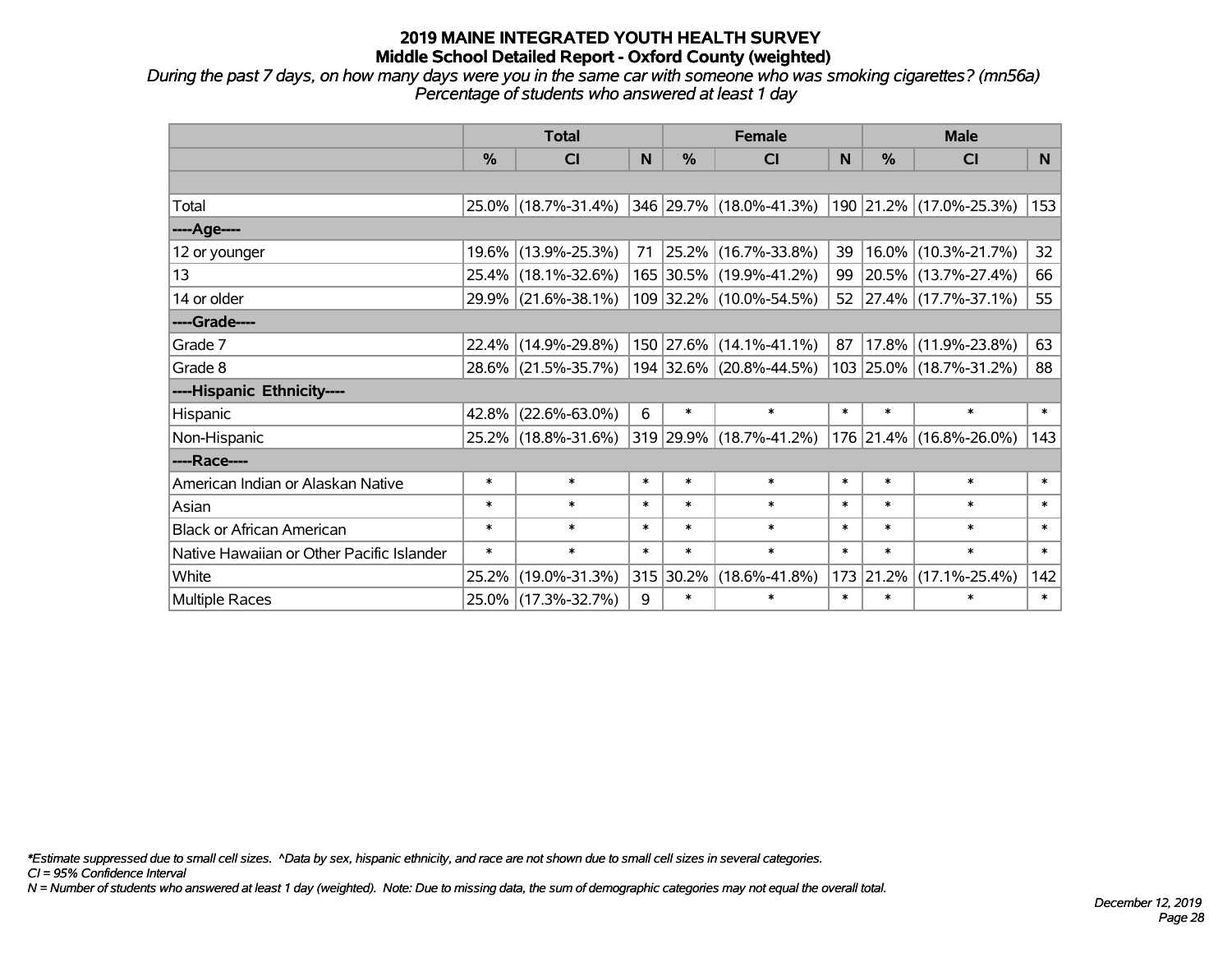#### **2019 MAINE INTEGRATED YOUTH HEALTH SURVEY Middle School Detailed Report - Oxford County (weighted)** *Besides yourself, does anyone who lives in your home smoke cigarettes now? (mn57) Percentage of students who answered 'Yes'*

|                                           | <b>Total</b>  |                        |        |        | <b>Female</b>             |              | <b>Male</b> |                                           |        |  |
|-------------------------------------------|---------------|------------------------|--------|--------|---------------------------|--------------|-------------|-------------------------------------------|--------|--|
|                                           | $\frac{0}{0}$ | <b>CI</b>              | N      | $\%$   | <b>CI</b>                 | <sub>N</sub> | $\%$        | <b>CI</b>                                 | N      |  |
|                                           |               |                        |        |        |                           |              |             |                                           |        |  |
| Total                                     |               | $47.3\%$ (44.2%-50.4%) |        |        | $647$ 48.3% (41.6%-55.1%) |              |             | 307 45.7% (42.0%-49.4%)                   | 326    |  |
| ----Age----                               |               |                        |        |        |                           |              |             |                                           |        |  |
| 12 or younger                             | $42.7\%$      | $(35.7\% - 49.7\%)$    |        |        | 155 42.8% (36.3%-49.3%)   | 67           | 42.2%       | $(30.1\% - 54.3\%)$                       | 85     |  |
| 13                                        |               | 45.0% (38.4%-51.5%)    |        |        | 287 47.6% (37.2%-58.0%)   |              |             | 153 42.7% (38.2%-47.2%)                   | 133    |  |
| 14 or older                               |               | 55.3% (50.3%-60.3%)    |        |        | 201 55.3% (46.9%-63.7%)   |              |             | $87 \big  54.1\% \big  (45.6\% - 62.5\%)$ | 108    |  |
| ----Grade----                             |               |                        |        |        |                           |              |             |                                           |        |  |
| Grade 7                                   |               | 48.5% (42.9%-54.1%)    |        |        | 320 46.7% (38.9%-54.6%)   |              | 147 50.3%   | $(38.5\% - 62.2\%)$                       | 173    |  |
| Grade 8                                   |               | 45.7% (39.7%-51.6%)    |        |        | 307 48.6% (42.2%-55.0%)   |              |             | 152 42.6% (36.5%-48.8%)                   | 150    |  |
| ----Hispanic Ethnicity----                |               |                        |        |        |                           |              |             |                                           |        |  |
| Hispanic                                  | $\ast$        | $\ast$                 | $\ast$ | $\ast$ | $\ast$                    | $\ast$       | $\ast$      | $\ast$                                    | $\ast$ |  |
| Non-Hispanic                              |               | 47.6% (44.9%-50.4%)    |        |        | 596 48.6% (43.6%-53.6%)   |              |             | 283 46.5% (42.9%-50.1%)                   | 306    |  |
| ----Race----                              |               |                        |        |        |                           |              |             |                                           |        |  |
| American Indian or Alaskan Native         | 54.6%         | $(36.3\% - 73.0\%)$    | 12     | $\ast$ | $\ast$                    | $\ast$       | $\ast$      | $\ast$                                    | $\ast$ |  |
| Asian                                     | $\ast$        | $\ast$                 | $\ast$ | $\ast$ | $\ast$                    | $\ast$       | $\ast$      | $\ast$                                    | $\ast$ |  |
| <b>Black or African American</b>          | $\ast$        | $\ast$                 | $\ast$ | $\ast$ | $\ast$                    | $\ast$       | $\ast$      | $\ast$                                    | $\ast$ |  |
| Native Hawaiian or Other Pacific Islander | $\ast$        | $\ast$                 | $\ast$ | $\ast$ | $\ast$                    | $\ast$       | $\ast$      | $\ast$                                    | $\ast$ |  |
| White                                     | 46.4%         | $(43.3\% - 49.4\%)$    | 575    | 48.1%  | $(41.2\% - 55.0\%)$       | 273          | 44.6%       | $(40.5\% - 48.7\%)$                       | 295    |  |
| <b>Multiple Races</b>                     |               | 58.7% (45.4%-71.9%)    | 20     | $\ast$ | $\ast$                    | $\ast$       | $\ast$      | $\ast$                                    | $\ast$ |  |

*\*Estimate suppressed due to small cell sizes. ^Data by sex, hispanic ethnicity, and race are not shown due to small cell sizes in several categories.*

*CI = 95% Confidence Interval*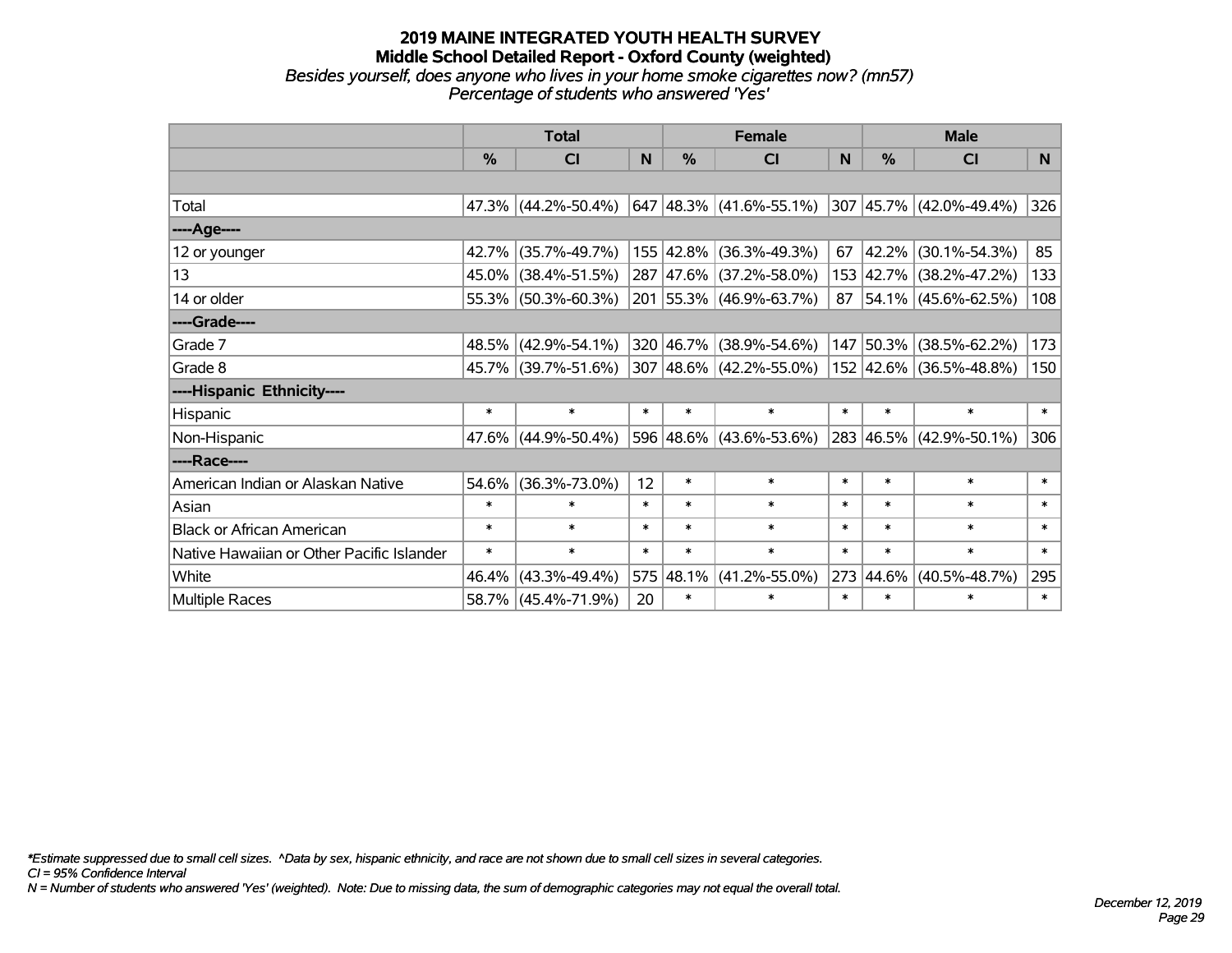#### **2019 MAINE INTEGRATED YOUTH HEALTH SURVEY Middle School Detailed Report - Oxford County (weighted)** *If you wanted to get some cigarettes, how easy would it be for you to get some? (mn37) Percentage of students who answered 'Sort of easy' or 'Very easy'*

|                                           | <b>Total</b>  |                     |        |               | <b>Female</b>           |        | <b>Male</b> |                         |        |  |
|-------------------------------------------|---------------|---------------------|--------|---------------|-------------------------|--------|-------------|-------------------------|--------|--|
|                                           | $\frac{0}{0}$ | CI                  | N      | $\frac{0}{0}$ | <b>CI</b>               | N      | %           | <b>CI</b>               | N      |  |
|                                           |               |                     |        |               |                         |        |             |                         |        |  |
| Total                                     |               | 24.4% (20.7%-28.2%) |        |               | 329 24.4% (21.0%-27.7%) |        |             | 152 24.6% (20.6%-28.6%) | 174    |  |
| ----Age----                               |               |                     |        |               |                         |        |             |                         |        |  |
| 12 or younger                             | 18.9%         | $(14.1\% - 23.6\%)$ | 71     |               | 18.6% (15.5%-21.6%)     | 32     | 19.5%       | $(10.9\% - 28.2\%)$     | 39     |  |
| 13                                        |               | 24.0% (21.1%-27.0%) |        |               | 146 24.6% (19.2%-30.0%) |        |             | 73 23.5% (20.6%-26.4%)  | 72     |  |
| 14 or older                               |               | 30.9% (24.9%-36.9%) |        |               | 112 30.3% (23.1%-37.6%) |        |             | 47 31.1% (23.5%-38.6%)  | 64     |  |
| ----Grade----                             |               |                     |        |               |                         |        |             |                         |        |  |
| Grade 7                                   | $20.4\%$      | $(14.9\% - 25.9\%)$ |        |               | 133 20.5% (15.4%-25.6%) | 62     | 20.4%       | $(12.5\% - 28.3\%)$     | 71     |  |
| Grade 8                                   |               | 28.2% (22.9%-33.6%) |        |               | 190 27.5% (21.0%-34.0%) |        |             | 88 28.7% (22.8%-34.7%)  | 100    |  |
| ----Hispanic Ethnicity----                |               |                     |        |               |                         |        |             |                         |        |  |
| Hispanic                                  | $\ast$        | $\ast$              | $\ast$ | $\ast$        | $\ast$                  | $\ast$ | $\ast$      | $\ast$                  | $\ast$ |  |
| Non-Hispanic                              |               | 25.0% (21.4%-28.5%) |        |               | 307 25.2% (22.0%-28.4%) |        |             | 145 24.9% (20.9%-28.9%) | 160    |  |
| ----Race----                              |               |                     |        |               |                         |        |             |                         |        |  |
| American Indian or Alaskan Native         | $\ast$        | $\ast$              | $\ast$ | $\ast$        | $\ast$                  | $\ast$ | $\ast$      | $\ast$                  | $\ast$ |  |
| Asian                                     | $\ast$        | $\ast$              | $\ast$ | $\ast$        | $\ast$                  | $\ast$ | $\ast$      | $\ast$                  | $\ast$ |  |
| <b>Black or African American</b>          | $\ast$        | $\ast$              | $\ast$ | $\ast$        | $\ast$                  | $\ast$ | $\ast$      | $\ast$                  | $\ast$ |  |
| Native Hawaiian or Other Pacific Islander | $\ast$        | $\ast$              | $\ast$ | $\ast$        | $\ast$                  | $\ast$ | $\ast$      | $\ast$                  | $\ast$ |  |
| White                                     | 24.1%         | $(20.7\% - 27.6\%)$ | 299    | 23.8%         | $(20.5\% - 27.2\%)$     | 138    | 24.5%       | $(20.8\% - 28.1\%)$     | 160    |  |
| <b>Multiple Races</b>                     | 35.2%         | $(24.4\% - 46.0\%)$ | 10     | $\ast$        | $\ast$                  | $\ast$ | $\ast$      | $\ast$                  | $\ast$ |  |

*\*Estimate suppressed due to small cell sizes. ^Data by sex, hispanic ethnicity, and race are not shown due to small cell sizes in several categories.*

*CI = 95% Confidence Interval*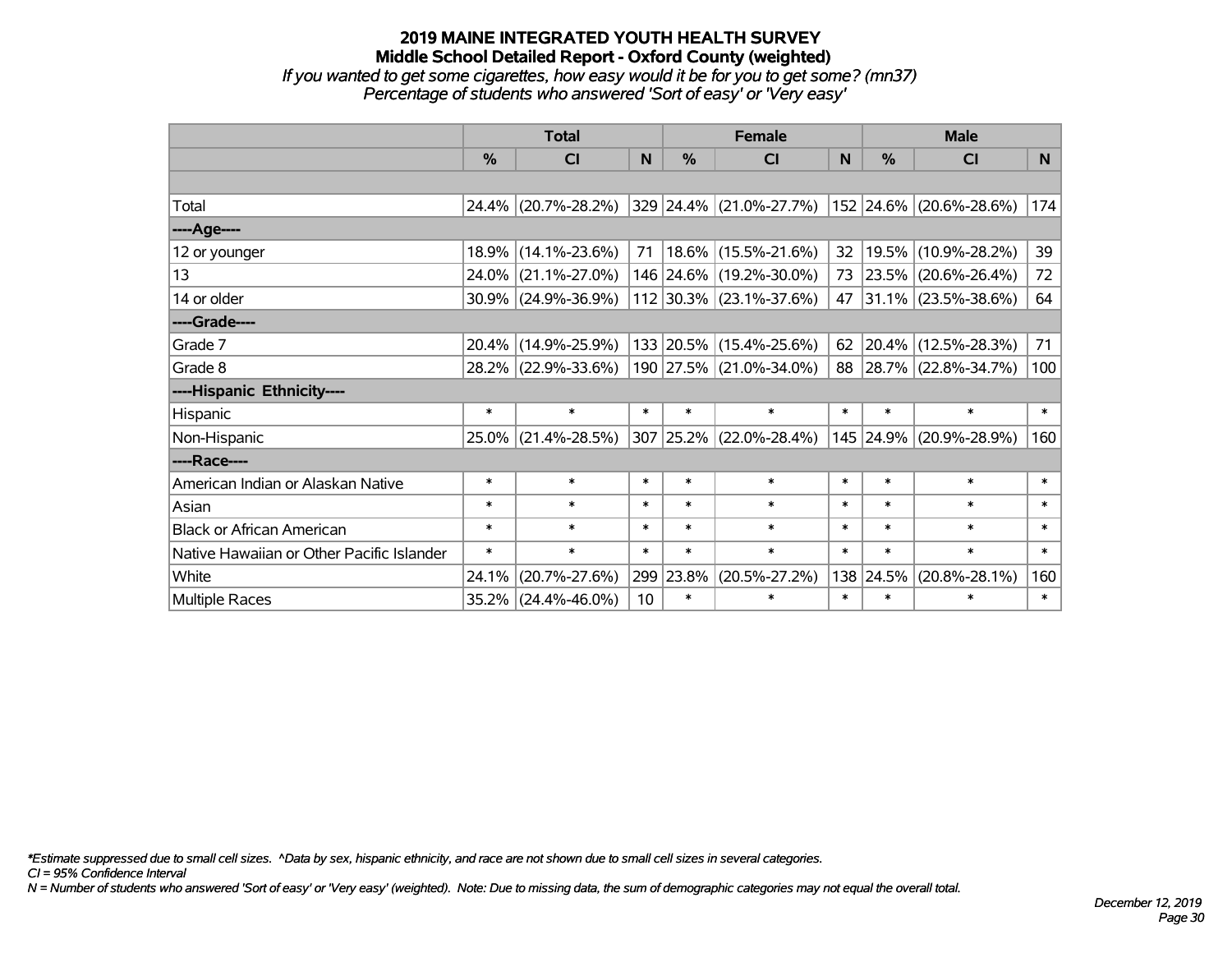# *Do you think that you will try a cigarette soon? (mn47)*

*Percentage of students who answered 'I definitely will', 'I probably will' or 'I probably will not'*

|                                           | <b>Total</b>  |                     |        |               | <b>Female</b>           |        | <b>Male</b>   |                         |        |  |
|-------------------------------------------|---------------|---------------------|--------|---------------|-------------------------|--------|---------------|-------------------------|--------|--|
|                                           | $\frac{0}{0}$ | <b>CI</b>           | N      | $\frac{0}{0}$ | <b>CI</b>               | N      | $\frac{0}{0}$ | <b>CI</b>               | N.     |  |
|                                           |               |                     |        |               |                         |        |               |                         |        |  |
| Total                                     |               | 19.6% (13.0%-26.2%) |        |               | 270 18.7% (10.4%-26.9%) |        |               | 120 20.7% (14.4%-27.0%) | 149    |  |
| ----Age----                               |               |                     |        |               |                         |        |               |                         |        |  |
| 12 or younger                             | 19.5%         | $(11.4\% - 27.6\%)$ | 71     |               | $19.7\%$ (12.0%-27.4%)  | 31     | 20.0%         | $(9.1\% - 30.9\%)$      | 40     |  |
| 13                                        | 16.3%         | $(9.3\% - 23.2\%)$  |        | $106$   15.3% | $(3.1\% - 27.5\%)$      | 50     | $16.8\%$      | $(12.3\% - 21.4\%)$     | 54     |  |
| 14 or older                               |               | 25.9% (17.4%-34.4%) |        |               | 94 24.6% (11.4%-37.8%)  |        |               | 39 27.6% (20.0%-35.3%)  | 55     |  |
| ----Grade----                             |               |                     |        |               |                         |        |               |                         |        |  |
| Grade 7                                   | $18.3\%$      | $(12.0\% - 24.5\%)$ |        | 123 17.4%     | $(10.0\% - 24.8\%)$     | 56     | 18.6%         | $(12.6\% - 24.6\%)$     | 66     |  |
| Grade 8                                   |               | 21.0% (12.7%-29.3%) |        | $140$ 20.6%   | $(8.5\% - 32.6\%)$      |        |               | 64 21.9% (14.1%-29.8%)  | 76     |  |
| ----Hispanic Ethnicity----                |               |                     |        |               |                         |        |               |                         |        |  |
| Hispanic                                  | $\ast$        | $\ast$              | $\ast$ | $\ast$        | $\ast$                  | $\ast$ | $\ast$        | $\ast$                  | $\ast$ |  |
| Non-Hispanic                              | 19.6%         | $(12.8\% - 26.5\%)$ |        | 248 18.2%     | $(9.8\% - 26.5\%)$      |        | 107 21.2%     | $(14.5\% - 27.9\%)$     | 141    |  |
| ----Race----                              |               |                     |        |               |                         |        |               |                         |        |  |
| American Indian or Alaskan Native         | $\ast$        | $\ast$              | $\ast$ | $\ast$        | $\ast$                  | $\ast$ | $\ast$        | $\ast$                  | $\ast$ |  |
| Asian                                     | $\ast$        | $\ast$              | $\ast$ | $\ast$        | $\ast$                  | $\ast$ | $\ast$        | $\ast$                  | $\ast$ |  |
| <b>Black or African American</b>          | $\ast$        | $\ast$              | $\ast$ | $\ast$        | $\ast$                  | $\ast$ | $\ast$        | $\ast$                  | $\ast$ |  |
| Native Hawaiian or Other Pacific Islander | $\ast$        | $\ast$              | $\ast$ | $\ast$        | $\ast$                  | $\ast$ | $\ast$        | $\ast$                  | $\ast$ |  |
| White                                     | 19.4%         | $(12.9\% - 25.8\%)$ | 242    | 17.8%         | $(9.7\% - 26.0\%)$      | 102    | 21.0%         | $(14.2\% - 27.8\%)$     | 139    |  |
| <b>Multiple Races</b>                     | $\ast$        | $\ast$              | $\ast$ | $\ast$        | $\ast$                  | $\ast$ | $\ast$        | $\ast$                  | $\ast$ |  |

*\*Estimate suppressed due to small cell sizes. ^Data by sex, hispanic ethnicity, and race are not shown due to small cell sizes in several categories.*

*CI = 95% Confidence Interval*

*N = Number of students who answered 'I definitely will', 'I probably will' or 'I probably will not' (weighted). Note: Due to missing data, the sum of demographic categories may not equal the overall total.*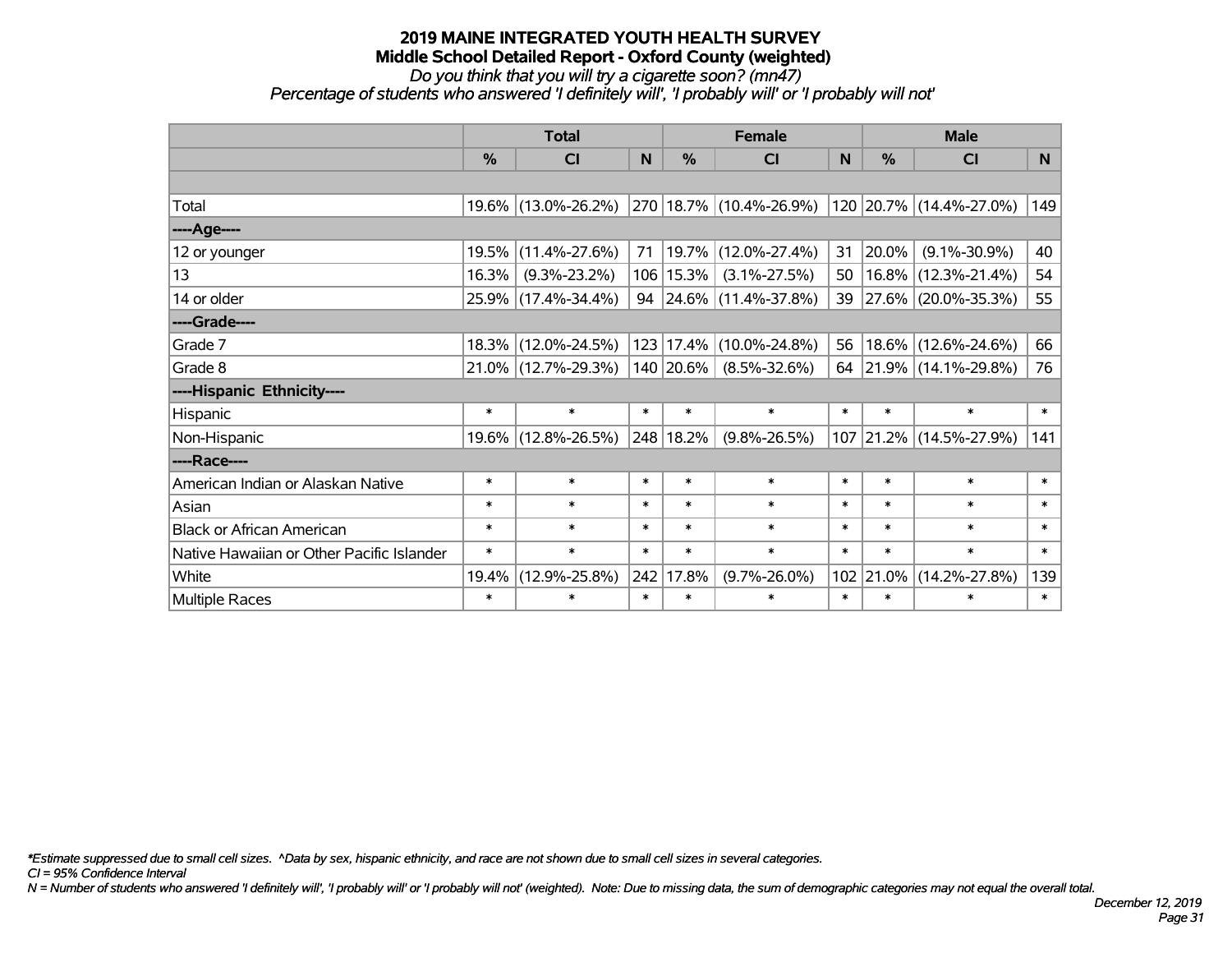#### *Do you think you will smoke a cigarette at any time during the next year? (mn48) Percentage of students who answered 'I definitely will', 'I probably will' or 'I probably will not'*

|                                           | <b>Total</b>  |                     |        |               | <b>Female</b>           |        | <b>Male</b>   |                             |                 |  |
|-------------------------------------------|---------------|---------------------|--------|---------------|-------------------------|--------|---------------|-----------------------------|-----------------|--|
|                                           | $\frac{0}{0}$ | C <sub>l</sub>      | N      | $\frac{0}{0}$ | CI                      | N      | $\frac{0}{0}$ | <b>CI</b>                   | N.              |  |
|                                           |               |                     |        |               |                         |        |               |                             |                 |  |
| Total                                     |               | 18.0% (11.9%-24.1%) |        | 250 19.1%     | $(9.7\% - 28.4\%)$      |        |               | 123 17.4% (12.7%-22.0%)     | 126             |  |
| ----Age----                               |               |                     |        |               |                         |        |               |                             |                 |  |
| 12 or younger                             | 17.0%         | $(9.9\% - 24.0\%)$  | 62     | 15.5%         | $(8.5\% - 22.5\%)$      | 24     | 18.7%         | $(9.8\% - 27.6\%)$          | 37              |  |
| 13                                        | 14.0%         | $(5.4\% - 22.6\%)$  | 92     | 16.9%         | $(2.0\% - 31.8\%)$      | 55     | 10.7%         | $(6.7\% - 14.8\%)$          | 35 <sub>2</sub> |  |
| 14 or older                               |               | 26.4% (18.0%-34.8%) | 97     | 27.0%         | $(9.7\% - 44.3\%)$      |        |               | 43 26.7% (22.7%-30.6%)      | 53              |  |
| ----Grade----                             |               |                     |        |               |                         |        |               |                             |                 |  |
| Grade 7                                   |               | 16.6% (11.0%-22.2%) |        | 112 16.4%     | $(9.9\% - 22.9\%)$      | 52     | 16.3%         | $(11.0\% - 21.5\%)$         | 58              |  |
| Grade 8                                   |               | 20.0% (12.2%-27.9%) |        | $135$ 22.3%   | $(6.5\% - 38.2\%)$      | 70     |               | 18.4% (13.9%-22.9%)         | 65              |  |
| ----Hispanic Ethnicity----                |               |                     |        |               |                         |        |               |                             |                 |  |
| Hispanic                                  | $\ast$        | $\ast$              | $\ast$ | $\ast$        | $\ast$                  | $\ast$ | $\ast$        | $\ast$                      | $\ast$          |  |
| Non-Hispanic                              |               | 18.7% (12.3%-25.1%) |        |               | 238 19.7% (10.3%-29.2%) |        |               | 116   18.1%   (12.7%-23.5%) | 122             |  |
| ----Race----                              |               |                     |        |               |                         |        |               |                             |                 |  |
| American Indian or Alaskan Native         | $\ast$        | $\ast$              | $\ast$ | $\ast$        | $\ast$                  | $\ast$ | $\ast$        | $\ast$                      | $\ast$          |  |
| Asian                                     | $\ast$        | $\ast$              | $\ast$ | $\ast$        | $\ast$                  | $\ast$ | $\ast$        | $\ast$                      | $\ast$          |  |
| <b>Black or African American</b>          | $\ast$        | $\ast$              | $\ast$ | $\ast$        | $\ast$                  | $\ast$ | $\ast$        | $\ast$                      | $\ast$          |  |
| Native Hawaiian or Other Pacific Islander | $\ast$        | $\ast$              | $\ast$ | $\ast$        | $\ast$                  | $\ast$ | $\ast$        | $\ast$                      | $\ast$          |  |
| White                                     | 18.1%         | $(12.4\% - 23.8\%)$ | 228    | 19.0%         | $(10.0\% - 27.9\%)$     | 109    | 17.7%         | $(12.6\% - 22.7\%)$         | 118             |  |
| <b>Multiple Races</b>                     | 17.0%         | $(9.9\% - 24.1\%)$  | 6      | $\ast$        | $\ast$                  | $\ast$ | $\ast$        | $\ast$                      | $\ast$          |  |

*\*Estimate suppressed due to small cell sizes. ^Data by sex, hispanic ethnicity, and race are not shown due to small cell sizes in several categories.*

*CI = 95% Confidence Interval*

*N = Number of students who answered 'I definitely will', 'I probably will' or 'I probably will not' (weighted). Note: Due to missing data, the sum of demographic categories may not equal the overall total.*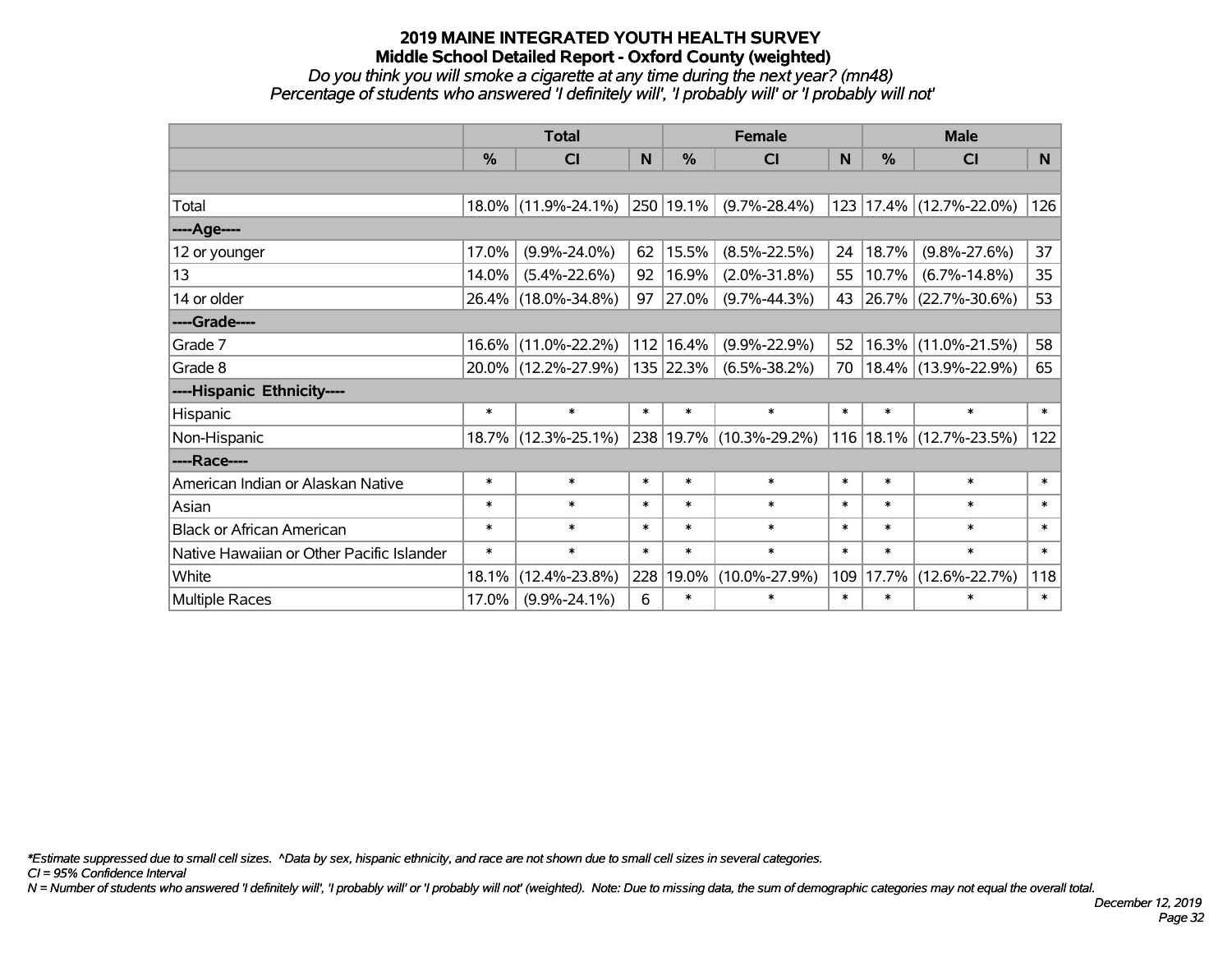# **2019 MAINE INTEGRATED YOUTH HEALTH SURVEY Middle School Detailed Report - Oxford County (weighted)** *Do you think you will smoke a cigarette at any time during the next year? (mn48\_2) Percentage of students who answered 'I definitely will not'*

|                                           | <b>Total</b>  |                                                  |        |        | <b>Female</b>               |        | <b>Male</b>   |                         |        |  |
|-------------------------------------------|---------------|--------------------------------------------------|--------|--------|-----------------------------|--------|---------------|-------------------------|--------|--|
|                                           | $\frac{0}{0}$ | CI                                               | N      | %      | <b>CI</b>                   | N      | $\frac{0}{0}$ | <b>CI</b>               | N.     |  |
|                                           |               |                                                  |        |        |                             |        |               |                         |        |  |
| Total                                     |               | $82.0\%$ (75.9%-88.1%) 1,138 80.9% (71.6%-90.3%) |        |        |                             |        |               | 520 82.6% (78.0%-87.3%) | 598    |  |
| ----Age----                               |               |                                                  |        |        |                             |        |               |                         |        |  |
| 12 or younger                             | 83.0%         | $(76.0\% - 90.1\%)$                              | 301    |        | 84.5% (77.5%-91.5%)         |        |               | 132 81.3% (72.4%-90.2%) | 163    |  |
| 13                                        |               | 86.0% (77.4%-94.6%)                              | 562    |        | 83.1% (68.2%-98.0%)         |        |               | 272 89.3% (85.2%-93.3%) | 288    |  |
| 14 or older                               |               | 73.6% (65.2%-82.0%)                              | 270    |        | 73.0% (55.7%-90.3%)         |        |               | 117 73.3% (69.4%-77.3%) | 147    |  |
| ----Grade----                             |               |                                                  |        |        |                             |        |               |                         |        |  |
| Grade 7                                   | 83.4%         | $(77.8\% - 89.0\%)$                              | 563    |        | $ 83.6\% $ (77.1%-90.1%)    |        |               | 267 83.7% (78.5%-89.0%) | 296    |  |
| Grade 8                                   |               | $80.0\%$ (72.1%-87.8%)                           | 540    |        | 77.7% (61.8%-93.5%)         |        |               | 244 81.6% (77.1%-86.1%) | 287    |  |
| ----Hispanic Ethnicity----                |               |                                                  |        |        |                             |        |               |                         |        |  |
| Hispanic                                  | $\ast$        | $\ast$                                           | $\ast$ | $\ast$ | $\ast$                      | $\ast$ | $\ast$        | $\ast$                  | $\ast$ |  |
| Non-Hispanic                              |               | $81.3\%$ (74.9%-87.7%)                           |        |        | $1,033$ 80.3% (70.8%-89.7%) |        |               | 474 81.9% (76.5%-87.3%) | 549    |  |
| ----Race----                              |               |                                                  |        |        |                             |        |               |                         |        |  |
| American Indian or Alaskan Native         | $\ast$        | $\ast$                                           | $\ast$ | $\ast$ | $\ast$                      | $\ast$ | $\ast$        | $\ast$                  | $\ast$ |  |
| Asian                                     | $\ast$        | $\ast$                                           | $\ast$ | $\ast$ | $\ast$                      | $\ast$ | $\ast$        | $\ast$                  | $\ast$ |  |
| <b>Black or African American</b>          | $\ast$        | $\ast$                                           | $\ast$ | $\ast$ | $\ast$                      | $\ast$ | $\ast$        | $\ast$                  | $\ast$ |  |
| Native Hawaiian or Other Pacific Islander | $\ast$        | $\ast$                                           | $\ast$ | $\ast$ | $\ast$                      | $\ast$ | $\ast$        | $\ast$                  | $\ast$ |  |
| White                                     | 81.9%         | $(76.2\% - 87.6\%)$                              | 1,029  | 81.0%  | $(72.1\% - 90.0\%)$         | 467    | 82.3%         | $(77.3\% - 87.4\%)$     | 552    |  |
| Multiple Races                            |               | $83.0\%$ (75.9%-90.1%)                           | 28     | $\ast$ | $\ast$                      | $\ast$ | $\ast$        | $\ast$                  | $\ast$ |  |

*\*Estimate suppressed due to small cell sizes. ^Data by sex, hispanic ethnicity, and race are not shown due to small cell sizes in several categories.*

*CI = 95% Confidence Interval*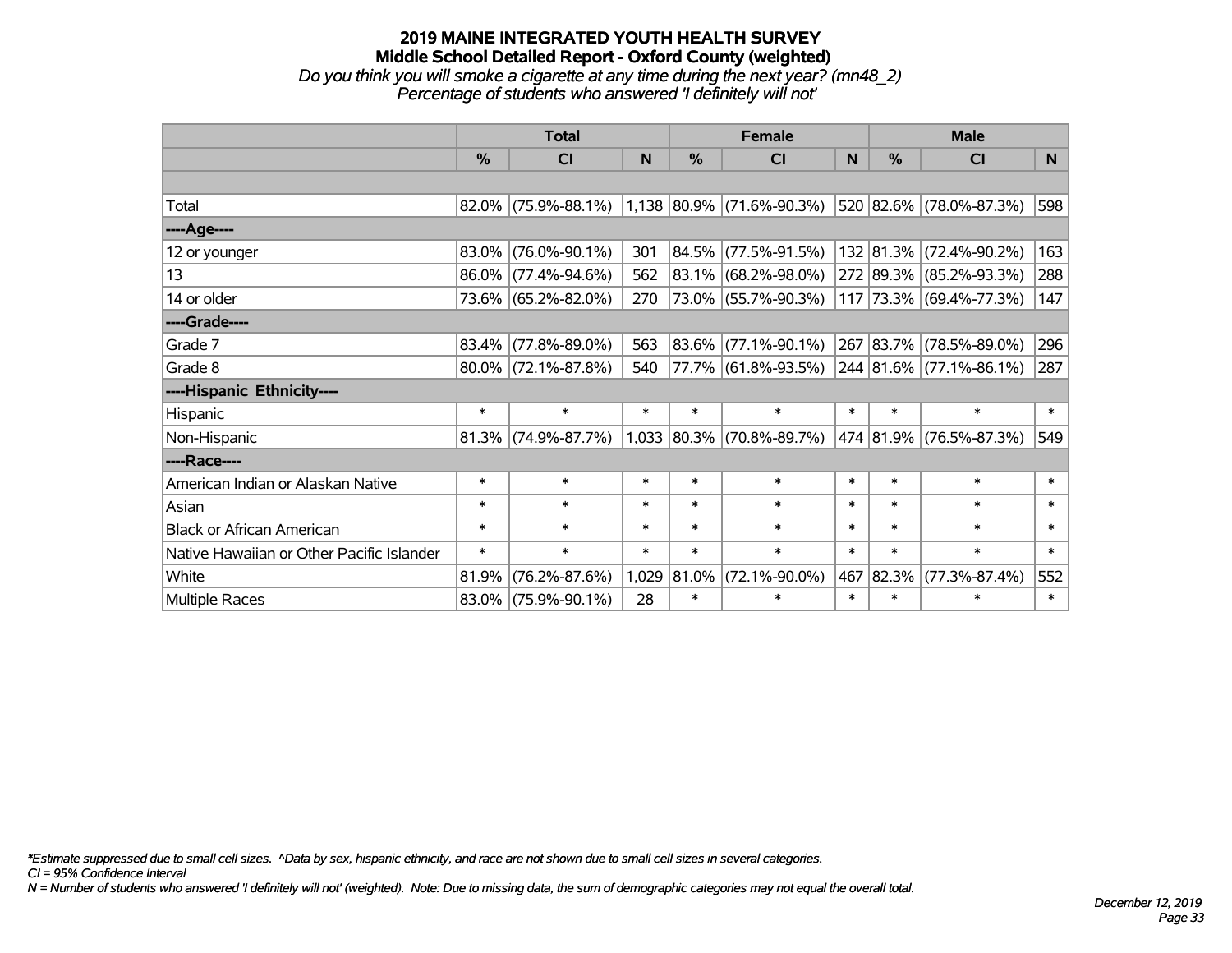# **2019 MAINE INTEGRATED YOUTH HEALTH SURVEY Middle School Detailed Report - Oxford County (weighted)** *If one of your best friends offered you a cigarette, would you smoke it? (mn51)*

*Percentage of students who answered 'Definitely yes', 'Probably yes' or 'Probably not'*

|                                           | <b>Total</b> |                     |        |               | <b>Female</b>                             |              | <b>Male</b> |                             |        |  |
|-------------------------------------------|--------------|---------------------|--------|---------------|-------------------------------------------|--------------|-------------|-----------------------------|--------|--|
|                                           | %            | CI                  | N      | $\frac{9}{6}$ | CI                                        | <sub>N</sub> | %           | <b>CI</b>                   | N.     |  |
|                                           |              |                     |        |               |                                           |              |             |                             |        |  |
| Total                                     |              | 19.6% (12.7%-26.5%) |        |               | 270 22.2% (11.8%-32.7%)                   |              |             | 143   16.6%   (12.4%-20.8%) | 119    |  |
| ----Age----                               |              |                     |        |               |                                           |              |             |                             |        |  |
| 12 or younger                             | 17.1%        | $(12.7\% - 21.4\%)$ | 61     | 20.2%         | $(7.7\% - 32.7\%)$                        | 31           | 15.3%       | $(10.0\% - 20.5\%)$         | 30     |  |
| 13                                        | 17.5%        | $(6.7\% - 28.3\%)$  |        | 114   19.4%   | $(4.9\% - 34.0\%)$                        | 63           | 15.0%       | $(7.6\% - 22.4\%)$          | 48     |  |
| 14 or older                               |              | 25.9% (16.8%-35.0%) |        |               | $95 \big  30.3\% \big  (11.1\% - 49.4\%)$ |              |             | 49 20.5% (14.1%-26.8%)      | 41     |  |
| ----Grade----                             |              |                     |        |               |                                           |              |             |                             |        |  |
| Grade 7                                   | 18.2%        | $(12.4\% - 23.9\%)$ |        | 122 18.3%     | $(7.5\% - 29.1\%)$                        | 58           | 17.6%       | $(13.4\% - 21.7\%)$         | 62     |  |
| Grade 8                                   |              | 21.4% (12.4%-30.4%) |        |               | 144 26.8% (12.4%-41.2%)                   | $84 \mid$    | 15.4%       | $(9.1\% - 21.8\%)$          | 54     |  |
| ----Hispanic Ethnicity----                |              |                     |        |               |                                           |              |             |                             |        |  |
| Hispanic                                  | $\ast$       | $\ast$              | $\ast$ | $\ast$        | $\ast$                                    | $\ast$       | $\ast$      | $\ast$                      | $\ast$ |  |
| Non-Hispanic                              |              | 19.5% (13.3%-25.7%) |        |               | 247 22.4% (12.6%-32.2%)                   | 131          |             | 16.8% (12.7%-21.0%)         | 112    |  |
| ----Race----                              |              |                     |        |               |                                           |              |             |                             |        |  |
| American Indian or Alaskan Native         | $\ast$       | $\ast$              | $\ast$ | $\ast$        | $\ast$                                    | $\ast$       | $\ast$      | $\ast$                      | $\ast$ |  |
| Asian                                     | $\ast$       | $\ast$              | $\ast$ | $\ast$        | $\ast$                                    | $\ast$       | $\ast$      | $\ast$                      | $\ast$ |  |
| <b>Black or African American</b>          | $\ast$       | $\ast$              | $\ast$ | $\ast$        | $\ast$                                    | $\ast$       | $\ast$      | $\ast$                      | $\ast$ |  |
| Native Hawaiian or Other Pacific Islander | $\ast$       | $\ast$              | $\ast$ | $\ast$        | $\ast$                                    | $\ast$       | $\ast$      | $\ast$                      | $\ast$ |  |
| White                                     | 19.6%        | $(13.2\% - 26.0\%)$ |        | 245 22.7%     | $(12.2\% - 33.2\%)$                       | 130          | 16.7%       | $(12.6\% - 20.9\%)$         | 112    |  |
| <b>Multiple Races</b>                     |              | 23.1% (12.1%-34.0%) | 8      | $\ast$        | $\ast$                                    | $\ast$       | $\ast$      | $\ast$                      | $\ast$ |  |

*\*Estimate suppressed due to small cell sizes. ^Data by sex, hispanic ethnicity, and race are not shown due to small cell sizes in several categories.*

*CI = 95% Confidence Interval*

*N = Number of students who answered 'Definitely yes', 'Probably yes' or 'Probably not' (weighted). Note: Due to missing data, the sum of demographic categories may not equal the overall total.*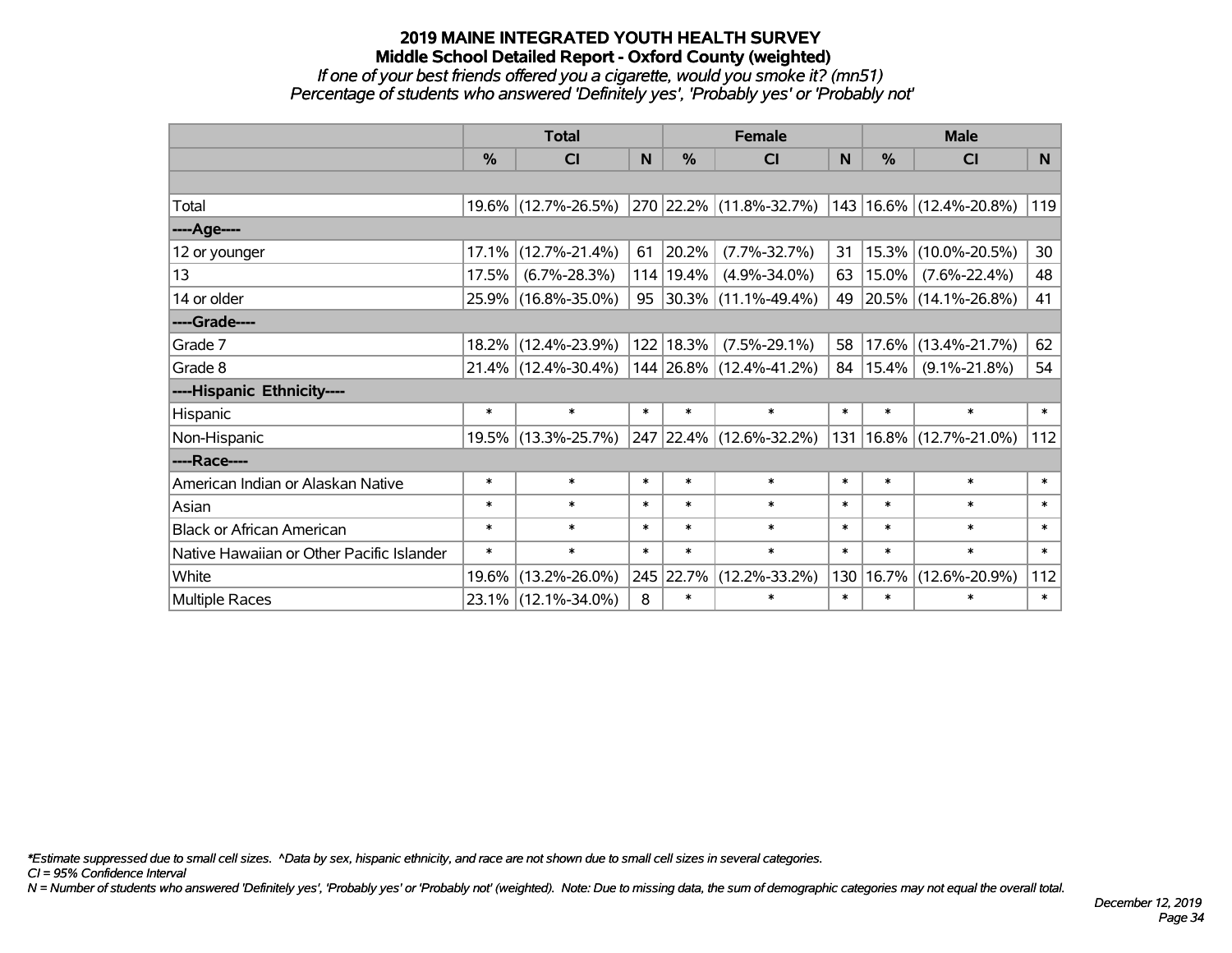*During the past 12 months, were you taught in any of your classes about the dangers of tobacco use? (mn156) Percentage of students who answered 'Yes'*

|                                           | <b>Total</b> |                     |                |               | <b>Female</b>                    |        | <b>Male</b> |                         |        |  |
|-------------------------------------------|--------------|---------------------|----------------|---------------|----------------------------------|--------|-------------|-------------------------|--------|--|
|                                           | %            | <b>CI</b>           | N              | $\frac{9}{6}$ | <b>CI</b>                        | N      | %           | <b>CI</b>               | N.     |  |
|                                           |              |                     |                |               |                                  |        |             |                         |        |  |
| Total                                     |              | 49.0% (41.8%-56.2%) |                |               | $ 680 45.7\%  (40.6\% - 50.8\%)$ |        |             | 293 51.8% (41.2%-62.4%) | 378    |  |
| ----Age----                               |              |                     |                |               |                                  |        |             |                         |        |  |
| 12 or younger                             | $42.0\%$     | $(17.9\% - 66.1\%)$ |                |               | 153 33.0% (10.3%-55.7%)          | 51     | 46.9%       | $(17.3\% - 76.5\%)$     | 95     |  |
| 13                                        | 51.5%        | $(46.0\% - 57.0\%)$ |                |               | 337 46.9% (40.9%-53.0%)          |        | 153 56.2%   | $(50.5\% - 61.9\%)$     | 181    |  |
| 14 or older                               |              | 51.8% (45.0%-58.6%) |                |               | 190 55.3% (43.3%-67.4%)          |        |             | 89 50.3% (43.1%-57.5%)  | 101    |  |
| ----Grade----                             |              |                     |                |               |                                  |        |             |                         |        |  |
| Grade 7                                   | 40.8%        | $(19.8\% - 61.9\%)$ |                |               | 277 34.6% (14.2%-54.9%)          |        | 110 46.7%   | $(25.5\% - 67.8\%)$     | 167    |  |
| Grade 8                                   |              | 57.0% (51.1%-63.0%) |                |               | $ 387 56.8\% $ (46.2%-67.5%)     |        |             | 179 57.7% (52.3%-63.2%) | 205    |  |
| ----Hispanic Ethnicity----                |              |                     |                |               |                                  |        |             |                         |        |  |
| Hispanic                                  | $\ast$       | $\ast$              | $\ast$         | $\ast$        | $\ast$                           | $\ast$ | $\ast$      | $\ast$                  | $\ast$ |  |
| Non-Hispanic                              | 48.9%        | $(42.1\% - 55.7\%)$ |                |               | 622 46.3% (41.9%-50.6%)          |        | 273 50.9%   | $(40.8\% - 61.0\%)$     | 343    |  |
| ----Race----                              |              |                     |                |               |                                  |        |             |                         |        |  |
| American Indian or Alaskan Native         | 32.2%        | $(9.5\% - 55.0\%)$  | $\overline{7}$ | $\ast$        | $\ast$                           | $\ast$ | $\ast$      | $\ast$                  | $\ast$ |  |
| Asian                                     | $\ast$       | $\ast$              | $\ast$         | $\ast$        | $\ast$                           | $\ast$ | $\ast$      | $\ast$                  | $\ast$ |  |
| <b>Black or African American</b>          | $\ast$       | $\ast$              | $\ast$         | $\ast$        | $\ast$                           | $\ast$ | $\ast$      | $\ast$                  | $\ast$ |  |
| Native Hawaiian or Other Pacific Islander | $\ast$       | $\ast$              | $\ast$         | $\ast$        | $\ast$                           | $\ast$ | $\ast$      | $\ast$                  | $\ast$ |  |
| White                                     | 50.5%        | $(43.5\% - 57.5\%)$ |                | 638 47.6%     | $(41.9\% - 53.3\%)$              |        | 274 52.7%   | $(43.1\% - 62.4\%)$     | 356    |  |
| Multiple Races                            |              | 29.2% (15.2%-43.2%) | 10             | $\ast$        | $\ast$                           | $\ast$ | $\ast$      | $\ast$                  | $\ast$ |  |

*\*Estimate suppressed due to small cell sizes. ^Data by sex, hispanic ethnicity, and race are not shown due to small cell sizes in several categories.*

*CI = 95% Confidence Interval*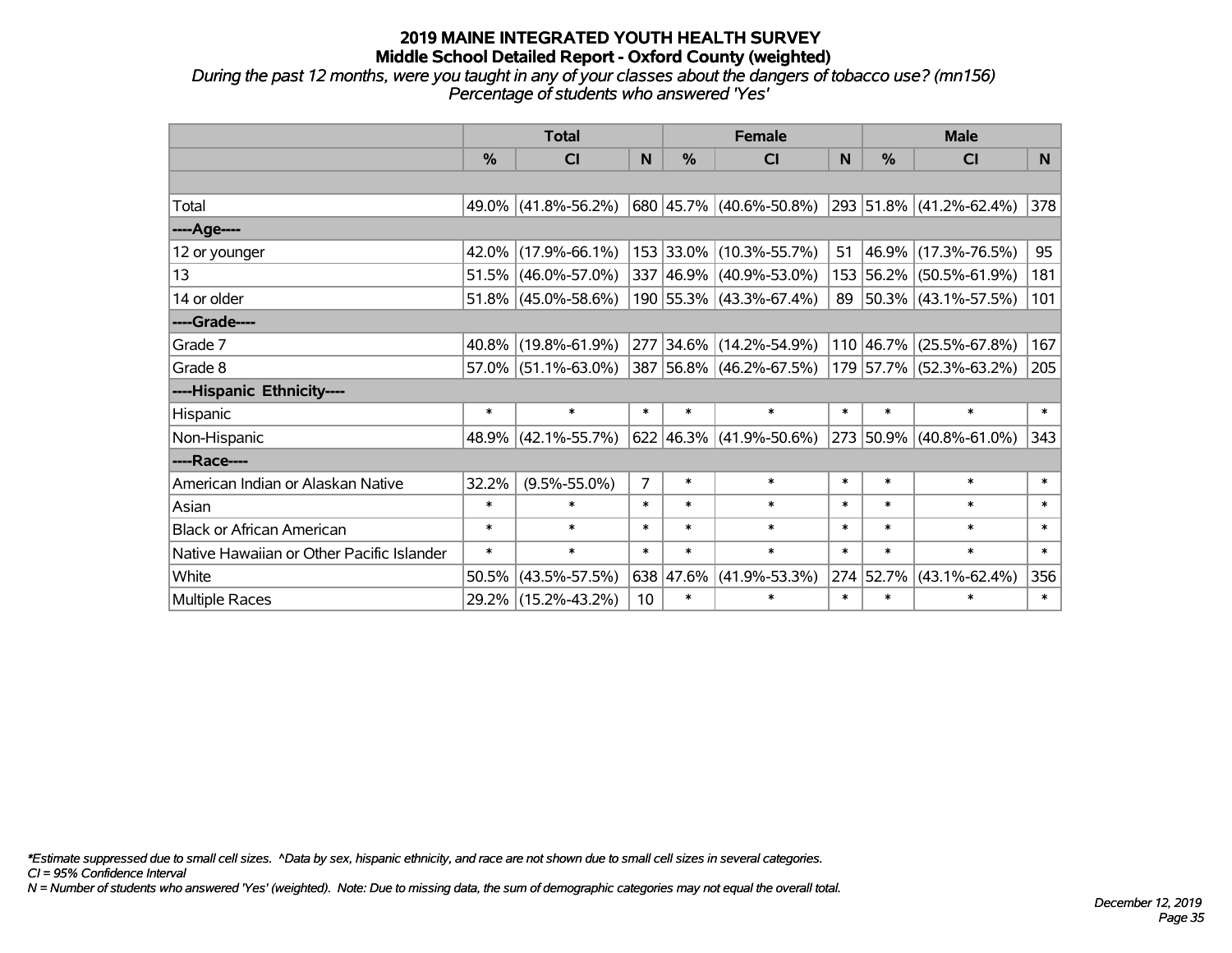*How much do you think people risk harming themselves (physically or in other ways) if they smoke one or more packs of cigarettes per day? (mn36) Percentage of students who answered 'No risk' or 'Slight risk'*

|                                           | <b>Total</b>  |                     |        |        | <b>Female</b>                                   |              | <b>Male</b> |                            |        |  |
|-------------------------------------------|---------------|---------------------|--------|--------|-------------------------------------------------|--------------|-------------|----------------------------|--------|--|
|                                           | $\frac{0}{0}$ | <b>CI</b>           | N      | $\%$   | <b>CI</b>                                       | $\mathsf{N}$ | %           | <b>CI</b>                  | N.     |  |
|                                           |               |                     |        |        |                                                 |              |             |                            |        |  |
| Total                                     |               | 17.0% (13.9%-20.0%) |        |        | $\vert$ 231 $\vert$ 14.6% $\vert$ (12.9%-16.3%) |              |             | 92 19.2% (14.1%-24.2%)     | 137    |  |
| ----Age----                               |               |                     |        |        |                                                 |              |             |                            |        |  |
| 12 or younger                             | 19.0%         | $(11.3\% - 26.7\%)$ | 72     | 16.4%  | $(9.6\% - 23.1\%)$                              |              |             | 29 21.9% (11.5%-32.2%)     | 43     |  |
| 13                                        |               | 15.1% (11.9%-18.2%) | 93     | 11.5%  | $(7.4\% - 15.6\%)$                              |              |             | 35   18.7%   (14.6%-22.9%) | 59     |  |
| 14 or older                               |               | 17.7% (13.5%-22.0%) | 65     | 18.5%  | $(9.0\% - 28.0\%)$                              |              |             | 29 16.7% (10.9%-22.6%)     | 34     |  |
| ----Grade----                             |               |                     |        |        |                                                 |              |             |                            |        |  |
| Grade 7                                   | 18.0%         | $(11.9\% - 24.2\%)$ |        |        | 119   15.6%   (11.7%-19.6%)                     |              |             | 49 20.2% (11.2%-29.3%)     | 71     |  |
| Grade 8                                   |               | 15.9% (13.4%-18.4%) |        |        | $ 108 13.8\% $ (11.3%-16.4%)                    |              |             | 44   17.7%   (14.0%-21.3%) | 63     |  |
| ----Hispanic Ethnicity----                |               |                     |        |        |                                                 |              |             |                            |        |  |
| Hispanic                                  | $\ast$        | $\ast$              | $\ast$ | $\ast$ | $\ast$                                          | $\ast$       | $\ast$      | $\ast$                     | $\ast$ |  |
| Non-Hispanic                              |               | 17.1% (14.6%-19.6%) | 211    |        | 14.5% (13.2%-15.9%)                             |              |             | 84   19.3%   (14.5%-24.1%) | 126    |  |
| ----Race----                              |               |                     |        |        |                                                 |              |             |                            |        |  |
| American Indian or Alaskan Native         | 39.2%         | $(26.1\% - 52.4\%)$ | 8      | $\ast$ | $\ast$                                          | $\ast$       | $\ast$      | $\ast$                     | $\ast$ |  |
| Asian                                     | $\ast$        | $\ast$              | $\ast$ | $\ast$ | $\ast$                                          | $\ast$       | $\ast$      | $\ast$                     | $\ast$ |  |
| <b>Black or African American</b>          | $\ast$        | $\ast$              | $\ast$ | $\ast$ | $\ast$                                          | $\ast$       | $\ast$      | $\ast$                     | $\ast$ |  |
| Native Hawaiian or Other Pacific Islander | $\ast$        | $\ast$              | $\ast$ | $\ast$ | $\ast$                                          | $\ast$       | $\ast$      | $\ast$                     | $\ast$ |  |
| White                                     | 16.8%         | $(13.1\% - 20.4\%)$ | 210    | 14.4%  | $(12.1\% - 16.6\%)$                             |              | 84 18.8%    | $(13.2\% - 24.4\%)$        | 124    |  |
| <b>Multiple Races</b>                     | $\ast$        | *                   | $\ast$ | $\ast$ | $\ast$                                          | $\ast$       | $\ast$      | $\ast$                     | $\ast$ |  |

*\*Estimate suppressed due to small cell sizes. ^Data by sex, hispanic ethnicity, and race are not shown due to small cell sizes in several categories.*

*CI = 95% Confidence Interval*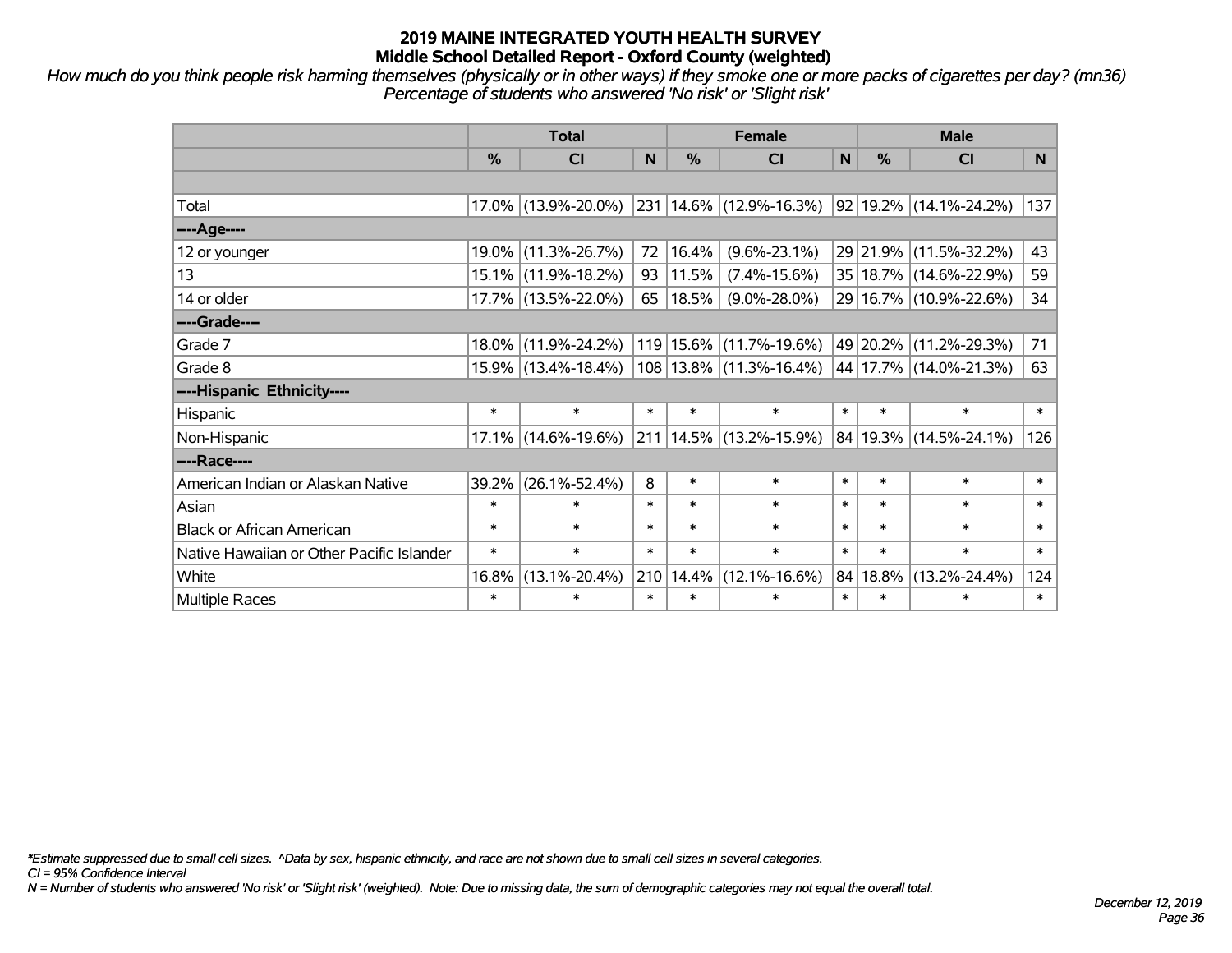# **2019 MAINE INTEGRATED YOUTH HEALTH SURVEY Middle School Detailed Report - Oxford County (weighted)** *How wrong do you think it is for someone your age to smoke cigarettes? (mn58) Percentage of students who answered 'A little bit wrong' or 'Not wrong at all'*

|                                           | <b>Total</b> |                    |              | <b>Female</b> |                          |                | <b>Male</b> |                          |             |
|-------------------------------------------|--------------|--------------------|--------------|---------------|--------------------------|----------------|-------------|--------------------------|-------------|
|                                           | %            | CI                 | $\mathsf{N}$ | $\%$          | CI                       | $\mathbf N$    | %           | CI                       | $\mathbf N$ |
|                                           |              |                    |              |               |                          |                |             |                          |             |
| Total                                     | 6.3%         | $(4.5\% - 8.1\%)$  |              | 88 5.4%       | $(1.1\% - 9.6\%)$        |                | 35 7.0%     | $(5.2\% - 8.7\%)$        | 51          |
| ---- Age----                              |              |                    |              |               |                          |                |             |                          |             |
| 12 or younger                             | 5.1%         | $(3.0\% - 7.2\%)$  |              |               | $18 4.3\% $ (0.0%-11.0%) | $\overline{7}$ | 5.9%        | $(1.4\% - 10.3\%)$       | 12          |
| 13                                        | 7.0%         | $(4.0\% - 10.0\%)$ |              |               | 46 7.6% (2.2%-13.0%)     |                | 25 6.4%     | $(4.1\% - 8.7\%)$        | 21          |
| 14 or older                               | 6.5%         | $(4.2\% - 8.8\%)$  | 24           | $\ast$        | $\ast$                   | $\ast$         | $\ast$      | $\ast$                   | $\ast$      |
| ----Grade----                             |              |                    |              |               |                          |                |             |                          |             |
| Grade 7                                   | 5.9%         | $(3.4\% - 8.4\%)$  |              | 40 6.7%       | $(1.5\% - 12.0\%)$       |                | 22 5.2%     | $(2.8\% - 7.6\%)$        | 18          |
| Grade 8                                   | 7.1%         | $(4.6\% - 9.6\%)$  |              | 48 4.1%       | $(0.0\% - 8.7\%)$        |                |             | $13 9.1\% $ (4.8%-13.4%) | 33          |
| ----Hispanic Ethnicity----                |              |                    |              |               |                          |                |             |                          |             |
| Hispanic                                  | $\ast$       | $\ast$             | $\ast$       | $\ast$        | $\ast$                   | $\ast$         | $\ast$      | $\ast$                   | $\ast$      |
| Non-Hispanic                              | 6.4%         | $(4.1\% - 8.7\%)$  |              |               | $81 5.8\% $ (1.2%-10.5%) |                | $35 6.6\% $ | $(5.0\% - 8.1\%)$        | 44          |
| ----Race----                              |              |                    |              |               |                          |                |             |                          |             |
| American Indian or Alaskan Native         | $\ast$       | $\ast$             | $\ast$       | $\ast$        | $\ast$                   | $\ast$         | $\ast$      | $\ast$                   | $\ast$      |
| Asian                                     | $\ast$       | $\ast$             | $\ast$       | $\ast$        | $\ast$                   | $\ast$         | $\ast$      | $\ast$                   | $\ast$      |
| <b>Black or African American</b>          | $\ast$       | $\ast$             | $\ast$       | $\ast$        | $\ast$                   | $\ast$         | $\ast$      | $\ast$                   | $\ast$      |
| Native Hawaiian or Other Pacific Islander | $\ast$       | $\ast$             | $\ast$       | $\ast$        | $\ast$                   | $\ast$         | $\ast$      | $\ast$                   | $\ast$      |
| White                                     | 6.6%         | $(4.5\% - 8.7\%)$  |              | 83 5.7%       | $(1.1\% - 10.2\%)$       |                | 33 7.0%     | $(5.4\% - 8.7\%)$        | 47          |
| <b>Multiple Races</b>                     | $\ast$       | $\ast$             | $\ast$       | $\ast$        | $\ast$                   | $\ast$         | $\ast$      | $\ast$                   | $\ast$      |

*\*Estimate suppressed due to small cell sizes. ^Data by sex, hispanic ethnicity, and race are not shown due to small cell sizes in several categories.*

*CI = 95% Confidence Interval*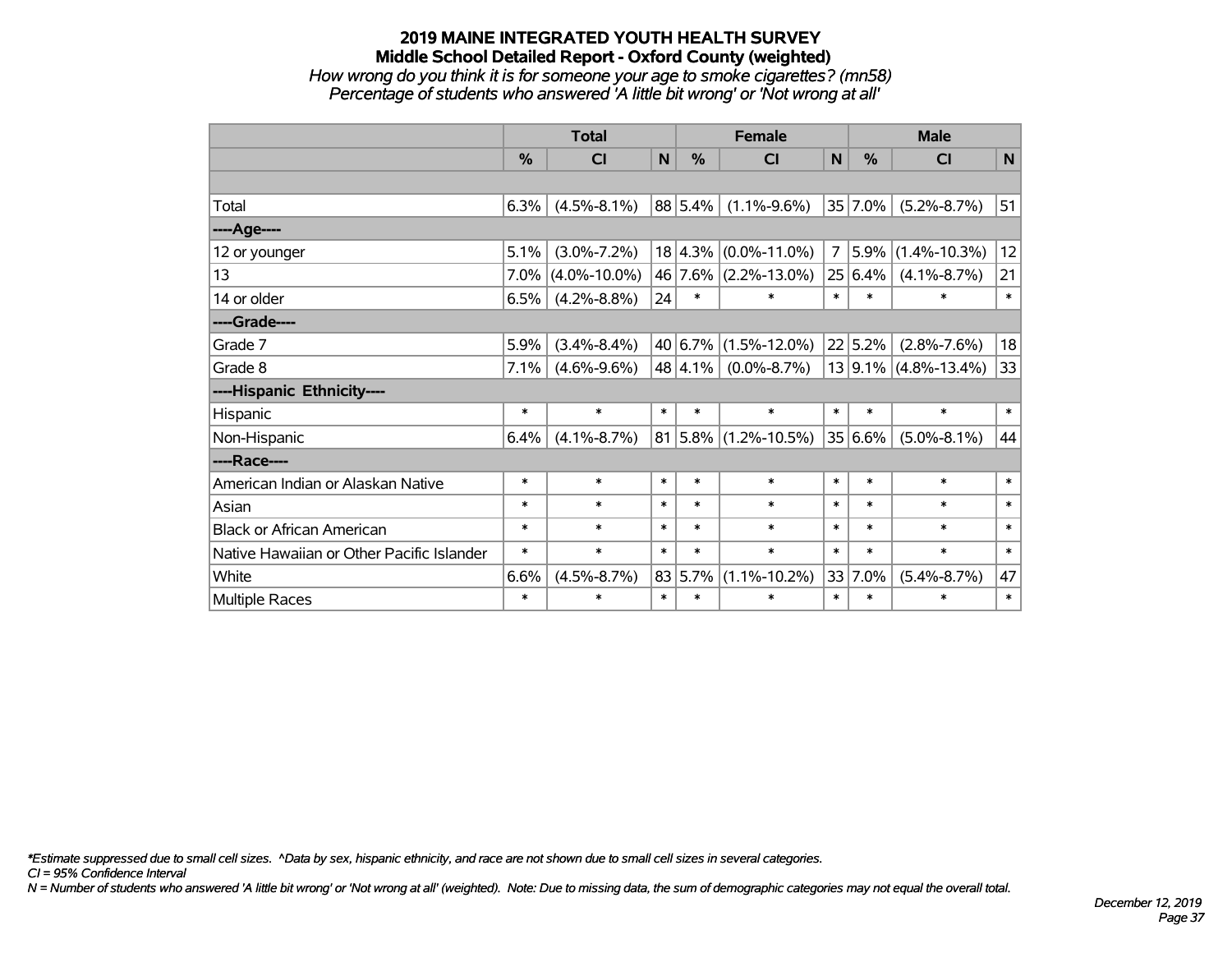# **2019 MAINE INTEGRATED YOUTH HEALTH SURVEY Middle School Detailed Report - Oxford County (weighted)** *How wrong do your parents feel it would be for you to smoke cigarettes? (mn35) Percentage of students who answered 'A little bit wrong' or 'Not wrong at all'*

|                                           | <b>Total</b> |                     |        |            | <b>Female</b>      |        |            | <b>Male</b>        |        |  |
|-------------------------------------------|--------------|---------------------|--------|------------|--------------------|--------|------------|--------------------|--------|--|
|                                           | $\%$         | <b>CI</b>           | N      | $\%$       | <b>CI</b>          | N      | $\%$       | <b>CI</b>          | N      |  |
|                                           |              |                     |        |            |                    |        |            |                    |        |  |
| Total                                     |              | $4.7\%$ (3.0%-6.4%) |        | 65 4.5%    | $(1.3\% - 7.6\%)$  | 29     | 4.6%       | $(3.6\% - 5.5\%)$  | 33     |  |
| ----Age----                               |              |                     |        |            |                    |        |            |                    |        |  |
| 12 or younger                             | 5.5%         | $(2.9\% - 8.2\%)$   |        | 20 4.9%    | $(0.0\% - 10.1\%)$ | 8      | 6.2%       | $(2.0\% - 10.4\%)$ | 12     |  |
| 13                                        |              | $3.1\%$ (1.3%-4.9%) |        | 20 3.4%    | $(0.4\% - 6.4\%)$  |        | 11 2.8%    | $(0.9\% - 4.7\%)$  | 9      |  |
| 14 or older                               |              | $6.1\%$ (3.4%-8.8%) |        | 22 6.3%    | $(3.3\% - 9.3\%)$  |        | $10 4.6\%$ | $(1.9\% - 7.3\%)$  | 9      |  |
| ----Grade----                             |              |                     |        |            |                    |        |            |                    |        |  |
| Grade 7                                   |              | $4.4\%$ (1.8%-7.1%) |        | 30 5.5%    | $(2.2\% - 8.9\%)$  |        | 18 3.5%    | $(1.3\% - 5.7\%)$  | 12     |  |
| Grade 8                                   |              | $4.5\%$ (2.1%-6.8%) |        | 30 3.2%    | $(0.0\% - 6.9\%)$  |        | $10 5.0\%$ | $(3.8\% - 6.2\%)$  | 17     |  |
| ----Hispanic Ethnicity----                |              |                     |        |            |                    |        |            |                    |        |  |
| Hispanic                                  | $\ast$       | $\ast$              | $\ast$ | $\ast$     | $\ast$             | $\ast$ | $\ast$     | $\ast$             | $\ast$ |  |
| Non-Hispanic                              |              | $4.1\%$ (2.3%-5.9%) |        | $52 4.0\%$ | $(1.9\% - 6.1\%)$  |        | 24 3.9%    | $(2.1\% - 5.6\%)$  | 26     |  |
| ----Race----                              |              |                     |        |            |                    |        |            |                    |        |  |
| American Indian or Alaskan Native         | $\ast$       | $\ast$              | $\ast$ | $\ast$     | $\ast$             | $\ast$ | $\ast$     | $\ast$             | $\ast$ |  |
| Asian                                     | $\ast$       | $\ast$              | $\ast$ | $\ast$     | $\ast$             | $\ast$ | $\ast$     | $\ast$             | $\ast$ |  |
| <b>Black or African American</b>          | $\ast$       | $\ast$              | $\ast$ | $\ast$     | $\ast$             | $\ast$ | $\ast$     | $\ast$             | $\ast$ |  |
| Native Hawaiian or Other Pacific Islander | $\ast$       | $\ast$              | $\ast$ | $\ast$     | $\ast$             | $\ast$ | $\ast$     | $\ast$             | $\ast$ |  |
| White                                     | 4.6%         | $(3.1\% - 6.1\%)$   |        | 58 4.0%    | $(1.3\% - 6.8\%)$  | 23     | 4.8%       | $(3.9\% - 5.6\%)$  | 32     |  |
| Multiple Races                            | $\ast$       | $\ast$              | $\ast$ | $\ast$     | $\ast$             | $\ast$ | $\ast$     | $\ast$             | $\ast$ |  |

*\*Estimate suppressed due to small cell sizes. ^Data by sex, hispanic ethnicity, and race are not shown due to small cell sizes in several categories.*

*CI = 95% Confidence Interval*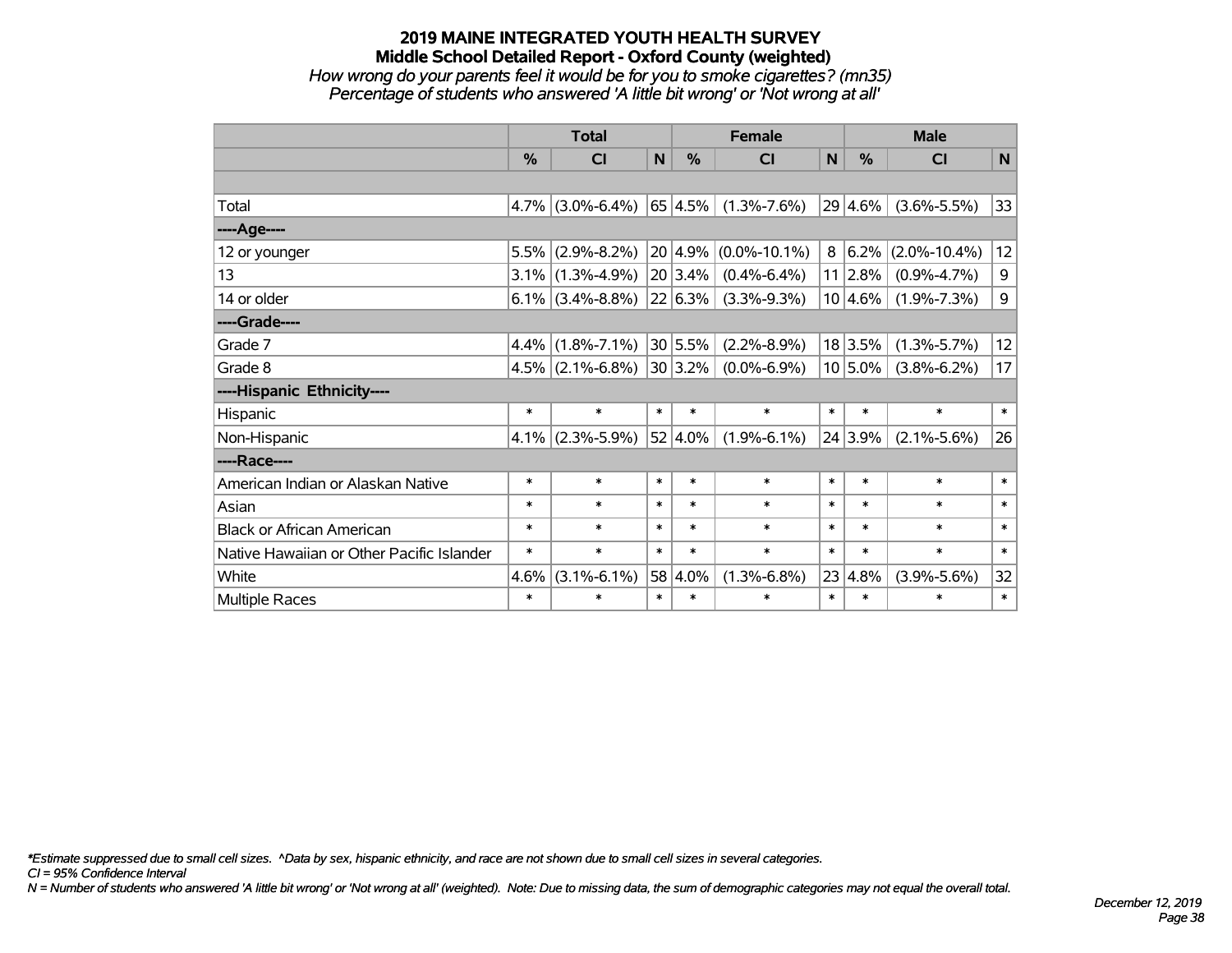# **2019 MAINE INTEGRATED YOUTH HEALTH SURVEY Middle School Detailed Report - Oxford County (weighted)** *How wrong do your friends feel it would be for you to smoke cigarettes? (mn172) Percentage of students who answered 'A little bit wrong' or 'Not wrong at all'*

|                                           | <b>Total</b> |                     |                | <b>Female</b> | <b>Male</b>             |        |        |                         |        |
|-------------------------------------------|--------------|---------------------|----------------|---------------|-------------------------|--------|--------|-------------------------|--------|
|                                           | %            | CI                  | N              | $\frac{0}{0}$ | <b>CI</b>               | N      | %      | <b>CI</b>               | N      |
|                                           |              |                     |                |               |                         |        |        |                         |        |
| Total                                     |              | 19.0% (16.3%-21.7%) |                |               | 260 17.0% (12.7%-21.2%) |        |        | 109 21.3% (18.1%-24.4%) | 151    |
| ----Age----                               |              |                     |                |               |                         |        |        |                         |        |
| 12 or younger                             | $15.0\%$     | $(10.9\% - 19.1\%)$ | 54             | $ 13.6\% $    | $(9.5\% - 17.6\%)$      | 21     | 16.6%  | $(9.0\% - 24.3\%)$      | 33     |
| 13                                        |              | 19.3% (13.9%-24.7%) |                | 125 16.2%     | $(9.2\% - 23.3\%)$      |        |        | 53 22.8% (17.3%-28.2%)  | 72     |
| 14 or older                               |              | 22.5% (17.4%-27.5%) |                |               | 82 22.0% (14.3%-29.7%)  |        |        | 35 23.5% (17.5%-29.4%)  | 46     |
| ----Grade----                             |              |                     |                |               |                         |        |        |                         |        |
| Grade 7                                   |              | 14.4% (11.2%-17.7%) | 97             | $ 12.1\% $    | $(8.9\% - 15.4\%)$      | 39     | 16.6%  | $(11.7\% - 21.5\%)$     | 58     |
| Grade 8                                   |              | 23.2% (17.1%-29.3%) |                |               | 155 22.4% (11.8%-32.9%) |        |        | 70 24.5% (21.4%-27.7%)  | 85     |
| ----Hispanic Ethnicity----                |              |                     |                |               |                         |        |        |                         |        |
| Hispanic                                  | 51.2%        | $(23.9\% - 78.4\%)$ | $\overline{7}$ | $\ast$        | $\ast$                  | $\ast$ | $\ast$ | $\ast$                  | $\ast$ |
| Non-Hispanic                              |              | 18.7% (16.2%-21.3%) |                |               | 235 16.7% (12.9%-20.5%) | 98     |        | 20.8% (17.5%-24.1%)     | 137    |
| ----Race----                              |              |                     |                |               |                         |        |        |                         |        |
| American Indian or Alaskan Native         | 44.4%        | $(29.7\% - 59.1\%)$ | 11             | $\ast$        | $\ast$                  | $\ast$ | $\ast$ | $\ast$                  | $\ast$ |
| Asian                                     | $\ast$       | $\ast$              | $\ast$         | $\ast$        | $\ast$                  | $\ast$ | $\ast$ | $\ast$                  | $\ast$ |
| <b>Black or African American</b>          | $\ast$       | $\ast$              | $\ast$         | $\ast$        | $\ast$                  | $\ast$ | $\ast$ | $\ast$                  | $\ast$ |
| Native Hawaiian or Other Pacific Islander | $\ast$       | $\ast$              | $\ast$         | $\ast$        | $\ast$                  | $\ast$ | $\ast$ | $\ast$                  | $\ast$ |
| White                                     | 18.3%        | $(15.9\% - 20.7\%)$ |                | 228 16.8%     | $(13.2\% - 20.3\%)$     | 97     | 20.0%  | $(17.3\% - 22.6\%)$     | 131    |
| Multiple Races                            | $\ast$       | $\ast$              | $\ast$         | $\ast$        | $\ast$                  | $\ast$ | $\ast$ | $\ast$                  | $\ast$ |

*\*Estimate suppressed due to small cell sizes. ^Data by sex, hispanic ethnicity, and race are not shown due to small cell sizes in several categories.*

*CI = 95% Confidence Interval*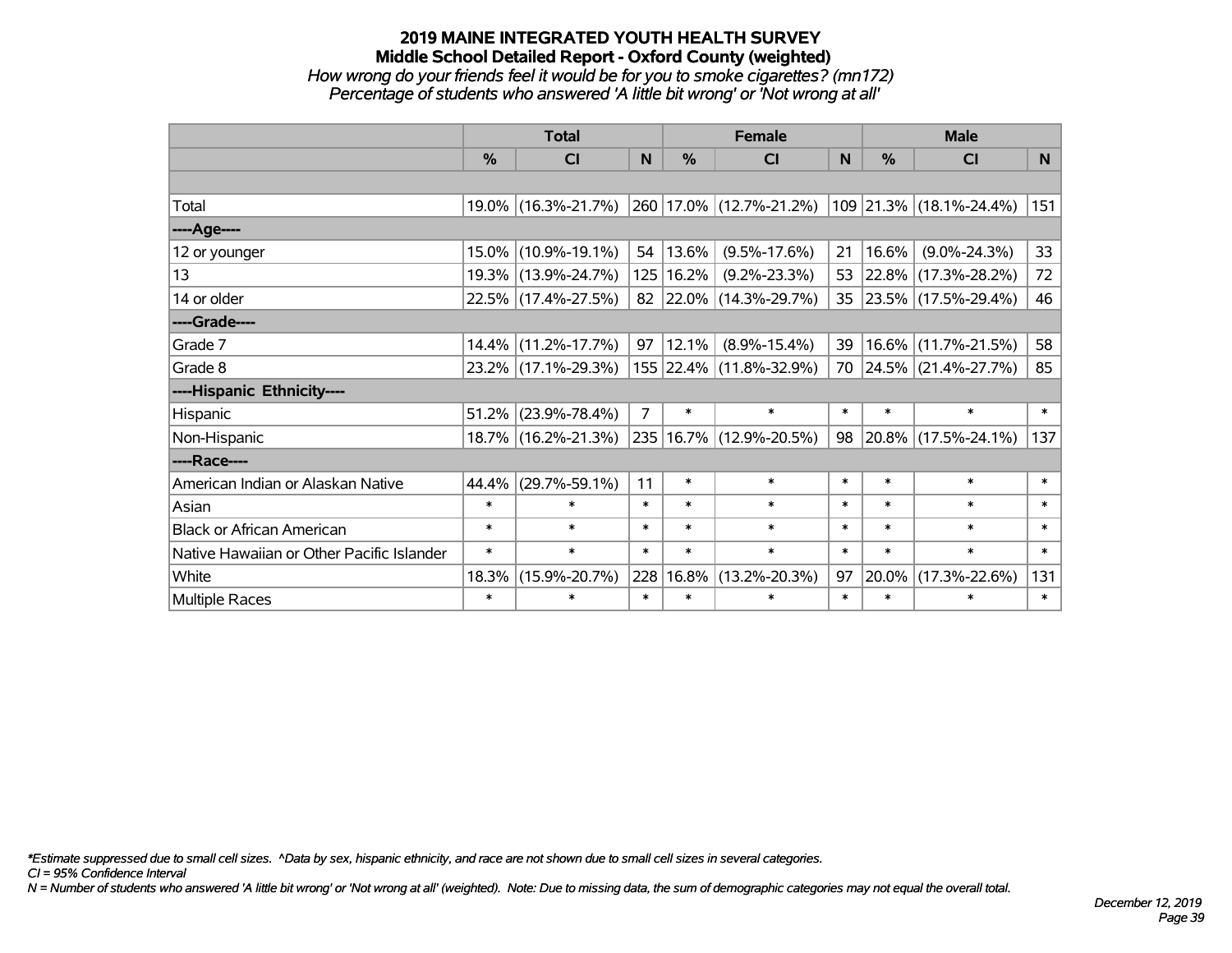#### **2019 MAINE INTEGRATED YOUTH HEALTH SURVEY Middle School Detailed Report - Oxford County (weighted)** *Have you ever used an electronic vapor product? (mn173) Percentage of students who answered 'Yes'*

|                                           | <b>Total</b>  |                        |                | <b>Female</b> |                                  |        | <b>Male</b> |                              |          |
|-------------------------------------------|---------------|------------------------|----------------|---------------|----------------------------------|--------|-------------|------------------------------|----------|
|                                           | $\frac{0}{0}$ | CI                     | N              | $\frac{0}{0}$ | CI                               | N      | %           | <b>CI</b>                    | <b>N</b> |
|                                           |               |                        |                |               |                                  |        |             |                              |          |
| Total                                     |               | 19.8% (15.8%-23.7%)    |                |               | 266 22.8% (13.1%-32.5%)          |        |             | $ 144 17.4\% $ (14.2%-20.5%) | 122      |
| ----Age----                               |               |                        |                |               |                                  |        |             |                              |          |
| 12 or younger                             | 13.3%         | $(7.8\% - 18.7\%)$     | 47             | 18.2%         | $(5.2\% - 31.2\%)$               | 28     | 9.9%        | $(3.2\% - 16.6\%)$           | 19       |
| 13                                        |               | 20.0% (12.9%-27.2%)    |                | 126 22.0%     | $(4.0\% - 40.0\%)$               | 70     |             | 18.0% (13.5%-22.4%)          | 56       |
| 14 or older                               |               | 25.8% (16.7%-34.8%)    |                |               | 93   28.8%   $(14.6\% - 43.0\%)$ | 45     |             | 24.0% (15.8%-32.3%)          | 47       |
| ----Grade----                             |               |                        |                |               |                                  |        |             |                              |          |
| Grade 7                                   |               | $17.1\%$ (12.8%-21.4%) |                |               | 112 20.5% (13.5%-27.4%)          | 63     | 14.1%       | $(9.3\% - 19.0\%)$           | 49       |
| Grade 8                                   |               | 22.8% (16.1%-29.4%)    |                | $151$ 25.5%   | $(7.8\% - 43.2\%)$               | 80     |             | 20.8% (14.6%-27.0%)          | 70       |
| ----Hispanic Ethnicity----                |               |                        |                |               |                                  |        |             |                              |          |
| Hispanic                                  | $\ast$        | $\ast$                 | $\ast$         | $\ast$        | $\ast$                           | $\ast$ | $\ast$      | $\ast$                       | $\ast$   |
| Non-Hispanic                              |               | 20.1% (16.0%-24.2%)    |                |               | 249 22.9% (13.0%-32.8%)          |        |             | 133   17.9%   (15.1%-20.8%)  | 117      |
| ----Race----                              |               |                        |                |               |                                  |        |             |                              |          |
| American Indian or Alaskan Native         |               | 32.9% (10.6%-55.3%)    | $\overline{7}$ | $\ast$        | $\ast$                           | $\ast$ | $\ast$      | $\ast$                       | $\ast$   |
| Asian                                     | $\ast$        | $\ast$                 | $\ast$         | $\ast$        | $\ast$                           | $\ast$ | $\ast$      | $\ast$                       | $\ast$   |
| <b>Black or African American</b>          | $\ast$        | $\ast$                 | $\ast$         | $\ast$        | $\ast$                           | $\ast$ | $\ast$      | $\ast$                       | $\ast$   |
| Native Hawaiian or Other Pacific Islander | $\ast$        | $\ast$                 | $\ast$         | $\ast$        | $\ast$                           | $\ast$ | $\ast$      | $\ast$                       | $\ast$   |
| White                                     | 18.9%         | $(15.1\% - 22.7\%)$    | 231            | 22.0%         | $(12.1\% - 31.9\%)$              | 124    | 16.4%       | $(12.9\% - 19.9\%)$          | 106      |
| <b>Multiple Races</b>                     |               | 22.9% (15.4%-30.3%)    | 8              | $\ast$        | $\ast$                           | $\ast$ | $\ast$      | $\ast$                       | $\ast$   |

*\*Estimate suppressed due to small cell sizes. ^Data by sex, hispanic ethnicity, and race are not shown due to small cell sizes in several categories.*

*CI = 95% Confidence Interval*

*N = Number of students who answered 'Yes' (weighted). Note: Due to missing data, the sum of demographic categories may not equal the overall total.*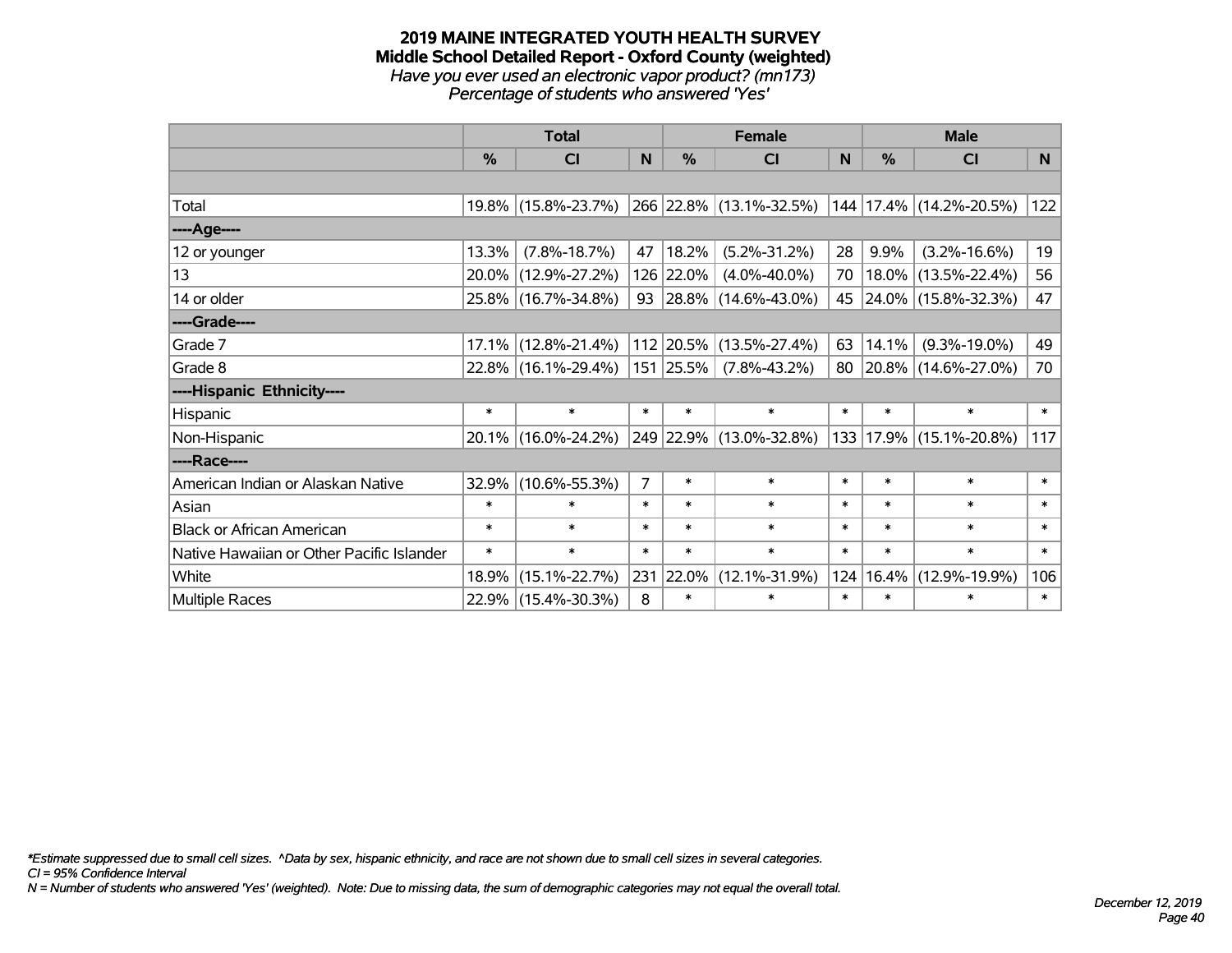#### **2019 MAINE INTEGRATED YOUTH HEALTH SURVEY Middle School Detailed Report - Oxford County (weighted)** *During the past 30 days, on how many days did you use an electronic vapor product? (mn174) Percentage of students who answered at least 1 day*

|                                           | <b>Total</b>  |                    |        |            | <b>Female</b>              |        | <b>Male</b> |                    |        |  |
|-------------------------------------------|---------------|--------------------|--------|------------|----------------------------|--------|-------------|--------------------|--------|--|
|                                           | $\frac{9}{6}$ | CI                 | N      | %          | CI                         | N      | %           | CI                 | N      |  |
|                                           |               |                    |        |            |                            |        |             |                    |        |  |
| Total                                     | 9.4%          | $(6.4\% - 12.3\%)$ |        |            | $129 11.6\% $ (8.8%-14.3%) |        | 73 7.6%     | $(3.5\% - 11.7\%)$ | 55     |  |
| ---- Age----                              |               |                    |        |            |                            |        |             |                    |        |  |
| 12 or younger                             | 6.6%          | $(2.0\% - 11.2\%)$ | 24     | 8.5%       | $(1.3\% - 15.7\%)$         | 13     | 5.4%        | $(0.0\% - 10.7\%)$ | 11     |  |
| 13                                        | 9.2%          | $(6.8\% - 11.5\%)$ | 59     | 12.3%      | $(6.0\% - 18.5\%)$         | 40     | 5.9%        | $(1.1\% - 10.7\%)$ | 19     |  |
| 14 or older                               | 12.6%         | $(5.8\% - 19.4\%)$ | 46     |            | $13.0\%$ (4.9%-21.1%)      |        | 21   12.6%  | $(6.5\% - 18.7\%)$ | 25     |  |
| ----Grade----                             |               |                    |        |            |                            |        |             |                    |        |  |
| Grade 7                                   | 7.0%          | $(3.5\% - 10.4\%)$ | 46     | 9.1%       | $(5.3\% - 12.9\%)$         |        | $28$ 5.0%   | $(1.1\% - 9.0\%)$  | 18     |  |
| Grade 8                                   | 12.2%         | $(8.2\% - 16.2\%)$ | 82     |            | $14.3\%$ (7.7%-21.0%)      |        | 45 10.6%    | $(5.4\% - 15.8\%)$ | 37     |  |
| ----Hispanic Ethnicity----                |               |                    |        |            |                            |        |             |                    |        |  |
| Hispanic                                  | $\ast$        | $\ast$             | $\ast$ | $\ast$     | $\ast$                     | $\ast$ | $\ast$      | $\ast$             | $\ast$ |  |
| Non-Hispanic                              | 9.3%          | $(6.0\% - 12.6\%)$ | 117    | $ 11.9\% $ | $(8.1\% - 15.7\%)$         |        | 69 7.1%     | $(3.4\% - 10.8\%)$ | 47     |  |
| ----Race----                              |               |                    |        |            |                            |        |             |                    |        |  |
| American Indian or Alaskan Native         | $\ast$        | $\ast$             | $\ast$ | $\ast$     | $\ast$                     | $\ast$ | $\ast$      | $\ast$             | $\ast$ |  |
| Asian                                     | $\ast$        | $\ast$             | $\ast$ | $\ast$     | $\ast$                     | $\ast$ | $\ast$      | $\ast$             | $\ast$ |  |
| <b>Black or African American</b>          | $\ast$        | $\ast$             | $\ast$ | $\ast$     | $\ast$                     | $\ast$ | $\ast$      | $\ast$             | $\ast$ |  |
| Native Hawaiian or Other Pacific Islander | $\ast$        | $\ast$             | $\ast$ | $\ast$     | $\ast$                     | $\ast$ | $\ast$      | $\ast$             | $\ast$ |  |
| White                                     | 9.0%          | $(5.6\% - 12.5\%)$ | 113    | 11.1%      | $(7.3\% - 14.9\%)$         | 63     | 7.4%        | $(3.4\% - 11.3\%)$ | 49     |  |
| <b>Multiple Races</b>                     | $\ast$        | $\ast$             | $\ast$ | $\ast$     | $\ast$                     | $\ast$ | $\ast$      | $\ast$             | $\ast$ |  |

*\*Estimate suppressed due to small cell sizes. ^Data by sex, hispanic ethnicity, and race are not shown due to small cell sizes in several categories.*

*CI = 95% Confidence Interval*

*N = Number of students who answered at least 1 day (weighted). Note: Due to missing data, the sum of demographic categories may not equal the overall total.*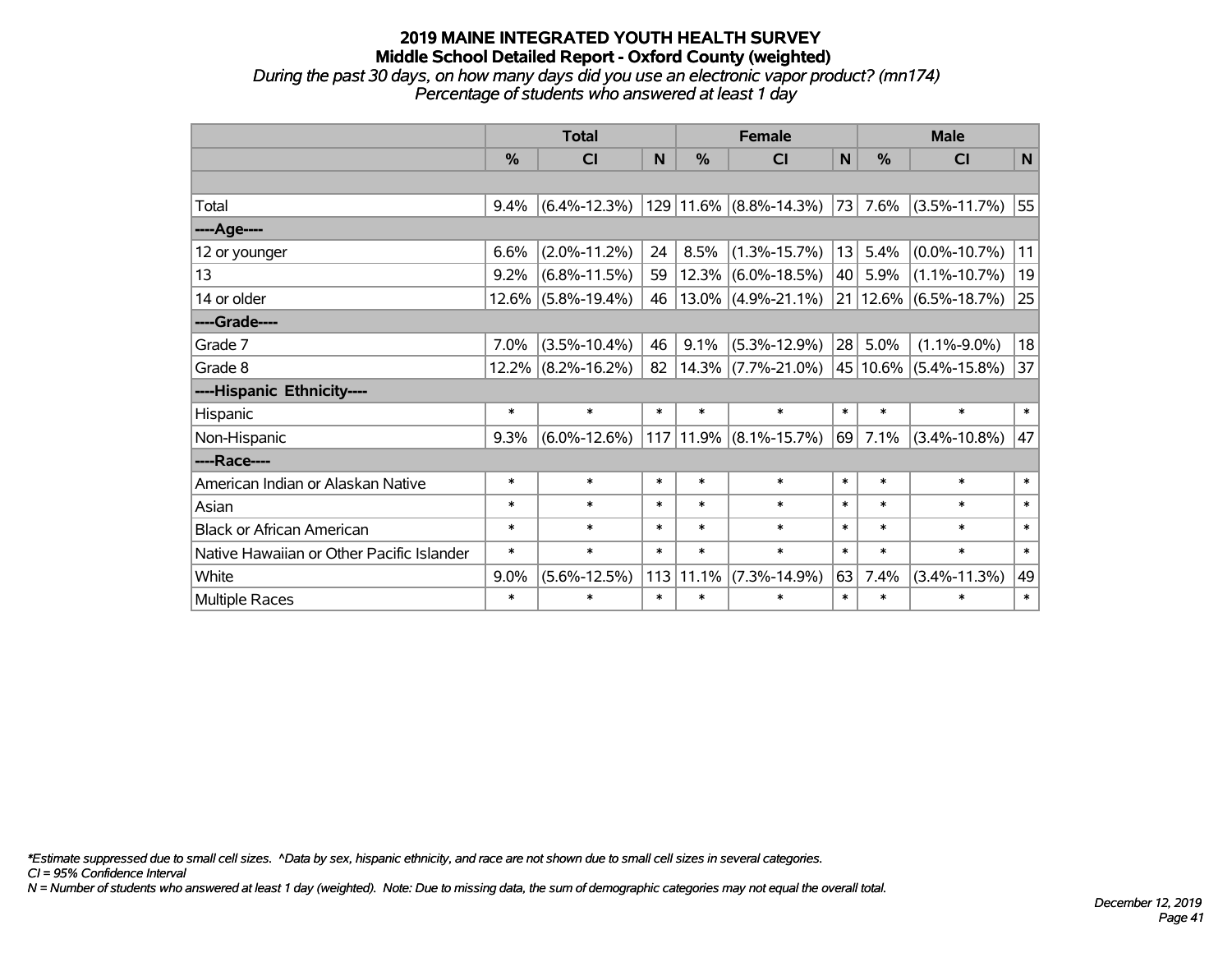*The last time you used an electronic vapor product, what was in the vapor you inhaled? (mn182) Percentage of students who answered 'Nicotine'*

|                                           | <b>Total</b> |                     |        |               | <b>Female</b>                                                                                 | <b>Male</b>  |               |                        |        |
|-------------------------------------------|--------------|---------------------|--------|---------------|-----------------------------------------------------------------------------------------------|--------------|---------------|------------------------|--------|
|                                           | $\%$         | CI                  | N      | $\frac{0}{0}$ | <b>CI</b>                                                                                     | $\mathsf{N}$ | $\frac{0}{0}$ | <b>CI</b>              | N      |
|                                           |              |                     |        |               |                                                                                               |              |               |                        |        |
| Total                                     |              | 29.3% (15.9%-42.6%) |        |               | $\vert$ 66 $\vert$ 29.9% $\vert$ (12.0%-47.7%) $\vert$ 38 $\vert$ 28.7% $\vert$ (15.6%-41.7%) |              |               |                        | 28     |
| ----Age----                               |              |                     |        |               |                                                                                               |              |               |                        |        |
| 12 or younger                             | 20.4%        | $(8.7\% - 32.1\%)$  | 8      | $\ast$        | $\ast$                                                                                        | $\ast$       | $\ast$        | $\ast$                 | $\ast$ |
| 13                                        | 27.0%        | $(11.7\% - 42.3\%)$ |        | $30 25.0\%$   | $(2.3\% - 47.8\%)$                                                                            |              | 17 30.4%      | $(7.7\% - 53.1\%)$     | 14     |
| 14 or older                               |              | 37.2% (21.6%-52.8%) |        |               | 28 37.2% (23.2%-51.1%)                                                                        |              |               | 14 37.3% (16.4%-58.1%) | 14     |
| ----Grade----                             |              |                     |        |               |                                                                                               |              |               |                        |        |
| Grade 7                                   | 27.5%        | $(14.9\% - 40.1\%)$ |        | 25 26.4%      | $(7.4\% - 45.5\%)$                                                                            |              | 15 29.2%      | $(0.0\% - 62.2\%)$     | 10     |
| Grade 8                                   | 30.8%        | $(9.3\% - 52.3\%)$  |        | 41 32.7%      | $(7.3\% - 58.1\%)$                                                                            |              | 23 28.7%      | $(7.1\% - 50.2\%)$     | 18     |
| ----Hispanic Ethnicity----                |              |                     |        |               |                                                                                               |              |               |                        |        |
| Hispanic                                  | $\ast$       | $\ast$              | $\ast$ | $\ast$        | $\ast$                                                                                        | $\ast$       | $\ast$        | $\ast$                 | $\ast$ |
| Non-Hispanic                              |              | 29.0% (15.4%-42.6%) |        |               | 62 28.2% $(10.4\% - 45.9\%)$                                                                  |              | 34 30.1%      | $(15.9\% - 44.3\%)$    | 28     |
| ----Race----                              |              |                     |        |               |                                                                                               |              |               |                        |        |
| American Indian or Alaskan Native         | $\ast$       | $\ast$              | $\ast$ | $\ast$        | $\ast$                                                                                        | $\ast$       | $\ast$        | $\ast$                 | $\ast$ |
| Asian                                     | $\ast$       | $\ast$              | $\ast$ | $\ast$        | $\ast$                                                                                        | $\ast$       | $\ast$        | $\ast$                 | $\ast$ |
| <b>Black or African American</b>          | $\ast$       | $\ast$              | $\ast$ | $\ast$        | $\ast$                                                                                        | $\ast$       | $\ast$        | $\ast$                 | $\ast$ |
| Native Hawaiian or Other Pacific Islander | $\ast$       | $\ast$              | $\ast$ | $\ast$        | $\ast$                                                                                        | $\ast$       | $\ast$        | $\ast$                 | $\ast$ |
| White                                     | 28.6%        | $(14.5\% - 42.7\%)$ |        | 55 31.0%      | $(11.0\% - 51.0\%)$                                                                           |              | 34 25.7%      | $(9.3\% - 42.0\%)$     | 22     |
| <b>Multiple Races</b>                     | $\ast$       | $\ast$              | $\ast$ | $\ast$        | $\ast$                                                                                        | $\ast$       | $\ast$        | $\ast$                 | $\ast$ |

*\*Estimate suppressed due to small cell sizes. ^Data by sex, hispanic ethnicity, and race are not shown due to small cell sizes in several categories.*

*CI = 95% Confidence Interval*

*N = Number of students who answered 'Nicotine' (weighted). Note: Due to missing data, the sum of demographic categories may not equal the overall total.*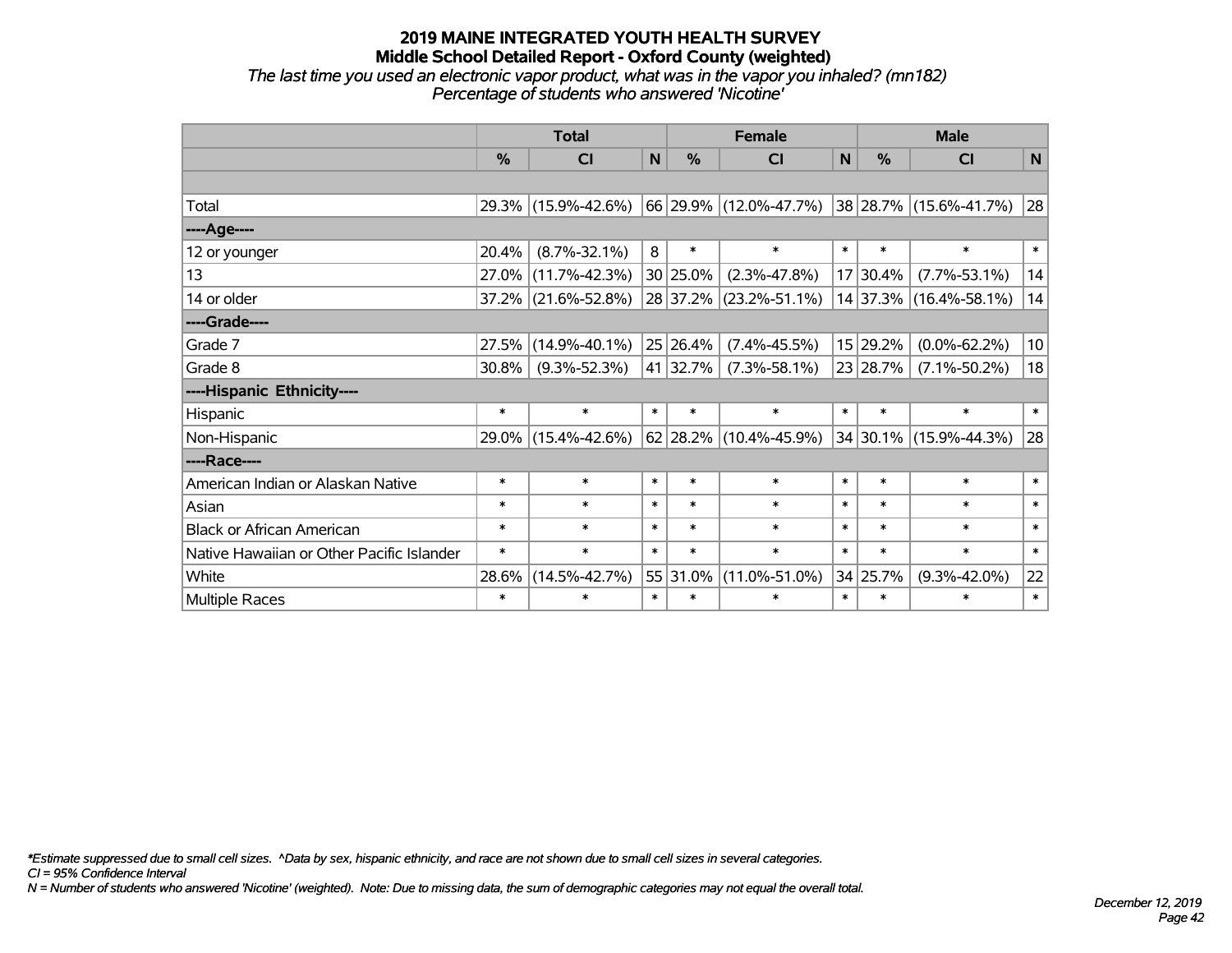*The last time you used an electronic vapor product, what was in the vapor you inhaled? (mn182\_2) Percentage of students who answered 'Marijuana or Hash Oil'*

|                                           | <b>Total</b> |                     |        | <b>Female</b> |                           |        | <b>Male</b>   |                                                  |              |  |
|-------------------------------------------|--------------|---------------------|--------|---------------|---------------------------|--------|---------------|--------------------------------------------------|--------------|--|
|                                           | $\%$         | <b>CI</b>           | N      | %             | <b>CI</b>                 | N      | $\frac{0}{0}$ | <b>CI</b>                                        | N            |  |
|                                           |              |                     |        |               |                           |        |               |                                                  |              |  |
| Total                                     | 13.5%        | $(9.0\% - 18.1\%)$  |        |               |                           |        |               | $31 10.0\% $ (2.4%-17.7%) 13 18.2% (12.1%-24.3%) | 18           |  |
| ----Age----                               |              |                     |        |               |                           |        |               |                                                  |              |  |
| 12 or younger                             | 29.1%        | $(12.0\% - 46.2\%)$ | 11     | $\ast$        | $\ast$                    | $\ast$ | $\ast$        | $\ast$                                           | $\ast$       |  |
| 13                                        | 5.8%         | $(0.0\% - 13.1\%)$  | 6      | $\ast$        | $\ast$                    | $\ast$ | $\ast$        | $\ast$                                           | $\ast$       |  |
| 14 or older                               | 17.1%        | $(6.0\% - 28.3\%)$  | 13     | $\ast$        | $\ast$                    | $\ast$ | $\ast$        | $\ast$                                           | $\ast$       |  |
| ----Grade----                             |              |                     |        |               |                           |        |               |                                                  |              |  |
| Grade 7                                   | 12.5%        | $(3.3\% - 21.7\%)$  | 11     | $\ast$        | $\ast$                    | $\ast$ | $\ast$        | $\ast$                                           | $\ast$       |  |
| Grade 8                                   | 14.4%        | $(5.3\% - 23.6\%)$  |        |               | 19 14.4% (2.9%-25.8%)     |        | 10 14.5%      | $(1.4\% - 27.7\%)$                               | 9            |  |
| ----Hispanic Ethnicity----                |              |                     |        |               |                           |        |               |                                                  |              |  |
| Hispanic                                  | $\ast$       | $\ast$              | $\ast$ | $\ast$        | $\ast$                    | $\ast$ | $\ast$        | $\ast$                                           | $\ast$       |  |
| Non-Hispanic                              | 14.2%        | $(9.5\% - 18.9\%)$  |        |               | $30 10.3\% $ (2.3%-18.3%) |        |               | 12 19.1% (12.7%-25.5%)                           | 18           |  |
| ----Race----                              |              |                     |        |               |                           |        |               |                                                  |              |  |
| American Indian or Alaskan Native         | $\ast$       | $\ast$              | $\ast$ | $\ast$        | $\ast$                    | $\ast$ | $\ast$        | $\ast$                                           | $\ast$       |  |
| Asian                                     | $\ast$       | $\ast$              | $\ast$ | $\ast$        | $\ast$                    | $\ast$ | $\ast$        | $\ast$                                           | $\ast$       |  |
| <b>Black or African American</b>          | $\ast$       | $\ast$              | $\ast$ | $\ast$        | $\ast$                    | $\ast$ | $\ast$        | $\ast$                                           | $\ast$       |  |
| Native Hawaiian or Other Pacific Islander | $\ast$       | $\ast$              | $\ast$ | $\ast$        | $\ast$                    | $\ast$ | $\ast$        | $\ast$                                           | $\pmb{\ast}$ |  |
| White                                     | 15.6%        | $(10.2\% - 21.0\%)$ | 30     | 11.3%         | $(2.3\% - 20.4\%)$        | 12     | 21.2%         | $(14.2\% - 28.2\%)$                              | 18           |  |
| <b>Multiple Races</b>                     | $\ast$       | $\ast$              | $\ast$ | $\ast$        | $\ast$                    | $\ast$ | $\ast$        | $\ast$                                           | $\ast$       |  |

*\*Estimate suppressed due to small cell sizes. ^Data by sex, hispanic ethnicity, and race are not shown due to small cell sizes in several categories.*

*CI = 95% Confidence Interval*

*N = Number of students who answered 'Marijuana or Hash Oil' (weighted). Note: Due to missing data, the sum of demographic categories may not equal the overall total.*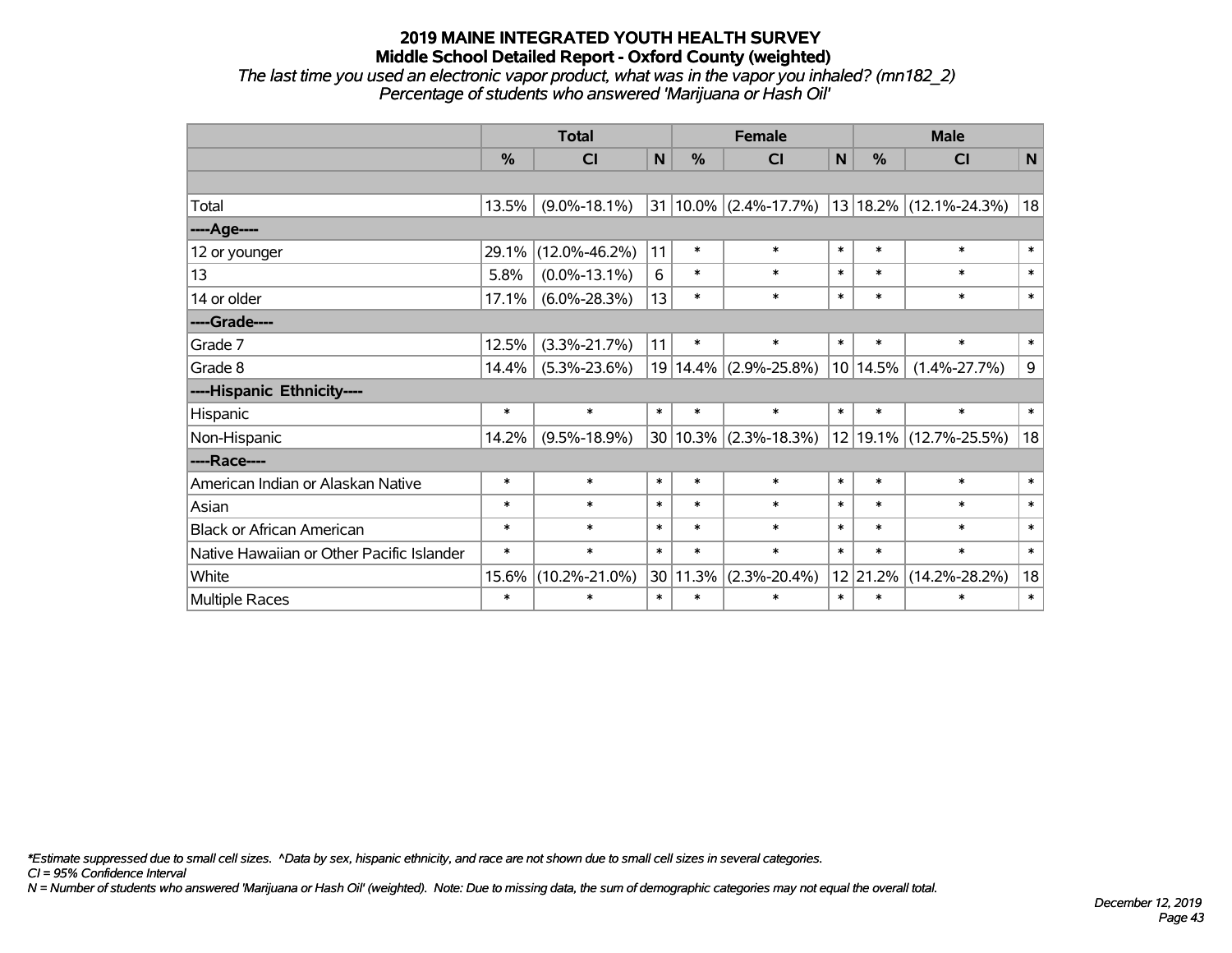*Percentage of students who are susceptible to cigarette use (among all students including those who have tried cigarettes or are current cigarette users) (mntobsus)*

|                                           | <b>Total</b>  |                        |        | <b>Female</b> | <b>Male</b>             |        |            |                         |                |
|-------------------------------------------|---------------|------------------------|--------|---------------|-------------------------|--------|------------|-------------------------|----------------|
|                                           | $\frac{0}{0}$ | <b>CI</b>              | N.     | $\frac{0}{0}$ | CI                      | N      | %          | <b>CI</b>               | N <sub>1</sub> |
|                                           |               |                        |        |               |                         |        |            |                         |                |
| Total                                     |               | 27.2% (19.4%-35.0%)    |        |               | 372 26.2% (14.6%-37.7%) |        |            | 167 27.6% (23.4%-31.8%) | 197            |
| ----Age----                               |               |                        |        |               |                         |        |            |                         |                |
| 12 or younger                             |               | 26.2% (18.7%-33.7%)    |        |               | 94 23.2% (11.4%-34.9%)  |        | 36 29.4%   | $(22.3\% - 36.6\%)$     | 58             |
| 13                                        |               | 22.9% (12.8%-33.1%)    |        |               | 148 22.3% (7.0%-37.6%)  |        |            | 72 23.1% (18.5%-27.7%)  | 73             |
| 14 or older                               |               | 35.9% (24.9%-46.8%)    |        |               | 130 37.1% (16.7%-57.5%) |        |            | 59 33.0% (27.9%-38.2%)  | 65             |
| ----Grade----                             |               |                        |        |               |                         |        |            |                         |                |
| Grade 7                                   |               | 24.5% (17.0%-32.0%)    |        |               | 164 20.9% (10.0%-31.8%) | 66     | $ 27.3\% $ | $(21.9\% - 32.6\%)$     | 96             |
| Grade 8                                   |               | $30.1\%$ (20.1%-40.1%) |        |               | 200 32.3% (14.8%-49.8%) |        |            | 101 27.3% (21.3%-33.2%) | 93             |
| ----Hispanic Ethnicity----                |               |                        |        |               |                         |        |            |                         |                |
| Hispanic                                  | $\ast$        | $\ast$                 | $\ast$ | $\ast$        | $\ast$                  | $\ast$ | $\ast$     | $\ast$                  | $\ast$         |
| Non-Hispanic                              |               | 27.1% (19.4%-34.7%)    |        |               | 340 25.8% (14.6%-36.9%) |        | 151 28.2%  | $(23.5\% - 32.9\%)$     | 186            |
| ----Race----                              |               |                        |        |               |                         |        |            |                         |                |
| American Indian or Alaskan Native         |               | 24.1% (14.5%-33.8%)    | 6      | $\ast$        | $\ast$                  | $\ast$ | $\ast$     | $\ast$                  | $\ast$         |
| Asian                                     | $\ast$        | $\ast$                 | $\ast$ | $\ast$        | $\ast$                  | $\ast$ | $\ast$     | $\ast$                  | $\ast$         |
| <b>Black or African American</b>          | $\ast$        | $\ast$                 | $\ast$ | $\ast$        | $\ast$                  | $\ast$ | $\ast$     | $\ast$                  | $\ast$         |
| Native Hawaiian or Other Pacific Islander | $\ast$        | $\ast$                 | $\ast$ | $\ast$        | $\ast$                  | $\ast$ | $\ast$     | $\ast$                  | $\ast$         |
| White                                     | 27.2%         | $(19.8\% - 34.5\%)$    |        | 338 26.0%     | $(14.4\% - 37.6\%)$     |        | 148 28.2%  | $(23.5\% - 32.8\%)$     | 186            |
| Multiple Races                            |               | 26.7% (11.2%-42.1%)    | 9      | $\ast$        | $\ast$                  | $\ast$ | $\ast$     | $\ast$                  | $\ast$         |

*\*Estimate suppressed due to small cell sizes. ^Data by sex, hispanic ethnicity, and race are not shown due to small cell sizes in several categories.*

*CI = 95% Confidence Interval*

*N = Number of students who are susceptible to cigarette use (among all students including those who have tried cigarettes or are current cigarette users) (weighted). Note: Due to missing data, the sum of demographic categories may not equal the overall total.*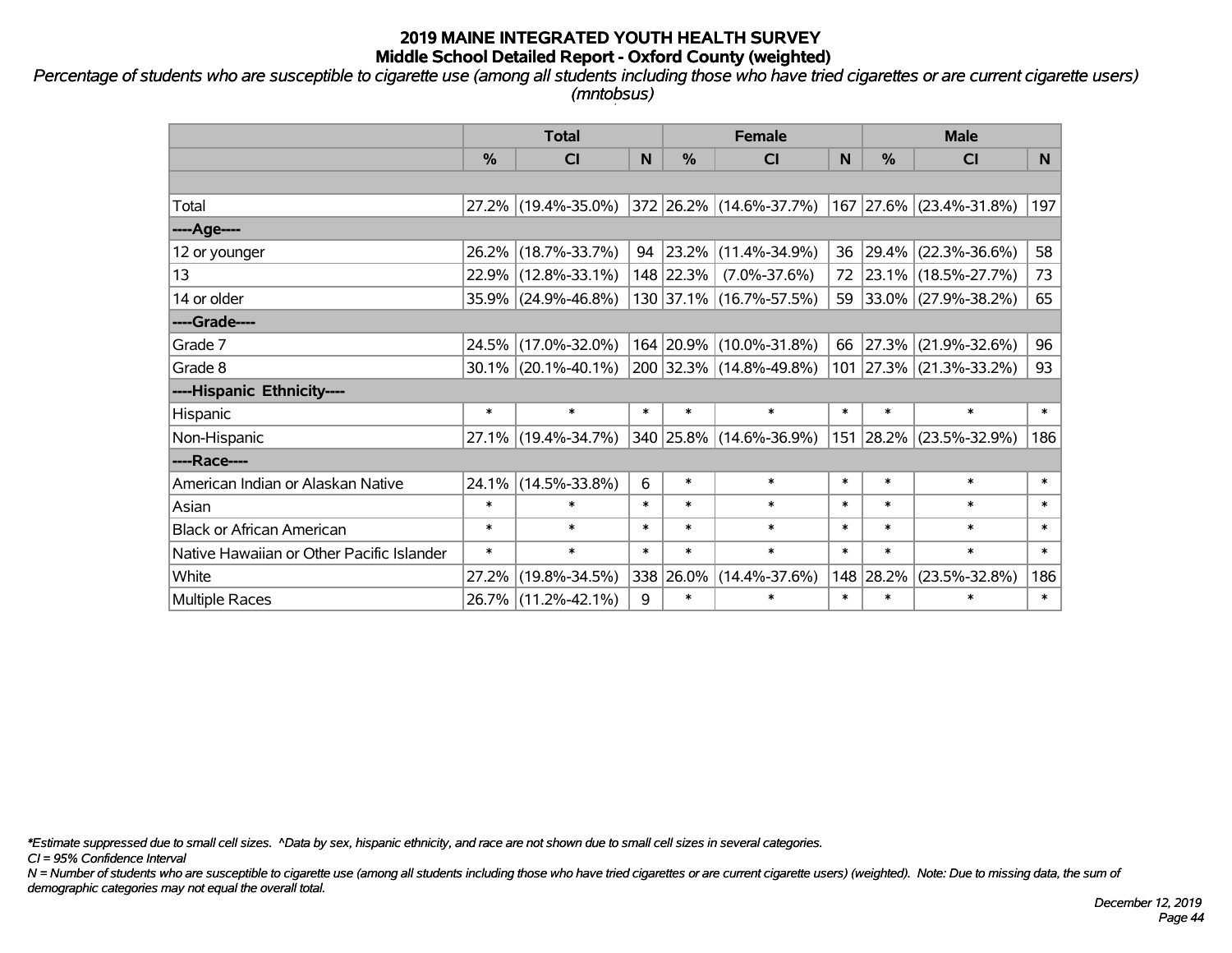*Percentage of students who are susceptible to cigarette use (among students who have never tried cigarettes) (mntobsus\_2) '*

|                                           | <b>Total</b> |                     |        |           | <b>Female</b>          |        | <b>Male</b> |                          |        |  |
|-------------------------------------------|--------------|---------------------|--------|-----------|------------------------|--------|-------------|--------------------------|--------|--|
|                                           | %            | CI                  | N      | %         | <b>CI</b>              | N      | %           | <b>CI</b>                | N      |  |
|                                           |              |                     |        |           |                        |        |             |                          |        |  |
| Total                                     |              | 22.0% (13.4%-30.7%) |        |           | 275 19.6% (8.2%-31.1%) |        |             | 113 23.5% (18.9%-28.1%)  | 154    |  |
| ---- Age----                              |              |                     |        |           |                        |        |             |                          |        |  |
| 12 or younger                             |              | 22.5% (15.6%-29.5%) | 74     | 18.6%     | $(7.3\% - 29.8\%)$     | 26     | 26.4%       | $(20.2\% - 32.6\%)$      | 48     |  |
| 13                                        |              | 19.5% (10.8%-28.2%) |        |           | 118 17.7% (5.7%-29.8%) |        | 54 20.7%    | $(16.1\% - 25.4\%)$      | 62     |  |
| 14 or older                               |              | 26.5% (10.2%-42.8%) |        |           | 83 25.1% (0.0%-50.7%)  |        |             | 33 25.2% (15.1%-35.3%)   | 44     |  |
| ----Grade----                             |              |                     |        |           |                        |        |             |                          |        |  |
| Grade 7                                   | 21.1%        | $(13.5\% - 28.7\%)$ |        | 131 17.8% | $(7.7\% - 27.9\%)$     | 52     | $ 23.6\% $  | $(17.4\% - 29.8\%)$      | 77     |  |
| Grade 8                                   |              | 22.9% (11.5%-34.3%) |        |           | 136 22.3% (5.2%-39.3%) | 61     |             | $ 22.3\% $ (15.1%-29.5%) | 70     |  |
| ----Hispanic Ethnicity----                |              |                     |        |           |                        |        |             |                          |        |  |
| Hispanic                                  | $\ast$       | $\ast$              | $\ast$ | $\ast$    | $\ast$                 | $\ast$ | $\ast$      | $\ast$                   | $\ast$ |  |
| Non-Hispanic                              |              | 21.7% (13.4%-29.9%) |        |           | 249 19.1% (8.0%-30.2%) |        | 101 23.8%   | $(19.0\% - 28.6\%)$      | 145    |  |
| ----Race----                              |              |                     |        |           |                        |        |             |                          |        |  |
| American Indian or Alaskan Native         | $\ast$       | $\ast$              | $\ast$ | $\ast$    | $\ast$                 | $\ast$ | $\ast$      | $\ast$                   | $\ast$ |  |
| Asian                                     | $\ast$       | $\ast$              | $\ast$ | $\ast$    | $\ast$                 | $\ast$ | $\ast$      | $\ast$                   | $\ast$ |  |
| <b>Black or African American</b>          | $\ast$       | $\ast$              | $\ast$ | $\ast$    | $\ast$                 | $\ast$ | $\ast$      | $\ast$                   | $\ast$ |  |
| Native Hawaiian or Other Pacific Islander | $\ast$       | $\ast$              | $\ast$ | $\ast$    | $\ast$                 | $\ast$ | $\ast$      | $\ast$                   | $\ast$ |  |
| White                                     | 21.9%        | $(13.5\% - 30.3\%)$ | 249    | 19.7%     | $(7.6\% - 31.7\%)$     |        | 102 23.6%   | $(18.7\% - 28.5\%)$      | 144    |  |
| <b>Multiple Races</b>                     | 21.7%        | $(8.0\% - 35.4\%)$  | 7      | $\ast$    | $\ast$                 | $\ast$ | $\ast$      | $\ast$                   | $\ast$ |  |

*\*Estimate suppressed due to small cell sizes. ^Data by sex, hispanic ethnicity, and race are not shown due to small cell sizes in several categories.*

*CI = 95% Confidence Interval*

*N = Number of students who are susceptible to cigarette use (among students who have never tried cigarettes) (weighted). Note: Due to missing data, the sum of demographic categories may not equal the overall total.*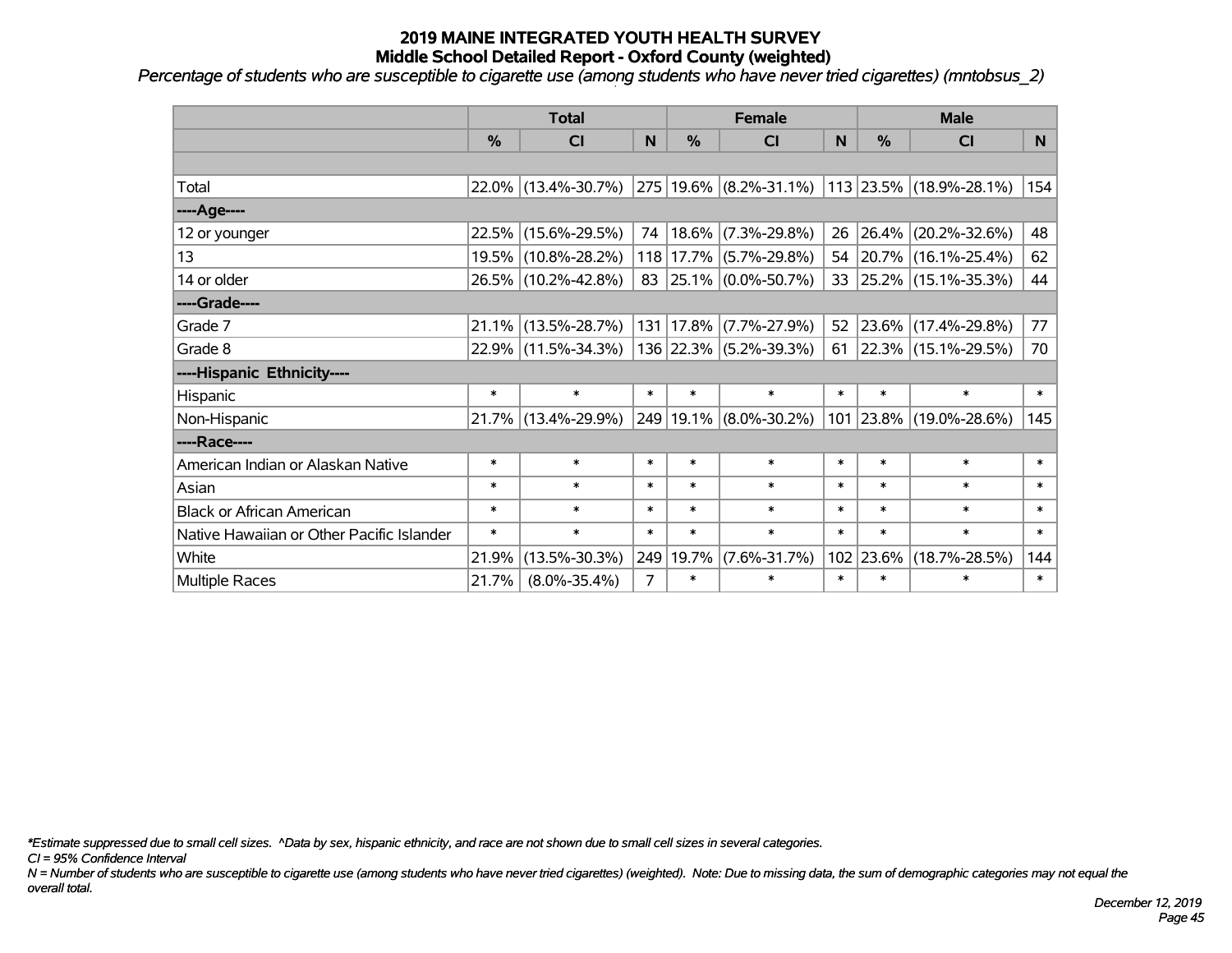*Percentage of students who smoked cigarettes or cigars or used chewing tobacco, snuff, dip, or dissolvable tobacco products on one or more of the past 30 days (mnanytoba)*

|                                           | <b>Total</b> |                     |        |         | <b>Female</b>           | <b>Male</b> |               |                          |                |
|-------------------------------------------|--------------|---------------------|--------|---------|-------------------------|-------------|---------------|--------------------------|----------------|
|                                           | %            | <b>CI</b>           | N      | %       | <b>CI</b>               | N           | %             | <b>CI</b>                | N <sub>1</sub> |
|                                           |              |                     |        |         |                         |             |               |                          |                |
| Total                                     | 3.5%         | $(2.8\% - 4.2\%)$   |        |         | $47 4.0\% $ (3.0%-5.1%) |             |               | $ 25 3.1\% $ (2.5%-3.7%) | 22             |
| ----Age----                               |              |                     |        |         |                         |             |               |                          |                |
| 12 or younger                             | 2.5%         | $(1.1\% - 3.9\%)$   | 10     | $\ast$  | $\ast$                  | $\ast$      | $\ast$        | $\ast$                   | $\ast$         |
| 13                                        | $3.2\%$      | $(2.1\% - 4.3\%)$   |        |         | $20 4.0\% $ (2.7%-5.2%) |             | $12$ 2.6%     | $(1.3\% - 3.9\%)$        | 8              |
| 14 or older                               |              | $4.9\%$ (2.8%-7.0%) |        |         | $18 3.6\% $ (0.3%-6.9%) |             |               | $6 6.0\% $ (4.0%-8.0%)   | 12             |
| ----Grade----                             |              |                     |        |         |                         |             |               |                          |                |
| Grade 7                                   | 2.4%         | $(1.1\% - 3.7\%)$   | 16     | $\ast$  | $\ast$                  | $\ast$      | $\ast$        | $\ast$                   | $\ast$         |
| Grade 8                                   |              | $4.3\%$ (2.7%-5.8%) |        |         | $29 3.5\% $ (1.5%-5.6%) |             |               | $11 5.0\% $ (3.1%-6.9%)  | 18             |
| ----Hispanic Ethnicity----                |              |                     |        |         |                         |             |               |                          |                |
| Hispanic                                  | $\ast$       | $\ast$              | $\ast$ | $\ast$  | $\ast$                  | $\ast$      | $\ast$        | $\ast$                   | $\ast$         |
| Non-Hispanic                              | 3.4%         | $(2.4\% - 4.4\%)$   |        |         | $42 3.6\% $ (2.2%-5.1%) |             | $21$ 3.2% $ $ | $(2.5\% - 3.9\%)$        | 20             |
| ----Race----                              |              |                     |        |         |                         |             |               |                          |                |
| American Indian or Alaskan Native         | $\ast$       | $\ast$              | $\ast$ | $\ast$  | $\ast$                  | $\ast$      | $\ast$        | $\ast$                   | $\ast$         |
| Asian                                     | $\ast$       | $\ast$              | $\ast$ | $\ast$  | $\ast$                  | $\ast$      | $\ast$        | $\ast$                   | $\ast$         |
| <b>Black or African American</b>          | $\ast$       | $\ast$              | $\ast$ | $\ast$  | $\ast$                  | $\ast$      | $\ast$        | $\ast$                   | $\ast$         |
| Native Hawaiian or Other Pacific Islander | $\ast$       | $\ast$              | $\ast$ | $\ast$  | $\ast$                  | $\ast$      | $\ast$        | $\ast$                   | $\ast$         |
| White                                     | 3.3%         | $(2.5\% - 4.1\%)$   |        | 42 3.8% | $(2.4\% - 5.1\%)$       |             | $22 3.0\%$    | $(2.4\% - 3.6\%)$        | 20             |
| Multiple Races                            | $\ast$       | $\ast$              | $\ast$ | $\ast$  | $\ast$                  | $\ast$      | $\ast$        | $\ast$                   | $\ast$         |

*\*Estimate suppressed due to small cell sizes. ^Data by sex, hispanic ethnicity, and race are not shown due to small cell sizes in several categories.*

*CI = 95% Confidence Interval*

*N = Number of students who smoked cigarettes or cigars or used chewing tobacco, snuff, dip, or dissolvable tobacco products on one or more of the past 30 days (weighted). Note: Due to missing data, the sum of demographic categories may not equal the overall total.*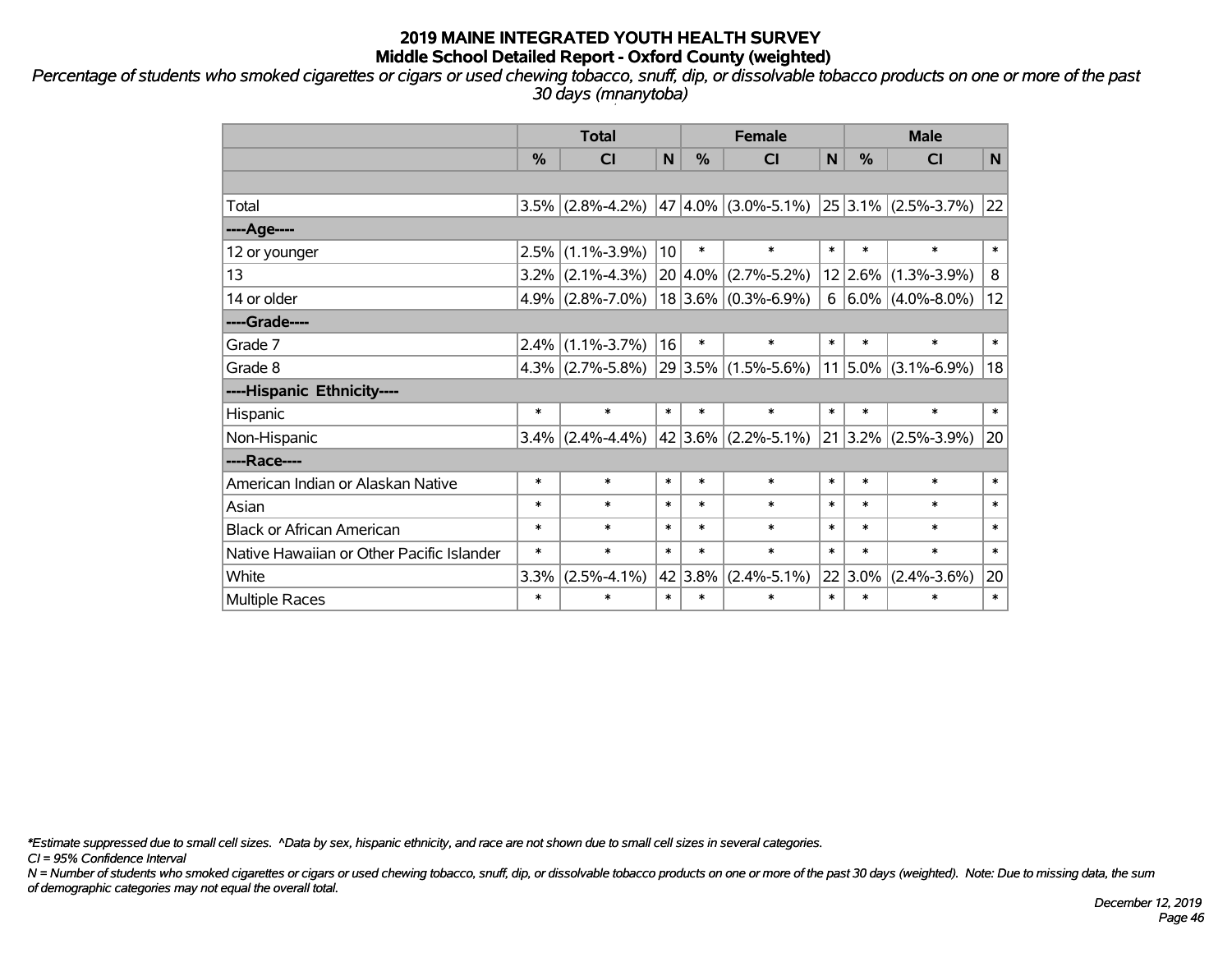*Percentage of students who smoked cigarettes or cigars; used an electronic vapor product; or used chewing tobacco, snuff, dip, or dissolvable tobacco products on one or more of the past 30 days (mnanytob\_2a)*

|                                           | <b>Total</b> |                    |        |               | <b>Female</b>                | <b>Male</b>     |         |                       |        |
|-------------------------------------------|--------------|--------------------|--------|---------------|------------------------------|-----------------|---------|-----------------------|--------|
|                                           | %            | <b>CI</b>          | N      | $\frac{0}{0}$ | <b>CI</b>                    | $\mathsf{N}$    | %       | <b>CI</b>             | N      |
|                                           |              |                    |        |               |                              |                 |         |                       |        |
| Total                                     | 9.4%         | $(6.1\% - 12.7\%)$ |        |               | 126 12.0% (9.0%-14.9%)       | 75              | 7.3%    | $(2.8\% - 11.7\%)$    | 51     |
| ----Age----                               |              |                    |        |               |                              |                 |         |                       |        |
| 12 or younger                             | 5.2%         | $(1.8\% - 8.6\%)$  | 18     | 7.1%          | $(1.0\% - 13.1\%)$           | 10 <sup>1</sup> | 3.9%    | $(0.0\% - 8.7\%)$     | 8      |
| 13                                        | 9.9%         | $(7.2\% - 12.5\%)$ | 63     | 13.7%         | $(8.2\% - 19.3\%)$           | 43              | 5.9%    | $(1.1\% - 10.7\%)$    | 19     |
| 14 or older                               | 12.9%        | $(4.8\% - 21.0\%)$ | 45     |               | $13.0\%$ (4.9%-21.1%)        | 21              |         | $13.1\%$ (4.6%-21.7%) | 24     |
| ----Grade----                             |              |                    |        |               |                              |                 |         |                       |        |
| Grade 7                                   | 7.4%         | $(3.6\% - 11.2\%)$ | 48     | 9.8%          | $(5.1\% - 14.6\%)$           | 30              | 5.3%    | $(1.5\% - 9.0\%)$     | 18     |
| Grade 8                                   | $11.8\%$     | $(7.4\% - 16.1\%)$ | 78     |               | $14.4\%$ (7.7%-21.1%) $ 45 $ |                 | $9.7\%$ | $(3.6\% - 15.8\%)$    | 33     |
| ----Hispanic Ethnicity----                |              |                    |        |               |                              |                 |         |                       |        |
| Hispanic                                  | $\ast$       | $\ast$             | $\ast$ | $\ast$        | $\ast$                       | $\ast$          | $\ast$  | $\ast$                | $\ast$ |
| Non-Hispanic                              | 9.6%         | $(5.7\% - 13.5\%)$ |        | $118$   12.3% | $(8.3\% - 16.3\%)$           | 70              | $7.3\%$ | $(2.6\% - 12.1\%)$    | 47     |
| ----Race----                              |              |                    |        |               |                              |                 |         |                       |        |
| American Indian or Alaskan Native         | $\ast$       | $\ast$             | $\ast$ | $\ast$        | $\ast$                       | $\ast$          | $\ast$  | $\ast$                | $\ast$ |
| Asian                                     | $\ast$       | $\ast$             | $\ast$ | $\ast$        | $\ast$                       | $\ast$          | $\ast$  | $\ast$                | $\ast$ |
| <b>Black or African American</b>          | $\ast$       | $\ast$             | $\ast$ | $\ast$        | $\ast$                       | $\ast$          | $\ast$  | $\ast$                | $\ast$ |
| Native Hawaiian or Other Pacific Islander | $\ast$       | $\ast$             | $\ast$ | $\ast$        | $\ast$                       | $\ast$          | $\ast$  | $\ast$                | $\ast$ |
| White                                     | 9.0%         | $(5.2\% - 12.8\%)$ | 110    | 11.2%         | $(7.3\% - 15.1\%)$           | 63              | 7.1%    | $(2.6\% - 11.7\%)$    | 46     |
| Multiple Races                            | $\ast$       | $\ast$             | $\ast$ | $\ast$        | $\ast$                       | $\ast$          | $\ast$  | $\ast$                | $\ast$ |

*\*Estimate suppressed due to small cell sizes. ^Data by sex, hispanic ethnicity, and race are not shown due to small cell sizes in several categories.*

*CI = 95% Confidence Interval*

*N = Number of students who smoked cigarettes or cigars; used an electronic vapor product; or used chewing tobacco, snuff, dip, or dissolvable tobacco products on one or more of the past 30 days (weighted). Note: Due to missing data, the sum of demographic categories may not equal the overall total.*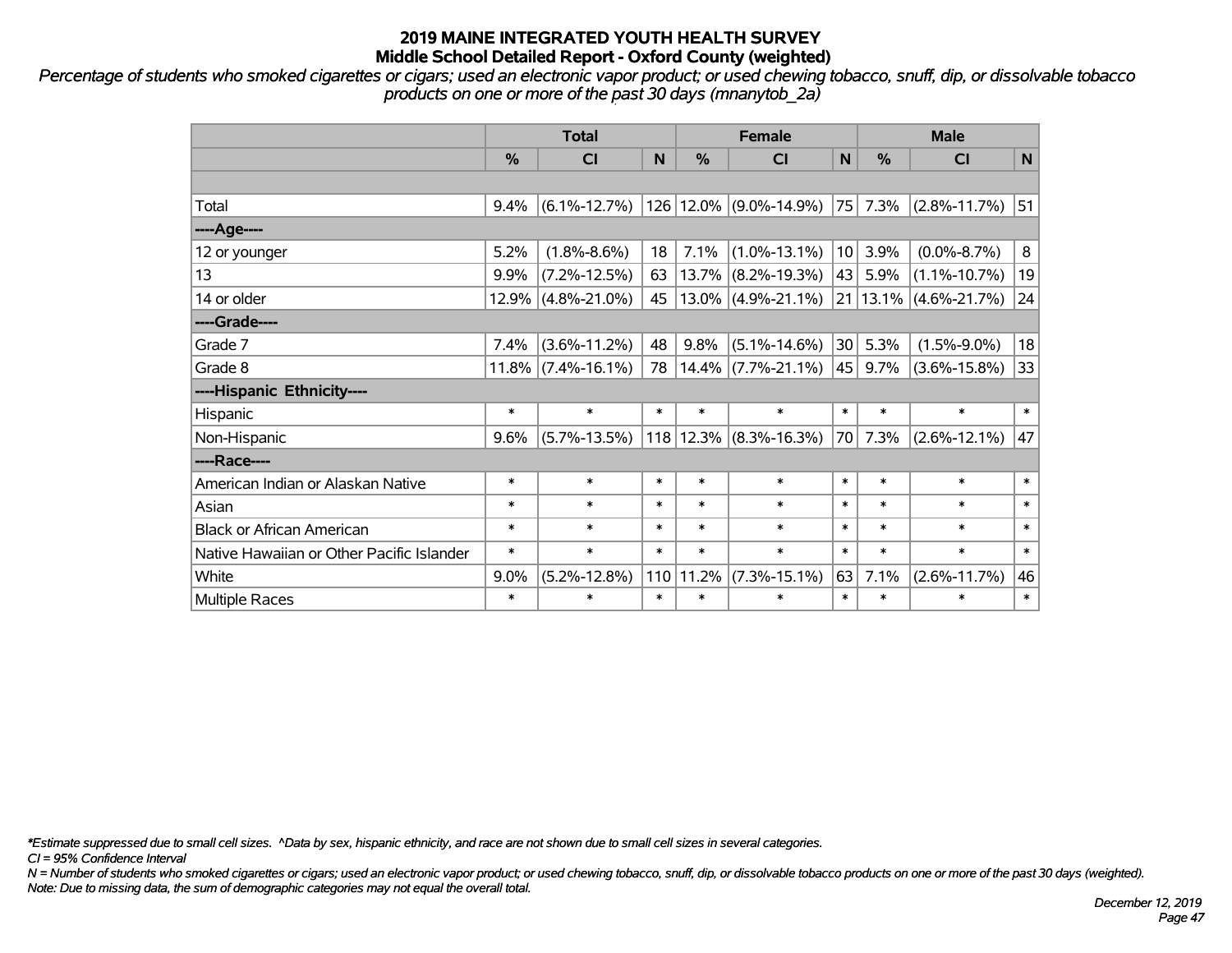*Percentage of students who smoked cigarettes or cigars; used an electronic vapor product with nicotine; or used chewing tobacco, snuff, dip, or dissolvable tobacco products on one or more of the past 30 days (mnanytob\_3)*

|                                           | <b>Total</b> |                      |        |            | <b>Female</b>            |        | <b>Male</b>  |                    |              |  |
|-------------------------------------------|--------------|----------------------|--------|------------|--------------------------|--------|--------------|--------------------|--------------|--|
|                                           | %            | <b>CI</b>            | N      | %          | <b>CI</b>                | N      | %            | <b>CI</b>          | $\mathsf{N}$ |  |
|                                           |              |                      |        |            |                          |        |              |                    |              |  |
| Total                                     | 4.9%         | $(3.4\% - 6.3\%)$    |        | 64 6.2%    | $(3.3\% - 9.1\%)$        | 38     | 3.8%         | $(1.7\% - 5.9\%)$  | 26           |  |
| ----Age----                               |              |                      |        |            |                          |        |              |                    |              |  |
| 12 or younger                             | $\ast$       | $\ast$               | $\ast$ | $\ast$     | $\ast$                   | $\ast$ | $\ast$       | $\ast$             | $\ast$       |  |
| 13                                        | 5.0%         | $(2.7\% - 7.3\%)$    |        |            | 31 8.0% (1.3%-14.8%)     | 25     | 2.0%         | $(0.0\% - 4.0\%)$  | 6            |  |
| 14 or older                               | $8.8\%$      | $(3.0\% - 14.6\%)$   |        |            | $30 6.6\% $ (1.3%-11.9%) |        | $10 11.0\% $ | $(4.4\% - 17.6\%)$ | 20           |  |
| ----Grade----                             |              |                      |        |            |                          |        |              |                    |              |  |
| Grade 7                                   | 1.9%         | $(0.9\% - 3.0\%)$    | 12     | $\ast$     | $\ast$                   | $\ast$ | $\ast$       | $\ast$             | $\ast$       |  |
| Grade 8                                   |              | $8.0\%$ (4.6%-11.4%) |        |            | $52 8.4\% $ (1.2%-15.6%) | 26     | 7.8%         | $(3.7\% - 11.8\%)$ | 26           |  |
| ----Hispanic Ethnicity----                |              |                      |        |            |                          |        |              |                    |              |  |
| Hispanic                                  | $\ast$       | $\ast$               | $\ast$ | $\ast$     | $\ast$                   | $\ast$ | $\ast$       | $\ast$             | $\ast$       |  |
| Non-Hispanic                              | 5.0%         | $(3.2\% - 6.7\%)$    |        | $60 6.0\%$ | $(2.9\% - 9.1\%)$        | 34     | 4.1%         | $(2.0\% - 6.2\%)$  | 26           |  |
| ----Race----                              |              |                      |        |            |                          |        |              |                    |              |  |
| American Indian or Alaskan Native         | $\ast$       | $\ast$               | $\ast$ | $\ast$     | $\ast$                   | $\ast$ | $\ast$       | $\ast$             | $\ast$       |  |
| Asian                                     | $\ast$       | $\ast$               | $\ast$ | $\ast$     | $\ast$                   | $\ast$ | $\ast$       | $\ast$             | $\ast$       |  |
| <b>Black or African American</b>          | $\ast$       | $\ast$               | $\ast$ | $\ast$     | $\ast$                   | $\ast$ | $\ast$       | $\ast$             | $\ast$       |  |
| Native Hawaiian or Other Pacific Islander | $\ast$       | $\ast$               | $\ast$ | $\ast$     | $\ast$                   | $\ast$ | $\ast$       | $\ast$             | $\ast$       |  |
| White                                     | 4.4%         | $(2.6\% - 6.2\%)$    | 53     | 5.4%       | $(2.5\% - 8.4\%)$        | 30     | 3.5%         | $(1.5\% - 5.6\%)$  | 23           |  |
| Multiple Races                            | $\ast$       | $\ast$               | $\ast$ | $\ast$     | $\ast$                   | $\ast$ | $\ast$       | $\ast$             | $\ast$       |  |

*\*Estimate suppressed due to small cell sizes. ^Data by sex, hispanic ethnicity, and race are not shown due to small cell sizes in several categories.*

*CI = 95% Confidence Interval*

*N = Number of students who smoked cigarettes or cigars; used an electronic vapor product with nicotine; or used chewing tobacco, snuff, dip, or dissolvable tobacco products on one or more of the past 30 days (weighted). Note: Due to missing data, the sum of demographic categories may not equal the overall total.*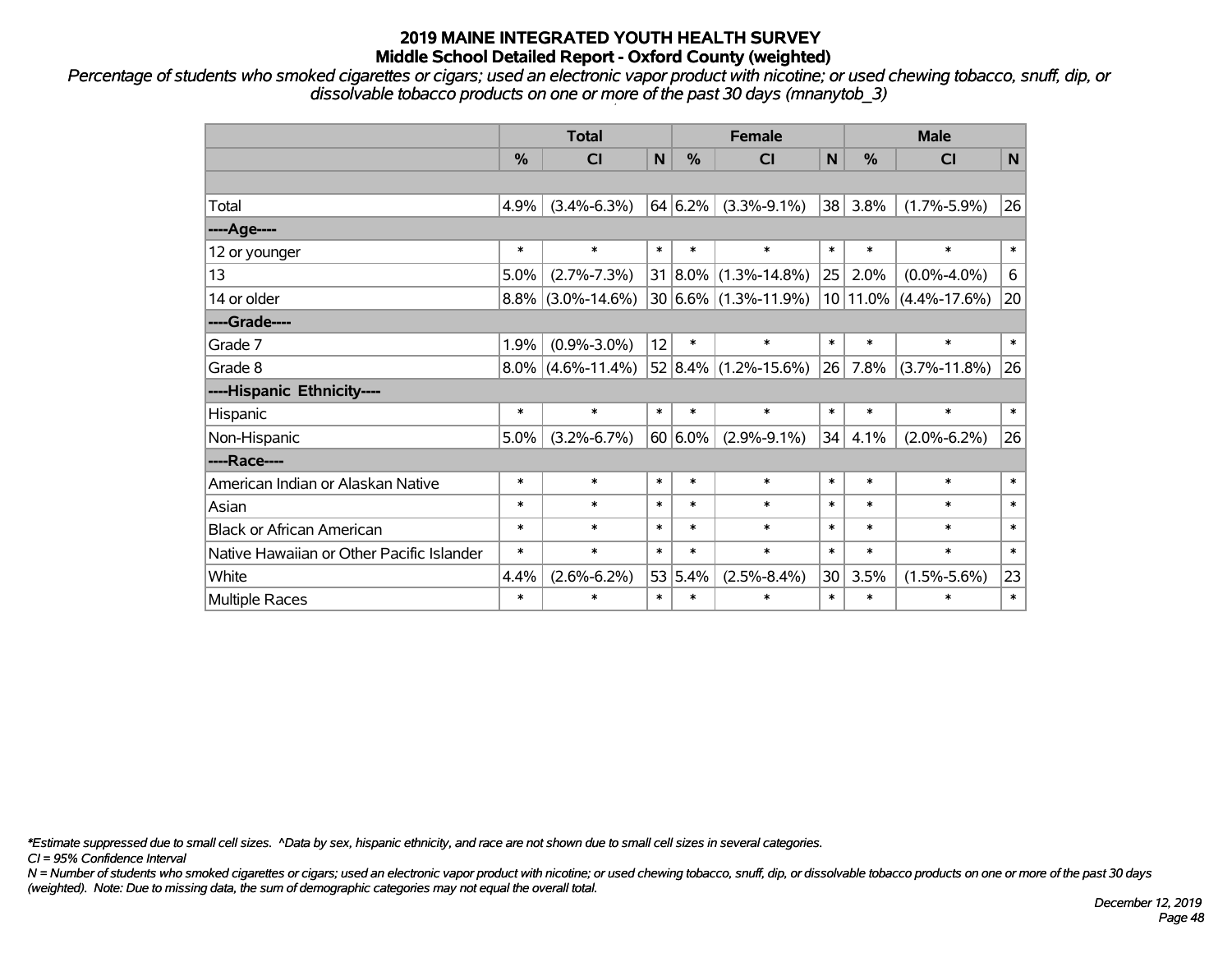#### **2019 MAINE INTEGRATED YOUTH HEALTH SURVEY Middle School Detailed Report - Oxford County (weighted)** *Have you ever had a drink of alcohol, other than a few sips? (mn59a) Percentage of students who answered 'Yes'*

|                                           | <b>Total</b> |                     |        |           | <b>Female</b>                   |        | <b>Male</b>   |                             |        |  |
|-------------------------------------------|--------------|---------------------|--------|-----------|---------------------------------|--------|---------------|-----------------------------|--------|--|
|                                           | %            | CI                  | N      | %         | <b>CI</b>                       | N      | $\frac{0}{0}$ | <b>CI</b>                   | N.     |  |
|                                           |              |                     |        |           |                                 |        |               |                             |        |  |
| Total                                     |              | 18.1% (14.6%-21.6%) |        |           | $ 231 16.7\% (12.4\% - 20.9\%)$ |        |               | $ 99 19.7\% $ (16.5%-22.8%) | 131    |  |
| ----Age----                               |              |                     |        |           |                                 |        |               |                             |        |  |
| 12 or younger                             | 10.7%        | $(6.0\% - 15.4\%)$  | 39     | 8.0%      | $(3.8\% - 12.3\%)$              |        | 13 13.2%      | $(6.4\% - 20.0\%)$          | 26     |  |
| 13                                        | 20.9%        | $(14.3\% - 27.5\%)$ |        | 119 20.4% | $(10.4\% - 30.4\%)$             |        |               | 57 21.4% (15.2%-27.7%)      | 61     |  |
| 14 or older                               |              | 21.5% (16.9%-26.2%) | 72     |           | $ 19.3\% $ (12.5%-26.0%)        |        |               | 28 23.7% (19.5%-27.8%)      | 44     |  |
| ----Grade----                             |              |                     |        |           |                                 |        |               |                             |        |  |
| Grade 7                                   | 13.2%        | $(8.6\% - 17.7\%)$  | 80     | 11.2%     | $(7.2\% - 15.3\%)$              |        | 32 14.6%      | $(8.5\% - 20.6\%)$          | 47     |  |
| Grade 8                                   |              | 23.1% (17.8%-28.4%) |        |           | 147 21.7% (12.7%-30.6%)         |        |               | 66 25.0% (21.3%-28.7%)      | 82     |  |
| ----Hispanic Ethnicity----                |              |                     |        |           |                                 |        |               |                             |        |  |
| Hispanic                                  | $\ast$       | $\ast$              | $\ast$ | $\ast$    | $\ast$                          | $\ast$ | $\ast$        | $\ast$                      | $\ast$ |  |
| Non-Hispanic                              |              | 18.7% (15.0%-22.5%) |        |           | 215 16.9% (12.2%-21.5%)         |        |               | $ 92 20.6\% $ (17.0%-24.3%) | 124    |  |
| ----Race----                              |              |                     |        |           |                                 |        |               |                             |        |  |
| American Indian or Alaskan Native         | $\ast$       | $\ast$              | $\ast$ | $\ast$    | $\ast$                          | $\ast$ | $\ast$        | $\ast$                      | $\ast$ |  |
| Asian                                     | $\ast$       | $\ast$              | $\ast$ | $\ast$    | $\ast$                          | $\ast$ | $\ast$        | $\ast$                      | $\ast$ |  |
| <b>Black or African American</b>          | $\ast$       | $\ast$              | $\ast$ | $\ast$    | $\ast$                          | $\ast$ | $\ast$        | $\ast$                      | $\ast$ |  |
| Native Hawaiian or Other Pacific Islander | $\ast$       | $\ast$              | $\ast$ | $\ast$    | $\ast$                          | $\ast$ | $\ast$        | $\ast$                      | $\ast$ |  |
| White                                     | 17.6%        | $(14.3\% - 20.9\%)$ | 206    | 16.4%     | $(11.8\% - 21.0\%)$             | 90     | 18.9%         | $(15.9\% - 21.9\%)$         | 116    |  |
| <b>Multiple Races</b>                     | $\ast$       | $\ast$              | $\ast$ | $\ast$    | $\ast$                          | $\ast$ | $\ast$        | $\ast$                      | $\ast$ |  |

*\*Estimate suppressed due to small cell sizes. ^Data by sex, hispanic ethnicity, and race are not shown due to small cell sizes in several categories.*

*CI = 95% Confidence Interval*

*N = Number of students who answered 'Yes' (weighted). Note: Due to missing data, the sum of demographic categories may not equal the overall total.*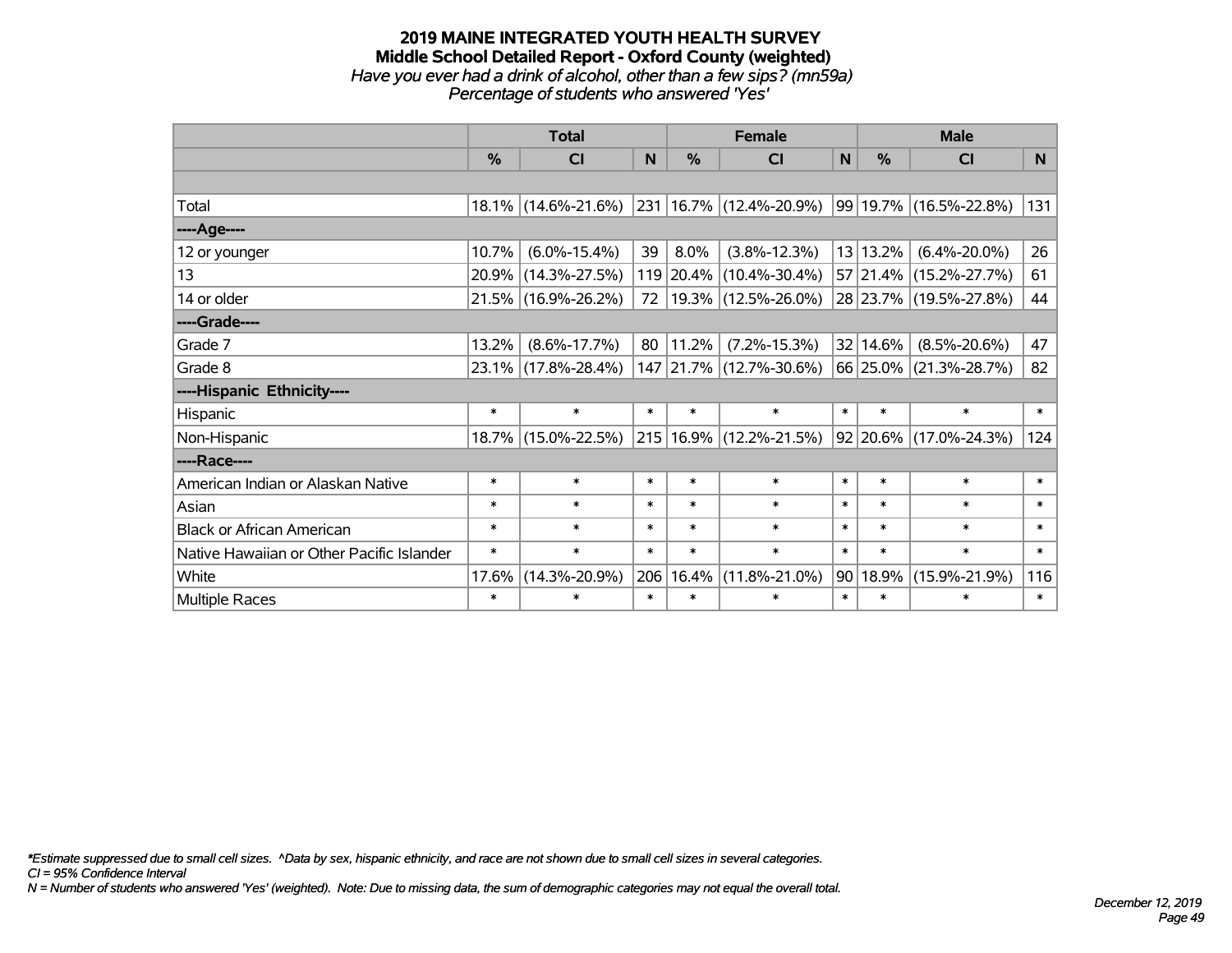*How old were you when you had your first drink of alcohol other than a few sips? (mn60)*

*Among students who have had more than a few sips of alcohol, the percentage of students who answered before age 11*

|                                           | <b>Total</b> |                                            |        |               | <b>Female</b>                   | <b>Male</b>    |            |                        |                 |
|-------------------------------------------|--------------|--------------------------------------------|--------|---------------|---------------------------------|----------------|------------|------------------------|-----------------|
|                                           | %            | <b>CI</b>                                  | N      | $\frac{0}{0}$ | <b>CI</b>                       | N              | %          | <b>CI</b>              | N               |
|                                           |              |                                            |        |               |                                 |                |            |                        |                 |
| Total                                     | $36.6\%$     | $(33.4\% - 39.7\%)$                        |        |               | $ 83 27.1\%  (21.8\% - 32.4\%)$ |                |            | 27 44.2% (41.0%-47.4%) | 56              |
| ----Age----                               |              |                                            |        |               |                                 |                |            |                        |                 |
| 12 or younger                             | 43.2%        | $(31.6\% - 54.9\%)$                        |        | 18 44.6%      | $(16.2\% - 73.1\%)$             | $\overline{7}$ | $ 42.4\% $ | $(16.0\% - 68.9\%)$    | 11              |
| 13                                        | 39.0%        | $(35.5\% - 42.4\%)$                        |        |               | 45 26.5% (14.8%-38.3%)          |                | 15 51.7%   | $(37.5\% - 65.9\%)$    | 30 <sup>°</sup> |
| 14 or older                               |              | 29.0% (21.4%-36.6%)                        | 21     | $\ast$        | $\ast$                          | $\ast$         | $\ast$     | $\ast$                 | $\ast$          |
| ----Grade----                             |              |                                            |        |               |                                 |                |            |                        |                 |
| Grade 7                                   | 48.0%        | $(33.8\% - 62.3\%)$                        |        | 39 35.7%      | $(23.6\% - 47.7\%)$             |                | 12 58.5%   | $(37.3\% - 79.7\%)$    | 27              |
| Grade 8                                   |              | 29.5% (21.5%-37.5%) 43 22.2% (14.0%-30.4%) |        |               |                                 |                |            | 14 35.4% (26.5%-44.4%) | 28              |
| ----Hispanic Ethnicity----                |              |                                            |        |               |                                 |                |            |                        |                 |
| Hispanic                                  | $\ast$       | $\ast$                                     | $\ast$ | $\ast$        | $\ast$                          | $\ast$         | $\ast$     | $\ast$                 | $\ast$          |
| Non-Hispanic                              | 36.0%        | $(33.0\% - 39.0\%)$                        |        |               | 78 28.0% (22.1%-33.9%)          |                |            | 27 42.2% (38.8%-45.7%) | 51              |
| ----Race----                              |              |                                            |        |               |                                 |                |            |                        |                 |
| American Indian or Alaskan Native         | $\ast$       | $\ast$                                     | $\ast$ | $\ast$        | $\ast$                          | $\ast$         | $\ast$     | $\ast$                 | $\ast$          |
| Asian                                     | $\ast$       | $\ast$                                     | $\ast$ | $\ast$        | $\ast$                          | $\ast$         | $\ast$     | $\ast$                 | $\ast$          |
| <b>Black or African American</b>          | $\ast$       | $\ast$                                     | $\ast$ | $\ast$        | $\ast$                          | $\ast$         | $\ast$     | $\ast$                 | $\ast$          |
| Native Hawaiian or Other Pacific Islander | $\ast$       | $\ast$                                     | $\ast$ | $\ast$        | $\ast$                          | $\ast$         | $\ast$     | $\ast$                 | $\ast$          |
| White                                     | 35.6%        | $(32.1\% - 39.1\%)$                        |        | 73 26.9%      | $(20.1\% - 33.6\%)$             | 24             | 42.6%      | $(37.6\% - 47.6\%)$    | 48              |
| Multiple Races                            | $\ast$       | $\ast$                                     | $\ast$ | $\ast$        | $\ast$                          | $\ast$         | $\ast$     | $\ast$                 | $\ast$          |

*\*Estimate suppressed due to small cell sizes. ^Data by sex, hispanic ethnicity, and race are not shown due to small cell sizes in several categories.*

*CI = 95% Confidence Interval*

*N = Among students who have had more than a few sips of alcohol, the number of students who answered before age 11 (weighted). Note: Due to missing data, the sum of demographic categories may not equal the overall total.*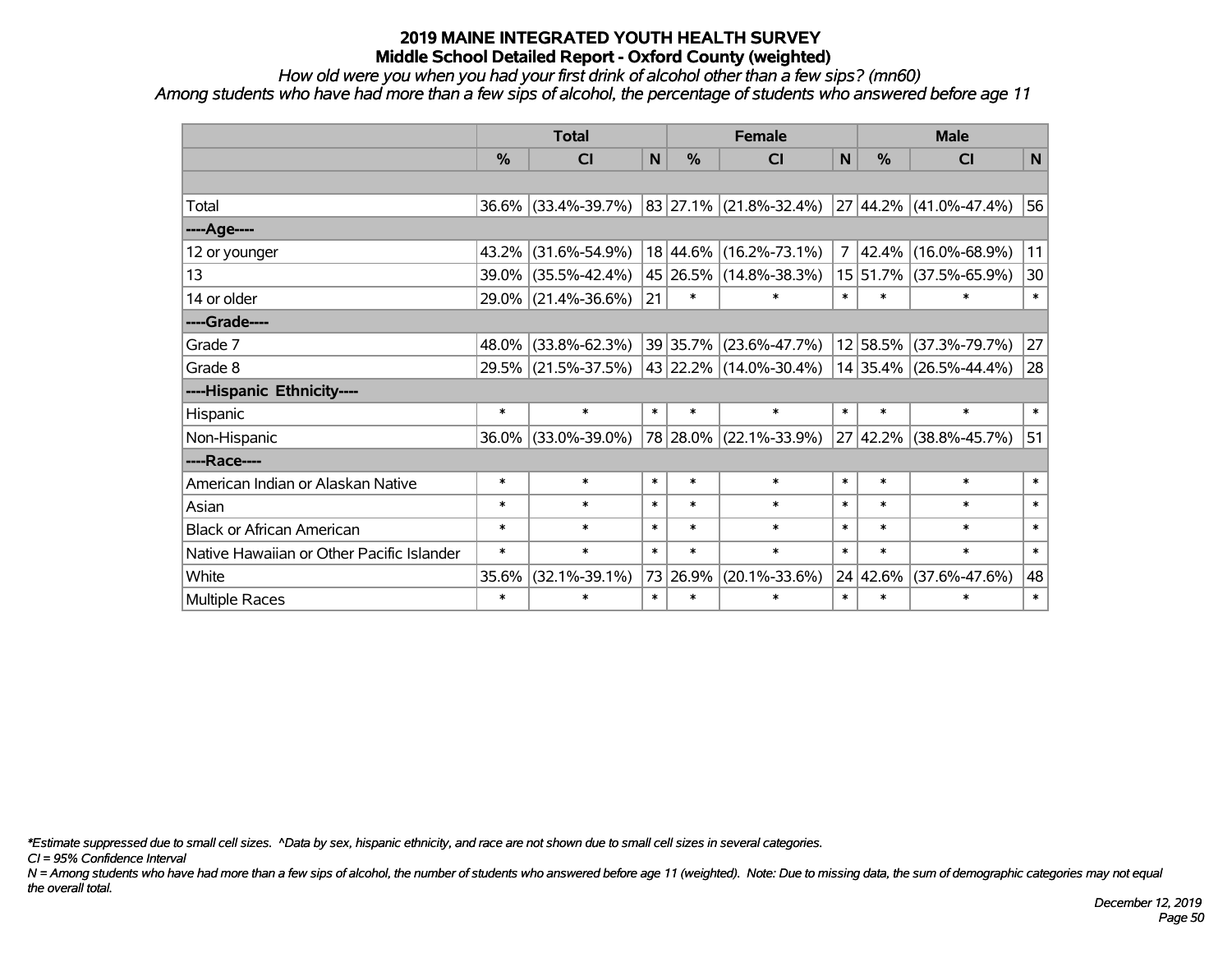#### **2019 MAINE INTEGRATED YOUTH HEALTH SURVEY Middle School Detailed Report - Oxford County (weighted)** *How old were you when you had your first drink of alcohol other than a few sips? (mn60\_2) Percentage of students who answered before age 11*

|                                           | <b>Total</b> |                    |        |               | <b>Female</b>            |                | <b>Male</b>   |                    |        |  |
|-------------------------------------------|--------------|--------------------|--------|---------------|--------------------------|----------------|---------------|--------------------|--------|--|
|                                           | $\%$         | CI                 | N      | $\frac{0}{0}$ | <b>CI</b>                | N              | $\frac{0}{0}$ | <b>CI</b>          | N      |  |
|                                           |              |                    |        |               |                          |                |               |                    |        |  |
| Total                                     | 6.8%         | $(5.9\% - 7.6\%)$  |        |               | $ 83 4.7\% $ (3.6%-5.7%) | 27             | 8.8%          | $(7.7\% - 9.8\%)$  | 56     |  |
| ----Age----                               |              |                    |        |               |                          |                |               |                    |        |  |
| 12 or younger                             | 5.0%         | $(3.7\% - 6.3\%)$  |        |               | $18 4.2\% $ (1.3%-7.0%)  | $\overline{7}$ | 5.9%          | $(4.2\% - 7.6\%)$  | 11     |  |
| 13                                        | 8.2%         | $(6.1\% - 10.2\%)$ |        |               | 45 5.5% (4.0%-7.0%)      |                | 15 11.0%      | $(7.0\% - 15.0\%)$ | 30     |  |
| 14 or older                               | 6.3%         | $(4.9\% - 7.6\%)$  | 21     | $\ast$        | $\ast$                   | $\ast$         | $\ast$        | $\ast$             | $\ast$ |  |
| ----Grade----                             |              |                    |        |               |                          |                |               |                    |        |  |
| Grade 7                                   | 6.8%         | $(4.5\% - 9.1\%)$  |        | 39 4.5%       | $(2.7\% - 6.3\%)$        | 12             | 8.8%          | $(5.4\% - 12.3\%)$ | 27     |  |
| Grade 8                                   | 6.7%         | $(4.9\% - 8.5\%)$  |        |               | $ 43 4.8\% $ (3.3%-6.3%) | 14             | 8.7%          | $(6.4\% - 11.0\%)$ | 28     |  |
| ----Hispanic Ethnicity----                |              |                    |        |               |                          |                |               |                    |        |  |
| Hispanic                                  | $\ast$       | $\ast$             | $\ast$ | $\ast$        | $\ast$                   | $\ast$         | $\ast$        | $\ast$             | $\ast$ |  |
| Non-Hispanic                              | 6.9%         | $(5.9\% - 7.9\%)$  |        |               | 78 4.9% (3.9%-6.0%)      | 27             | 8.8%          | $(7.3\% - 10.3\%)$ | 51     |  |
| ----Race----                              |              |                    |        |               |                          |                |               |                    |        |  |
| American Indian or Alaskan Native         | $\ast$       | $\ast$             | $\ast$ | $\ast$        | $\ast$                   | $\ast$         | $\ast$        | $\ast$             | $\ast$ |  |
| Asian                                     | *            | $\ast$             | $\ast$ | $\ast$        | $\ast$                   | $\ast$         | $\ast$        | $\ast$             | $\ast$ |  |
| <b>Black or African American</b>          | $\ast$       | $\ast$             | $\ast$ | $\ast$        | $\ast$                   | $\ast$         | $\ast$        | $\ast$             | $\ast$ |  |
| Native Hawaiian or Other Pacific Islander | $\ast$       | $\ast$             | $\ast$ | $\ast$        | $\ast$                   | $\ast$         | $\ast$        | $\ast$             | $\ast$ |  |
| White                                     | 6.4%         | $(5.6\% - 7.2\%)$  |        | 73 4.5%       | $(3.2\% - 5.8\%)$        | 24             | 8.2%          | $(6.9\% - 9.4\%)$  | 48     |  |
| <b>Multiple Races</b>                     | $\ast$       | $\ast$             | $\ast$ | $\ast$        | $\ast$                   | $\ast$         | $\ast$        | $\ast$             | $\ast$ |  |

*\*Estimate suppressed due to small cell sizes. ^Data by sex, hispanic ethnicity, and race are not shown due to small cell sizes in several categories.*

*CI = 95% Confidence Interval*

*N = Number of students who answered before age 11 (weighted). Note: Due to missing data, the sum of demographic categories may not equal the overall total.*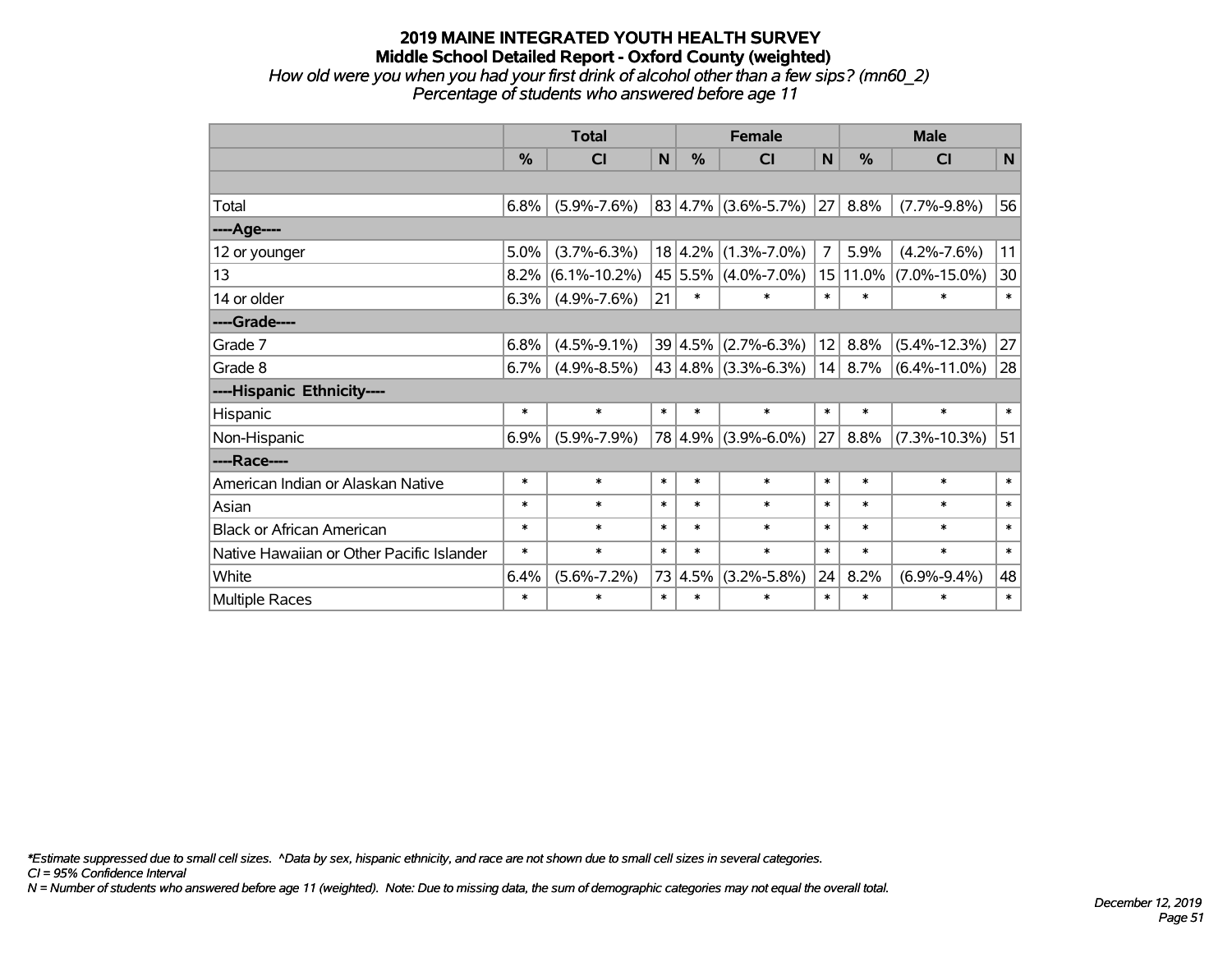#### **2019 MAINE INTEGRATED YOUTH HEALTH SURVEY Middle School Detailed Report - Oxford County (weighted)** *During the past 30 days, on how many days did you have at least one drink of alcohol? (mn61) Percentage of students who answered at least 1 day*

|                                           | <b>Total</b>  |                    |        |               | <b>Female</b>               |        | <b>Male</b>   |                          |                |  |
|-------------------------------------------|---------------|--------------------|--------|---------------|-----------------------------|--------|---------------|--------------------------|----------------|--|
|                                           | $\frac{0}{0}$ | CI                 | N      | $\frac{0}{0}$ | <b>CI</b>                   | N      | $\frac{0}{0}$ | <b>CI</b>                | $\mathsf{N}$   |  |
|                                           |               |                    |        |               |                             |        |               |                          |                |  |
| Total                                     | 5.2%          | $(2.8\% - 7.6\%)$  |        | 69 5.9%       | $(3.3\% - 8.6\%)$           |        | 36 4.7%       | $(1.8\% - 7.5\%)$        | 33             |  |
| ----Age----                               |               |                    |        |               |                             |        |               |                          |                |  |
| 12 or younger                             | 3.6%          | $(1.3\% - 5.9\%)$  |        | 14 4.2%       | $(1.5\% - 7.0\%)$           | 7      | 3.2%          | $(0.9\% - 5.4\%)$        | $\overline{7}$ |  |
| 13                                        | 5.9%          | $(1.9\% - 9.9\%)$  |        |               | $35 6.7\% $ (0.0%-14.0%)    |        | 19 5.1%       | $(1.1\% - 9.2\%)$        | 16             |  |
| 14 or older                               | 5.8%          | $(1.2\% - 10.5\%)$ |        |               | $21 6.3\% (1.3\% - 11.3\%)$ |        |               | $10 5.6\% $ (0.4%-10.7%) | 11             |  |
| ----Grade----                             |               |                    |        |               |                             |        |               |                          |                |  |
| Grade 7                                   | 2.7%          | $(1.5\% - 3.9\%)$  |        | 17 3.9%       | $(2.6\% - 5.2\%)$           |        | 12 1.7%       | $(0.4\% - 3.0\%)$        | 6              |  |
| Grade 8                                   | $7.8\%$       | $(2.4\% - 13.3\%)$ |        |               | $52 8.0\% $ (2.2%-13.8%)    |        |               | 24 7.9% (1.8%-13.9%)     | 27             |  |
| ----Hispanic Ethnicity----                |               |                    |        |               |                             |        |               |                          |                |  |
| Hispanic                                  | $\ast$        | $\ast$             | $\ast$ | $\ast$        | $\ast$                      | $\ast$ | $\ast$        | $\ast$                   | $\ast$         |  |
| Non-Hispanic                              | 5.4%          | $(2.7\% - 8.1\%)$  |        | 65 6.1%       | $(3.2\% - 9.1\%)$           |        | 34 4.8%       | $(1.8\% - 7.8\%)$        | 31             |  |
| ----Race----                              |               |                    |        |               |                             |        |               |                          |                |  |
| American Indian or Alaskan Native         | $\ast$        | $\ast$             | $\ast$ | $\ast$        | $\ast$                      | $\ast$ | $\ast$        | $\ast$                   | $\ast$         |  |
| Asian                                     | $\ast$        | $\ast$             | $\ast$ | $\ast$        | $\ast$                      | $\ast$ | $\ast$        | $\ast$                   | $\ast$         |  |
| <b>Black or African American</b>          | $\ast$        | $\ast$             | $\ast$ | $\ast$        | $\ast$                      | $\ast$ | $\ast$        | $\ast$                   | $\ast$         |  |
| Native Hawaiian or Other Pacific Islander | $\ast$        | $\ast$             | $\ast$ | $\ast$        | $\ast$                      | $\ast$ | $\ast$        | $\ast$                   | $\ast$         |  |
| White                                     | 5.2%          | $(2.7\% - 7.8\%)$  |        | $64 6.0\%$    | $(3.1\% - 8.9\%)$           |        | 34 4.6%       | $(1.9\% - 7.4\%)$        | 31             |  |
| <b>Multiple Races</b>                     | $\ast$        | $\ast$             | $\ast$ | $\ast$        | $\ast$                      | $\ast$ | $\ast$        | $\ast$                   | $\ast$         |  |

*\*Estimate suppressed due to small cell sizes. ^Data by sex, hispanic ethnicity, and race are not shown due to small cell sizes in several categories.*

*CI = 95% Confidence Interval*

*N = Number of students who answered at least 1 day (weighted). Note: Due to missing data, the sum of demographic categories may not equal the overall total.*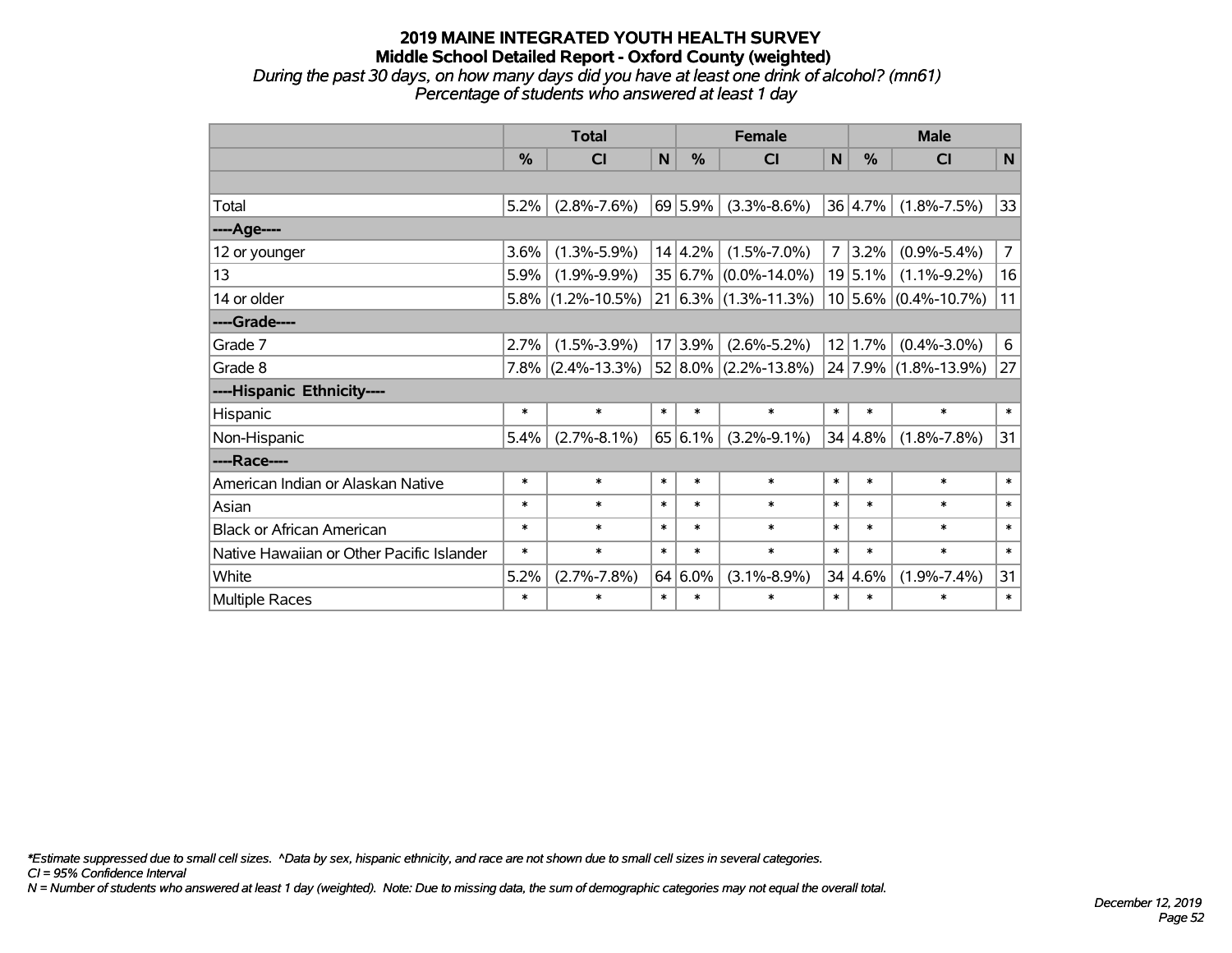*During the past 30 days, on how many days did you have 5 or more drinks of alcohol in a row, that is, within a couple of hours? (mn62a) Percentage of students who answered at least 1 day*

|                                           | <b>Total</b>  |                   |                |               | <b>Female</b>           | <b>Male</b> |               |                        |        |
|-------------------------------------------|---------------|-------------------|----------------|---------------|-------------------------|-------------|---------------|------------------------|--------|
|                                           | $\frac{0}{0}$ | <b>CI</b>         | $\mathbf N$    | $\frac{0}{0}$ | <b>CI</b>               | N           | $\frac{0}{0}$ | <b>CI</b>              | N      |
|                                           |               |                   |                |               |                         |             |               |                        |        |
| Total                                     | 1.4%          | $(0.5\% - 2.2\%)$ |                |               | $19 1.3\% $ (0.0%-2.8%) |             |               | $8 1.5\% $ (0.5%-2.5%) | 11     |
| ----Age----                               |               |                   |                |               |                         |             |               |                        |        |
| 12 or younger                             | $\ast$        | $\ast$            | $\ast$         | $\ast$        | $\ast$                  | $\ast$      | $\ast$        | $\ast$                 | $\ast$ |
| 13                                        | 1.3%          | $(0.0\% - 3.0\%)$ | 8              | $\ast$        | $\ast$                  | $\ast$      | $\ast$        | $\ast$                 | $\ast$ |
| 14 or older                               | 1.8%          | $(0.6\% - 3.0\%)$ | $\overline{7}$ | $\ast$        | $\ast$                  | $\ast$      | $\ast$        | $\ast$                 | $\ast$ |
| ----Grade----                             |               |                   |                |               |                         |             |               |                        |        |
| Grade 7                                   | $\ast$        | $\ast$            | $\ast$         | $\ast$        | $\ast$                  | $\ast$      | $\ast$        | $\ast$                 | $\ast$ |
| Grade 8                                   | 2.1%          | $(0.5\% - 3.8\%)$ | 15             | $\ast$        | $\ast$                  | $\ast$      | $\ast$        | $\ast$                 | $\ast$ |
| ----Hispanic Ethnicity----                |               |                   |                |               |                         |             |               |                        |        |
| Hispanic                                  | $\ast$        | $\ast$            | $\ast$         | $\ast$        | $\ast$                  | $\ast$      | $\ast$        | $\ast$                 | $\ast$ |
| Non-Hispanic                              | 1.3%          | $(0.3\% - 2.3\%)$ | 16             | $1.4\%$       | $(0.0\% - 3.0\%)$       | 8           |               | $1.3\%$ (0.3%-2.3%)    | 9      |
| ----Race----                              |               |                   |                |               |                         |             |               |                        |        |
| American Indian or Alaskan Native         | $\ast$        | $\ast$            | $\ast$         | $\ast$        | $\ast$                  | $\ast$      | $\ast$        | $\ast$                 | $\ast$ |
| Asian                                     | $\ast$        | $\ast$            | $\ast$         | $\ast$        | $\ast$                  | $\ast$      | $\ast$        | $\ast$                 | $\ast$ |
| <b>Black or African American</b>          | $\ast$        | $\ast$            | $\ast$         | $\ast$        | $\ast$                  | $\ast$      | $\ast$        | $\ast$                 | $\ast$ |
| Native Hawaiian or Other Pacific Islander | $\ast$        | $\ast$            | $\ast$         | $\ast$        | $\ast$                  | $\ast$      | $\ast$        | $\ast$                 | $\ast$ |
| White                                     | 1.4%          | $(0.5\% - 2.4\%)$ | 18             | 1.4%          | $(0.0\% - 3.0\%)$       | 8           | 1.5%          | $(0.4\% - 2.7\%)$      | 10     |
| Multiple Races                            | $\ast$        | $\ast$            | $\ast$         | $\ast$        | *                       | $\ast$      | $\ast$        | $\ast$                 | $\ast$ |

*\*Estimate suppressed due to small cell sizes. ^Data by sex, hispanic ethnicity, and race are not shown due to small cell sizes in several categories.*

*CI = 95% Confidence Interval*

*N = Number of students who answered at least 1 day (weighted). Note: Due to missing data, the sum of demographic categories may not equal the overall total.*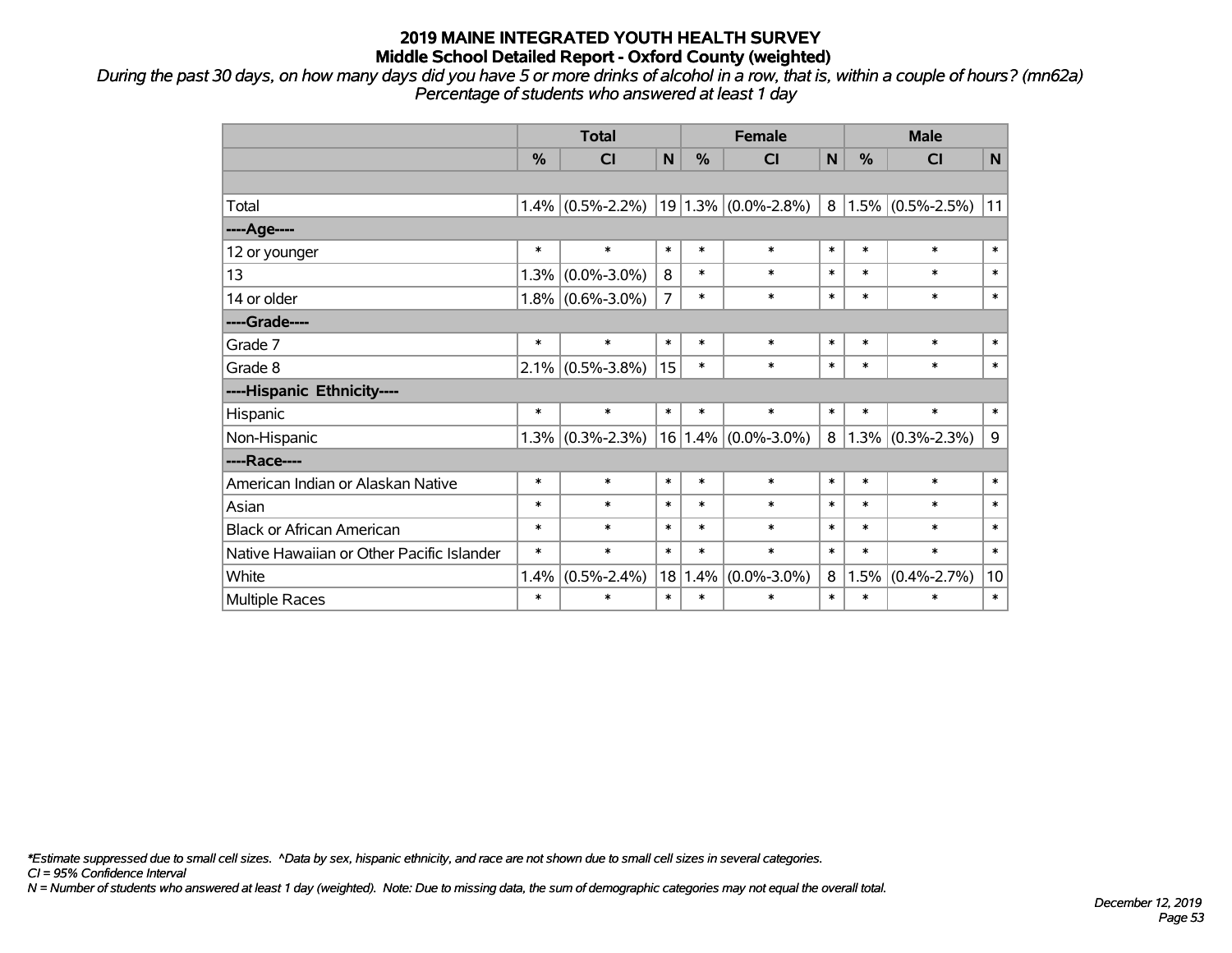*During the past 30 days, how did you usually get the alcohol you drank? (mn63b)*

*Among students who reported alcohol use during the past 30 days, the percentage of students who answered 'Someone gave it to me'*

|                                           |        | <b>Total</b>       | <b>Female</b> |        |        |        |        | <b>Male</b> |        |
|-------------------------------------------|--------|--------------------|---------------|--------|--------|--------|--------|-------------|--------|
|                                           | %      | <b>CI</b>          | N             | %      | CI N   |        | %      | CI N        |        |
|                                           |        |                    |               |        |        |        |        |             |        |
| Total                                     | 11.4%  | $(0.0\% - 26.6\%)$ | 8             | $\ast$ | $\ast$ | $\ast$ | $\ast$ | $\ast$      | $\ast$ |
| ---- Age----                              |        |                    |               |        |        |        |        |             |        |
| 12 or younger                             | $\ast$ | $\ast$             | $\ast$        | $\ast$ | $\ast$ | $\ast$ | $\ast$ | $\ast$      | *      |
| 13                                        | $\ast$ | $\ast$             | $\ast$        | $\ast$ | $\ast$ | $\ast$ | $\ast$ | $\ast$      | $\ast$ |
| 14 or older                               | $\ast$ | $\ast$             | $\ast$        | $\ast$ | $\ast$ | $\ast$ | $\ast$ | $\ast$      | $\ast$ |
| ----Grade----                             |        |                    |               |        |        |        |        |             |        |
| Grade 7                                   | *      | $\ast$             | $\ast$        | $\ast$ | $\ast$ | $\ast$ | $\ast$ | $\ast$      | $\ast$ |
| Grade 8                                   | 12.7%  | $(0.0\% - 29.3\%)$ | 7             | $\ast$ | $\ast$ | $\ast$ | $\ast$ | $\ast$      | $\ast$ |
| ----Hispanic Ethnicity----                |        |                    |               |        |        |        |        |             |        |
| Hispanic                                  | $\ast$ | $\ast$             | $\ast$        | $\ast$ | $\ast$ | $\ast$ | $\ast$ | $\ast$      | $\ast$ |
| Non-Hispanic                              | 11.8%  | $(0.0\% - 28.7\%)$ | 8             | $\ast$ | $\ast$ | $\ast$ | $\ast$ | $\ast$      | $\ast$ |
| ----Race----                              |        |                    |               |        |        |        |        |             |        |
| American Indian or Alaskan Native         | $\ast$ | $\ast$             | $\ast$        | $\ast$ | $\ast$ | $\ast$ | $\ast$ | $\ast$      | $\ast$ |
| Asian                                     | *      | $\ast$             | $\ast$        | $\ast$ | $\ast$ | $\ast$ | $\ast$ | $\ast$      | $\ast$ |
| <b>Black or African American</b>          | *      | $\ast$             | $\ast$        | $\ast$ | $\ast$ | $\ast$ | $\ast$ | $\ast$      | $\ast$ |
| Native Hawaiian or Other Pacific Islander | *      | $\ast$             | $\ast$        | $\ast$ | $\ast$ | $\ast$ | $\ast$ | $\ast$      | $\ast$ |
| White                                     | 11.5%  | $(0.0\% - 27.5\%)$ | 8             | $\ast$ | $\ast$ | $\ast$ | $\ast$ | $\ast$      | $\ast$ |
| <b>Multiple Races</b>                     | *      | $\ast$             | $\ast$        | $\ast$ | $\ast$ | $\ast$ | $\ast$ | $\ast$      | $\ast$ |

*\*Estimate suppressed due to small cell sizes. ^Data by sex, hispanic ethnicity, and race are not shown due to small cell sizes in several categories.*

*CI = 95% Confidence Interval*

*N = Among students who reported alcohol use during the past 30 days, the number of students who answered 'Someone gave it to me' (weighted). Note: Due to missing data, the sum of demographic categories may not equal the overall total.*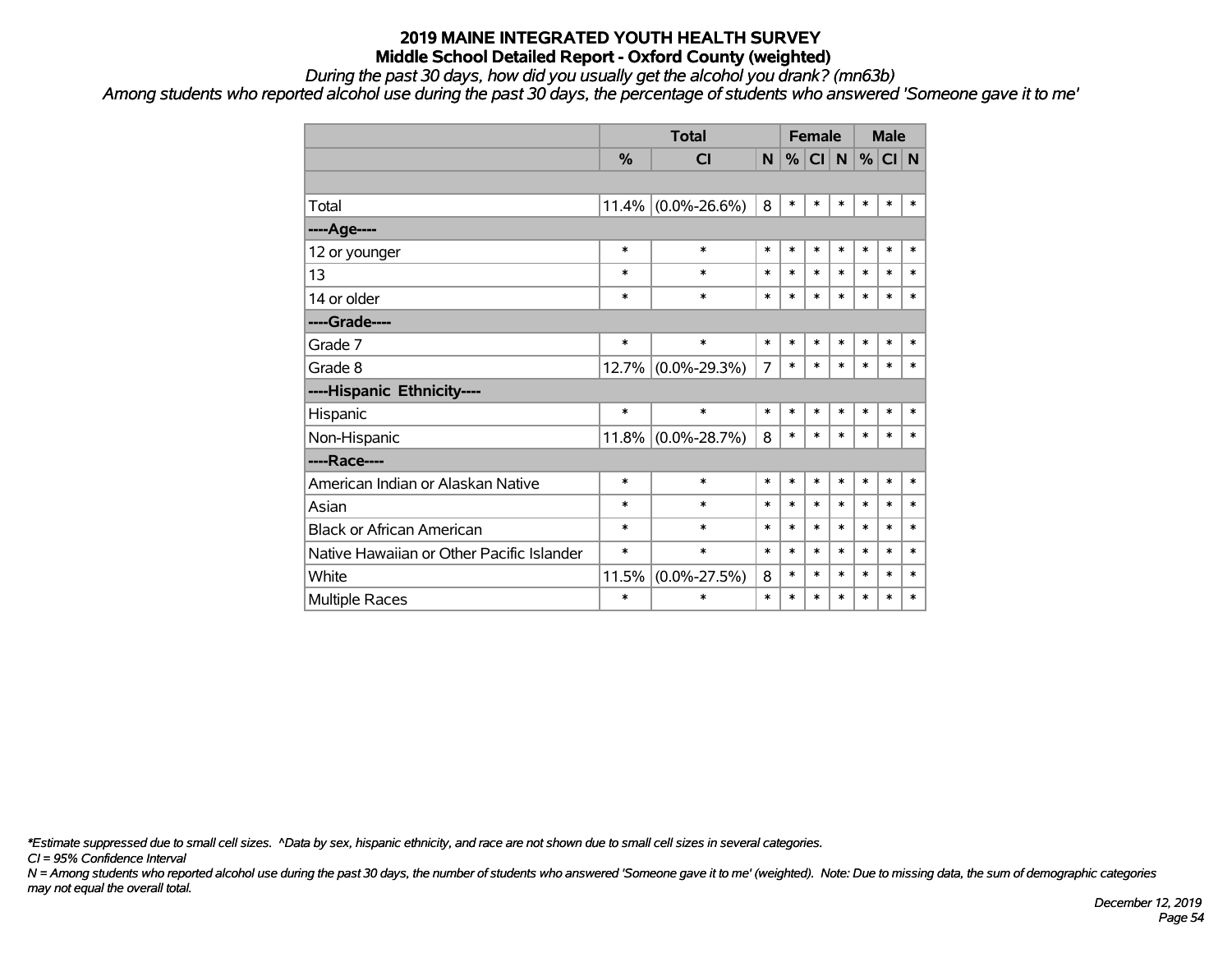#### **2019 MAINE INTEGRATED YOUTH HEALTH SURVEY Middle School Detailed Report - Oxford County (weighted)** *If you wanted to get some alcohol, how easy would it be for you to get some? (mn64) Percentage of students who answered 'Sort of easy' or 'Very easy'*

|                                           | <b>Total</b> |                        |                |           | <b>Female</b>           | <b>Male</b> |           |                         |                |
|-------------------------------------------|--------------|------------------------|----------------|-----------|-------------------------|-------------|-----------|-------------------------|----------------|
|                                           | %            | CI                     | N.             | $\%$      | <b>CI</b>               | <b>N</b>    | %         | <b>CI</b>               | N <sub>1</sub> |
|                                           |              |                        |                |           |                         |             |           |                         |                |
| Total                                     |              | $31.0\%$ (28.2%-33.9%) |                |           | 418 31.1% (27.3%-34.9%) |             |           | 194 30.8% (28.4%-33.2%) | 219            |
| ----Age----                               |              |                        |                |           |                         |             |           |                         |                |
| 12 or younger                             | 22.9%        | $(17.6\% - 28.2\%)$    |                |           | 86 21.6% (15.6%-27.6%)  | 37          | 24.6%     | $(18.6\% - 30.5\%)$     | 49             |
| 13                                        | 34.3%        | $(30.1\% - 38.5\%)$    |                |           | 209 34.6% (26.2%-43.0%) |             |           | 103 33.1% (30.0%-36.3%) | 102            |
| 14 or older                               |              | 34.2% (30.5%-37.9%)    |                |           | 122 35.1% (29.4%-40.7%) |             |           | 54 33.3% (27.3%-39.3%)  | 67             |
| ----Grade----                             |              |                        |                |           |                         |             |           |                         |                |
| Grade 7                                   | 26.4%        | $(18.9\% - 33.8\%)$    |                |           | 172 26.1% (16.7%-35.4%) | 78          | 26.4%     | $(19.7\% - 33.1\%)$     | 92             |
| Grade 8                                   |              | 35.6% (30.1%-41.2%)    |                |           | 239 35.4% (30.5%-40.3%) |             |           | 112 35.4% (28.9%-41.9%) | 123            |
| ----Hispanic Ethnicity----                |              |                        |                |           |                         |             |           |                         |                |
| Hispanic                                  | 33.4%        | $(23.4\% - 43.3\%)$    | 6              | $\ast$    | $\ast$                  | $\ast$      | $\ast$    | $\ast$                  | $\ast$         |
| Non-Hispanic                              |              | $32.1\%$ (28.7%-35.5%) |                |           | 394 31.7% (27.1%-36.3%) |             |           | 181 32.3% (29.6%-34.9%) | 208            |
| ----Race----                              |              |                        |                |           |                         |             |           |                         |                |
| American Indian or Alaskan Native         | 34.4%        | $(20.0\% - 48.8\%)$    | $\overline{7}$ | $\ast$    | $\ast$                  | $\ast$      | $\ast$    | $\ast$                  | $\ast$         |
| Asian                                     | $\ast$       | $\ast$                 | $\ast$         | $\ast$    | $\ast$                  | $\ast$      | $\ast$    | $\ast$                  | $\ast$         |
| <b>Black or African American</b>          | $\ast$       | $\ast$                 | $\ast$         | $\ast$    | $\ast$                  | $\ast$      | $\ast$    | $\ast$                  | $\ast$         |
| Native Hawaiian or Other Pacific Islander | $\ast$       | $\ast$                 | $\ast$         | $\ast$    | $\ast$                  | $\ast$      | $\ast$    | $\ast$                  | $\ast$         |
| White                                     | 31.2%        | $(27.9\% - 34.6\%)$    |                | 386 31.2% | $(27.0\% - 35.5\%)$     |             | 180 31.0% | $(28.2\% - 33.9\%)$     | 203            |
| Multiple Races                            | 37.7%        | $(24.9\% - 50.4\%)$    | 11             | $\ast$    | $\ast$                  | $\ast$      | $\ast$    | $\ast$                  | $\ast$         |

*\*Estimate suppressed due to small cell sizes. ^Data by sex, hispanic ethnicity, and race are not shown due to small cell sizes in several categories.*

*CI = 95% Confidence Interval*

*N = Number of students who answered 'Sort of easy' or 'Very easy' (weighted). Note: Due to missing data, the sum of demographic categories may not equal the overall total.*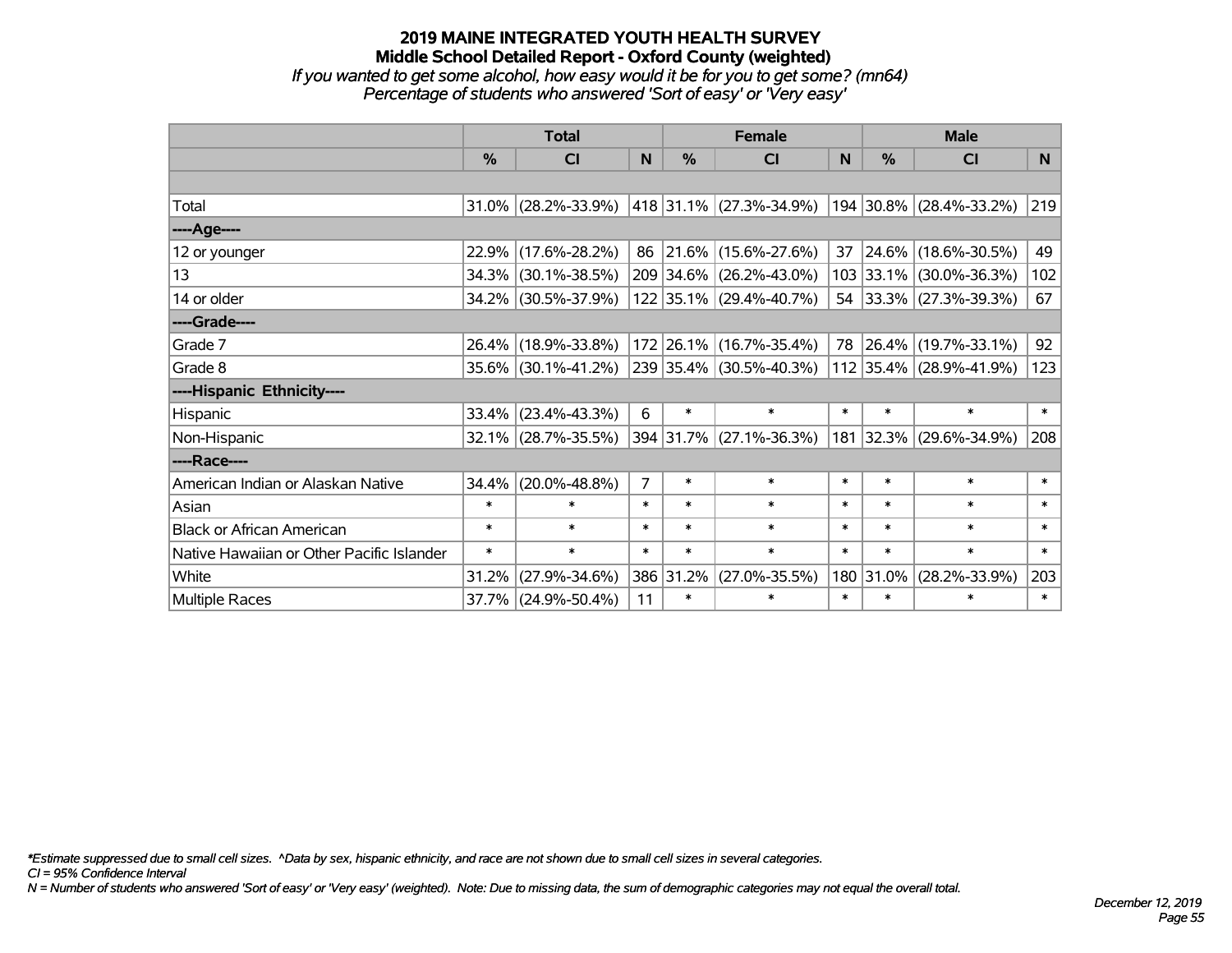*If you drank some alcohol without your parents' permission, would you be caught by your parents? (mn66) Percentage of students who answered 'Probably not' or 'Definitely not'*

|                                           | <b>Total</b> |                     |                | <b>Female</b> | <b>Male</b>                      |              |           |                         |                |
|-------------------------------------------|--------------|---------------------|----------------|---------------|----------------------------------|--------------|-----------|-------------------------|----------------|
|                                           | %            | <b>CI</b>           | N              | $\%$          | CI                               | <sub>N</sub> | %         | <b>CI</b>               | N <sub>1</sub> |
|                                           |              |                     |                |               |                                  |              |           |                         |                |
| Total                                     |              | 25.6% (22.7%-28.6%) |                |               | $ 348 25.4\%  (21.4\% - 29.4\%)$ |              |           | 161 25.7% (23.1%-28.3%) | 184            |
| ----Age----                               |              |                     |                |               |                                  |              |           |                         |                |
| 12 or younger                             | 20.3%        | $(15.8\% - 24.7\%)$ | 77             |               | 19.0%   (17.0%-21.0%)            | 33           | 21.7%     | $(14.0\% - 29.3\%)$     | 44             |
| 13                                        | $25.4\%$     | $(20.1\% - 30.8\%)$ |                |               | 156 25.9% (18.8%-32.9%)          |              | 78 24.6%  | $(20.3\% - 28.9\%)$     | 75             |
| 14 or older                               |              | 31.7% (27.2%-36.2%) |                |               | 115 31.7% (23.5%-40.0%)          |              |           | 49 31.4% (26.1%-36.7%)  | 64             |
| ----Grade----                             |              |                     |                |               |                                  |              |           |                         |                |
| Grade 7                                   | 21.6%        | $(17.2\% - 26.0\%)$ |                |               | 142 23.1% (20.1%-26.1%)          | 71           | 20.0%     | $(14.0\% - 26.1\%)$     | 70             |
| Grade 8                                   |              | 29.8% (24.2%-35.4%) |                |               | 202 27.9% (19.4%-36.4%)          |              |           | 89 31.4% (26.4%-36.3%)  | 110            |
| ----Hispanic Ethnicity----                |              |                     |                |               |                                  |              |           |                         |                |
| Hispanic                                  | $\ast$       | $\ast$              | $\ast$         | $\ast$        | $\ast$                           | $\ast$       | $\ast$    | $\ast$                  | $\ast$         |
| Non-Hispanic                              |              | 26.3% (22.8%-29.8%) |                |               | 326 25.7% (21.0%-30.4%)          |              |           | 149 26.7% (23.5%-30.0%) | 174            |
| ----Race----                              |              |                     |                |               |                                  |              |           |                         |                |
| American Indian or Alaskan Native         | 31.6%        | $(10.3\% - 52.9\%)$ | 6              | $\ast$        | $\ast$                           | $\ast$       | $\ast$    | $\ast$                  | $\ast$         |
| Asian                                     | $\ast$       | $\ast$              | $\ast$         | $\ast$        | $\ast$                           | $\ast$       | $\ast$    | $\ast$                  | $\ast$         |
| <b>Black or African American</b>          | $\ast$       | $\ast$              | $\ast$         | $\ast$        | $\ast$                           | $\ast$       | $\ast$    | $\ast$                  | $\ast$         |
| Native Hawaiian or Other Pacific Islander | $\ast$       | $\ast$              | $\ast$         | $\ast$        | $\ast$                           | $\ast$       | $\ast$    | $\ast$                  | $\ast$         |
| White                                     | 25.7%        | $(22.5\% - 28.9\%)$ |                | 322 25.3%     | $(20.9\% - 29.6\%)$              |              | 148 25.8% | $(22.7\% - 28.9\%)$     | 171            |
| <b>Multiple Races</b>                     |              | 21.8% (12.2%-31.4%) | $\overline{7}$ | $\ast$        | $\ast$                           | $\ast$       | $\ast$    | $\ast$                  | $\ast$         |

*\*Estimate suppressed due to small cell sizes. ^Data by sex, hispanic ethnicity, and race are not shown due to small cell sizes in several categories.*

*CI = 95% Confidence Interval*

*N = Number of students who answered 'Probably not' or 'Definitely not' (weighted). Note: Due to missing data, the sum of demographic categories may not equal the overall total.*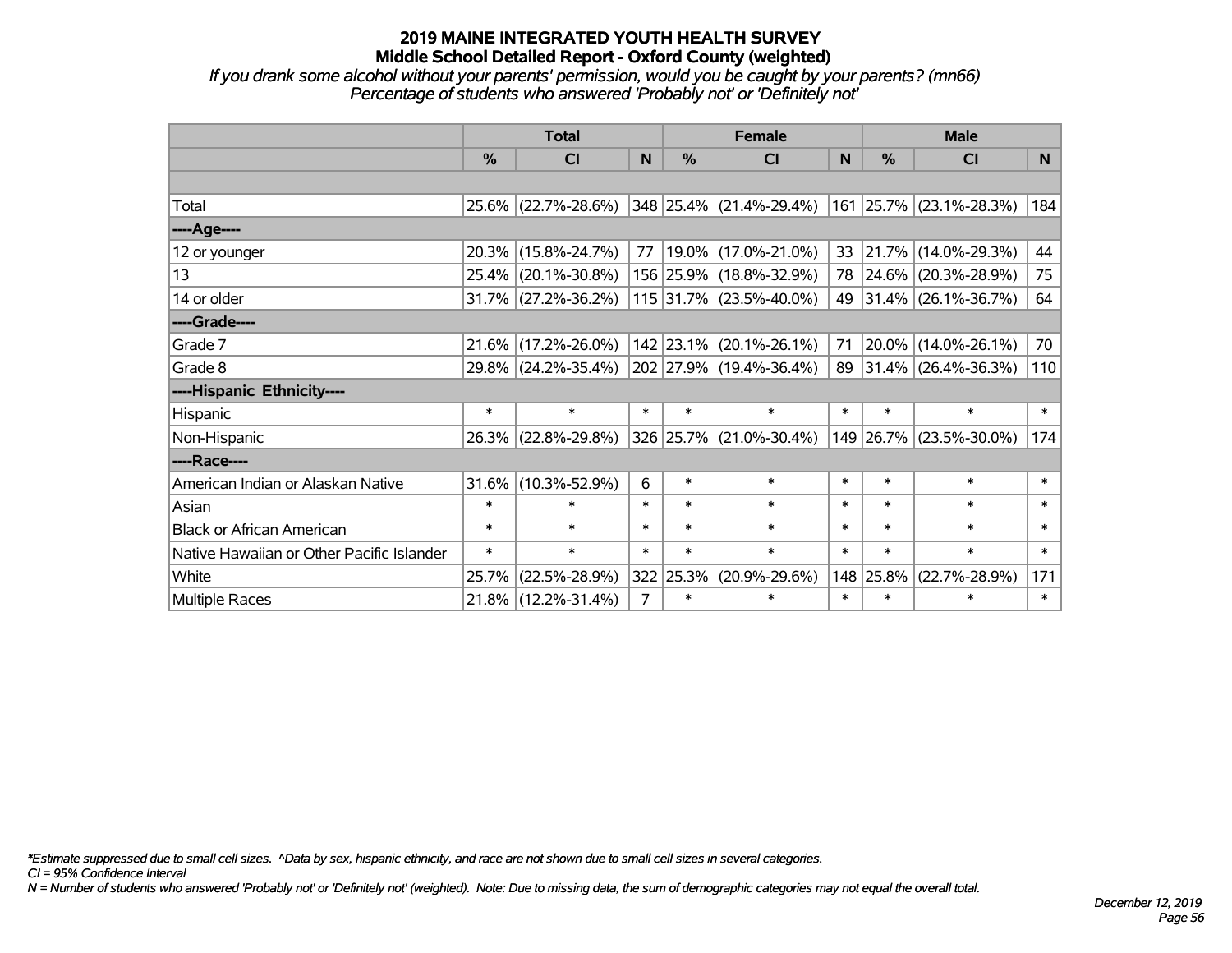*How much do you think people risk harming themselves (physically or in other ways) if they have 1 or 2 drinks of an alcoholic beverage nearly every day? (mn67b)*

*Percentage of students who answered 'No risk' or 'Slight risk'*

|                                           | <b>Total</b> |                        |        | <b>Female</b> |                         |        | <b>Male</b>   |                         |        |  |
|-------------------------------------------|--------------|------------------------|--------|---------------|-------------------------|--------|---------------|-------------------------|--------|--|
|                                           | $\%$         | C <sub>l</sub>         | N      | $\%$          | <b>CI</b>               | N      | $\frac{0}{0}$ | <b>CI</b>               | N      |  |
|                                           |              |                        |        |               |                         |        |               |                         |        |  |
| Total                                     |              | 34.2% (29.0%-39.3%)    |        |               | 465 28.5% (21.4%-35.6%) |        |               | 180 38.8% (33.2%-44.4%) | 277    |  |
| ----Age----                               |              |                        |        |               |                         |        |               |                         |        |  |
| 12 or younger                             |              | 38.8% (32.8%-44.8%)    |        | 136 25.6%     | $(16.0\% - 35.2\%)$     |        | 38 50.4%      | $(44.1\% - 56.7\%)$     | 98     |  |
| 13                                        |              | 34.9% (29.7%-40.1%)    |        | 225 35.6%     | $(26.0\% - 45.1\%)$     |        |               | 114 33.8% (26.3%-41.4%) | 109    |  |
| 14 or older                               |              | 27.7% (19.1%-36.4%)    |        | 101   17.3%   | $(5.5\% - 29.0\%)$      |        |               | 28 35.6% (19.5%-51.7%)  | 70     |  |
| ----Grade----                             |              |                        |        |               |                         |        |               |                         |        |  |
| Grade 7                                   |              | $36.2\%$ (29.1%-43.3%) |        |               | 239 30.1% (19.1%-41.2%) | 94     | 41.2%         | $(33.9\% - 48.5\%)$     | 143    |  |
| Grade 8                                   |              | $32.0\%$ (25.3%-38.7%) |        |               | 213 27.5% (19.1%-35.9%) |        |               | 85 36.0% (22.0%-50.0%)  | 125    |  |
| ----Hispanic Ethnicity----                |              |                        |        |               |                         |        |               |                         |        |  |
| Hispanic                                  |              | 48.4% (28.4%-68.3%)    | 6      | $\ast$        | $\ast$                  | $\ast$ | $\ast$        | $\ast$                  | $\ast$ |  |
| Non-Hispanic                              |              | 32.9% (28.1%-37.7%)    |        |               | 411 26.7% (18.7%-34.7%) |        | 154 38.4%     | $(34.9\% - 41.9\%)$     | 254    |  |
| ----Race----                              |              |                        |        |               |                         |        |               |                         |        |  |
| American Indian or Alaskan Native         |              | $41.1\%$ (21.4%-60.7%) | 9      | $\ast$        | $\ast$                  | $\ast$ | $\ast$        | $\ast$                  | $\ast$ |  |
| Asian                                     | $\ast$       | $\ast$                 | $\ast$ | $\ast$        | $\ast$                  | $\ast$ | $\ast$        | $\ast$                  | $\ast$ |  |
| <b>Black or African American</b>          | $\ast$       | $\ast$                 | $\ast$ | $\ast$        | $\ast$                  | $\ast$ | $\ast$        | $\ast$                  | $\ast$ |  |
| Native Hawaiian or Other Pacific Islander | $\ast$       | $\ast$                 | $\ast$ | $\ast$        | $\ast$                  | $\ast$ | $\ast$        | $\ast$                  | $\ast$ |  |
| White                                     | 33.8%        | $(28.6\% - 39.1\%)$    | 421    | 28.2%         | $(20.3\% - 36.1\%)$     | 161    | 38.8%         | $(32.8\% - 44.8\%)$     | 258    |  |
| <b>Multiple Races</b>                     | 31.9%        | $(21.2\% - 42.6\%)$    | 11     | $\ast$        | $\ast$                  | $\ast$ | $\ast$        | $\ast$                  | $\ast$ |  |

*\*Estimate suppressed due to small cell sizes. ^Data by sex, hispanic ethnicity, and race are not shown due to small cell sizes in several categories.*

*CI = 95% Confidence Interval*

*N = Number of students who answered 'No risk' or 'Slight risk' (weighted). Note: Due to missing data, the sum of demographic categories may not equal the overall total.*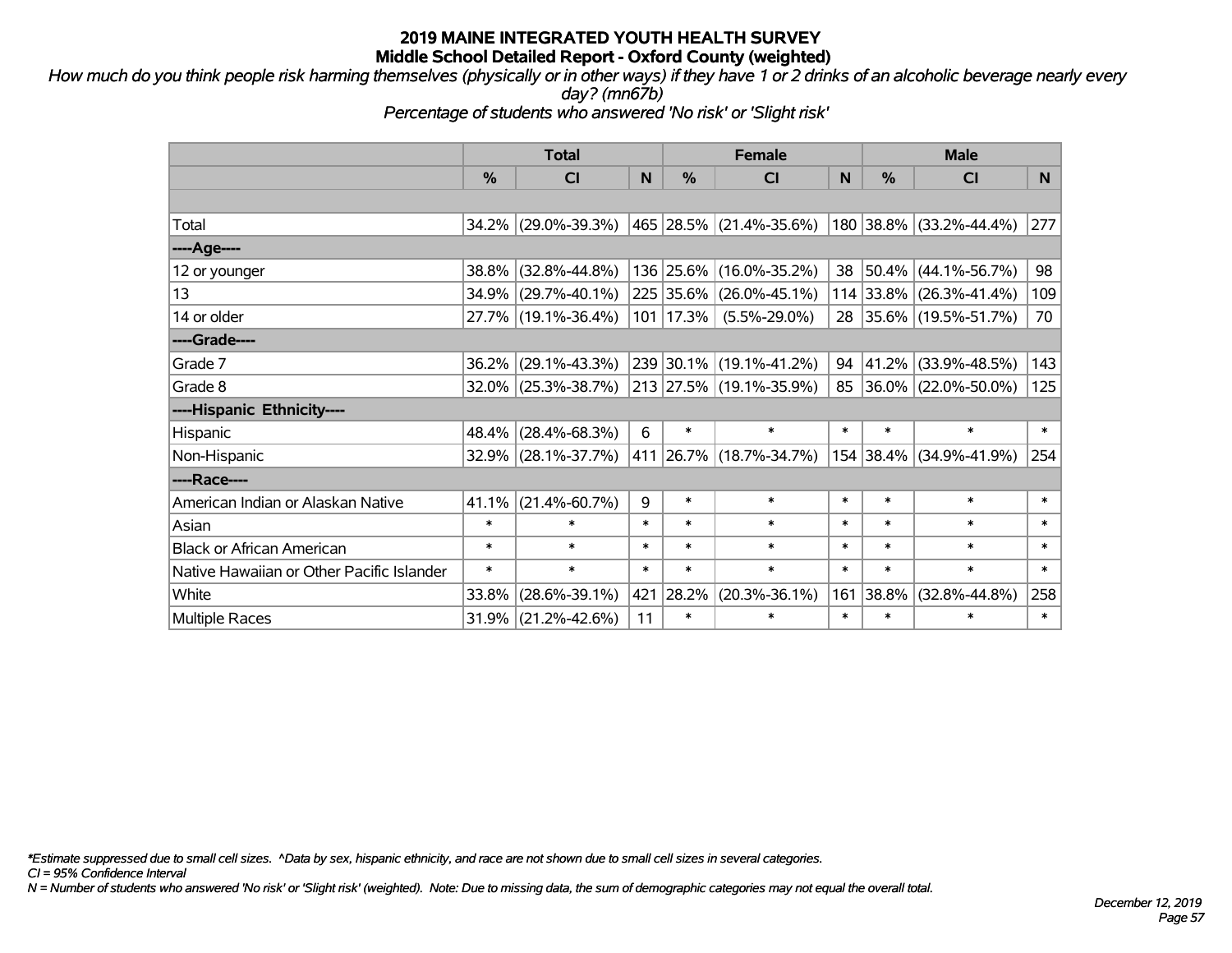*How much do you think people risk harming themselves (physically or in other ways) if they have 5 or more drinks of an alcoholic beverage in a row once or twice a week? (mn68b)*

*Percentage of students who answered 'No risk' or 'Slight risk'*

|                                           | <b>Total</b> |                     |        |               | <b>Female</b>                |        | <b>Male</b> |                            |        |  |
|-------------------------------------------|--------------|---------------------|--------|---------------|------------------------------|--------|-------------|----------------------------|--------|--|
|                                           | %            | <b>CI</b>           | N      | $\frac{0}{0}$ | <b>CI</b>                    | N      | %           | <b>CI</b>                  | N.     |  |
|                                           |              |                     |        |               |                              |        |             |                            |        |  |
| Total                                     |              | 14.7% (13.0%-16.5%) |        |               | $ 199 13.7\% $ (10.4%-17.0%) |        |             | 86 15.7% (11.9%-19.6%)     | 110    |  |
| ----Age----                               |              |                     |        |               |                              |        |             |                            |        |  |
| 12 or younger                             | 14.6%        | $(11.8\% - 17.5\%)$ | 51     | 12.0%         | $(7.0\% - 17.0\%)$           |        | 18 17.3%    | $(8.9\% - 25.7\%)$         | 33     |  |
| 13                                        | $15.0\%$     | $(12.2\% - 17.7\%)$ | 95     | 14.7%         | $(8.4\% - 21.0\%)$           |        | 47 15.4%    | $(9.6\% - 21.1\%)$         | 48     |  |
| 14 or older                               |              | 14.8% (11.9%-17.6%) | 53     | 13.5%         | $(7.0\% - 19.9\%)$           |        |             | 21   14.8%   (11.6%-18.0%) | 29     |  |
| ----Grade----                             |              |                     |        |               |                              |        |             |                            |        |  |
| Grade 7                                   | 16.6%        | $(12.9\% - 20.4\%)$ | 108    | 17.8%         | $(13.5\% - 22.1\%)$          |        | 56 15.6%    | $(7.8\% - 23.5\%)$         | 53     |  |
| Grade 8                                   | $13.0\%$     | $(9.8\% - 16.1\%)$  | 86     | 9.6%          | $(4.5\% - 14.8\%)$           |        |             | 30 15.4% (11.8%-19.1%)     | 54     |  |
| ----Hispanic Ethnicity----                |              |                     |        |               |                              |        |             |                            |        |  |
| Hispanic                                  | $\ast$       | $\ast$              | $\ast$ | $\ast$        | $\ast$                       | $\ast$ | $\ast$      | $\ast$                     | $\ast$ |  |
| Non-Hispanic                              | $14.5\%$     | $(12.6\% - 16.4\%)$ |        |               | 179 13.5% (10.6%-16.4%)      |        |             | 78 15.3% (11.4%-19.1%)     | 98     |  |
| ----Race----                              |              |                     |        |               |                              |        |             |                            |        |  |
| American Indian or Alaskan Native         | 25.2%        | $(1.7\% - 48.7\%)$  | 6      | $\ast$        | $\ast$                       | $\ast$ | $\ast$      | $\ast$                     | $\ast$ |  |
| Asian                                     | $\ast$       | $\ast$              | $\ast$ | $\ast$        | $\ast$                       | $\ast$ | $\ast$      | $\ast$                     | $\ast$ |  |
| <b>Black or African American</b>          | $\ast$       | $\ast$              | $\ast$ | $\ast$        | $\ast$                       | $\ast$ | $\ast$      | $\ast$                     | $\ast$ |  |
| Native Hawaiian or Other Pacific Islander | $\ast$       | $\ast$              | $\ast$ | $\ast$        | $\ast$                       | $\ast$ | $\ast$      | $\ast$                     | $\ast$ |  |
| White                                     | 14.6%        | $(12.6\% - 16.7\%)$ | 180    | 13.2%         | $(10.9\% - 15.5\%)$          |        | 75 15.7%    | $(11.8\% - 19.6\%)$        | 102    |  |
| <b>Multiple Races</b>                     | $\ast$       | $\ast$              | $\ast$ | $\ast$        | $\ast$                       | $\ast$ | $\ast$      | $\ast$                     | $\ast$ |  |

*\*Estimate suppressed due to small cell sizes. ^Data by sex, hispanic ethnicity, and race are not shown due to small cell sizes in several categories.*

*CI = 95% Confidence Interval*

*N = Number of students who answered 'No risk' or 'Slight risk' (weighted). Note: Due to missing data, the sum of demographic categories may not equal the overall total.*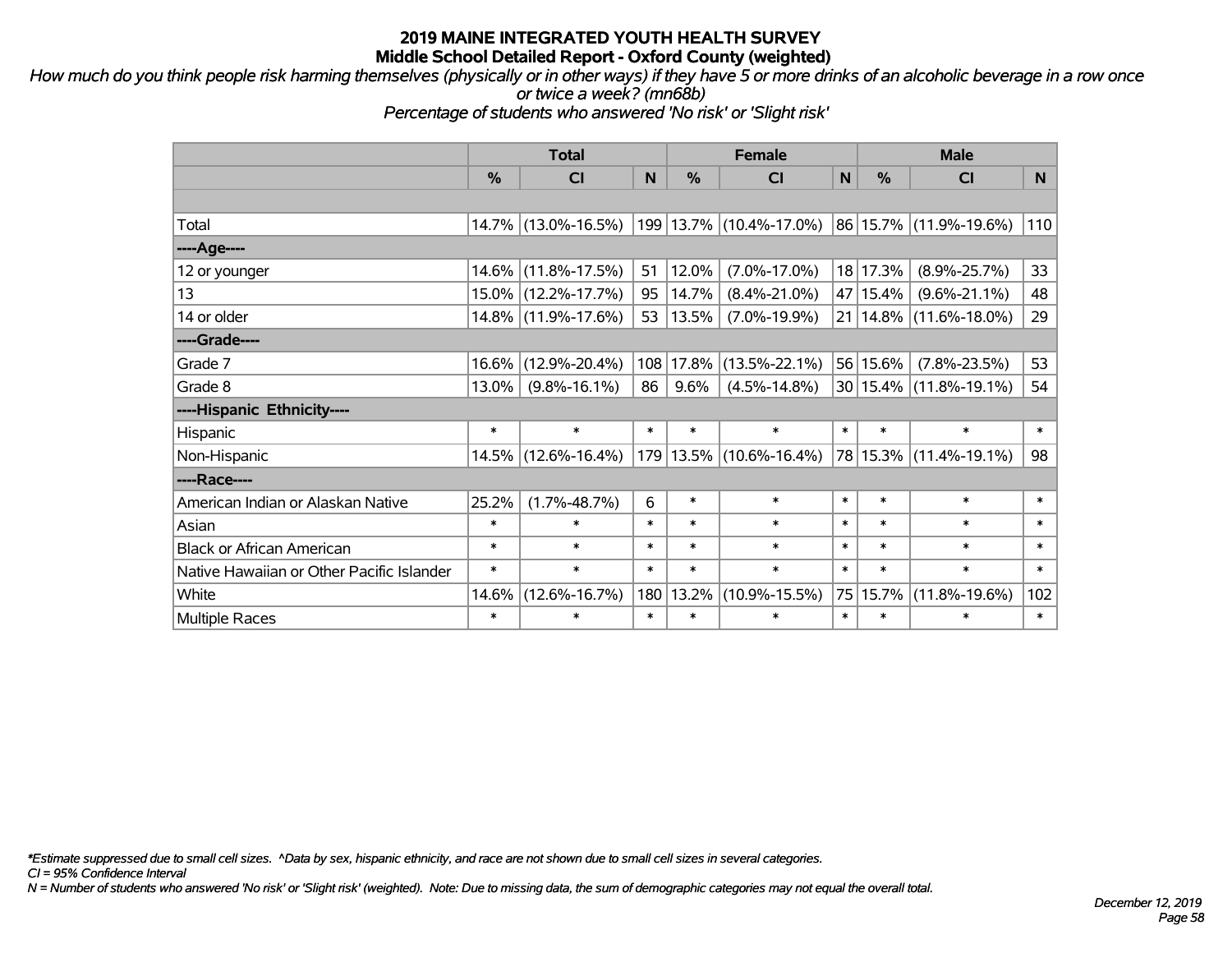*If a kid drank some alcohol in your neighborhood, would he or she be caught by the police? (mn69) Percentage of students who answered 'Probably not' or 'Definitely not'*

|                                           | <b>Total</b>  |                        |        | <b>Female</b> | <b>Male</b>                  |        |           |                              |                |
|-------------------------------------------|---------------|------------------------|--------|---------------|------------------------------|--------|-----------|------------------------------|----------------|
|                                           | $\frac{0}{0}$ | CI                     | N      | %             | <b>CI</b>                    | N      | %         | <b>CI</b>                    | N <sub>1</sub> |
|                                           |               |                        |        |               |                              |        |           |                              |                |
| Total                                     |               | $61.5\%$ (57.4%-65.6%) |        |               | 836 65.2% (59.5%-70.8%)      |        |           | $ 414 57.8\% $ (52.6%-63.0%) | 410            |
| ----Age----                               |               |                        |        |               |                              |        |           |                              |                |
| 12 or younger                             | 56.4%         | $(52.2\% - 60.7\%)$    |        |               | 199 60.2% (51.2%-69.2%)      | 91     | $52.0\%$  | $(46.0\% - 58.0\%)$          | 101            |
| 13                                        |               | $62.8\%$ (54.8%-70.7%) |        |               | 405 65.4% (56.4%-74.5%)      |        | 212 59.8% | $(50.9\% - 68.6\%)$          | 191            |
| 14 or older                               |               | $64.1\%$ (57.4%-70.8%) |        |               | 232 69.3% (59.7%-78.8%)      |        |           | 111 60.3% (47.9%-72.6%)      | 117            |
| ----Grade----                             |               |                        |        |               |                              |        |           |                              |                |
| Grade 7                                   | 55.7%         | $(48.7\% - 62.7\%)$    |        |               | 366 58.5% (50.1%-66.9%)      |        | 183 52.9% | $(46.0\% - 59.7\%)$          | 181            |
| Grade 8                                   |               | 66.7% (61.9%-71.5%)    |        |               | $ 448 70.8\% $ (64.5%-77.1%) |        |           | 222 63.0% (55.8%-70.2%)      | 219            |
| ----Hispanic Ethnicity----                |               |                        |        |               |                              |        |           |                              |                |
| Hispanic                                  | $\ast$        | $\ast$                 | $\ast$ | $\ast$        | $\ast$                       | $\ast$ | $\ast$    | $\ast$                       | $\ast$         |
| Non-Hispanic                              | 60.8%         | $(56.4\% - 65.2\%)$    |        |               | 760 64.8% (58.1%-71.6%)      |        |           | 379 56.6% (52.2%-61.0%)      | 371            |
| ----Race----                              |               |                        |        |               |                              |        |           |                              |                |
| American Indian or Alaskan Native         | 69.8%         | $(57.2\% - 82.4\%)$    | 15     | $\ast$        | $\ast$                       | $\ast$ | $\ast$    | $\ast$                       | $\ast$         |
| Asian                                     | $\ast$        | $\ast$                 | $\ast$ | $\ast$        | $\ast$                       | $\ast$ | $\ast$    | $\ast$                       | $\ast$         |
| <b>Black or African American</b>          | $\ast$        | $\ast$                 | $\ast$ | $\ast$        | $\ast$                       | $\ast$ | $\ast$    | $\ast$                       | $\ast$         |
| Native Hawaiian or Other Pacific Islander | $\ast$        | $\ast$                 | $\ast$ | $\ast$        | $\ast$                       | $\ast$ | $\ast$    | $\ast$                       | $\ast$         |
| White                                     | 61.4%         | $(56.4\% - 66.4\%)$    |        | 762 65.2%     | $(58.1\% - 72.4\%)$          |        | 373 57.4% | $(51.9\% - 62.9\%)$          | 379            |
| <b>Multiple Races</b>                     |               | 57.2% (39.4%-75.1%)    | 19     |               | $ 68.9\% $ (45.3%-92.6%)     |        |           | 12 53.3% (31.9%-74.7%)       | 7 <sup>1</sup> |

*\*Estimate suppressed due to small cell sizes. ^Data by sex, hispanic ethnicity, and race are not shown due to small cell sizes in several categories.*

*CI = 95% Confidence Interval*

*N = Number of students who answered 'Probably not' or 'Definitely not' (weighted). Note: Due to missing data, the sum of demographic categories may not equal the overall total.*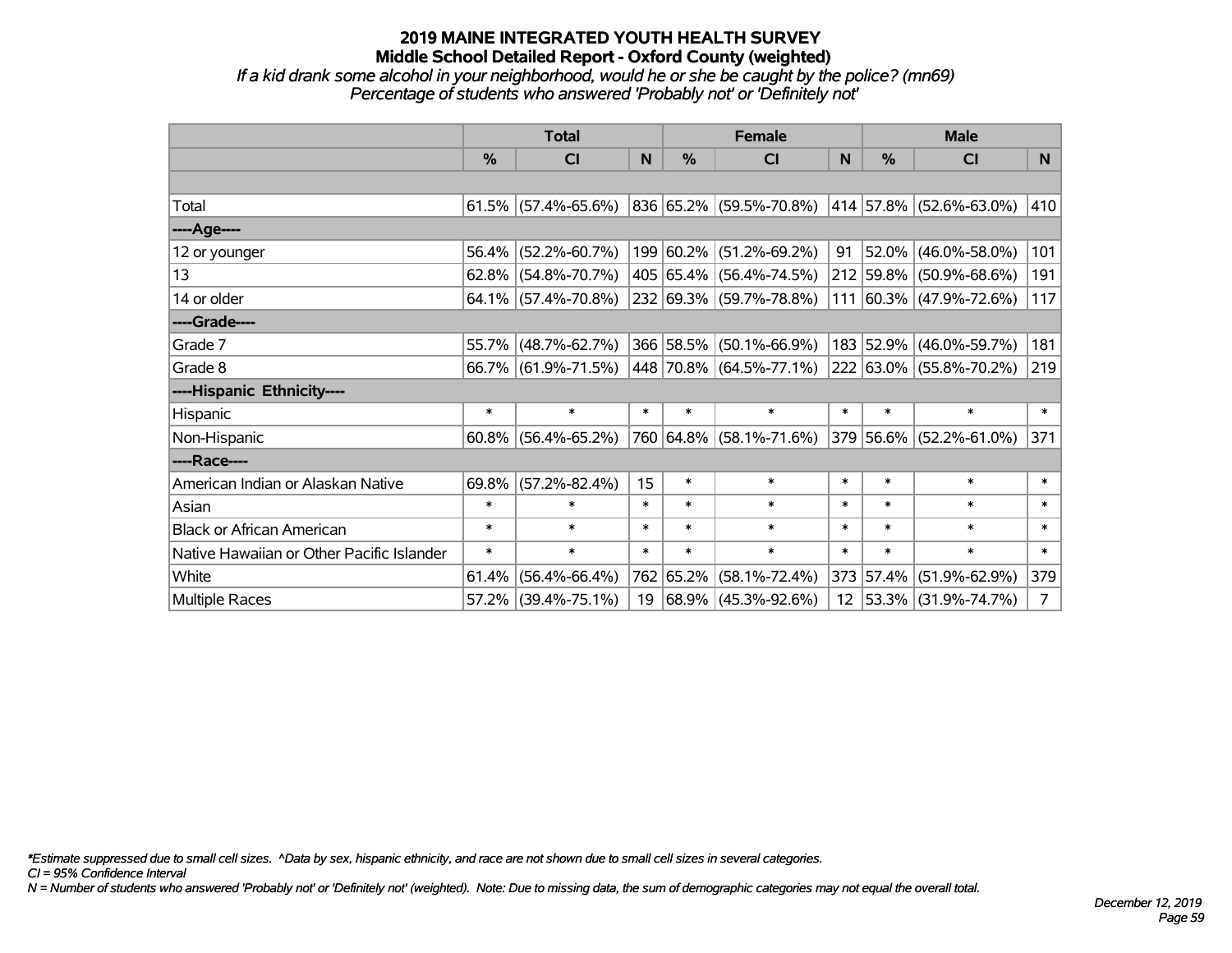*How wrong would most adults over 21 in your neighborhood think it is for kids your age to drink alcohol? (mn71a) Percentage of students who answered 'A little bit wrong' or 'Not wrong at all'*

|                                           | <b>Total</b>  |                     |        |        | <b>Female</b>         | <b>Male</b> |            |                           |              |
|-------------------------------------------|---------------|---------------------|--------|--------|-----------------------|-------------|------------|---------------------------|--------------|
|                                           | $\frac{0}{0}$ | <b>CI</b>           | N      | %      | <b>CI</b>             | N           | %          | <b>CI</b>                 | N            |
|                                           |               |                     |        |        |                       |             |            |                           |              |
| Total                                     | 10.9%         | $(8.4\% - 13.4\%)$  | 147    | 9.3%   | $(6.7\% - 12.0\%)$    |             |            | 59 12.0% (7.5%-16.6%)     | 87           |
| ----Age----                               |               |                     |        |        |                       |             |            |                           |              |
| 12 or younger                             | 7.5%          | $(3.6\% - 11.4\%)$  | 31     | 4.5%   | $(0.0\% - 9.4\%)$     |             | $9 10.4\%$ | $(2.9\% - 17.9\%)$        | 22           |
| 13                                        | 10.6%         | $(6.8\% - 14.4\%)$  | 62     | 8.8%   | $(5.5\% - 12.2\%)$    |             | 25 11.8%   | $(7.0\% - 16.7\%)$        | 35           |
| 14 or older                               | 15.2%         | $(9.9\% - 20.4\%)$  | 54     |        | $17.0\%$ (9.0%-25.0%) |             |            | 25   13.9%   (8.0%-19.9%) | 30           |
| ----Grade----                             |               |                     |        |        |                       |             |            |                           |              |
| Grade 7                                   | 7.6%          | $(4.4\% - 10.9\%)$  | 50     | 4.9%   | $(3.1\% - 6.6\%)$     |             | 15 10.0%   | $(3.9\% - 16.1\%)$        | 35           |
| Grade 8                                   | 13.7%         | $(10.5\% - 16.9\%)$ | 94     |        | $13.8\%$ (9.5%-18.0%) |             |            | 44 13.3% (8.5%-18.1%)     | 48           |
| ----Hispanic Ethnicity----                |               |                     |        |        |                       |             |            |                           |              |
| Hispanic                                  | $\ast$        | $\ast$              | $\ast$ | $\ast$ | $\ast$                | $\ast$      | $\ast$     | $\ast$                    | $\ast$       |
| Non-Hispanic                              | 11.2%         | $(8.8\% - 13.7\%)$  | 136    | 9.4%   | $(6.8\% - 11.9\%)$    |             |            | 54 12.6% (8.1%-17.1%)     | 81           |
| ----Race----                              |               |                     |        |        |                       |             |            |                           |              |
| American Indian or Alaskan Native         | $\ast$        | $\ast$              | $\ast$ | $\ast$ | $\ast$                | $\ast$      | $\ast$     | $\ast$                    | $\ast$       |
| Asian                                     | $\ast$        | $\ast$              | $\ast$ | $\ast$ | $\ast$                | $\ast$      | $\ast$     | $\ast$                    | $\ast$       |
| <b>Black or African American</b>          | $\ast$        | $\ast$              | $\ast$ | $\ast$ | $\ast$                | $\ast$      | $\ast$     | $\ast$                    | $\ast$       |
| Native Hawaiian or Other Pacific Islander | $\ast$        | $\ast$              | $\ast$ | $\ast$ | $\ast$                | $\ast$      | $\ast$     | $\ast$                    | $\pmb{\ast}$ |
| White                                     | 10.8%         | $(8.2\% - 13.5\%)$  | 136    | 9.1%   | $(6.5\% - 11.8\%)$    |             | 54 12.1%   | $(7.7\% - 16.6\%)$        | 80           |
| Multiple Races                            | $\ast$        | $\ast$              | $\ast$ | $\ast$ | $\ast$                | $\ast$      | $\ast$     | $\ast$                    | $\ast$       |

*\*Estimate suppressed due to small cell sizes. ^Data by sex, hispanic ethnicity, and race are not shown due to small cell sizes in several categories.*

*CI = 95% Confidence Interval*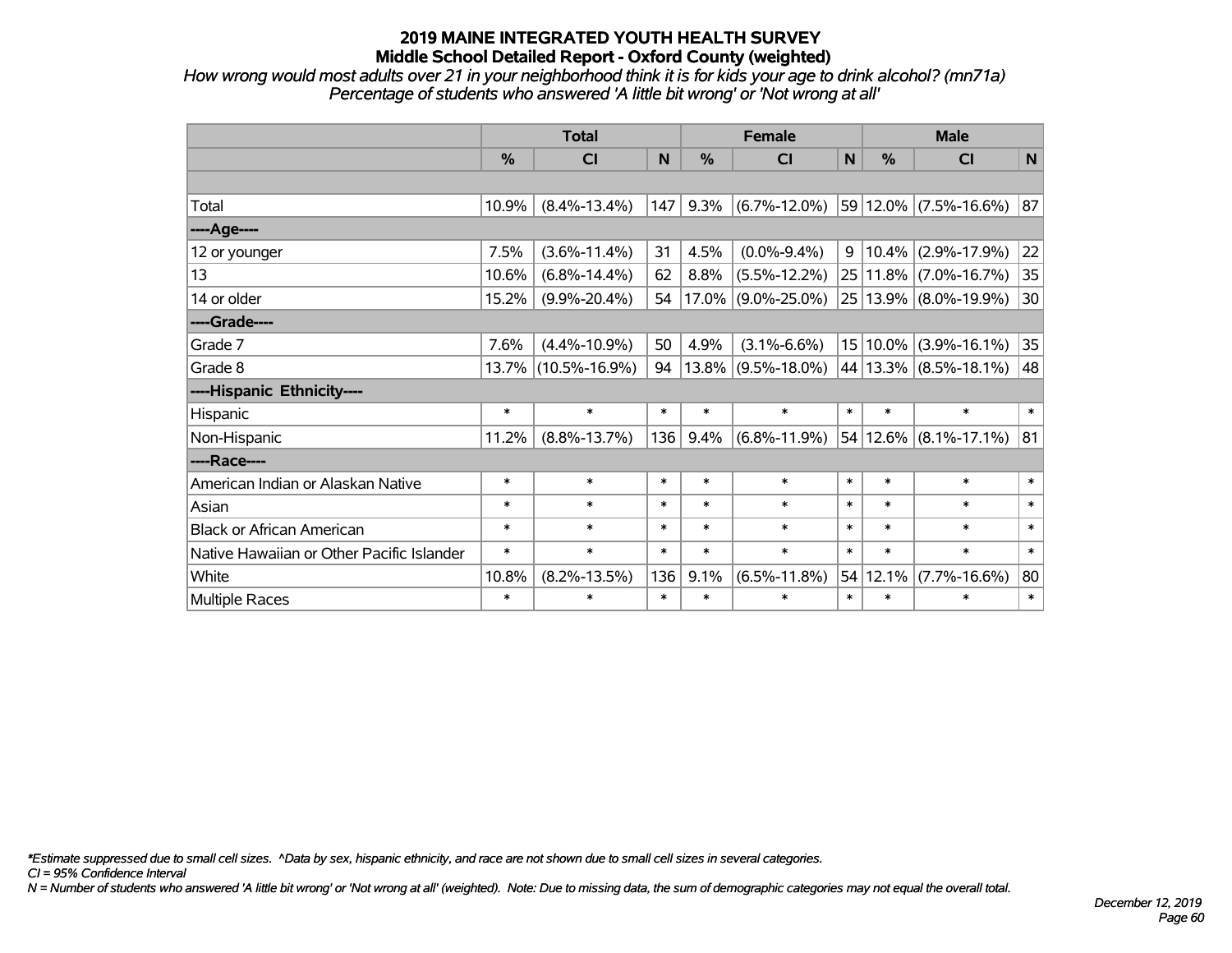*How do you feel about someone your age having 1 or 2 drinks of an alcoholic beverage nearly every day? (mn164) Percentage of students who answered 'Strongly approve' or 'Approve'*

|                                           | <b>Total</b> |                      |        | <b>Female</b> |                     |        | <b>Male</b> |                    |        |  |
|-------------------------------------------|--------------|----------------------|--------|---------------|---------------------|--------|-------------|--------------------|--------|--|
|                                           | %            | <b>CI</b>            | N      | %             | <b>CI</b>           | N      | %           | <b>CI</b>          | N      |  |
|                                           |              |                      |        |               |                     |        |             |                    |        |  |
| Total                                     | 5.9%         | $(5.0\% - 6.7\%)$    |        |               | 79 4.6% (3.3%-5.9%) |        | 29 7.2%     | $(5.1\% - 9.3\%)$  | 50     |  |
| ----Age----                               |              |                      |        |               |                     |        |             |                    |        |  |
| 12 or younger                             | 4.4%         | $(1.1\% - 7.6\%)$    | 16     | $\ast$        | $\ast$              | $\ast$ | $\ast$      | $\ast$             | $\ast$ |  |
| 13                                        | 6.1%         | $(3.2\% - 8.9\%)$    | 38     | 4.1%          | $(2.3\% - 5.9\%)$   |        | 13 8.1%     | $(2.8\% - 13.4\%)$ | 25     |  |
| 14 or older                               |              | $7.1\%$ (2.9%-11.3%) | 25     | $\ast$        | *                   | $\ast$ | $\ast$      | $\ast$             | $\ast$ |  |
| ----Grade----                             |              |                      |        |               |                     |        |             |                    |        |  |
| Grade 7                                   | 7.1%         | $(5.0\% - 9.1\%)$    |        | 46 9.2%       | $(8.5\% - 9.9\%)$   |        | 29 5.1%     | $(1.0\% - 9.2\%)$  | 17     |  |
| Grade 8                                   | 4.4%         | $(2.9\% - 6.0\%)$    | 29     | $\ast$        | $\ast$              | $\ast$ | $\ast$      | $\ast$             | $\ast$ |  |
| ----Hispanic Ethnicity----                |              |                      |        |               |                     |        |             |                    |        |  |
| Hispanic                                  | $\ast$       | $\ast$               | $\ast$ | $\ast$        | $\ast$              | $\ast$ | $\ast$      | $\ast$             | $\ast$ |  |
| Non-Hispanic                              | 6.0%         | $(4.6\% - 7.4\%)$    |        | 73 4.7%       | $(3.3\% - 6.0\%)$   |        | 27 7.2%     | $(4.7\% - 9.8\%)$  | 47     |  |
| ----Race----                              |              |                      |        |               |                     |        |             |                    |        |  |
| American Indian or Alaskan Native         | $\ast$       | $\ast$               | $\ast$ | $\ast$        | $\ast$              | $\ast$ | $\ast$      | $\ast$             | $\ast$ |  |
| Asian                                     | $\ast$       | $\ast$               | $\ast$ | $\ast$        | $\ast$              | $\ast$ | $\ast$      | $\ast$             | $\ast$ |  |
| <b>Black or African American</b>          | $\ast$       | $\ast$               | $\ast$ | $\ast$        | $\ast$              | $\ast$ | $\ast$      | $\ast$             | $\ast$ |  |
| Native Hawaiian or Other Pacific Islander | $\ast$       | $\ast$               | $\ast$ | $\ast$        | $\ast$              | $\ast$ | $\ast$      | $\ast$             | $\ast$ |  |
| White                                     | 5.9%         | $(4.9\% - 6.9\%)$    | 72     | 4.6%          | $(2.6\% - 6.6\%)$   |        | 26 7.1%     | $(4.8\% - 9.4\%)$  | 46     |  |
| <b>Multiple Races</b>                     | $\ast$       | $\ast$               | $\ast$ | $\ast$        | $\ast$              | $\ast$ | $\ast$      | $\ast$             | $\ast$ |  |

*\*Estimate suppressed due to small cell sizes. ^Data by sex, hispanic ethnicity, and race are not shown due to small cell sizes in several categories.*

*CI = 95% Confidence Interval*

*N = Number of students who answered 'Strongly approve' or 'Approve' (weighted). Note: Due to missing data, the sum of demographic categories may not equal the overall total.*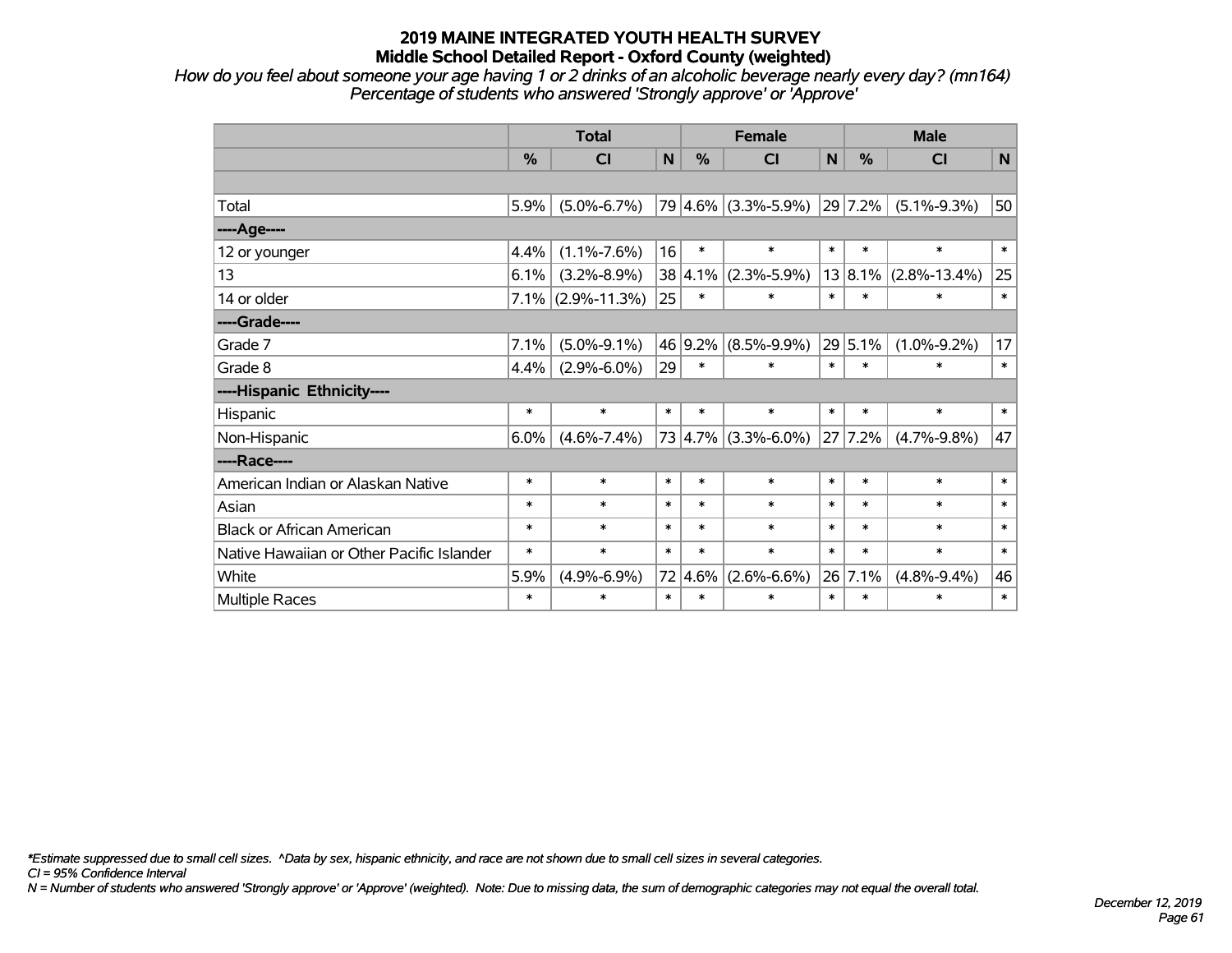*How wrong do your parents feel it would be for you to have 1 or 2 drinks of an alcoholic beverage nearly every day? (mn165) Percentage of students who answered 'A little bit wrong' or 'Not wrong at all'*

|                                           | <b>Total</b> |                      |        | <b>Female</b> |                                             |        | <b>Male</b> |                         |        |  |
|-------------------------------------------|--------------|----------------------|--------|---------------|---------------------------------------------|--------|-------------|-------------------------|--------|--|
|                                           | %            | CI                   | N      | $\frac{0}{0}$ | <b>CI</b>                                   | N      | %           | <b>CI</b>               | N      |  |
|                                           |              |                      |        |               |                                             |        |             |                         |        |  |
| Total                                     | 4.8%         | $(3.1\% - 6.4\%)$    |        |               | $64 3.9\% $ (2.3%-5.5%) 25 5.0% (3.6%-6.5%) |        |             |                         | 36     |  |
| ----Age----                               |              |                      |        |               |                                             |        |             |                         |        |  |
| 12 or younger                             | 2.9%         | $(1.4\% - 4.5\%)$    | 11     | $\ast$        | $\ast$                                      | $\ast$ | $\ast$      | $\ast$                  | $\ast$ |  |
| 13                                        | 4.7%         | $(3.0\% - 6.4\%)$    |        |               | 29 4.4% (1.0%-7.8%)                         | 13     | 4.8%        | $(2.1\% - 7.4\%)$       | 15     |  |
| 14 or older                               |              | $6.7\%$ (3.3%-10.0%) |        |               | $24 4.7\% $ (1.6%-7.9%)                     | 7      |             | $6.8\%$ (4.1%-9.6%)     | 14     |  |
| ----Grade----                             |              |                      |        |               |                                             |        |             |                         |        |  |
| Grade 7                                   | 3.6%         | $(1.6\% - 5.6\%)$    |        |               | $23 3.5\% $ (1.0%-6.1%)   11   3.3%         |        |             | $(1.2\% - 5.3\%)$       | 11     |  |
| Grade 8                                   | 5.8%         | $(4.1\% - 7.5\%)$    |        |               | $40 3.8\% $ (2.1%-5.6%)                     |        |             | $12 6.9\% $ (5.6%-8.3%) | 24     |  |
| ----Hispanic Ethnicity----                |              |                      |        |               |                                             |        |             |                         |        |  |
| Hispanic                                  | $\ast$       | $\ast$               | $\ast$ | $\ast$        | $\ast$                                      | $\ast$ | $\ast$      | $\ast$                  | $\ast$ |  |
| Non-Hispanic                              | 4.1%         | $(2.9\% - 5.3\%)$    | 51     |               | $3.7\%$ (1.9%-5.4%)                         | 21     | 4.4%        | $(3.3\% - 5.5\%)$       | 28     |  |
| ----Race----                              |              |                      |        |               |                                             |        |             |                         |        |  |
| American Indian or Alaskan Native         | $\ast$       | $\ast$               | $\ast$ | $\ast$        | $\ast$                                      | $\ast$ | $\ast$      | $\ast$                  | $\ast$ |  |
| Asian                                     | $\ast$       | $\ast$               | $\ast$ | $\ast$        | $\ast$                                      | $\ast$ | $\ast$      | $\ast$                  | $\ast$ |  |
| <b>Black or African American</b>          | $\ast$       | $\ast$               | $\ast$ | $\ast$        | $\ast$                                      | $\ast$ | $\ast$      | $\ast$                  | $\ast$ |  |
| Native Hawaiian or Other Pacific Islander | $\ast$       | $\ast$               | $\ast$ | $\ast$        | $\ast$                                      | $\ast$ | $\ast$      | $\ast$                  | $\ast$ |  |
| White                                     | 4.2%         | $(2.9\% - 5.4\%)$    |        | 52 3.8%       | $(1.9\% - 5.7\%)$                           |        | 22 4.3%     | $(3.1\% - 5.5\%)$       | 28     |  |
| Multiple Races                            | $\ast$       | $\ast$               | $\ast$ | $\ast$        | $\ast$                                      | $\ast$ | $\ast$      | $\ast$                  | $\ast$ |  |

*\*Estimate suppressed due to small cell sizes. ^Data by sex, hispanic ethnicity, and race are not shown due to small cell sizes in several categories.*

*CI = 95% Confidence Interval*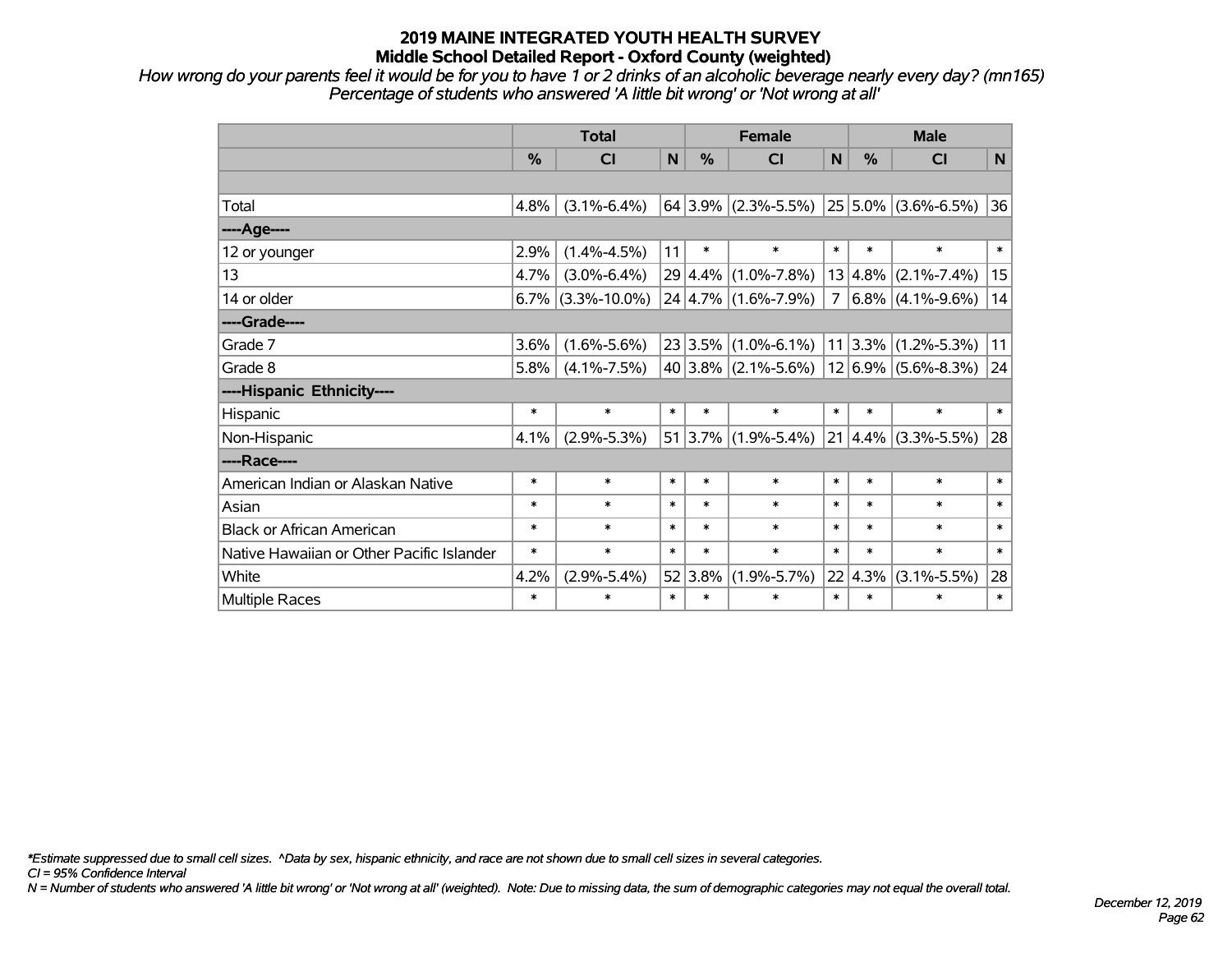*How wrong do your friends feel it would be for you to have 1 or 2 drinks of an alcoholic beverage nearly every day? (mn175) Percentage of students who answered 'A little bit wrong' or 'Not wrong at all'*

|                                           | <b>Total</b> |                     |        | <b>Female</b> |                            |        | <b>Male</b> |                             |                |  |
|-------------------------------------------|--------------|---------------------|--------|---------------|----------------------------|--------|-------------|-----------------------------|----------------|--|
|                                           | %            | CI                  | N      | $\frac{0}{0}$ | <b>CI</b>                  | N      | %           | <b>CI</b>                   | N <sub>1</sub> |  |
|                                           |              |                     |        |               |                            |        |             |                             |                |  |
| Total                                     |              | 16.6% (12.0%-21.3%) |        |               | 224 16.8% (7.7%-25.8%)     |        |             | 106   16.2%   (13.2%-19.3%) | 113            |  |
| ----Age----                               |              |                     |        |               |                            |        |             |                             |                |  |
| 12 or younger                             | 13.0%        | $(8.7\% - 17.4\%)$  | 45     | 13.4%         | $(5.0\% - 21.8\%)$         | 20     | 13.2%       | $(6.3\% - 20.1\%)$          | 25             |  |
| 13                                        | 17.1%        | $(11.2\% - 23.0\%)$ |        | 110 15.2%     | $(3.8\% - 26.5\%)$         | 49     | 18.7%       | $(14.7\% - 22.8\%)$         | 58             |  |
| 14 or older                               |              | 19.2% (10.2%-28.1%) | 69     |               | $ 23.1\% $ (7.7%-38.5%)    | 37     | $15.1\%$    | $(6.5\% - 23.7\%)$          | 30             |  |
| ----Grade----                             |              |                     |        |               |                            |        |             |                             |                |  |
| Grade 7                                   | 14.2%        | $(10.9\% - 17.4\%)$ | 92     | 13.8%         | $(7.2\% - 20.4\%)$         | 43     | 14.0%       | $(11.3\% - 16.7\%)$         | 47             |  |
| Grade 8                                   |              | 18.3% (10.6%-26.0%) |        |               | 122   18.9%   (3.7%-34.1%) | 60     |             | $17.4\%$ (14.2%-20.6%)      | 60             |  |
| ----Hispanic Ethnicity----                |              |                     |        |               |                            |        |             |                             |                |  |
| Hispanic                                  | $\ast$       | $\ast$              | $\ast$ | $\ast$        | $\ast$                     | $\ast$ | $\ast$      | $\ast$                      | $\ast$         |  |
| Non-Hispanic                              | 15.8%        | $(12.2\% - 19.4\%)$ |        | 196 15.3%     | $(8.1\% - 22.4\%)$         | 89     | 16.1%       | $(12.9\% - 19.2\%)$         | 104            |  |
| ----Race----                              |              |                     |        |               |                            |        |             |                             |                |  |
| American Indian or Alaskan Native         | $\ast$       | $\ast$              | $\ast$ | $\ast$        | $\ast$                     | $\ast$ | $\ast$      | $\ast$                      | $\ast$         |  |
| Asian                                     | $\ast$       | $\ast$              | $\ast$ | $\ast$        | $\ast$                     | $\ast$ | $\ast$      | $\ast$                      | $\ast$         |  |
| <b>Black or African American</b>          | $\ast$       | $\ast$              | $\ast$ | $\ast$        | $\ast$                     | $\ast$ | $\ast$      | $\ast$                      | $\ast$         |  |
| Native Hawaiian or Other Pacific Islander | $\ast$       | $\ast$              | $\ast$ | $\ast$        | $\ast$                     | $\ast$ | $\ast$      | $\ast$                      | $\ast$         |  |
| White                                     | 16.2%        | $(12.6\% - 19.9\%)$ |        | 200 15.6%     | $(7.7\% - 23.5\%)$         | 89     | 16.6%       | $(14.0\% - 19.3\%)$         | 108            |  |
| Multiple Races                            | $\ast$       | $\ast$              | $\ast$ | $\ast$        | $\ast$                     | $\ast$ | $\ast$      | $\ast$                      | $\ast$         |  |

*\*Estimate suppressed due to small cell sizes. ^Data by sex, hispanic ethnicity, and race are not shown due to small cell sizes in several categories.*

*CI = 95% Confidence Interval*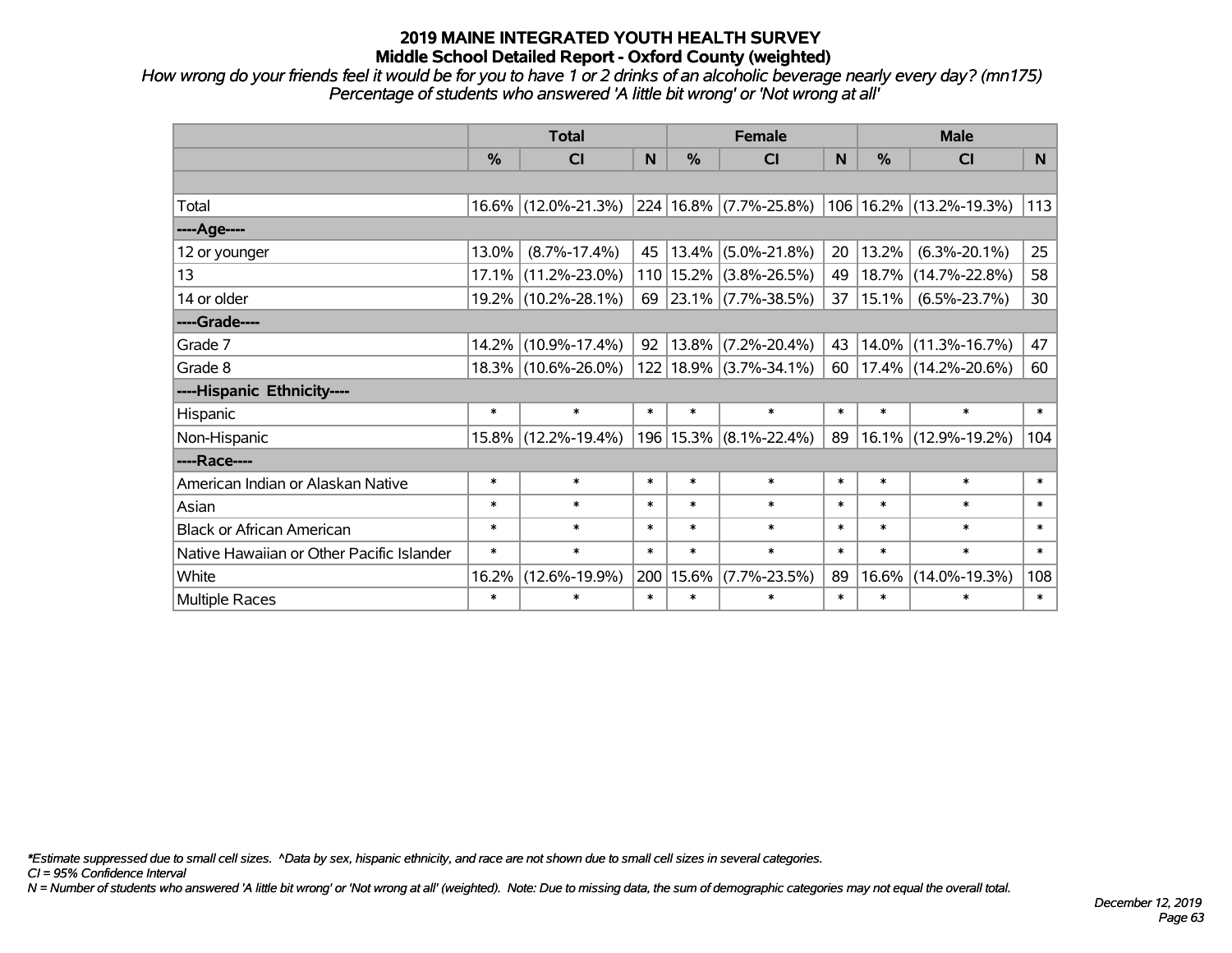#### **2019 MAINE INTEGRATED YOUTH HEALTH SURVEY Middle School Detailed Report - Oxford County (weighted)** *Have you ever used marijuana? (mn74) Percentage of students who answered 'Yes'*

|                                           | <b>Total</b>  |                     |        | <b>Female</b> |                     |              | <b>Male</b>   |                            |                |
|-------------------------------------------|---------------|---------------------|--------|---------------|---------------------|--------------|---------------|----------------------------|----------------|
|                                           | $\frac{0}{0}$ | CI                  | N      | %             | CI                  | $\mathsf{N}$ | $\frac{0}{0}$ | <b>CI</b>                  | $\mathsf{N}$   |
|                                           |               |                     |        |               |                     |              |               |                            |                |
| Total                                     | 10.8%         | $(9.0\% - 12.7\%)$  | 141    | 12.9%         | $(8.3\% - 17.5\%)$  | 78           | 9.3%          | $(7.1\% - 11.5\%)$         | 63             |
| ----Age----                               |               |                     |        |               |                     |              |               |                            |                |
| 12 or younger                             | 4.9%          | $(2.4\% - 7.4\%)$   | 18     | 5.5%          | $(1.9\% - 9.0\%)$   | 9            | 4.5%          | $(1.1\% - 7.9\%)$          | 9 <sup>1</sup> |
| 13                                        | 9.5%          | $(7.4\% - 11.7\%)$  | 56     | 11.7%         | $(6.0\% - 17.5\%)$  | 34           | 7.5%          | $(5.3\% - 9.7\%)$          | 22             |
| 14 or older                               |               | 19.4% (14.0%-24.7%) | 67     |               | 23.0% (11.9%-34.1%) |              |               | 35   16.7%   (12.5%-21.0%) | 32             |
| ----Grade----                             |               |                     |        |               |                     |              |               |                            |                |
| Grade 7                                   | 6.7%          | $(4.2\% - 9.2\%)$   | 42     | 7.9%          | $(4.3\% - 11.5\%)$  | 23           | 5.7%          | $(3.2\% - 8.2\%)$          | 19             |
| Grade 8                                   |               | 15.3% (11.6%-18.9%) | 99     | 17.8%         | $(8.5\% - 27.0\%)$  | 55           | 13.2%         | $(9.9\% - 16.5\%)$         | 44             |
| ----Hispanic Ethnicity----                |               |                     |        |               |                     |              |               |                            |                |
| Hispanic                                  | $\ast$        | $\ast$              | $\ast$ | $\ast$        | $\ast$              | $\ast$       | $\ast$        | $\ast$                     | $\ast$         |
| Non-Hispanic                              | 11.4%         | $(9.3\% - 13.5\%)$  |        | 134 13.2%     | $(9.0\% - 17.4\%)$  | 74           | 9.9%          | $(7.6\% - 12.2\%)$         | 61             |
| ----Race----                              |               |                     |        |               |                     |              |               |                            |                |
| American Indian or Alaskan Native         | $\ast$        | $\ast$              | $\ast$ | $\ast$        | $\ast$              | $\ast$       | $\ast$        | $\ast$                     | $\ast$         |
| Asian                                     | $\ast$        | $\ast$              | $\ast$ | $\ast$        | $\ast$              | $\ast$       | $\ast$        | $\ast$                     | $\ast$         |
| <b>Black or African American</b>          | $\ast$        | $\ast$              | $\ast$ | $\ast$        | $\ast$              | $\ast$       | $\ast$        | $\ast$                     | $\ast$         |
| Native Hawaiian or Other Pacific Islander | $\ast$        | $\ast$              | $\ast$ | $\ast$        | $\ast$              | $\ast$       | $\ast$        | $\ast$                     | $\ast$         |
| White                                     | 10.7%         | $(9.0\% - 12.3\%)$  | 127    | 13.2%         | $(8.7\% - 17.6\%)$  | 73           | 8.5%          | $(6.0\% - 11.0\%)$         | 53             |
| <b>Multiple Races</b>                     | $\ast$        | $\ast$              | $\ast$ | $\ast$        | $\ast$              | $\ast$       | $\ast$        | $\ast$                     | $\ast$         |

*\*Estimate suppressed due to small cell sizes. ^Data by sex, hispanic ethnicity, and race are not shown due to small cell sizes in several categories.*

*CI = 95% Confidence Interval*

*N = Number of students who answered 'Yes' (weighted). Note: Due to missing data, the sum of demographic categories may not equal the overall total.*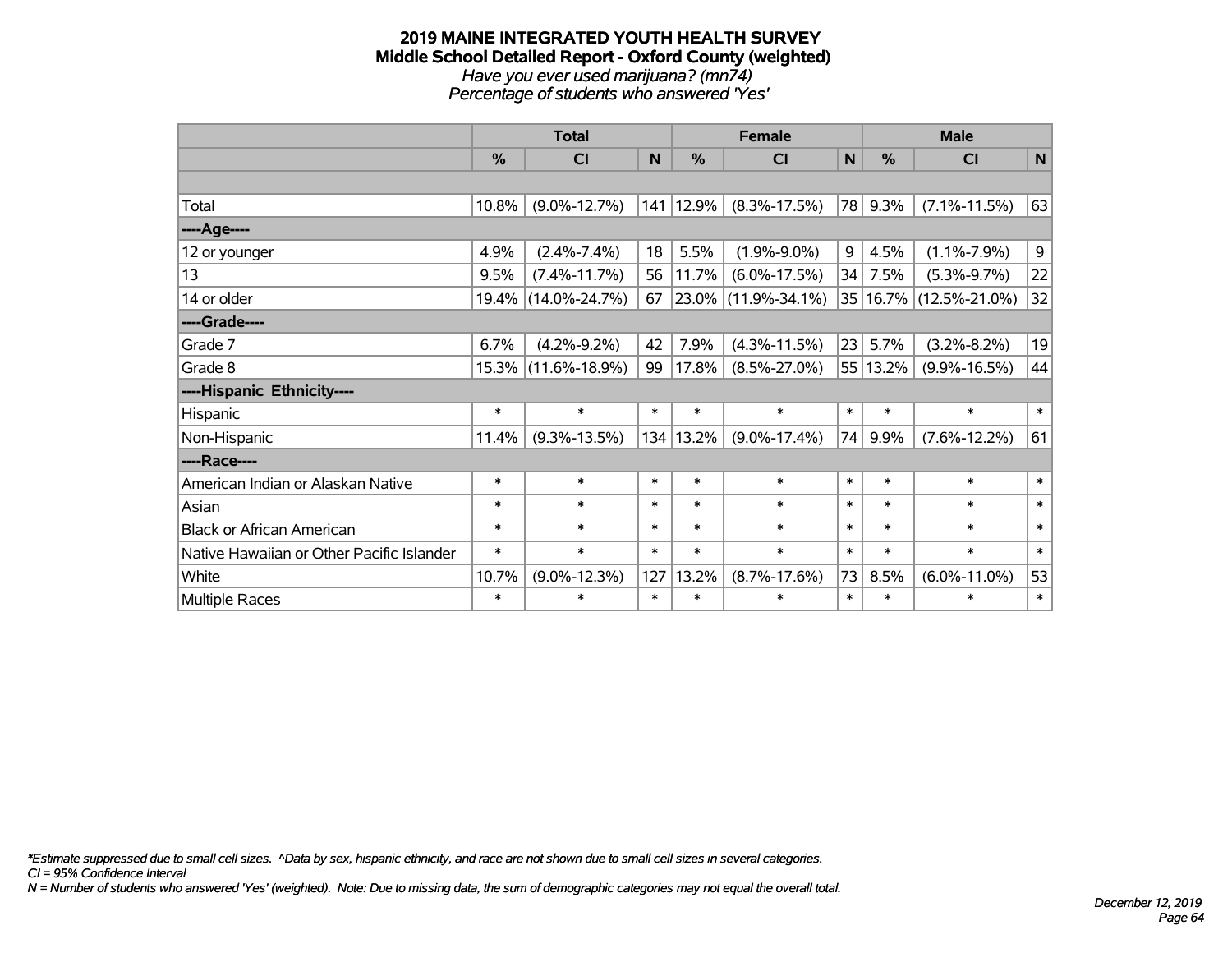## *How old were you when you tried marijuana for the first time? (mn75)*

*Among students who have tried marijuana, the percentage of students who answered before age 11*

|                                           | <b>Total</b>  |                     |                 | <b>Female</b> |                       |                | <b>Male</b> |                              |              |  |
|-------------------------------------------|---------------|---------------------|-----------------|---------------|-----------------------|----------------|-------------|------------------------------|--------------|--|
|                                           | $\frac{9}{6}$ | <b>CI</b>           | $\mathsf{N}$    | %             | <b>CI</b>             | $\mathsf{N}$   | %           | <b>CI</b>                    | $\mathsf{N}$ |  |
|                                           |               |                     |                 |               |                       |                |             |                              |              |  |
| Total                                     | 17.4%         | $(12.2\% - 22.7\%)$ |                 |               | 25 10.2% (4.6%-15.8%) |                |             | $8 26.0\% (16.2\% - 35.8\%)$ | 17           |  |
| ----Age----                               |               |                     |                 |               |                       |                |             |                              |              |  |
| 12 or younger                             | 41.6%         | $(14.5\% - 68.8\%)$ | 8               | $\ast$        | $\ast$                | $\ast$         | $\ast$      | $\ast$                       | $\ast$       |  |
| 13                                        | 12.7%         | $(6.4\% - 19.0\%)$  | $\overline{7}$  | $\ast$        | $\ast$                | $\ast$         | $\ast$      | $\ast$                       | $\ast$       |  |
| 14 or older                               | 14.8%         | $(7.3\% - 22.2\%)$  | 10 <sup>1</sup> | $\ast$        | $\ast$                | $\ast$         | $\ast$      | $\ast$                       | $\ast$       |  |
| ----Grade----                             |               |                     |                 |               |                       |                |             |                              |              |  |
| Grade 7                                   | 29.0%         | $(13.3\% - 44.8\%)$ | 12              | $\ast$        | $\ast$                | $\ast$         | $\ast$      | $\ast$                       | $\ast$       |  |
| Grade 8                                   | 11.9%         | $(8.6\% - 15.2\%)$  | 12              | $\ast$        | $\ast$                | $\ast$         | $\ast$      | $\ast$                       | $\ast$       |  |
| ----Hispanic Ethnicity----                |               |                     |                 |               |                       |                |             |                              |              |  |
| Hispanic                                  | $\ast$        | $\ast$              | $\ast$          | $\ast$        | $\ast$                | $\ast$         | $\ast$      | $\ast$                       | $\ast$       |  |
| Non-Hispanic                              | $17.7\%$      | $(12.4\% - 23.0\%)$ |                 | $24 10.1\% $  | $(5.2\% - 15.1\%)$    | 7              | 26.4%       | $(16.5\% - 36.3\%)$          | 17           |  |
| ----Race----                              |               |                     |                 |               |                       |                |             |                              |              |  |
| American Indian or Alaskan Native         | $\ast$        | $\ast$              | $\ast$          | $\ast$        | $\ast$                | $\ast$         | $\ast$      | $\ast$                       | $\ast$       |  |
| Asian                                     | $\ast$        | $\ast$              | $\ast$          | $\ast$        | $\ast$                | $\ast$         | $\ast$      | $\ast$                       | $\ast$       |  |
| <b>Black or African American</b>          | $\ast$        | $\ast$              | $\ast$          | $\ast$        | $\ast$                | $\ast$         | $\ast$      | $\ast$                       | $\ast$       |  |
| Native Hawaiian or Other Pacific Islander | $\ast$        | $\ast$              | $\ast$          | $\ast$        | $\ast$                | $\ast$         | $\ast$      | $\ast$                       | $\ast$       |  |
| White                                     | 14.8%         | $(11.6\% - 18.1\%)$ | 19              | 9.8%          | $(4.3\% - 15.2\%)$    | 7 <sup>1</sup> | 21.5%       | $(16.4\% - 26.7\%)$          | 12           |  |
| Multiple Races                            | $\ast$        | $\ast$              | $\ast$          | $\ast$        | $\ast$                | $\ast$         | $\ast$      | $\ast$                       | $\ast$       |  |

*\*Estimate suppressed due to small cell sizes. ^Data by sex, hispanic ethnicity, and race are not shown due to small cell sizes in several categories.*

*CI = 95% Confidence Interval*

*N = Among students who have tried marijuana, the number of students who answered before age 11 (weighted). Note: Due to missing data, the sum of demographic categories may not equal the overall total.*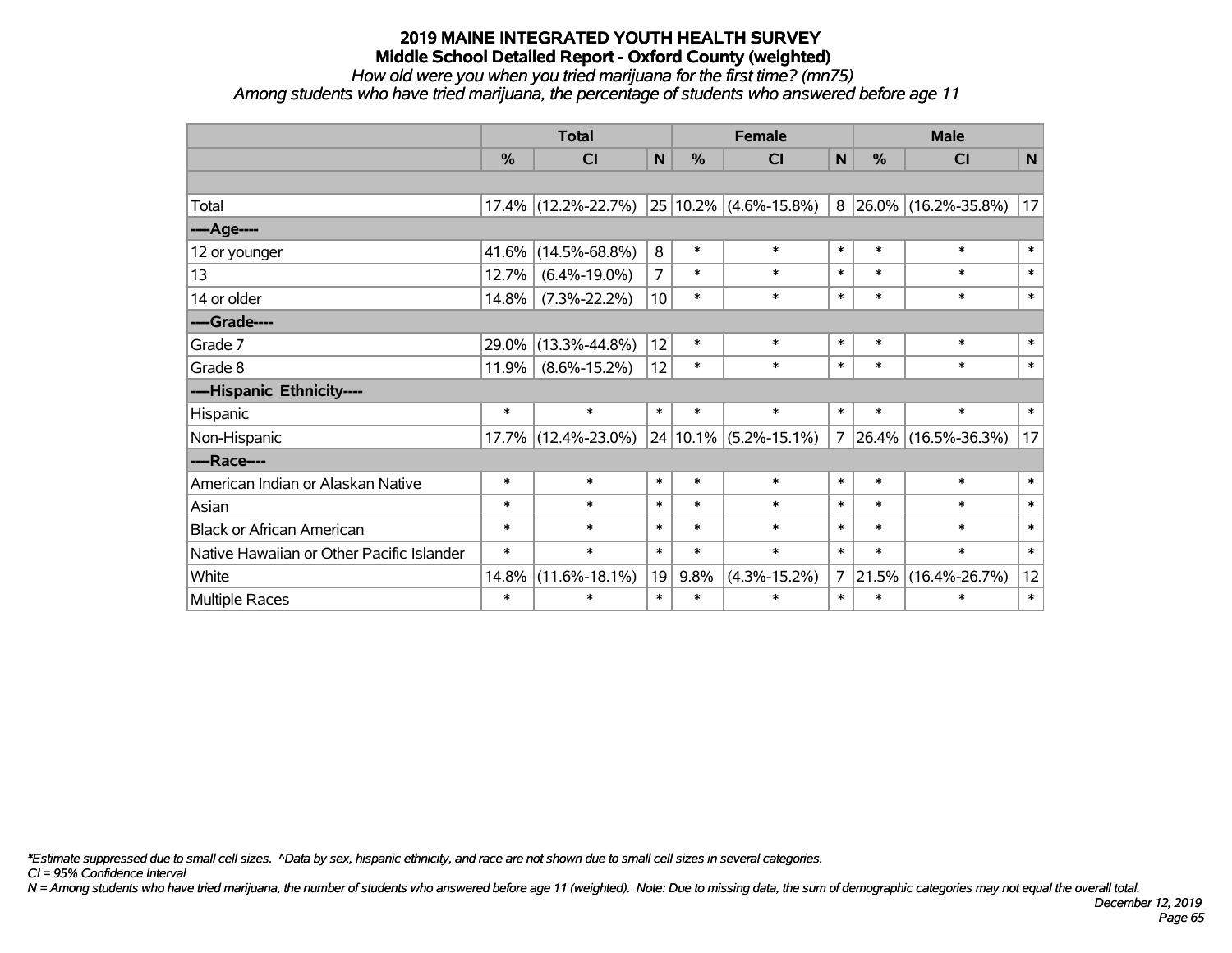#### **2019 MAINE INTEGRATED YOUTH HEALTH SURVEY Middle School Detailed Report - Oxford County (weighted)** *How old were you when you tried marijuana for the first time? (mn75\_2) Percentage of students who answered before age 11*

|                                           | <b>Total</b> |                     |                | <b>Female</b> |                         |                | <b>Male</b> |                     |        |
|-------------------------------------------|--------------|---------------------|----------------|---------------|-------------------------|----------------|-------------|---------------------|--------|
|                                           | %            | CI                  | N              | %             | <b>CI</b>               | N              | %           | <b>CI</b>           | N      |
|                                           |              |                     |                |               |                         |                |             |                     |        |
| Total                                     | 1.9%         | $(1.2\% - 2.6\%)$   |                |               | $25 1.3\% $ (0.2%-2.4%) | 8              |             | $2.5\%$ (1.8%-3.3%) | 17     |
| ----Age----                               |              |                     |                |               |                         |                |             |                     |        |
| 12 or younger                             | 2.2%         | $(0.0\% - 4.4\%)$   | 8              | $\ast$        | $\ast$                  | $\ast$         | $\ast$      | $\ast$              | $\ast$ |
| 13                                        |              | $1.2\%$ (0.3%-2.1%) | $\overline{7}$ | $\ast$        | $\ast$                  | $\ast$         | $\ast$      | $\ast$              | $\ast$ |
| 14 or older                               |              | $2.9\%$ (1.8%-4.1%) | 10             | $\ast$        | $\ast$                  | $\ast$         | $\ast$      | $\ast$              | $\ast$ |
| ----Grade----                             |              |                     |                |               |                         |                |             |                     |        |
| Grade 7                                   | 2.0%         | $(0.3\% - 3.7\%)$   | 12             | $\ast$        | $\ast$                  | $\ast$         | $\ast$      | $\ast$              | $\ast$ |
| Grade 8                                   |              | $1.8\%$ (1.2%-2.5%) | 12             | $\ast$        | $\ast$                  | $\ast$         | $\ast$      | $\ast$              | $\ast$ |
| ----Hispanic Ethnicity----                |              |                     |                |               |                         |                |             |                     |        |
| Hispanic                                  | $\ast$       | $\ast$              | $\ast$         | $\ast$        | $\ast$                  | $\ast$         | $\ast$      | $\ast$              | $\ast$ |
| Non-Hispanic                              |              | $2.1\%$ (1.4%-2.8%) |                |               | $24 1.3\% $ (0.3%-2.3%) | $\overline{7}$ |             | $2.8\%$ (1.9%-3.6%) | 17     |
| ----Race----                              |              |                     |                |               |                         |                |             |                     |        |
| American Indian or Alaskan Native         | $\ast$       | $\ast$              | $\ast$         | $\ast$        | $\ast$                  | $\ast$         | $\ast$      | $\ast$              | $\ast$ |
| Asian                                     | $\ast$       | $\ast$              | $\ast$         | $\ast$        | $\ast$                  | $\ast$         | $\ast$      | $\ast$              | $\ast$ |
| <b>Black or African American</b>          | $\ast$       | $\ast$              | $\ast$         | $\ast$        | $\ast$                  | $\ast$         | $\ast$      | $\ast$              | $\ast$ |
| Native Hawaiian or Other Pacific Islander | $\ast$       | $\ast$              | $\ast$         | $\ast$        | $\ast$                  | $\ast$         | $\ast$      | $\ast$              | $\ast$ |
| White                                     | 1.6%         | $(1.2\% - 2.0\%)$   | 19             | 1.3%          | $(0.3\% - 2.3\%)$       | $\overline{7}$ | 1.9%        | $(1.2\% - 2.6\%)$   | 12     |
| Multiple Races                            | $\ast$       | $\ast$              | $\ast$         | $\ast$        | $\ast$                  | $\ast$         | $\ast$      | $\ast$              | $\ast$ |

*\*Estimate suppressed due to small cell sizes. ^Data by sex, hispanic ethnicity, and race are not shown due to small cell sizes in several categories.*

*CI = 95% Confidence Interval*

*N = Number of students who answered before age 11 (weighted). Note: Due to missing data, the sum of demographic categories may not equal the overall total.*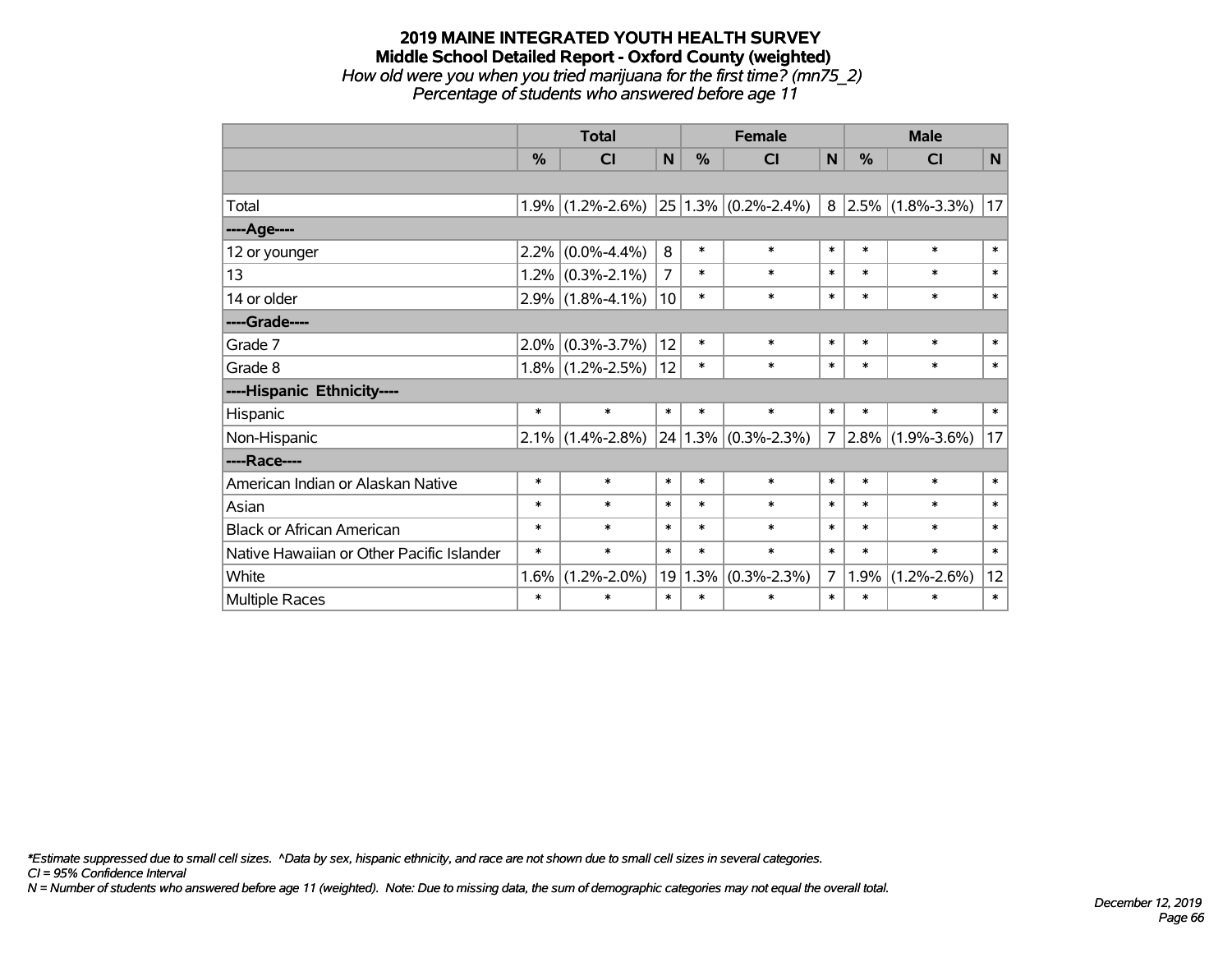#### **2019 MAINE INTEGRATED YOUTH HEALTH SURVEY Middle School Detailed Report - Oxford County (weighted)** *During the past 30 days, how many times did you use marijuana? (mn76) Percentage of students who answered at least 1 time*

|                                           | <b>Total</b>  |                      |        | <b>Female</b> |                             |        | <b>Male</b> |                    |        |
|-------------------------------------------|---------------|----------------------|--------|---------------|-----------------------------|--------|-------------|--------------------|--------|
|                                           | $\frac{9}{6}$ | <b>CI</b>            | N      | $\%$          | <b>CI</b>                   | N      | $\%$        | <b>CI</b>          | N      |
|                                           |               |                      |        |               |                             |        |             |                    |        |
| Total                                     | 5.1%          | $(4.3\% - 6.0\%)$    |        | 69 6.4%       | $(2.9\% - 9.9\%)$           |        | $40 4.1\% $ | $(2.1\% - 6.1\%)$  | 29     |
| ----Age----                               |               |                      |        |               |                             |        |             |                    |        |
| 12 or younger                             | 2.5%          | $(0.9\% - 4.2\%)$    | 9      | $\ast$        | $\ast$                      | $\ast$ | $\ast$      | $\ast$             | $\ast$ |
| 13                                        | 5.0%          | $(3.4\% - 6.6\%)$    |        | $31 6.4\% $   | $(0.8\% - 12.0\%)$          |        | 19 3.7%     | $(1.3\% - 6.0\%)$  | 11     |
| 14 or older                               |               | $8.1\%$ (4.7%-11.5%) |        |               | 29 9.3% (4.6%-13.9%)        |        | 14 7.3%     | $(2.9\% - 11.8\%)$ | 15     |
| ----Grade----                             |               |                      |        |               |                             |        |             |                    |        |
| Grade 7                                   | 4.1%          | $(2.6\% - 5.7\%)$    |        | $27 6.0\%$    | $(2.7\% - 9.4\%)$           |        | 18 2.4%     | $(0.2\% - 4.7\%)$  | 9      |
| Grade 8                                   | 6.3%          | $(3.9\% - 8.7\%)$    |        |               | $42 6.9\% (1.7\% - 12.1\%)$ |        | 22 5.8%     | $(2.8\% - 8.7\%)$  | 20     |
| ----Hispanic Ethnicity----                |               |                      |        |               |                             |        |             |                    |        |
| Hispanic                                  | $\ast$        | $\ast$               | $\ast$ | $\ast$        | $\ast$                      | $\ast$ | $\ast$      | $\ast$             | $\ast$ |
| Non-Hispanic                              | 5.2%          | $(4.4\% - 6.0\%)$    |        | 64 6.3%       | $(3.4\% - 9.1\%)$           |        | 36 4.3%     | $(2.1\% - 6.5\%)$  | 28     |
| ----Race----                              |               |                      |        |               |                             |        |             |                    |        |
| American Indian or Alaskan Native         | $\ast$        | $\ast$               | $\ast$ | $\ast$        | $\ast$                      | $\ast$ | $\ast$      | $\ast$             | $\ast$ |
| Asian                                     | $\ast$        | $\ast$               | $\ast$ | $\ast$        | $\ast$                      | $\ast$ | $\ast$      | $\ast$             | $\ast$ |
| <b>Black or African American</b>          | $\ast$        | $\ast$               | $\ast$ | $\ast$        | $\ast$                      | $\ast$ | $\ast$      | $\ast$             | $\ast$ |
| Native Hawaiian or Other Pacific Islander | $\ast$        | $\ast$               | $\ast$ | $\ast$        | $\ast$                      | $\ast$ | $\ast$      | $\ast$             | $\ast$ |
| White                                     | 4.9%          | $(4.1\% - 5.8\%)$    |        | 61 6.5%       | $(3.0\% - 10.0\%)$          |        | 38 3.5%     | $(1.7\% - 5.3\%)$  | 23     |
| Multiple Races                            | $\ast$        | $\ast$               | $\ast$ | $\ast$        | $\ast$                      | $\ast$ | $\ast$      | $\ast$             | $\ast$ |

*\*Estimate suppressed due to small cell sizes. ^Data by sex, hispanic ethnicity, and race are not shown due to small cell sizes in several categories.*

*CI = 95% Confidence Interval*

*N = Number of students who answered at least 1 time (weighted). Note: Due to missing data, the sum of demographic categories may not equal the overall total.*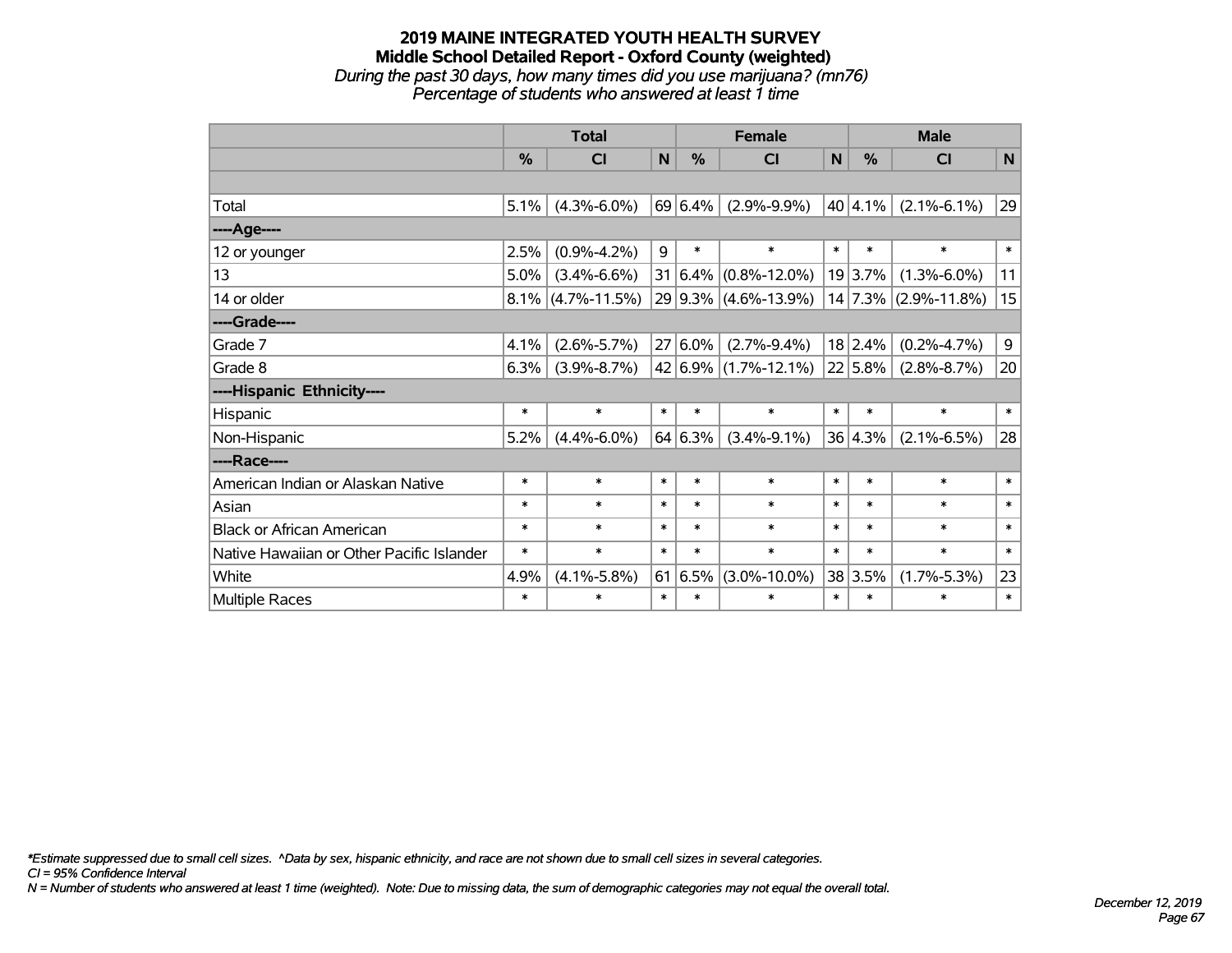*If you wanted to get some marijuana, how easy would it be for you to get some? (mn77) Percentage of students who answered 'Sort of easy' or 'Very easy'*

|                                           | <b>Total</b>  |                        |                | <b>Female</b> |                          |           | <b>Male</b> |                         |                |  |
|-------------------------------------------|---------------|------------------------|----------------|---------------|--------------------------|-----------|-------------|-------------------------|----------------|--|
|                                           | $\frac{0}{0}$ | CI                     | N <sub>1</sub> | $\frac{0}{0}$ | CI                       | <b>N</b>  | %           | <b>CI</b>               | N <sub>1</sub> |  |
|                                           |               |                        |                |               |                          |           |             |                         |                |  |
| Total                                     |               | $21.8\%$ (20.2%-23.3%) |                |               | 292 23.8% (21.0%-26.5%)  |           |             | 148 20.2% (17.6%-22.8%) | 142            |  |
| ----Age----                               |               |                        |                |               |                          |           |             |                         |                |  |
| 12 or younger                             |               | 14.2% (11.5%-16.9%)    | 53             |               | $ 17.0\% $ (12.5%-21.6%) | 29        | 12.1%       | $(8.2\% - 16.0\%)$      | 24             |  |
| 13                                        |               | 22.4% (20.5%-24.2%)    |                |               | 136 23.7% (18.1%-29.3%)  | 71        |             | 21.3% (16.8%-25.8%)     | 64             |  |
| 14 or older                               |               | 28.8% (23.4%-34.1%)    |                |               | 103 31.3% (23.3%-39.3%)  |           |             | 48 26.6% (21.0%-32.1%)  | 54             |  |
| ----Grade----                             |               |                        |                |               |                          |           |             |                         |                |  |
| Grade 7                                   | $17.1\%$      | $(14.6\% - 19.6\%)$    |                |               | 110 20.9% (15.5%-26.3%)  | 62        | 13.9%       | $(11.2\% - 16.5\%)$     | 48             |  |
| Grade 8                                   |               | 26.1% (22.2%-30.0%)    |                |               | 176 26.1% (20.8%-31.3%)  | $83 \mid$ |             | 26.2% (22.7%-29.7%)     | 91             |  |
| ----Hispanic Ethnicity----                |               |                        |                |               |                          |           |             |                         |                |  |
| Hispanic                                  | $\ast$        | $\ast$                 | $\ast$         | $\ast$        | $\ast$                   | $\ast$    | $\ast$      | $\ast$                  | $\ast$         |  |
| Non-Hispanic                              |               | 22.2% (20.3%-24.1%)    |                |               | 270 23.5% (21.1%-25.9%)  |           |             | 134 21.0% (18.2%-23.8%) | 134            |  |
| ----Race----                              |               |                        |                |               |                          |           |             |                         |                |  |
| American Indian or Alaskan Native         | $\ast$        | $\ast$                 | $\ast$         | $\ast$        | $\ast$                   | $\ast$    | $\ast$      | $\ast$                  | $\ast$         |  |
| Asian                                     | $\ast$        | $\ast$                 | $\ast$         | $\ast$        | $\ast$                   | $\ast$    | $\ast$      | $\ast$                  | $\ast$         |  |
| <b>Black or African American</b>          | $\ast$        | $\ast$                 | $\ast$         | $\ast$        | $\ast$                   | $\ast$    | $\ast$      | $\ast$                  | $\ast$         |  |
| Native Hawaiian or Other Pacific Islander | $\ast$        | $\ast$                 | $\ast$         | $\ast$        | $\ast$                   | $\ast$    | $\ast$      | $\ast$                  | $\ast$         |  |
| White                                     | 21.5%         | $(19.7\% - 23.3\%)$    |                | 266 23.6%     | $(20.4\% - 26.8\%)$      | 136       | 19.7%       | $(17.1\% - 22.3\%)$     | 128            |  |
| <b>Multiple Races</b>                     |               | 23.2% (15.7%-30.8%)    | $\overline{7}$ | $\ast$        | $\ast$                   | $\ast$    | $\ast$      | $\ast$                  | $\ast$         |  |

*\*Estimate suppressed due to small cell sizes. ^Data by sex, hispanic ethnicity, and race are not shown due to small cell sizes in several categories.*

*CI = 95% Confidence Interval*

*N = Number of students who answered 'Sort of easy' or 'Very easy' (weighted). Note: Due to missing data, the sum of demographic categories may not equal the overall total.*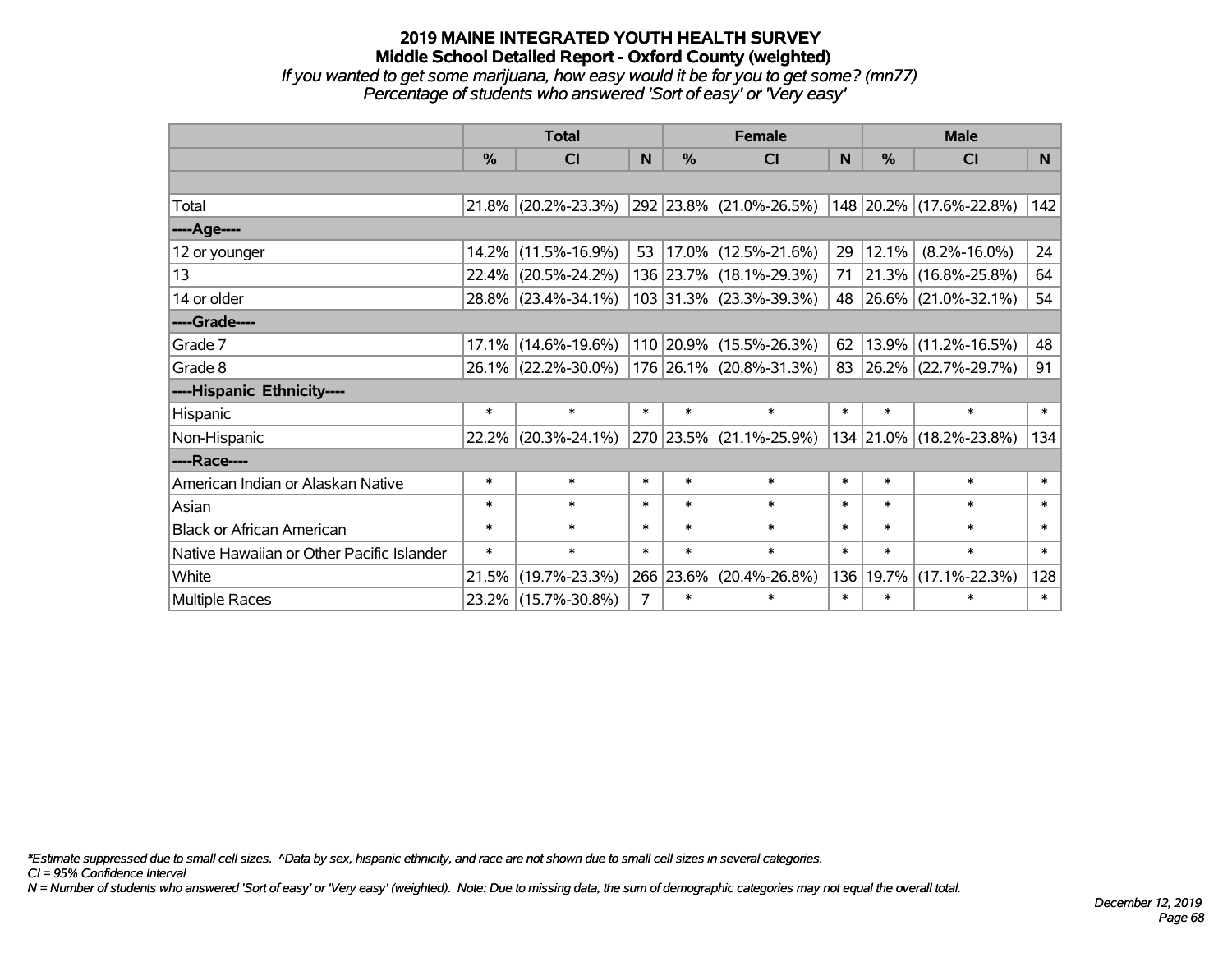#### **2019 MAINE INTEGRATED YOUTH HEALTH SURVEY Middle School Detailed Report - Oxford County (weighted)** *How wrong do your parents feel it would be for you to use marijuana? (mn193) Percentage of students who answered 'A little bit wrong' or 'Not wrong at all'*

|                                           | <b>Total</b> |                    |             | <b>Female</b> |                          |                 | <b>Male</b> |                       |              |
|-------------------------------------------|--------------|--------------------|-------------|---------------|--------------------------|-----------------|-------------|-----------------------|--------------|
|                                           | %            | C <sub>1</sub>     | $\mathbf N$ | $\frac{0}{0}$ | <b>CI</b>                | $\mathsf{N}$    | %           | <b>CI</b>             | $\mathsf{N}$ |
|                                           |              |                    |             |               |                          |                 |             |                       |              |
| Total                                     | 8.0%         | $(7.1\% - 9.0\%)$  | 108         | 8.8%          | $(7.7\% - 10.0\%)$       | 55              | 7.2%        | $(5.8\% - 8.7\%)$     | 52           |
| ----Age----                               |              |                    |             |               |                          |                 |             |                       |              |
| 12 or younger                             | 5.8%         | $(3.7\% - 7.8\%)$  | 22          | 5.6%          | $(2.2\% - 9.1\%)$        | 10 <sup>1</sup> | 6.0%        | $(3.6\% - 8.4\%)$     | 12           |
| 13                                        | 7.1%         | $(5.6\% - 8.6\%)$  | 44          | 8.1%          | $(6.9\% - 9.2\%)$        | 24              | 6.2%        | $(2.9\% - 9.4\%)$     | 19           |
| 14 or older                               | 12.0%        | $(9.6\% - 14.3\%)$ | 43          |               | $ 13.9\% $ (10.7%-17.0%) | 21 <sup>1</sup> |             | $10.0\%$ (5.2%-14.9%) | 20           |
| ----Grade----                             |              |                    |             |               |                          |                 |             |                       |              |
| Grade 7                                   | 6.5%         | $(3.9\% - 9.1\%)$  | 43          | 6.5%          | $(4.3\% - 8.8\%)$        | 20              | 6.6%        | $(3.1\% - 10.0\%)$    | 23           |
| Grade 8                                   | 9.5%         | $(8.0\% - 10.9\%)$ | 64          |               | $ 10.8\% $ (10.4%-11.3%) | 34              | 8.0%        | $(5.7\% - 10.3\%)$    | 28           |
| ----Hispanic Ethnicity----                |              |                    |             |               |                          |                 |             |                       |              |
| Hispanic                                  | $\ast$       | $\ast$             | $\ast$      | $\ast$        | $\ast$                   | $\ast$          | $\ast$      | $\ast$                | $\ast$       |
| Non-Hispanic                              | 7.8%         | $(6.5\% - 9.1\%)$  | 96          | 8.6%          | $(7.8\% - 9.4\%)$        | 49              | 6.9%        | $(4.8\% - 9.1\%)$     | 45           |
| ----Race----                              |              |                    |             |               |                          |                 |             |                       |              |
| American Indian or Alaskan Native         | $\ast$       | $\ast$             | $\ast$      | $\ast$        | $\ast$                   | $\ast$          | $\ast$      | $\ast$                | $\ast$       |
| Asian                                     | $\ast$       | $\ast$             | $\ast$      | $\ast$        | $\ast$                   | $\ast$          | $\ast$      | $\ast$                | $\ast$       |
| <b>Black or African American</b>          | $\ast$       | $\ast$             | $\ast$      | $\ast$        | $\ast$                   | $\ast$          | $\ast$      | $\ast$                | $\ast$       |
| Native Hawaiian or Other Pacific Islander | $\ast$       | $\ast$             | $\ast$      | $\ast$        | $\ast$                   | $\ast$          | $\ast$      | $\ast$                | $\ast$       |
| White                                     | 7.8%         | $(6.6\% - 9.1\%)$  | 98          | 8.8%          | $(7.5\% - 10.2\%)$       | 51              | 6.8%        | $(4.8\% - 8.7\%)$     | 45           |
| Multiple Races                            | $\ast$       | $\ast$             | $\ast$      | $\ast$        | $\ast$                   | $\ast$          | $\ast$      | $\ast$                | $\ast$       |

*\*Estimate suppressed due to small cell sizes. ^Data by sex, hispanic ethnicity, and race are not shown due to small cell sizes in several categories.*

*CI = 95% Confidence Interval*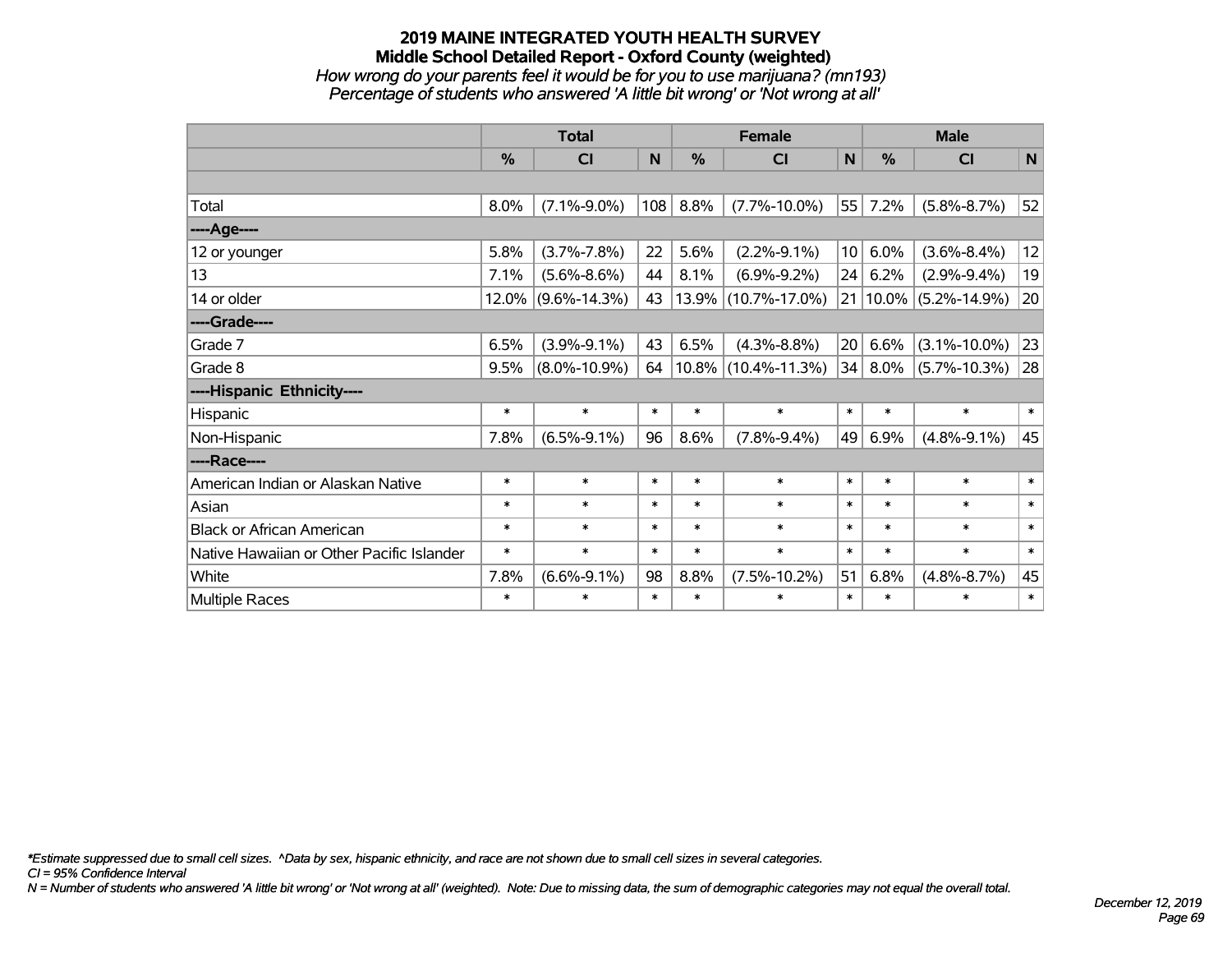*How much do you think people risk harming themselves (physically or in other ways) if they use marijuana once or twice a week? (mn194) Percentage of students who answered 'No risk' or 'Slight risk'*

|                                           | <b>Total</b>  |                        |                | <b>Female</b> |                                          |        | <b>Male</b>   |                         |        |  |
|-------------------------------------------|---------------|------------------------|----------------|---------------|------------------------------------------|--------|---------------|-------------------------|--------|--|
|                                           | $\frac{0}{0}$ | <b>CI</b>              | N              | $\frac{9}{6}$ | <b>CI</b>                                | N      | $\frac{0}{0}$ | <b>CI</b>               | N.     |  |
|                                           |               |                        |                |               |                                          |        |               |                         |        |  |
| Total                                     |               | 42.4% (39.1%-45.7%)    |                |               | $569$ 38.6% (35.1%-42.1%)                |        |               | 240 45.5% (40.6%-50.3%) | 322    |  |
| ----Age----                               |               |                        |                |               |                                          |        |               |                         |        |  |
| 12 or younger                             | 36.9%         | $(31.7\% - 42.0\%)$    |                |               | 137 31.4% (23.0%-39.8%)                  | 53     | 40.8%         | $(33.2\% - 48.4\%)$     | 81     |  |
| 13                                        |               | 41.1% (39.1%-43.0%)    |                |               | 250 37.6% (35.8%-39.3%)                  |        |               | 113 44.6% (39.6%-49.5%) | 136    |  |
| 14 or older                               |               | $50.6\%$ (44.7%-56.4%) |                |               | 182 48.7% (42.0%-55.4%)                  |        |               | 74 51.3% (42.4%-60.1%)  | 105    |  |
| ----Grade----                             |               |                        |                |               |                                          |        |               |                         |        |  |
| Grade 7                                   | 39.7%         | $(34.8\% - 44.6\%)$    |                |               | 256 36.4% (32.4%-40.4%)                  |        | 109 42.6%     | $(35.0\% - 50.2\%)$     | 147    |  |
| Grade 8                                   |               | 45.6% (39.9%-51.3%)    |                |               | $307 \mid 41.4\% \mid (34.3\% - 48.5\%)$ |        |               | 130 48.7% (42.6%-54.7%) | 172    |  |
| ----Hispanic Ethnicity----                |               |                        |                |               |                                          |        |               |                         |        |  |
| Hispanic                                  | 42.6%         | $(26.4\% - 58.9\%)$    | $\overline{7}$ | $\ast$        | $\ast$                                   | $\ast$ | $\ast$        | $\ast$                  | $\ast$ |  |
| Non-Hispanic                              |               | 43.0% (40.2%-45.9%)    |                |               | 526 39.6% (36.5%-42.8%)                  |        | 226 45.9%     | $(41.4\% - 50.4\%)$     | 296    |  |
| ----Race----                              |               |                        |                |               |                                          |        |               |                         |        |  |
| American Indian or Alaskan Native         | 64.4%         | $(51.2\% - 77.5\%)$    | 13             | $\ast$        | $\ast$                                   | $\ast$ | $\ast$        | $\ast$                  | $\ast$ |  |
| Asian                                     | $\ast$        | $\ast$                 | $\ast$         | $\ast$        | $\ast$                                   | $\ast$ | $\ast$        | $\ast$                  | $\ast$ |  |
| <b>Black or African American</b>          | $\ast$        | $\ast$                 | $\ast$         | $\ast$        | $\ast$                                   | $\ast$ | $\ast$        | $\ast$                  | $\ast$ |  |
| Native Hawaiian or Other Pacific Islander | $\ast$        | $\ast$                 | $\ast$         | $\ast$        | $\ast$                                   | $\ast$ | $\ast$        | $\ast$                  | $\ast$ |  |
| White                                     | 41.6%         | $(39.1\% - 44.2\%)$    |                | 516 38.5%     | $(35.7\% - 41.4\%)$                      | 222    | 44.1%         | $(39.1\% - 49.2\%)$     | 290    |  |
| Multiple Races                            |               | 57.1% (32.2%-81.9%)    | 17             | $\ast$        | $\ast$                                   | $\ast$ | $\ast$        | $\ast$                  | $\ast$ |  |

*\*Estimate suppressed due to small cell sizes. ^Data by sex, hispanic ethnicity, and race are not shown due to small cell sizes in several categories.*

*CI = 95% Confidence Interval*

*N = Number of students who answered 'No risk' or 'Slight risk' (weighted). Note: Due to missing data, the sum of demographic categories may not equal the overall total.*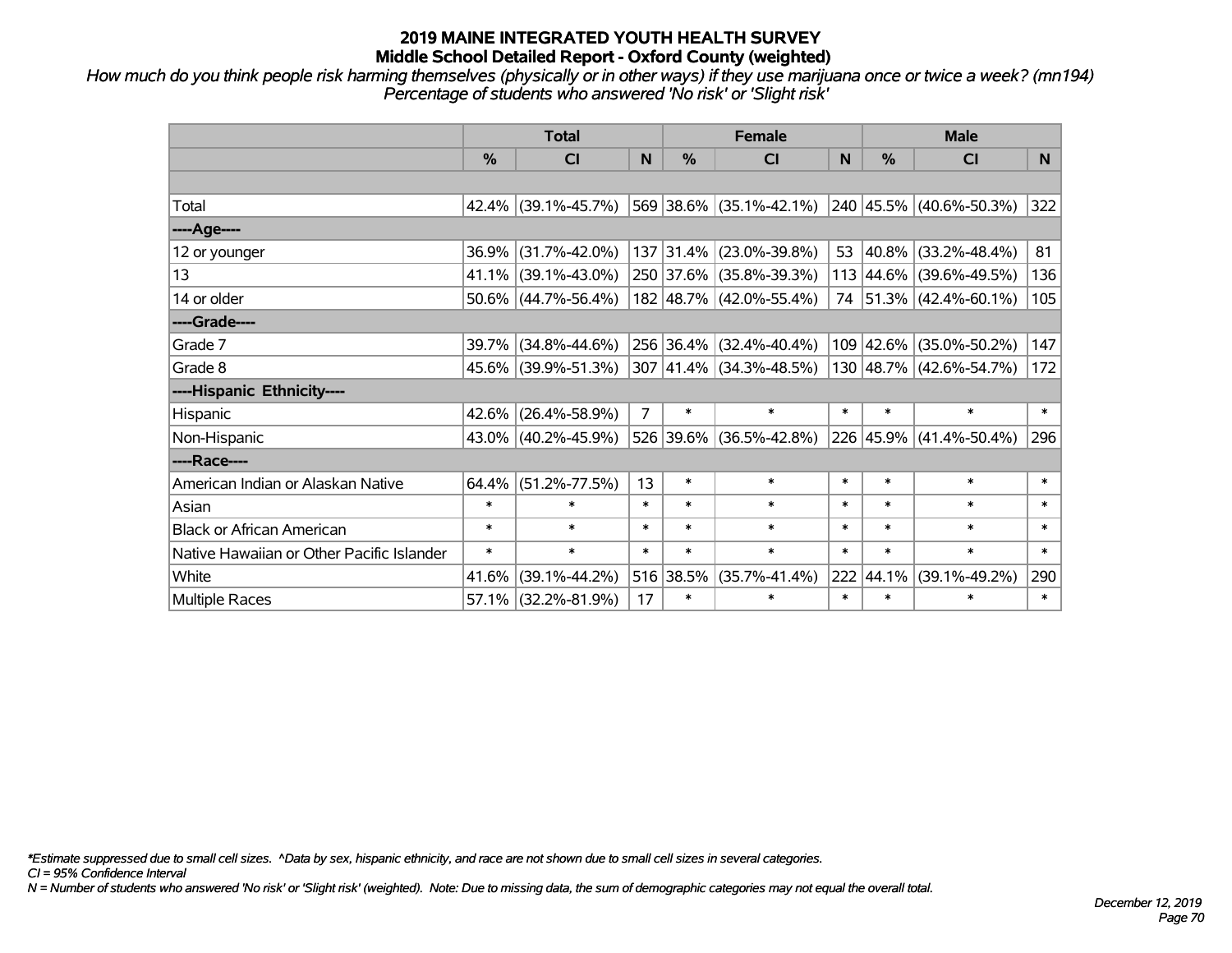# **2019 MAINE INTEGRATED YOUTH HEALTH SURVEY Middle School Detailed Report - Oxford County (weighted)** *How wrong do your friends feel it would be for you to use marijuana? (mn195) Percentage of students who answered 'A little bit wrong' or 'Not wrong at all'*

|                                           | <b>Total</b> |                        |                 |           | <b>Female</b>                                             |        | <b>Male</b> |                          |        |  |
|-------------------------------------------|--------------|------------------------|-----------------|-----------|-----------------------------------------------------------|--------|-------------|--------------------------|--------|--|
|                                           | $\%$         | <b>CI</b>              | N               | $\%$      | <b>CI</b>                                                 | N      | $\%$        | <b>CI</b>                | N      |  |
|                                           |              |                        |                 |           |                                                           |        |             |                          |        |  |
| Total                                     |              | 25.9% (21.7%-30.0%)    |                 |           | $ 344 24.8\% $ (18.4%-31.3%) $ 154 27.3\% $ (23.2%-31.3%) |        |             |                          | 187    |  |
| ----Age----                               |              |                        |                 |           |                                                           |        |             |                          |        |  |
| 12 or younger                             |              | $21.1\%$ (16.5%-25.8%) | 71              |           | 23.5% (15.5%-31.5%)                                       | 34     |             | 20.1% (12.1%-28.0%)      | 37     |  |
| 13                                        |              | 26.5% (17.6%-35.4%)    |                 |           | 167 23.2% (13.2%-33.3%)                                   | 75     |             | 29.7% (19.5%-40.0%)      | 90     |  |
| 14 or older                               |              | 29.4% (20.7%-38.1%)    |                 |           | 106 29.3% (17.6%-41.0%)                                   | 46     |             | $ 30.3\% $ (22.9%-37.7%) | 59     |  |
| ----Grade----                             |              |                        |                 |           |                                                           |        |             |                          |        |  |
| Grade 7                                   | 22.3%        | $(20.8\% - 23.8\%)$    |                 |           | 140 22.5% (16.9%-28.2%)                                   | 67     |             | $21.6\%$ (17.2%-26.1%)   | 71     |  |
| Grade 8                                   |              | 29.5% (20.5%-38.5%)    |                 |           | 196   27.6%   (15.2%-40.0%)                               | 87     |             | $ 32.0\% $ (24.0%-39.9%) | 110    |  |
| ----Hispanic Ethnicity----                |              |                        |                 |           |                                                           |        |             |                          |        |  |
| Hispanic                                  | $\ast$       | $\ast$                 | $\ast$          | $\ast$    | $\ast$                                                    | $\ast$ | $\ast$      | $\ast$                   | $\ast$ |  |
| Non-Hispanic                              |              | 25.8% (22.3%-29.3%)    |                 |           | 315 24.9% (19.1%-30.6%)                                   |        |             | 143 27.0% (22.5%-31.6%)  | 173    |  |
| ----Race----                              |              |                        |                 |           |                                                           |        |             |                          |        |  |
| American Indian or Alaskan Native         | 46.5%        | $(25.9\% - 67.2\%)$    | 11              | $\ast$    | $\ast$                                                    | $\ast$ | $\ast$      | $\ast$                   | $\ast$ |  |
| Asian                                     | $\ast$       | $\ast$                 | $\ast$          | $\ast$    | $\ast$                                                    | $\ast$ | $\ast$      | $\ast$                   | $\ast$ |  |
| <b>Black or African American</b>          | $\ast$       | $\ast$                 | $\ast$          | $\ast$    | $\ast$                                                    | $\ast$ | $\ast$      | $\ast$                   | $\ast$ |  |
| Native Hawaiian or Other Pacific Islander | $\ast$       | $\ast$                 | $\ast$          | $\ast$    | $\ast$                                                    | $\ast$ | $\ast$      | $\ast$                   | $\ast$ |  |
| White                                     | 25.1%        | $(21.2\% - 29.0\%)$    |                 | 304 24.1% | $(17.8\% - 30.4\%)$                                       |        | 136 26.3%   | $(22.9\% - 29.8\%)$      | 168    |  |
| Multiple Races                            |              | 29.3% (15.4%-43.2%)    | 10 <sup>°</sup> | $\ast$    | $\ast$                                                    | $\ast$ | $\ast$      | $\ast$                   | $\ast$ |  |

*\*Estimate suppressed due to small cell sizes. ^Data by sex, hispanic ethnicity, and race are not shown due to small cell sizes in several categories.*

*CI = 95% Confidence Interval*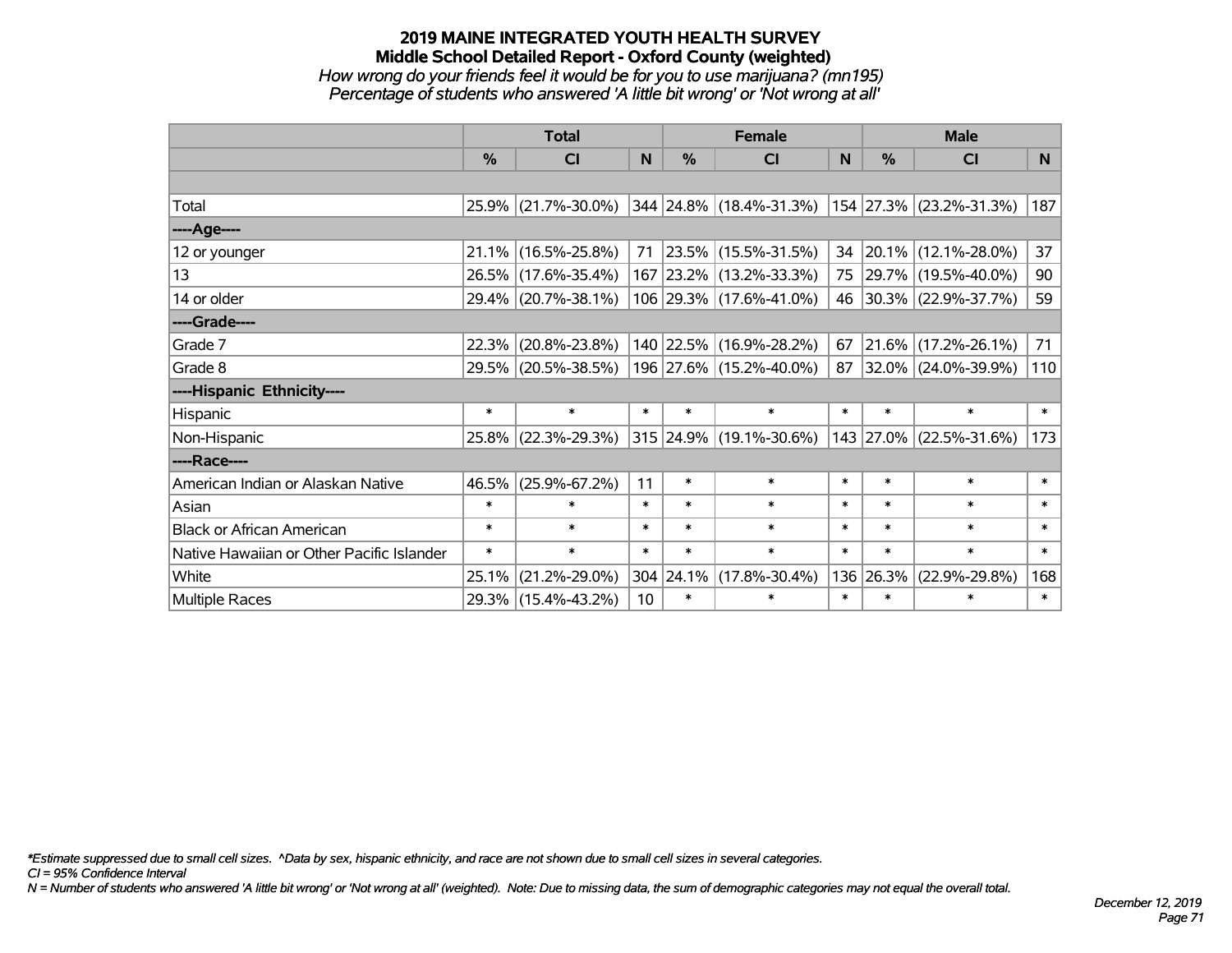# **2019 MAINE INTEGRATED YOUTH HEALTH SURVEY Middle School Detailed Report - Oxford County (weighted)** *If a kid used marijuana in your neighborhood, would he or she be caught by the police? (mn196)*

| Percentage of students who answered 'Probably not' or 'Definitely not' |  |  |
|------------------------------------------------------------------------|--|--|
|                                                                        |  |  |

|                                           | <b>Total</b>  |                        |                | <b>Female</b> |                                  |        | <b>Male</b>   |                          |        |
|-------------------------------------------|---------------|------------------------|----------------|---------------|----------------------------------|--------|---------------|--------------------------|--------|
|                                           | $\frac{0}{0}$ | CI                     | N              | %             | CI                               | N      | $\frac{0}{0}$ | C <sub>l</sub>           | N.     |
|                                           |               |                        |                |               |                                  |        |               |                          |        |
| Total                                     |               | 54.6% (48.6%-60.5%)    |                |               | 729 57.6% (52.4%-62.9%)          |        |               | 362 52.0% (44.2%-59.9%)  | 359    |
| ----Age----                               |               |                        |                |               |                                  |        |               |                          |        |
| 12 or younger                             |               | 44.0% (36.0%-52.1%)    |                |               | 151 48.9% (38.6%-59.2%)          | 72     | $ 41.9\% $    | $(27.6\% - 56.1\%)$      | 79     |
| 13                                        |               | 58.3% (48.9%-67.8%)    |                |               | 370 59.6% (53.3%-65.8%)          |        |               | 193 56.9% (43.1%-70.7%)  | 175    |
| 14 or older                               |               | 57.5% (50.6%-64.5%)    |                |               | 205 61.9% (49.0%-74.7%)          | 97     |               | $ 54.2\% $ (48.5%-59.9%) | 105    |
| ----Grade----                             |               |                        |                |               |                                  |        |               |                          |        |
| Grade 7                                   | 47.0%         | $(35.5\% - 58.6\%)$    |                |               | 302 47.7% (36.4%-59.0%)          |        | 146 46.0%     | $(31.9\% - 60.2\%)$      | 154    |
| Grade 8                                   |               | $62.2\%$ (60.0%-64.5%) |                |               | $ 412 66.1\%  (61.6\% - 70.6\%)$ |        |               | 207 59.4% (55.5%-63.3%)  | 202    |
| ----Hispanic Ethnicity----                |               |                        |                |               |                                  |        |               |                          |        |
| Hispanic                                  |               | 55.4% (37.2%-73.7%)    | $\overline{7}$ | $\ast$        | $\ast$                           | $\ast$ | $\ast$        | $\ast$                   | $\ast$ |
| Non-Hispanic                              |               | $54.7\%$ (47.4%-62.1%) |                |               | $673$ 57.7% (51.2%-64.2%)        |        |               | 335 52.4% (43.3%-61.5%)  | 335    |
| ----Race----                              |               |                        |                |               |                                  |        |               |                          |        |
| American Indian or Alaskan Native         | 52.2%         | $(28.1\% - 76.3\%)$    | 12             | $\ast$        | $\ast$                           | $\ast$ | $\ast$        | $\ast$                   | $\ast$ |
| Asian                                     | $\ast$        | $\ast$                 | $\ast$         | $\ast$        | $\ast$                           | $\ast$ | $\ast$        | $\ast$                   | $\ast$ |
| <b>Black or African American</b>          | $\ast$        | $\ast$                 | $\ast$         | $\ast$        | $\ast$                           | $\ast$ | $\ast$        | $\ast$                   | $\ast$ |
| Native Hawaiian or Other Pacific Islander | $\ast$        | $\ast$                 | $\ast$         | $\ast$        | $\ast$                           | $\ast$ | $\ast$        | $\ast$                   | $\ast$ |
| White                                     | 54.7%         | $(47.5\% - 61.9\%)$    | 667            | 58.6%         | $(51.4\% - 65.7\%)$              |        | 331 51.8%     | $(43.5\% - 60.1\%)$      | 333    |
| Multiple Races                            |               | 50.5% (31.2%-69.8%)    | 17             |               | 59.0% (34.3%-83.7%)              |        |               | 10 49.9% (29.5%-70.3%)   | 6      |

*\*Estimate suppressed due to small cell sizes. ^Data by sex, hispanic ethnicity, and race are not shown due to small cell sizes in several categories.*

*CI = 95% Confidence Interval*

*N = Number of students who answered 'Probably not' or 'Definitely not' (weighted). Note: Due to missing data, the sum of demographic categories may not equal the overall total.*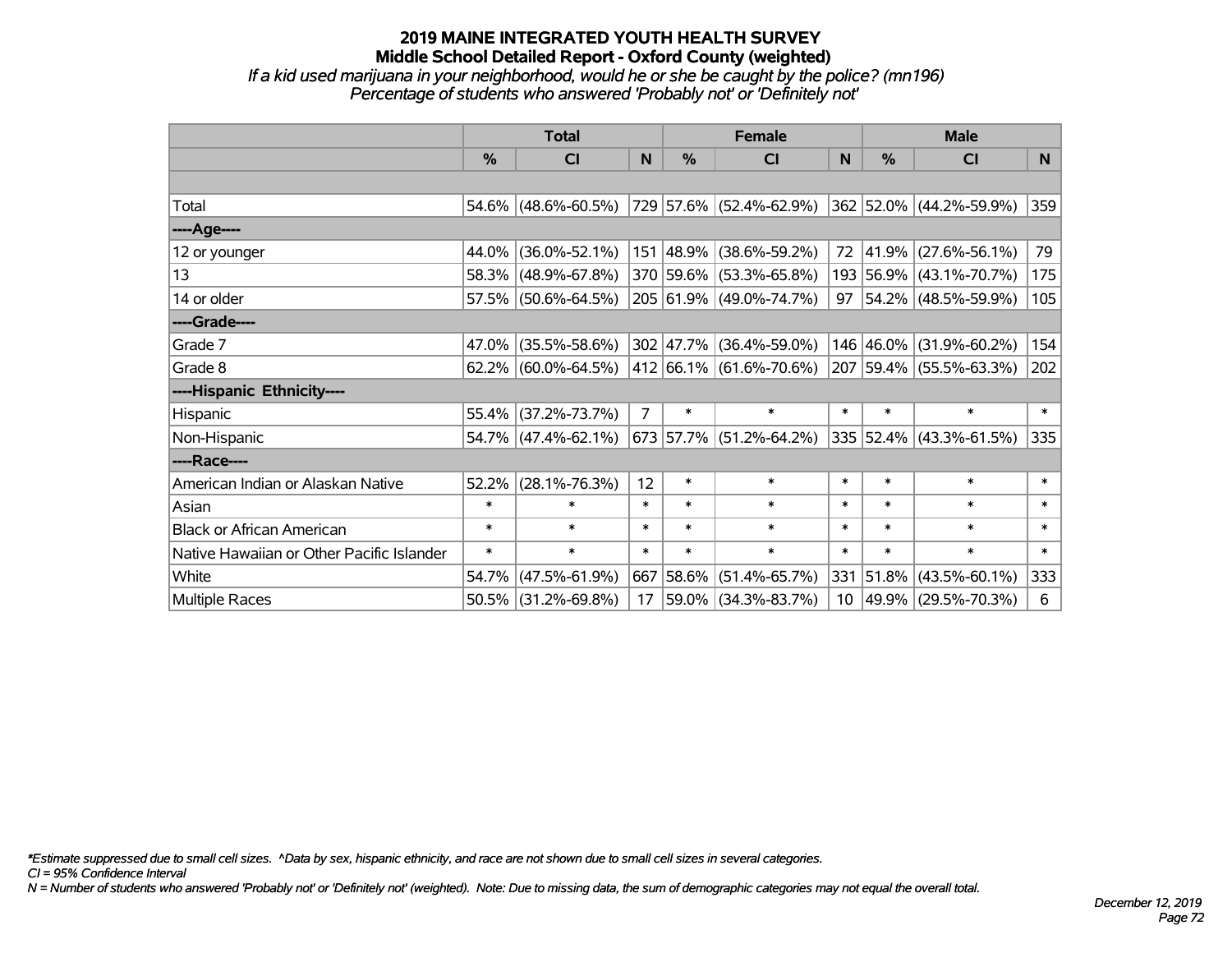### **2019 MAINE INTEGRATED YOUTH HEALTH SURVEY Middle School Detailed Report - Oxford County (weighted)** *How wrong do you think it is for someone your age to use marijuana? (mn197) Percentage of students who answered 'A little bit wrong' or 'Not wrong at all'*

|                                           | <b>Total</b>  |                     |        |        | <b>Female</b>                             | <b>Male</b>  |                |                             |        |
|-------------------------------------------|---------------|---------------------|--------|--------|-------------------------------------------|--------------|----------------|-----------------------------|--------|
|                                           | $\frac{0}{0}$ | CI                  | N      | $\%$   | CI                                        | <sub>N</sub> | $\%$           | <b>CI</b>                   | N      |
|                                           |               |                     |        |        |                                           |              |                |                             |        |
| Total                                     |               | 17.3% (14.3%-20.3%) |        |        | 233 17.8% (14.4%-21.2%)                   |              | $ 112 16.4\% $ | $(9.9\% - 22.9\%)$          | 115    |
| ----Age----                               |               |                     |        |        |                                           |              |                |                             |        |
| 12 or younger                             | 12.5%         | $(9.2\% - 15.9\%)$  | 44     | 11.2%  | $(5.2\% - 17.2\%)$                        | 17           | 14.0%          | $(6.7\% - 21.2\%)$          | 27     |
| 13                                        |               | 16.5% (10.7%-22.3%) | 105    | 16.9%  | $(8.9\% - 25.0\%)$                        | 55           | 16.3%          | $(7.8\% - 24.9\%)$          | 50     |
| 14 or older                               |               | 22.6% (18.6%-26.5%) |        |        | $81 \vert 26.0\% \vert (15.8\% - 36.2\%)$ | 41           |                | 19.0% (13.5%-24.5%)         | 37     |
| ----Grade----                             |               |                     |        |        |                                           |              |                |                             |        |
| Grade 7                                   | 14.8%         | $(11.2\% - 18.4\%)$ | 97     |        | 15.8% (11.8%-19.9%)                       | 48           | 14.0%          | $(7.1\% - 20.8\%)$          | 48     |
| Grade 8                                   |               | 19.8% (16.6%-23.0%) |        |        | 131 20.3% (13.8%-26.9%)                   | 64           |                | 19.0% (13.4%-24.7%)         | 64     |
| ----Hispanic Ethnicity----                |               |                     |        |        |                                           |              |                |                             |        |
| Hispanic                                  | $\ast$        | $\ast$              | $\ast$ | $\ast$ | $\ast$                                    | $\ast$       | $\ast$         | $\ast$                      | $\ast$ |
| Non-Hispanic                              |               | 17.6% (14.4%-20.7%) |        |        | 218 18.2% (15.3%-21.0%)                   |              |                | 105   16.8%   (10.1%-23.6%) | 110    |
| ----Race----                              |               |                     |        |        |                                           |              |                |                             |        |
| American Indian or Alaskan Native         | $\ast$        | $\ast$              | $\ast$ | $\ast$ | $\ast$                                    | $\ast$       | $\ast$         | $\ast$                      | $\ast$ |
| Asian                                     | $\ast$        | $\ast$              | $\ast$ | $\ast$ | $\ast$                                    | $\ast$       | $\ast$         | $\ast$                      | $\ast$ |
| <b>Black or African American</b>          | $\ast$        | $\ast$              | $\ast$ | $\ast$ | $\ast$                                    | $\ast$       | $\ast$         | $\ast$                      | $\ast$ |
| Native Hawaiian or Other Pacific Islander | $\ast$        | $\ast$              | $\ast$ | $\ast$ | $\ast$                                    | $\ast$       | $\ast$         | $\ast$                      | $\ast$ |
| White                                     | 16.8%         | $(13.7\% - 19.8\%)$ | 206    | 17.8%  | $(14.5\% - 21.1\%)$                       | 101          | 15.7%          | $(9.6\% - 21.7\%)$          | 102    |
| <b>Multiple Races</b>                     |               | 20.2% (11.7%-28.6%) | 7      | $\ast$ | $\ast$                                    | $\ast$       | *              | $\ast$                      | $\ast$ |

*\*Estimate suppressed due to small cell sizes. ^Data by sex, hispanic ethnicity, and race are not shown due to small cell sizes in several categories.*

*CI = 95% Confidence Interval*

*N = Number of students who answered 'A little bit wrong' or 'Not wrong at all' (weighted). Note: Due to missing data, the sum of demographic categories may not equal the overall total.*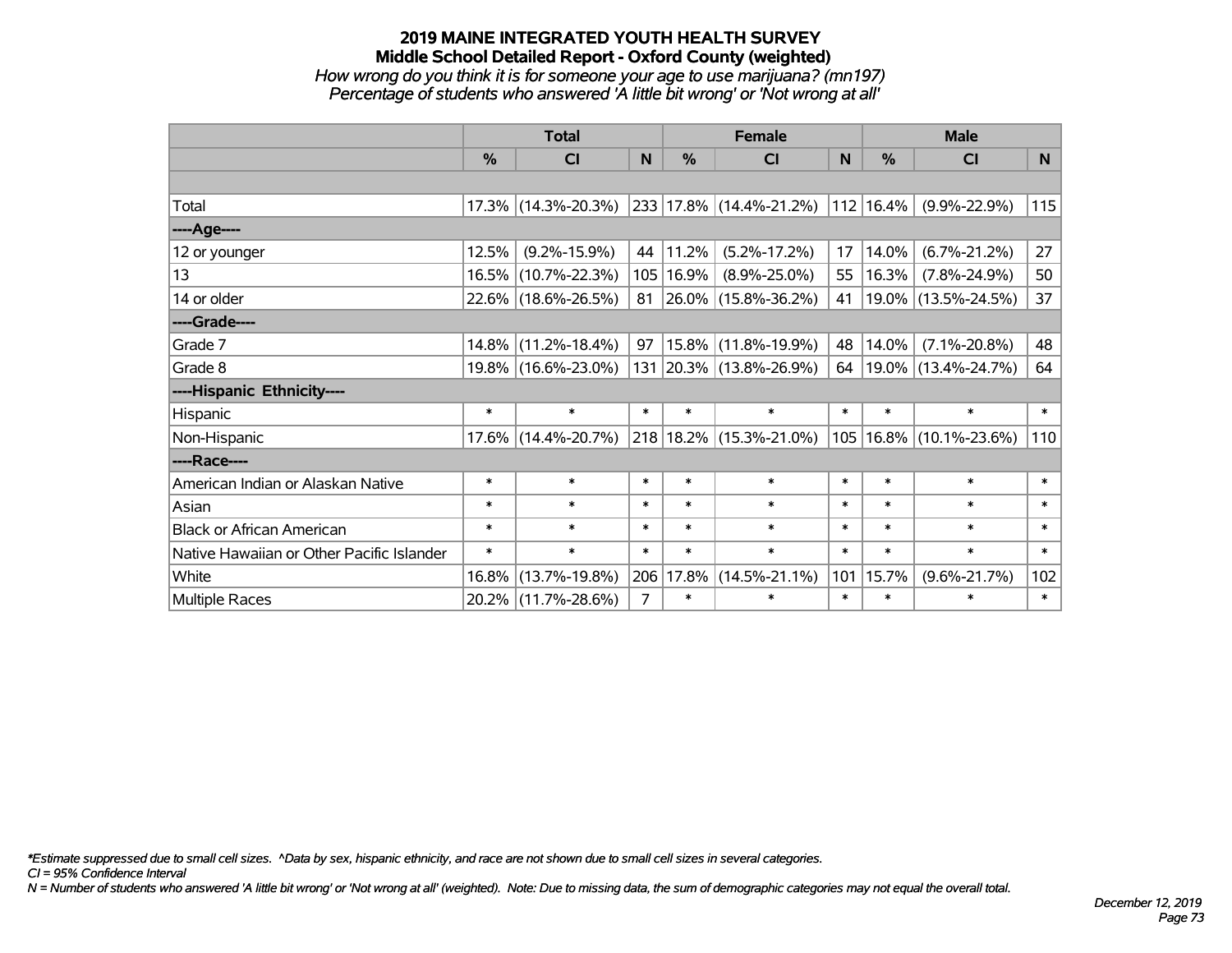*Have you ever sniffed glue, breathed the contents of spray cans, or inhaled any paints or sprays to get high? (mn86a) Percentage of students who answered 'Yes'*

|                                           | <b>Total</b> |                      |        |        | <b>Female</b>       | <b>Male</b> |         |                          |        |
|-------------------------------------------|--------------|----------------------|--------|--------|---------------------|-------------|---------|--------------------------|--------|
|                                           | %            | <b>CI</b>            | N      | %      | <b>CI</b>           | N           | %       | <b>CI</b>                | N      |
|                                           |              |                      |        |        |                     |             |         |                          |        |
| Total                                     |              | $8.8\%$ (7.0%-10.5%) | 117    | 10.5%  | $(7.8\% - 13.3\%)$  |             | 66 7.1% | $(4.5\% - 9.6\%)$        | 50     |
| ----Age----                               |              |                      |        |        |                     |             |         |                          |        |
| 12 or younger                             | 8.3%         | $(6.2\% - 10.3\%)$   | 31     | 9.2%   | $(6.6\% - 11.8\%)$  |             | 16 7.7% | $(3.1\% - 12.3\%)$       | 15     |
| 13                                        | 9.5%         | $(6.7\% - 12.4\%)$   | 58     | 12.5%  | $(7.7\% - 17.3\%)$  |             | 38 6.6% | $(4.2\% - 9.1\%)$        | 20     |
| 14 or older                               |              | $8.0\%$ (5.0%-10.9%) | 28     | 8.2%   | $(2.5\% - 13.9\%)$  |             |         | 12 7.2% (3.1%-11.3%)     | 15     |
| ----Grade----                             |              |                      |        |        |                     |             |         |                          |        |
| Grade 7                                   | 9.3%         | $(7.3\% - 11.2\%)$   | 60     | 13.1%  | $(10.9\% - 15.2\%)$ |             | 40 5.9% | $(3.4\% - 8.5\%)$        | 20     |
| Grade 8                                   |              | $8.4\%$ (5.5%-11.2%) | 56     | 7.9%   | $(2.2\% - 13.7\%)$  |             |         | $25 8.4\% $ (5.0%-11.9%) | 29     |
| ----Hispanic Ethnicity----                |              |                      |        |        |                     |             |         |                          |        |
| Hispanic                                  | $\ast$       | $\ast$               | $\ast$ | $\ast$ | $\ast$              | $\ast$      | $\ast$  | $\ast$                   | $\ast$ |
| Non-Hispanic                              |              | $8.5\%$ (6.1%-10.9%) | 103    | 10.2%  | $(6.3\% - 14.2\%)$  |             | 58 7.0% | $(4.4\% - 9.7\%)$        | 45     |
| ----Race----                              |              |                      |        |        |                     |             |         |                          |        |
| American Indian or Alaskan Native         | $\ast$       | $\ast$               | $\ast$ | $\ast$ | $\ast$              | $\ast$      | $\ast$  | $\ast$                   | $\ast$ |
| Asian                                     | $\ast$       | $\ast$               | $\ast$ | $\ast$ | $\ast$              | $\ast$      | $\ast$  | $\ast$                   | $\ast$ |
| <b>Black or African American</b>          | $\ast$       | $\ast$               | $\ast$ | $\ast$ | $\ast$              | $\ast$      | $\ast$  | $\ast$                   | $\ast$ |
| Native Hawaiian or Other Pacific Islander | $\ast$       | $\ast$               | $\ast$ | $\ast$ | $\ast$              | $\ast$      | $\ast$  | $\ast$                   | $\ast$ |
| White                                     | 8.6%         | $(7.0\% - 10.3\%)$   | 106    | 10.7%  | $(7.6\% - 13.7\%)$  | 61          | 6.9%    | $(4.2\% - 9.5\%)$        | 45     |
| Multiple Races                            | $\ast$       | $\ast$               | $\ast$ | $\ast$ | $\ast$              | $\ast$      | $\ast$  | $\ast$                   | $\ast$ |

*\*Estimate suppressed due to small cell sizes. ^Data by sex, hispanic ethnicity, and race are not shown due to small cell sizes in several categories.*

*CI = 95% Confidence Interval*

*N = Number of students who answered 'Yes' (weighted). Note: Due to missing data, the sum of demographic categories may not equal the overall total.*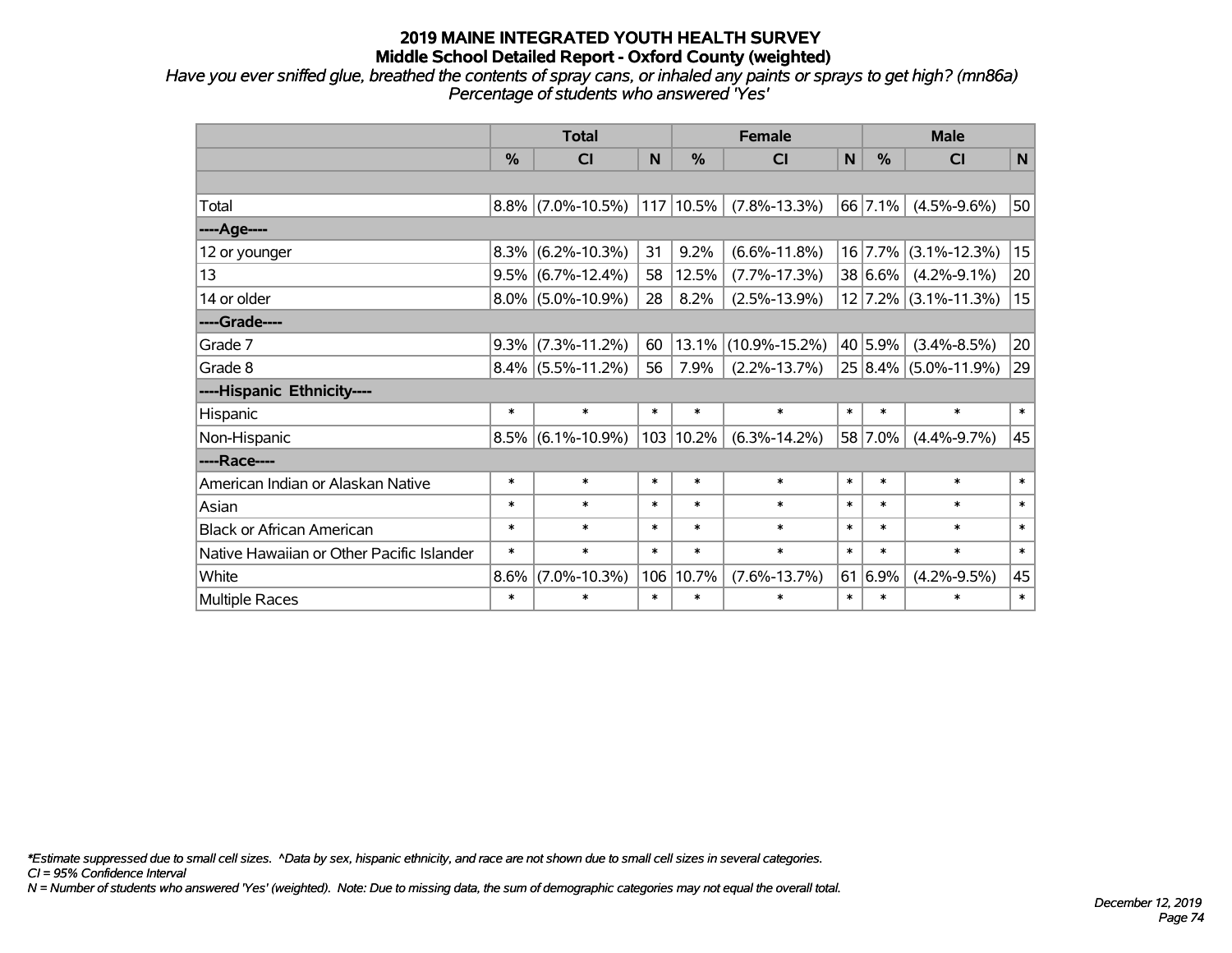*During the past 30 days, how many times did you sniff glue, breathe the contents of spray cans, or inhale any paints or sprays to get high? (mn91a) Percentage of students who answered at least 1 time*

|                                           | <b>Total</b>  |                     |                 | <b>Female</b> |                   |        | <b>Male</b>   |                                                                 |                |  |
|-------------------------------------------|---------------|---------------------|-----------------|---------------|-------------------|--------|---------------|-----------------------------------------------------------------|----------------|--|
|                                           | $\frac{0}{0}$ | <b>CI</b>           | N               | $\frac{0}{0}$ | <b>CI</b>         | N      | $\frac{0}{0}$ | <b>CI</b>                                                       | N.             |  |
|                                           |               |                     |                 |               |                   |        |               |                                                                 |                |  |
| Total                                     | 2.9%          | $(1.9\% - 4.0\%)$   |                 |               |                   |        |               | $\vert$ 40 3.7% $\vert$ (2.7%-4.8%) 23 2.3% $\vert$ (0.7%-3.8%) | 16             |  |
| ----Age----                               |               |                     |                 |               |                   |        |               |                                                                 |                |  |
| 12 or younger                             | 2.7%          | $(1.8\% - 3.7\%)$   | 10 <sup>1</sup> | $\ast$        | $\ast$            | $\ast$ | $\ast$        | $\ast$                                                          | $\ast$         |  |
| 13                                        | 3.5%          | $(1.8\% - 5.3\%)$   |                 | 22 4.7%       | $(2.4\% - 7.0\%)$ |        | 14 2.3%       | $(0.6\% - 4.1\%)$                                               | $\overline{7}$ |  |
| 14 or older                               |               | $2.2\%$ (0.9%-3.5%) | 8               | $\ast$        | $\ast$            | $\ast$ | $\ast$        | $\ast$                                                          | $\ast$         |  |
| ----Grade----                             |               |                     |                 |               |                   |        |               |                                                                 |                |  |
| Grade 7                                   | 3.2%          | $(2.7\% - 3.7\%)$   | 21              | $\ast$        | $\ast$            | $\ast$ | $\ast$        | $\ast$                                                          | $\ast$         |  |
| Grade 8                                   | $2.6\%$       | $(0.8\% - 4.5\%)$   |                 | $18 1.8\% $   | $(0.2\% - 3.4\%)$ | 6      |               | $3.4\%$ (0.7%-6.0%)                                             | 12             |  |
| ----Hispanic Ethnicity----                |               |                     |                 |               |                   |        |               |                                                                 |                |  |
| Hispanic                                  | $\ast$        | $\ast$              | $\ast$          | $\ast$        | $\ast$            | $\ast$ | $\ast$        | $\ast$                                                          | $\ast$         |  |
| Non-Hispanic                              | 2.7%          | $(1.6\% - 3.9\%)$   |                 | 34 3.3%       | $(2.0\% - 4.7\%)$ |        |               | $19 2.2\% $ (0.6%-3.9%)                                         | 14             |  |
| ----Race----                              |               |                     |                 |               |                   |        |               |                                                                 |                |  |
| American Indian or Alaskan Native         | $\ast$        | $\ast$              | $\ast$          | $\ast$        | $\ast$            | $\ast$ | $\ast$        | $\ast$                                                          | $\ast$         |  |
| Asian                                     | $\ast$        | $\ast$              | $\ast$          | $\ast$        | $\ast$            | $\ast$ | $\ast$        | $\ast$                                                          | $\ast$         |  |
| <b>Black or African American</b>          | $\ast$        | $\ast$              | $\ast$          | $\ast$        | $\ast$            | $\ast$ | $\ast$        | $\ast$                                                          | $\ast$         |  |
| Native Hawaiian or Other Pacific Islander | $\ast$        | $\ast$              | $\ast$          | $\ast$        | $\ast$            | $\ast$ | $\ast$        | $\ast$                                                          | $\ast$         |  |
| White                                     | 2.8%          | $(2.0\% - 3.6\%)$   |                 | 35 3.7%       | $(2.9\% - 4.6\%)$ |        | $22 2.0\%$    | $(0.7\% - 3.2\%)$                                               | 13             |  |
| Multiple Races                            | $\ast$        | $\ast$              | $\ast$          | $\ast$        | *                 | $\ast$ | $\ast$        | $\ast$                                                          | $\ast$         |  |

*\*Estimate suppressed due to small cell sizes. ^Data by sex, hispanic ethnicity, and race are not shown due to small cell sizes in several categories.*

*CI = 95% Confidence Interval*

*N = Number of students who answered at least 1 time (weighted). Note: Due to missing data, the sum of demographic categories may not equal the overall total.*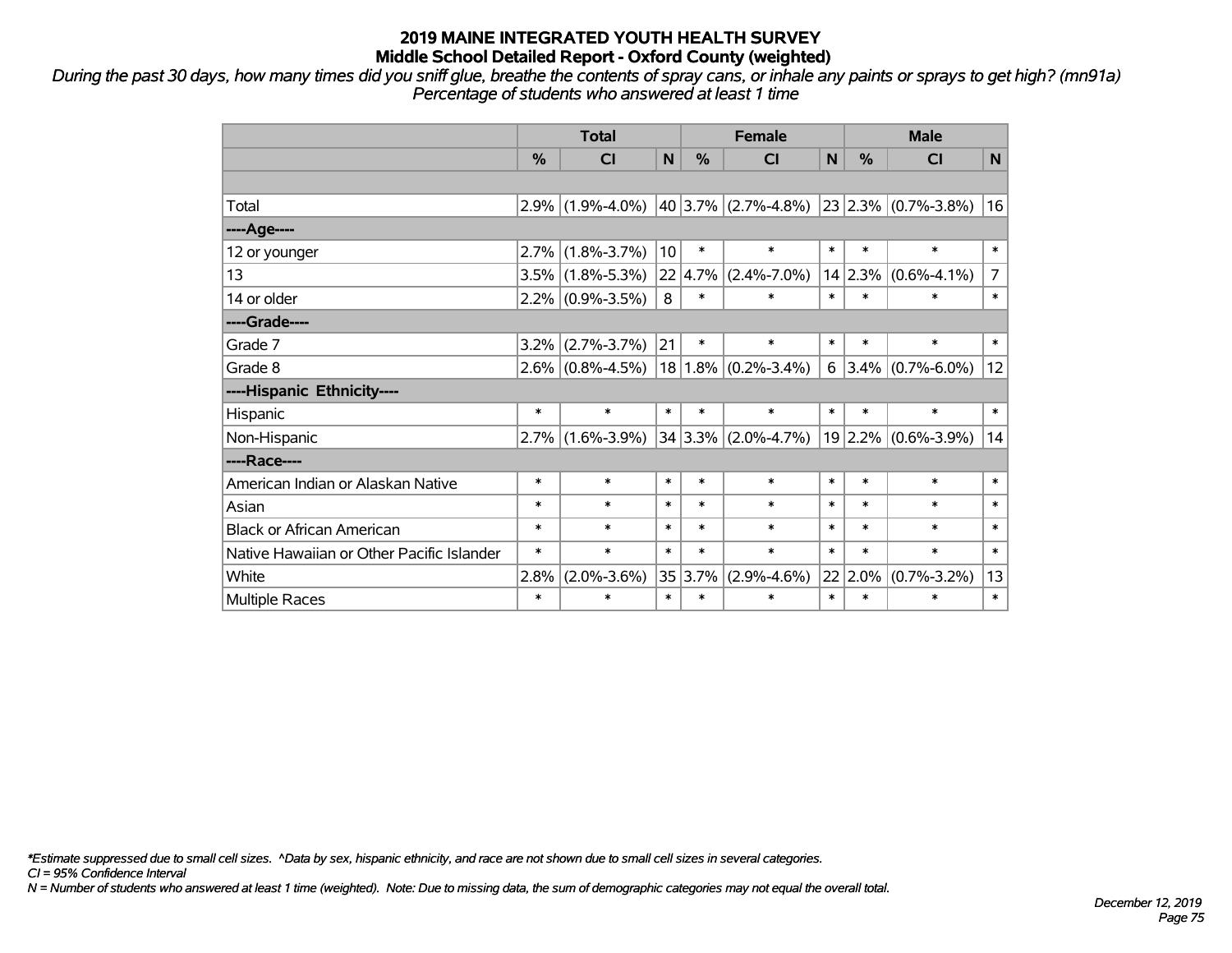*Have you ever taken prescription pain medicine without a doctor's prescription or differently than how a doctor told you to use it? (mn183) Percentage of students who answered 'Yes'*

|                                           | <b>Total</b>  |                      |        |               | <b>Female</b>        |        |         | <b>Male</b>              |        |  |
|-------------------------------------------|---------------|----------------------|--------|---------------|----------------------|--------|---------|--------------------------|--------|--|
|                                           | $\frac{9}{6}$ | <b>CI</b>            | N      | $\frac{0}{0}$ | <b>CI</b>            | N      | $\%$    | <b>CI</b>                | N      |  |
|                                           |               |                      |        |               |                      |        |         |                          |        |  |
| Total                                     | 6.6%          | $(5.2\% - 8.0\%)$    |        | 89 6.7%       | $(4.4\% - 9.1\%)$    |        | 42 6.6% | $(5.3\% - 7.9\%)$        | 46     |  |
| ----Age----                               |               |                      |        |               |                      |        |         |                          |        |  |
| 12 or younger                             | 4.5%          | $(1.8\% - 7.2\%)$    | 17     | $\ast$        | $\ast$               | $\ast$ | $\ast$  | $\ast$                   | $\ast$ |  |
| 13                                        | 7.0%          | $(5.2\% - 8.9\%)$    |        | 43 6.5%       | $(5.0\% - 7.9\%)$    |        |         | 20 7.7% (4.4%-11.0%)     | 23     |  |
| 14 or older                               |               | $8.1\%$ (4.4%-11.8%) |        |               | 29 7.3% (3.2%-11.4%) |        |         | $11 8.8\% $ (3.1%-14.5%) | 18     |  |
| ----Grade----                             |               |                      |        |               |                      |        |         |                          |        |  |
| Grade 7                                   | 5.1%          | $(3.6\% - 6.6\%)$    |        | 33 6.5%       | $(3.3\% - 9.7\%)$    |        | 20 3.9% | $(2.4\% - 5.5\%)$        | 13     |  |
| Grade 8                                   | 8.0%          | $(6.2\% - 9.8\%)$    |        | 54 6.8%       | $(4.1\% - 9.5\%)$    |        |         | $22$ 9.3% (7.6%-11.0%)   | 32     |  |
| ----Hispanic Ethnicity----                |               |                      |        |               |                      |        |         |                          |        |  |
| Hispanic                                  | $\ast$        | $\ast$               | $\ast$ | $\ast$        | $\ast$               | $\ast$ | $\ast$  | $\ast$                   | $\ast$ |  |
| Non-Hispanic                              | 6.4%          | $(5.0\% - 7.9\%)$    |        | 79 6.2%       | $(3.7\% - 8.7\%)$    |        | 36 6.7% | $(5.1\% - 8.4\%)$        | 43     |  |
| ----Race----                              |               |                      |        |               |                      |        |         |                          |        |  |
| American Indian or Alaskan Native         | $\ast$        | $\ast$               | $\ast$ | $\ast$        | $\ast$               | $\ast$ | $\ast$  | $\ast$                   | $\ast$ |  |
| Asian                                     | $\ast$        | $\ast$               | $\ast$ | $\ast$        | $\ast$               | $\ast$ | $\ast$  | $\ast$                   | $\ast$ |  |
| <b>Black or African American</b>          | $\ast$        | $\ast$               | $\ast$ | $\ast$        | $\ast$               | $\ast$ | $\ast$  | $\ast$                   | $\ast$ |  |
| Native Hawaiian or Other Pacific Islander | $\ast$        | $\ast$               | $\ast$ | $\ast$        | $\ast$               | $\ast$ | $\ast$  | $\ast$                   | $\ast$ |  |
| White                                     | 6.5%          | $(4.7\% - 8.4\%)$    | 81     | 6.2%          | $(3.2\% - 9.2\%)$    |        | 36 6.9% | $(5.4\% - 8.4\%)$        | 45     |  |
| Multiple Races                            | $\ast$        | $\ast$               | $\ast$ | $\ast$        | *                    | $\ast$ | $\ast$  | $\ast$                   | $\ast$ |  |

*\*Estimate suppressed due to small cell sizes. ^Data by sex, hispanic ethnicity, and race are not shown due to small cell sizes in several categories.*

*CI = 95% Confidence Interval*

*N = Number of students who answered 'Yes' (weighted). Note: Due to missing data, the sum of demographic categories may not equal the overall total.*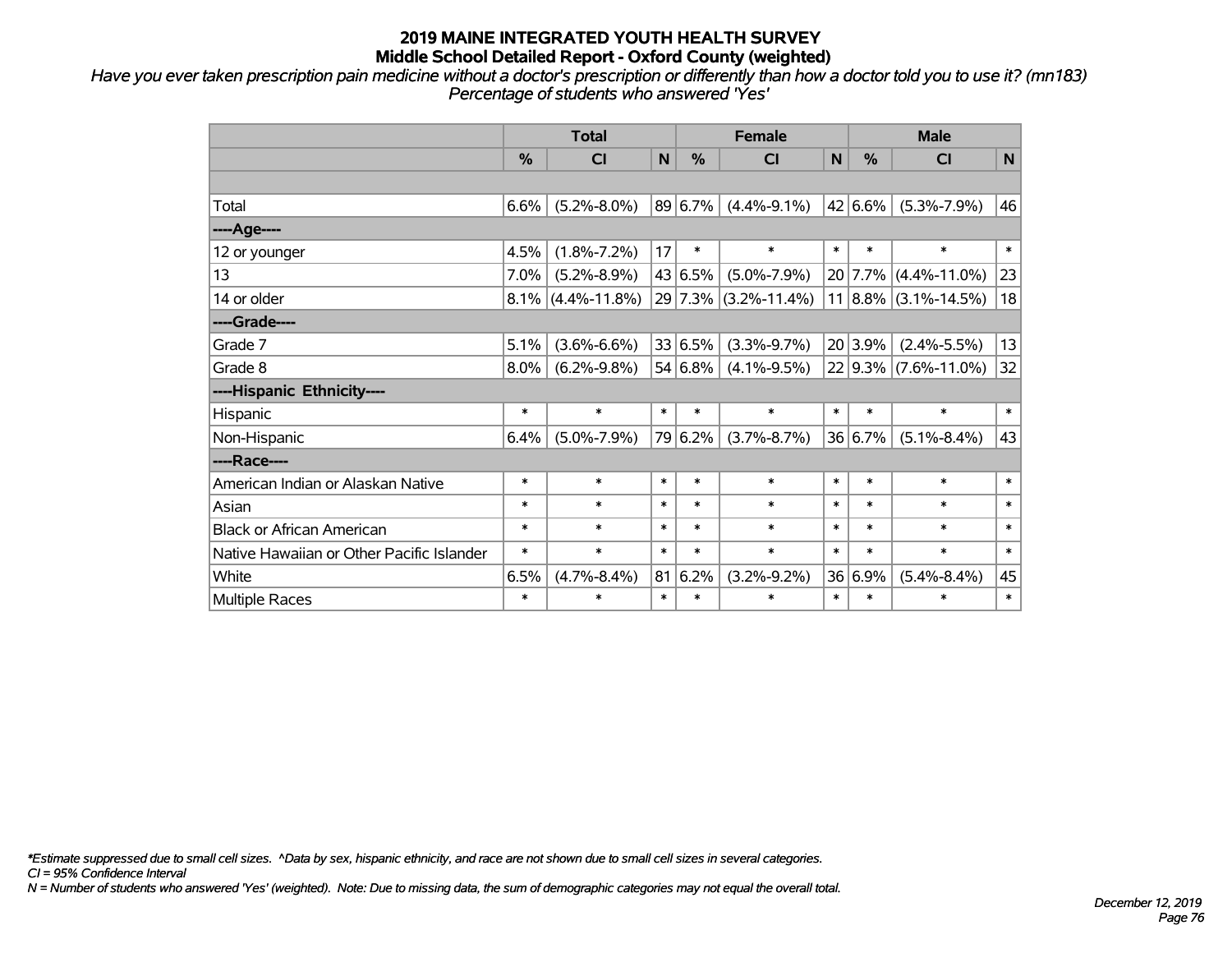*During the past 30 days, how many times did you take a prescription drug (such as OxyContin, Percocet, Vicodin, codeine, Adderall, Ritalin, or Xanax) without a doctor's prescription? (mn88a)*

*Percentage of students who answered at least 1 time*

|                                           | <b>Total</b> |                     |                 | <b>Female</b> |                         |        | <b>Male</b> |                         |        |  |
|-------------------------------------------|--------------|---------------------|-----------------|---------------|-------------------------|--------|-------------|-------------------------|--------|--|
|                                           | %            | <b>CI</b>           | N               | %             | <b>CI</b>               | N      | %           | <b>CI</b>               | N      |  |
|                                           |              |                     |                 |               |                         |        |             |                         |        |  |
| Total                                     | 2.4%         | $(1.8\% - 3.0\%)$   |                 |               | $32 2.5\% $ (1.7%-3.4%) |        |             | $16$ 2.3% (1.4%-3.1%)   | 16     |  |
| ----Age----                               |              |                     |                 |               |                         |        |             |                         |        |  |
| 12 or younger                             | 2.6%         | $(1.6\% - 3.5\%)$   | 10 <sup>1</sup> | $\ast$        | $\ast$                  | $\ast$ | $\ast$      | $\ast$                  | $\ast$ |  |
| 13                                        | 2.0%         | $(0.7\% - 3.2\%)$   |                 | $12 2.0\%$    | $(0.9\% - 3.1\%)$       | 6      | 1.9%        | $(0.2\% - 3.7\%)$       | 6      |  |
| 14 or older                               |              | $2.9\%$ (1.8%-4.0%) | 10 <sup>1</sup> | $\ast$        | *                       | $\ast$ | $\ast$      | $\ast$                  | $\ast$ |  |
| ----Grade----                             |              |                     |                 |               |                         |        |             |                         |        |  |
| Grade 7                                   | 2.1%         | $(1.2\% - 2.9\%)$   | 14              | $\ast$        | *                       | $\ast$ | $\ast$      | $\ast$                  | $\ast$ |  |
| Grade 8                                   |              | $2.6\%$ (1.8%-3.3%) | 17              | $\ast$        | $\ast$                  | $\ast$ | $\ast$      | $\ast$                  | $\ast$ |  |
| ----Hispanic Ethnicity----                |              |                     |                 |               |                         |        |             |                         |        |  |
| Hispanic                                  | $\ast$       | $\ast$              | $\ast$          | $\ast$        | $\ast$                  | $\ast$ | $\ast$      | $\ast$                  | $\ast$ |  |
| Non-Hispanic                              | 1.8%         | $(1.4\% - 2.2\%)$   |                 |               | $22 1.9\% $ (1.0%-2.8%) |        |             | $11 1.7\% $ (0.7%-2.7%) | 11     |  |
| ----Race----                              |              |                     |                 |               |                         |        |             |                         |        |  |
| American Indian or Alaskan Native         | $\ast$       | $\ast$              | $\ast$          | $\ast$        | *                       | $\ast$ | $\ast$      | $\ast$                  | $\ast$ |  |
| Asian                                     | $\ast$       | $\ast$              | $\ast$          | $\ast$        | *                       | $\ast$ | $\ast$      | $\ast$                  | $\ast$ |  |
| <b>Black or African American</b>          | $\ast$       | $\ast$              | $\ast$          | $\ast$        | *                       | $\ast$ | $\ast$      | $\ast$                  | $\ast$ |  |
| Native Hawaiian or Other Pacific Islander | $\ast$       | $\ast$              | $\ast$          | $\ast$        | $\ast$                  | $\ast$ | $\ast$      | $\ast$                  | $\ast$ |  |
| White                                     | 2.2%         | $(1.5\% - 2.8\%)$   | 27              | 2.3%          | $(1.4\% - 3.1\%)$       |        | $13$   2.1% | $(1.0\% - 3.2\%)$       | 14     |  |
| <b>Multiple Races</b>                     | $\ast$       | $\ast$              | $\ast$          | $\ast$        | $\ast$                  | $\ast$ | $\ast$      | $\ast$                  | $\ast$ |  |

*\*Estimate suppressed due to small cell sizes. ^Data by sex, hispanic ethnicity, and race are not shown due to small cell sizes in several categories.*

*CI = 95% Confidence Interval*

*N = Number of students who answered at least 1 time (weighted). Note: Due to missing data, the sum of demographic categories may not equal the overall total.*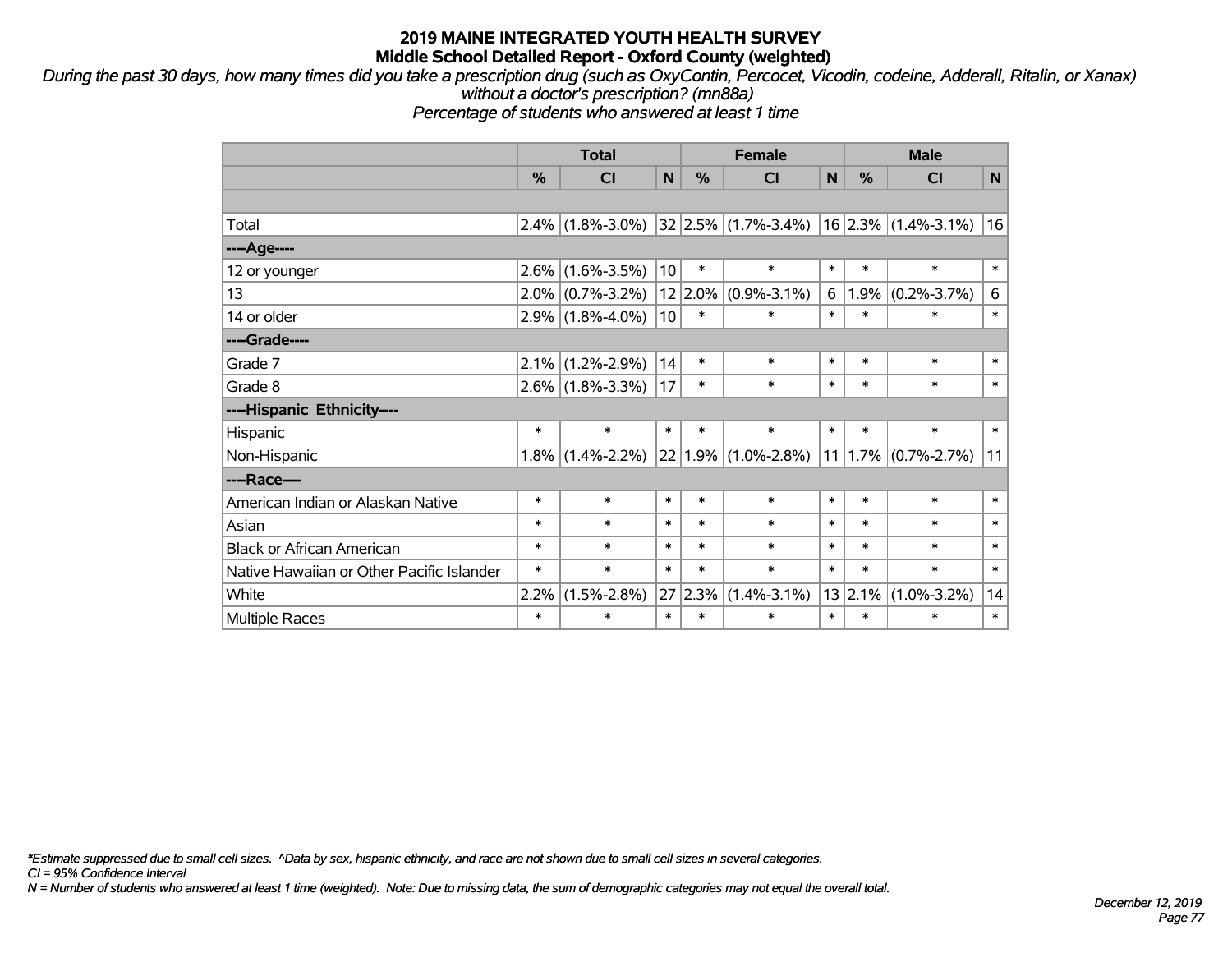*How wrong do your parents feel it would be for you to take prescription drugs not prescribed to you? (mn176) Percentage of students who answered 'A little bit wrong' or 'Not wrong at all'*

|                                           | <b>Total</b>  |                   |        |         | <b>Female</b>                                                                           |        |                 | <b>Male</b>                  |                |  |  |
|-------------------------------------------|---------------|-------------------|--------|---------|-----------------------------------------------------------------------------------------|--------|-----------------|------------------------------|----------------|--|--|
|                                           | $\frac{0}{2}$ | <b>CI</b>         | N      | $\%$    | <b>CI</b>                                                                               | N      | $\frac{0}{2}$   | <b>CI</b>                    | N              |  |  |
|                                           |               |                   |        |         |                                                                                         |        |                 |                              |                |  |  |
| Total                                     | $3.0\%$       | $(0.6\% - 5.5\%)$ |        |         | $ 41 3.3\% $ (0.1%-6.5%)                                                                |        |                 | $ 21 2.9\%  (0.5\% - 5.4\%)$ | 20             |  |  |
| ----Age----                               |               |                   |        |         |                                                                                         |        |                 |                              |                |  |  |
| 12 or younger                             | 3.5%          | $(0.0\% - 7.6\%)$ | 12     | $\ast$  | $\ast$                                                                                  | $\ast$ | $\ast$          | $\ast$                       | $\ast$         |  |  |
| 13                                        | 3.9%          | $(0.8\% - 6.9\%)$ |        | 24 5.2% | $(1.1\% - 9.4\%)$                                                                       |        | 17 2.4%         | $(0.0\% - 5.5\%)$            | $\overline{7}$ |  |  |
| 14 or older                               | $\ast$        | $\ast$            | $\ast$ | $\ast$  | $\ast$                                                                                  | $\ast$ | $\ast$          | $\ast$                       | $\ast$         |  |  |
| ----Grade----                             |               |                   |        |         |                                                                                         |        |                 |                              |                |  |  |
| Grade 7                                   | 2.5%          | $(0.3\% - 4.7\%)$ |        |         | $16$ 2.7% (0.0%-5.5%)                                                                   |        | $8 \vert 2.3\%$ | $(0.2\% - 4.3\%)$            | 8              |  |  |
| Grade 8                                   | $3.8\%$       | $(1.0\% - 6.6\%)$ |        |         | $\vert$ 25 $\vert$ 4.0% $\vert$ (0.1%-7.8%) $\vert$ 12 $\vert$ 3.7% $\vert$ (0.7%-6.7%) |        |                 |                              | 13             |  |  |
| ----Hispanic Ethnicity----                |               |                   |        |         |                                                                                         |        |                 |                              |                |  |  |
| Hispanic                                  | $\ast$        | $\ast$            | $\ast$ | $\ast$  | $\ast$                                                                                  | $\ast$ | $\ast$          | $\ast$                       | $\ast$         |  |  |
| Non-Hispanic                              | $3.0\%$       | $(0.7\% - 5.4\%)$ | 37     |         | $ 3.5\% $ (0.0%-7.1%)                                                                   |        | 20 2.7%         | $(0.2\% - 5.1\%)$            | 17             |  |  |
| ----Race----                              |               |                   |        |         |                                                                                         |        |                 |                              |                |  |  |
| American Indian or Alaskan Native         | $\ast$        | $\ast$            | $\ast$ | $\ast$  | $\ast$                                                                                  | $\ast$ | $\ast$          | $\ast$                       | $\ast$         |  |  |
| Asian                                     | $\ast$        | $\ast$            | $\ast$ | $\ast$  | $\ast$                                                                                  | $\ast$ | $\ast$          | $\ast$                       | $\ast$         |  |  |
| <b>Black or African American</b>          | $\ast$        | $\ast$            | $\ast$ | $\ast$  | $\ast$                                                                                  | $\ast$ | $\ast$          | $\ast$                       | $\ast$         |  |  |
| Native Hawaiian or Other Pacific Islander | $\ast$        | $\ast$            | $\ast$ | $\ast$  | $\ast$                                                                                  | $\ast$ | $\ast$          | $\ast$                       | $\ast$         |  |  |
| White                                     | 3.2%          | $(0.7\% - 5.6\%)$ | 39     | 3.3%    | $(0.0\% - 6.5\%)$                                                                       |        | 19 3.1%         | $(0.5\% - 5.7\%)$            | 20             |  |  |
| Multiple Races                            | $\ast$        | $\ast$            | $\ast$ | $\ast$  | $\ast$                                                                                  | $\ast$ | $\ast$          | $\ast$                       | $\ast$         |  |  |

*\*Estimate suppressed due to small cell sizes. ^Data by sex, hispanic ethnicity, and race are not shown due to small cell sizes in several categories.*

*CI = 95% Confidence Interval*

*N = Number of students who answered 'A little bit wrong' or 'Not wrong at all' (weighted). Note: Due to missing data, the sum of demographic categories may not equal the overall total.*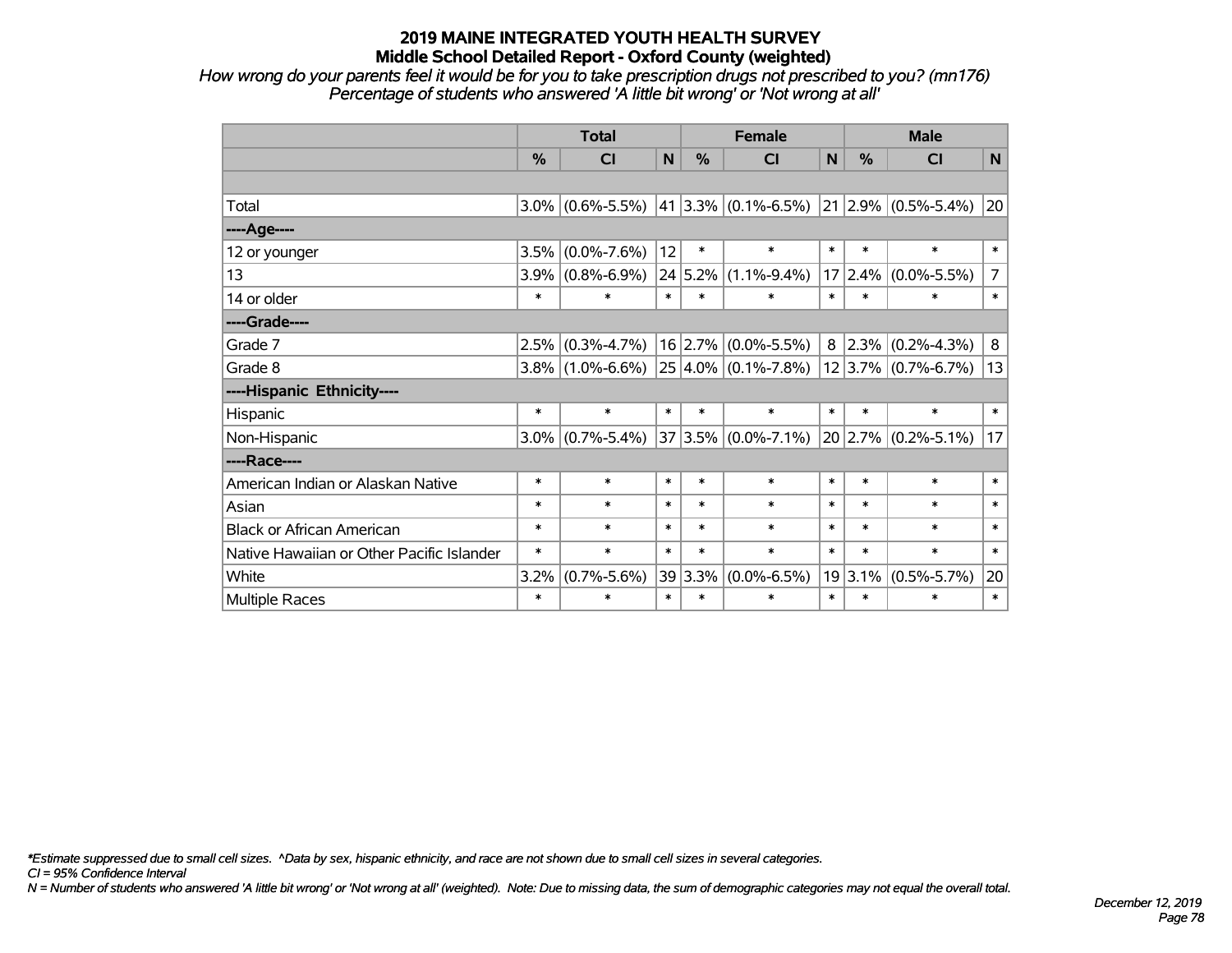*How wrong do your friends feel it would be for you to take prescription drugs not prescribed to you? (mn177) Percentage of students who answered 'A little bit wrong' or 'Not wrong at all'*

|                                           | <b>Total</b> |                       |        |          | <b>Female</b>               |              |          | <b>Male</b>                                   |        |  |  |
|-------------------------------------------|--------------|-----------------------|--------|----------|-----------------------------|--------------|----------|-----------------------------------------------|--------|--|--|
|                                           | %            | <b>CI</b>             | N      | %        | <b>CI</b>                   | $\mathsf{N}$ | %        | <b>CI</b>                                     | N      |  |  |
|                                           |              |                       |        |          |                             |              |          |                                               |        |  |  |
| Total                                     |              | $10.7\%$ (6.8%-14.6%) |        |          | $ 143 8.8\% $ (3.5%-14.1%)  |              | 55 12.7% | $(8.4\% - 17.1\%)$                            | 87     |  |  |
| ---- Age----                              |              |                       |        |          |                             |              |          |                                               |        |  |  |
| 12 or younger                             | 8.1%         | $(4.0\% - 12.2\%)$    | 28     |          | $ 8.9\% $ (2.5%-15.2%)      | 13           | 7.7%     | $(3.2\% - 12.2\%)$                            | 15     |  |  |
| 13                                        |              | $12.6\%$ (8.6%-16.7%) | 79     |          | $9.6\%$ (3.0%-16.2%)        |              |          | $ 31 16.0\%  (11.0\% - 21.0\%)$               | 48     |  |  |
| 14 or older                               |              | $10.0\%$ (4.9%-15.0%) | 35     |          | $ 7.1\% $ (2.2%-12.0%)      |              | 11 12.6% | $(6.1\% - 19.1\%)$                            | 24     |  |  |
| ----Grade----                             |              |                       |        |          |                             |              |          |                                               |        |  |  |
| Grade 7                                   |              | $10.0\%$ (5.0%-15.0%) | 64     |          | $ 8.6\% $ (3.6%-13.6%)      |              | 26 11.3% | $(5.4\% - 17.3\%)$                            | 38     |  |  |
| Grade 8                                   |              | $11.4\%$ (8.2%-14.7%) | 75     |          |                             |              |          | $ 9.3\% $ (2.7%-15.9%) 29 13.8% (10.8%-16.8%) | 46     |  |  |
| ----Hispanic Ethnicity----                |              |                       |        |          |                             |              |          |                                               |        |  |  |
| Hispanic                                  | $\ast$       | $\ast$                | $\ast$ | $\ast$   | $\ast$                      | $\ast$       | $\ast$   | $\ast$                                        | $\ast$ |  |  |
| Non-Hispanic                              |              | $10.9\%$ (7.0%-14.9%) |        |          | $134$   9.1%   (3.1%-15.1%) |              | 53 12.8% | $(8.6\% - 17.0\%)$                            | 82     |  |  |
| ----Race----                              |              |                       |        |          |                             |              |          |                                               |        |  |  |
| American Indian or Alaskan Native         | $\ast$       | $\ast$                | $\ast$ | $\ast$   | $\ast$                      | $\ast$       | $\ast$   | $\ast$                                        | $\ast$ |  |  |
| Asian                                     | $\ast$       | $\ast$                | $\ast$ | $\ast$   | $\ast$                      | $\ast$       | $\ast$   | $\ast$                                        | $\ast$ |  |  |
| <b>Black or African American</b>          | $\ast$       | $\ast$                | $\ast$ | $\ast$   | $\ast$                      | $\ast$       | $\ast$   | $\ast$                                        | $\ast$ |  |  |
| Native Hawaiian or Other Pacific Islander | $\ast$       | $\ast$                | $\ast$ | $\ast$   | $\ast$                      | $\ast$       | $\ast$   | $\ast$                                        | $\ast$ |  |  |
| White                                     | 11.2%        | $(7.1\% - 15.3\%)$    |        | 136 8.9% | $(3.1\% - 14.7\%)$          | 51           | 13.4%    | $(8.9\% - 17.9\%)$                            | 86     |  |  |
| <b>Multiple Races</b>                     | $\ast$       | $\ast$                | $\ast$ | $\ast$   | $\ast$                      | $\ast$       | $\ast$   | $\ast$                                        | $\ast$ |  |  |

*\*Estimate suppressed due to small cell sizes. ^Data by sex, hispanic ethnicity, and race are not shown due to small cell sizes in several categories.*

*CI = 95% Confidence Interval*

*N = Number of students who answered 'A little bit wrong' or 'Not wrong at all' (weighted). Note: Due to missing data, the sum of demographic categories may not equal the overall total.*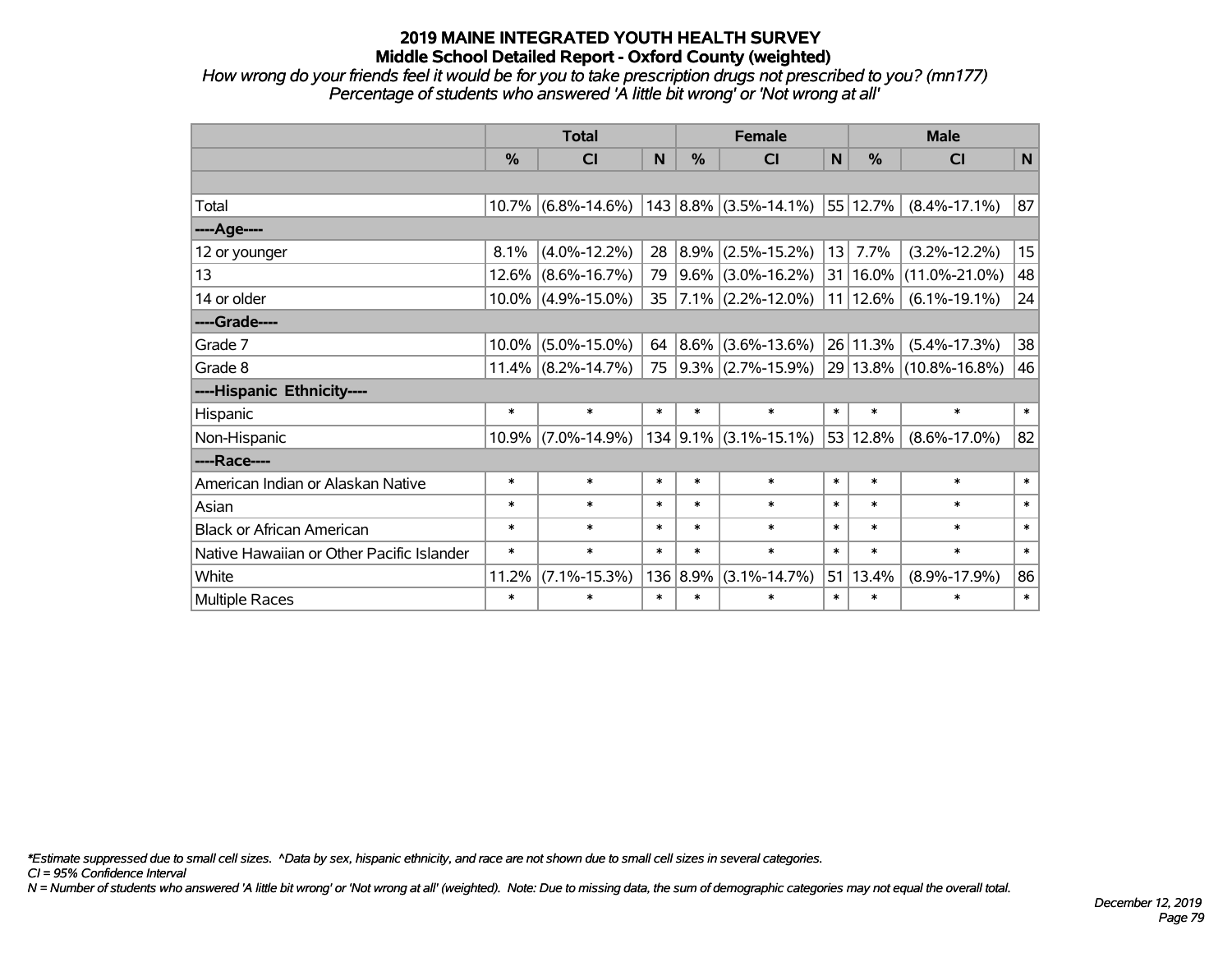*Do you agree or disagree with the following statement? My family has clear rules about alcohol and drug use. (mn90) Percentage of students who answered 'Strongly agree' or 'Agree'*

|                                           | <b>Total</b> |                     |        |               | <b>Female</b>               |        | <b>Male</b>   |                      |        |  |
|-------------------------------------------|--------------|---------------------|--------|---------------|-----------------------------|--------|---------------|----------------------|--------|--|
|                                           | %            | <b>CI</b>           | N      | $\frac{0}{0}$ | C <sub>l</sub>              | N      | $\frac{0}{0}$ | <b>CI</b>            | N      |  |
|                                           |              |                     |        |               |                             |        |               |                      |        |  |
| Total                                     | $91.0\%$     | $(87.5\% - 94.5\%)$ |        |               | $1,210$ 89.2% (84.8%-93.7%) |        | 561 92.7%     | $(89.6\% - 95.8\%)$  | 633    |  |
| ----Age----                               |              |                     |        |               |                             |        |               |                      |        |  |
| 12 or younger                             | 89.8%        | $(83.7\% - 95.8\%)$ | 308    | 87.1%         | $(78.3\% - 95.8\%)$         | 129    | 91.5%         | $(82.8\% - 100.0\%)$ | 172    |  |
| 13                                        | 92.4%        | $(89.0\% - 95.8\%)$ | 583    |               | $91.9\%$ (88.5%-95.4%)      |        | 297 93.4%     | $(90.2\% - 96.6\%)$  | 282    |  |
| 14 or older                               | 89.7%        | $(84.2\% - 95.3\%)$ | 319    |               | 85.7% (75.2%-96.2%)         |        | 135 92.8%     | $(86.5\% - 99.0\%)$  | 178    |  |
| ----Grade----                             |              |                     |        |               |                             |        |               |                      |        |  |
| Grade 7                                   | 89.8%        | $(85.0\% - 94.6\%)$ | 578    |               | 88.5% (81.6%-95.5%)         | 271    | 91.5%         | $(86.8\% - 96.2\%)$  | 306    |  |
| Grade 8                                   | 91.8%        | $(88.4\% - 95.1\%)$ | 602    |               | 89.6% (84.5%-94.6%)         |        | 281 93.6%     | $(89.9\% - 97.3\%)$  | 312    |  |
| ----Hispanic Ethnicity----                |              |                     |        |               |                             |        |               |                      |        |  |
| Hispanic                                  | $\ast$       | $\ast$              | $\ast$ | $\ast$        | $\ast$                      | $\ast$ | $\ast$        | $\ast$               | $\ast$ |  |
| Non-Hispanic                              | 91.2%        | $(87.5\% - 94.8\%)$ |        |               | $1,119$ 89.3% (84.9%-93.8%) |        | 520 92.7%     | $(89.2\% - 96.2\%)$  | 590    |  |
| ----Race----                              |              |                     |        |               |                             |        |               |                      |        |  |
| American Indian or Alaskan Native         | $\ast$       | $\ast$              | $\ast$ | $\ast$        | $\ast$                      | $\ast$ | $\ast$        | $\ast$               | $\ast$ |  |
| Asian                                     | $\ast$       | $\ast$              | $\ast$ | $\ast$        | $\ast$                      | $\ast$ | $\ast$        | $\ast$               | $\ast$ |  |
| <b>Black or African American</b>          | $\ast$       | $\ast$              | $\ast$ | $\ast$        | $\ast$                      | $\ast$ | $\ast$        | $\ast$               | $\ast$ |  |
| Native Hawaiian or Other Pacific Islander | $\ast$       | $\ast$              | $\ast$ | $\ast$        | $\ast$                      | $\ast$ | $\ast$        | $\ast$               | $\ast$ |  |
| White                                     | 90.9%        | $(87.4\% - 94.5\%)$ | 1,103  | 88.9%         | $(84.3\% - 93.5\%)$         | 503    | 92.6%         | $(89.3\% - 95.9\%)$  | 590    |  |
| Multiple Races                            | $\ast$       | $\ast$              | $\ast$ | $\ast$        | $\ast$                      | $\ast$ | $\ast$        | $\ast$               | $\ast$ |  |

*\*Estimate suppressed due to small cell sizes. ^Data by sex, hispanic ethnicity, and race are not shown due to small cell sizes in several categories.*

*CI = 95% Confidence Interval*

*N = Number of students who answered 'Strongly agree' or 'Agree' (weighted). Note: Due to missing data, the sum of demographic categories may not equal the overall total.*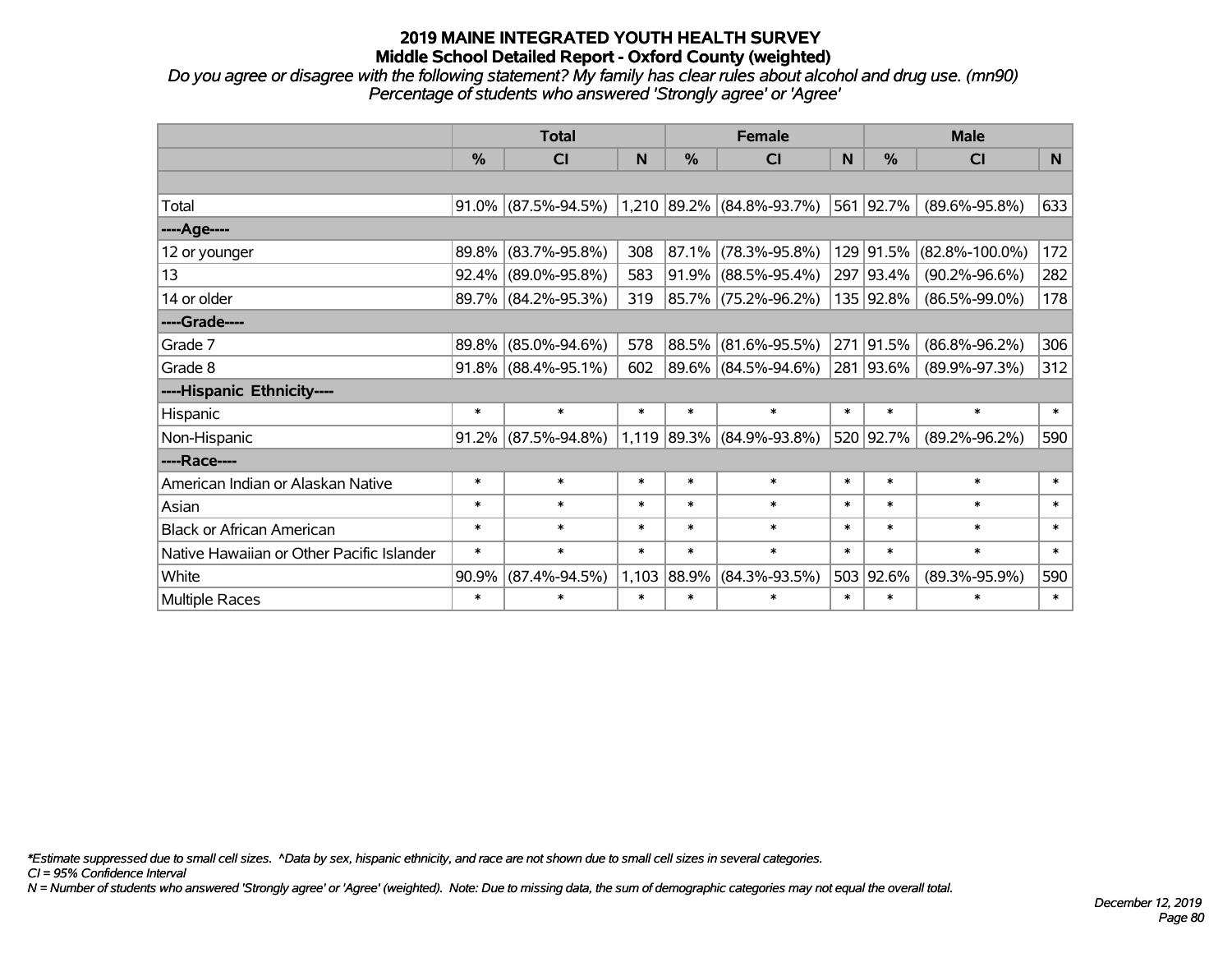*If you wanted to get prescription drugs (such as OxyContin, Percocet, Vicodin, codeine, Adderall, Ritalin, or Xanax) that were not prescribed to you, how easy would it be to get some? (mn184)*

*Percentage of students who answered 'Sort of easy' or 'Very easy'*

|                                           | <b>Total</b>  |                    |        | <b>Female</b> |                       |        | <b>Male</b>   |                    |        |
|-------------------------------------------|---------------|--------------------|--------|---------------|-----------------------|--------|---------------|--------------------|--------|
|                                           | $\frac{0}{0}$ | CI                 | N      | %             | CI                    | N      | $\frac{0}{0}$ | CI                 | N      |
|                                           |               |                    |        |               |                       |        |               |                    |        |
| Total                                     | 9.2%          | $(6.2\% - 12.3\%)$ | 121    | 9.7%          | $(4.8\% - 14.7\%)$    | 61     | 8.3%          | $(7.2\% - 9.4\%)$  | 56     |
| ---- Age----                              |               |                    |        |               |                       |        |               |                    |        |
| 12 or younger                             | 8.8%          | $(2.7\% - 15.0\%)$ | 30     | 12.9%         | $(2.0\% - 23.8\%)$    | 19     | 6.1%          | $(2.8\% - 9.4\%)$  | 11     |
| 13                                        | 8.9%          | $(7.0\% - 10.8\%)$ | 55     | 6.4%          | $(2.5\% - 10.4\%)$    | 21     | $ 11.0\%$     | $(7.1\% - 14.8\%)$ | 32     |
| 14 or older                               | 10.3%         | $(5.5\% - 15.0\%)$ | 36     |               | $13.7\%$ (4.3%-23.0%) | 21     | 6.3%          | $(3.0\% - 9.7\%)$  | 12     |
| ----Grade----                             |               |                    |        |               |                       |        |               |                    |        |
| Grade 7                                   | 8.6%          | $(4.3\% - 12.9\%)$ | 54     | 9.8%          | $(2.7\% - 16.8\%)$    | 30     | 6.9%          | $(2.7\% - 11.1\%)$ | 23     |
| Grade 8                                   | 10.2%         | $(7.6\% - 12.8\%)$ | 66     | $10.0\%$      | $(5.7\% - 14.3\%)$    | 31     | 9.8%          | $(6.1\% - 13.5\%)$ | 32     |
| ----Hispanic Ethnicity----                |               |                    |        |               |                       |        |               |                    |        |
| Hispanic                                  | $\ast$        | $\ast$             | $\ast$ | $\ast$        | $\ast$                | $\ast$ | $\ast$        | $\ast$             | $\ast$ |
| Non-Hispanic                              | 9.6%          | $(6.2\% - 12.9\%)$ |        | 116 10.4%     | $(5.3\% - 15.5\%)$    | 60     | 8.5%          | $(7.1\% - 9.9\%)$  | 53     |
| ----Race----                              |               |                    |        |               |                       |        |               |                    |        |
| American Indian or Alaskan Native         | $\ast$        | $\ast$             | $\ast$ | $\ast$        | $\ast$                | $\ast$ | $\ast$        | $\ast$             | $\ast$ |
| Asian                                     | $\ast$        | $\ast$             | $\ast$ | $\ast$        | $\ast$                | $\ast$ | $\ast$        | $\ast$             | $\ast$ |
| <b>Black or African American</b>          | $\ast$        | $\ast$             | $\ast$ | $\ast$        | $\ast$                | $\ast$ | $\ast$        | $\ast$             | $\ast$ |
| Native Hawaiian or Other Pacific Islander | $\ast$        | $\ast$             | $\ast$ | $\ast$        | $\ast$                | $\ast$ | $\ast$        | $\ast$             | $\ast$ |
| White                                     | 9.3%          | $(5.9\% - 12.8\%)$ | 112    | 9.9%          | $(4.5\% - 15.3\%)$    | 56     | 8.5%          | $(7.1\% - 9.9\%)$  | 53     |
| <b>Multiple Races</b>                     | $\ast$        | $\ast$             | $\ast$ | $\ast$        | $\ast$                | $\ast$ | $\ast$        | $\ast$             | $\ast$ |

*\*Estimate suppressed due to small cell sizes. ^Data by sex, hispanic ethnicity, and race are not shown due to small cell sizes in several categories.*

*CI = 95% Confidence Interval*

*N = Number of students who answered 'Sort of easy' or 'Very easy' (weighted). Note: Due to missing data, the sum of demographic categories may not equal the overall total.*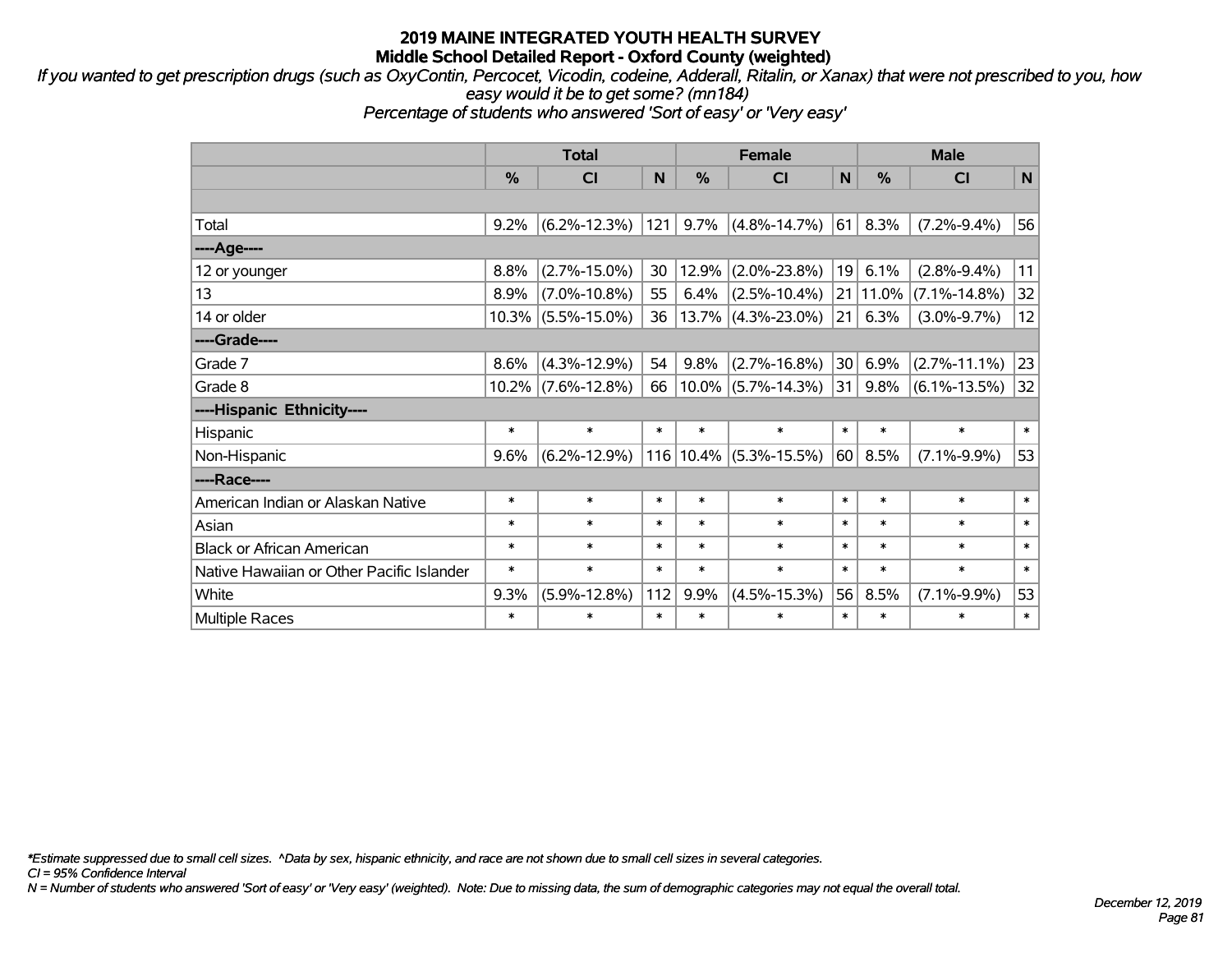*During the past 12 months, do you recall hearing, reading or watching an advertisement about the prevention of substance use? (mn93) Percentage of students who answered 'Yes'*

|                                           | <b>Total</b> |                        |                | <b>Female</b> | <b>Male</b>                        |        |               |                             |                |
|-------------------------------------------|--------------|------------------------|----------------|---------------|------------------------------------|--------|---------------|-----------------------------|----------------|
|                                           | %            | <b>CI</b>              | N              | %             | CI                                 | N      | $\frac{0}{0}$ | <b>CI</b>                   | N <sub>1</sub> |
|                                           |              |                        |                |               |                                    |        |               |                             |                |
| Total                                     |              | 45.6% (40.9%-50.3%)    |                |               | 603 45.5% (39.5%-51.6%)            |        |               | 286 44.7% (39.4%-50.0%)     | 302            |
| ----Age----                               |              |                        |                |               |                                    |        |               |                             |                |
| 12 or younger                             | 43.8%        | $(34.9\% - 52.7\%)$    |                |               | 151 41.5% (27.7%-55.2%)            | 63     | 43.7%         | $(30.1\% - 57.2\%)$         | 81             |
| 13                                        | 47.8%        | $(39.8\% - 55.7\%)$    |                |               | 300 47.0% (38.2%-55.8%)            |        |               | 152 47.7% (40.0%-55.5%)     | 143            |
| 14 or older                               |              | $43.5\%$ (35.4%-51.5%) |                |               | $153   46.4\%   (27.9\% - 64.8\%)$ |        |               | 71 $ 41.0\% $ (36.1%-45.8%) | 79             |
| ----Grade----                             |              |                        |                |               |                                    |        |               |                             |                |
| Grade 7                                   | 42.4%        | $(36.1\% - 48.7\%)$    |                |               | 273 39.8% (34.9%-44.6%)            |        | 123 44.5%     | $(35.3\% - 53.7\%)$         | 148            |
| Grade 8                                   |              | 47.1% (40.9%-53.3%)    |                |               | 305 50.9% (40.6%-61.3%)            |        |               | 158 43.0% (37.8%-48.2%)     | 142            |
| ----Hispanic Ethnicity----                |              |                        |                |               |                                    |        |               |                             |                |
| Hispanic                                  | 53.2%        | $(30.2\% - 76.3\%)$    | $\overline{7}$ | $\ast$        | $\ast$                             | $\ast$ | $\ast$        | $\ast$                      | $\ast$         |
| Non-Hispanic                              |              | 44.3% (40.1%-48.5%)    |                |               | 539 44.7% (38.7%-50.8%)            |        | 258 43.5%     | $(38.7\% - 48.3\%)$         | 274            |
| ----Race----                              |              |                        |                |               |                                    |        |               |                             |                |
| American Indian or Alaskan Native         | 26.6%        | $(0.4\% - 52.9\%)$     | 6              | $\ast$        | $\ast$                             | $\ast$ | $\ast$        | $\ast$                      | $\ast$         |
| Asian                                     | $\ast$       | $\ast$                 | $\ast$         | $\ast$        | $\ast$                             | $\ast$ | $\ast$        | $\ast$                      | $\ast$         |
| <b>Black or African American</b>          | $\ast$       | $\ast$                 | $\ast$         | $\ast$        | $\ast$                             | $\ast$ | $\ast$        | $\ast$                      | $\ast$         |
| Native Hawaiian or Other Pacific Islander | $\ast$       | $\ast$                 | $\ast$         | $\ast$        | $\ast$                             | $\ast$ | $\ast$        | $\ast$                      | $\pmb{\ast}$   |
| White                                     | 45.1%        | $(40.7\% - 49.4\%)$    |                | 543 44.4%     | $(38.1\% - 50.6\%)$                | 251    | 45.2%         | $(39.7\% - 50.8\%)$         | 285            |
| Multiple Races                            |              | 41.5% (30.8%-52.2%)    | 14             | $\ast$        | $\ast$                             | $\ast$ | $\ast$        | *                           | $\ast$         |

*\*Estimate suppressed due to small cell sizes. ^Data by sex, hispanic ethnicity, and race are not shown due to small cell sizes in several categories.*

*CI = 95% Confidence Interval*

*N = Number of students who answered 'Yes' (weighted). Note: Due to missing data, the sum of demographic categories may not equal the overall total.*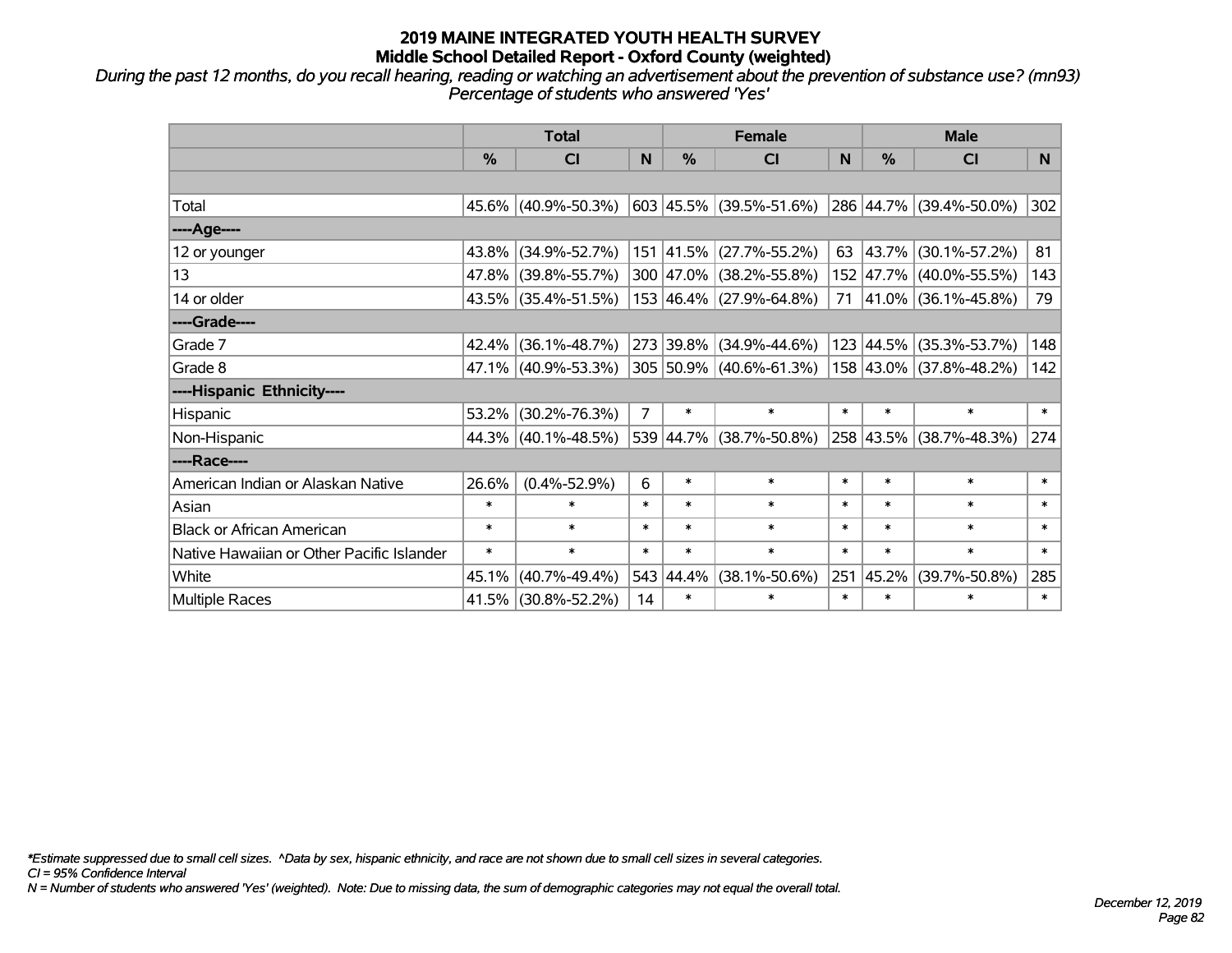*How much do you think people risk harming themselves (physically or in other ways) if they take prescription drugs that are not prescribed to them? (mn95)*

*Percentage of students who answered 'No risk' or 'Slight risk'*

|                                           | <b>Total</b> |                     |                |               | <b>Female</b>              |        | <b>Male</b>   |                     |              |  |
|-------------------------------------------|--------------|---------------------|----------------|---------------|----------------------------|--------|---------------|---------------------|--------------|--|
|                                           | %            | <b>CI</b>           | N              | $\frac{0}{0}$ | <b>CI</b>                  | N      | $\frac{9}{6}$ | <b>CI</b>           | $\mathsf{N}$ |  |
|                                           |              |                     |                |               |                            |        |               |                     |              |  |
| Total                                     | 12.3%        | $(10.4\% - 14.1\%)$ |                |               | 163 11.0% (7.0%-14.9%)     |        | 69 12.5%      | $(8.7\% - 16.3\%)$  | 85           |  |
| ----Age----                               |              |                     |                |               |                            |        |               |                     |              |  |
| 12 or younger                             | 10.3%        | $(7.1\% - 13.6\%)$  | 36             | 8.7%          | $(4.0\% - 13.3\%)$         |        | 13 10.4%      | $(7.0\% - 13.7\%)$  | 20           |  |
| 13                                        | 9.8%         | $(6.1\% - 13.4\%)$  | 60             | 9.4%          | $(5.8\% - 13.1\%)$         |        | 30 10.1%      | $(5.4\% - 14.9\%)$  | 30           |  |
| 14 or older                               |              | 18.6% (12.9%-24.3%) | 66             | 16.3%         | $(8.6\% - 24.0\%)$         |        | 26 18.1%      | $(6.6\% - 29.7\%)$  | 35           |  |
| ----Grade----                             |              |                     |                |               |                            |        |               |                     |              |  |
| Grade 7                                   | 12.5%        | $(9.5\% - 15.4\%)$  | 79             | 11.3%         | $(5.9\% - 16.7\%)$         |        | 34 13.6%      | $(11.3\% - 15.8\%)$ | 45           |  |
| Grade 8                                   | 12.1%        | $(7.9\% - 16.3\%)$  | 80             | $9.7\%$       | $(6.4\% - 13.0\%)$         |        | 30 12.0%      | $(3.6\% - 20.4\%)$  | 40           |  |
| ----Hispanic Ethnicity----                |              |                     |                |               |                            |        |               |                     |              |  |
| Hispanic                                  | $\ast$       | $\ast$              | $\ast$         | $\ast$        | $\ast$                     | $\ast$ | $\ast$        | $\ast$              | $\ast$       |  |
| Non-Hispanic                              |              | 12.0% (10.1%-13.8%) |                |               | 146   11.2%   (6.8%-15.7%) |        | 65 11.9%      | $(7.2\% - 16.6\%)$  | 75           |  |
| ----Race----                              |              |                     |                |               |                            |        |               |                     |              |  |
| American Indian or Alaskan Native         | 31.3%        | $(7.9\% - 54.7\%)$  | $\overline{7}$ | $\ast$        | $\ast$                     | $\ast$ | $\ast$        | $\ast$              | $\ast$       |  |
| Asian                                     | $\ast$       | $\ast$              | $\ast$         | $\ast$        | $\ast$                     | $\ast$ | $\ast$        | $\ast$              | $\ast$       |  |
| <b>Black or African American</b>          | $\ast$       | $\ast$              | $\ast$         | $\ast$        | $\ast$                     | $\ast$ | $\ast$        | $\ast$              | $\ast$       |  |
| Native Hawaiian or Other Pacific Islander | $\ast$       | $\ast$              | $\ast$         | $\ast$        | $\ast$                     | $\ast$ | $\ast$        | $\ast$              | $\ast$       |  |
| White                                     | 12.0%        | $(10.1\% - 14.0\%)$ | 146            | 11.0%         | $(6.9\% - 15.1\%)$         | 62     | 12.2%         | $(8.1\% - 16.4\%)$  | 78           |  |
| <b>Multiple Races</b>                     | $\ast$       | $\ast$              | $\ast$         | $\ast$        | $\ast$                     | $\ast$ | $\ast$        | $\ast$              | $\ast$       |  |

*\*Estimate suppressed due to small cell sizes. ^Data by sex, hispanic ethnicity, and race are not shown due to small cell sizes in several categories.*

*CI = 95% Confidence Interval*

*N = Number of students who answered 'No risk' or 'Slight risk' (weighted). Note: Due to missing data, the sum of demographic categories may not equal the overall total.*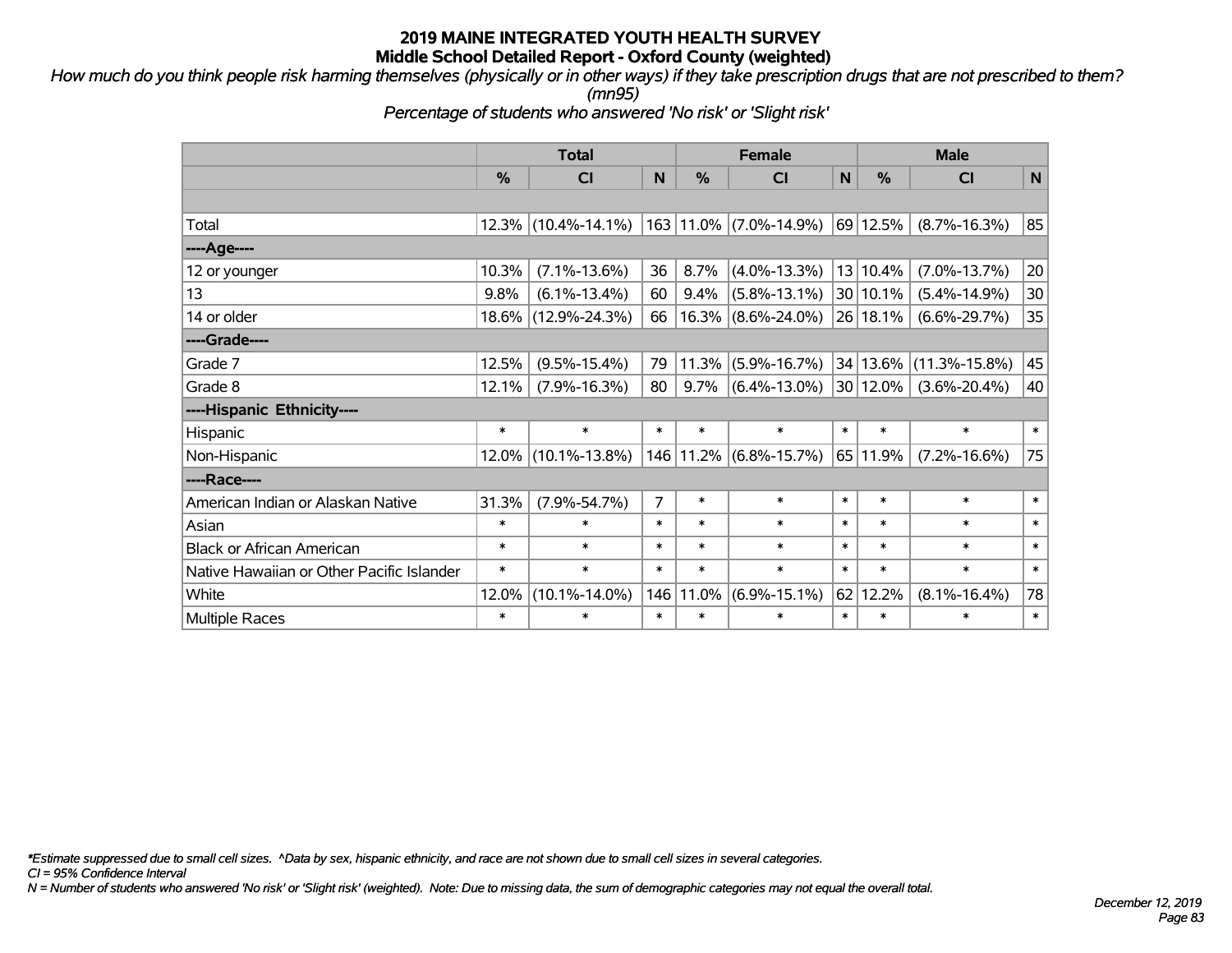#### **2019 MAINE INTEGRATED YOUTH HEALTH SURVEY Middle School Detailed Report - Oxford County (weighted)** *How many times in the past year (12 months) have you been drunk or high at school? (mn96) Percentage of students who answered at least 1 time*

|                                           | <b>Total</b>  |                      |        |        | <b>Female</b>                           | <b>Male</b> |         |                           |        |
|-------------------------------------------|---------------|----------------------|--------|--------|-----------------------------------------|-------------|---------|---------------------------|--------|
|                                           | $\frac{9}{6}$ | CI                   | N      | %      | CI                                      | N           | %       | <b>CI</b>                 | N      |
|                                           |               |                      |        |        |                                         |             |         |                           |        |
| Total                                     |               | $8.0\%$ (5.8%-10.2%) | 108    | 8.7%   | $(5.2\% - 12.3\%)$                      |             |         | $ 55 7.6\% $ (3.5%-11.8%) | 53     |
| ---- Age----                              |               |                      |        |        |                                         |             |         |                           |        |
| 12 or younger                             | 7.2%          | $(2.8\% - 11.7\%)$   | 26     | 5.0%   | $(0.0\% - 10.5\%)$                      | 8           |         | $9.2\%$ (0.9%-17.5%)      | 18     |
| 13                                        | 7.4%          | $(5.8\% - 9.1\%)$    | 46     | 7.7%   | $(4.8\% - 10.6\%)$                      |             |         | $25 7.3\% $ (4.4%-10.2%)  | 22     |
| 14 or older                               |               | $9.9\%$ (3.8%-16.1%) | 36     |        | $14.5\%$ (4.1%-24.9%)                   |             |         | 23 6.6% (0.7%-12.4%)      | 13     |
| ----Grade----                             |               |                      |        |        |                                         |             |         |                           |        |
| Grade 7                                   |               | $7.6\%$ (4.2%-10.9%) | 49     | 7.0%   | $(4.6\% - 9.4\%)$                       |             |         | $21 8.1\% $ (2.6%-13.7%)  | 27     |
| Grade 8                                   |               | $8.8\%$ (4.3%-13.3%) | 58     | 10.7%  | $(1.8\% - 19.6\%)$ 34 7.3% (3.0%-11.6%) |             |         |                           | 24     |
| ----Hispanic Ethnicity----                |               |                      |        |        |                                         |             |         |                           |        |
| Hispanic                                  | $\ast$        | $\ast$               | $\ast$ | $\ast$ | $\ast$                                  | $\ast$      | $\ast$  | $\ast$                    | $\ast$ |
| Non-Hispanic                              | 7.9%          | $(5.4\% - 10.5\%)$   | 97     | 8.8%   | $(5.3\% - 12.2\%)$                      |             |         | $ 51 7.3\% $ (3.6%-11.0%) | 47     |
| ----Race----                              |               |                      |        |        |                                         |             |         |                           |        |
| American Indian or Alaskan Native         | $\ast$        | $\ast$               | $\ast$ | $\ast$ | $\ast$                                  | $\ast$      | $\ast$  | $\ast$                    | $\ast$ |
| Asian                                     | $\ast$        | $\ast$               | $\ast$ | $\ast$ | $\ast$                                  | $\ast$      | $\ast$  | $\ast$                    | $\ast$ |
| <b>Black or African American</b>          | $\ast$        | $\ast$               | $\ast$ | $\ast$ | $\ast$                                  | $\ast$      | $\ast$  | $\ast$                    | $\ast$ |
| Native Hawaiian or Other Pacific Islander | $\ast$        | $\ast$               | $\ast$ | $\ast$ | $\ast$                                  | $\ast$      | $\ast$  | $\ast$                    | $\ast$ |
| White                                     | 7.8%          | $(5.0\% - 10.6\%)$   | 94     | 8.8%   | $(5.5\% - 12.1\%)$                      |             | 50 7.0% | $(2.6\% - 11.4\%)$        | 45     |
| <b>Multiple Races</b>                     | $\ast$        | $\ast$               | $\ast$ | $\ast$ | $\ast$                                  | $\ast$      | $\ast$  | $\ast$                    | $\ast$ |

*\*Estimate suppressed due to small cell sizes. ^Data by sex, hispanic ethnicity, and race are not shown due to small cell sizes in several categories.*

*CI = 95% Confidence Interval*

*N = Number of students who answered at least 1 time (weighted). Note: Due to missing data, the sum of demographic categories may not equal the overall total.*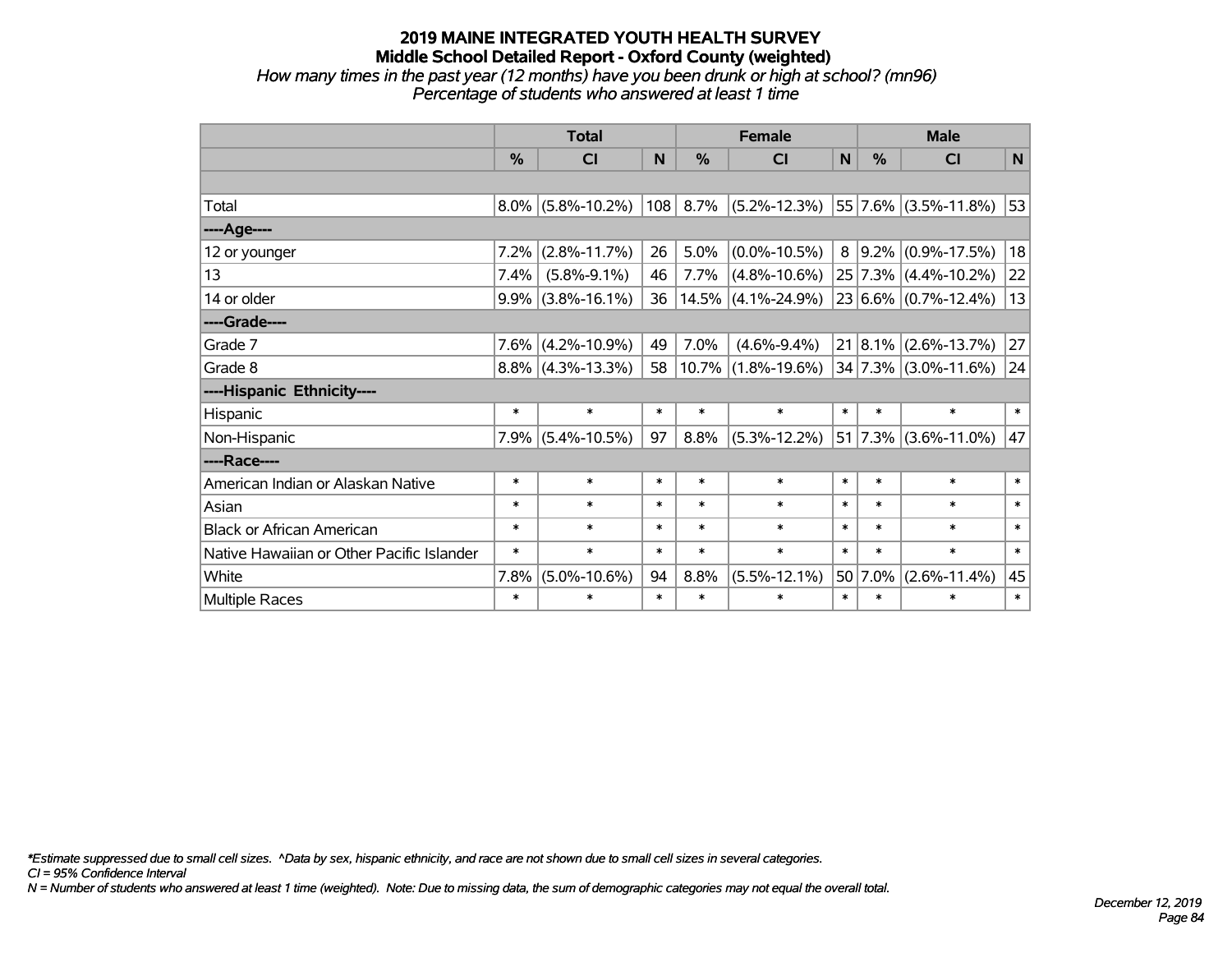### **2019 MAINE INTEGRATED YOUTH HEALTH SURVEY Middle School Detailed Report - Oxford County (weighted)** *Has anyone offered, sold, or given you an illegal drug on school property? (mn97) Percentage of students who answered 'Yes'*

|                                           | <b>Total</b> |                      | <b>Female</b> |          |                    | <b>Male</b>     |          |                           |        |
|-------------------------------------------|--------------|----------------------|---------------|----------|--------------------|-----------------|----------|---------------------------|--------|
|                                           | %            | <b>CI</b>            | N             | %        | <b>CI</b>          | N               | %        | <b>CI</b>                 | N      |
|                                           |              |                      |               |          |                    |                 |          |                           |        |
| Total                                     |              | $8.5\%$ (6.7%-10.4%) | 117           | 7.6%     | $(5.4\% - 9.9\%)$  | 48              | 9.5%     | $(6.1\% - 12.8\%)$        | 68     |
| ---- Age----                              |              |                      |               |          |                    |                 |          |                           |        |
| 12 or younger                             | 8.2%         | $(4.8\% - 11.6\%)$   | 33            | $10.1\%$ | $(1.0\% - 19.3\%)$ | 20 <sub>1</sub> | 6.6%     | $(1.5\% - 11.6\%)$        | 14     |
| 13                                        |              | $8.1\%$ (5.8%-10.3%) | 48            | 5.7%     | $(1.8\% - 9.6\%)$  |                 | 16 10.6% | $(4.3\% - 16.8\%)$        | 31     |
| 14 or older                               |              | $9.7\%$ (5.5%-13.9%) | 35            | 8.2%     | $(3.4\% - 13.1\%)$ |                 |          | $12 10.8\% $ (4.6%-17.0%) | 23     |
| ----Grade----                             |              |                      |               |          |                    |                 |          |                           |        |
| Grade 7                                   | 7.4%         | $(4.9\% - 9.9\%)$    | 48            | 7.6%     | $(3.1\% - 12.1\%)$ | 23              | 7.2%     | $(3.0\% - 11.4\%)$        | 25     |
| Grade 8                                   |              | $9.5\%$ (7.6%-11.4%) | 66            | 7.1%     | $(4.6\% - 9.6\%)$  |                 |          | $23 11.8\% $ (8.5%-15.2%) | 43     |
| ----Hispanic Ethnicity----                |              |                      |               |          |                    |                 |          |                           |        |
| Hispanic                                  | $\ast$       | $\ast$               | $\ast$        | $\ast$   | $\ast$             | $\ast$          | $\ast$   | $\ast$                    | $\ast$ |
| Non-Hispanic                              | $9.1\%$      | $(6.8\% - 11.4\%)$   | 112           | 8.0%     | $(4.9\% - 11.0\%)$ | 46              | 10.2%    | $(6.3\% - 14.0\%)$        | 65     |
| ----Race----                              |              |                      |               |          |                    |                 |          |                           |        |
| American Indian or Alaskan Native         | $\ast$       | $\ast$               | $\ast$        | $\ast$   | $\ast$             | $\ast$          | $\ast$   | $\ast$                    | $\ast$ |
| Asian                                     | $\ast$       | $\ast$               | $\ast$        | $\ast$   | $\ast$             | $\ast$          | $\ast$   | $\ast$                    | $\ast$ |
| <b>Black or African American</b>          | $\ast$       | $\ast$               | $\ast$        | $\ast$   | $\ast$             | $\ast$          | $\ast$   | $\ast$                    | $\ast$ |
| Native Hawaiian or Other Pacific Islander | $\ast$       | $\ast$               | $\ast$        | $\ast$   | $\ast$             | $\ast$          | $\ast$   | $\ast$                    | $\ast$ |
| White                                     | 9.1%         | $(7.1\% - 11.1\%)$   | 115           | 8.1%     | $(5.7\% - 10.5\%)$ | 48              | 10.1%    | $(6.5\% - 13.6\%)$        | 67     |
| <b>Multiple Races</b>                     | $\ast$       | $\ast$               | $\ast$        | $\ast$   | $\ast$             | $\ast$          | $\ast$   | $\ast$                    | $\ast$ |

*\*Estimate suppressed due to small cell sizes. ^Data by sex, hispanic ethnicity, and race are not shown due to small cell sizes in several categories.*

*CI = 95% Confidence Interval*

*N = Number of students who answered 'Yes' (weighted). Note: Due to missing data, the sum of demographic categories may not equal the overall total.*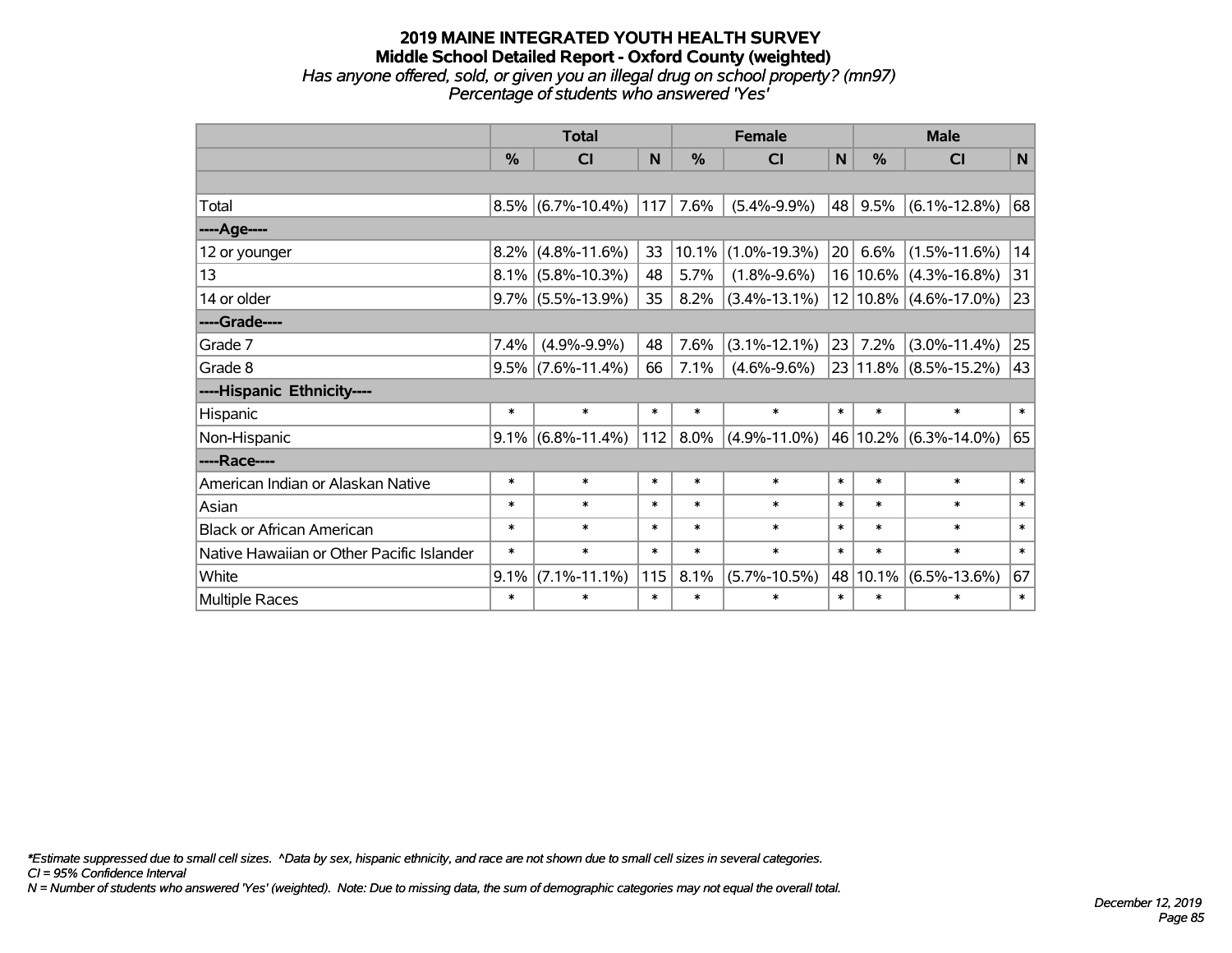#### **2019 MAINE INTEGRATED YOUTH HEALTH SURVEY Middle School Detailed Report - Oxford County (weighted)** *Have you ever had sexual intercourse? (mn100) Percentage of students who answered 'Yes'*

|                                           | <b>Total</b> |                        |             |        | <b>Female</b>             |              | <b>Male</b> |                           |        |  |
|-------------------------------------------|--------------|------------------------|-------------|--------|---------------------------|--------------|-------------|---------------------------|--------|--|
|                                           | %            | C <sub>l</sub>         | $\mathbf N$ | %      | <b>CI</b>                 | $\mathsf{N}$ | %           | <b>CI</b>                 | N      |  |
|                                           |              |                        |             |        |                           |              |             |                           |        |  |
| Total                                     | 7.6%         | $(7.0\% - 8.2\%)$      | 99          | 6.5%   | $(5.5\% - 7.5\%)$         | 40           | 8.7%        | $(8.1\% - 9.3\%)$         | 59     |  |
| ----Age----                               |              |                        |             |        |                           |              |             |                           |        |  |
| 12 or younger                             | 5.3%         | $(3.1\% - 7.5\%)$      | 20          | 6.7%   | $(4.1\% - 9.4\%)$         | 11           | 4.2%        | $(1.5\% - 6.9\%)$         | 8      |  |
| 13                                        | 7.2%         | $(5.5\% - 8.9\%)$      | 42          | 4.4%   | $(2.0\% - 6.7\%)$         |              | 13 10.3%    | $(7.5\% - 13.1\%)$        | 30     |  |
| 14 or older                               |              | $10.7\%$ (10.1%-11.4%) |             |        | $37 10.5\% $ (6.6%-14.3%) |              |             | $16 11.1\% $ (8.1%-14.1%) | 21     |  |
| ----Grade----                             |              |                        |             |        |                           |              |             |                           |        |  |
| Grade 7                                   | 6.2%         | $(4.3\% - 8.1\%)$      | 40          | 5.9%   | $(4.1\% - 7.6\%)$         | 18           | 6.5%        | $(4.3\% - 8.7\%)$         | 22     |  |
| Grade 8                                   | 9.2%         | $(7.8\% - 10.6\%)$     | 59          | 7.2%   | $(5.1\% - 9.4\%)$         |              | 22 11.2%    | $(9.2\% - 13.3\%)$        | 37     |  |
| ----Hispanic Ethnicity----                |              |                        |             |        |                           |              |             |                           |        |  |
| Hispanic                                  | $\ast$       | $\ast$                 | $\ast$      | $\ast$ | $\ast$                    | $\ast$       | *           | $\ast$                    | $\ast$ |  |
| Non-Hispanic                              | 7.4%         | $(6.5\% - 8.4\%)$      | 88          | 6.4%   | $(5.0\% - 7.8\%)$         | 36           | 8.5%        | $(7.7\% - 9.3\%)$         | 52     |  |
| ----Race----                              |              |                        |             |        |                           |              |             |                           |        |  |
| American Indian or Alaskan Native         | $\ast$       | $\ast$                 | $\ast$      | $\ast$ | $\ast$                    | $\ast$       | $\ast$      | $\ast$                    | $\ast$ |  |
| Asian                                     | $\ast$       | $\ast$                 | $\ast$      | $\ast$ | $\ast$                    | $\ast$       | $\ast$      | $\ast$                    | $\ast$ |  |
| <b>Black or African American</b>          | $\ast$       | $\ast$                 | $\ast$      | $\ast$ | $\ast$                    | $\ast$       | $\ast$      | $\ast$                    | $\ast$ |  |
| Native Hawaiian or Other Pacific Islander | $\ast$       | $\ast$                 | $\ast$      | $\ast$ | $\ast$                    | $\ast$       | $\ast$      | $\ast$                    | $\ast$ |  |
| White                                     | 7.5%         | $(6.8\% - 8.2\%)$      | 90          | 6.8%   | $(5.7\% - 7.9\%)$         | 39           | 8.2%        | $(7.4\% - 9.1\%)$         | 51     |  |
| <b>Multiple Races</b>                     | $\ast$       | $\ast$                 | $\ast$      | $\ast$ | $\ast$                    | $\ast$       | $\ast$      | $\ast$                    | $\ast$ |  |

*\*Estimate suppressed due to small cell sizes. ^Data by sex, hispanic ethnicity, and race are not shown due to small cell sizes in several categories.*

*CI = 95% Confidence Interval*

*N = Number of students who answered 'Yes' (weighted). Note: Due to missing data, the sum of demographic categories may not equal the overall total.*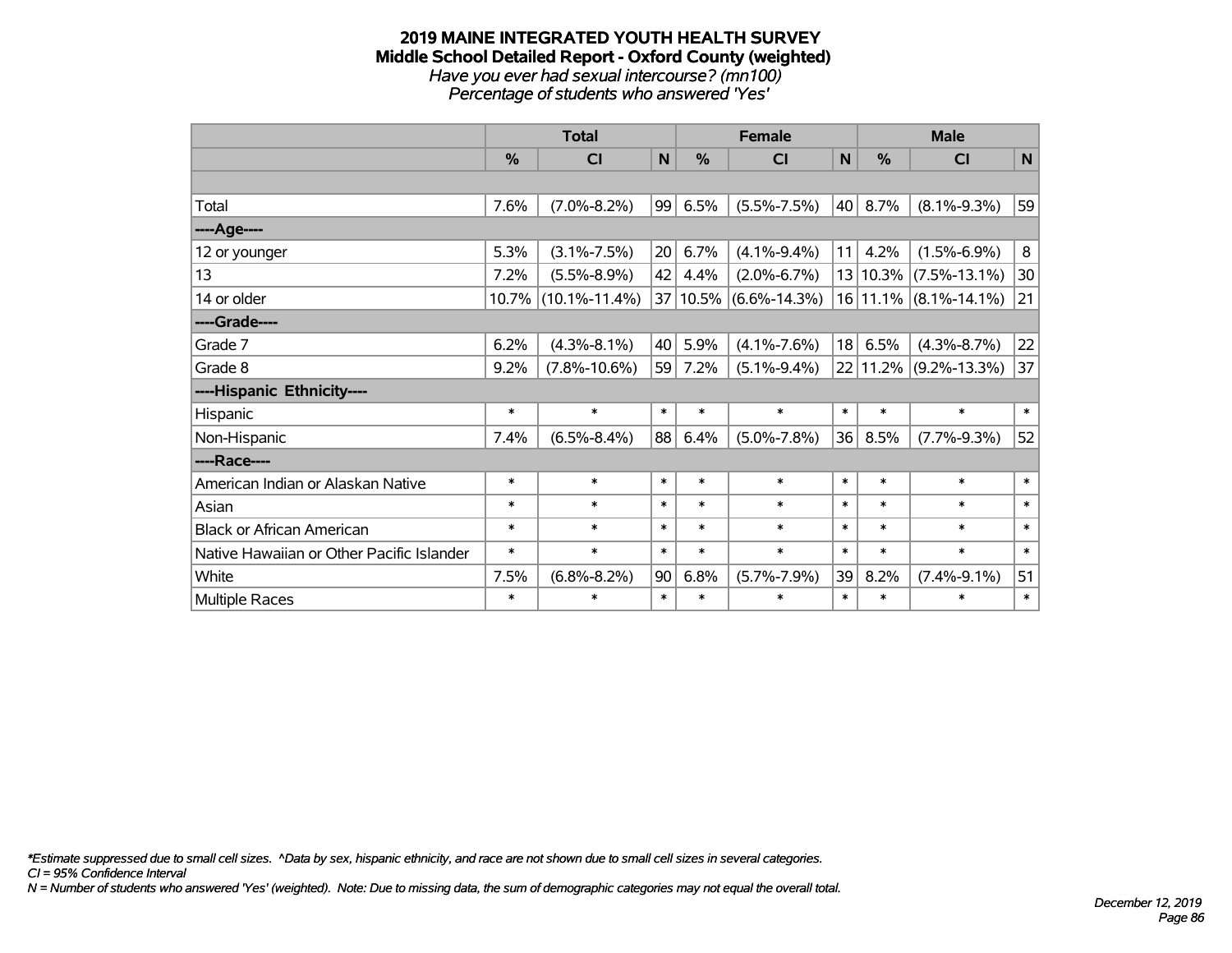*The last time you had sexual intercourse, did you or your partner use a condom? (mn101) Among students who ever had sexual intercourse, the percentage of students who answered 'Yes'*

|                                           | <b>Total</b>  |                      |                |          | <b>Female</b>          |        | <b>Male</b> |                      |        |  |
|-------------------------------------------|---------------|----------------------|----------------|----------|------------------------|--------|-------------|----------------------|--------|--|
|                                           | $\frac{0}{0}$ | C <sub>l</sub>       | $\mathsf{N}$   | %        | <b>CI</b>              | N      | %           | <b>CI</b>            | N      |  |
|                                           |               |                      |                |          |                        |        |             |                      |        |  |
| Total                                     | 68.7%         | $(49.2\% - 88.2\%)$  |                |          | 56 57.7% (20.6%-94.7%) |        | 14 73.7%    | $(57.4\% - 89.9\%)$  | 41     |  |
| ----Age----                               |               |                      |                |          |                        |        |             |                      |        |  |
| 12 or younger                             | 46.0%         | $(0.0\% - 94.9\%)$   | $\overline{7}$ | $\ast$   | $\ast$                 | $\ast$ | $\ast$      | $\ast$               | $\ast$ |  |
| 13                                        | 70.1%         | $(50.1\% - 90.0\%)$  | 21             | $\ast$   | $\ast$                 | $\ast$ | $\ast$      | $\ast$               | $\ast$ |  |
| 14 or older                               |               | 76.9% (44.9%-100.0%) | 28             | $\ast$   | $\ast$                 | $\ast$ | $\ast$      | $\ast$               | $\ast$ |  |
| ----Grade----                             |               |                      |                |          |                        |        |             |                      |        |  |
| Grade 7                                   | 57.5%         | $(19.7\% - 95.4\%)$  |                | 15 52.0% | $(0.0\% - 100.0\%)$    | 6      | 61.8%       | $(14.8\% - 100.0\%)$ | 9      |  |
| Grade 8                                   | 74.0%         | $(51.0\% - 97.0\%)$  | 41             | $\ast$   | $\ast$                 | $\ast$ | $\ast$      | $\ast$               | $\ast$ |  |
| ----Hispanic Ethnicity----                |               |                      |                |          |                        |        |             |                      |        |  |
| Hispanic                                  | $\ast$        | $\ast$               | $\ast$         | $\ast$   | $\ast$                 | $\ast$ | $\ast$      | $\ast$               | $\ast$ |  |
| Non-Hispanic                              | 65.1%         | $(45.8\% - 84.5\%)$  |                |          | 47 51.9% (11.2%-92.7%) |        | 11 70.9%    | $(56.2\% - 85.6\%)$  | 36     |  |
| ----Race----                              |               |                      |                |          |                        |        |             |                      |        |  |
| American Indian or Alaskan Native         | $\ast$        | $\ast$               | $\ast$         | $\ast$   | $\ast$                 | $\ast$ | $\ast$      | $\ast$               | $\ast$ |  |
| Asian                                     | $\ast$        | $\ast$               | $\ast$         | $\ast$   | $\ast$                 | $\ast$ | $\ast$      | $\ast$               | $\ast$ |  |
| <b>Black or African American</b>          | $\ast$        | $\ast$               | $\ast$         | $\ast$   | $\ast$                 | $\ast$ | $\ast$      | $\ast$               | $\ast$ |  |
| Native Hawaiian or Other Pacific Islander | $\ast$        | $\ast$               | $\ast$         | $\ast$   | $\ast$                 | $\ast$ | $\ast$      | $\ast$               | $\ast$ |  |
| White                                     | 66.6%         | $(47.5\% - 85.7\%)$  |                | 51 57.7% | $(20.6\% - 94.7\%)$    |        | 14 71.0%    | $(56.1\% - 86.0\%)$  | 36     |  |
| <b>Multiple Races</b>                     | $\ast$        | $\ast$               | $\ast$         | $\ast$   | $\ast$                 | $\ast$ | $\ast$      | $\ast$               | $\ast$ |  |

*\*Estimate suppressed due to small cell sizes. ^Data by sex, hispanic ethnicity, and race are not shown due to small cell sizes in several categories.*

*CI = 95% Confidence Interval*

*N = Among students who ever had sexual intercourse, the number of students who answered 'Yes' (weighted). Note: Due to missing data, the sum of demographic categories may not equal the overall total.*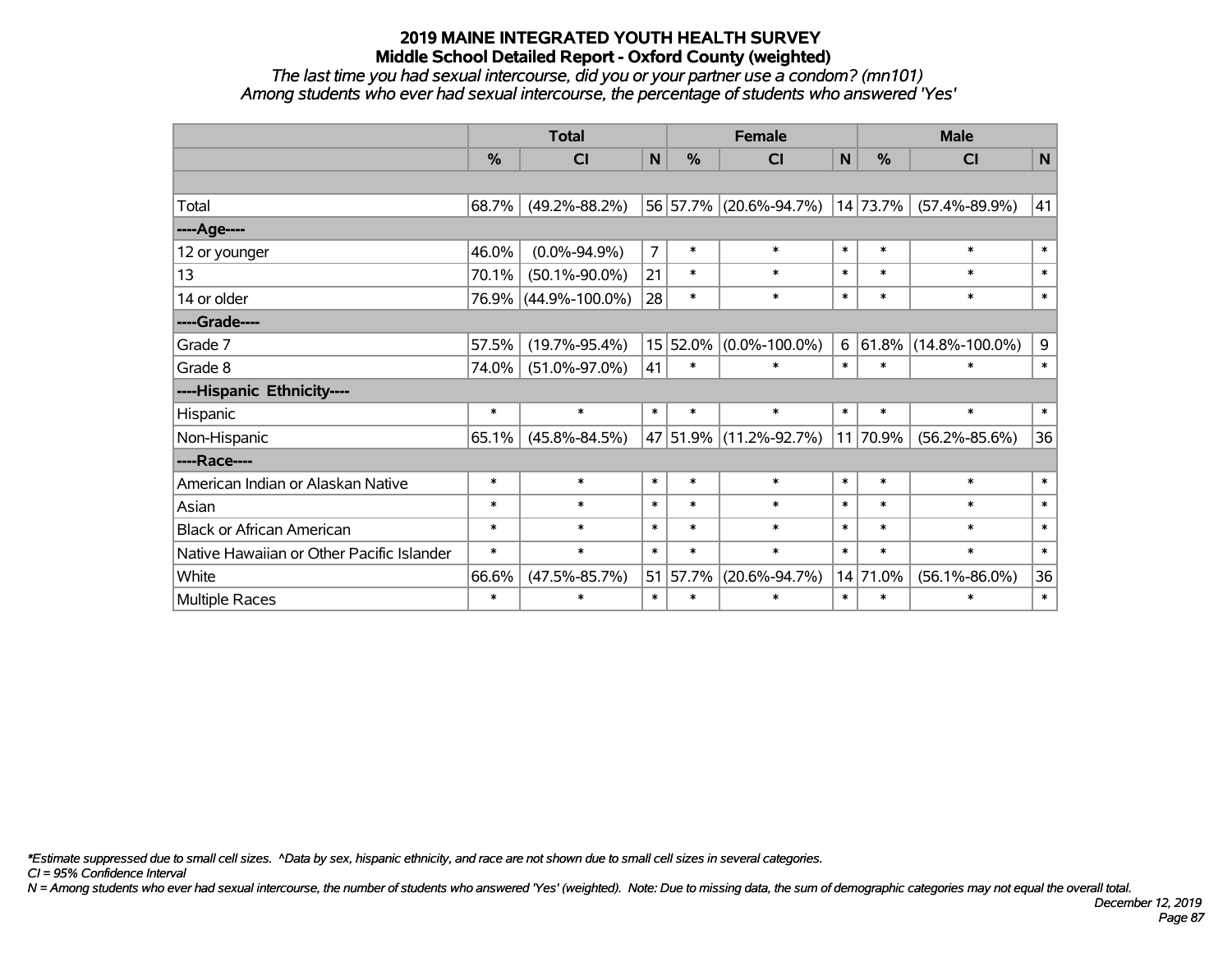*Percentage of students who drank 100% fruit juice and/or ate fruit two or more times per day during the past seven days (mnfruit)*

|                                           | <b>Total</b>  |                        |        | <b>Female</b> | <b>Male</b>                 |        |           |                         |          |
|-------------------------------------------|---------------|------------------------|--------|---------------|-----------------------------|--------|-----------|-------------------------|----------|
|                                           | $\frac{0}{0}$ | CI                     | N      | $\%$          | CI                          | N      | %         | <b>CI</b>               | <b>N</b> |
|                                           |               |                        |        |               |                             |        |           |                         |          |
| Total                                     |               | $31.5\%$ (27.3%-35.6%) |        |               | 416   33.4%   (26.9%-39.8%) |        |           | 205 30.3% (26.9%-33.6%) | 210      |
| ----Age----                               |               |                        |        |               |                             |        |           |                         |          |
| 12 or younger                             | 30.6%         | $(25.7\% - 35.5\%)$    |        |               | 113 31.5% (20.8%-42.2%)     | 52     | 30.5%     | $(26.0\% - 35.1\%)$     | 61       |
| 13                                        | 33.1%         | $(28.1\% - 38.1\%)$    |        |               | 198 33.7% (25.5%-41.8%)     |        | 100 32.6% | $(28.5\% - 36.8\%)$     | 97       |
| 14 or older                               |               | 29.8% (24.2%-35.5%)    |        |               | 105 34.8% (26.3%-43.4%)     |        |           | 53 26.4% (20.6%-32.1%)  | 52       |
| ----Grade----                             |               |                        |        |               |                             |        |           |                         |          |
| Grade 7                                   | 32.0%         | $(26.7\% - 37.3\%)$    |        |               | 204 33.6% (23.9%-43.2%)     | 99     | 30.7%     | $(26.7\% - 34.8\%)$     | 105      |
| Grade 8                                   |               | 30.7% (26.5%-34.8%)    |        |               | 203 32.1% (27.1%-37.2%)     |        |           | 101 29.6% (25.5%-33.8%) | 102      |
| ----Hispanic Ethnicity----                |               |                        |        |               |                             |        |           |                         |          |
| Hispanic                                  | $\ast$        | $\ast$                 | $\ast$ | $\ast$        | $\ast$                      | $\ast$ | $\ast$    | $\ast$                  | $\ast$   |
| Non-Hispanic                              | 31.4%         | $(26.8\% - 35.9\%)$    |        |               | 378 33.9% (27.6%-40.2%)     |        | 191 29.3% | $(24.7\% - 33.9\%)$     | 186      |
| ----Race----                              |               |                        |        |               |                             |        |           |                         |          |
| American Indian or Alaskan Native         | 31.7%         | $(12.3\% - 51.1\%)$    | 6      | $\ast$        | $\ast$                      | $\ast$ | $\ast$    | $\ast$                  | $\ast$   |
| Asian                                     | $\ast$        | $\ast$                 | $\ast$ | $\ast$        | $\ast$                      | $\ast$ | $\ast$    | $\ast$                  | $\ast$   |
| <b>Black or African American</b>          | $\ast$        | $\ast$                 | $\ast$ | $\ast$        | $\ast$                      | $\ast$ | $\ast$    | $\ast$                  | $\ast$   |
| Native Hawaiian or Other Pacific Islander | $\ast$        | $\ast$                 | $\ast$ | $\ast$        | $\ast$                      | $\ast$ | $\ast$    | $\ast$                  | $\ast$   |
| White                                     | 31.6%         | $(26.8\% - 36.3\%)$    |        | 384 32.7%     | $(25.7\% - 39.6\%)$         | 185    | 30.7%     | $(26.4\% - 35.0\%)$     | 198      |
| Multiple Races                            |               | 35.3% (23.7%-46.9%)    | 11     | $\ast$        | $\ast$                      | $\ast$ | $\ast$    | $\ast$                  | $\ast$   |

*\*Estimate suppressed due to small cell sizes. ^Data by sex, hispanic ethnicity, and race are not shown due to small cell sizes in several categories.*

*CI = 95% Confidence Interval*

*N = Number of students who drank 100% fruit juice and/or ate fruit two or more times per day during the past seven days (weighted). Note: Due to missing data, the sum of demographic categories may not equal the overall total.*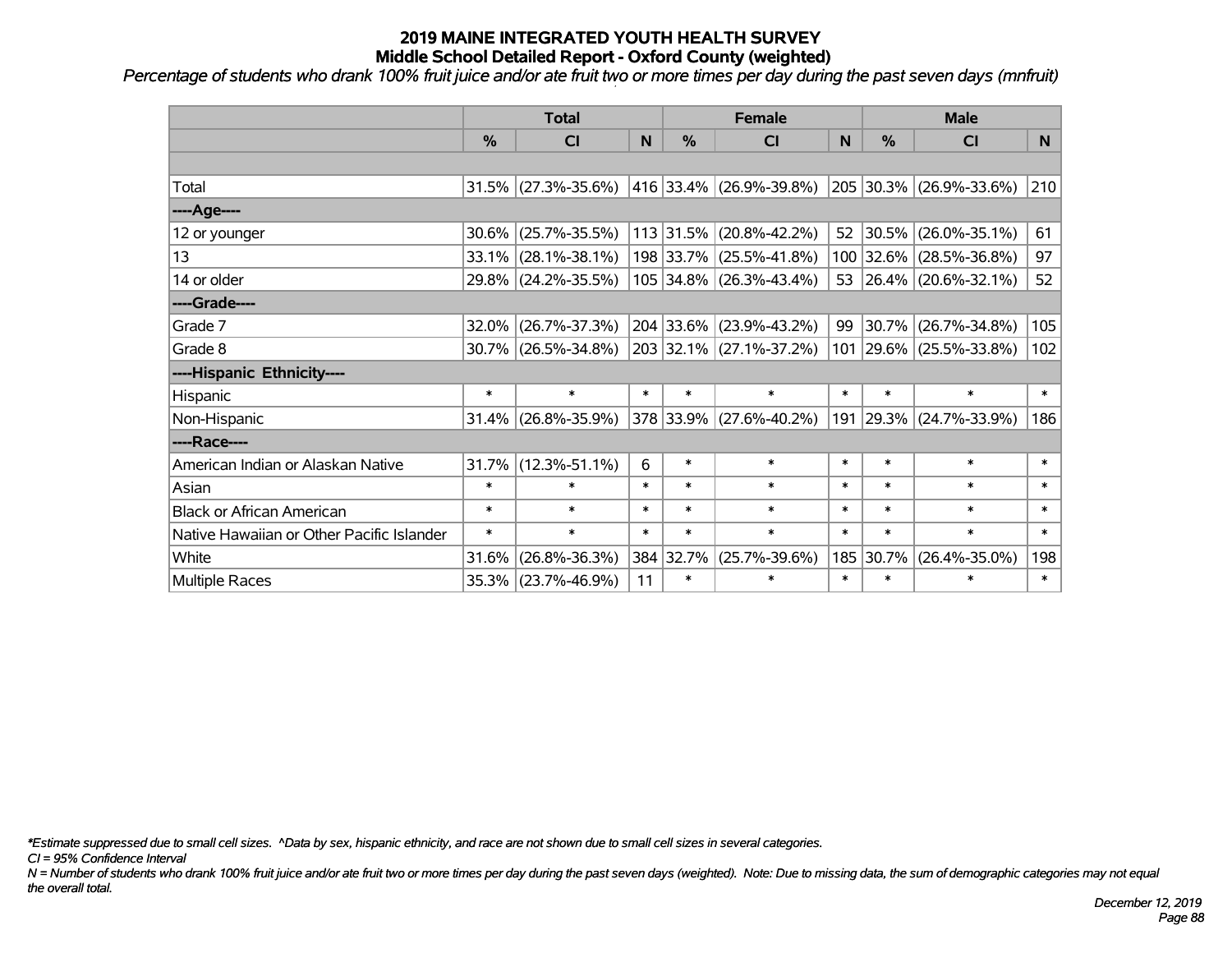*Percentage of students who drank 100% fruit juice and/or ate fruit less then 1 time per day during the past seven days (mnonefrt)*

|                                           | <b>Total</b>  |                                             | <b>Female</b>  |               |                             | <b>Male</b> |               |                         |        |
|-------------------------------------------|---------------|---------------------------------------------|----------------|---------------|-----------------------------|-------------|---------------|-------------------------|--------|
|                                           | $\frac{0}{0}$ | <b>CI</b>                                   | N              | $\frac{0}{0}$ | <b>CI</b>                   | N           | $\frac{0}{0}$ | <b>CI</b>               | N.     |
|                                           |               |                                             |                |               |                             |             |               |                         |        |
| Total                                     |               | 39.4% (37.6%-41.3%)                         |                |               | 522 40.6% (38.5%-42.8%)     |             |               | 250 37.9% (35.9%-39.9%) | 263    |
| ----Age----                               |               |                                             |                |               |                             |             |               |                         |        |
| 12 or younger                             | 38.4%         | $(35.2\% - 41.7\%)$                         |                |               | 142 40.0% (33.3%-46.8%)     | 66          | 35.7%         | $(32.7\% - 38.7\%)$     | 71     |
| 13                                        | 41.1%         | $(38.8\% - 43.4\%)$                         |                |               | 246 41.5% (38.5%-44.4%)     |             |               | 123 40.9% (37.9%-44.0%) | 121    |
| 14 or older                               |               | 37.5% (30.6%-44.4%)                         |                |               | 132 39.6% (33.2%-46.0%)     |             |               | 60 35.7% (27.8%-43.5%)  | 70     |
| ----Grade----                             |               |                                             |                |               |                             |             |               |                         |        |
| Grade 7                                   | 40.9%         | $(37.7\% - 44.1\%)$                         |                | 261 42.2%     | (35.2%-49.3%)               |             | 125 39.9%     | $(38.4\% - 41.4\%)$     | 136    |
| Grade 8                                   |               | 38.4% (34.6%-42.2%) 255 39.8% (34.4%-45.2%) |                |               |                             |             |               | 124 36.6% (33.0%-40.1%) | 125    |
| ----Hispanic Ethnicity----                |               |                                             |                |               |                             |             |               |                         |        |
| Hispanic                                  | 43.9%         | $(27.5\% - 60.3\%)$                         | $\overline{7}$ | $\ast$        | $\ast$                      | $\ast$      | $\ast$        | $\ast$                  | $\ast$ |
| Non-Hispanic                              |               | 39.5% (37.4%-41.5%)                         |                |               | 475   39.6%   (36.7%-42.6%) |             | 223 39.0%     | $(36.8\% - 41.3\%)$     | 247    |
| ----Race----                              |               |                                             |                |               |                             |             |               |                         |        |
| American Indian or Alaskan Native         | 42.3%         | $(31.9\% - 52.7\%)$                         | 8              | $\ast$        | $\ast$                      | $\ast$      | $\ast$        | $\ast$                  | $\ast$ |
| Asian                                     | $\ast$        | $\ast$                                      | $\ast$         | $\ast$        | $\ast$                      | $\ast$      | $\ast$        | $\ast$                  | $\ast$ |
| <b>Black or African American</b>          | $\ast$        | $\ast$                                      | $\ast$         | $\ast$        | $\ast$                      | $\ast$      | $\ast$        | $\ast$                  | $\ast$ |
| Native Hawaiian or Other Pacific Islander | $\ast$        | $\ast$                                      | $\ast$         | $\ast$        | $\ast$                      | $\ast$      | $\ast$        | $\ast$                  | $\ast$ |
| White                                     | 39.7%         | $(37.7\% - 41.7\%)$                         |                | 483 41.7%     | $(39.2\% - 44.3\%)$         | 237         | 37.8%         | $(35.2\% - 40.3\%)$     | 243    |
| <b>Multiple Races</b>                     |               | 29.4% (19.7%-39.2%)                         | 9              | $\ast$        | $\ast$                      | $\ast$      | $\ast$        | $\ast$                  | $\ast$ |

*\*Estimate suppressed due to small cell sizes. ^Data by sex, hispanic ethnicity, and race are not shown due to small cell sizes in several categories.*

*CI = 95% Confidence Interval*

*N = Number of students who drank 100% fruit juice and/or ate fruit less then 1 time per day during the past seven days (weighted). Note: Due to missing data, the sum of demographic categories may not equal the overall total.*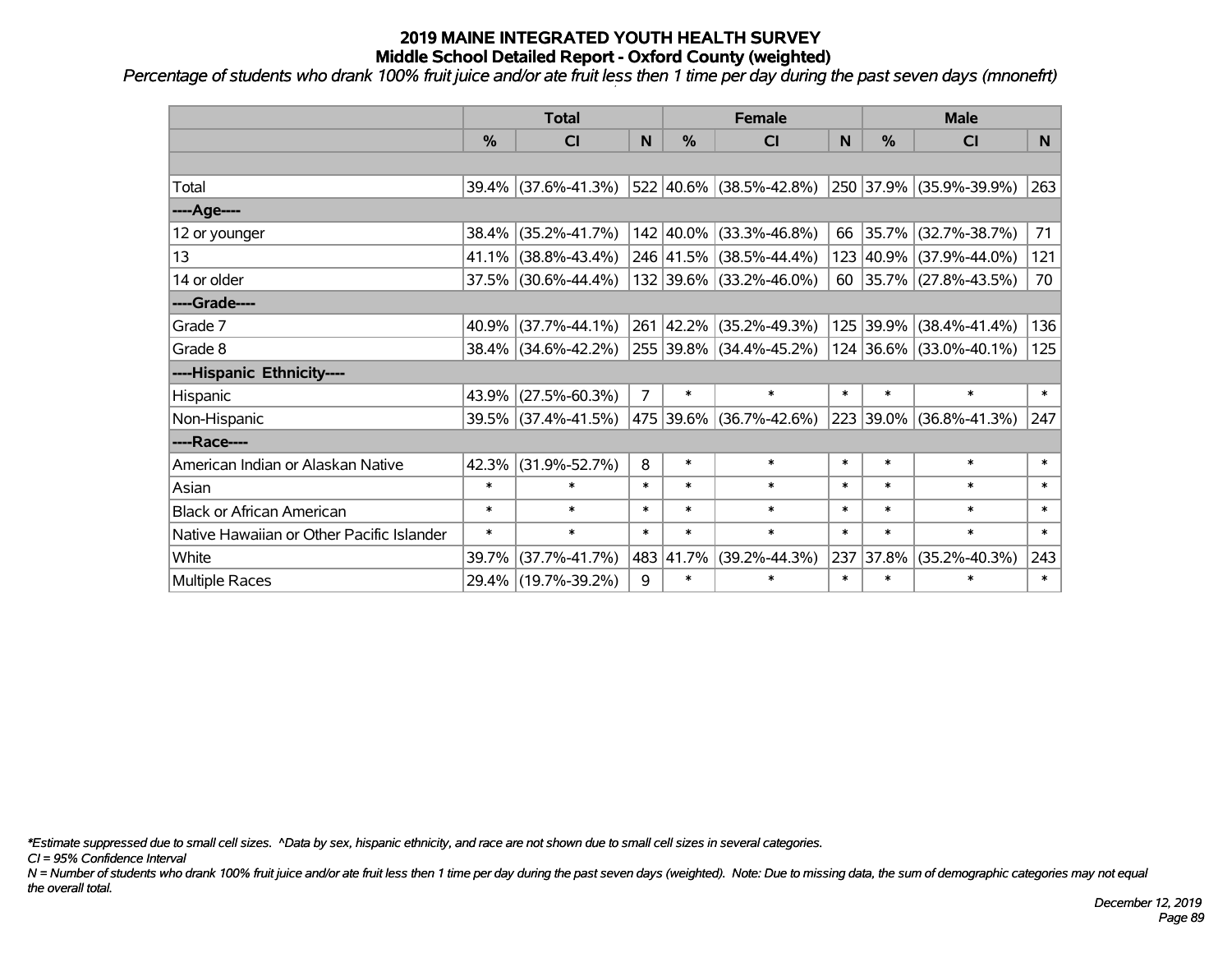*Percentage of students who ate vegetables three or more times per day during the past seven days (mnveg)*

|                                           | <b>Total</b>  |                        | <b>Female</b> |        |                             | <b>Male</b>  |               |                                 |             |
|-------------------------------------------|---------------|------------------------|---------------|--------|-----------------------------|--------------|---------------|---------------------------------|-------------|
|                                           | $\frac{0}{0}$ | <b>CI</b>              | N             | %      | <b>CI</b>                   | $\mathsf{N}$ | %             | <b>CI</b>                       | $\mathbf N$ |
|                                           |               |                        |               |        |                             |              |               |                                 |             |
| Total                                     |               | 14.1% (11.7%-16.5%)    |               |        | 191   15.3%   (13.8%-16.9%) |              | $ 97 13.1\% $ | $(9.5\% - 16.7\%)$              | 93          |
| ---- Age----                              |               |                        |               |        |                             |              |               |                                 |             |
| 12 or younger                             | 11.3%         | $(6.8\% - 15.8\%)$     | 42            | 13.3%  | $(7.7\% - 18.9\%)$          | 22           | 9.9%          | $(5.2\% - 14.6\%)$              | 20          |
| 13                                        | 15.1%         | $(12.4\% - 17.8\%)$    | 94            |        | $15.0\%$ (13.2%-16.8%)      |              | 46 15.2%      | $(10.1\% - 20.3\%)$             | 46          |
| 14 or older                               |               | 15.3% (12.1%-18.5%)    | 55            |        | $18.4\%$ (11.0%-25.8%)      |              | 28 13.2%      | $(7.1\% - 19.3\%)$              | 27          |
| ----Grade----                             |               |                        |               |        |                             |              |               |                                 |             |
| Grade 7                                   | 12.7%         | $(8.1\% - 17.2\%)$     | 83            | 14.4%  | $(10.2\% - 18.7\%)$         |              | 44 11.2%      | $(5.1\% - 17.3\%)$              | 39          |
| Grade 8                                   |               | $15.3\%$ (12.4%-18.2%) |               |        | $104 16.1\% $ (10.8%-21.4%) |              |               | $ 51 14.9\%  (11.4\% - 18.4\%)$ | 52          |
| ----Hispanic Ethnicity----                |               |                        |               |        |                             |              |               |                                 |             |
| Hispanic                                  | $\ast$        | $\ast$                 | $\ast$        | $\ast$ | $\ast$                      | $\ast$       | $\ast$        | $\ast$                          | $\ast$      |
| Non-Hispanic                              |               | 14.0% (11.7%-16.3%)    |               |        | 172 15.4% (13.4%-17.3%)     |              | 89 12.9%      | $(9.7\% - 16.1\%)$              | 83          |
| ----Race----                              |               |                        |               |        |                             |              |               |                                 |             |
| American Indian or Alaskan Native         | $\ast$        | $\ast$                 | $\ast$        | $\ast$ | $\ast$                      | $\ast$       | $\ast$        | $\ast$                          | $\ast$      |
| Asian                                     | $\ast$        | $\ast$                 | $\ast$        | $\ast$ | $\ast$                      | $\ast$       | $\ast$        | $\ast$                          | $\ast$      |
| <b>Black or African American</b>          | $\ast$        | $\ast$                 | $\ast$        | $\ast$ | $\ast$                      | $\ast$       | $\ast$        | $\ast$                          | $\ast$      |
| Native Hawaiian or Other Pacific Islander | $\ast$        | $\ast$                 | $\ast$        | $\ast$ | $\ast$                      | $\ast$       | $\ast$        | $\ast$                          | $\ast$      |
| White                                     | 14.2%         | $(12.1\% - 16.3\%)$    | 176           | 15.6%  | $(14.2\% - 17.0\%)$         | 91           | 13.1%         | $(9.5\% - 16.6\%)$              | 86          |
| Multiple Races                            | $\ast$        | $\ast$                 | $\ast$        | $\ast$ | $\ast$                      | $\ast$       | $\ast$        | $\ast$                          | $\ast$      |

*\*Estimate suppressed due to small cell sizes. ^Data by sex, hispanic ethnicity, and race are not shown due to small cell sizes in several categories.*

*CI = 95% Confidence Interval*

*N = Number of students who ate vegetables three or more times per day during the past seven days (weighted). Note: Due to missing data, the sum of demographic categories may not equal the overall total.*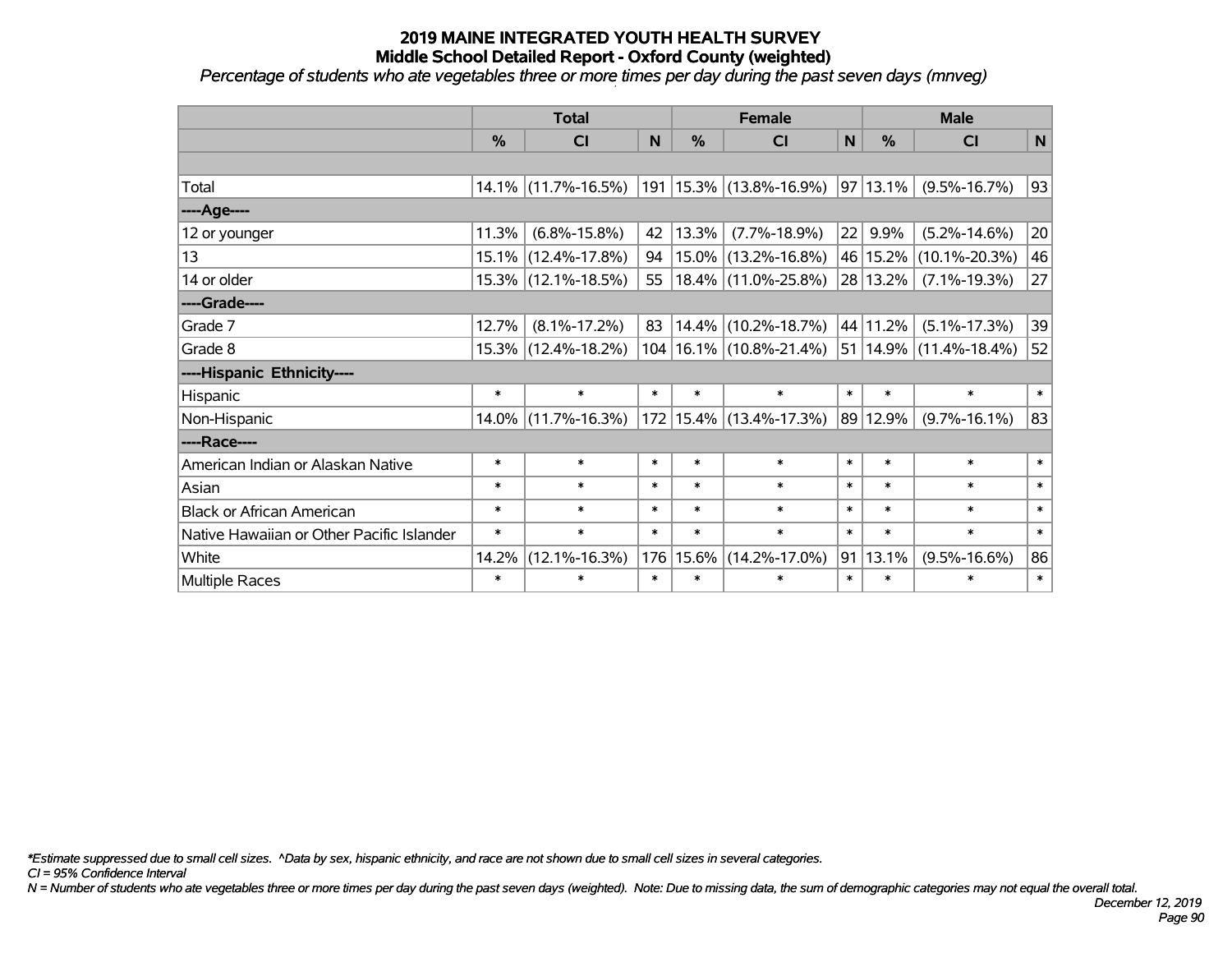*Percentage of students who ate vegetables less than 1 time per day during the past seven days (mnoneveg)*

|                                           | <b>Total</b> |                        |        | <b>Female</b> | <b>Male</b>               |        |               |                         |                |
|-------------------------------------------|--------------|------------------------|--------|---------------|---------------------------|--------|---------------|-------------------------|----------------|
|                                           | %            | CI                     | N      | %             | <b>CI</b>                 | N      | $\frac{0}{0}$ | <b>CI</b>               | N <sub>1</sub> |
|                                           |              |                        |        |               |                           |        |               |                         |                |
| Total                                     |              | $57.8\%$ (54.0%-61.5%) |        |               | 784 56.1% (51.8%-60.3%)   |        |               | 353 59.0% (54.0%-64.0%) | 419            |
| ----Age----                               |              |                        |        |               |                           |        |               |                         |                |
| 12 or younger                             | 56.0%        | $(49.5\% - 62.4\%)$    |        |               | $209$ 57.4% (48.4%-66.4%) | 95     | 53.8%         | $(48.6\% - 59.0\%)$     | 110            |
| 13                                        | 56.1%        | $(52.8\% - 59.5\%)$    |        |               | 348 54.2% (49.9%-58.5%)   |        | 167 58.4%     | $(53.1\% - 63.6\%)$     | 178            |
| 14 or older                               |              | $62.4\%$ (55.4%-69.4%) |        |               | 223 58.9% (49.4%-68.4%)   | 91     |               | 65.2% (56.9%-73.4%)     | 131            |
| ----Grade----                             |              |                        |        |               |                           |        |               |                         |                |
| Grade 7                                   | 55.2%        | $(52.0\% - 58.3\%)$    |        |               | 361 54.2% (50.0%-58.4%)   |        | 166 55.9%     | $(50.2\% - 61.6\%)$     | 194            |
| Grade 8                                   |              | $60.2\%$ (54.3%-66.1%) |        |               | 408 58.0% (50.1%-65.9%)   |        |               | 185 62.1% (56.9%-67.3%) | 218            |
| ----Hispanic Ethnicity----                |              |                        |        |               |                           |        |               |                         |                |
| Hispanic                                  | 51.3%        | $(34.9\% - 67.8\%)$    | 8      | $\ast$        | $\ast$                    | $\ast$ | $\ast$        | $\ast$                  | $\ast$         |
| Non-Hispanic                              |              | 58.5% (54.5%-62.6%)    |        |               | 720 55.3% (50.6%-59.9%)   |        | 319 61.4%     | $(56.0\% - 66.7\%)$     | 396            |
| ----Race----                              |              |                        |        |               |                           |        |               |                         |                |
| American Indian or Alaskan Native         | 66.5%        | $(52.2\% - 80.7\%)$    | 13     | $\ast$        | $\ast$                    | $\ast$ | $\ast$        | $\ast$                  | $\ast$         |
| Asian                                     | $\ast$       | $\ast$                 | $\ast$ | $\ast$        | $\ast$                    | $\ast$ | $\ast$        | $\ast$                  | $\ast$         |
| <b>Black or African American</b>          | $\ast$       | $\ast$                 | $\ast$ | $\ast$        | $\ast$                    | $\ast$ | $\ast$        | $\ast$                  | $\ast$         |
| Native Hawaiian or Other Pacific Islander | $\ast$       | $\ast$                 | $\ast$ | $\ast$        | $\ast$                    | $\ast$ | $\ast$        | $\ast$                  | $\ast$         |
| White                                     | 57.9%        | $(54.1\% - 61.7\%)$    | 719    | 56.2%         | $(51.5\% - 60.9\%)$       | 327    | 59.4%         | $(54.6\% - 64.2\%)$     | 389            |
| Multiple Races                            |              | 39.3% (28.4%-50.2%)    | 12     | $\ast$        | $\ast$                    | $\ast$ | $\ast$        | *                       | $\ast$         |

*\*Estimate suppressed due to small cell sizes. ^Data by sex, hispanic ethnicity, and race are not shown due to small cell sizes in several categories.*

*CI = 95% Confidence Interval*

*N = Number of students who ate vegetables less than 1 time per day during the past seven days (weighted). Note: Due to missing data, the sum of demographic categories may not equal the overall total.*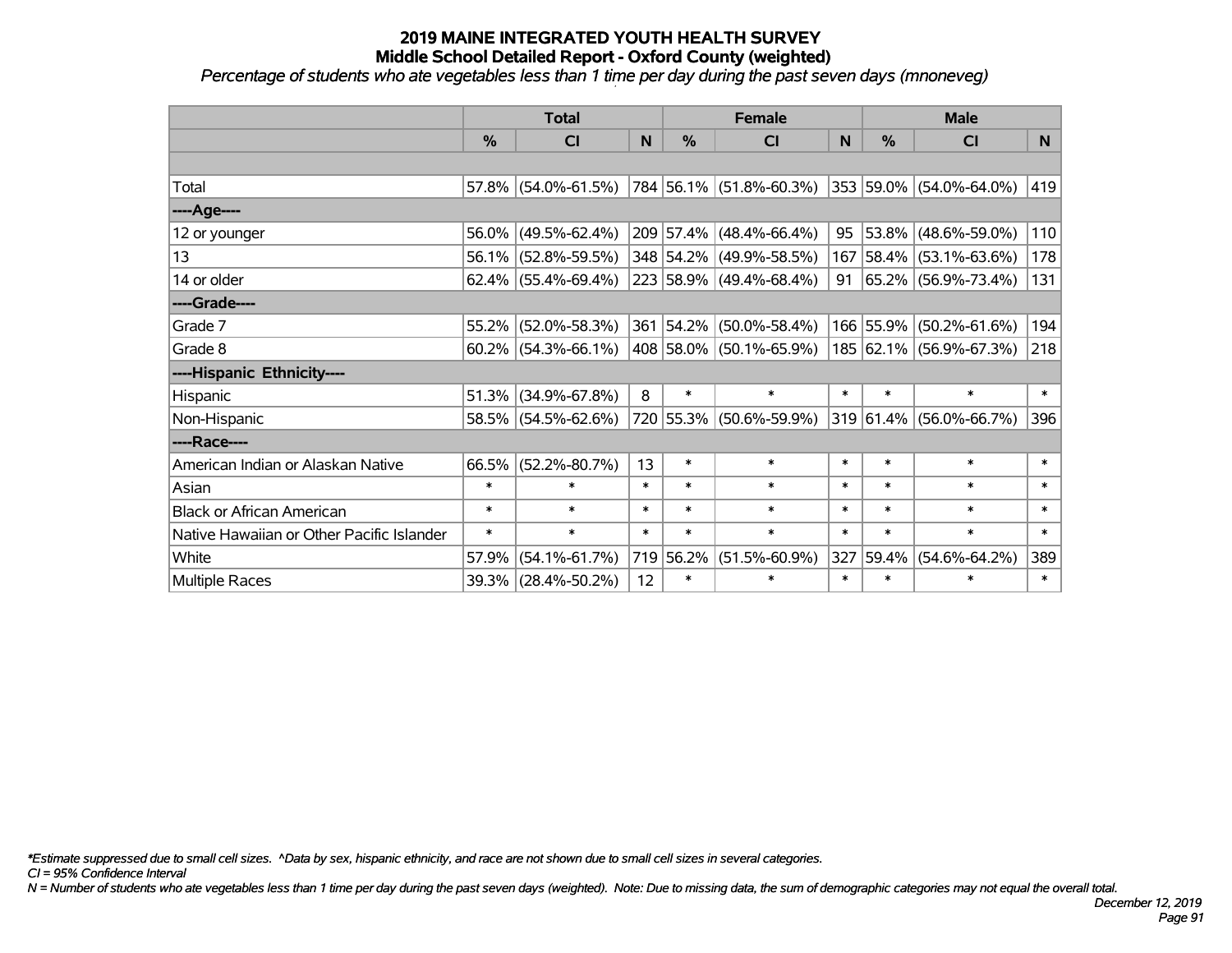*Percentage of students who drank 100% fruit juice, ate fruit and/or ate vegetables five or more times per day during the past seven days (mnfrvg)*

|                                           | <b>Total</b>  |                        |        | <b>Female</b> | <b>Male</b>             |        |               |                          |        |
|-------------------------------------------|---------------|------------------------|--------|---------------|-------------------------|--------|---------------|--------------------------|--------|
|                                           | $\frac{0}{0}$ | <b>CI</b>              | N      | %             | <b>CI</b>               | N      | $\frac{0}{0}$ | <b>CI</b>                | N      |
|                                           |               |                        |        |               |                         |        |               |                          |        |
| Total                                     |               | 19.9% (16.3%-23.5%)    |        |               | 262 20.7% (15.9%-25.4%) | 126    |               | 19.6% (16.0%-23.2%)      | 136    |
| ----Age----                               |               |                        |        |               |                         |        |               |                          |        |
| 12 or younger                             |               | 18.7% (14.0%-23.4%)    | 69     | 18.8%         | $(9.3\% - 28.2\%)$      | 30     |               | 19.1% (15.9%-22.3%)      | 38     |
| 13                                        |               | 19.7% (15.5%-23.9%)    |        | 118 19.8%     | $(14.1\% - 25.5\%)$     | 59     |               | 19.8% (14.7%-25.0%)      | 59     |
| 14 or older                               |               | 21.5% (16.4%-26.7%)    |        |               | 76 24.3% (18.4%-30.2%)  | 37     |               | 19.7% (12.7%-26.8%)      | 39     |
| ----Grade----                             |               |                        |        |               |                         |        |               |                          |        |
| Grade 7                                   |               | 18.4% (12.5%-24.4%)    |        | 117 19.7%     | $(8.9\% - 30.4\%)$      | 58     | $17.4\%$      | $(13.7\% - 21.1\%)$      | 59     |
| Grade 8                                   |               | $21.4\%$ (17.7%-25.1%) |        |               | 142 21.5% (16.5%-26.6%) | 67     |               | $ 21.8\% $ (18.0%-25.6%) | 75     |
| ----Hispanic Ethnicity----                |               |                        |        |               |                         |        |               |                          |        |
| Hispanic                                  | $\ast$        | $\ast$                 | $\ast$ | $\ast$        | $\ast$                  | $\ast$ | $\ast$        | $\ast$                   | $\ast$ |
| Non-Hispanic                              |               | 20.1% (16.4%-23.8%)    |        |               | 241 21.6% (17.1%-26.0%) | 121    | $19.0\%$      | $(15.4\% - 22.6\%)$      | 120    |
| ----Race----                              |               |                        |        |               |                         |        |               |                          |        |
| American Indian or Alaskan Native         | $\ast$        | $\ast$                 | $\ast$ | $\ast$        | $\ast$                  | $\ast$ | $\ast$        | $\ast$                   | $\ast$ |
| Asian                                     | $\ast$        | $\ast$                 | $\ast$ | $\ast$        | $\ast$                  | $\ast$ | $\ast$        | $\ast$                   | $\ast$ |
| <b>Black or African American</b>          | $\ast$        | $\ast$                 | $\ast$ | $\ast$        | $\ast$                  | $\ast$ | $\ast$        | $\ast$                   | $\ast$ |
| Native Hawaiian or Other Pacific Islander | $\ast$        | $\ast$                 | $\ast$ | $\ast$        | $\ast$                  | $\ast$ | $\ast$        | $\ast$                   | $\ast$ |
| White                                     | 20.0%         | $(16.3\% - 23.7\%)$    |        | 242 20.6%     | $(15.4\% - 25.8\%)$     | 116    | 19.6%         | $(15.8\% - 23.4\%)$      | 126    |
| <b>Multiple Races</b>                     |               | $32.1\%$ (23.2%-41.1%) | 9      | $\ast$        | $\ast$                  | $\ast$ | $\ast$        | $\ast$                   | $\ast$ |

*\*Estimate suppressed due to small cell sizes. ^Data by sex, hispanic ethnicity, and race are not shown due to small cell sizes in several categories.*

*CI = 95% Confidence Interval*

*N = Number of students who drank 100% fruit juice, ate fruit and/or ate vegetables five or more times per day during the past seven days (weighted). Note: Due to missing data, the sum of demographic categories may not equal the overall total.*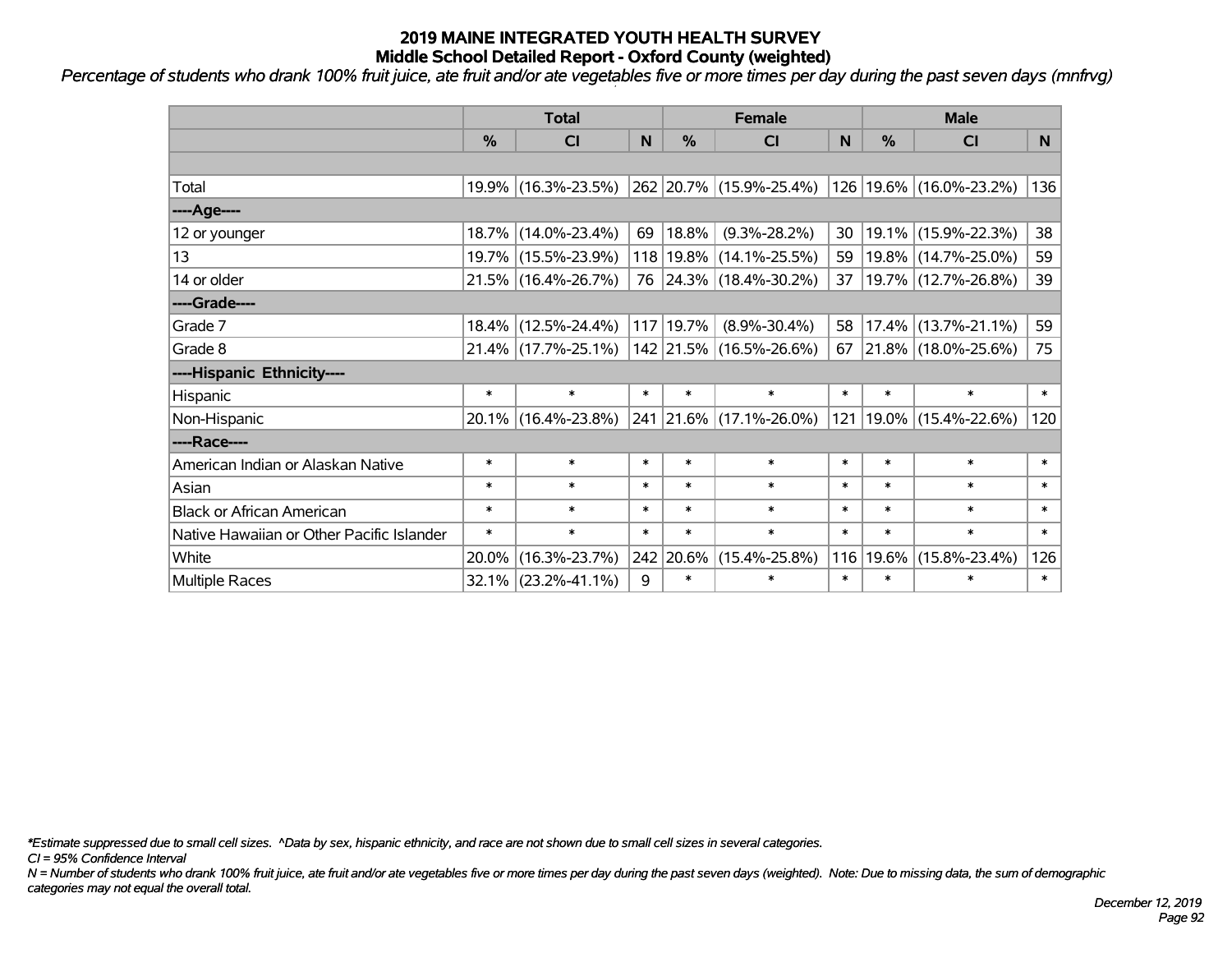*During the past 7 days, how many times did you drink a can, bottle, or glass of soda, sports drink, energy drink, or other sugar-sweetened beverage such as Gatorade, Red Bull, lemonade, sweetened tea or coffee drinks, flavored milk, Snapple, or Sunny D? (Do not count diet soda, other diet drinks, or 100% fruit juice.) (mn159a)*

*Percentage of students who answered at least one time per day in the past week*

|                                           | <b>Total</b> |                     |        | <b>Female</b> | <b>Male</b>             |              |           |                         |        |
|-------------------------------------------|--------------|---------------------|--------|---------------|-------------------------|--------------|-----------|-------------------------|--------|
|                                           | %            | CI                  | N      | $\%$          | <b>CI</b>               | <sub>N</sub> | $\%$      | <b>CI</b>               | N      |
|                                           |              |                     |        |               |                         |              |           |                         |        |
| Total                                     |              | 22.7% (18.4%-27.0%) |        |               | 308 19.8% (12.1%-27.5%) |              |           | 125 25.8% (23.7%-28.0%) | 183    |
| ----Age----                               |              |                     |        |               |                         |              |           |                         |        |
| 12 or younger                             | $18.6\%$     | $(16.4\% - 20.8\%)$ | 70     | $ 13.2\% $    | $(9.5\% - 17.0\%)$      | 23           | 23.5%     | $(20.7\% - 26.2\%)$     | 48     |
| 13                                        |              | 23.8% (18.9%-28.8%) |        |               | 146 20.7% (12.5%-28.9%) | 64           |           | 27.5% (24.5%-30.4%)     | 83     |
| 14 or older                               |              | 25.5% (16.3%-34.6%) | 91     | $ 25.5\% $    | $(8.0\% - 42.9\%)$      | 39 l         |           | 25.8% (18.6%-33.0%)     | 52     |
| ----Grade----                             |              |                     |        |               |                         |              |           |                         |        |
| Grade 7                                   | 22.3%        | $(18.6\% - 26.0\%)$ |        |               | 146 19.9% (13.4%-26.3%) | 61           | 24.5%     | $(22.4\% - 26.7\%)$     | 85     |
| Grade 8                                   |              | 23.4% (18.8%-28.0%) |        |               | 158 18.9% (10.7%-27.1%) | 60           |           | 28.0% (24.9%-31.0%)     | 98     |
| ----Hispanic Ethnicity----                |              |                     |        |               |                         |              |           |                         |        |
| Hispanic                                  | $\ast$       | $\ast$              | $\ast$ | $\ast$        | $\ast$                  | $\ast$       | $\ast$    | $\ast$                  | $\ast$ |
| Non-Hispanic                              |              | 22.8% (18.4%-27.2%) |        |               | 280 19.6% (12.2%-27.0%) |              | 114 25.9% | $(22.9\% - 28.9\%)$     | 166    |
| ----Race----                              |              |                     |        |               |                         |              |           |                         |        |
| American Indian or Alaskan Native         | $\ast$       | $\ast$              | $\ast$ | $\ast$        | $\ast$                  | $\ast$       | $\ast$    | $\ast$                  | $\ast$ |
| Asian                                     | $\ast$       | $\ast$              | $\ast$ | $\ast$        | $\ast$                  | $\ast$       | $\ast$    | $\ast$                  | $\ast$ |
| <b>Black or African American</b>          | $\ast$       | $\ast$              | $\ast$ | $\ast$        | $\ast$                  | $\ast$       | $\ast$    | $\ast$                  | $\ast$ |
| Native Hawaiian or Other Pacific Islander | $\ast$       | $\ast$              | $\ast$ | $\ast$        | $\ast$                  | $\ast$       | $\ast$    | $\ast$                  | $\ast$ |
| White                                     | 22.6%        | $(18.5\% - 26.7\%)$ | 281    | $ 19.3\% $    | $(12.1\% - 26.5\%)$     | 113          | 25.8%     | $(22.8\% - 28.9\%)$     | 169    |
| Multiple Races                            | 21.8%        | $(7.0\% - 36.6\%)$  | 7      | $\ast$        | $\ast$                  | $\ast$       | $\ast$    | $\ast$                  | $\ast$ |

*\*Estimate suppressed due to small cell sizes. ^Data by sex, hispanic ethnicity, and race are not shown due to small cell sizes in several categories.*

*CI = 95% Confidence Interval*

*N = Number of students who answered at least one time per day in the past week (weighted). Note: Due to missing data, the sum of demographic categories may not equal the overall total.*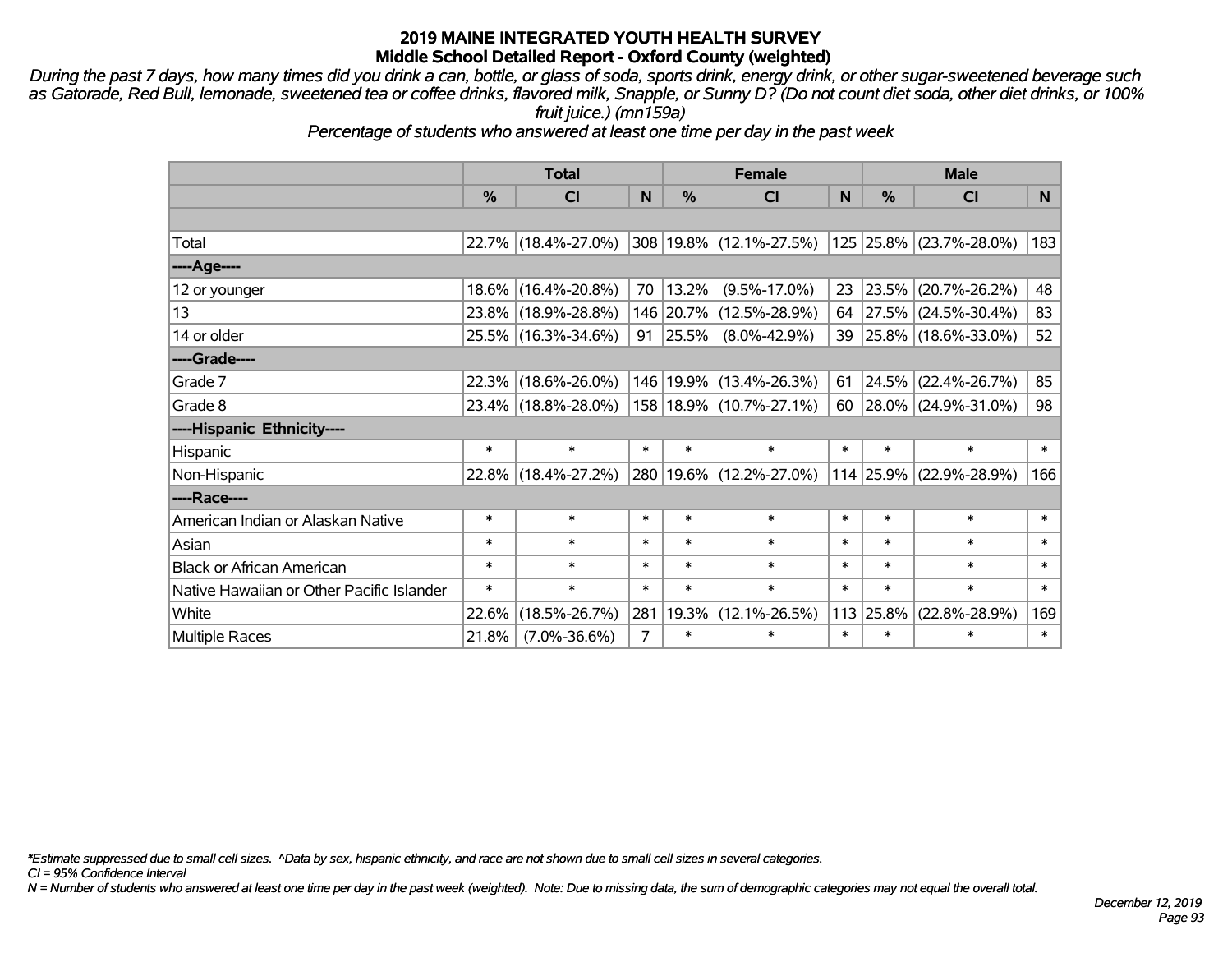*During the past 7 days, on how many days did you eat dinner at home with at least one of your parents or guardians? (mn185b) Percentage of students who answered at least 5 days*

|                                           | <b>Total</b>  |                     | <b>Female</b> |               |                             | <b>Male</b> |               |                             |        |
|-------------------------------------------|---------------|---------------------|---------------|---------------|-----------------------------|-------------|---------------|-----------------------------|--------|
|                                           | $\frac{0}{0}$ | <b>CI</b>           | N             | $\frac{0}{0}$ | <b>CI</b>                   | N           | $\frac{0}{0}$ | <b>CI</b>                   | N.     |
|                                           |               |                     |               |               |                             |             |               |                             |        |
| Total                                     |               | 77.8% (75.6%-80.1%) |               |               | $1,061$ 75.2% (73.7%-76.7%) |             |               | 467   80.5%   (76.6%-84.4%) | 588    |
| ----Age----                               |               |                     |               |               |                             |             |               |                             |        |
| 12 or younger                             | 82.3%         | $(78.7\% - 85.9\%)$ | 335           | 80.9%         | $(71.2\% - 90.7\%)$         |             |               | 155 83.3% (76.0%-90.5%)     | 177    |
| 13                                        |               | 76.6% (73.5%-79.8%) | 457           | 74.9%         | $(69.5\% - 80.4\%)$         |             |               | 210 79.3% (72.7%-85.8%)     | 245    |
| 14 or older                               |               | 74.8% (70.9%-78.7%) | 269           |               | $68.3\%$ (64.1%-72.6%)      |             |               | 103 79.4% (70.7%-88.2%)     | 166    |
| ----Grade----                             |               |                     |               |               |                             |             |               |                             |        |
| Grade 7                                   |               | 79.6% (74.7%-84.4%) | 524           | 78.0%         | $(72.8\% - 83.2\%)$         |             |               | 233 80.8% (72.6%-89.1%)     | 291    |
| Grade 8                                   |               | 76.8% (73.6%-80.1%) | 528           |               | 72.9% (68.4%-77.3%)         |             |               | 232 80.7% (75.2%-86.2%)     | 293    |
| ----Hispanic Ethnicity----                |               |                     |               |               |                             |             |               |                             |        |
| Hispanic                                  | 68.1%         | $(37.4\% - 98.8\%)$ | 14            | $\ast$        | $\ast$                      | $\ast$      | $\ast$        | $\ast$                      | $\ast$ |
| Non-Hispanic                              |               | 77.3% (75.1%-79.5%) | 943           | 74.8%         | $(73.1\% - 76.6\%)$         |             |               | 424 79.5% (75.4%-83.7%)     | 517    |
| ----Race----                              |               |                     |               |               |                             |             |               |                             |        |
| American Indian or Alaskan Native         | $\ast$        | $\ast$              | *             | $\ast$        | $\ast$                      | $\ast$      | $\ast$        | $\ast$                      | $\ast$ |
| Asian                                     | $\ast$        | $\ast$              | $\ast$        | $\ast$        | $\ast$                      | $\ast$      | $\ast$        | $\ast$                      | $\ast$ |
| <b>Black or African American</b>          | 44.0%         | $(0.4\% - 87.7\%)$  | 6             | $\ast$        | $\ast$                      | $\ast$      | $\ast$        | $\ast$                      | $\ast$ |
| Native Hawaiian or Other Pacific Islander | $\ast$        | $\ast$              | $\ast$        | $\ast$        | $\ast$                      | $\ast$      | $\ast$        | $\ast$                      | $\ast$ |
| White                                     | 78.0%         | $(75.8\% - 80.1\%)$ | 981           | 74.9%         | $(73.0\% - 76.8\%)$         |             | 439 80.9%     | $(77.3\% - 84.6\%)$         | 542    |
| Multiple Races                            | $\ast$        | $\ast$              | $\ast$        | $\ast$        | $\ast$                      | $\ast$      | $\ast$        | $\ast$                      | $\ast$ |

*\*Estimate suppressed due to small cell sizes. ^Data by sex, hispanic ethnicity, and race are not shown due to small cell sizes in several categories.*

*CI = 95% Confidence Interval*

*N = Number of students who answered at least 5 days (weighted). Note: Due to missing data, the sum of demographic categories may not equal the overall total.*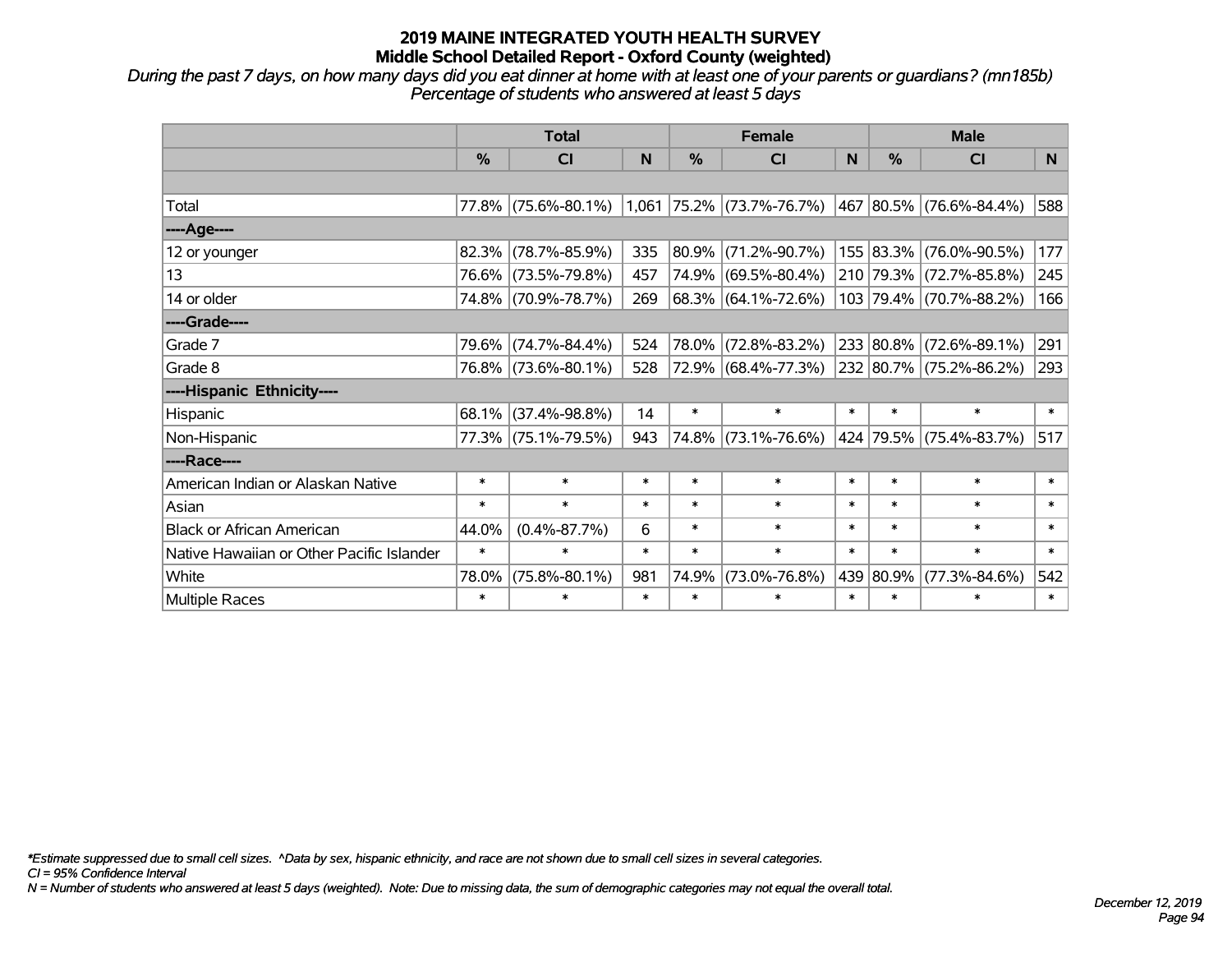*During the past 7 days, on how many days were you physically active for a total of at least 60 minutes per day? (Add up all the time you spent in any kind of physical activity that increased your heart rate and made you breathe hard some of the time.) (mn161) Percentage of students who answered at least 5 days*

|                                           | <b>Total</b>  |                        |        | <b>Female</b> | <b>Male</b>             |        |               |                         |        |
|-------------------------------------------|---------------|------------------------|--------|---------------|-------------------------|--------|---------------|-------------------------|--------|
|                                           | $\frac{0}{0}$ | C <sub>l</sub>         | N      | %             | <b>CI</b>               | N      | $\frac{0}{0}$ | <b>CI</b>               | N      |
|                                           |               |                        |        |               |                         |        |               |                         |        |
| Total                                     |               | $51.6\%$ (46.2%-57.0%) |        |               | 688 50.2% (45.3%-55.0%) |        |               | 313 53.1% (46.6%-59.5%) | 368    |
| $---Age---$                               |               |                        |        |               |                         |        |               |                         |        |
| 12 or younger                             |               | 56.3% (50.6%-62.1%)    |        |               | 212 55.7% (48.5%-62.8%) | 95     | 57.4%         | $(48.4\% - 66.4\%)$     | 115    |
| 13                                        |               | $50.1\%$ (42.0%-58.1%) |        |               | 300 49.8% (42.8%-56.8%) |        |               | 148 50.1% (40.0%-60.2%) | 148    |
| 14 or older                               |               | $48.9\%$ (41.1%-56.8%) |        |               | 174 44.4% (35.4%-53.3%) |        |               | 68 53.1% (45.3%-61.0%)  | 106    |
| ----Grade----                             |               |                        |        |               |                         |        |               |                         |        |
| Grade 7                                   |               | $55.0\%$ (47.5%-62.5%) |        |               | 356 55.1% (48.8%-61.4%) |        | 168 54.8%     | $(45.2\% - 64.3\%)$     | 187    |
| Grade 8                                   |               | 48.5% (42.4%-54.6%)    |        |               | 321 45.0% (37.5%-52.6%) |        |               | 140 51.8% (47.0%-56.6%) | 178    |
| ----Hispanic Ethnicity----                |               |                        |        |               |                         |        |               |                         |        |
| Hispanic                                  |               | 47.4% (31.9%-62.8%)    | 8      | $\ast$        | $\ast$                  | $\ast$ | $\ast$        | $\ast$                  | $\ast$ |
| Non-Hispanic                              |               | $51.5\%$ (45.9%-57.0%) |        |               | 622 49.9% (44.3%-55.5%) |        |               | 284 53.0% (47.1%-58.8%) | 335    |
| ----Race----                              |               |                        |        |               |                         |        |               |                         |        |
| American Indian or Alaskan Native         | $40.2\%$      | $(27.2\% - 53.2\%)$    | 8      | $\ast$        | $\ast$                  | $\ast$ | $\ast$        | $\ast$                  | $\ast$ |
| Asian                                     | $\ast$        | $\ast$                 | $\ast$ | $\ast$        | $\ast$                  | $\ast$ | $\ast$        | $\ast$                  | $\ast$ |
| <b>Black or African American</b>          | $\ast$        | $\ast$                 | $\ast$ | $\ast$        | $\ast$                  | $\ast$ | $\ast$        | $\ast$                  | $\ast$ |
| Native Hawaiian or Other Pacific Islander | $\ast$        | $\ast$                 | $\ast$ | $\ast$        | $\ast$                  | $\ast$ | $\ast$        | $\ast$                  | $\ast$ |
| White                                     | 51.2%         | $(45.2\% - 57.1\%)$    | 626    | 50.1%         | $(44.7\% - 55.5\%)$     | 288    | 52.3%         | $(45.2\% - 59.5\%)$     | 336    |
| Multiple Races                            |               | 67.7% (53.6%-81.7%)    | 21     | $\ast$        | $\ast$                  | $\ast$ | $\ast$        | $\ast$                  | $\ast$ |

*\*Estimate suppressed due to small cell sizes. ^Data by sex, hispanic ethnicity, and race are not shown due to small cell sizes in several categories.*

*CI = 95% Confidence Interval*

*N = Number of students who answered at least 5 days (weighted). Note: Due to missing data, the sum of demographic categories may not equal the overall total.*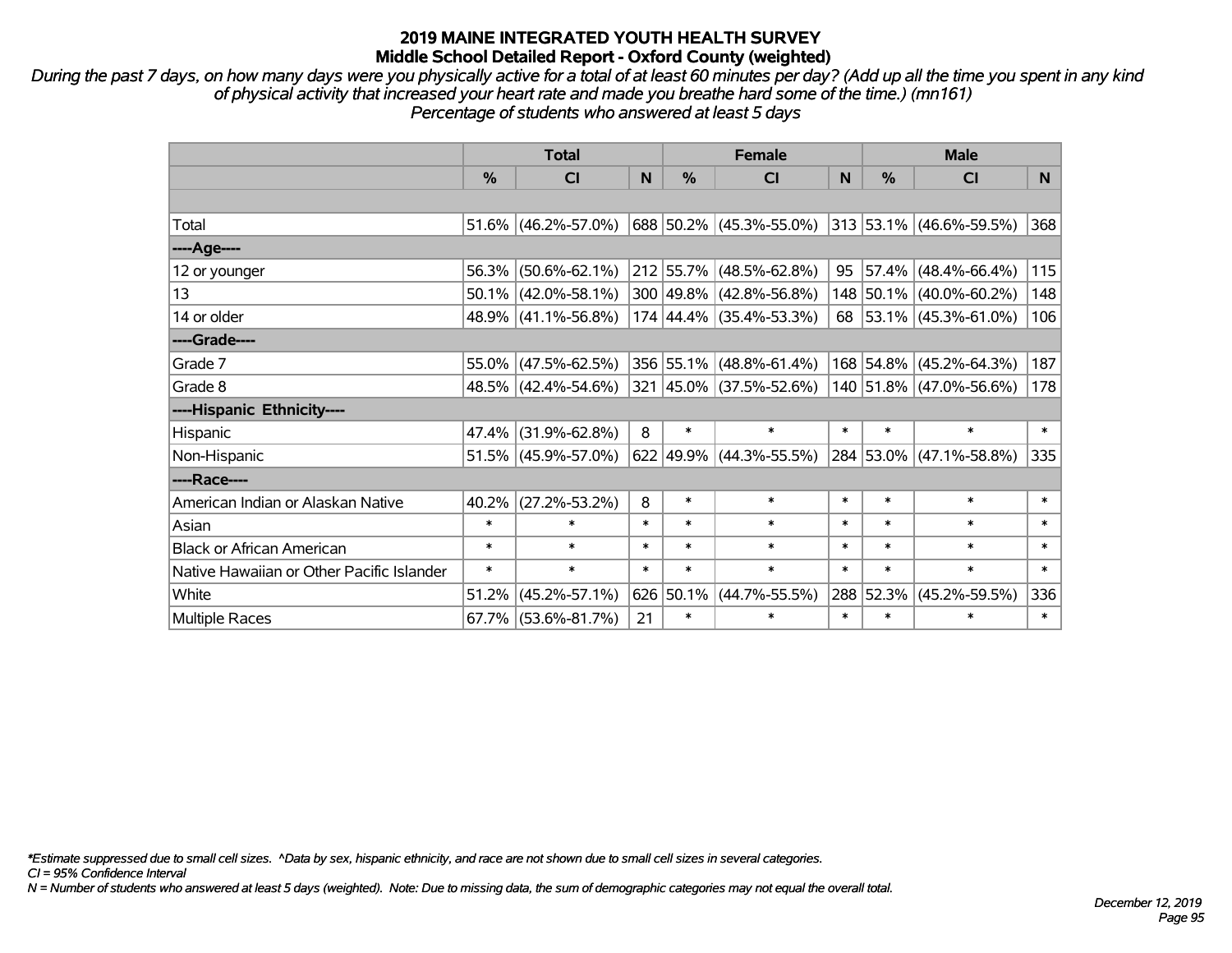*Percentage of students who were physically active for a total of at least 60 minutes per day on all of the past seven days (mnpa7day)*

|                                           | <b>Total</b>  |                     |        | <b>Female</b> | <b>Male</b>                      |        |               |                         |        |
|-------------------------------------------|---------------|---------------------|--------|---------------|----------------------------------|--------|---------------|-------------------------|--------|
|                                           | $\frac{0}{0}$ | <b>CI</b>           | N      | $\frac{0}{0}$ | <b>CI</b>                        | N      | $\frac{0}{0}$ | <b>CI</b>               | N.     |
|                                           |               |                     |        |               |                                  |        |               |                         |        |
| Total                                     |               | 27.9% (24.2%-31.7%) |        |               | $ 372 24.5\%  (21.8\% - 27.3\%)$ |        |               | 153 31.1% (24.8%-37.3%) | 215    |
| ----Age----                               |               |                     |        |               |                                  |        |               |                         |        |
| 12 or younger                             | 30.7%         | $(25.7\% - 35.8\%)$ |        |               | 115 26.3% (16.5%-36.1%)          | 45     | 34.4%         | $(28.3\% - 40.6\%)$     | 69     |
| 13                                        |               | 26.9% (22.3%-31.5%) |        |               | 161 23.7% (21.0%-26.3%)          |        |               | 70 29.8% (21.9%-37.7%)  | 88     |
| 14 or older                               |               | 27.0% (19.1%-34.9%) |        |               | 96   24.4%   (17.8%-31.0%)       |        |               | 37 29.4% (19.2%-39.7%)  | 59     |
| ----Grade----                             |               |                     |        |               |                                  |        |               |                         |        |
| Grade 7                                   | $28.4\%$      | $(24.6\% - 32.2\%)$ |        |               | 184 23.1% (16.8%-29.4%)          |        | 70 33.3%      | $(28.3\% - 38.2\%)$     | 113    |
| Grade 8                                   |               | 27.4% (19.8%-34.9%) |        |               | 181 25.1% (19.3%-30.9%)          |        |               | 78 29.1% (19.9%-38.4%)  | 100    |
| ----Hispanic Ethnicity----                |               |                     |        |               |                                  |        |               |                         |        |
| Hispanic                                  | $\ast$        | $\ast$              | $\ast$ | $\ast$        | $\ast$                           | $\ast$ | $\ast$        | $\ast$                  | $\ast$ |
| Non-Hispanic                              |               | 27.5% (23.4%-31.7%) |        |               | 333 24.7% (22.2%-27.2%)          |        | 141 29.9%     | $(23.3\% - 36.5\%)$     | 189    |
| ----Race----                              |               |                     |        |               |                                  |        |               |                         |        |
| American Indian or Alaskan Native         | $\ast$        | $\ast$              | $\ast$ | $\ast$        | $\ast$                           | $\ast$ | $\ast$        | $\ast$                  | $\ast$ |
| Asian                                     | $\ast$        | $\ast$              | $\ast$ | $\ast$        | $\ast$                           | $\ast$ | $\ast$        | $\ast$                  | $\ast$ |
| <b>Black or African American</b>          | $\ast$        | $\ast$              | $\ast$ | $\ast$        | $\ast$                           | $\ast$ | $\ast$        | $\ast$                  | $\ast$ |
| Native Hawaiian or Other Pacific Islander | $\ast$        | $\ast$              | $\ast$ | $\ast$        | $\ast$                           | $\ast$ | $\ast$        | $\ast$                  | $\ast$ |
| White                                     | 27.5%         | $(23.6\% - 31.4\%)$ |        | 336 24.4%     | $(21.4\% - 27.4\%)$              | 140    | 30.3%         | $(23.8\% - 36.9\%)$     | 195    |
| <b>Multiple Races</b>                     |               | 33.1% (18.5%-47.7%) | 10     | $\ast$        | $\ast$                           | $\ast$ | $\ast$        | $\ast$                  | $\ast$ |

*\*Estimate suppressed due to small cell sizes. ^Data by sex, hispanic ethnicity, and race are not shown due to small cell sizes in several categories.*

*CI = 95% Confidence Interval*

*N = Number of students who were physically active for a total of at least 60 minutes per day on all of the past seven days (weighted). Note: Due to missing data, the sum of demographic categories may not equal the overall total.*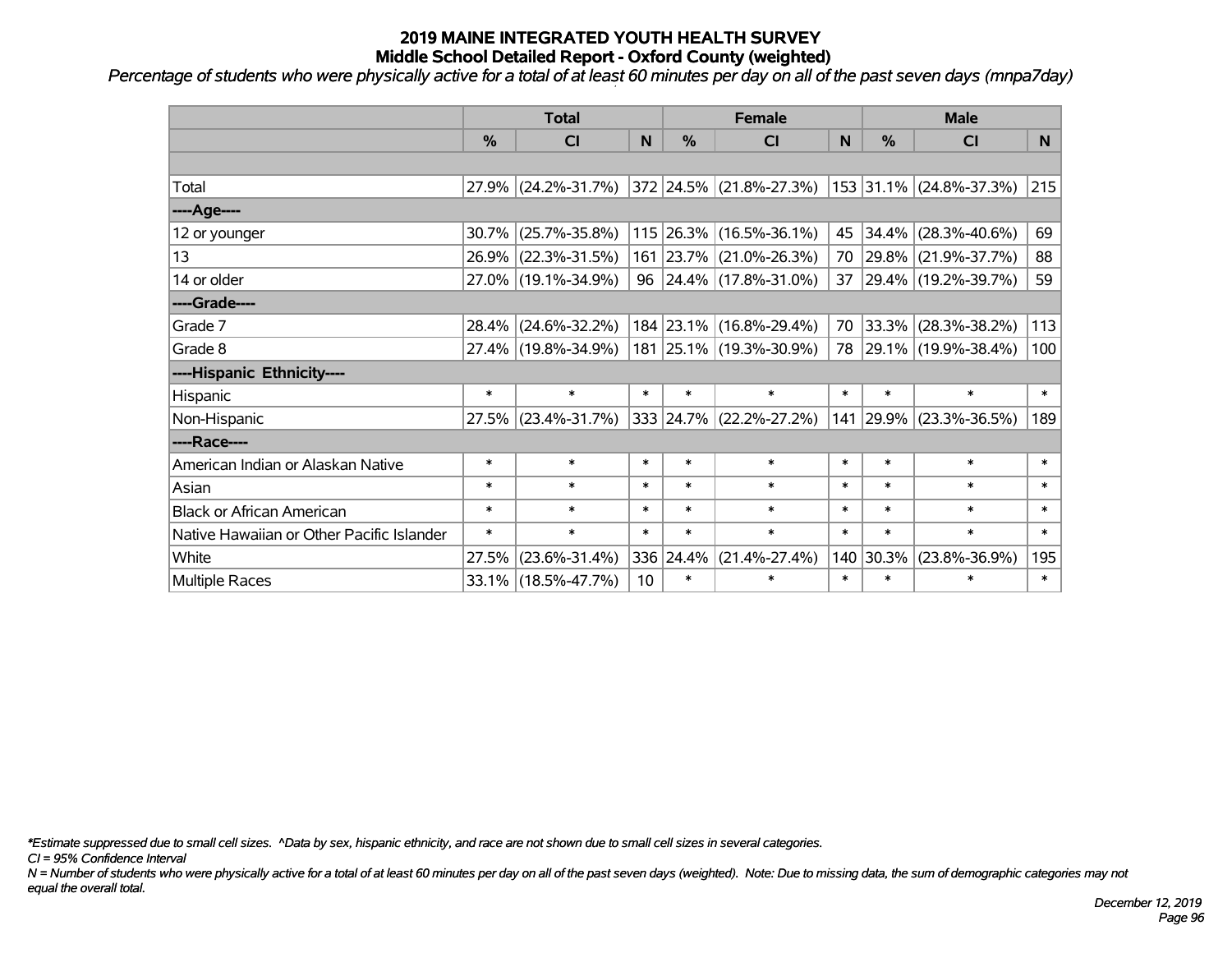### **2019 MAINE INTEGRATED YOUTH HEALTH SURVEY Middle School Detailed Report - Oxford County (weighted)** *On an average school day, how many hours do you watch TV? (mn125) Percentage of students who answered at least 3 hours*

|                                           | <b>Total</b> |                     |                |               | <b>Female</b>           |              | <b>Male</b> |                         |                |
|-------------------------------------------|--------------|---------------------|----------------|---------------|-------------------------|--------------|-------------|-------------------------|----------------|
|                                           | %            | CI                  | N <sub>1</sub> | $\frac{0}{0}$ | CI                      | <sub>N</sub> | %           | <b>CI</b>               | N <sub>1</sub> |
|                                           |              |                     |                |               |                         |              |             |                         |                |
| Total                                     |              | 26.5% (22.4%-30.5%) |                |               | 357 26.6% (21.6%-31.5%) |              |             | 163 26.4% (20.5%-32.4%) | 190            |
| ----Age----                               |              |                     |                |               |                         |              |             |                         |                |
| 12 or younger                             | 20.3%        | $(10.9\% - 29.7\%)$ | 81             |               | 25.5% (18.0%-33.1%)     | 47           | 15.9%       | $(2.8\% - 28.9\%)$      | 33             |
| 13                                        | 28.6%        | $(24.3\% - 33.0\%)$ |                |               | 169 29.2% (23.5%-34.9%) | 82           | 28.6%       | $(20.4\% - 36.9\%)$     | 86             |
| 14 or older                               |              | 29.3% (26.1%-32.5%) |                |               | 105 22.9% (15.2%-30.6%) |              |             | 34 34.0% (27.4%-40.5%)  | 70             |
| ----Grade----                             |              |                     |                |               |                         |              |             |                         |                |
| Grade 7                                   | 26.6%        | $(21.8\% - 31.5\%)$ |                |               | 172 28.5% (23.8%-33.2%) | 84           | 25.1%       | $(18.1\% - 32.1\%)$     | 88             |
| Grade 8                                   |              | 25.8% (22.0%-29.5%) |                |               | 176 24.2% (18.8%-29.6%) | 77           |             | 27.3% (20.1%-34.5%)     | 99             |
| ----Hispanic Ethnicity----                |              |                     |                |               |                         |              |             |                         |                |
| Hispanic                                  | 41.6%        | $(20.0\% - 63.3\%)$ | 8              | $\ast$        | $\ast$                  | $\ast$       | $\ast$      | $\ast$                  | $\ast$         |
| Non-Hispanic                              |              | 26.2% (21.9%-30.4%) |                |               | 315 26.4% (20.8%-32.0%) |              |             | 148 26.1% (19.3%-33.0%) | 167            |
| ----Race----                              |              |                     |                |               |                         |              |             |                         |                |
| American Indian or Alaskan Native         | 40.9%        | $(15.3\% - 66.5\%)$ | 6              | $\ast$        | $\ast$                  | $\ast$       | $\ast$      | $\ast$                  | $\ast$         |
| Asian                                     | $\ast$       | $\ast$              | $\ast$         | $\ast$        | $\ast$                  | $\ast$       | $\ast$      | $\ast$                  | $\ast$         |
| <b>Black or African American</b>          | $\ast$       | $\ast$              | $\ast$         | $\ast$        | $\ast$                  | $\ast$       | $\ast$      | $\ast$                  | $\ast$         |
| Native Hawaiian or Other Pacific Islander | $\ast$       | $\ast$              | $\ast$         | $\ast$        | $\ast$                  | $\ast$       | $\ast$      | $\ast$                  | $\ast$         |
| White                                     | 26.2%        | $(22.6\% - 29.8\%)$ |                | 325 26.5%     | $(21.6\% - 31.5\%)$     | 154          | 25.9%       | $(20.2\% - 31.7\%)$     | 171            |
| Multiple Races                            | $\ast$       | $\ast$              | $\ast$         | $\ast$        | $\ast$                  | $\ast$       | $\ast$      | $\ast$                  | $\ast$         |

*\*Estimate suppressed due to small cell sizes. ^Data by sex, hispanic ethnicity, and race are not shown due to small cell sizes in several categories.*

*CI = 95% Confidence Interval*

*N = Number of students who answered at least 3 hours (weighted). Note: Due to missing data, the sum of demographic categories may not equal the overall total.*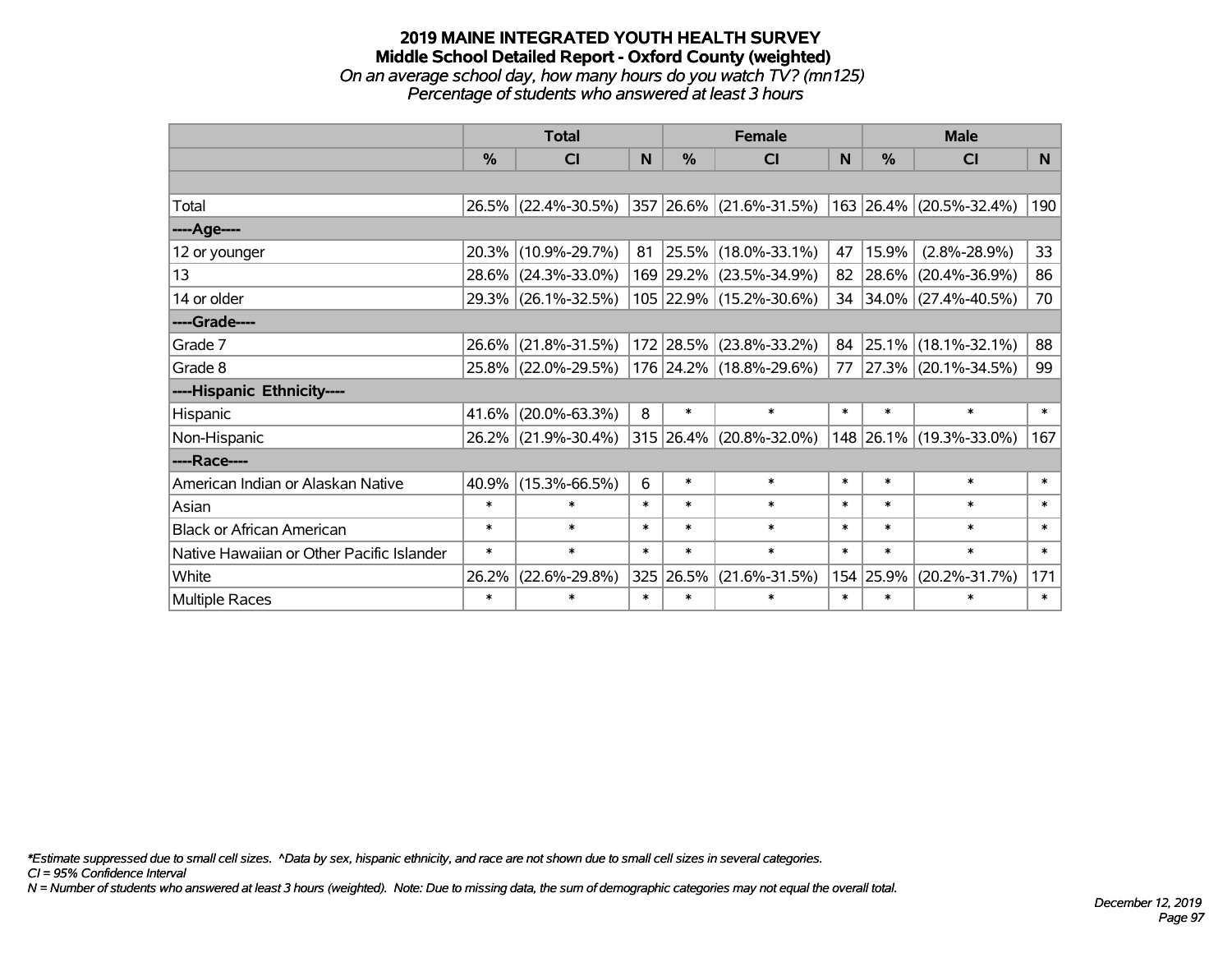## **2019 MAINE INTEGRATED YOUTH HEALTH SURVEY Middle School Detailed Report - Oxford County (weighted)** *On an average school day, how many hours do you watch TV? (mn125\_2) Percentage of students who answered 2 or fewer hours*

|                                           | <b>Total</b>  |                     | <b>Female</b> |               |                         | <b>Male</b> |           |                             |                |
|-------------------------------------------|---------------|---------------------|---------------|---------------|-------------------------|-------------|-----------|-----------------------------|----------------|
|                                           | $\frac{0}{0}$ | CI                  | N.            | $\frac{0}{0}$ | CI                      | <b>N</b>    | %         | <b>CI</b>                   | N <sub>1</sub> |
|                                           |               |                     |               |               |                         |             |           |                             |                |
| Total                                     |               | 73.5% (69.5%-77.6%) |               |               | 991 73.4% (68.5%-78.4%) |             |           | 452   73.6%   (67.6%-79.5%) | 529            |
| ----Age----                               |               |                     |               |               |                         |             |           |                             |                |
| 12 or younger                             | 79.7%         | $(70.3\% - 89.1\%)$ |               |               | 318 74.5% (66.9%-82.0%) |             | 138 84.1% | $(71.1\% - 97.2\%)$         | 177            |
| 13                                        |               | 71.4% (67.0%-75.7%) |               |               | 420 70.8% (65.1%-76.5%) |             |           | 198 71.4% (63.1%-79.6%)     | 215            |
| 14 or older                               |               | 70.7% (67.5%-73.9%) |               |               | 252 77.1% (69.4%-84.8%) |             |           | 116 66.0% (59.5%-72.6%)     | 137            |
| ----Grade----                             |               |                     |               |               |                         |             |           |                             |                |
| Grade 7                                   | 73.4%         | $(68.5\% - 78.2\%)$ |               |               | 474 71.5% (66.8%-76.2%) | 211         | 74.9%     | $(67.9\% - 81.9\%)$         | 263            |
| Grade 8                                   |               | 74.2% (70.5%-78.0%) |               |               | 508 75.8% (70.4%-81.2%) |             |           | 241 72.7% (65.5%-79.9%)     | 263            |
| ----Hispanic Ethnicity----                |               |                     |               |               |                         |             |           |                             |                |
| Hispanic                                  | 58.4%         | $(36.7\% - 80.0\%)$ | 12            | $\ast$        | $\ast$                  | $\ast$      | $\ast$    | $\ast$                      | $\ast$         |
| Non-Hispanic                              |               | 73.8% (69.6%-78.1%) |               |               | 890 73.6% (68.0%-79.2%) |             |           | 414 73.9% (67.0%-80.7%)     | 471            |
| ----Race----                              |               |                     |               |               |                         |             |           |                             |                |
| American Indian or Alaskan Native         | 59.1%         | $(33.5\% - 84.7\%)$ | 8             | $\ast$        | $\ast$                  | $\ast$      | $\ast$    | $\ast$                      | $\ast$         |
| Asian                                     | $\ast$        | $\ast$              | $\ast$        | $\ast$        | $\ast$                  | $\ast$      | $\ast$    | $\ast$                      | $\ast$         |
| <b>Black or African American</b>          | $\ast$        | $\ast$              | $\ast$        | $\ast$        | $\ast$                  | $\ast$      | $\ast$    | $\ast$                      | $\ast$         |
| Native Hawaiian or Other Pacific Islander | $\ast$        | $\ast$              | $\ast$        | $\ast$        | $\ast$                  | $\ast$      | $\ast$    | $\ast$                      | $\ast$         |
| White                                     | 73.8%         | $(70.2\% - 77.4\%)$ |               | 917 73.5%     | $(68.5\% - 78.4\%)$     | 427         | 74.1%     | $(68.3\% - 79.8\%)$         | 488            |
| <b>Multiple Races</b>                     | $\ast$        | $\ast$              | $\ast$        | $\ast$        | $\ast$                  | $\ast$      | $\ast$    | $\ast$                      | $\ast$         |

*\*Estimate suppressed due to small cell sizes. ^Data by sex, hispanic ethnicity, and race are not shown due to small cell sizes in several categories.*

*CI = 95% Confidence Interval*

*N = Number of students who answered 2 or fewer hours (weighted). Note: Due to missing data, the sum of demographic categories may not equal the overall total.*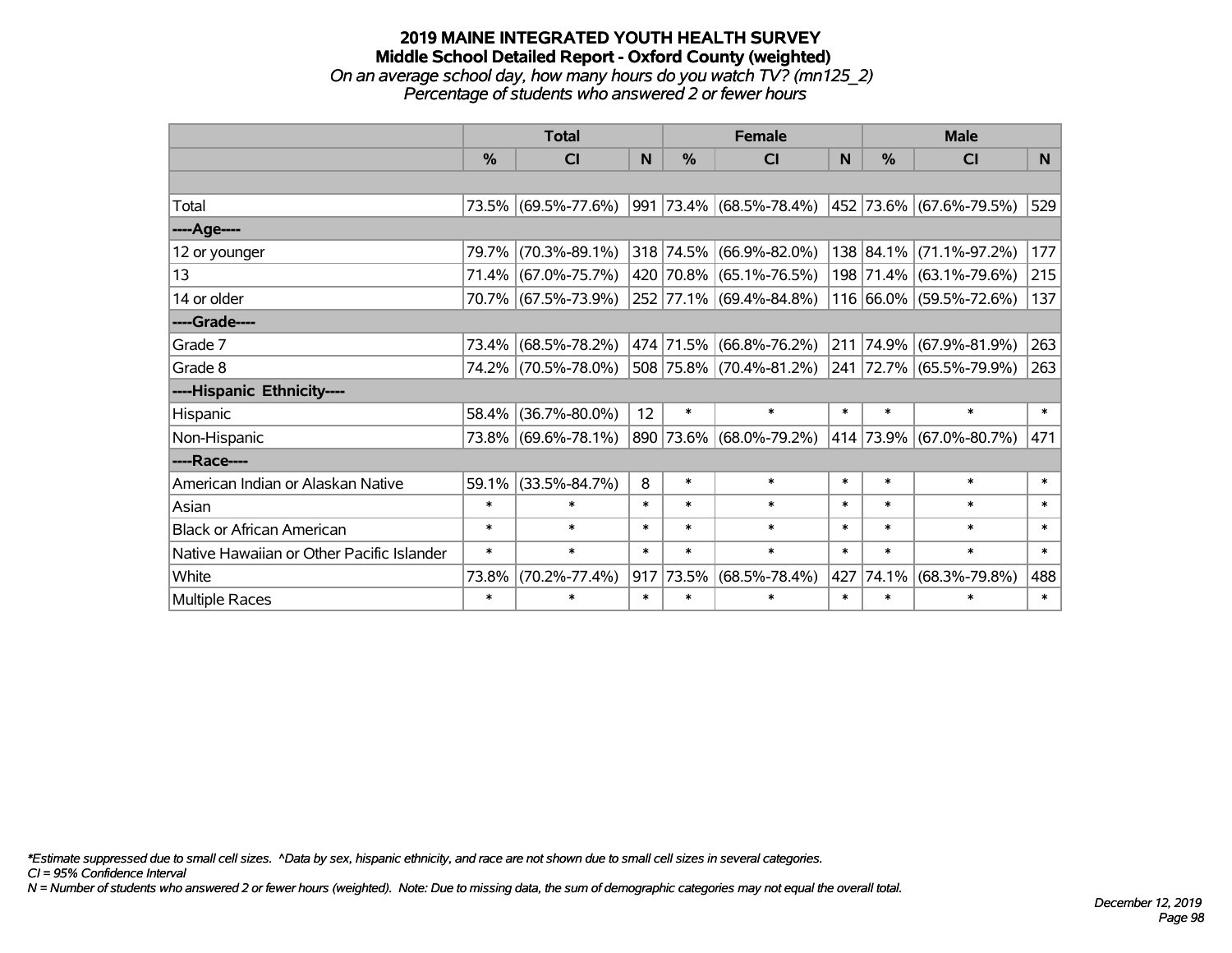*On an average school day, how many hours do you play video or computer games or use a computer for something that is not school work? (Count time spent playing games, watching videos, texting, or using social media on your smartphone, computer, Xbox, PlayStation, iPad, or other tablet.) (mn126c) Percentage of students who answered at least 3 hours*

|                                           | <b>Total</b>  |                        | <b>Female</b> |               |                                          | <b>Male</b> |               |                         |        |
|-------------------------------------------|---------------|------------------------|---------------|---------------|------------------------------------------|-------------|---------------|-------------------------|--------|
|                                           | $\frac{0}{0}$ | <b>CI</b>              | N             | $\frac{0}{0}$ | <b>CI</b>                                | N           | $\frac{0}{0}$ | <b>CI</b>               | N.     |
|                                           |               |                        |               |               |                                          |             |               |                         |        |
| Total                                     |               | 42.0% (39.0%-45.1%)    |               |               | 571 40.0% (35.5%-44.5%)                  |             |               | 247 43.7% (38.0%-49.5%) | 318    |
| ----Age----                               |               |                        |               |               |                                          |             |               |                         |        |
| 12 or younger                             | 33.3%         | $(23.6\% - 43.0\%)$    |               |               | 135 32.3% (20.2%-44.5%)                  | 62          | 34.6%         | $(20.7\% - 48.6\%)$     | 73     |
| 13                                        |               | 42.9% (38.6%-47.1%)    |               |               | 254 46.0% (40.6%-51.5%)                  |             | 128 39.0%     | $(28.5\% - 49.5\%)$     | 120    |
| 14 or older                               |               | $50.9\%$ (44.6%-57.2%) |               |               | 182 38.4% (27.4%-49.4%)                  |             |               | 57 59.7% (47.5%-71.9%)  | 125    |
| ----Grade----                             |               |                        |               |               |                                          |             |               |                         |        |
| Grade 7                                   | 38.9%         | $(31.0\% - 46.8\%)$    |               |               | 255 36.7% (27.0%-46.3%)                  |             | 110 40.8%     | $(32.7\% - 48.9\%)$     | 146    |
| Grade 8                                   |               | 46.0% (39.4%-52.5%)    |               |               | $315 \mid 43.4\% \mid (36.5\% - 50.3\%)$ |             |               | 137 47.4% (35.5%-59.3%) | 173    |
| ----Hispanic Ethnicity----                |               |                        |               |               |                                          |             |               |                         |        |
| Hispanic                                  | 57.0%         | $(36.5\% - 77.6\%)$    | 12            | $\ast$        | $\ast$                                   | $\ast$      | $\ast$        | $\ast$                  | $\ast$ |
| Non-Hispanic                              |               | $41.6\%$ (38.0%-45.1%) |               |               | 506 40.0% (35.5%-44.4%)                  |             | 226 42.6%     | $(36.2\% - 49.0\%)$     | 276    |
| ----Race----                              |               |                        |               |               |                                          |             |               |                         |        |
| American Indian or Alaskan Native         | 42.4%         | $(0.0\% - 96.3\%)$     | 6             | $\ast$        | $\ast$                                   | $\ast$      | $\ast$        | $\ast$                  | $\ast$ |
| Asian                                     | $\ast$        | $\ast$                 | $\ast$        | $\ast$        | $\ast$                                   | $\ast$      | $\ast$        | $\ast$                  | $\ast$ |
| <b>Black or African American</b>          | $\ast$        | $\ast$                 | $\ast$        | $\ast$        | $\ast$                                   | $\ast$      | $\ast$        | $\ast$                  | $\ast$ |
| Native Hawaiian or Other Pacific Islander | $\ast$        | $\ast$                 | $\ast$        | $\ast$        | $\ast$                                   | $\ast$      | $\ast$        | $\ast$                  | $\ast$ |
| White                                     | 41.2%         | $(37.6\% - 44.8\%)$    |               | 515 40.8%     | $(36.2\% - 45.4\%)$                      |             | 238 41.3%     | $(35.5\% - 47.1\%)$     | 275    |
| Multiple Races                            |               | 47.7% (27.8%-67.6%)    | 13            | $\ast$        | $\ast$                                   | $\ast$      | $\ast$        | $\ast$                  | $\ast$ |

*\*Estimate suppressed due to small cell sizes. ^Data by sex, hispanic ethnicity, and race are not shown due to small cell sizes in several categories.*

*CI = 95% Confidence Interval*

*N = Number of students who answered at least 3 hours (weighted). Note: Due to missing data, the sum of demographic categories may not equal the overall total.*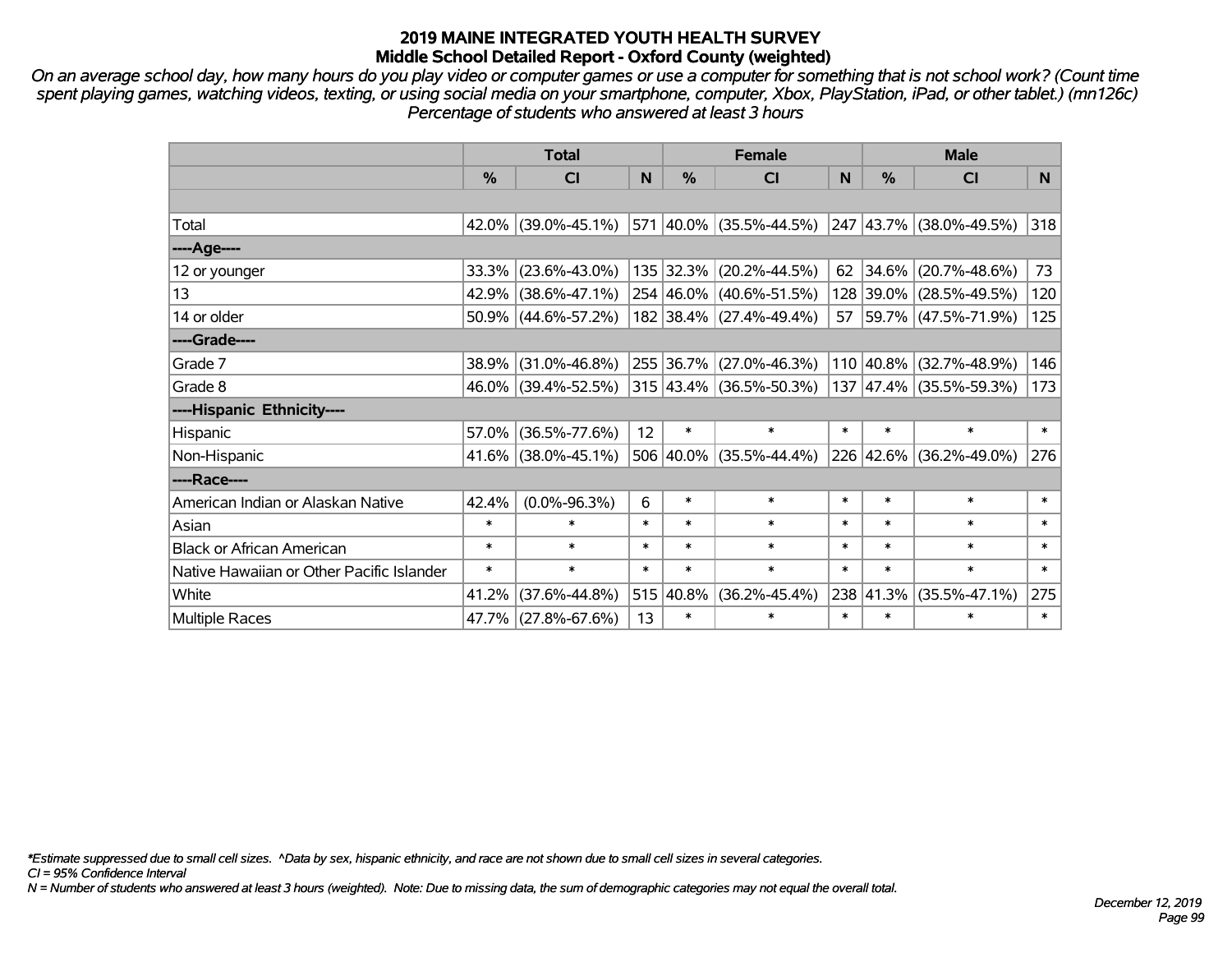*On an average school day, how many hours do you play video or computer games or use a computer for something that is not school work? (Count time spent playing games, watching videos, texting, or using social media on your smartphone, computer, Xbox, PlayStation, iPad, or other tablet.) (mn126c\_2) Percentage of students who answered 2 or fewer hours*

|                                           | <b>Total</b> |                        |        | <b>Female</b> | <b>Male</b>             |        |               |                                  |        |
|-------------------------------------------|--------------|------------------------|--------|---------------|-------------------------|--------|---------------|----------------------------------|--------|
|                                           | %            | <b>CI</b>              | N      | $\frac{0}{0}$ | <b>CI</b>               | N      | $\frac{0}{0}$ | <b>CI</b>                        | N.     |
|                                           |              |                        |        |               |                         |        |               |                                  |        |
| Total                                     |              | 58.0% (54.9%-61.0%)    |        |               | 786 60.0% (55.5%-64.5%) |        |               | $ 371 56.3\%  (50.5\% - 62.0\%)$ | 410    |
| ----Age----                               |              |                        |        |               |                         |        |               |                                  |        |
| 12 or younger                             |              | 66.7% (57.0%-76.4%)    |        |               | 270 67.7% (55.5%-79.8%) |        | 130 65.4%     | $(51.4\% - 79.3\%)$              | 138    |
| 13                                        |              | $57.1\%$ (52.9%-61.4%) |        |               | 338 54.0% (48.5%-59.4%) |        | 151 61.0%     | $(50.5\% - 71.5\%)$              | 188    |
| 14 or older                               |              | 49.1% (42.8%-55.4%)    |        |               | 176 61.6% (50.6%-72.6%) | 91     |               | $ 40.3\% $ (28.1%-52.5%)         | 85     |
| ----Grade----                             |              |                        |        |               |                         |        |               |                                  |        |
| Grade 7                                   |              | $61.1\%$ (53.2%-69.0%) |        |               | 401 63.3% (53.7%-73.0%) |        | 190 59.2%     | $(51.1\% - 67.3\%)$              | 211    |
| Grade 8                                   |              | $54.0\%$ (47.5%-60.6%) |        |               | 370 56.6% (49.7%-63.5%) |        |               | 179 52.6% (40.7%-64.5%)          | 192    |
| ----Hispanic Ethnicity----                |              |                        |        |               |                         |        |               |                                  |        |
| Hispanic                                  |              | 43.0% (22.4%-63.5%)    | 9      | $\ast$        | $\ast$                  | $\ast$ | $\ast$        | $\ast$                           | $\ast$ |
| Non-Hispanic                              |              | 58.4% (54.9%-62.0%)    | 711    |               | $60.0\%$ (55.6%-64.5%)  |        | 339 57.4%     | $(51.0\% - 63.8\%)$              | 372    |
| ----Race----                              |              |                        |        |               |                         |        |               |                                  |        |
| American Indian or Alaskan Native         |              | $57.6\%$ (3.7%-100.0%) | 9      | $\ast$        | $\ast$                  | $\ast$ | $\ast$        | $\ast$                           | $\ast$ |
| Asian                                     | $\ast$       | $\ast$                 | $\ast$ | $\ast$        | $\ast$                  | $\ast$ | $\ast$        | $\ast$                           | $\ast$ |
| <b>Black or African American</b>          | $\ast$       | $\ast$                 | $\ast$ | $\ast$        | $\ast$                  | $\ast$ | $\ast$        | $\ast$                           | $\ast$ |
| Native Hawaiian or Other Pacific Islander | $\ast$       | $\ast$                 | $\ast$ | $\ast$        | $\ast$                  | $\ast$ | $\ast$        | $\ast$                           | $\ast$ |
| White                                     | 58.8%        | $(55.2\% - 62.4\%)$    |        | 736 59.2%     | $(54.6\% - 63.8\%)$     |        | 345 58.7%     | $(52.9\% - 64.5\%)$              | 391    |
| Multiple Races                            |              | 52.3% (32.4%-72.2%)    | 15     | $\ast$        | $\ast$                  | $\ast$ | $\ast$        | $\ast$                           | $\ast$ |

*\*Estimate suppressed due to small cell sizes. ^Data by sex, hispanic ethnicity, and race are not shown due to small cell sizes in several categories.*

*CI = 95% Confidence Interval*

*N = Number of students who answered 2 or fewer hours (weighted). Note: Due to missing data, the sum of demographic categories may not equal the overall total.*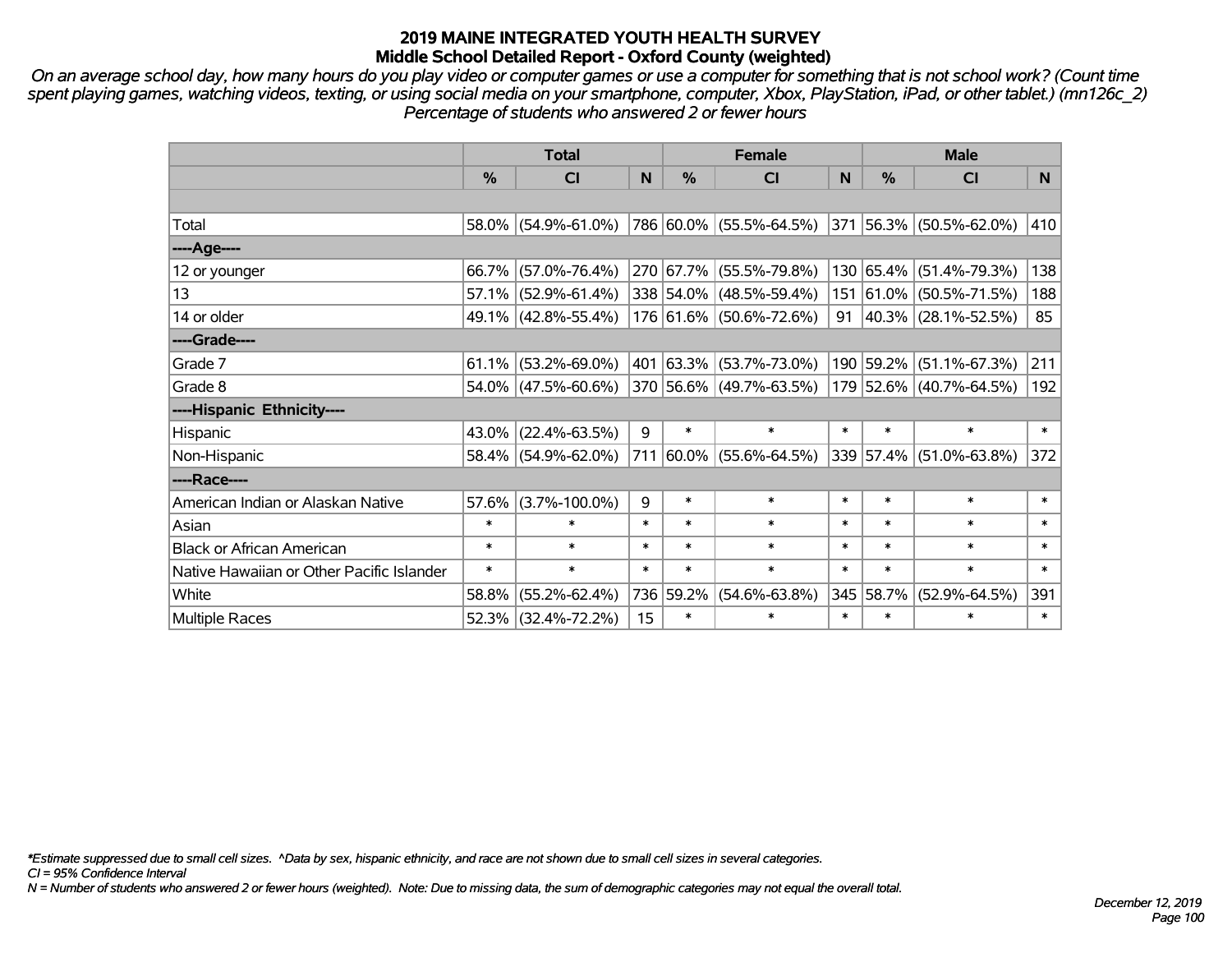*Percentage of students watching 2 or fewer hours of combined screen time (tv, video games, computer) per day on an average school day (mnscreen) '*

|                                           | <b>Total</b>  |                     |        |               | <b>Female</b>             | <b>Male</b> |            |                          |                |
|-------------------------------------------|---------------|---------------------|--------|---------------|---------------------------|-------------|------------|--------------------------|----------------|
|                                           | $\frac{0}{2}$ | <b>CI</b>           | N      | $\frac{0}{0}$ | CI                        | N           | %          | <b>CI</b>                | N <sub>1</sub> |
|                                           |               |                     |        |               |                           |             |            |                          |                |
| Total                                     |               | 24.6% (20.9%-28.4%) |        |               | $328$ 28.1% (23.0%-33.1%) |             |            | 171 21.6% (15.4%-27.9%)  | 155            |
| ----Age----                               |               |                     |        |               |                           |             |            |                          |                |
| 12 or younger                             |               | 27.3% (15.8%-38.7%) |        |               | 109 31.1% (13.7%-48.6%)   | 58          | 22.8%      | $(10.6\% - 35.0\%)$      | 48             |
| 13                                        |               | 22.6% (18.6%-26.5%) |        |               | 131 23.7% (20.6%-26.8%)   | 65          | $ 21.9\% $ | $(16.5\% - 27.3\%)$      | 66             |
| 14 or older                               |               | 25.2% (17.9%-32.5%) |        |               | 89 32.4% (15.6%-49.1%)    |             | 48 20.0%   | $(9.3\% - 30.8\%)$       | 41             |
| ----Grade----                             |               |                     |        |               |                           |             |            |                          |                |
| Grade 7                                   |               | 22.9% (15.0%-30.8%) |        |               | 147 26.6% (16.0%-37.3%)   | 78          | $19.8\%$   | $(12.2\% - 27.4\%)$      | 69             |
| Grade 8                                   |               | 25.8% (23.3%-28.4%) |        |               | 175 29.7% (23.6%-35.8%)   | 93          |            | $ 22.8\% $ (16.3%-29.4%) | 82             |
| ----Hispanic Ethnicity----                |               |                     |        |               |                           |             |            |                          |                |
| Hispanic                                  | $\ast$        | $\ast$              | $\ast$ | $\ast$        | $\ast$                    | $\ast$      | $\ast$     | $\ast$                   | $\ast$         |
| Non-Hispanic                              |               | 25.4% (21.5%-29.4%) |        |               | 304 28.7% (23.7%-33.7%)   |             |            | 159 22.7% (16.6%-28.9%)  | 145            |
| ----Race----                              |               |                     |        |               |                           |             |            |                          |                |
| American Indian or Alaskan Native         | $\ast$        | $\ast$              | $\ast$ | $\ast$        | $\ast$                    | $\ast$      | $\ast$     | $\ast$                   | $\ast$         |
| Asian                                     | $\ast$        | $\ast$              | $\ast$ | $\ast$        | $\ast$                    | $\ast$      | $\ast$     | $\ast$                   | $\ast$         |
| <b>Black or African American</b>          | $\ast$        | $\ast$              | $\ast$ | $\ast$        | $\ast$                    | $\ast$      | $\ast$     | $\ast$                   | $\ast$         |
| Native Hawaiian or Other Pacific Islander | $\ast$        | $\ast$              | $\ast$ | $\ast$        | $\ast$                    | $\ast$      | $\ast$     | $\ast$                   | $\ast$         |
| White                                     | 25.0%         | $(21.5\% - 28.5\%)$ |        | 307 27.6%     | (22.8%-32.4%)             |             | 158 22.8%  | $(16.6\% - 29.0\%)$      | 149            |
| <b>Multiple Races</b>                     |               | 28.7% (21.8%-35.7%) | 8      | $\ast$        | $\ast$                    | $\ast$      | $\ast$     | *                        | $\ast$         |

*\*Estimate suppressed due to small cell sizes. ^Data by sex, hispanic ethnicity, and race are not shown due to small cell sizes in several categories.*

*CI = 95% Confidence Interval*

*N = Number of students watching 2 or fewer hours of combined screen time (tv, video games, computer) per day on an average school day (weighted). Note: Due to missing data, the sum of demographic categories may not equal the overall total.*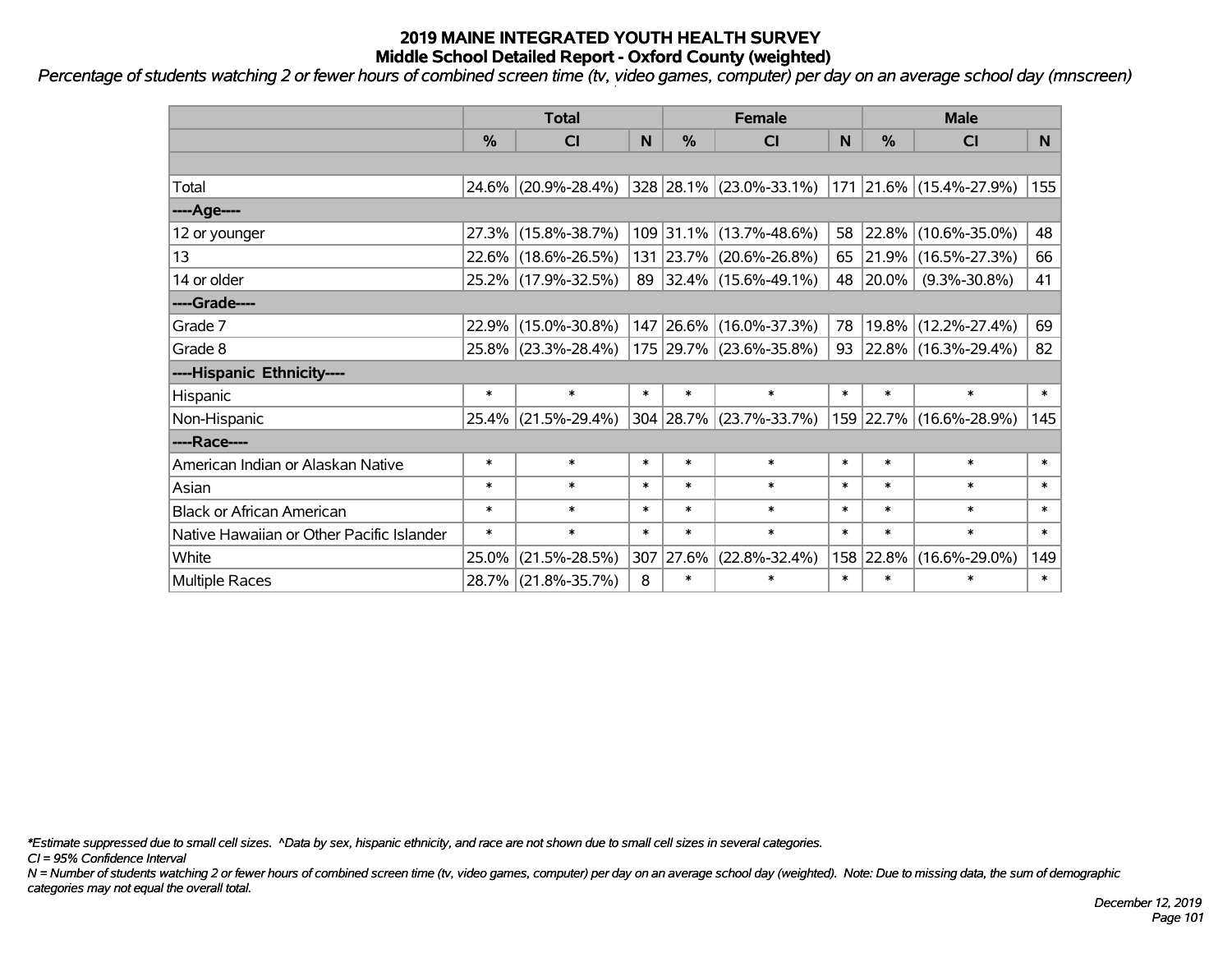*In an average week when you are in school, on how many days do you go to physical education (PE) classes? (mn127) Percentage of students who answered at least 1 day*

|                                           | <b>Total</b>  |                        |        |        | <b>Female</b>           | <b>Male</b> |           |                             |        |
|-------------------------------------------|---------------|------------------------|--------|--------|-------------------------|-------------|-----------|-----------------------------|--------|
|                                           | $\frac{0}{0}$ | CI                     | N      | %      | <b>CI</b>               | N           | %         | <b>CI</b>                   | N.     |
|                                           |               |                        |        |        |                         |             |           |                             |        |
| Total                                     |               | $61.6\%$ (39.0%-84.3%) |        |        | 808 58.6% (34.4%-82.8%) |             |           | 364 64.9% (44.1%-85.7%)     | 440    |
| ----Age----                               |               |                        |        |        |                         |             |           |                             |        |
| 12 or younger                             | 69.2%         | $(53.8\% - 84.6\%)$    |        |        | 256 70.1% (53.0%-87.2%) | 117         | 70.0%     | $(55.8\% - 84.3\%)$         | 139    |
| 13                                        | 58.6%         | $(33.5\% - 83.8\%)$    |        |        | 349 54.7% (30.5%-78.9%) |             |           | 165 63.5% (37.9%-89.2%)     | 183    |
| 14 or older                               |               | 58.8% (28.8%-88.7%)    |        |        | 202 54.2% (19.5%-88.9%) |             |           | 81 $ 61.7\% $ (36.0%-87.4%) | 118    |
| ----Grade----                             |               |                        |        |        |                         |             |           |                             |        |
| Grade 7                                   | 72.0%         | $(56.8\% - 87.2\%)$    |        |        | 454 71.3% (56.2%-86.4%) |             | 216 72.8% | $(57.4\% - 88.3\%)$         | 238    |
| Grade 8                                   |               | $51.5\%$ (20.6%-82.4%) |        |        | 340 46.2% (12.6%-79.8%) |             |           | 144 56.7% (29.4%-84.0%)     | 193    |
| ----Hispanic Ethnicity----                |               |                        |        |        |                         |             |           |                             |        |
| Hispanic                                  | 55.1%         | $(28.6\% - 81.6\%)$    | 9      | $\ast$ | $\ast$                  | $\ast$      | $\ast$    | $\ast$                      | $\ast$ |
| Non-Hispanic                              |               | $61.7\%$ (38.5%-85.0%) |        |        | 740 58.8% (32.7%-84.9%) |             |           | 335 64.9% (44.7%-85.2%)     | 403    |
| ----Race----                              |               |                        |        |        |                         |             |           |                             |        |
| American Indian or Alaskan Native         | 62.7%         | $(32.3\% - 93.0\%)$    | 13     | $\ast$ | $\ast$                  | $\ast$      | $\ast$    | $\ast$                      | $\ast$ |
| Asian                                     | $\ast$        | $\ast$                 | $\ast$ | $\ast$ | $\ast$                  | $\ast$      | $\ast$    | $\ast$                      | $\ast$ |
| <b>Black or African American</b>          | $\ast$        | $\ast$                 | $\ast$ | $\ast$ | $\ast$                  | $\ast$      | $\ast$    | $\ast$                      | $\ast$ |
| Native Hawaiian or Other Pacific Islander | $\ast$        | $\ast$                 | $\ast$ | $\ast$ | $\ast$                  | $\ast$      | $\ast$    | $\ast$                      | $\ast$ |
| White                                     | 60.9%         | $(37.6\% - 84.2\%)$    | 734    | 57.6%  | $(32.8\% - 82.4\%)$     | 330         | 64.2%     | $(42.8\% - 85.6\%)$         | 402    |
| Multiple Races                            |               | 73.0% (57.5%-88.6%)    | 22     | $\ast$ | $\ast$                  | $\ast$      | $\ast$    | *                           | $\ast$ |

*\*Estimate suppressed due to small cell sizes. ^Data by sex, hispanic ethnicity, and race are not shown due to small cell sizes in several categories.*

*CI = 95% Confidence Interval*

*N = Number of students who answered at least 1 day (weighted). Note: Due to missing data, the sum of demographic categories may not equal the overall total.*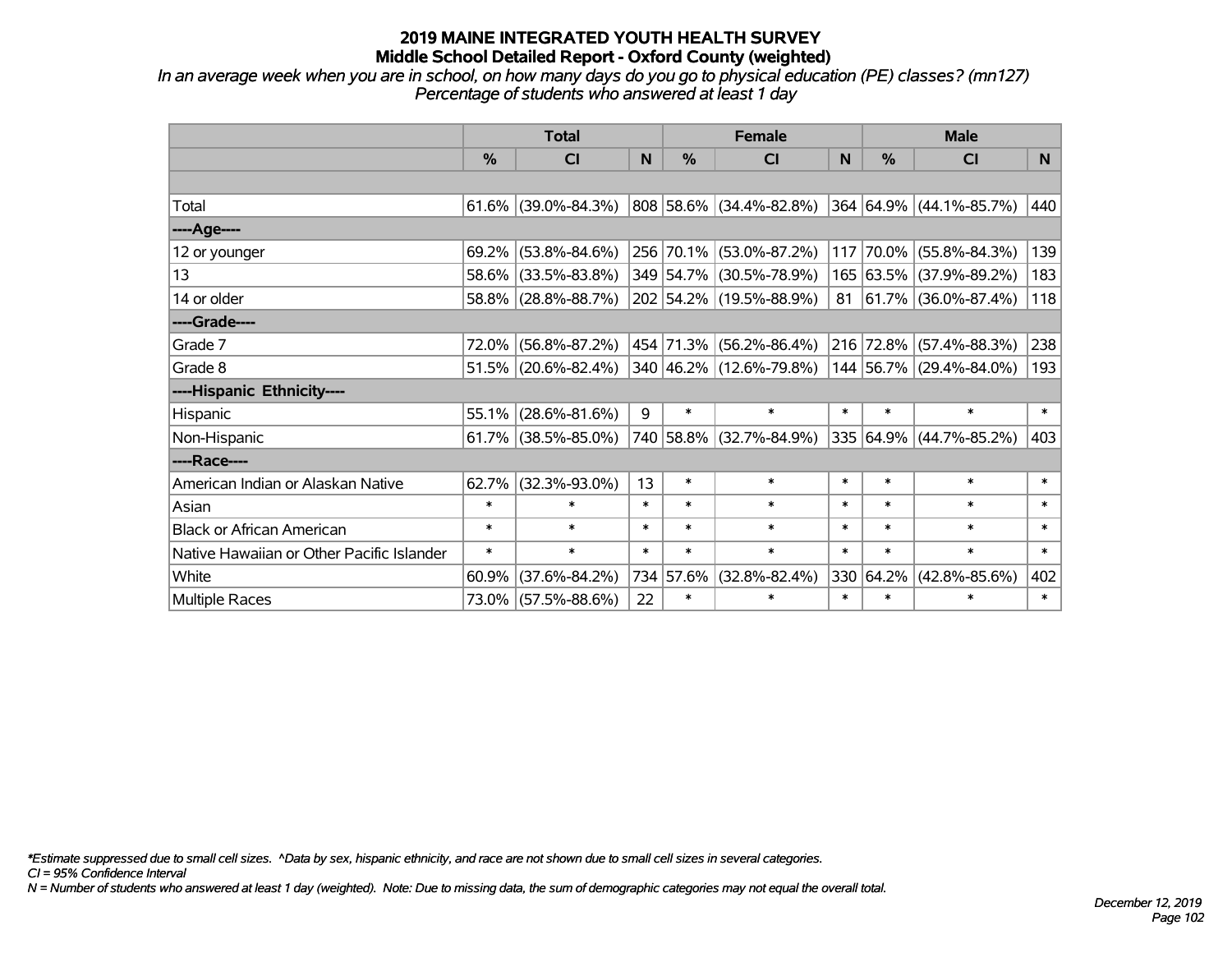*Percentage of students who attended physical education (PE) classes daily in an average week when they were in school (mndlype) '*

|                                           | <b>Total</b> |                     |        |               | <b>Female</b>       | <b>Male</b> |               |                         |                |
|-------------------------------------------|--------------|---------------------|--------|---------------|---------------------|-------------|---------------|-------------------------|----------------|
|                                           | %            | <b>CI</b>           | N      | $\frac{0}{0}$ | C <sub>l</sub>      | N           | $\frac{0}{0}$ | <b>CI</b>               | N <sub>1</sub> |
|                                           |              |                     |        |               |                     |             |               |                         |                |
| Total                                     | 21.4%        | $(9.9\% - 32.9\%)$  |        | 281 20.5%     | $(9.2\% - 31.8\%)$  |             |               | 127 22.4% (10.4%-34.5%) | 152            |
| ----Age----                               |              |                     |        |               |                     |             |               |                         |                |
| 12 or younger                             | 30.3%        | $(4.0\% - 56.5\%)$  |        | 112 29.5%     | $(0.2\% - 58.7\%)$  | 49          | 31.6%         | $(6.3\% - 56.9\%)$      | 63             |
| 13                                        | 19.5%        | $(11.6\% - 27.4\%)$ |        | 116 19.5%     | $(10.0\% - 29.0\%)$ | 59          | 19.8%         | $(12.3\% - 27.2\%)$     | 57             |
| 14 or older                               | 14.9%        | $(7.1\% - 22.7\%)$  | 51     | $ 12.7\% $    | $(4.2\% - 21.2\%)$  | 19          | 16.9%         | $(6.8\% - 26.9\%)$      | 32             |
| ----Grade----                             |              |                     |        |               |                     |             |               |                         |                |
| Grade 7                                   | 31.2%        | $(4.8\% - 57.5\%)$  | 197    | 31.6%         | $(4.1\% - 59.2\%)$  | 96          | 30.8%         | $(5.4\% - 56.2\%)$      | 101            |
| Grade 8                                   | 11.8%        | $(3.8\% - 19.9\%)$  | 78     | 9.1%          | $(1.4\% - 16.7\%)$  | 28          | 14.6%         | $(5.8\% - 23.4\%)$      | 50             |
| ----Hispanic Ethnicity----                |              |                     |        |               |                     |             |               |                         |                |
| Hispanic                                  | $\ast$       | $\ast$              | $\ast$ | $\ast$        | $\ast$              | $\ast$      | $\ast$        | $\ast$                  | $\ast$         |
| Non-Hispanic                              | 21.1%        | $(9.7\% - 32.6\%)$  |        | 253 19.6%     | $(8.6\% - 30.5\%)$  |             | 111 22.8%     | $(10.4\% - 35.3\%)$     | 142            |
| ----Race----                              |              |                     |        |               |                     |             |               |                         |                |
| American Indian or Alaskan Native         | $\ast$       | $\ast$              | $\ast$ | $\ast$        | $\ast$              | $\ast$      | $\ast$        | $\ast$                  | $\ast$         |
| Asian                                     | $\ast$       | $\ast$              | $\ast$ | $\ast$        | $\ast$              | $\ast$      | $\ast$        | $\ast$                  | $\ast$         |
| <b>Black or African American</b>          | $\ast$       | $\ast$              | $\ast$ | $\ast$        | $\ast$              | $\ast$      | $\ast$        | $\ast$                  | $\ast$         |
| Native Hawaiian or Other Pacific Islander | $\ast$       | $\ast$              | $\ast$ | $\ast$        | $\ast$              | $\ast$      | $\ast$        | $\ast$                  | $\pmb{\ast}$   |
| White                                     | 20.9%        | $(9.5\% - 32.2\%)$  | 252    | 19.1%         | $(7.9\% - 30.3\%)$  | 110         | 22.7%         | $(10.8\% - 34.6\%)$     | 142            |
| Multiple Races                            | 25.7%        | $(0.0\% - 52.5\%)$  | 8      | $\ast$        | $\ast$              | $\ast$      | $\ast$        | *                       | $\ast$         |

*\*Estimate suppressed due to small cell sizes. ^Data by sex, hispanic ethnicity, and race are not shown due to small cell sizes in several categories.*

*CI = 95% Confidence Interval*

*N = Number of students who attended physical education (PE) classes daily in an average week when they were in school (weighted). Note: Due to missing data, the sum of demographic categories may not equal the overall total.*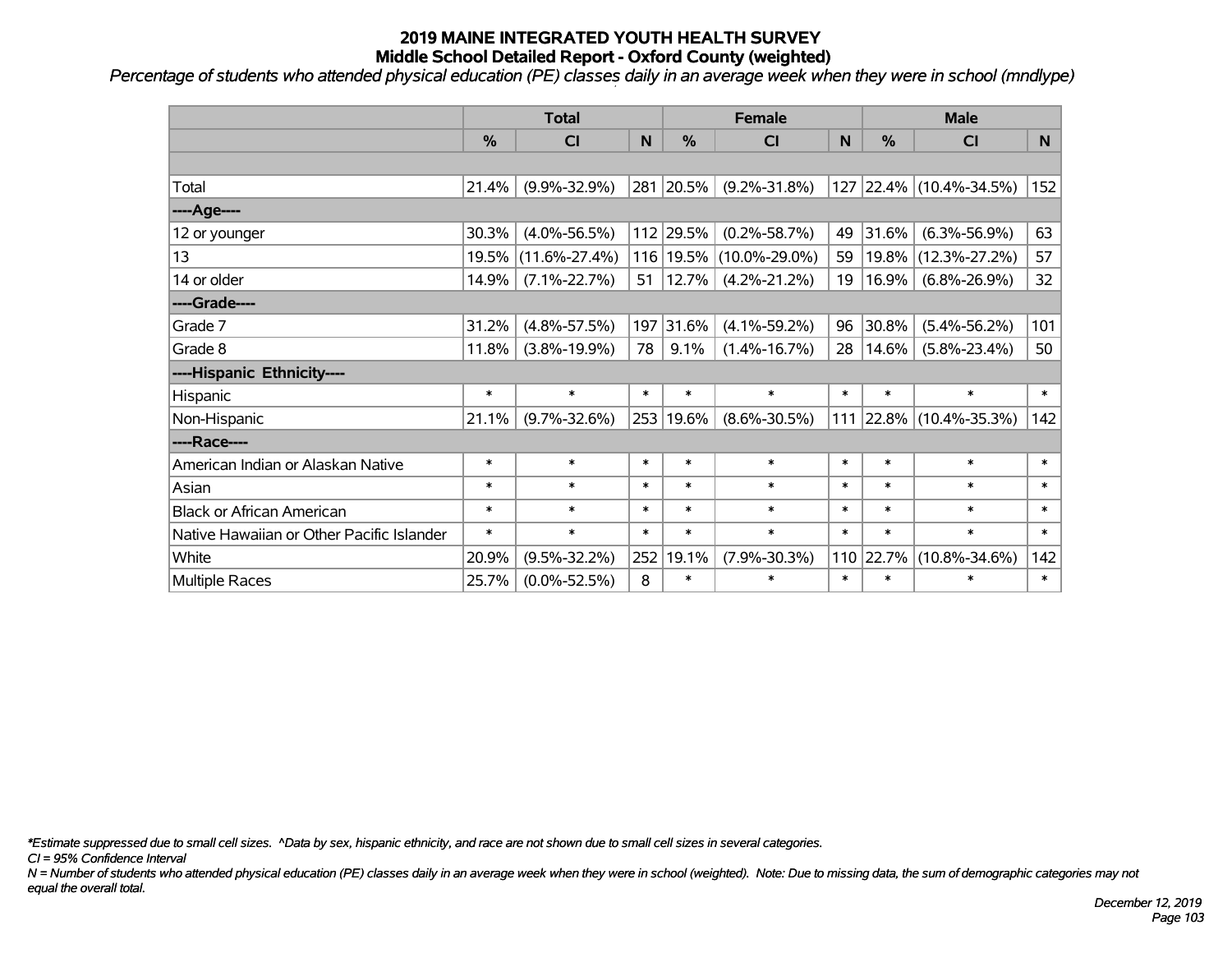*Do any of your classroom teachers provide short physical activity breaks during regular class time? (Do not count your physical education teacher.) (mn180)*

*Percentage of students who answered 'Yes'*

|                                           | <b>Total</b> |                     | <b>Female</b> |               |                             | <b>Male</b> |          |                         |        |
|-------------------------------------------|--------------|---------------------|---------------|---------------|-----------------------------|-------------|----------|-------------------------|--------|
|                                           | %            | <b>CI</b>           | N             | $\%$          | <b>CI</b>                   | N           | %        | СI                      | N.     |
|                                           |              |                     |               |               |                             |             |          |                         |        |
| Total                                     |              | 17.3% (10.3%-24.3%) |               | 231 17.4%     | $(6.6\% - 28.3\%)$          |             |          | 109 17.2% (12.4%-21.9%) | 120    |
| ----Age----                               |              |                     |               |               |                             |             |          |                         |        |
| 12 or younger                             | 21.0%        | $(13.7\% - 28.2\%)$ | 82            | 20.1%         | $(12.5\% - 27.6\%)$         | 37          | 22.1%    | $(10.9\% - 33.2\%)$     | 45     |
| 13                                        | 15.0%        | $(8.3\% - 21.8\%)$  | 88            | 14.2%         | $(3.1\% - 25.2\%)$          | 41          | 16.2%    | $(12.3\% - 20.2\%)$     | 48     |
| 14 or older                               | 16.5%        | $(2.6\% - 30.4\%)$  | 58            | $ 20.5\% $    | $(3.9\% - 37.1\%)$          | 31          | $13.6\%$ | $(0.4\% - 26.7\%)$      | 27     |
| ----Grade----                             |              |                     |               |               |                             |             |          |                         |        |
| Grade 7                                   | 17.6%        | $(13.0\% - 22.3\%)$ |               |               | $113 18.7\% $ (11.4%-26.0%) | 55          | 16.7%    | $(8.1\% - 25.4\%)$      | 58     |
| Grade 8                                   | 17.2%        | $(4.4\% - 29.9\%)$  |               | $115 16.6\% $ | $(1.7\% - 31.4\%)$          | 53          | 17.9%    | $(6.6\% - 29.2\%)$      | 62     |
| ----Hispanic Ethnicity----                |              |                     |               |               |                             |             |          |                         |        |
| Hispanic                                  | $\ast$       | $\ast$              | $\ast$        | $\ast$        | $\ast$                      | $\ast$      | $\ast$   | $\ast$                  | $\ast$ |
| Non-Hispanic                              | 16.8%        | $(9.2\% - 24.4\%)$  |               | 201 16.4%     | $(5.7\% - 27.1\%)$          | 93          | 17.3%    | $(11.5\% - 23.0\%)$     | 108    |
| ----Race----                              |              |                     |               |               |                             |             |          |                         |        |
| American Indian or Alaskan Native         | $\ast$       | $\ast$              | $\ast$        | $\ast$        | $\ast$                      | $\ast$      | $\ast$   | $\ast$                  | $\ast$ |
| Asian                                     | $\ast$       | $\ast$              | $\ast$        | $\ast$        | $\ast$                      | $\ast$      | $\ast$   | $\ast$                  | $\ast$ |
| <b>Black or African American</b>          | $\ast$       | $\ast$              | $\ast$        | $\ast$        | $\ast$                      | $\ast$      | $\ast$   | $\ast$                  | $\ast$ |
| Native Hawaiian or Other Pacific Islander | $\ast$       | $\ast$              | $\ast$        | $\ast$        | $\ast$                      | $\ast$      | $\ast$   | $\ast$                  | $\ast$ |
| White                                     | 16.5%        | $(10.4\% - 22.7\%)$ |               | 204 17.4%     | $(6.8\% - 28.0\%)$          | 102         | 15.8%    | $(11.8\% - 19.8\%)$     | 102    |
| <b>Multiple Races</b>                     | $\ast$       | $\ast$              | $\ast$        | *             | $\ast$                      | $\ast$      | $\ast$   | $\ast$                  | $\ast$ |

*\*Estimate suppressed due to small cell sizes. ^Data by sex, hispanic ethnicity, and race are not shown due to small cell sizes in several categories.*

*CI = 95% Confidence Interval*

*N = Number of students who answered 'Yes' (weighted). Note: Due to missing data, the sum of demographic categories may not equal the overall total.*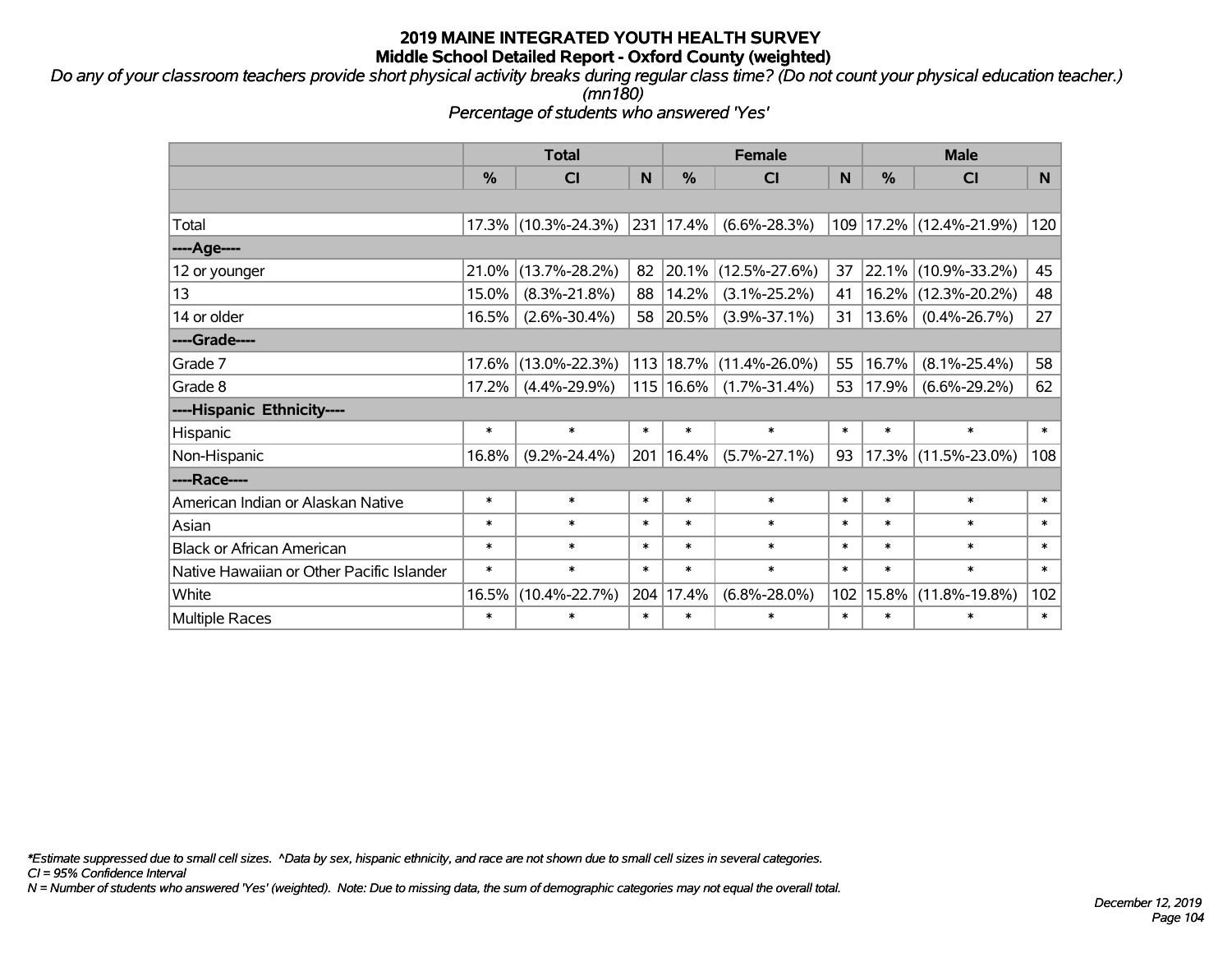*During the past 12 months, on how many sports teams did you play? (Count any teams run by your school or community groups.) (mn179) Percentage of students who answered at least one team*

|                                           | <b>Total</b>  |                                                |        |           | <b>Female</b>             | <b>Male</b> |               |                             |        |
|-------------------------------------------|---------------|------------------------------------------------|--------|-----------|---------------------------|-------------|---------------|-----------------------------|--------|
|                                           | $\frac{0}{0}$ | <b>CI</b>                                      | N      | %         | <b>CI</b>                 | N           | $\frac{0}{0}$ | <b>CI</b>                   | N.     |
|                                           |               |                                                |        |           |                           |             |               |                             |        |
| Total                                     |               | $68.5\%$ (64.0%-73.1%)                         |        |           | 922  71.9%  (66.7%-77.2%) |             |               | 455 66.3% (60.8%-71.7%)     | 464    |
| ----Age----                               |               |                                                |        |           |                           |             |               |                             |        |
| 12 or younger                             | 74.2%         | $(64.6\% - 83.8\%)$                            |        |           | 297 78.6% (68.0%-89.2%)   |             | 155 71.0%     | $(60.4\% - 81.6\%)$         | 142    |
| 13                                        |               | $67.1\%$ (62.7%-71.4%)                         |        |           | 393 72.1% (66.5%-77.7%)   |             |               | 206 62.8% (57.3%-68.3%)     | 183    |
| 14 or older                               |               | $65.0\%$ (53.2%-76.7%)                         |        |           | 233 62.8% (52.4%-73.2%)   |             |               | 94 $ 66.5\% $ (51.4%-81.6%) | 138    |
| ----Grade----                             |               |                                                |        |           |                           |             |               |                             |        |
| Grade 7                                   | 70.1%         | $(61.8\% - 78.5\%)$                            |        |           | 451  74.0%  (61.4%-86.7%) |             | 229 66.6%     | $(58.3\% - 74.8\%)$         | 222    |
| Grade 8                                   |               | $67.2\%$ (57.6%-76.8%) 459 70.2% (61.2%-79.2%) |        |           |                           |             |               | 224 65.3% (50.9%-79.8%)     | 235    |
| ----Hispanic Ethnicity----                |               |                                                |        |           |                           |             |               |                             |        |
| Hispanic                                  | 57.5%         | $(36.7\% - 78.3\%)$                            | 12     | $\ast$    | $\ast$                    | $\ast$      | $\ast$        | $\ast$                      | $\ast$ |
| Non-Hispanic                              |               | 69.9% (65.8%-74.0%)                            |        |           | 846 73.6% (67.6%-79.6%)   |             | 427 66.9%     | $(62.0\% - 71.9\%)$         | 419    |
| ----Race----                              |               |                                                |        |           |                           |             |               |                             |        |
| American Indian or Alaskan Native         | 57.0%         | $(37.0\% - 77.0\%)$                            | 9      | $\ast$    | $\ast$                    | $\ast$      | $\ast$        | $\ast$                      | $\ast$ |
| Asian                                     | $\ast$        | $\ast$                                         | $\ast$ | $\ast$    | $\ast$                    | $\ast$      | $\ast$        | $\ast$                      | $\ast$ |
| <b>Black or African American</b>          | $\ast$        | $\ast$                                         | $\ast$ | $\ast$    | $\ast$                    | $\ast$      | $\ast$        | $\ast$                      | $\ast$ |
| Native Hawaiian or Other Pacific Islander | $\ast$        | $\ast$                                         | $\ast$ | $\ast$    | $\ast$                    | $\ast$      | $\ast$        | $\ast$                      | $\ast$ |
| White                                     | 68.1%         | $(64.2\% - 71.9\%)$                            |        | 846 71.8% | $(66.3\% - 77.3\%)$       | 429         | 64.7%         | $(59.8\% - 69.7\%)$         | 416    |
| Multiple Races                            | $\ast$        | $\ast$                                         | $\ast$ | $\ast$    | $\ast$                    | $\ast$      | $\ast$        | $\ast$                      | $\ast$ |

*\*Estimate suppressed due to small cell sizes. ^Data by sex, hispanic ethnicity, and race are not shown due to small cell sizes in several categories.*

*CI = 95% Confidence Interval*

*N = Number of students who answered at least one team (weighted). Note: Due to missing data, the sum of demographic categories may not equal the overall total.*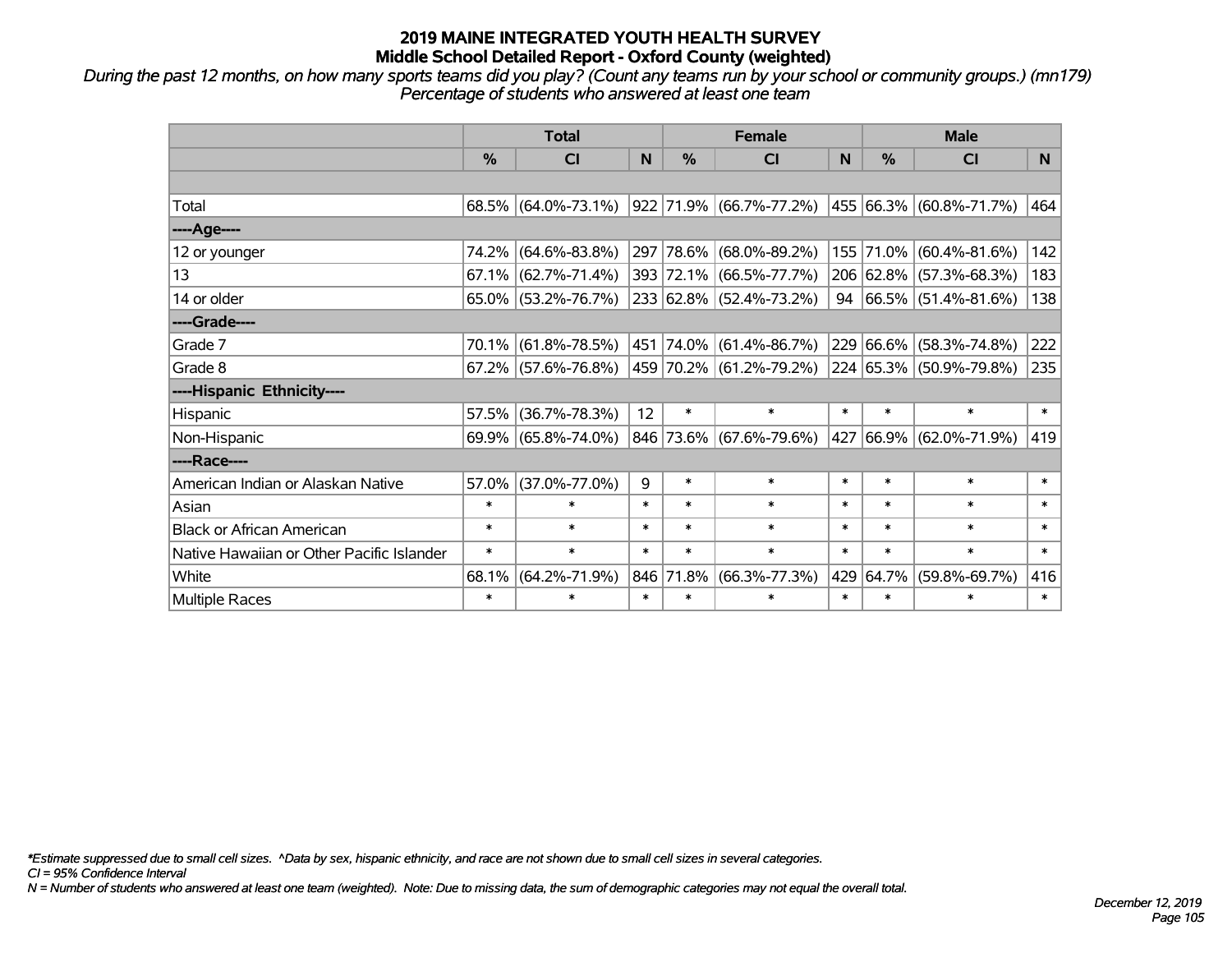# **2019 MAINE INTEGRATED YOUTH HEALTH SURVEY Middle School Detailed Report - Oxford County (weighted)** *On an average school night, how many hours of sleep do you get? (mn178) Percentage of students who answered at least 8 hours*

|                                           | <b>Total</b> |                        |                |               | <b>Female</b>                                    | <b>Male</b>  |           |                              |        |
|-------------------------------------------|--------------|------------------------|----------------|---------------|--------------------------------------------------|--------------|-----------|------------------------------|--------|
|                                           | %            | CI                     | N              | $\frac{0}{0}$ | <b>CI</b>                                        | <sub>N</sub> | %         | <b>CI</b>                    | N      |
|                                           |              |                        |                |               |                                                  |              |           |                              |        |
| Total                                     |              | $50.3\%$ (44.7%-55.9%) |                |               | 670 50.1% (41.7%-58.6%)                          |              |           | $ 311 50.8\% $ (46.3%-55.3%) | 356    |
| ----Age----                               |              |                        |                |               |                                                  |              |           |                              |        |
| 12 or younger                             | 62.4%        | $(53.7\% - 71.1\%)$    |                |               | 244 63.8% (54.7%-72.8%)                          |              | 118 60.6% | $(50.5\% - 70.7\%)$          | 123    |
| 13                                        | 46.9%        | $(40.6\% - 53.3\%)$    |                |               | $277 \mid 44.4\% \mid (36.1\% - 52.7\%)$         |              |           | 128 50.2% (44.6%-55.7%)      | 150    |
| 14 or older                               |              | 42.8% (32.7%-52.8%)    |                |               | 148 44.1% (33.9%-54.4%)                          |              |           | 65 $ 41.7\% $ (28.4%-55.1%)  | 83     |
| ----Grade----                             |              |                        |                |               |                                                  |              |           |                              |        |
| Grade 7                                   | 58.2%        | $(52.5\% - 63.8\%)$    |                |               | 374 56.5% (44.4%-68.5%)                          |              | 169 59.6% | $(52.2\% - 67.0\%)$          | 205    |
| Grade 8                                   |              | 43.1% (33.0%-53.2%)    |                |               | 289 44.8% (35.6%-54.1%)                          |              |           | 141 42.2% (29.7%-54.7%)      | 148    |
| ----Hispanic Ethnicity----                |              |                        |                |               |                                                  |              |           |                              |        |
| Hispanic                                  |              | 36.6% (19.9%-53.4%)    | $\overline{7}$ | $\ast$        | $\ast$                                           | $\ast$       | $\ast$    | $\ast$                       | $\ast$ |
| Non-Hispanic                              |              | $50.6\%$ (45.1%-56.0%) |                |               | $\vert 613 \vert 50.4\% \vert (42.5\% - 58.2\%)$ |              |           | 286 51.1% (45.2%-56.9%)      | 327    |
| ----Race----                              |              |                        |                |               |                                                  |              |           |                              |        |
| American Indian or Alaskan Native         | $\ast$       | $\ast$                 | $\ast$         | $\ast$        | $\ast$                                           | $\ast$       | $\ast$    | $\ast$                       | $\ast$ |
| Asian                                     | $\ast$       | $\ast$                 | $\ast$         | $\ast$        | $\ast$                                           | $\ast$       | $\ast$    | $\ast$                       | $\ast$ |
| <b>Black or African American</b>          | 49.1%        | $(21.4\% - 76.8\%)$    | 6              | $\ast$        | $\ast$                                           | $\ast$       | $\ast$    | $\ast$                       | $\ast$ |
| Native Hawaiian or Other Pacific Islander | $\ast$       | $\ast$                 | $\ast$         | $\ast$        | $\ast$                                           | $\ast$       | $\ast$    | $\ast$                       | $\ast$ |
| White                                     | 50.7%        | $(45.2\% - 56.2\%)$    |                | 630 50.2%     | $(42.2\% - 58.1\%)$                              | 295          | 51.4%     | $(46.3\% - 56.4\%)$          | 335    |
| Multiple Races                            |              | 45.8% (30.1%-61.5%)    | 12             | $\ast$        | $\ast$                                           | $\ast$       | $\ast$    | $\ast$                       | $\ast$ |

*\*Estimate suppressed due to small cell sizes. ^Data by sex, hispanic ethnicity, and race are not shown due to small cell sizes in several categories.*

*CI = 95% Confidence Interval*

*N = Number of students who answered at least 8 hours (weighted). Note: Due to missing data, the sum of demographic categories may not equal the overall total.*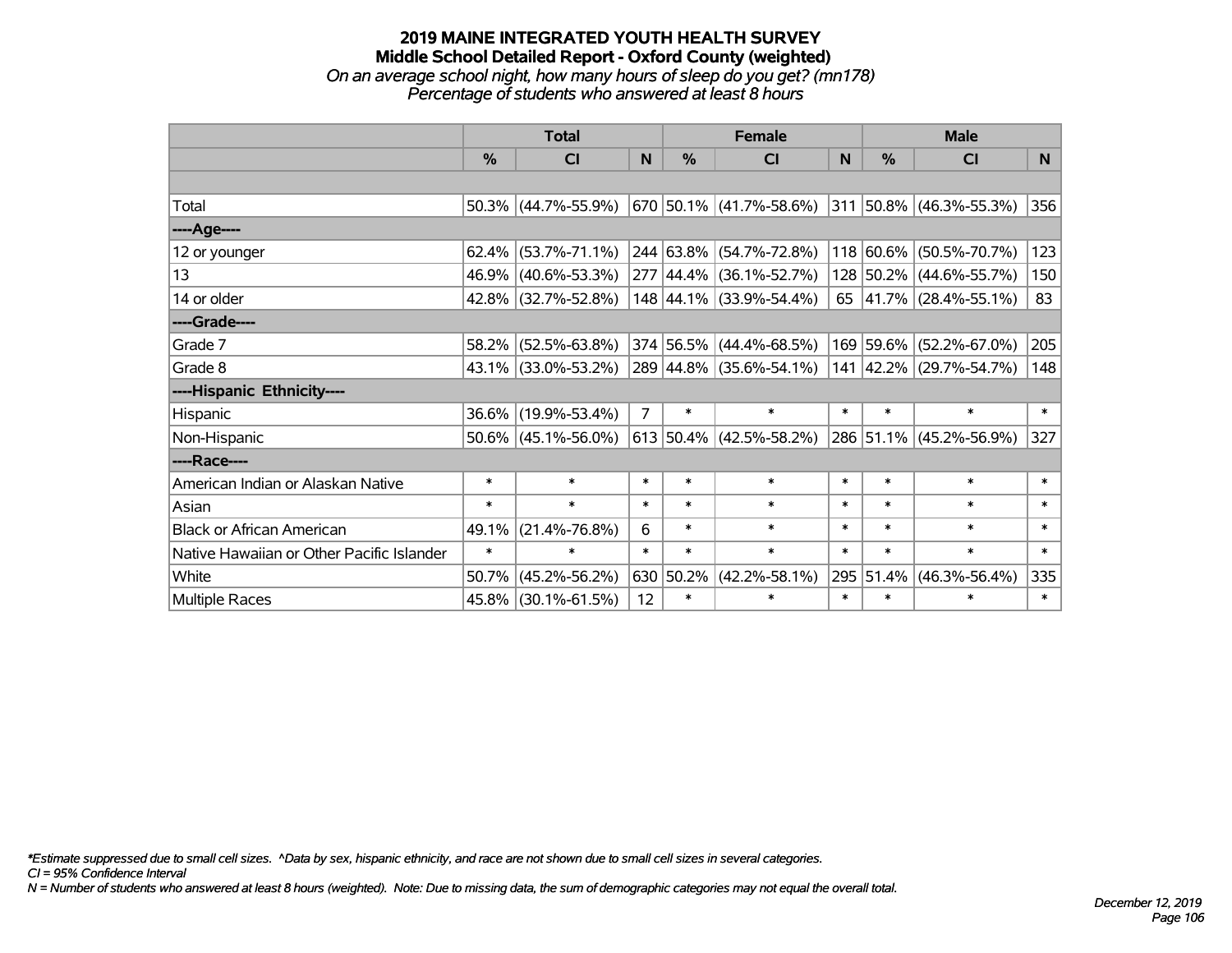# **2019 MAINE INTEGRATED YOUTH HEALTH SURVEY Middle School Detailed Report - Oxford County (weighted)** *During the past 12 months, how would you describe your grades in school? (mn171) Percentage of students who answered 'Mostly A's' or 'Mostly B's'*

|                                           | <b>Total</b>  |                        |        | <b>Female</b> | <b>Male</b>             |          |           |                         |                |
|-------------------------------------------|---------------|------------------------|--------|---------------|-------------------------|----------|-----------|-------------------------|----------------|
|                                           | $\frac{0}{0}$ | CI                     | N      | $\frac{0}{0}$ | <b>CI</b>               | <b>N</b> | %         | <b>CI</b>               | N <sub>1</sub> |
|                                           |               |                        |        |               |                         |          |           |                         |                |
| Total                                     |               | $67.7\%$ (62.1%-73.4%) |        |               | 890 74.0% (70.6%-77.4%) |          |           | 450 62.5% (54.5%-70.5%) | 432            |
| ----Age----                               |               |                        |        |               |                         |          |           |                         |                |
| 12 or younger                             | 70.4%         | $(62.4\% - 78.4\%)$    |        |               | 263 70.9% (61.5%-80.2%) |          | 123 69.5% | $(61.5\% - 77.6\%)$     | 137            |
| 13                                        |               | 69.4% (62.8%-76.0%)    |        |               | 411 74.6% (68.6%-80.5%) |          |           | 214 64.7% (53.0%-76.4%) | 192            |
| 14 or older                               |               | $62.4\%$ (47.6%-77.3%) |        |               | 216 76.4% (59.9%-93.0%) |          |           | 113 52.0% (36.7%-67.3%) | 103            |
| ----Grade----                             |               |                        |        |               |                         |          |           |                         |                |
| Grade 7                                   | $67.7\%$      | $(62.8\% - 72.7\%)$    |        |               | 418 69.7% (64.8%-74.5%) | 197      | 66.1%     | $(57.7\% - 74.5\%)$     | 221            |
| Grade 8                                   |               | $68.4\%$ (57.2%-79.6%) |        |               | 463 78.1% (69.3%-86.9%) |          |           | 250 59.2% (45.1%-73.3%) | 208            |
| ----Hispanic Ethnicity----                |               |                        |        |               |                         |          |           |                         |                |
| Hispanic                                  | 49.2%         | $(30.9\% - 67.4\%)$    | 10     | $\ast$        | $\ast$                  | $\ast$   | $\ast$    | $\ast$                  | $\ast$         |
| Non-Hispanic                              |               | 69.7% (64.6%-74.9%)    |        |               | 824 75.4% (72.2%-78.6%) |          |           | 420 64.4% (57.0%-71.8%) | 400            |
| ----Race----                              |               |                        |        |               |                         |          |           |                         |                |
| American Indian or Alaskan Native         | $\ast$        | $\ast$                 | $\ast$ | $\ast$        | $\ast$                  | $\ast$   | $\ast$    | $\ast$                  | $\ast$         |
| Asian                                     | $\ast$        | $\ast$                 | $\ast$ | $\ast$        | $\ast$                  | $\ast$   | $\ast$    | $\ast$                  | $\ast$         |
| <b>Black or African American</b>          | $\ast$        | $\ast$                 | $\ast$ | $\ast$        | $\ast$                  | $\ast$   | $\ast$    | $\ast$                  | $\ast$         |
| Native Hawaiian or Other Pacific Islander | $\ast$        | $\ast$                 | $\ast$ | $\ast$        | $\ast$                  | $\ast$   | $\ast$    | $\ast$                  | $\ast$         |
| White                                     | 68.7%         | $(62.2\% - 75.2\%)$    |        | 836 73.6%     | $(69.6\% - 77.5\%)$     | 424      | 64.3%     | $(55.0\% - 73.6\%)$     | 411            |
| <b>Multiple Races</b>                     |               | 77.7% (69.1%-86.3%)    | 22     | $\ast$        | $\ast$                  | $\ast$   | $\ast$    | $\ast$                  | $\ast$         |

*\*Estimate suppressed due to small cell sizes. ^Data by sex, hispanic ethnicity, and race are not shown due to small cell sizes in several categories.*

*CI = 95% Confidence Interval*

*N = Number of students who answered 'Mostly A's' or 'Mostly B's' (weighted). Note: Due to missing data, the sum of demographic categories may not equal the overall total.*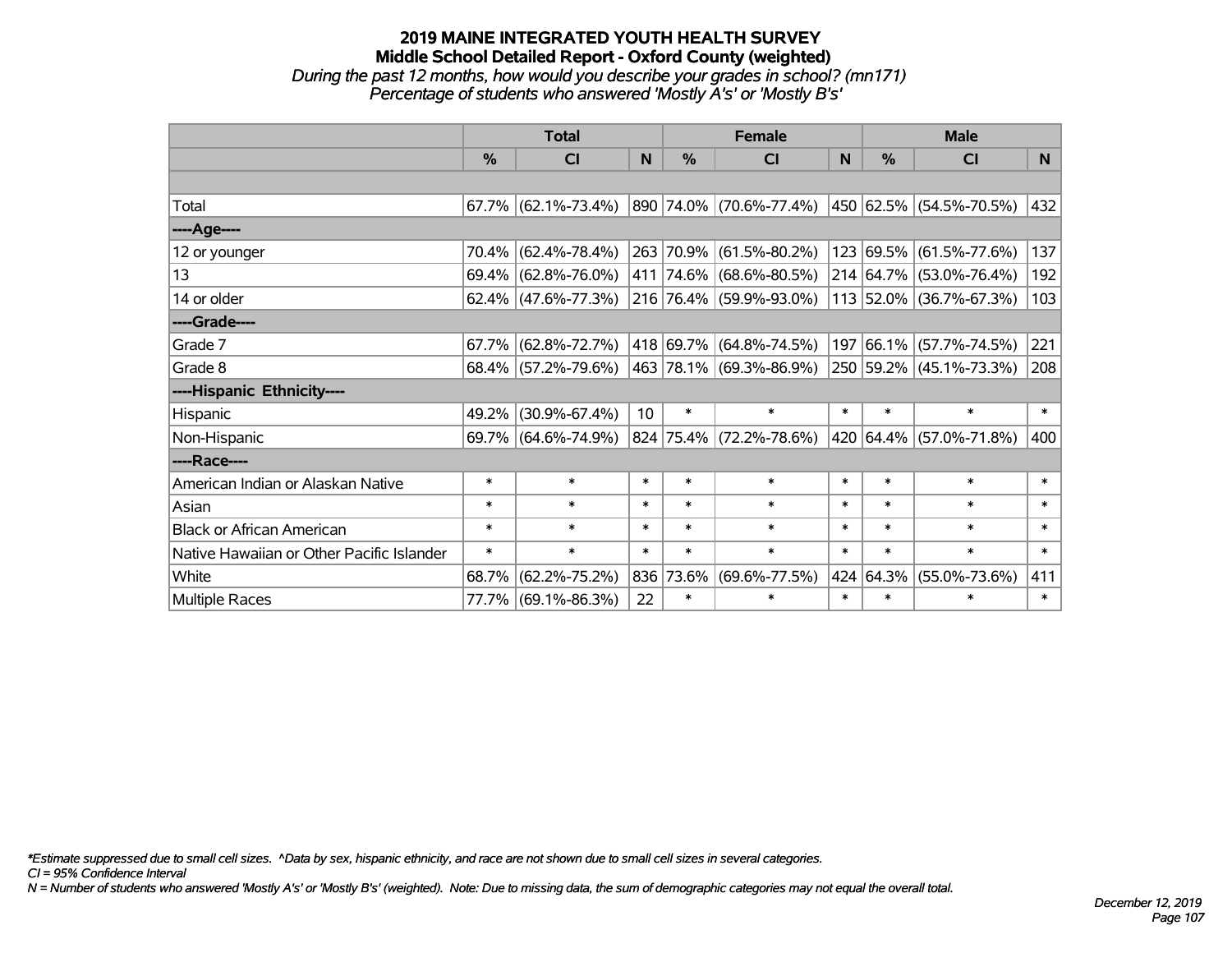*During an average week, how many hours do you spend in clubs or organizations (other than sports) outside of regular school hours? (mn146) Percentage of students who answered at least 1 hour*

|                                           | <b>Total</b> |                        |        |               | <b>Female</b>                | <b>Male</b> |               |                          |        |
|-------------------------------------------|--------------|------------------------|--------|---------------|------------------------------|-------------|---------------|--------------------------|--------|
|                                           | %            | <b>CI</b>              | N      | $\frac{0}{0}$ | <b>CI</b>                    | N           | $\frac{0}{0}$ | <b>CI</b>                | N.     |
|                                           |              |                        |        |               |                              |             |               |                          |        |
| Total                                     |              | $33.1\%$ (28.1%-38.1%) |        |               | 449   36.8%   (29.1%-44.4%)  |             |               | 231 29.7% (25.7%-33.7%)  | 213    |
| ----Age----                               |              |                        |        |               |                              |             |               |                          |        |
| 12 or younger                             | 37.4%        | $(29.6\% - 45.2\%)$    |        |               | 149 45.7% (40.2%-51.2%)      | 86          | 28.9%         | $(17.9\% - 40.0\%)$      | 60     |
| 13                                        |              | 29.2% (21.6%-36.8%)    |        |               | 176 29.5% (22.5%-36.4%)      | 85          |               | $ 28.9\% $ (19.9%-37.9%) | 88     |
| 14 or older                               |              | 35.1% (24.2%-45.9%)    |        |               | 124 39.7% (21.5%-57.8%)      | 60          |               | $ 31.7\% $ (24.2%-39.2%) | 65     |
| ----Grade----                             |              |                        |        |               |                              |             |               |                          |        |
| Grade 7                                   |              | 34.2% (29.9%-38.4%)    |        |               | 222 40.7% (33.5%-47.9%)      |             | 123 28.5%     | $(24.1\% - 32.9\%)$      | 99     |
| Grade 8                                   |              | $31.6\%$ (24.7%-38.5%) |        |               | $ 218 32.8\% $ (23.8%-41.9%) |             |               | 105 30.4% (24.7%-36.1%)  | 110    |
| ----Hispanic Ethnicity----                |              |                        |        |               |                              |             |               |                          |        |
| Hispanic                                  |              | 39.0% (15.6%-62.5%)    | 8      | $\ast$        | $\ast$                       | $\ast$      | $\ast$        | $\ast$                   | $\ast$ |
| Non-Hispanic                              |              | 33.4% (27.5%-39.4%)    |        |               | 409 38.0% (28.6%-47.5%)      |             | 219 29.3%     | $(24.4\% - 34.1\%)$      | 188    |
| ----Race----                              |              |                        |        |               |                              |             |               |                          |        |
| American Indian or Alaskan Native         | $\ast$       | $\ast$                 | $\ast$ | $\ast$        | $\ast$                       | $\ast$      | $\ast$        | $\ast$                   | $\ast$ |
| Asian                                     | $\ast$       | $\ast$                 | $\ast$ | $\ast$        | $\ast$                       | $\ast$      | $\ast$        | $\ast$                   | $\ast$ |
| <b>Black or African American</b>          | $\ast$       | $\ast$                 | $\ast$ | $\ast$        | $\ast$                       | $\ast$      | $\ast$        | $\ast$                   | $\ast$ |
| Native Hawaiian or Other Pacific Islander | $\ast$       | $\ast$                 | $\ast$ | $\ast$        | $\ast$                       | $\ast$      | $\ast$        | $\ast$                   | $\ast$ |
| White                                     | 33.7%        | $(28.3\% - 39.1\%)$    |        | 423 36.5%     | $(28.8\% - 44.2\%)$          | 217         | 31.0%         | $(26.4\% - 35.7\%)$      | 204    |
| Multiple Races                            |              | $43.9\%$ (21.9%-66.0%) | 12     | $\ast$        | $\ast$                       | $\ast$      | $\ast$        | $\ast$                   | $\ast$ |

*\*Estimate suppressed due to small cell sizes. ^Data by sex, hispanic ethnicity, and race are not shown due to small cell sizes in several categories.*

*CI = 95% Confidence Interval*

*N = Number of students who answered at least 1 hour (weighted). Note: Due to missing data, the sum of demographic categories may not equal the overall total.*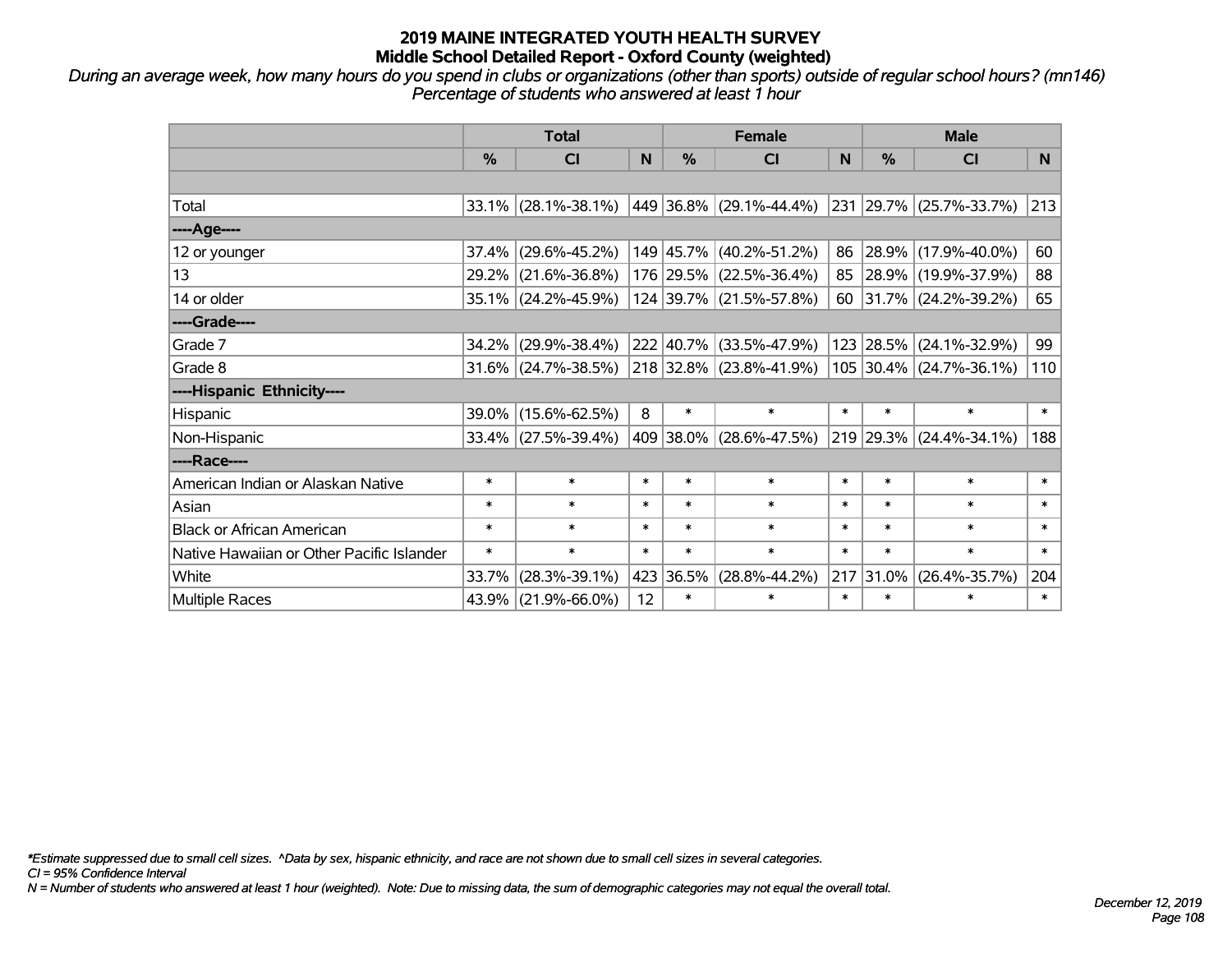*Do you agree or disagree that at least one of your teachers really cares and gives you help and support when you need it? (mn143) Percentage of students who answered 'Strongly agree' or 'Agree'*

|                                           | <b>Total</b>  |                     |        | <b>Female</b> |                             |        | <b>Male</b>   |                         |        |
|-------------------------------------------|---------------|---------------------|--------|---------------|-----------------------------|--------|---------------|-------------------------|--------|
|                                           | $\frac{0}{0}$ | <b>CI</b>           | N      | %             | <b>CI</b>                   | N      | $\frac{0}{0}$ | <b>CI</b>               | N.     |
|                                           |               |                     |        |               |                             |        |               |                         |        |
| Total                                     |               | 76.6% (73.6%-79.6%) |        |               | $1,021$ 75.7% (72.3%-79.1%) | 471    |               | $77.8\%$ (74.2%-81.3%)  | 542    |
| ---- Age----                              |               |                     |        |               |                             |        |               |                         |        |
| 12 or younger                             | 75.7%         | $(70.7\% - 80.6\%)$ | 283    | 76.6%         | $(71.9\% - 81.3\%)$         |        |               | 129 75.1% (67.7%-82.4%) | 151    |
| 13                                        |               | 78.6% (74.7%-82.4%) | 473    | 76.2%         | $(68.8\% - 83.5\%)$         |        |               | 229 81.2% (77.6%-84.7%) | 241    |
| 14 or older                               |               | 74.5% (69.5%-79.5%) | 263    |               | 73.7% (67.6%-79.8%)         |        |               | 111 75.4% (66.8%-84.1%) | 150    |
| ----Grade----                             |               |                     |        |               |                             |        |               |                         |        |
| Grade 7                                   | 76.1%         | $(72.0\% - 80.2\%)$ | 490    | 75.4%         | $(70.6\% - 80.2\%)$         |        |               | 229 77.0% (72.4%-81.5%) | 260    |
| Grade 8                                   |               | 77.2% (72.2%-82.2%) | 514    |               | $ 75.7\% $ (70.6%-80.7%)    |        |               | 236 78.6% (72.7%-84.6%) | 273    |
| ----Hispanic Ethnicity----                |               |                     |        |               |                             |        |               |                         |        |
| Hispanic                                  | 58.6%         | $(37.5\% - 79.8\%)$ | 10     | $\ast$        | $\ast$                      | $\ast$ | $\ast$        | $\ast$                  | $\ast$ |
| Non-Hispanic                              |               | 77.4% (74.7%-80.1%) | 938    |               | 75.9% (72.9%-78.9%)         |        |               | 433 78.5% (74.8%-82.1%) | 498    |
| ----Race----                              |               |                     |        |               |                             |        |               |                         |        |
| American Indian or Alaskan Native         | $\ast$        | $\ast$              | $\ast$ | $\ast$        | $\ast$                      | $\ast$ | $\ast$        | $\ast$                  | $\ast$ |
| Asian                                     | $\ast$        | $\ast$              | $\ast$ | $\ast$        | $\ast$                      | $\ast$ | $\ast$        | $\ast$                  | $\ast$ |
| <b>Black or African American</b>          | $\ast$        | $\ast$              | $\ast$ | $\ast$        | $\ast$                      | $\ast$ | $\ast$        | $\ast$                  | $\ast$ |
| Native Hawaiian or Other Pacific Islander | $\ast$        | $\ast$              | $\ast$ | $\ast$        | $\ast$                      | $\ast$ | $\ast$        | $\ast$                  | $\ast$ |
| White                                     | 77.1%         | $(74.1\% - 80.2\%)$ | 946    | 75.5%         | $(72.2\% - 78.7\%)$         |        | 436 78.5%     | $(73.9\% - 83.1\%)$     | 505    |
| Multiple Races                            |               | 72.1% (59.5%-84.6%) | 22     | $\ast$        | $\ast$                      | $\ast$ | $\ast$        | $\ast$                  | $\ast$ |

*\*Estimate suppressed due to small cell sizes. ^Data by sex, hispanic ethnicity, and race are not shown due to small cell sizes in several categories.*

*CI = 95% Confidence Interval*

*N = Number of students who answered 'Strongly agree' or 'Agree' (weighted). Note: Due to missing data, the sum of demographic categories may not equal the overall total.*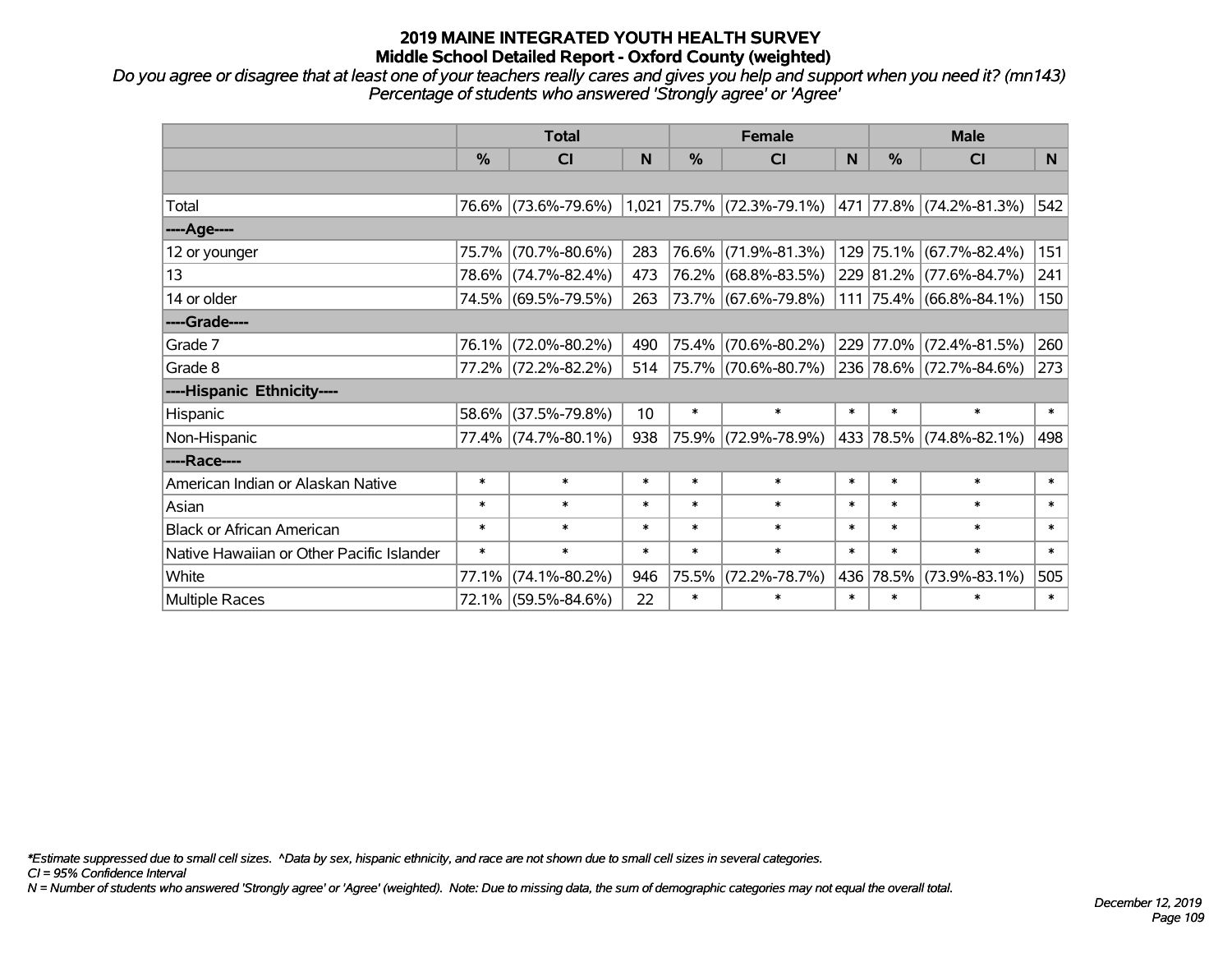## *How often does one of your parents talk with you about what you are doing in school? (mn144) Percentage of students who answered 'About every day' or 'About once or twice a week'*

|                                           | <b>Total</b> |                        |        | <b>Female</b> |                                                     |        | <b>Male</b>   |                         |                |
|-------------------------------------------|--------------|------------------------|--------|---------------|-----------------------------------------------------|--------|---------------|-------------------------|----------------|
|                                           | %            | CI                     | N      | %             | <b>CI</b>                                           | N      | $\frac{0}{0}$ | <b>CI</b>               | N <sub>1</sub> |
|                                           |              |                        |        |               |                                                     |        |               |                         |                |
| Total                                     |              | $82.1\%$ (80.1%-84.1%) |        |               | $1,091$ 82.6% (80.1%-85.2%) 513 82.0% (78.1%-86.0%) |        |               |                         | 568            |
| ----Age----                               |              |                        |        |               |                                                     |        |               |                         |                |
| 12 or younger                             | 86.7%        | $(82.0\% - 91.5\%)$    | 322    | 86.7%         | $(78.9\% - 94.4\%)$                                 |        |               | 145 87.3% (83.0%-91.7%) | 174            |
| 13                                        |              | 83.4% (77.7%-89.0%)    | 504    | 83.9%         | $(79.8\% - 88.0\%)$                                 |        |               | 253 82.9% (74.1%-91.7%) | 247            |
| 14 or older                               |              | 75.1% (71.3%-78.9%)    | 262    |               | 75.3% (68.6%-82.1%)                                 |        |               | 113 75.4% (69.9%-80.8%) | 147            |
| ----Grade----                             |              |                        |        |               |                                                     |        |               |                         |                |
| Grade 7                                   | 84.1%        | $(82.4\% - 85.8\%)$    | 542    | 83.5%         | $(80.8\% - 86.1\%)$                                 | 253    |               | 85.0% (82.6%-87.3%)     | 289            |
| Grade 8                                   |              | $80.2\%$ (77.3%-83.1%) | 530    |               | 81.5% (78.7%-84.3%)                                 |        |               | 255 79.5% (74.1%-84.8%) | 271            |
| ----Hispanic Ethnicity----                |              |                        |        |               |                                                     |        |               |                         |                |
| Hispanic                                  | $\ast$       | $\ast$                 | $\ast$ | $\ast$        | $\ast$                                              | $\ast$ | $\ast$        | $\ast$                  | $\ast$         |
| Non-Hispanic                              |              | $82.6\%$ (80.5%-84.7%) | 998    |               | 83.0% (80.3%-85.7%)                                 |        |               | 473 82.6% (78.9%-86.3%) | 521            |
| ----Race----                              |              |                        |        |               |                                                     |        |               |                         |                |
| American Indian or Alaskan Native         | 60.6%        | $(45.3\% - 75.9\%)$    | 11     | $\ast$        | $\ast$                                              | $\ast$ | $\ast$        | $\ast$                  | $\ast$         |
| Asian                                     | $\ast$       | $\ast$                 | $\ast$ | $\ast$        | $\ast$                                              | $\ast$ | $\ast$        | $\ast$                  | $\ast$         |
| <b>Black or African American</b>          | $\ast$       | $\ast$                 | $\ast$ | $\ast$        | $\ast$                                              | $\ast$ | $\ast$        | $\ast$                  | $\ast$         |
| Native Hawaiian or Other Pacific Islander | $\ast$       | $\ast$                 | $\ast$ | $\ast$        | $\ast$                                              | $\ast$ | $\ast$        | $\ast$                  | $\ast$         |
| White                                     | 82.9%        | $(80.9\% - 84.9\%)$    |        | 1,013 83.2%   | $(80.5\% - 85.8\%)$                                 | 479    | 83.0%         | $(79.4\% - 86.5\%)$     | 531            |
| <b>Multiple Races</b>                     | 79.0%        | $(67.6\% - 90.4\%)$    | 24     | $\ast$        | $\ast$                                              | $\ast$ | $\ast$        | $\ast$                  | $\ast$         |

*\*Estimate suppressed due to small cell sizes. ^Data by sex, hispanic ethnicity, and race are not shown due to small cell sizes in several categories.*

*CI = 95% Confidence Interval*

*N = Number of students who answered 'About every day' or 'About once or twice a week' (weighted). Note: Due to missing data, the sum of demographic categories may not equal the overall total.*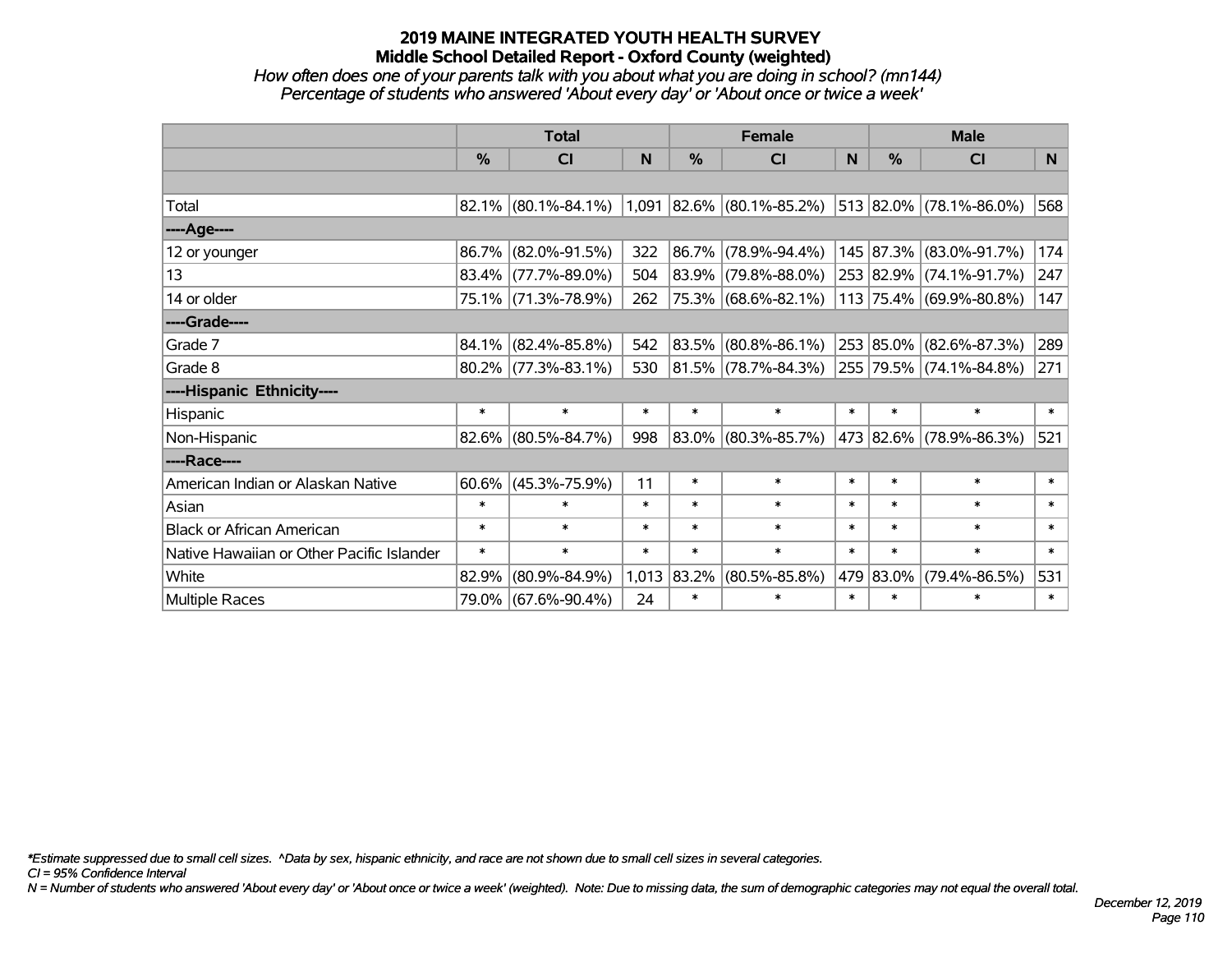#### **2019 MAINE INTEGRATED YOUTH HEALTH SURVEY Middle School Detailed Report - Oxford County (weighted)** *How often does your family give you love and support? (mn188) Percentage of students who answered 'Most of the time' or 'Always'*

|                                           | <b>Total</b>  |                        |        |        | <b>Female</b>               |        | <b>Male</b> |                         |        |
|-------------------------------------------|---------------|------------------------|--------|--------|-----------------------------|--------|-------------|-------------------------|--------|
|                                           | $\frac{0}{0}$ | CI                     | N      | %      | <b>CI</b>                   | N      | %           | <b>CI</b>               | N.     |
|                                           |               |                        |        |        |                             |        |             |                         |        |
| Total                                     |               | $80.9\%$ (79.3%-82.6%) |        |        | $1,081$ 80.1% (77.5%-82.7%) |        |             | 499 82.0% (78.7%-85.2%) | 571    |
| ----Age----                               |               |                        |        |        |                             |        |             |                         |        |
| 12 or younger                             | 83.6%         | $(80.9\% - 86.4\%)$    | 312    | 83.8%  | $(81.0\% - 86.6\%)$         |        |             | 141 83.1% (76.6%-89.6%) | 166    |
| 13                                        |               | 83.0% (80.7%-85.2%)    | 503    | 81.8%  | $(79.9\% - 83.7\%)$         |        |             | 246 84.6% (79.1%-90.0%) | 252    |
| 14 or older                               |               | 74.4% (71.1%-77.6%)    | 263    |        | 72.4% (63.1%-81.6%)         |        |             | 110 77.0% (71.5%-82.5%) | 153    |
| ----Grade----                             |               |                        |        |        |                             |        |             |                         |        |
| Grade 7                                   | 80.9%         | $(76.0\% - 85.8\%)$    | 521    | 80.4%  | $(77.5\% - 83.3\%)$         |        |             | 244 81.6% (73.5%-89.7%) | 277    |
| Grade 8                                   |               | 80.7% (77.9%-83.5%)    | 538    |        | 79.8% (72.8%-86.7%)         |        |             | 251 82.3% (79.5%-85.1%) | 284    |
| ----Hispanic Ethnicity----                |               |                        |        |        |                             |        |             |                         |        |
| Hispanic                                  | $\ast$        | $\ast$                 | $\ast$ | $\ast$ | $\ast$                      | $\ast$ | $\ast$      | $\ast$                  | $\ast$ |
| Non-Hispanic                              |               | 80.7% (79.2%-82.3%)    | 981    |        | $80.1\%$ (77.4%-82.8%)      |        |             | 459 81.5% (78.3%-84.7%) | 517    |
| ----Race----                              |               |                        |        |        |                             |        |             |                         |        |
| American Indian or Alaskan Native         | $\ast$        | $\ast$                 | $\ast$ | $\ast$ | $\ast$                      | $\ast$ | $\ast$      | $\ast$                  | $\ast$ |
| Asian                                     | $\ast$        | $\ast$                 | $\ast$ | $\ast$ | $\ast$                      | $\ast$ | $\ast$      | $\ast$                  | $\ast$ |
| <b>Black or African American</b>          | $\ast$        | $\ast$                 | $\ast$ | $\ast$ | $\ast$                      | $\ast$ | $\ast$      | $\ast$                  | $\ast$ |
| Native Hawaiian or Other Pacific Islander | $\ast$        | $\ast$                 | $\ast$ | $\ast$ | $\ast$                      | $\ast$ | $\ast$      | $\ast$                  | $\ast$ |
| White                                     | 81.5%         | $(79.8\% - 83.2\%)$    | 1,000  | 80.3%  | $(77.8\% - 82.7\%)$         |        | 464 82.8%   | $(78.8\% - 86.7\%)$     | 532    |
| Multiple Races                            |               | 74.5% (62.2%-86.8%)    | 23     | $\ast$ | $\ast$                      | $\ast$ | $\ast$      | $\ast$                  | $\ast$ |

*\*Estimate suppressed due to small cell sizes. ^Data by sex, hispanic ethnicity, and race are not shown due to small cell sizes in several categories.*

*CI = 95% Confidence Interval*

*N = Number of students who answered 'Most of the time' or 'Always' (weighted). Note: Due to missing data, the sum of demographic categories may not equal the overall total.*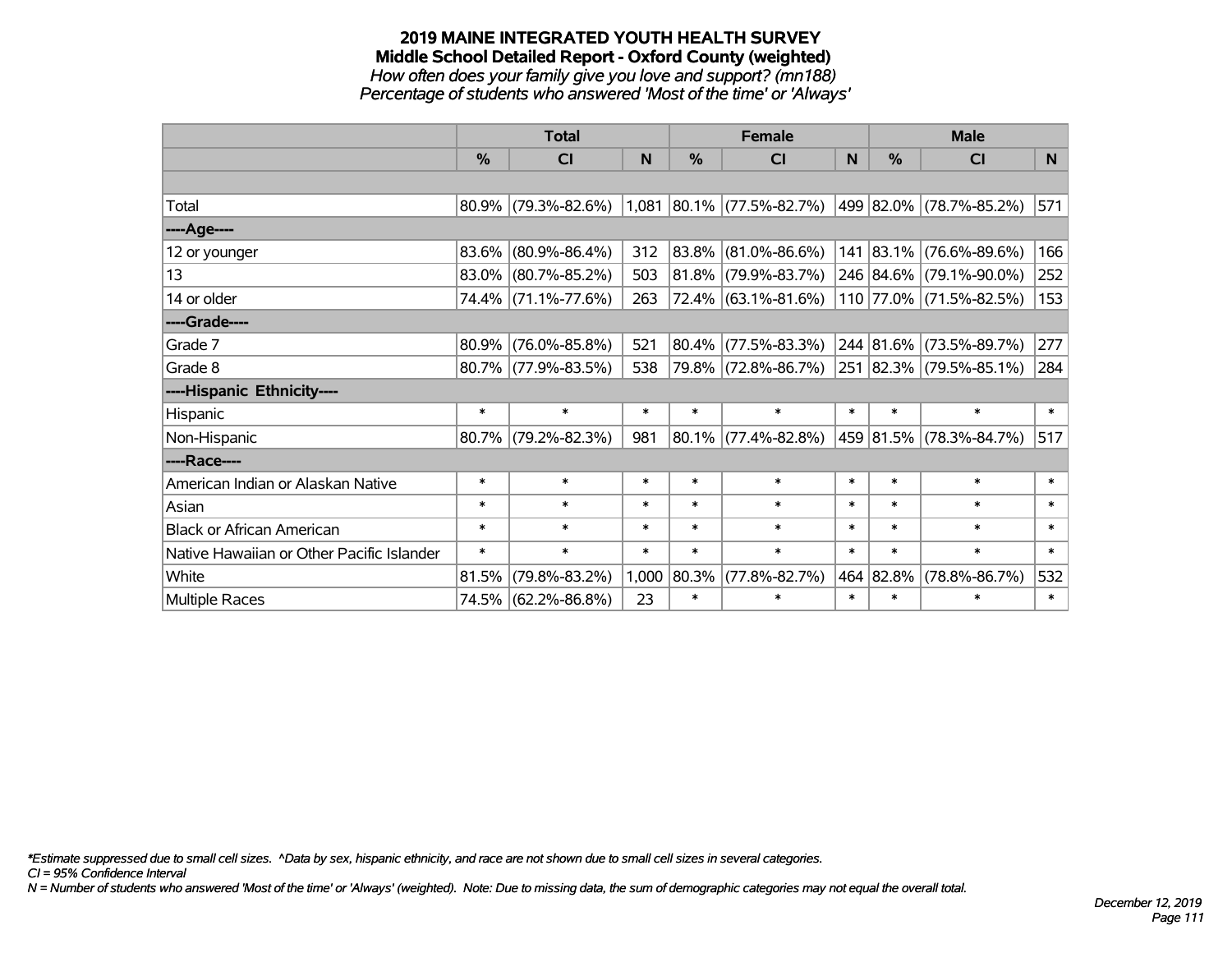*Do you agree or disagree that in your community you feel like you matter to people? (mn148) Percentage of students who answered 'Strongly agree' or 'Agree'*

|                                           | <b>Total</b>  |                                                |                | <b>Female</b> |                           |        | <b>Male</b> |                            |          |
|-------------------------------------------|---------------|------------------------------------------------|----------------|---------------|---------------------------|--------|-------------|----------------------------|----------|
|                                           | $\frac{0}{0}$ | CI                                             | N              | $\%$          | CI                        | N      | %           | <b>CI</b>                  | <b>N</b> |
|                                           |               |                                                |                |               |                           |        |             |                            |          |
| Total                                     |               | $57.3\%$ (52.4%-62.2%) 761 52.5% (46.1%-58.8%) |                |               |                           |        |             | 326 61.9% (57.8%-66.1%)    | 429      |
| ----Age----                               |               |                                                |                |               |                           |        |             |                            |          |
| 12 or younger                             |               | 58.5% (52.1%-65.0%)                            |                |               | $218$ 55.9% (47.1%-64.8%) | 94     | 60.0%       | $(55.3\% - 64.8\%)$        | 120      |
| 13                                        |               | 57.7% (51.0%-64.5%)                            |                |               | 346 54.6% (43.8%-65.3%)   |        |             | 164 61.5% (56.4%-66.7%)    | 181      |
| 14 or older                               |               | 55.1% (49.9%-60.2%)                            |                |               | 194 44.1% (34.3%-53.8%)   |        |             | 67   64.4%   (58.0%-70.8%) | 127      |
| ----Grade----                             |               |                                                |                |               |                           |        |             |                            |          |
| Grade 7                                   | 57.3%         | $(51.3\% - 63.3\%)$                            |                |               | 368 53.9% (45.7%-62.1%)   |        | 163 60.5%   | $(55.1\% - 65.9\%)$        | 204      |
| Grade 8                                   |               | $57.3\%$ (52.9%-61.8%)                         |                |               | 380 51.6% (44.7%-58.6%)   |        |             | 161 62.9% (58.6%-67.1%)    | 216      |
| ----Hispanic Ethnicity----                |               |                                                |                |               |                           |        |             |                            |          |
| Hispanic                                  | $40.4\%$      | $(21.3\% - 59.5\%)$                            | $\overline{7}$ | $\ast$        | $\ast$                    | $\ast$ | $\ast$      | $\ast$                     | $\ast$   |
| Non-Hispanic                              |               | 58.1% (53.1%-63.1%)                            |                |               | 703 52.8% (46.6%-58.9%)   |        |             | 301 62.9% (58.1%-67.6%)    | 398      |
| ----Race----                              |               |                                                |                |               |                           |        |             |                            |          |
| American Indian or Alaskan Native         | $60.0\%$      | $(49.0\% - 71.0\%)$                            | 11             | $\ast$        | $\ast$                    | $\ast$ | $\ast$      | $\ast$                     | $\ast$   |
| Asian                                     | $\ast$        | $\ast$                                         | $\ast$         | $\ast$        | $\ast$                    | $\ast$ | $\ast$      | $\ast$                     | $\ast$   |
| <b>Black or African American</b>          | $\ast$        | $\ast$                                         | $\ast$         | $\ast$        | $\ast$                    | $\ast$ | $\ast$      | $\ast$                     | $\ast$   |
| Native Hawaiian or Other Pacific Islander | $\ast$        | $\ast$                                         | $\ast$         | $\ast$        | $\ast$                    | $\ast$ | $\ast$      | $\ast$                     | $\ast$   |
| White                                     | 57.9%         | $(52.5\% - 63.3\%)$                            |                |               | 710 53.0% (45.4%-60.6%)   |        | 306 62.4%   | $(58.1\% - 66.7\%)$        | 400      |
| <b>Multiple Races</b>                     |               | 55.4% (48.2%-62.6%)                            |                |               | 16 56.2% (39.4%-73.0%)    | 7      |             | 59.9% (44.0%-75.8%)        | 9        |

*\*Estimate suppressed due to small cell sizes. ^Data by sex, hispanic ethnicity, and race are not shown due to small cell sizes in several categories.*

*CI = 95% Confidence Interval*

*N = Number of students who answered 'Strongly agree' or 'Agree' (weighted). Note: Due to missing data, the sum of demographic categories may not equal the overall total.*